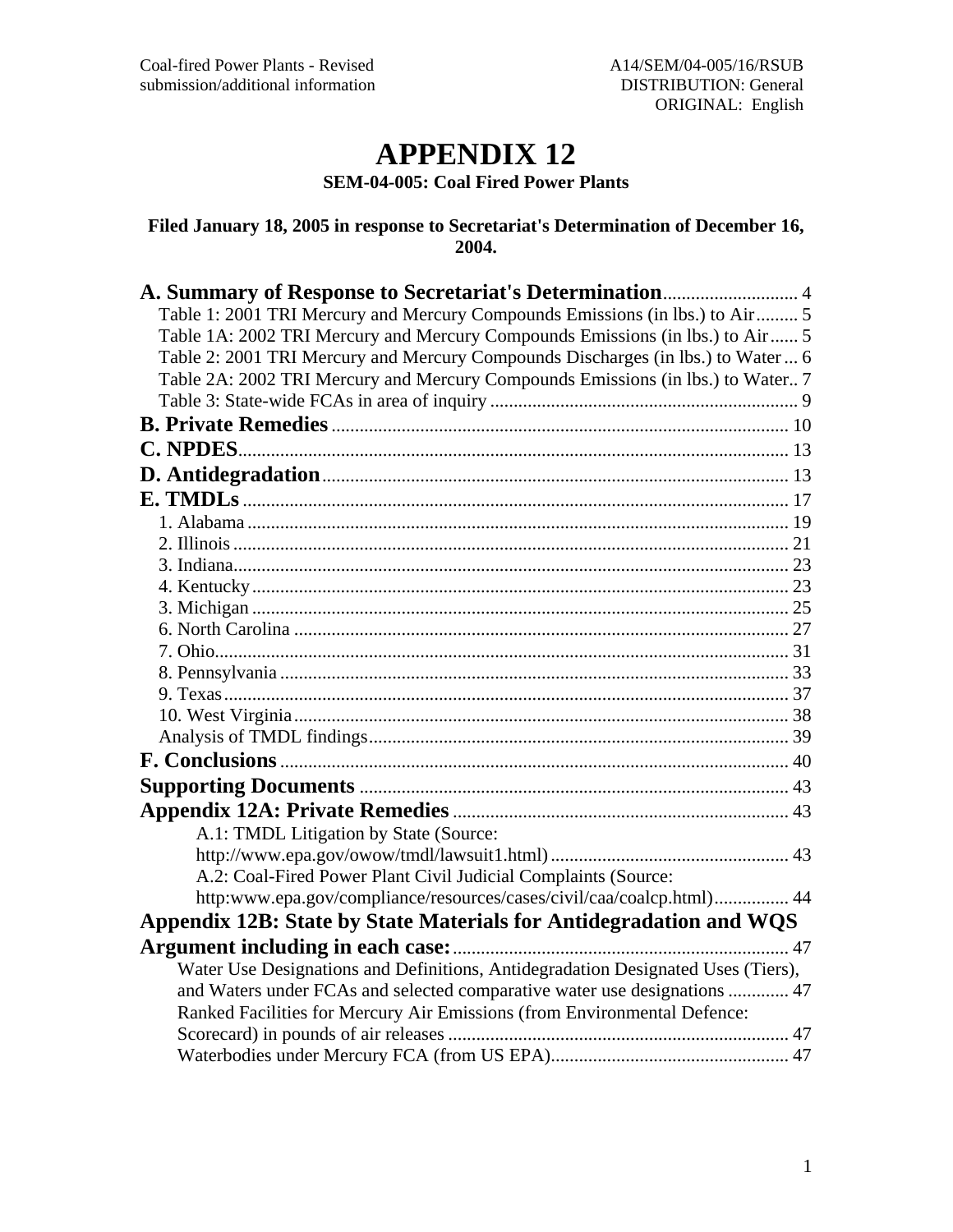| Supporting Materials including WQS, Antidegradation Policy, Water Use        |  |
|------------------------------------------------------------------------------|--|
| Designations and Statewide Criteria, Designated Use Defined, Waters and      |  |
|                                                                              |  |
|                                                                              |  |
|                                                                              |  |
|                                                                              |  |
|                                                                              |  |
|                                                                              |  |
|                                                                              |  |
|                                                                              |  |
|                                                                              |  |
|                                                                              |  |
|                                                                              |  |
|                                                                              |  |
|                                                                              |  |
| Appendix 12D: Top 15 State by State emitters sorted by 2002 emissions        |  |
|                                                                              |  |
| to air with corresponding discharges to water (CEC/EPA data)  70             |  |
|                                                                              |  |
|                                                                              |  |
|                                                                              |  |
|                                                                              |  |
|                                                                              |  |
|                                                                              |  |
|                                                                              |  |
|                                                                              |  |
|                                                                              |  |
|                                                                              |  |
|                                                                              |  |
|                                                                              |  |
|                                                                              |  |
|                                                                              |  |
|                                                                              |  |
|                                                                              |  |
| Michigan Environmental Council: Press Release: Deer Lake has most mercury-   |  |
| polluted fish in Michigan; Other worst-off Water Bodies also highlighted  81 |  |
| Michigan DEQ: Staff Report: CWA s. 202(d) list, Michigan Submittal for Year  |  |
|                                                                              |  |
| Michigan DEQ, Surface Water Quality Division, August 2002: Total Maximum     |  |
| Daily Load for Mercury for Hammell Creek, Houghton County  81                |  |
|                                                                              |  |
|                                                                              |  |
| Michigan DEQ: Water Quality and Pollution Control in Michigan: 2004 ss.      |  |
|                                                                              |  |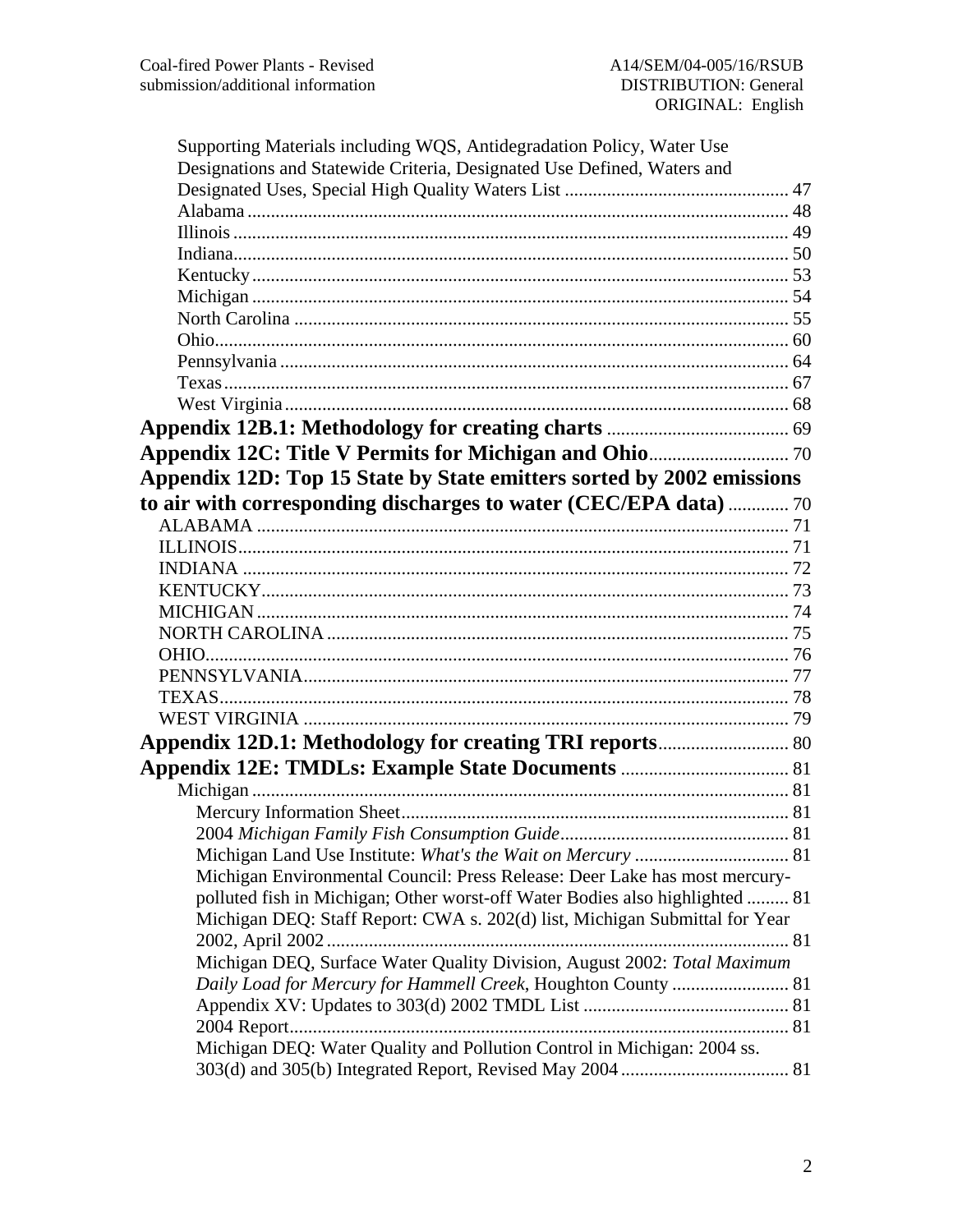| Letter dated May 14, 2004 from US EPA to Michigan DEQ approving 2004                |  |
|-------------------------------------------------------------------------------------|--|
|                                                                                     |  |
|                                                                                     |  |
|                                                                                     |  |
| Appendix X: USEPA Approved List for Water Bodies (Category 4a)  81                  |  |
| Appendix XI: WQS Nonattainment List for Water Bodies with other Control             |  |
|                                                                                     |  |
| Appendix XIII: WQS Nonattainment List for Waterbodies Requiring TMDLs               |  |
|                                                                                     |  |
|                                                                                     |  |
|                                                                                     |  |
| Appendix XVI: Comments and Responses Regarding the Draft 2004 Federal               |  |
|                                                                                     |  |
|                                                                                     |  |
| <b>Appendix 12E.1: Example of TMDL Development Document</b>                         |  |
| (summarised from Michigan Department of Environmental Quality) 87                   |  |
| <b>Appendix 12F: Florida Dept of Environmental Protection, Executive</b>            |  |
|                                                                                     |  |
| <b>Summary, Integrating Atmospheric Mercury Deposition with Aquatic</b>             |  |
| Cycling in South Florida, October 2002 (Revised November 2003) 89                   |  |
| Appendix 12G: EPA: Total Maximum Load (TMDL) Development for                        |  |
| Total Mercury in the Ocklockonee Watershed, February 28, 2002 94                    |  |
| <b>Appendix 12H: Department of Energy: Potential Implications of</b>                |  |
| TMDL/NPDES Initiatives on Coal-Based Power Systems 94                               |  |
|                                                                                     |  |
|                                                                                     |  |
| Appendix 12J: Press Reports identifying EPA's permissive attitude                   |  |
|                                                                                     |  |
|                                                                                     |  |
|                                                                                     |  |
|                                                                                     |  |
|                                                                                     |  |
| Appendix 12K: Canadian submission to US EPA on proposed mercury                     |  |
|                                                                                     |  |
| Appendix 12L: Guido A. Pronsolino, et al., v. Felicia Marcus, et al., 117           |  |
| U.S. District Court, Northern District of California, Motion for Summary Judgement, |  |
|                                                                                     |  |
| March 23, 2000 (see: http://www.epa.gov/owow/tmdl/pronsolino.html) 117              |  |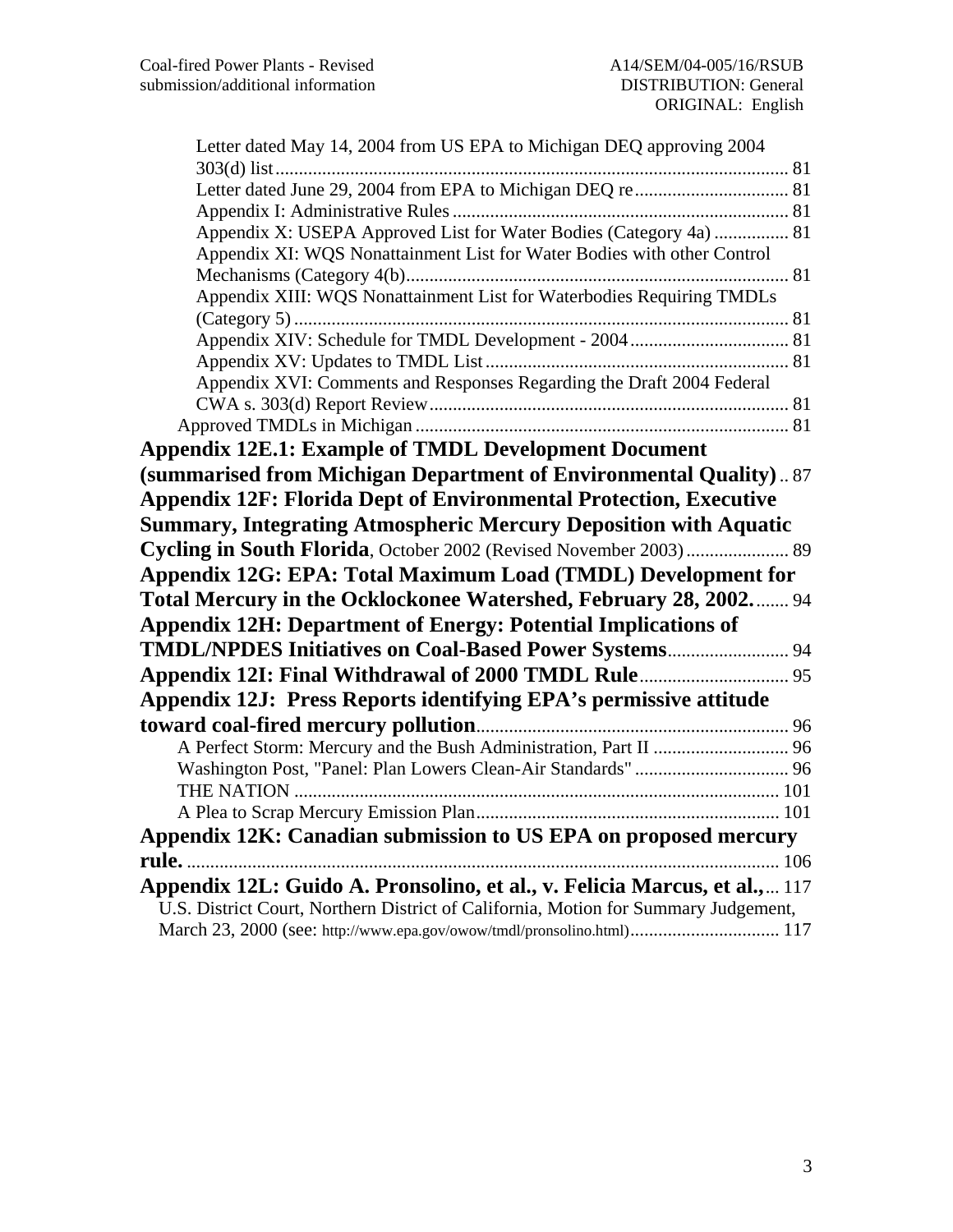## **A. Summary of Response to Secretariat's Determination**

In their original submission the Waterkeeper Alliance and Sierra Legal Defence Fund, on behalf of the submitting organizations, alleged a wide-scale, systemic breakdown in the U.S. government's statutory and regulatory mandate to address mercury emissions from coal-fired power plants as a non-point source of pollution under the CWA. The very nature of the allegations - that the U.S. government is failing to enforce its environmental laws with respect to mercury emissions from coal-fired power plants across all of the country's almost 1,100 utility units and impacting virtually every waterway in North America - makes it highly impracticable to cite and provide documentary evidence of every alleged violation of the CWA with respect to every facility. We have, however, provided detailed information relating to the coal-fired plants in ten specific states, which we submit as exemplary of the widespread and systemic problem that is being asserted.

The ten states we have targeted in our research represent almost 60% of the mercury emissions from coal-fired power plants.<sup>1</sup> These states include the Ohio Valley States, which we have chosen based on their proximity to  $Canada<sup>2</sup>$  and the prominence of their emissions, along with the other three top mercury emitters. Thus, we have chosen nine of the very worst polluters in the top ten plus Michigan, which ranks at number  $13<sup>3</sup>$  but is one of the Ohio Valley States. We focus on these ten states as exemplary or demonstrative of the larger problem of non-enforcement across the U.S.

The ten states are:

- 1. Alabama
- 2. Illinois
- 3. Indiana
- 4. Kentucky
- 5. Michigan
- 6. North Carolina
- 7. Ohio
- 8. Pennsylvania
- 9. Texas

<sup>1</sup> *Toxic Release Inventory* (TRI) data shows 57.2% for 2001 and 56.1% for 2002 for the coal-fired power plants from these ten states.

 $\bar{2}$  A total of 38% of all mercury deposition in the heavily populated Great Lakes area of Canada originates from U.S. sources while 10% of such deposition across Canada as a whole comes from U.S. sources. Transboundary migration of mercury and other pollutants from U.S. coal-fired power plants to Canada negatively affects both the quality of Canada's natural environment and the health of Canadians. (Source: Environment Canada. *Submission to the EPA on Proposed National Emission Standards for Hazardous Air Pollutants etc.* March 30, 2004. See the EC website at http://www.ec.gc.ca/mercury/en/mcepa.cfm)

 $3$  Michigan is the 13<sup>th</sup> largest emitter of mercury air emissions from electric utilities. Missouri ranked 10<sup>th</sup> at 3,084 lbs, followed by Georgia at 2,749 lbs and Wisconsin at 2,615 lbs.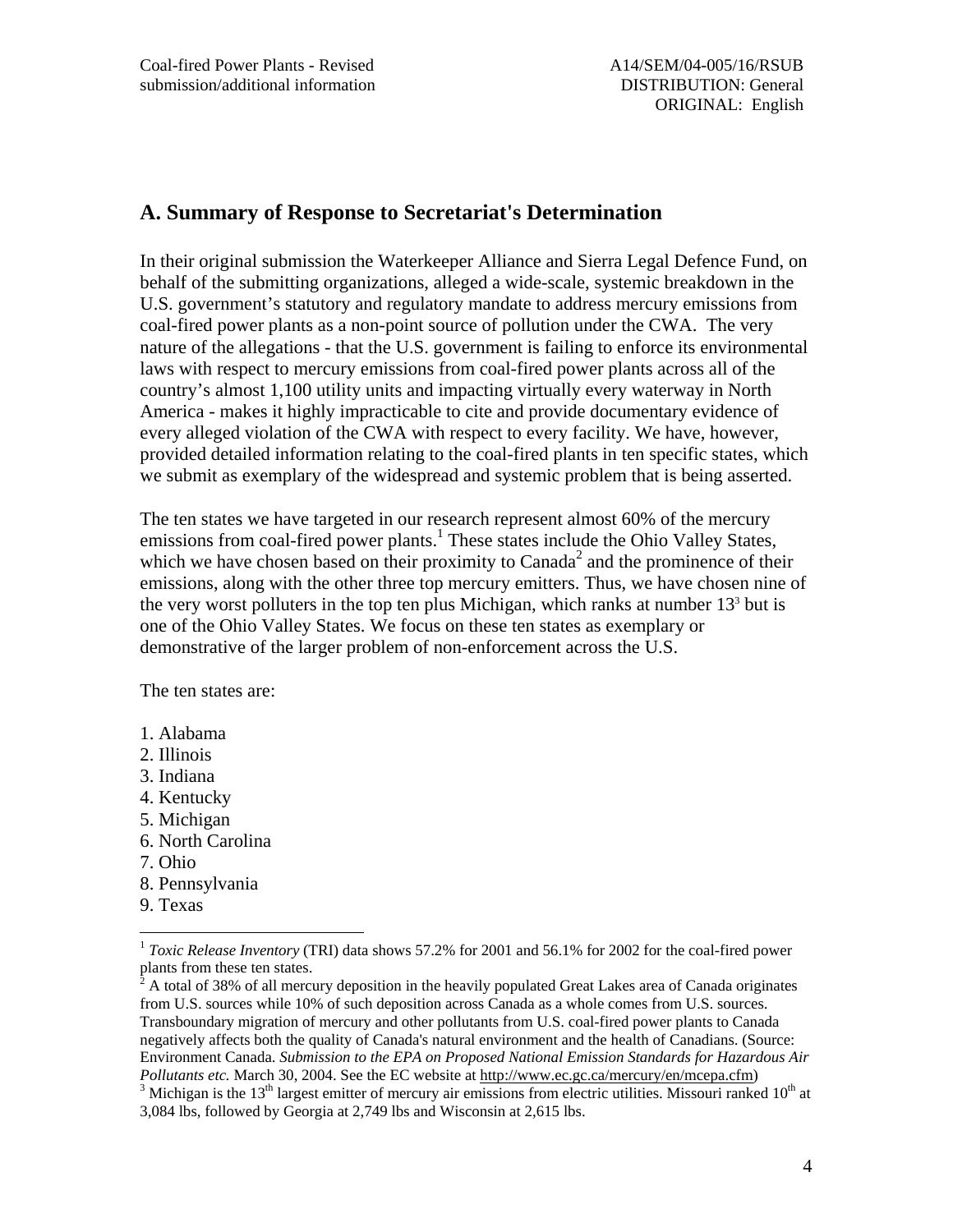10. West Virginia.

We generally list these states in alphabetical order, for ease in reference, as opposed to a ranking based on emissions.

*Table 1: 2001 TRI<sup>4</sup> Mercury and Mercury Compounds Emissions (in lbs.) to Air* 

| <b>State</b>   | <b>Emissions of Hg</b><br>and Hg<br>Compounds <sup>5</sup> to Air Compounds to Air | <b>Emissions of Hg</b><br>and Hg | of Hg and Hg<br><b>Compounds to</b> | <b>Total Emissions Emissions of Hg and</b><br>Hg Compounds to Air<br>from Electric Utilities |
|----------------|------------------------------------------------------------------------------------|----------------------------------|-------------------------------------|----------------------------------------------------------------------------------------------|
|                | from Electric<br><b>Utilities</b>                                                  | from Other<br><b>Sources</b>     | Air                                 | as Percentage of State<br><b>Total</b>                                                       |
| Alabama        | 3,880                                                                              | 2,023                            | 5,903                               | 66                                                                                           |
| Illinois       | 4,012                                                                              | 1,969                            | 5,981                               | 67                                                                                           |
| Indiana        | 5,724                                                                              | 1,439                            | 7,163                               | 80                                                                                           |
| Kentucky       | 3,796                                                                              | 1,460                            | 5,256                               | 72                                                                                           |
| Michigan       | 2,736                                                                              | 1,144                            | 3,880                               | 71                                                                                           |
| North Carolina | 2,956                                                                              | 1,208                            | 4,164                               | 71                                                                                           |
| Ohio           | 8,047                                                                              | 3,653                            | 11,700                              | 69                                                                                           |
| Pennsylvania   | 6,911                                                                              | 1,703                            | 8,614                               | 80                                                                                           |
| Texas          | 8,992                                                                              | 5,692                            | 14,684                              | 61                                                                                           |
| West Virginia  | 4,793                                                                              | 1,486                            | 6,279                               | 76                                                                                           |
| Total          | 51,847                                                                             | 21,777                           | 73,624                              | 70                                                                                           |

Total U.S. mercury emissions from coal-fired plants are 90,692 pounds. Total U.S. mercury emissions to air are 150,212 pounds. These ten states represent 34% of total mercury emissions from all sources in the U.S. in 2001.

*Table 1A: 2002 TRI Mercury and Mercury Compounds Emissions (in lbs.) to Air* 

| <b>State</b> | <b>Emissions of Hg</b> | <b>Emissions of Hg</b> |     | <b>Total Emissions Emissions of Hg and</b>                             |
|--------------|------------------------|------------------------|-----|------------------------------------------------------------------------|
|              | and Hg                 | and Hg                 |     | of Hg and Hg   Hg Compounds to Air                                     |
|              |                        |                        |     | Compounds to Air Compounds to Air Compounds to from Electric Utilities |
|              | from Electric          | from Other             | Air | as Percentage of State                                                 |
|              | <b>Utilities</b>       | <b>Sources</b>         |     | <b>Total</b>                                                           |

<sup>&</sup>lt;sup>4</sup> *Toxic Release Inventory* (See http://www.epa.gov/tri/)<sup>5</sup> We recognize that propering and comparing emissions

<sup>&</sup>lt;sup>5</sup> We recognise that preparing and comparing emissions data is sometimes challenging given that different record keepers use different elements of the data. For instance, some sources list only mercury discharges while other include "mercury and mercury compounds." Throughout our work we have made every possible effort within the 30-day extension to prepare this detailed information to carefully check our data, while acknowledging that inadvertent errors may have occurred.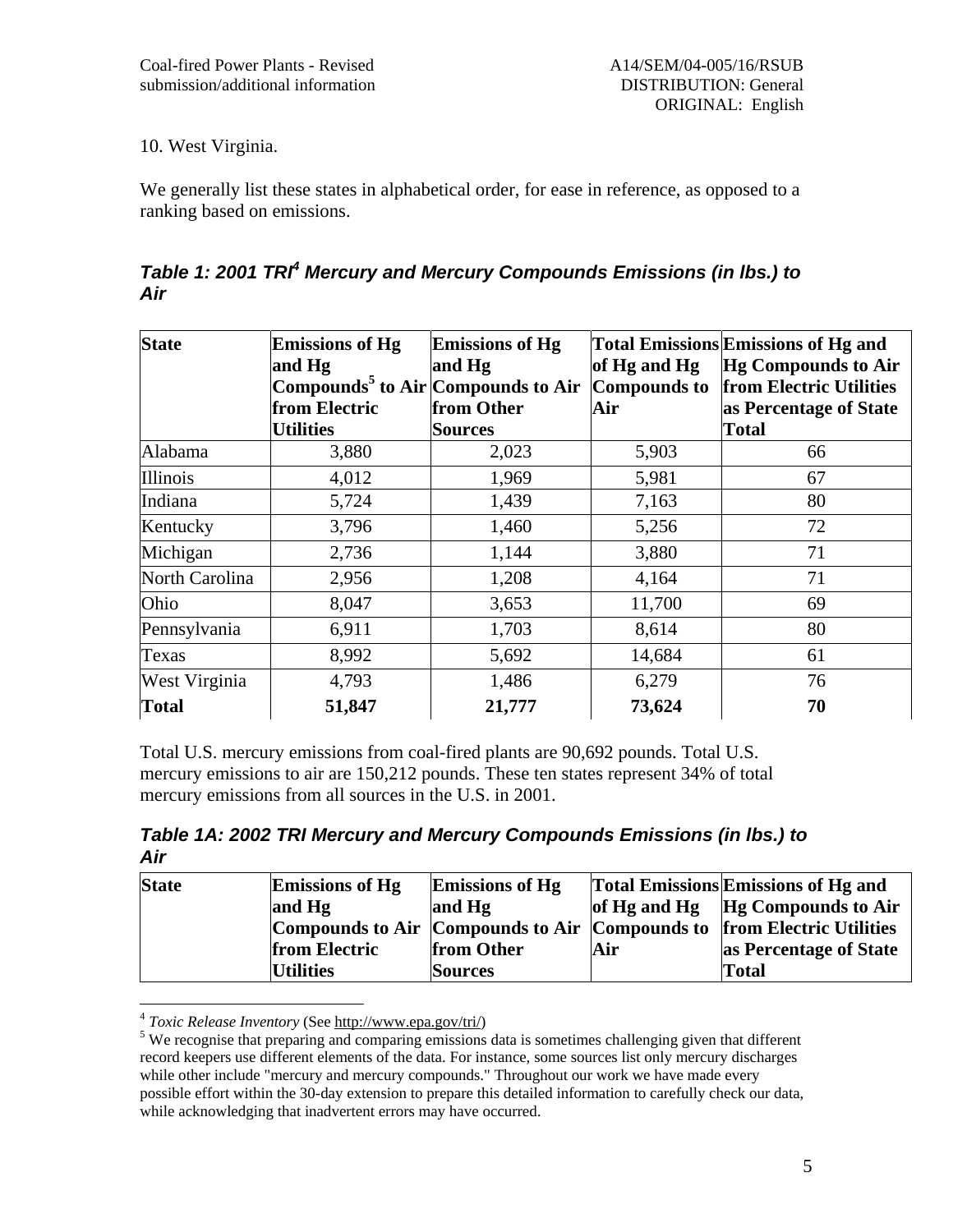#### A14/SEM/04-005/16/RSUB DISTRIBUTION: General ORIGINAL: English

| Alabama        | 3,931  | 2,065  | 5,996  | 66 |
|----------------|--------|--------|--------|----|
| Illinois       | 4,318  | 1,366  | 5,684  | 76 |
| Indiana        | 4,927  | 2,751  | 7,678  | 64 |
| Kentucky       | 3,540  | 186    | 3,726  | 95 |
| Michigan       | 2,589  | 787    | 3,376  | 77 |
| North Carolina | 3,434  | 1,321  | 4,755  | 72 |
| Ohio           | 7,358  | 3,495  | 10,853 | 68 |
| Pennsylvania   | 7,002  | 2,235  | 9,237  | 76 |
| Texas          | 9,815  | 5,929  | 15,744 | 62 |
| West Virginia  | 3,680  | 1,416  | 5,096  | 72 |
| Total          | 50,594 | 21,551 | 72,145 | 70 |

Total US mercury emissions to air in 2002 from electric utilities amounted to 90,246 pounds. Total mercury emissions from all sources totalled 143,609 pounds. Thus the ten states represented 35% of the total U.S. emissions in 2002.

| <b>State</b>   | <b>Discharges of Hg</b><br>and Hg<br><b>Compounds to</b><br><b>Water from</b><br><b>Electric Utilities</b> | <b>Discharges of Hg</b><br>and Hg<br>Compounds to<br><b>Water from Other</b><br><b>Sources</b> | <b>Total</b><br><b>Discharges of</b><br>Hg and Hg<br>Compounds to<br>Water | Discharges of Hg and<br><b>Hg Compounds to</b><br><b>Water from Electric</b><br><b>Utilities as Percentage</b><br>of State Total |
|----------------|------------------------------------------------------------------------------------------------------------|------------------------------------------------------------------------------------------------|----------------------------------------------------------------------------|----------------------------------------------------------------------------------------------------------------------------------|
| Alabama        | 28                                                                                                         | 25                                                                                             | 53                                                                         | 53                                                                                                                               |
| Illinois       | 5                                                                                                          | 11                                                                                             | 16                                                                         | 31                                                                                                                               |
| Indiana        | 5                                                                                                          | 117                                                                                            | 122                                                                        | $\overline{4}$                                                                                                                   |
| Kentucky       | 81                                                                                                         | 22                                                                                             | 103                                                                        | 79                                                                                                                               |
| Michigan       | 19                                                                                                         | 4                                                                                              | 23                                                                         | 83                                                                                                                               |
| North Carolina | 14                                                                                                         | 5                                                                                              | 19                                                                         | 74                                                                                                                               |
| Ohio           | 13                                                                                                         | 554                                                                                            | 567                                                                        | $\overline{2}$                                                                                                                   |
| Pennsylvania   | 61                                                                                                         | 7                                                                                              | 68                                                                         | 90                                                                                                                               |
| Texas          | 3                                                                                                          | 48                                                                                             | 51                                                                         | 6                                                                                                                                |
| West Virginia  | 5                                                                                                          | 160                                                                                            | 165                                                                        | 3                                                                                                                                |

| Table 2: 2001 TRI Mercury and Mercury Compounds Discharges (in Ibs.) to Water |  |
|-------------------------------------------------------------------------------|--|
|-------------------------------------------------------------------------------|--|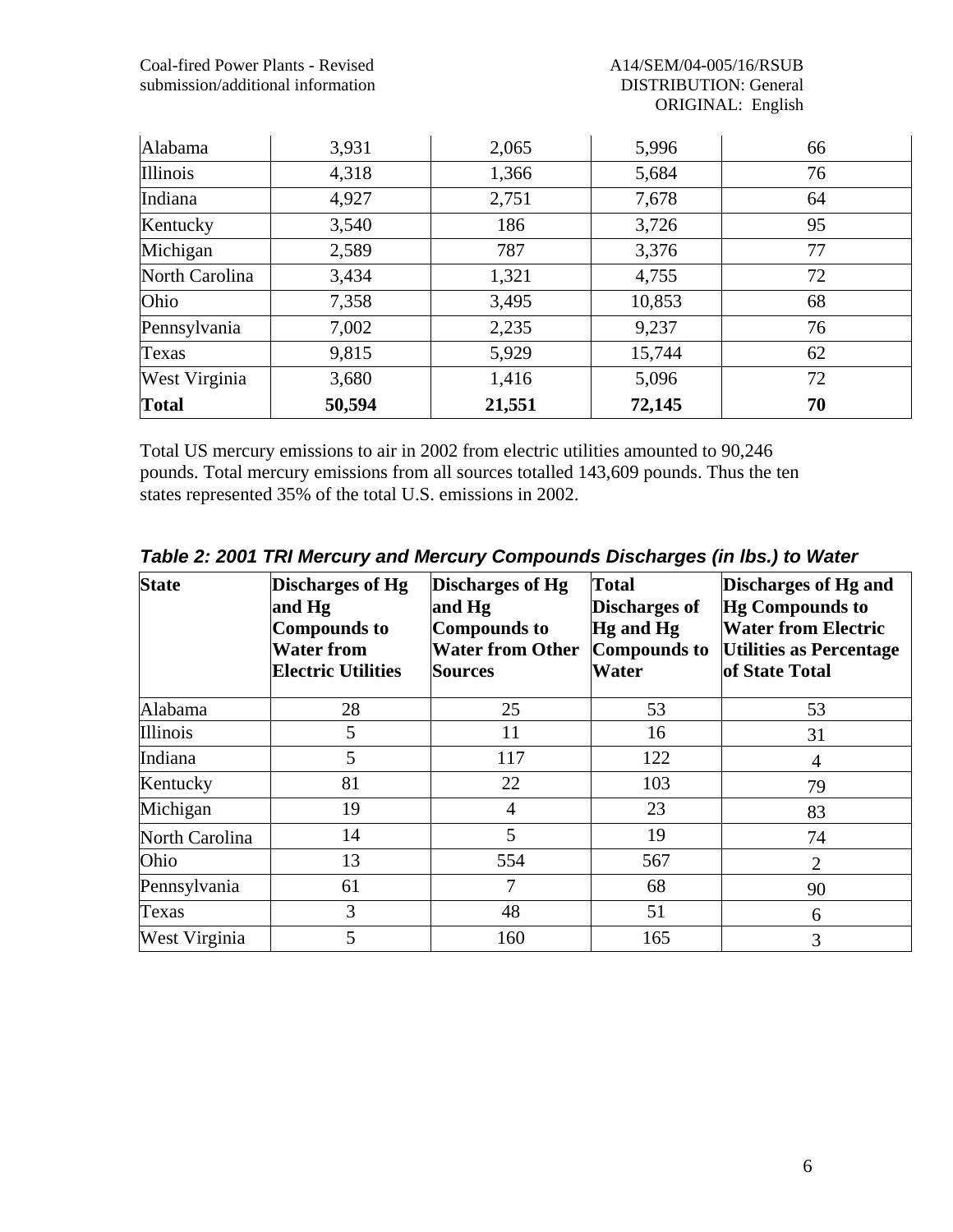| <b>State</b>    | Discharges of Hg<br>and Hg<br><b>Compounds to</b><br><b>Water from</b><br><b>Electric Utilities</b> | Discharges of Hg<br>and Hg<br><b>Compounds to</b><br><b>Water from Other</b><br><b>Sources</b> | Total<br>Discharges of<br>Hg and Hg<br>Compounds to<br>Water | Discharges of Hg and<br><b>Hg Compounds to</b><br><b>Water from Electric</b><br>Utilities as Percentage<br>of State Total |
|-----------------|-----------------------------------------------------------------------------------------------------|------------------------------------------------------------------------------------------------|--------------------------------------------------------------|---------------------------------------------------------------------------------------------------------------------------|
| Alabama         | $\overline{2}$                                                                                      | 34                                                                                             | 36                                                           | 6                                                                                                                         |
| <b>Illinois</b> | 9                                                                                                   | 33                                                                                             | 42                                                           | 21                                                                                                                        |
| Indiana         | $\overline{2}$                                                                                      | 115                                                                                            | 117                                                          | $\overline{2}$                                                                                                            |
| Kentucky        | 65                                                                                                  | 13                                                                                             | 78                                                           | 83                                                                                                                        |
| Michigan        | 19                                                                                                  | $\overline{0}$                                                                                 | 19                                                           | 100                                                                                                                       |
| North Carolina  | 14                                                                                                  | 8                                                                                              | 22                                                           | 64                                                                                                                        |
| Ohio            | 8                                                                                                   | 9                                                                                              | 17                                                           | 47                                                                                                                        |
| Pennsylvania    | 65                                                                                                  | 6                                                                                              | 71                                                           | 92                                                                                                                        |
| Texas           | 14                                                                                                  | 38                                                                                             | 52                                                           | 27                                                                                                                        |
| West Virginia   | 5                                                                                                   | 35                                                                                             | 40                                                           | 13                                                                                                                        |

*Table 2A: 2002 TRI Mercury and Mercury Compounds Emissions (in lbs.) to Water* 

In our original submission we provided a detailed analysis of the strong U.S. legislative scheme to protect U.S. water resources. Although individual states have a key role in developing standards to protect these waters and to take remedial action in the case of impairment, the U.S. EPA retains ultimate oversight power. In part, our petition asserted that the widespread mercury degradation of these waters --- despite the strong environmental laws --- in itself called for a response from the U.S. We supported our allegation with evidence about the U.S. water protection legal structure, widespread water impairment, the increasing nature of impairment, and the sources of mercury emissions.

In this response to the Secretariat's determination we provide additional and more detailed evidence to support our allegations.

For each of these states we provide:

- Details and analysis of available private remedies;
- Statistical data of direct discharges to water from coal-fired power plants;
- Charts which correlate designated uses of state waterways with mercury fish consumption advisories (FCA's);
- A list of the largest mercury emitting power plants in each state;
- A complete list of mercury-based FCA's from each of the ten mercury polluting states in the U.S.;
- An updated list of state-wide FCAs;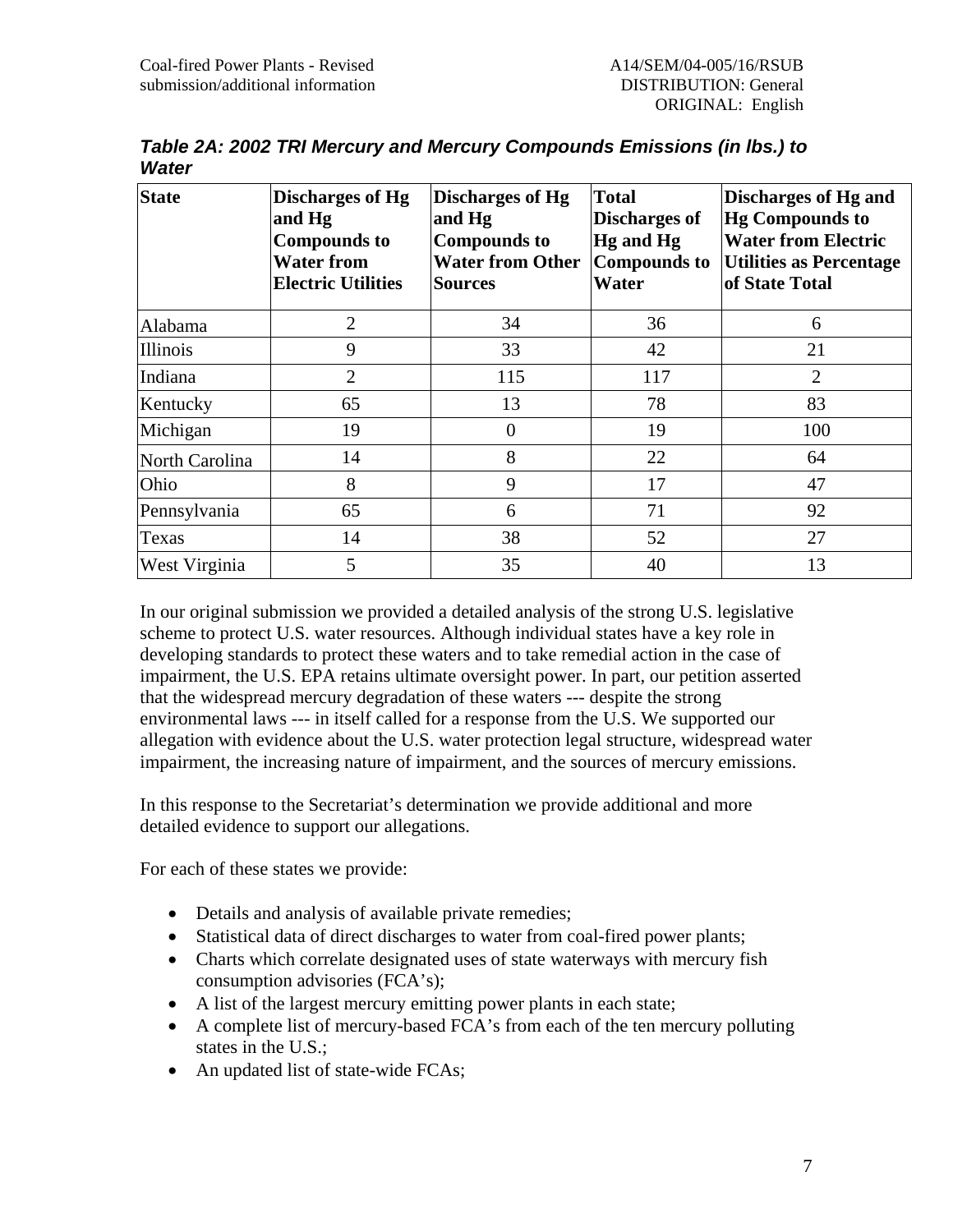- A copy of each state's water quality standards, including its antidegradation policy and, where available, a list of designated uses of each waterway in the state and tier protection designations;
- A detailed review and analysis of state TMDL actions, including CWA § 303(d) mercury impaired waterways and preparation of TMDLs for mercury impaired waters.
- Press reports on EPA neglect in properly dealing with mercury emissions under the CAA to provide a context for the current allegations;

In addition, we have appended two *Clean Air Act* (CAA) Title V permits<sup>6</sup> for coalfired power plants currently operating in the U.S. These permits, which are issued under the CAA by the EPA or individual states (in the case of EPA-delegation), are purportedly designed to address harmful air emissions from utility units and are **typical** of those issued for coal burning facilities across the country. Neither permit places any restrictions on mercury emissions, nor does either permit make any mention of water quality standards or antidegradation. Submitters offer these permits as examples of standard CAA Title V permits.<sup>7</sup> The failure to control mercury emissions under such permits is consistent with the EPA's recent statement that, "EPA is committed to **regulating and reducing power plant mercury emissions for the first time ever.**" (our emphasis)<sup>8</sup>

Submitters are unable to append CWA permits for each of these 480 facilities; however, we assert that the EPA has repeatedly acknowledged that CAA permits approved by EPA do not address mercury emissions from nonpoint sources such as air stacks from coal-fired power plants.<sup>9</sup>

<sup>6</sup> See Appendix 12C.

 $<sup>7</sup>$  Submitters are unable to append CAA permits for all 480 facilities in the U.S. In fact, we obtained these</sup> permits somewhat by chance. Generally, such permits must be obtained through freedom of information requests that would take more than 30 days to see fulfilled. When these permits are opened for public comment they are, however, posted on publicly accessible websites. It was during such an opportunity that we obtained copies of these permits.

We assert upon information and belief, that none of the permits issued to these facilities in the states cited above seek to control mercury emissions or address water quality standards and, therefore, fail to comply with applicable nonpoint source controls and antidegradation requirements under the CWA. This assertion is corroborated by the EPA's statement that coal-fired plants are not regulated for mercury emissions. See: http://www.epa.gov/mercury/

<sup>&</sup>lt;sup>8</sup> Source: EPA's mercury homepage at http://www.epa.gov/mercury/ We recognize that some states, for instance, Maine, Massachusetts, New Jersey, and Connecticut have publicly committed to targeting emissions from coal-fired plants in the near future by state legislation. We have not reviewed the exact mechanism by which such action will take place although it appears that some technology-based controls may be imposed. Such state initiatives do not contradict our assertion of a failure of proper EPA enforcement based on its oversight authority. (Such technology based standards or BACT are considered comparable to BMPs under the CWA.) Isolated state action (often states that are not heavy emitters) does not diminish our argument of the EPA failure to enforce.

<sup>9</sup> This point is implicit in the EPA statement that "On December 15, 2003, EPA signed its **first ever proposal** to substantially cut mercury emissions from coal-fired power plants." Source: http://www.epa.gov/air/mercuryrule/basic.htm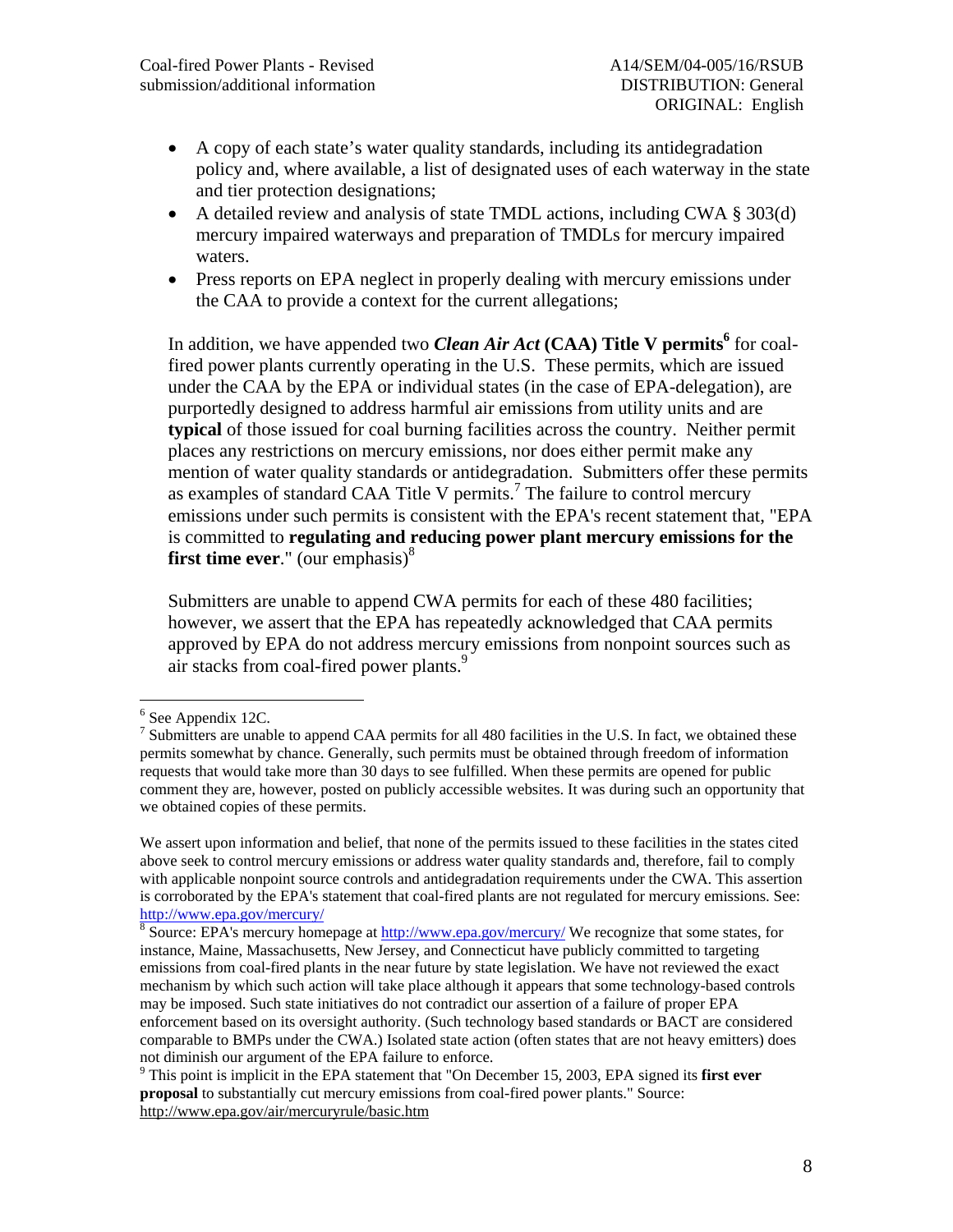In some cases, the difficulty of providing further evidence of direct inaction by the US EPA is inherent in the problem of proving a negative. In other words, how does one prove that an agency did **not** do something? We know that the fact of weak controls on emissions of mercury from coal-fired power plants inevitably leads to degraded water. The main problem is not, however, the failure of the WQS but rather the controls on emissions that should allow a state to meet its standards.

We believe that the sum of the evidence presented creates, at the very least, a *prima facie* case that calls for an answer from the U.S. --- an answer that the EPA is in the best position to easily provide. If our assertion that Title V permits contain control mechanisms is incorrect, it would be easy for the EPA to provide refuting evidence in its response.

| <b>State</b>    | <b>Mercury Point</b><br><b>Source Air</b><br><b>Emissions from</b><br><b>Electric Utilities</b><br>$(lbs)11$ | <b>Statewide</b><br><b>Mercury FCAs</b><br>for Lakes<br>$(07/2004)^{12}$ | <b>Statewide</b><br><b>Mercury FCAs</b><br>for Rivers<br>(07/2004) | <b>Other Mercury</b><br><b>FCAs</b><br>$(07/2004)^{13}$ |
|-----------------|--------------------------------------------------------------------------------------------------------------|--------------------------------------------------------------------------|--------------------------------------------------------------------|---------------------------------------------------------|
| Texas           | $9,815^{14}$                                                                                                 | N <sub>o</sub>                                                           | N <sub>o</sub>                                                     | 13                                                      |
| Ohio            | 7,358                                                                                                        | Yes                                                                      | Yes                                                                | 61                                                      |
| Pennsylvania    | 7,002                                                                                                        | Yes                                                                      | Yes                                                                | 76                                                      |
| Indiana         | 4,927                                                                                                        | No                                                                       | Yes                                                                | 171                                                     |
| <b>Illinois</b> | 4,318                                                                                                        | <b>Yes</b>                                                               | Yes                                                                | 9                                                       |
| Alabama         | 3,931                                                                                                        | N <sub>o</sub>                                                           | N <sub>o</sub>                                                     | 17                                                      |
| W. Virginia     | 3,680                                                                                                        | No                                                                       | N <sub>o</sub>                                                     |                                                         |
| Kentucky        | 3,540                                                                                                        | Yes                                                                      | Yes                                                                | 5                                                       |
| North Carolina  | 3,434                                                                                                        | N <sub>o</sub>                                                           | N <sub>o</sub>                                                     | 2                                                       |
| Michigan        | 2,589                                                                                                        | Yes                                                                      | N <sub>o</sub>                                                     | 92                                                      |
| <b>Total</b>    | 50,594 lbs                                                                                                   |                                                                          |                                                                    |                                                         |

**Table 3: State-wide FCAs in area of inquiry<sup>10</sup>** 

 $10$  This table updates Table 3 in our original petition and adds additional information for the ten states studied for this supplemental submission.<br><sup>11</sup> United States, EPA TRI Explorer 2002 Data. See: http://www.epa.gov/triexplorer/geography.htm

<sup>&</sup>lt;sup>12</sup> Data for columns 2-4 from EPA, National Listing of Fish and Wildlife Advisories Database, July 2004 (http://134.67.99.49)

 $13$  This category includes state-wide advisories for coastal areas: Texas, Alabama and North Carolina.<br><sup>14</sup> Mercury emissions from Ontario's coal-fired power plants, which produce about 23% of the province's

electric power supply, was:

<sup>2001: 581</sup> kg (1281 lbs)

<sup>2002: 527</sup> kg (1162 lbs)

Source: *National Pollutant Release Inventory* of Environment Canada In 2002, The Sierra Legal Defence Fund asked the provincial Ministry of Environment to investigate these emissions, alleging they violated the federal Fisheries Act. The Ministry declined citing the difficulty in proving conclusively in court the discharge of particular emissions to a particular water body. The Waterkeeper Alliance and others also unsuccessfully pursued a petition to the CEC for these emissions. Nonetheless, as a result of citizen action, the provincial government has committed to close all of the province's coal-fired power plants by 2007.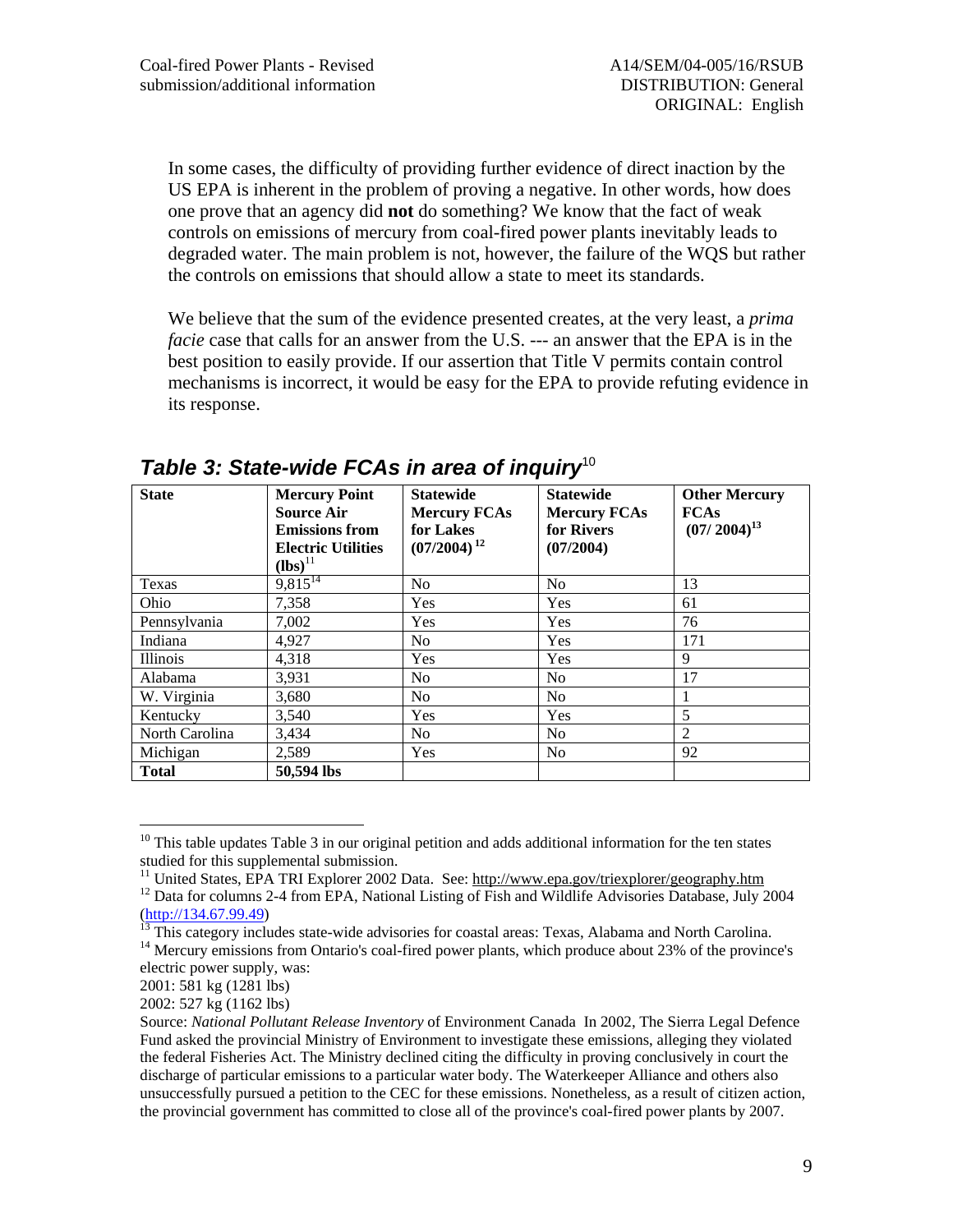**Note**: A "state-wide" advisory covers all state waters; either all freshwater lakes and/or rivers or all estuarine/marine waters, or all state lands.

As noted in our covering letter, we ask that the period of our petition be expanded from 1993-2003 to 1993-December 31, 2004 so that the additional evidence uncovered in our inquiries pursuant to the Secretariat's Determination together with evidence not available at the time of our submission can be included.

We also suggest, although not as a primary piece of evidence of non-enforcement, that the conduct of the EPA towards the coal-fired power industry as demonstrated by its handling of the mercury rule-making process can properly be considered to give a factual context to the allegation of the EPA's failure to effectively enforce the CWA. In this regard, we note that it is well established that U.S. waters are impaired by mercury. Much of this mercury contamination is from airborne deposition, sometimes estimated to be as much as 99%.<sup>15</sup> US coal-fired plants are the dominant source of this airborne contamination. The EPA was charged by Congress with creating a rule to deal with these emissions over a decade ago. The EPA delayed implementing this rule, according to many commentators because of its close relationship with the power industry<sup>16</sup> --- until ordered by the courts to act.<sup>17</sup> Thus, although the first line of defence against water impairment is state action, such action is partly rendered ineffective without federal action to deal with airborne pollution. A state may conceivably consider it futile to address the problem of its own coal-fired power plants when action against these plants will not reduce emissions emanating from other states. States, however, need not worry about federal action against them when it is widely recognised that the ultimate regulator is a primary promoter of business as usual by coal-fired power plants. In this latter context, we note that Canada's comments<sup>18</sup> --- comments which are usually constrained by considerations of diplomacy --- on the proposed U.S. mercury rule were surprisingly frank about the failure of the EPA to take more effective and feasible action to reduce mercury emissions.

#### **B. Private Remedies**

 $\overline{a}$ 

*The Secretariat also believes the Submitters could provide additional information or clarification regarding whether private remedies available under the Party's law have been pursued, a factor relevant to the Secretariat's consideration of whether to request a response to a submission from the Party concerned.* 

<sup>&</sup>lt;sup>15</sup> The evidence from the Georgia EPA TMDL is that 99% of deposition was from airborne deposition. See Appendix 12G.

<sup>&</sup>lt;sup>16</sup> See Appendix 12J, *The Perfect Storm* and other press articles that may allow the CEC to make appropriate inquiries.

<sup>&</sup>lt;sup>17</sup> Ultimately the NRDC took the EPA to court over the EPA's failure since 1992 to pass a rule limiting mercury emissions.

<sup>&</sup>lt;sup>18</sup> See Appendix K, the Canadian submission to the US EPA on the proposed mercury rule.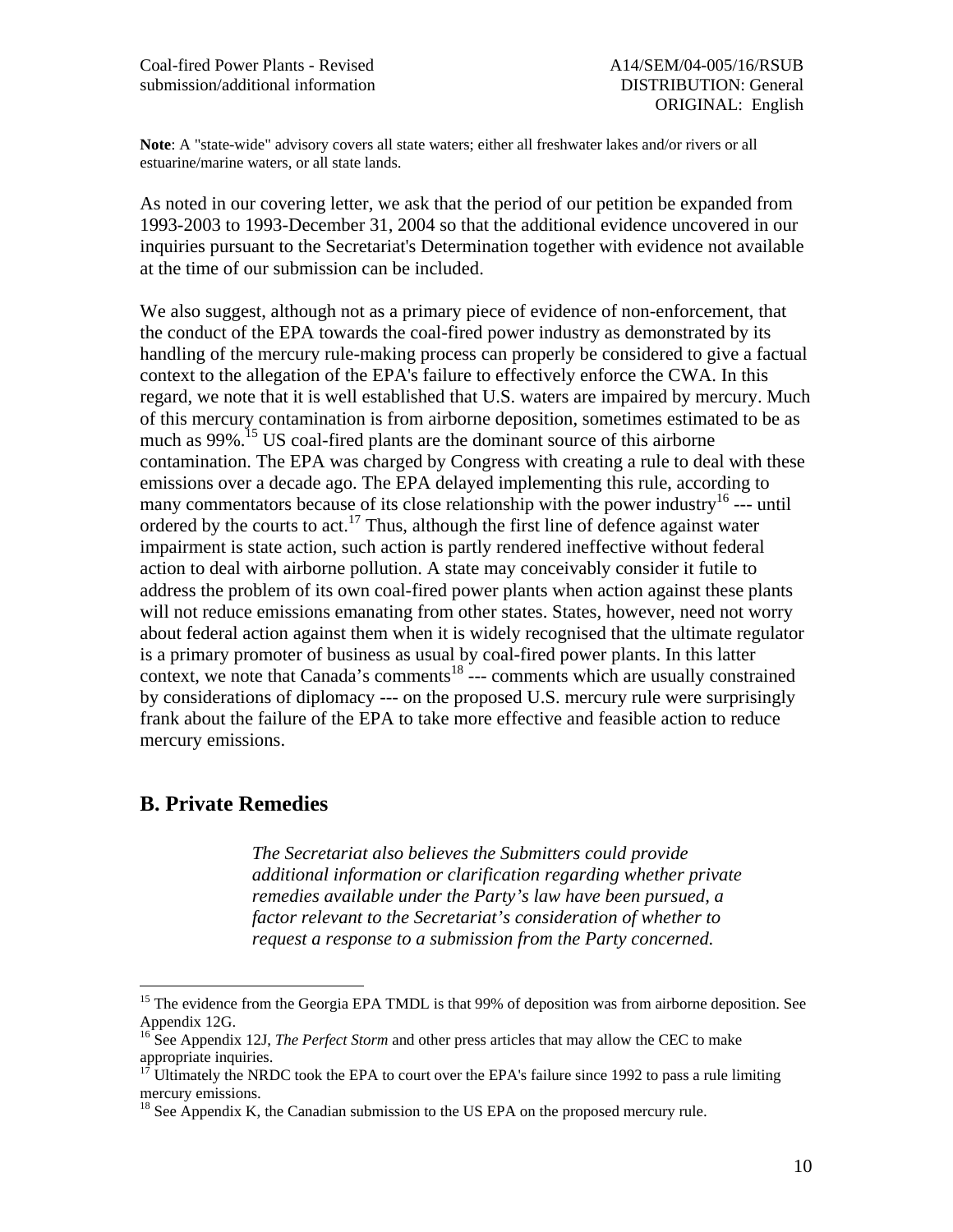Submitters private legal remedy options would include suing the CAA Title V permitting authorities for each of the permits that have been issued to currently operating coal-fired power plants. The basis of such a claim would be that such permits are illegal because they fail to address antidegradation of waterways. This would entail, however, that the Submitters would have to file and prosecute several hundred lawsuits across the country at a considerable expense of both time and money.

Alternatively, Submitters could pursue legal action against each state government for failing to implement adequate water quality standards and antidegradation provisions. Again, this would entail multiple lawsuits across the country to address a nation-wide, systemic problem.

Several attempts have been made by private citizens in U.S. courts to force both states and the EPA to effectively control nonpoint sources of pollution and atmospheric deposition of toxics and to better implement current requirements under WQS and TMDL processes. These attempts have met with mixed results, but have all proved typically complex and time consuming. For example, in Chemical Weapons Working Group v. United States Dep't of the Army, 111 F.  $3<sup>rd</sup>$  1485 (D. Utah, 1996), plaintiffs argued that a U.S. Army waste incinerator that was dumping toxic military pollutants into nearby waterways through atmospheric deposition was subject to CWA provisions that made it unlawful to discharge any "warfare agent" into navigable waters. In rejecting plaintiffs' position the Court stated, for purposes of CWA § 301(f), that these "stack emissions constitute discharges into the air - not water - and are therefore beyond § 301(f)'s reach." Id. at 1490.

With respect to TMDL's, private citizen attempts to get the states and the EPA to adhere to CWA § 303 requirements have been equally long and arduous. Beginning in the mid 1980's several lawsuits were filed in federal courts across the U.S. alleging:

(1) the failure by states to perform any activities under  $\S 303(d)$ ;

(2) a state has engaged in some, but insufficient, activities to implement § 303(d); or

(3) that EPA's has improperly listed impaired waters or approved TMDLs or improperly promulgated TMDLs.

Some of these attempts have been partially successful, while others have been dismissed outright. See Appendix 12A for an EPA table listing the results of these first TMDL litigation attempts over ten years along with summaries of TMDL and other litigation. We note that this litigation, often targeting the EPA, tends to strengthen our assertion that the EPA fails to effectively enforce the relevant CWA provisions. When the EPA does act, these cases suggest it is only the result of court ordered action.

One of the most significant concerns for any TMDL 303(d) private remedy is with the doctrine of "constructive submission." As explained in our submission, EPA is obligated to act under the CWA when a state fails to properly establish TMDLs. U.S. courts have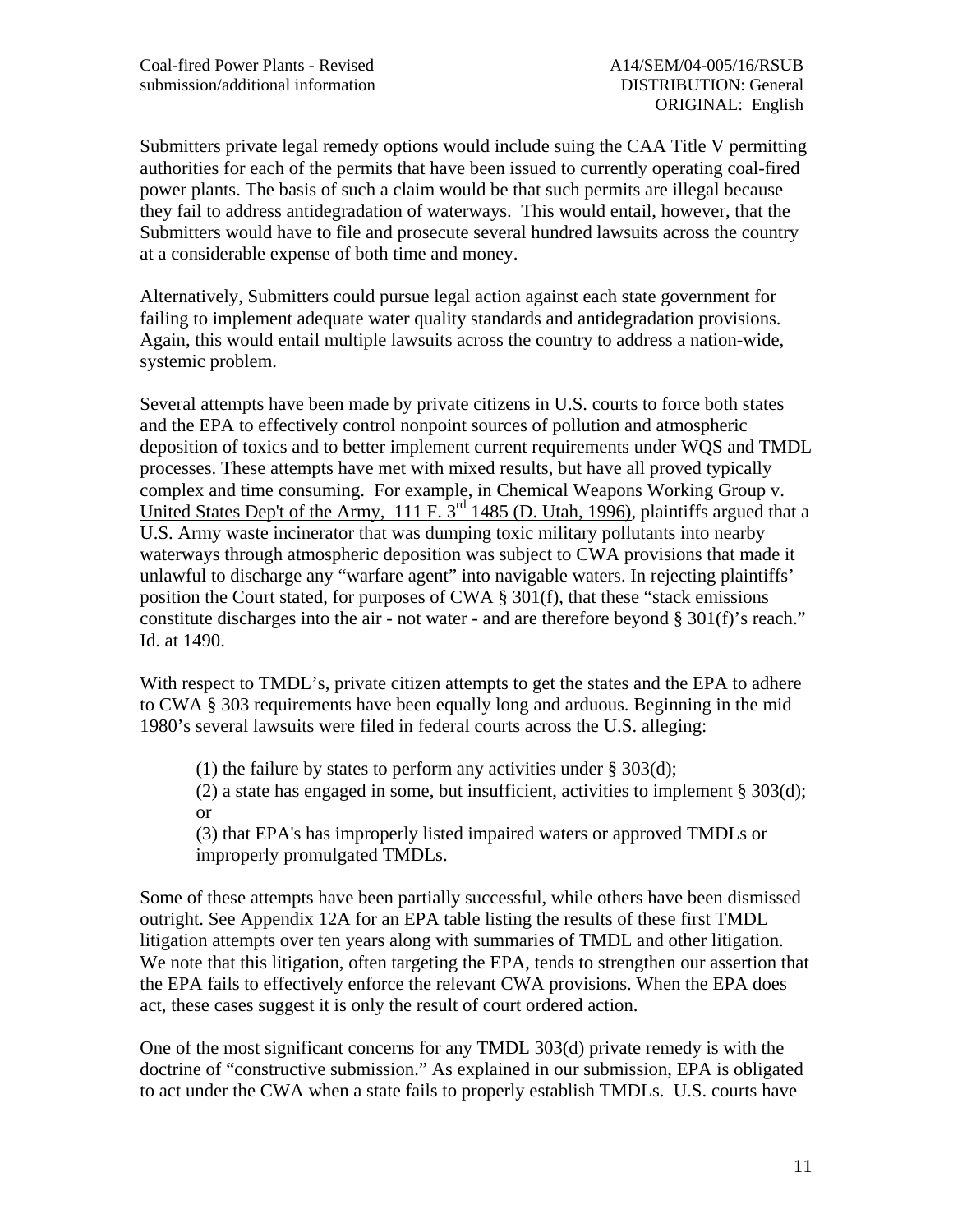regularly held that in order for the EPA to act it must either disapprove of the statesubmitted TMDL or the state must fail over a long period of time to submit any TMDL, which in effect is a constructive submission of no TMDL for a waterway. Where states are submitting some TMDLs the constructive submission doctrine does not apply and courts have held that the EPA does not have a mandatory duty under the CWA to establish TMDLs for the state. (see, eg. San Francisco Baykeeper v. Whitman, 297 F.3d 877 (9th Cir., 2002))

Today, despite over twenty years of litigation on many of these issues, most states are still failing to properly create TMDLs for many of their waterways and, even where TMDLs have been created, implementation plans may take decades before they start to control many pollutants, particularly mercury.

Obviously, any attempts to address mercury emission through TMDL litigation would itself be a great burden without necessarily dealing with the full extent of the problem.

In short, several, significant legal hurdles exist to seek redress for this pressing issue through private, legal remedies. Mercury contamination of waterways across North America is an immediate and major problem that is not optimally addressed through years of drawn-out legal battles, but should be remedied through the very types of processes the CEC was designed to implement.

In the case of NPDES permits that allow for direct discharges to water it would also be possible to sue permit holders or granting authorities but this would also be an extremely cumbersome process.

Ultimately our allegation of a failure of effective enforcement does not merely assert a failure based on any one of NPDES, antidegradation, WQS, or TMDL processes. Instead, we assert a widespread, systemic failure that is evidenced by the sum of the evidence of failures in these areas. Private remedies would have to target each of these areas individually to achieve an effective result.

We note that such a widespread violation as is alleged in our submission is the very type of comprehensive environmental enforcement breakdown that the CEC, with its wide ranging authority to request responses from offending signatories and compile comprehensive factual records, would be best suited to address. Also, attempts to induce a party to enforce its own environmental laws through domestic legal proceedings that take many years create economic benefits for the culpable party over long periods of time and undermine the intent of the NAAEC. Given the breadth and pervasiveness of the U.S. government's failure to properly regulate mercury emissions from power plants under the CWA and the conscious, repeated attempts by both the U.S. Congress and the administrative branch to insulate utility companies from having to implement pollution controls, it would be highly burdensome to attempt to remedy the issue through available private means.<sup>19</sup>

 $19$  See for instance a collection of press reports noted in Appendix  $\frac{1}{2}$ .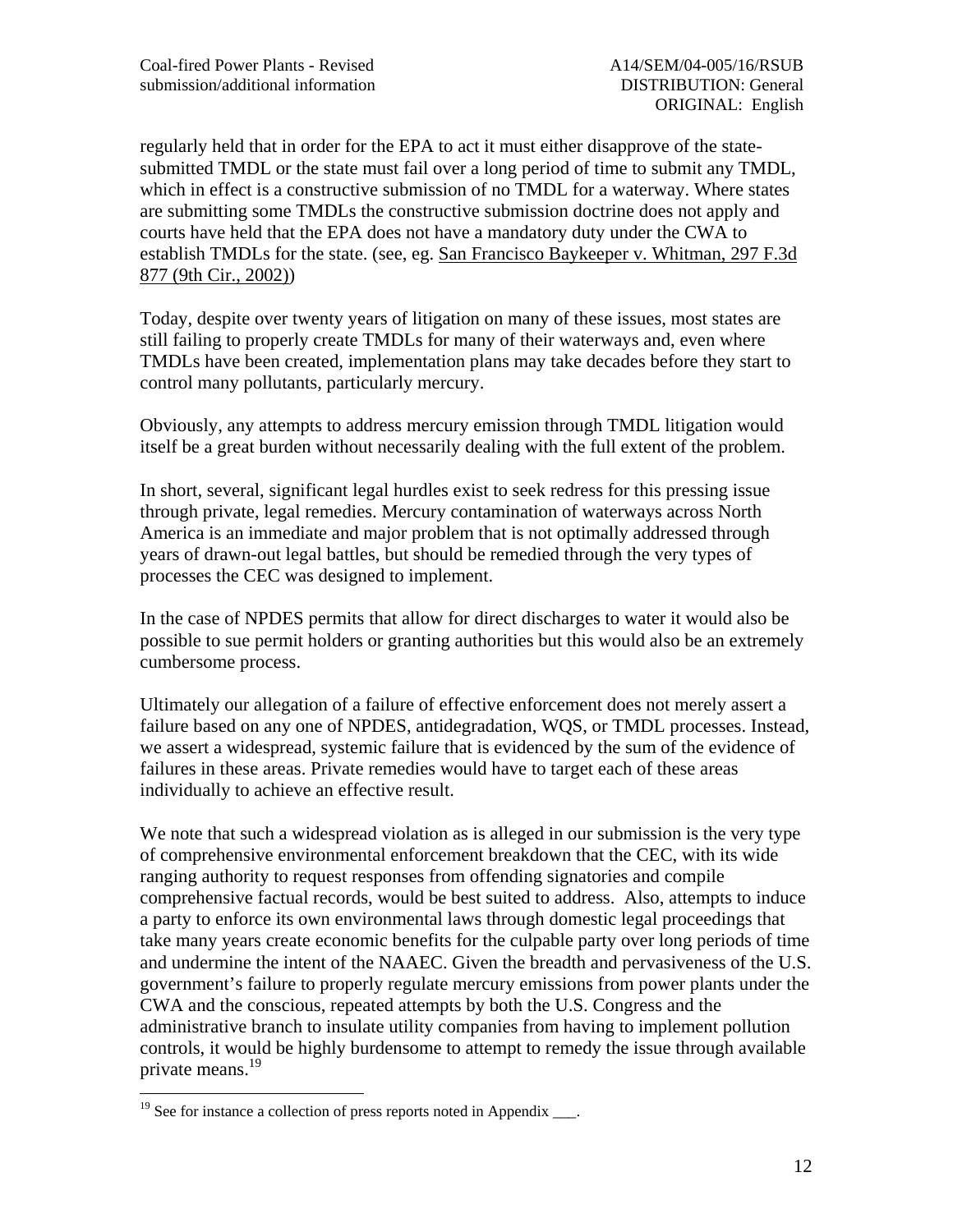Thus, we respectfully submit that in the circumstances of this petition --- despite the availability of possible private remedies in complex and challenging circumstances--- an effective legal strategy to address this widespread problem could exhaust the resources of even the largest citizens' group or the strongest coalition thereof. We believe the option available pursuant to the NAAEC, especially given the important trade advantage that electrical power produced at the expense of the environment, is ideally suited to the citizen petition process.20

# **C. NPDES**

The Secretariat concluded in its determination that the Submission was sufficient with respect to its assertions respecting the failure to enforce NPDES permits for certain states and within certain parameters. The Secretariat concluded that with respect to the noted states the Submission properly directed the Secretariat to an appropriate database but that additional information would be of assistance. We provide this and other evidence respecting our initial assertions respecting the NPDES process.

We begin by noting West Virginia has declared a state-wide mercury advisory on its waters since the filing of our original submission.

We name in Appendix 12D all of the facilities in each of the ten states of our inquiry that discharge mercury directly to water. We have not been able to ascertain why such discharges are permitted, particularly in States with state-wide FCAs. In a few cases, mercury discharges to water exceed 50 pounds! These discharges, unlike air emissions, are neither diluted nor dispersed in air or on land where environmental damage might be lessened.

In cases where discharges are made directly to water bodies in States without state-wide advisories we were not able in each case to determine the name of the receiving water body. Where we determined the specific location of a plant it was not always possible to ascertain to which nearby water body the discharge was made. This would require a review of the applicable NPDES permit, to which we do not have ready access. Nonetheless, we believe we have provided a sufficient evidentiary basis from which additional inquiries by the CEC can be directed.

# **D. Antidegradation**

 $\overline{a}$ 

*1) exceedances of water quality standards for mercury in particular Tier I, Tier II and Tier III water bodies subject to FCAs.* 

 $20$  Although private citizen suits are available to U.S. citizens, the same remedies will not be as accessible  $-$ 

<sup>-</sup> if accessible --- to Canadian citizens.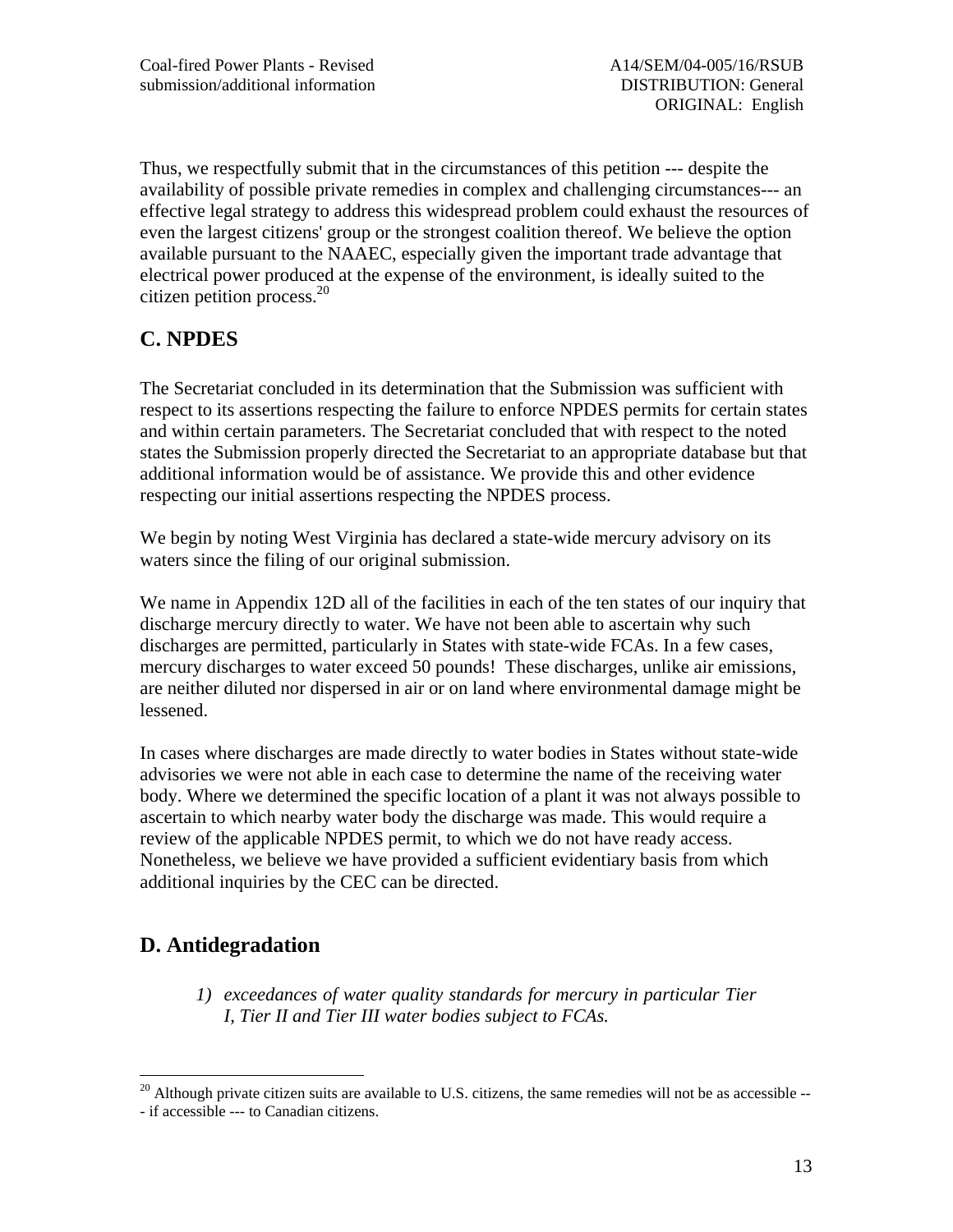$\overline{a}$ 

Within each attached appendix are several examples wherein water quality standards have been exceeded across all tiers of water within each of the ten states. State water quality standards include the existing and designated uses of waterways that are created under the antidegradation provisions of the Act. *33 U.S.C. § 1251(a)(2).* Every time a "fishable" waterway becomes subject to a mercury FCA and is no longer fishable it is, by definition, in exceedance of water quality standards for the pollutant for which the FCA was issued. $^{21}$ 

For example, in **West Virginia** Category C waters are those that have been designated for "water contact recreation," including fishing.<sup>22</sup> West Virginia's list of "water contact" recreation" waterways consists of nine rivers, including large stretches of the Ohio and Potomac Rivers. Under the state's own water quality standards these rivers should remain "fishable" under the clear application of state antidegradation provisions as explained in our original submission. However, West Virginia has recently effectively rescinded the designated (and existing) fishable use of these waterways by imposing a state-wide fish advisory for mercury contamination, thereby rendering all of its "water contact recreation" waterways no longer fishable. Likewise, **Pennsylvania** has designated all waterways in the state "F" for fishing, yet the EPA lists 89 of these same waterways under a FCA for mercury contamination.

In **Alabama**, fishable waters are designated under the term "fish and wildlife." Alabama's Water Quality Criteria § 335-6-11-.02 contains a list of state waterways; the "fish and wildlife" designation is applied to a majority of the rivers and waterways in the state. Therefore, under the CWA's water quality standards and antidegradation provisions the majority of Alabama's waterways must remain fishable. Yet, according to the EPA, fourteen of these same "fishable" waterways are now under a mercury FCA and are no longer fishable. (See Alabama's list of mercury FCAs in Appendix 12B.)

The submitted documentation supports several more examples where fishable designated waterways across all tiers of protection are now under mercury FCAs and are no longer fishable in violation of water quality standards and the antidegradation provisions within each of these ten states. Rather than referencing each waterway, we have prefaced each state section in the appendix with a chart listing fishable designated waterways that are now under a mercury fish advisory. It follows that there are exceedances of WQS for each of these waterways where mercury FCA's exist and fishable uses have been rescinded or lost in violation of the CWA.

<sup>&</sup>lt;sup>21</sup> The Florida atmospheric mercury study, for instance, says "[M]ercury-contamination fish consumption advisories represent an exceedance of water of water quality standards because a designated use for the Florida Everglades ecosystem is not being met." (See Appendix  $\_\_$ , Executive Summary p.1) <sup>22</sup> One of the major difficulties in addressing state-by state water quality standards is that each state is free

to invent its own nomenclature for tiered waterways, designated uses, etc. Many do not use "tier" designations. Some, like Ohio, place their waterways in categories called Limited Quality Waters, Superior High Quality Waters or Outstanding State Waters. Likewise, many states, like West Virginia couch their "designated uses" language not in terms such as "fishable" and swimmable" but in phrases such as "water recreation contact" which includes uses such as swimming and fishing. Submitters' contentions apply to all such waterways, regardless of nomenclature.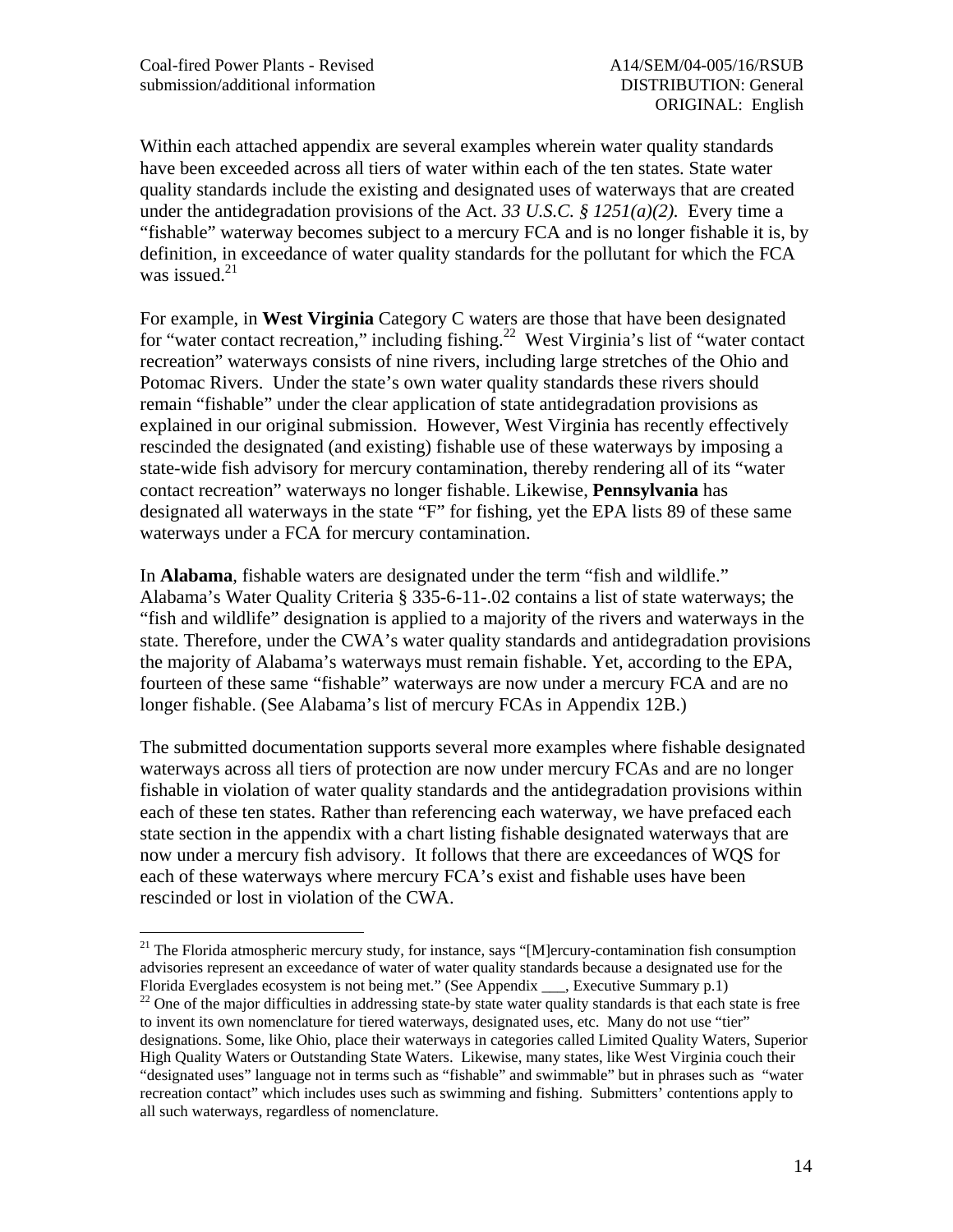Other WQS violations also exist across all tiers of protection. Each of the states cited above incorporate narrative criteria into their WQS. For example, **Alabama's** state WQS hold that "[s]tate waters shall be free from substances attributable to sewage, industrial wastes and other wastes in concentrations . . . which are toxic or harmful to human, animal or aquatic life commensurate with the designated use of such waters." *Alabama Water Quality Criteria, Chapter 335-6-10-.06(c).* Similarly, **Texas'** WQS demand that "[w]ater in the state shall be maintained to preclude adverse toxic effects on human health resulting from contact recreation, consumption of aquatic organisms, consumption of drinking water or any combination of the three." *Texas Water Quality Standards § 307.6.* Both Alabama and Texas, two of the highest emitters of nonpoint source mercury pollution from coal-fired power plants in the U.S. have several waterways that are now subject to mercury fish advisories in violation of their respective water quality narrative standards. We attach documentation to support the allegation that each of these ten states exceed their WQS's narrative criteria regarding the addition of toxic mercury from power plants into local waterways, resulting in a significant human health threat and a continuing diminution in water quality.

- 2) *the nature of the alleged failure to ensure that particular state antidegradation policies and implementation methods meet federal requirements with regard to those water bodies, and*
- 3) *the actions the Submitters believe the United States is failing to effectively take with respect to particular states in which the Submitters believe antidegradation policies and implementation methods are in violation of the CWA.*

As stated in our original submission, the federal antidegradation policy mandates control of both point and nonpoint sources of pollution in both the creation of the state antidegradation policy and in its implementation. Submitters have appended examples of state WQS, including the antidegradation provisions and implementation plans for each of the ten states. It is incumbent on EPA to ensure that state WQS and antidegradation provisions provide for control of nonpoint sources of pollution like mercury from power plants. *See generally 33 U.S.C. § 1313(c).* When state WQS and antidegradation policies and implementation plans are insufficient to protect water quality, the EPA is obligated under the CWA to step in and create standards which are protective and that put an end to the continuing degradation of the country's waterways. *Id.*

The EPA has approved each of the appended state WQS and the incorporated antidegradation provisions contained therein, yet these standards and implementation plans do nothing to control nonpoint source mercury pollution from utility units. It follows that the EPA is routinely signing off on state antidegradation policy and implementation procedures that illegally fail to control nonpoint sources of mercury from power plants.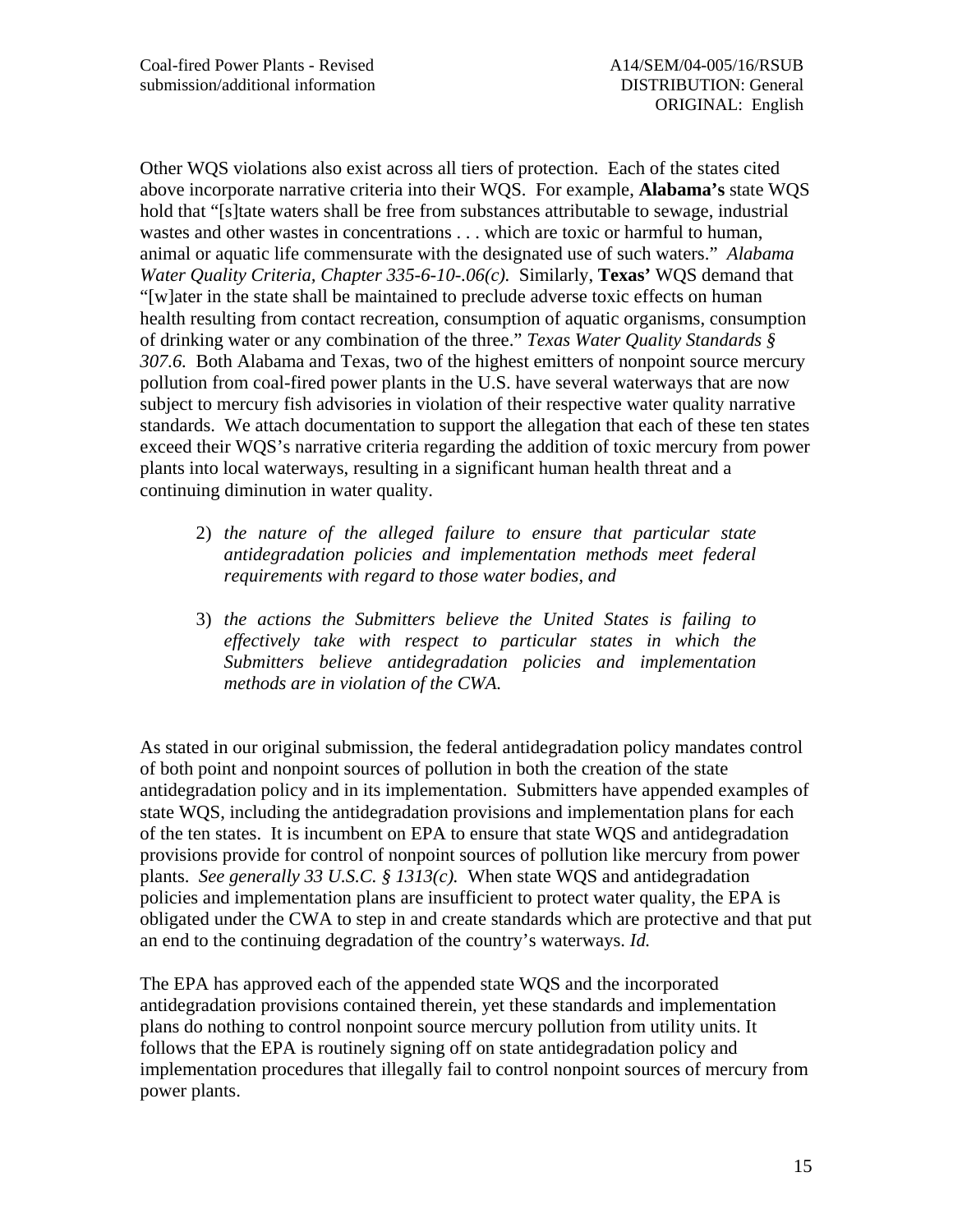In addition, we emphasize that the EPA maintains ultimate permitting authority under both the CWA and the CAA. If a state fails to properly administer a permitting program, then the EPA may revoke a state's permitting delegation and administer the program itself. As noted above, states are issuing CAA Title V permits to coal-fired utility units without addressing water quality standards or antidegradation provisions. For this reason, we allege that the state is failing to properly administer the permitting program and that these permits illegally violate provisions of the CWA.

*4) With respect to antidegradation requirements for Tier II water bodies, the Secretariat also requires more specific information identifying the Tier II water bodies with respect to which the Submitters believe the United States has failed to require BMPs for coal-fired power plants, as well as more information regarding the nature of the asserted failure: do the Submitters assert that the United States has taken no action, or that the United States has taken inadequate action, for example by either failing to identify the power plants that contribute to the degradation of water quality or not ensuring that identified sources employ BMPs?* 

Submitters allege that the EPA has taken no action to control nonpoint mercury pollution from power plants, nor have they forced the states to take action to implement BMPs for mercury from utility units and protect Tier II waterbodies from continuing mercury degradation. In this context, as noted, it is difficult to prove what the EPA did **not** do. The attached appendices list several Tier II waterways in each of the ten states cited that are currently under a mercury  $FCA<sup>23</sup>$  These waterways are named in the chart, which prefaces each state section in the appendix.

We also attach two sample CAA Title V permits that clearly show that there are no control technologies being mandated to reduce nonpoint source mercury pollution from coal-fired power plants, much less BMPs as required under the antidegradation provisions of the CWA.<sup>24</sup>

We allege that all coal-fired power plants that operate in the ten states referenced in the appendix contribute to the continuing degradation of local waterways in violation of antidegradation requirements. Studies referenced by Submitters in the original submission<sup>25</sup> show that deposition of mercury from local air emission sources have a significant impact on local waterways.

 $\overline{a}$  $^{23}$  Again, many states do not refer to their Tier II waters as Tier II waterways. Several states designate such waterways as "High Quality Waters," "Exceptional Waters," or some other designation.<br><sup>24</sup> In this context we reiterate the statement from the EPA in the context of its mercury rule-making process.

<sup>&</sup>quot;EPA is committed to **regulating and reducing power plant mercury emissions for the first time ever**." (our emphasis)<sup>24</sup> http://www.epa.gov/mercury/<br><sup>25</sup> The Florida Everglades study, Appendix 12F (and fully reproduced in the original petition).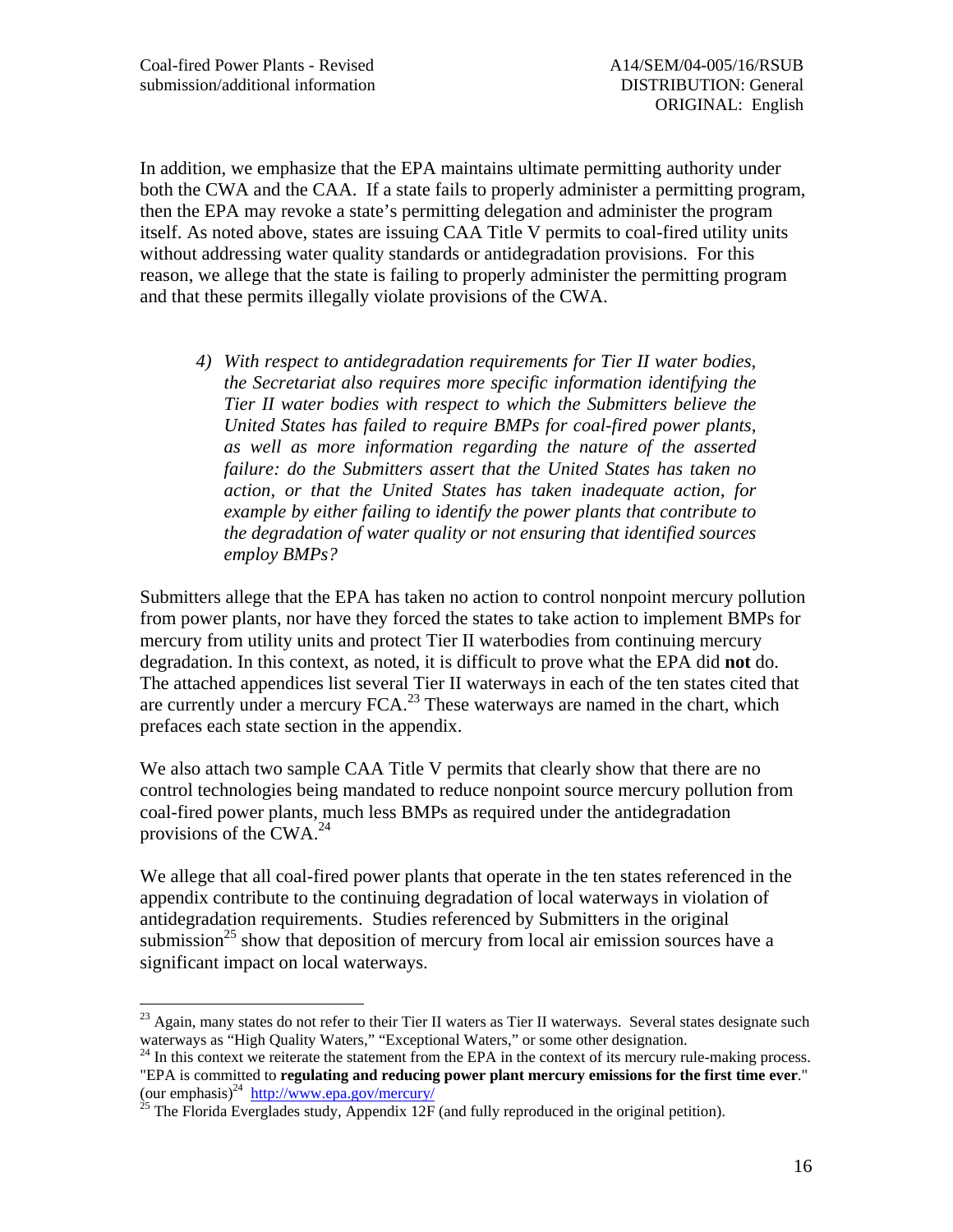We also note that under the CWA's WOS provisions and applicable case law, when alleging that a polluting activity is negatively impacting water quality standards, the burden rests on the governmental agency to show that the activity is not having any detrimental effect on water quality and not on the plaintiff to show that it is.<sup>26</sup> If the U.S. takes the position that its coal-fired power plants are not contributing to the continuing mercury degradation of waterways across the country and North America (notwithstanding massive FCAs), we believe it must prove so by submitting relevant air modeling or other evidence to meet its burden under the CWA.

## **E. TMDLs**

 $\overline{a}$ 

*To trigger the process under Articles 14 and 15, the Submitters must provide additional and more specific information regarding which states the Submitters believe have failed to adopt, in the manner required, TMDLs addressing air emissions from coal-fired power plants and regarding the nature of those alleged failures with respect to particular states.* 

As stated above, designated uses of waterways are part of a state's water quality standards program. Therefore, every time that a state issues a FCA on a "fishable" waterway there exists a violation of the state water quality standard and that waterway must be placed on the 303(d) list and a TMDL must be established for that waterway. Likewise, where narrative water quality standards concerning toxic pollutants and human health exist, such as those cited above, wherever mercury FCA's exist the state has failed to meet its water quality standards and the 303(d) TMDL provision of the CWA is triggered. If a state fails to take appropriate action, then the EPA must do so.

We have carefully reviewed the websites of the environmental departments of each state for information relating to TMDLs. We have cross-referenced the 303(d) listing of impaired waters with the list of waterbodies subject to an FCA, reviewed the EPA approval, and determined what if any TMDLs are planned or have been prepared for mercury impaired water bodies.

Generally, we have found that 303(d) lists, although often not complete, do to a large extent list FCA impaired water bodies but that there is little if any follow through by states or the EPA in terms of moving even to the stage of listing such waters for TMDL preparation. In our original submission we had asked the CEC to review whether 303(d) lists were appropriately listing waters impaired by mercury.

<sup>&</sup>lt;sup>26</sup> ... it is the proponent of a permit who bears the burden of showing that a discharge *will comply with* all applicable standards, not the opponent of a permit who must show that a discharge *will violate* applicable requirements. Oklahoma v. EPA, 908 F.2d 595 (10<sup>th</sup> Circuit, 1990)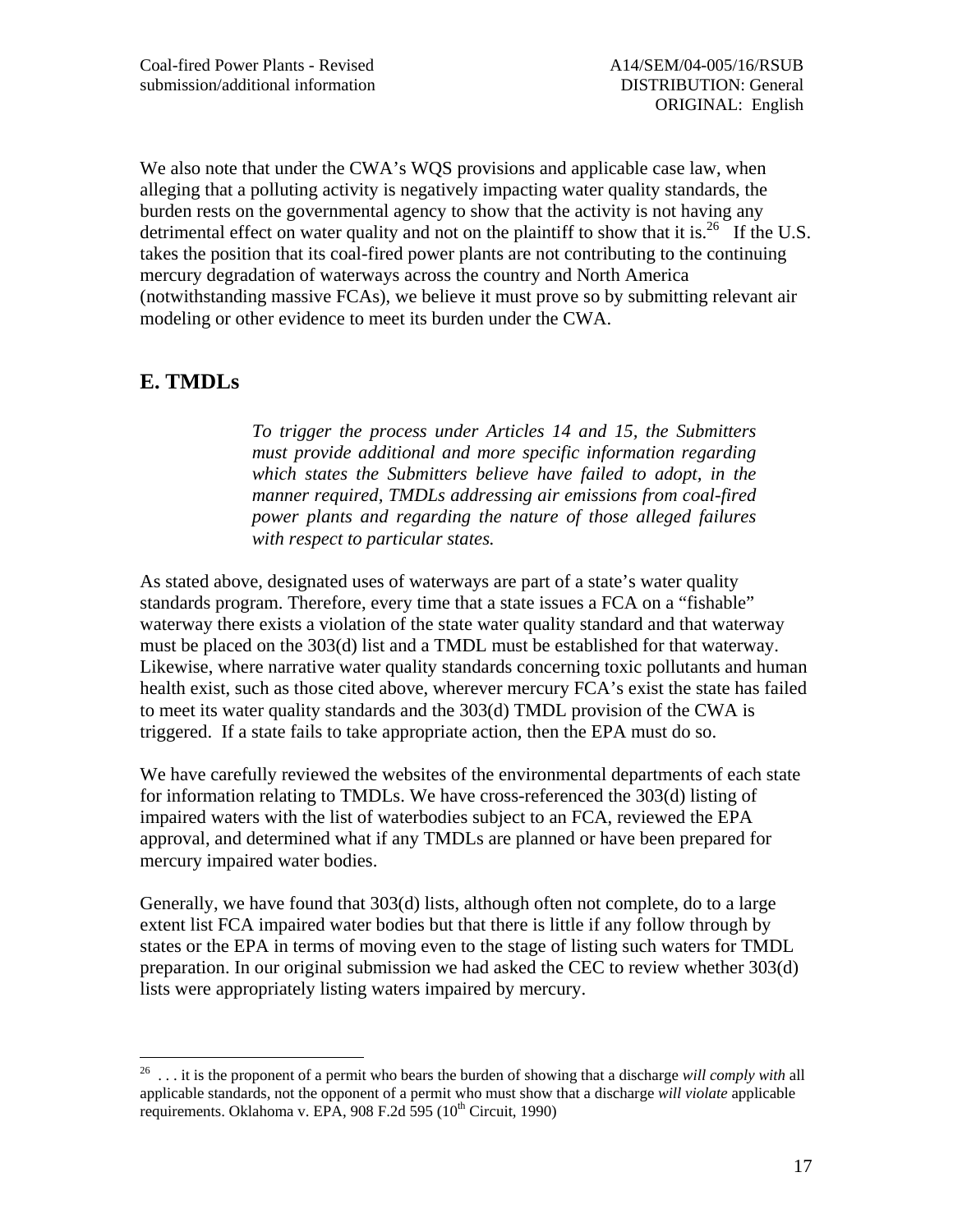With the exception of North Carolina, we found little evidence of TMDLs that had been prepared for water bodies that had been impaired by atmospheric mercury pollution. In cases where we did find TMDLs for mercury-impaired waters further inquiry generally confirmed that the source of mercury contamination was a local one as opposed to the widespread problem of airborne mercury deposition. We could not find an example -- among the hundreds of mercury-impaired waters --- of a control program for non-point mercury sources and therefore no evidence of any action against coal-fired power plants. Indeed, despite the prevalence of atmospheric emissions of mercury from coal-fired power plants we were hard-pressed to find any state attention to coal-fired power plants and more importantly, no evidence of an EPA response to such state failures.

In one case outside of our area of inquiry we found an example of a TMDL that had been prepared by the EPA. This example suggested an exception to our general findings. Further inquiry confirmed that this TMDL was the result of a settlement agreement in Georgia between the EPA and private parties that resulted from litigation.<sup>27</sup> However, this TMDL identifies airborne mercury deposition as the overwhelming source of the water contamination. The study pointed out that 99% of mercury deposition was from airborne sources.28 The TMDL does not outline any non-point source control program against coal-fired power plants.

The Georgia TMDL also suggests the predicament of state-prepared TMDLs addressing the widespread problem of mercury impairment. In the absence of a national program to control airborne sources of mercury TMDLs to address the contamination of water bodies in states is unlikely to fully address the problem. This will be especially so in states that are downwind of mercury emission sources. This also presents a plausible explanation for the EPA's failure to effectively enforce the provisions of the CWA against states.

The EPA has been unwilling to act against coal-fired power plants to reduce their mercury emissions despite the ongoing poisoning of U.S. water bodies. In this context it is not surprising that the EPA to seek an alternative route to carry out its statutory duties to protect U.S. waters whether through forcing state action on TMDLs or other

1

 $27$  See Appendix 12G or

http://www.epa.gov/Region4/water/tmdl/georgia/ochlockonee/final\_tmdls/OchlockoneeHgFinalTMDL.pdf See also:<br>ftp://ftp.dep.state.fl.us/pub/labs/assessment/mercury/tmdlreport03.pdf)

 $^{28}$  A pilot study in Florida fully included in our original submission also found similarly high levels of airborne mercury emissions. The Florida DEP study (Appendix 12F at p.ii) found that "over 95% of the mercury load to the Everglades each year comes from atmospheric deposition." The same study found that "a reduction of about 80% of current total annual mercury atmospheric deposition rates would be needed for the mercury concentrations in a 3-year old largemouth bass at WCA 3A-15 to be reduced to less than Florida's present fish consumption advisory action level of o.5mg/kg …" Again, this study does not outline any non-point source control program aimed at coal-fired power plants. The report does however confirm that even eliminating all point source emissions would not deal with the problem of mercury contamination.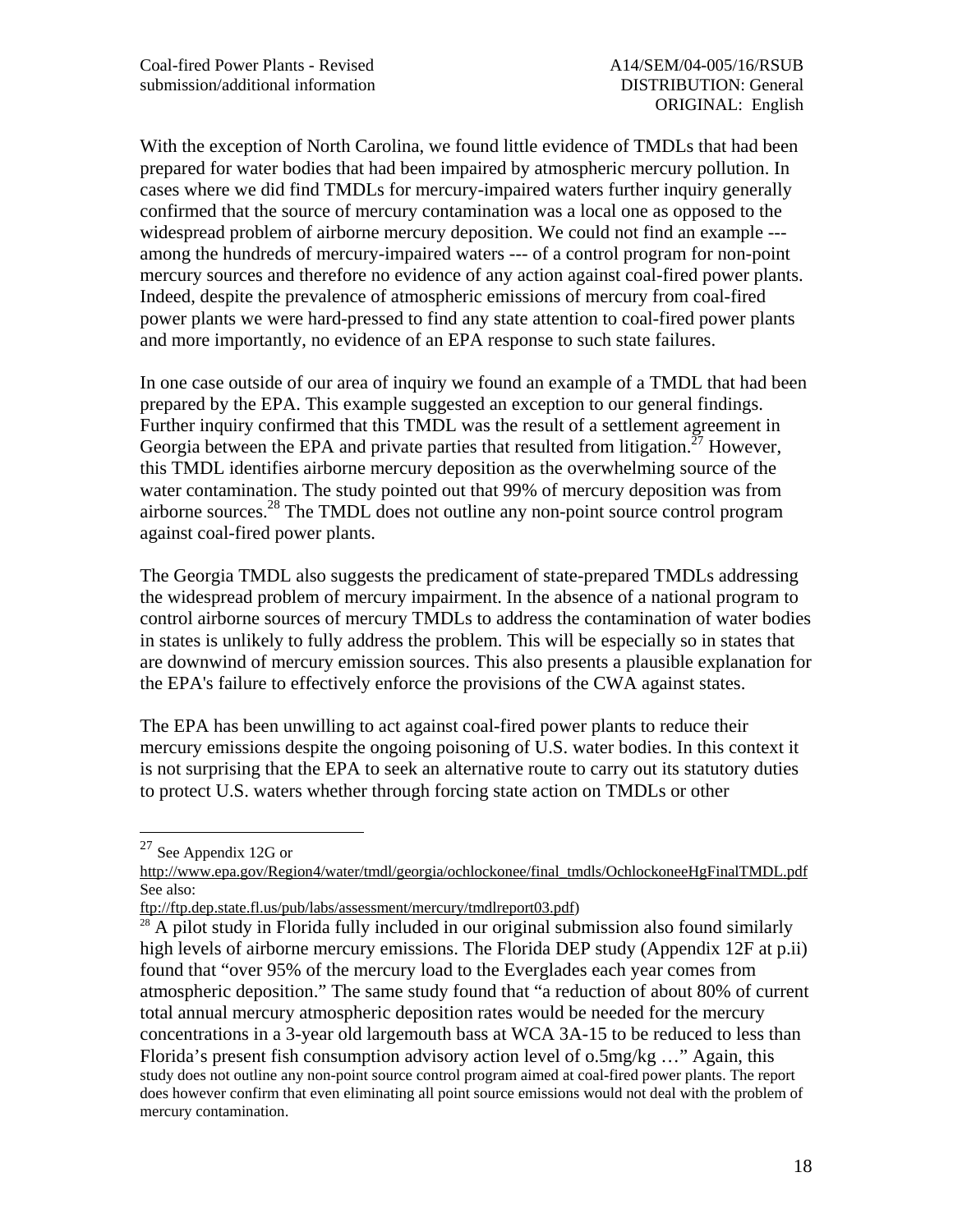mechanisms under the CWA. Ultimately, the EPA's failure to act on mercury emissions from coal-fired power plants subverts the CWA's TMDL process by thwarting any serious effort by a state to prepare and implement an effective TMDL.

The Florida pilot study by the EPA on atmospheric mercury pollution acknowledges that "TMDL-type analysis for determining needed reductions in atmospherically derived pollutants have rarely been done  $\ldots$ <sup>29</sup>

In the state-by-state analysis below we generally provide website links to supporting documentation. In the case of Michigan we also provide the corresponding paper version documents for easier reference.

A Department of Energy study<sup>30</sup> appears to provide contradictory evidence respecting our assertion of EPA indifference to atmospheric emissions, we note in opposition, however, the dearth of evidence about actual TMDL preparation and non-point source control programs.

## *1. Alabama*

 $\overline{a}$ 

The state of Alabama is home to nine coal-fired power plants.<sup>31</sup> They are largely responsible for Alabama's sixth place ranking for point source mercury air emissions.<sup>32</sup> Combined they reportedly released 3,391 lbs of mercury into the air.<sup>33</sup>

The Alabama Department of Health has issued fish consumption advisories (FCA) for mercury for 21 different bodies of water.<sup>34</sup> This includes a statewide mercury advisory for their entire coastal area.<sup>35</sup> The Department of Health issues two types of advisories: a

 $29$  See Appendix 12F, p. 2, Executive Summary. (At:

http://www.epa.gov/owow/tmdl/madpp.html) We were not able to find the results of a similar study that was apparently carried out by the EPA. See also

ftp://ftp.dep.state.fl.us/pub/labs/assessment/mercury/tmdlreport03.pdf The study suggests that the dearth of TMDLs was "due to the data needs and technical complexity of developing and linking atmospheric and aquatic cycling models."

 $^{30}$  See Appendix 12H or http://www.netl.doe.gov/publications/proceedings/00/app-rvr00/FEELYPNL.PDF<br>  $^{31}$  http://www.catf.us/publications/fact\_sheets/children\_at\_risk/Alabama\_Kids\_Facts.pdf<br>  $^{32}$  EPA Tri Explorer 20

from electric utilities as point source air emissions. http://www.epa.gov/triexplorer/geography.htm <sup>33</sup> EPA Tri Explorer 2002 Data, Geography State Report for Mercury and Mercury Compounds released from electric utilities as point source air emissions. http://www.epa.gov/triexplorer/geography.htm.

Different reports indicate different amounts of mercury emissions being released into the environment. For example, the Clean Air Task Force, reports that 5,307 lbs of mercury was emitted by coal fired plants in 2000. They calculated their numbers by applying mercury emissions rates to the heat input reported in the EPA Continued Emissions Monitoring System (CEMS) data for 2000.

http://www.catf.us/publications/fact\_sheets/children\_at\_risk/Alabama\_Kids\_Facts.pdf.<br><sup>34</sup> http://www.adph.org/RISK/Alabama%20Fish%20Cons%20Advisories%20March%202004.pdf<br><sup>35</sup> http://www.uspirg.org/reports/fishingfortrouble0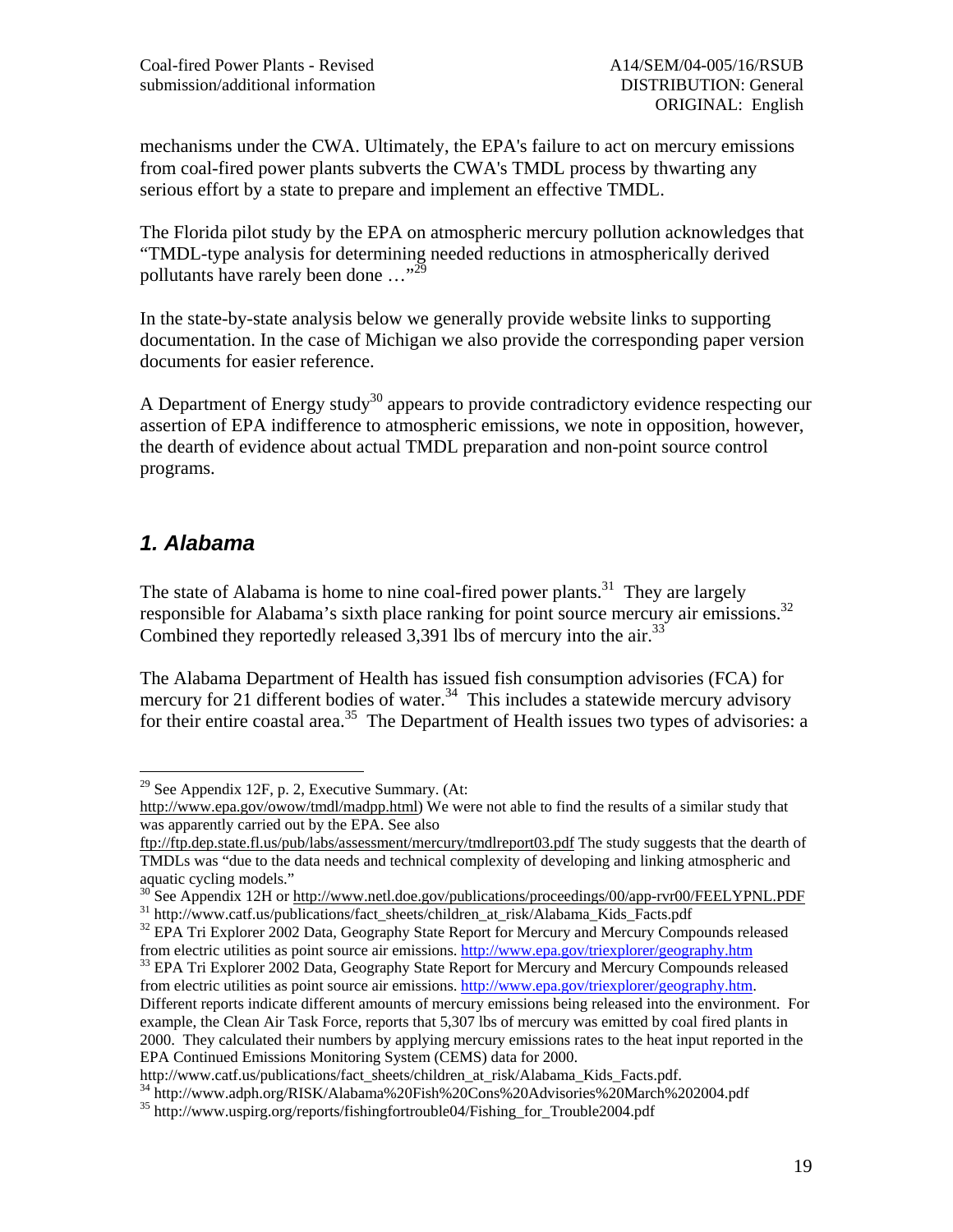'limited consumption advisory<sup>36</sup> and a 'no consumption advisory<sup>37</sup>. The vast majority of mercury FCA are 'no consumption advisories'.38

Of the 21 water bodies under a FCA, 18 appeared on the draft 2004 Alabama 303d list as mercury impaired waters.<sup>39</sup> The draft 303d list included one additional creek that was not present on the FCA list.

The 303d list includes a column that describes the potential sources of the water impairment. In the case of mercury-impaired waters, the source of the contamination is described as "unknown source".40 There is no mention of atmospheric deposition or coal-fired power plants as potential sources of mercury contamination.

The draft 2004 303d list also includes a draft TMDL date schedule column. The Alabama's TMDL website also contains a 2003-2004 TMDL schedule.<sup>41</sup> A search on the TMDL website reveals that there are no approved TMDLs for mercury or mercury impaired waters.<sup>42</sup> However, the draft 2004 303(d) list indicates that draft TMDLs are scheduled for the mercury impaired waters of Big Escambia Creek and Little Escambia Creek in 2001, Cold Creek Swamp in 2003, and Opossum Creek in 2004.<sup>43</sup> Furthermore, the Tentative TMDL Schedule for 2003-2004 indicates that a draft mercury TMDL would be developed for Cold Creek Swamp and Fish River for the end of 2003.<sup>44</sup>

The draft 2004 303d list provides additional draft TMDL dates for other mercury impaired water bodies (although it is not clear whether the TMDL would target mercury or another pollutant). The vast majority of draft TMDLs for mercury impaired waters are due in 2007 and the remaining in 2008, 2009 and 2011. Although, the 303d list ranks the water bodies as high, medium and low priority there does not appear to be a correlation between the priority ranking and the date set for a draft TMDL.<sup>45</sup> Many of the other water bodies with approved TMDL in place have a low priority rank on the 303d list.

Many of these TMDLs actions by the State of Alabama are a result of consent decree and consequent settlement agreement after a citizen group launched a civil action against the

<sup>&</sup>lt;sup>36</sup> Women of reproductive age and children less than 15 years old should avoid eating certain fish from these areas. Other people should limit their consumption of the particular species to one meal per month.

<sup>&</sup>lt;sup>37</sup> Recommends that everyone avoid eating the named species of fish in the defined area.<br><sup>38</sup> http://www<u>.adph.org/RISK/Alabama%20Fish%20Cons%20Advisories%20March%202004.pdf</u> Of the 24 mercury FCA issued, 20 are 'no consumption' advisories.

<sup>39</sup> http://216.226.179.150/publicnotice/feb/TMDLList2004.xls

<sup>&</sup>lt;sup>40</sup> http://216.226.179.150/publicnotice/feb/TMDLList2004.xls<br> $^{41}$  http://216.226.179.150/waterdivision/wquality/tmdl/wqtmdlinfo.htm#State

<sup>&</sup>lt;sup>42</sup> http://216.226.179.150/waterdivision/wquality/tmdl/wqtmdlinfo.htm<br>http://216.226.179.150/waterdivision/wquality/tmdl/TMDLSch03-04.xls

<sup>&</sup>lt;sup>43</sup> http://216.226.179.150/publicnotice/feb/TMDLList2004.xls  $^{44}$  http://216.226.179.150/waterdivision/wquality/tmdl/TMDLSch03-04.xls

<sup>&</sup>lt;sup>45</sup> Water bodies ranked high, medium and low all have a draft TMDL date of 2007. Furthermore, the type of fish consumption advisory i.e. no consumption advisories, do not appear to influence the priority ranking.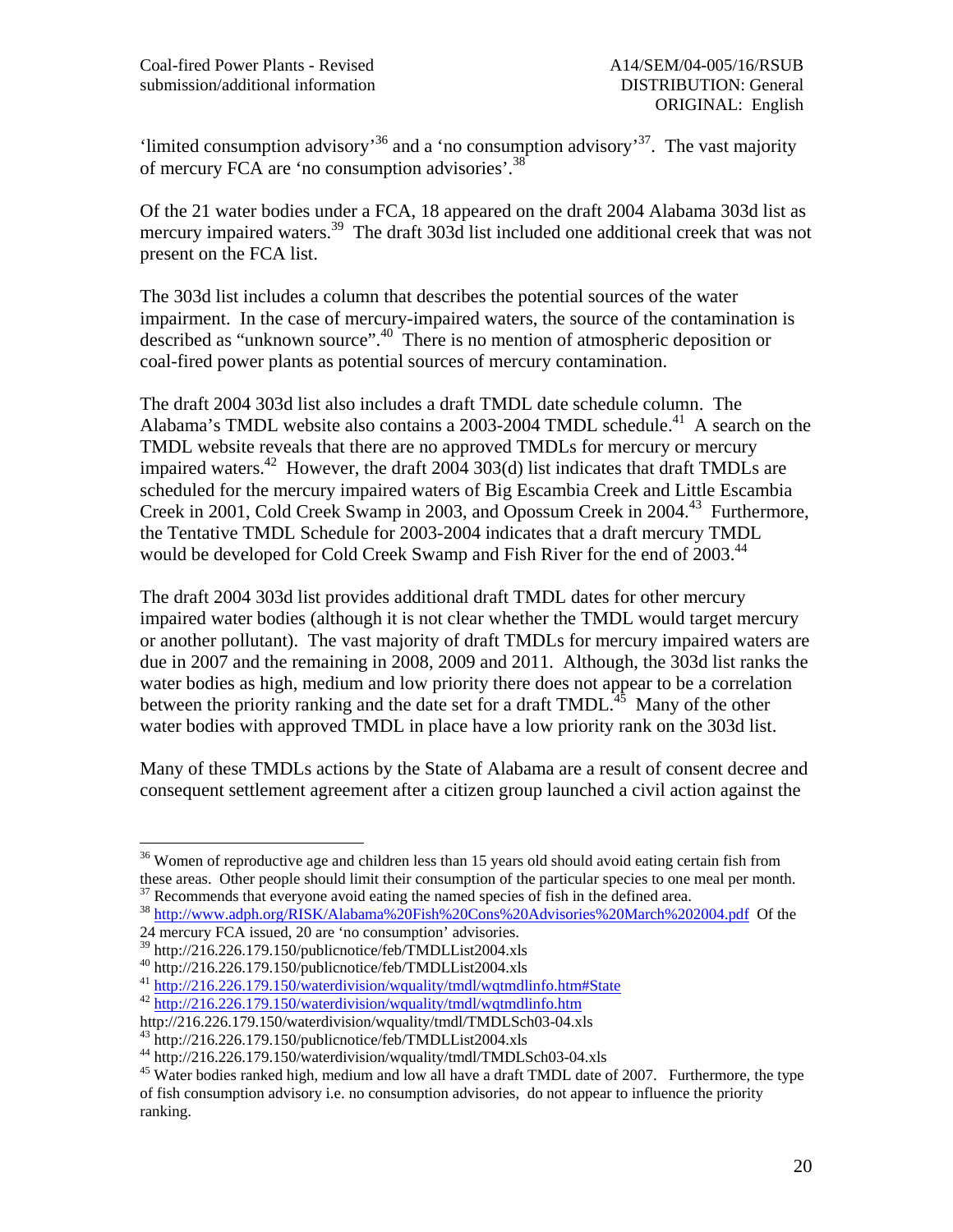USEPA in 1998 to compel the USEPA to identify impaired waters for listing under s.303d of the CWA and to establish TMDLs for those waters.<sup>46</sup>

The Alabama Department of Environment Management does not address the issue of coal fired power plants and mercury contamination on their website.

## *2. Illinois*

Illinois is ranked fifth among states with mercury air emissions from electric utilities.<sup>47</sup> According to the Clean Air Task Force<sup>48</sup>, there are 24 coal-fired power plants in Illinois. The total number of lake acres/river miles under a mercury fish consumption advisory  $(FCA)$  is 3,898/0 respectively.<sup>49</sup> The total reported release of mercury into the air by electric utilities was  $4.318$  lbs in 2002.<sup>50</sup>

The Illinois Fish Contaminant Monitoring Program (IFCMP) has issued a statewide mercury fish consumption advisory (FCA) for predator fish in Illinois waters.<sup>51</sup> The Special Mercury Advisory places more restrictive meal consumption limits on fish found in ten bodies of waters in order to protect the most sensitive populations<sup>52</sup> from the adverse health effects of contaminated fish. Although the State recognizes that coal fired power plants are a source of mercury, they have not targeted power plants in their mercury reduction programs.<sup>53</sup>

The 2004 Illinois Fish Advisories<sup>54</sup>, identifies ten bodies of water that are under a mercury FCA. These are the same bodies of waters identified in the Special Mercury Advisory. The following is a list of the bodies of waters: Arrowhead Lake, Campus Lake, Cedar Lake, Devil's Kitchen Lake, Kinkaid Lake, Lake in the Hills, Midlothian Reservoir, Ohio River, Rock River (Rockford to Milan Steel Dam). All ten of these

<sup>50</sup> EPA Tri Explorer 2002 Data, Geography State Report for Mercury and Mercury Compounds released from electric utilities as point source air emissions. http://www.epa.gov/triexplorer/geography.htm.

<sup>&</sup>lt;sup>46</sup> http://www.adem.state.al.us/WaterDivision/WQuality/TMDL/consdecr.pdf

<sup>&</sup>lt;sup>47</sup> EPA Tri Explorer 2002 Data, Geography State Report for Mercury and Mercury Compounds released from electric utilities as point source air emissions.  $\frac{http://www.epa.gov/triexplore/geography.htm}{http://www.epa.gov/triexplore/geography.htm}$ 

<sup>&</sup>lt;sup>48</sup> http://www.catf.us/publications/fact\_sheets/children\_at\_risk/Illinois\_Kids\_Facts.pdf  $^{49}$  http://www.catf.us/publications/fact\_sheets/children\_at\_risk/Illinois\_Kids\_Facts.pdf

Different reports indicate different amounts of mercury emissions being released into the environment. For example, the Clean Air Task Force, reports that 6,312 lbs of mercury was emitted by coal fired plants in 2000. They calculated their numbers by applying mercury emissions rates to the heat input reported in the EPA Continued Emissions Monitoring System (CEMS) data for 2000.

http://www.catf.us/publications/fact\_sheets/children\_at\_risk/Illinois\_Kids\_Facts.pdf<br><sup>51</sup> http://www.idph.state.il.us/envhealth/fishadv/specialmercury.htm<br><sup>52</sup> Pregnant or nursing women, women of childbearing age and child

advised to eat no more than one meal per week of predator fish or one meal a month under the special mercury advisory.

<sup>53</sup> http://www.epa.state.il.us/mercury

<sup>54</sup> http://www.idph.state.il.us/envhealth/pdf/fishadvisorychart04.pdf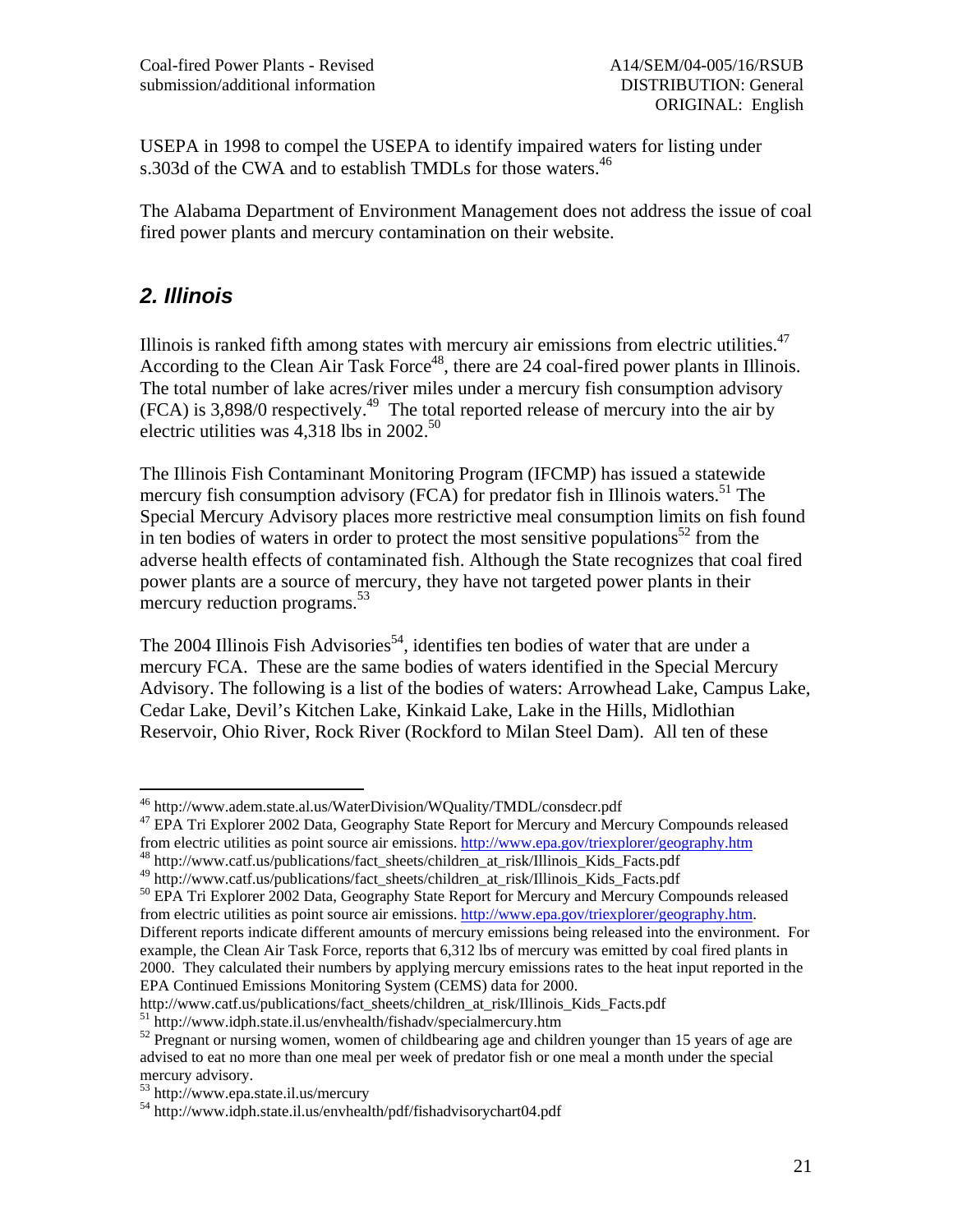water bodies appear on the Illinois 2004 Section 303(d) Listed Waters (303d List).<sup>55</sup> Furthermore, the 303d identifies additional water bodies as being mercury impaired that are not part of the Special Mercury Advisory. These include: Illinois River, Kankakee River, DesPlaines River, Salt Creek, Little Calumet River North and South, Pettibone Creek, Chicago River, Wabash River and Ramsey River.<sup>56</sup>

The Illinois 303d list includes columns for the potential causes of impairment. The list outlines various codes for different contaminants which includes two codes for mercury (numeric standard and statistical guidelines). The list also includes a column for the potential sources of impairment both point and non-point sources. Although, the list outlines a detailed inventory of sources of pollutants there is no category for coal-fired power plants or electric utilities.<sup>57</sup> In every instance where a body of water was listed as impaired by mercury, one of the potential sources of the impairment was listed as "source unknown". In most cases, "source unknown" was the only item listed the column.<sup>58</sup>

The EPA website indicates that none of the mercury impaired waters have an approved  $TMDL<sup>59</sup>$  This is confirmed by the Illinois TMDL website.<sup>60</sup> Although there are four  $TMD<sub>0</sub><sup>61</sup>$  that have been prepared or are in the process of being prepared for water bodies that are contaminated by mercury, none of the reports address the mercury impairments, and instead focus on the other causes of impairments to that water body.62 The explanation given for not addressing mercury contamination is that **"**mercury contamination is considered to be an interstate and international issue caused primarily by air deposition."<sup>63</sup> The Big Muddy River TMDL report states that the mercury TMDL will be addressed in a regional TMDL by the USEPA and not at the state level.<sup>64</sup> Coal fired power plants are not mentioned as a potential source of contamination. The USEPA approved TMDL for Salt Creek does not mention mercury or coal fired power plants in its report in spite of the fact that Salt Creek does appear in the Illinois 303d list and the TMDL Report summary as mercury impaired.<sup>65</sup>

<sup>&</sup>lt;sup>55</sup> There are some discrepancies between the lists posted on the EPA and Illinois websites. This may be because EPA posts the 2002 303d list on their site. Several of the water bodies listed in the special mercury advisory do not appear in the EPA 2002 303d list but all appear in the Illinois 2004 303d List.

<sup>&</sup>lt;sup>56</sup> One possible for this may be that these rivers have defined FCAs for PCBs and may fall under the statewide advisory for mercury but do not require a special advisory.

<sup>&</sup>lt;sup>57</sup> Categories listed include: agriculture, silviculture, construction, urban runoff/storm sewers, resource extraction, land disposal, hydrologic/habitat modification, habitat modification, marinas and recreational boating, other, source unknown.

<sup>&</sup>lt;sup>58</sup> In water bodies where the only impairment was mercury (and sometimes PCBs), the source was always listed as "unknown".<br><sup>59</sup> http://oaspub.epa.gov/waters/state\_rept.control?p\_state=IL

<sup>&</sup>lt;sup>60</sup> http://www.epa.state.il.us/water/tmdl/tmdl-reports.html<br><sup>61</sup> Three of these water bodies were included in the Special Mercury Advisory (Campus Lake (in process), Cedar Lake (in process), Kinkaid Lake (unapproved)) and the four appeared on the 303d list of waters impaired by mercury (Salt Creek (approved)).

<sup>&</sup>lt;sup>62</sup> See for example the TMDL reports for Kinkaid Lake, Cedar River, Campus River and Salt Creek.

 $63$  See description of Kinkaid Lake in the Big Muddy River TMDL report submitted to USEPA for approval May 2004. http://www.epa.state.il.us/water/tmdl/report/big-muddy-one/big-muddy-draft-tmdl.pdf

<sup>&</sup>lt;sup>64</sup> http://www.epa.state.il.us/water/tmdl/report/big-muddy-one/big-muddy-draft-tmdl.pdf<br><sup>65</sup> http://www.epa.state.il.us/water/tmdl/report/big-muddy-one/big-muddy-draft-tmdl.pdf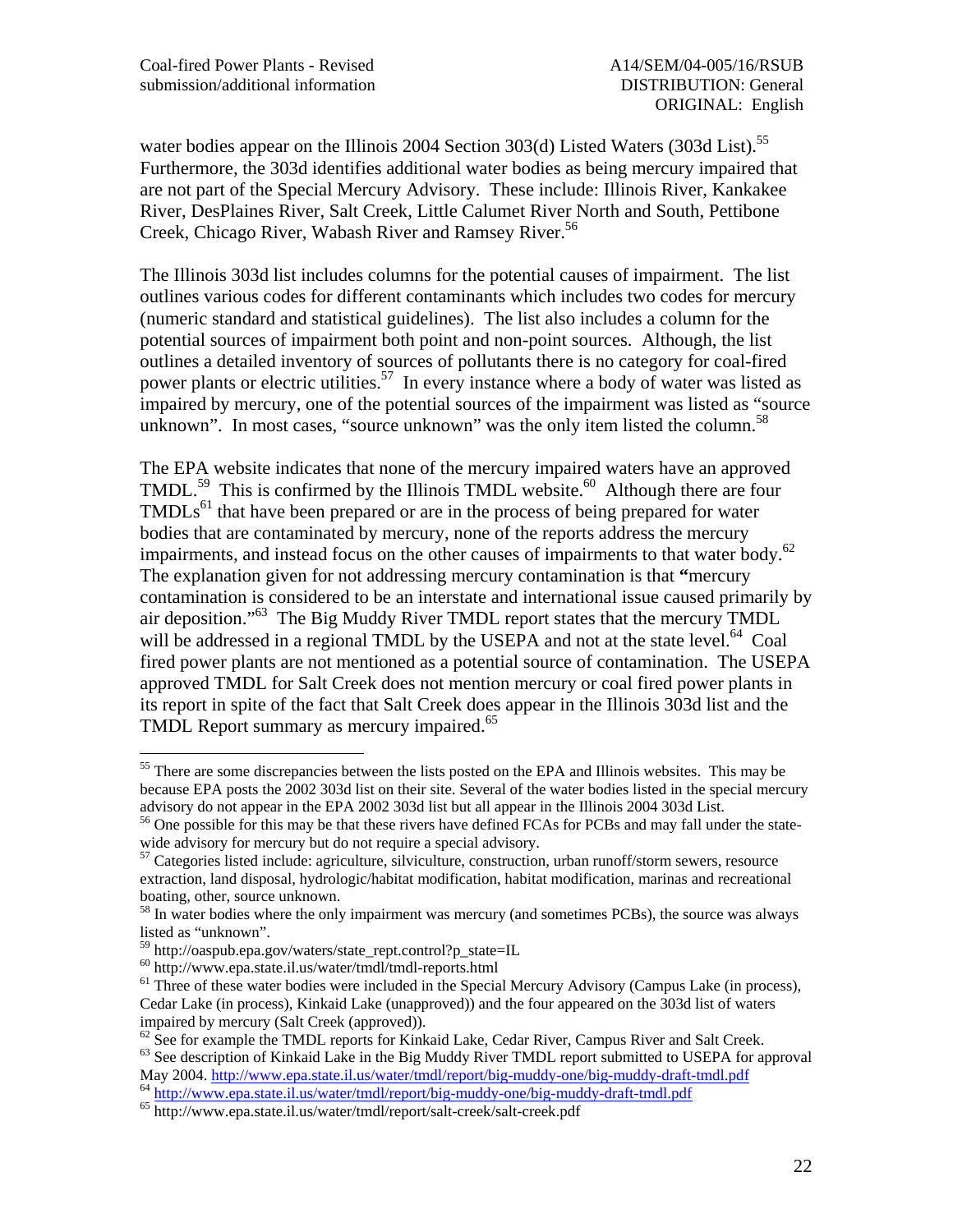## **3. Indiana**

Indiana is the fourth worst emitter of mercury air emissions from electric utilities.<sup>66</sup> The state of Indiana has 24 coal burning power plants.<sup>67</sup> The total reported releases by coalfired power plants of mercury into the air was  $4,927$  lbs in  $2000$ .<sup>68</sup>

The 2004 FCA relating to a mercury advisory applies to 15 lakes and reservoirs and 26 streams and rivers.<sup>69</sup> These bodies of water appear on the Final 303(d) list for  $2004^{70}$ . There are 12 bodies of water classified as "Group 5" for which no fish in these waters are to be consumed.<sup>71</sup> According to the EPA, there are 524 impairments regarding FCAs in Indiana<sup>72</sup> for mercury. There are no approved TMDLs by the EPA for this contaminant.<sup>73</sup>

Using data from the 303(d) list for 2004 and comparing it to the TMDL Reports, the parameters of concern do not include mercury at all. Most of the TMDL reports focus exclusively on E. coli bacteria and/or other contaminants. In fact, there are only 13 TMDL reports in total provided by IDEM.

Moreover, the TMDL development schedule for the 2002 303(d) pertaining to mercury includes the Grand Calumut River.<sup>74</sup> Although this body of water was given a range of development from 1998-2004, currently there is no TMDL for it. There is one for Little Calumut, which also has an FCA for mercury, but only pertains to E. Coli, dissolved oxygen, cyanide and pesticides.

# *4. Kentucky*

 $\overline{a}$ 

Kentucky is the eighth largest emitter of mercury air emissions from electric utilities.<sup>75</sup> There are 22 coal-fired power plants in the state of Kentucky.<sup>76</sup> The total reported air releases of mercury by power plants in the state was  $3.540$  lbs.<sup>77</sup>

 $^{67}$ http://www.catf.us/publications/fact\_sheets/children\_at\_risk/Indiana\_Kids\_Facts.  $^{68}$  EPA Tri Explorer 2002 Data, Geography State Report for Mercury and Mercury Compounds released from electric utilities as point source air emissions.

<sup>&</sup>lt;sup>66</sup> EPA Tri Explorer 2002 Data, Geography State Report for Mercury and Mercury Compounds released from electric utilities as point source air emissions.

<sup>69</sup>http://www.in.gov/isdh/dataandstats/fish/2004/index.htm

 $\frac{70}{1}$ http://www.in.gov/idem/water/planbr/wqs/tmdl/tmdldocs.html<br> $\frac{71}{1}$ http://www.in.gov/isdh/dataandstats/fish/2004/group5.htm

<sup>&</sup>lt;sup>72</sup>http://oaspub.epa.gov/pls/tmdl/waters\_list.impairments?state=IN&p\_impid=55<br><sup>73</sup>http://oaspub.epa.gov/waters/state\_rept.control?p\_state=IN#WBTYPE<br><sup>74</sup>http://www.in.gov/idem/water/planbr/wqs/sched.pdf<br><sup>75</sup>EPA Tri Explor from electric utilities as point source air emissions. http://www.epa.gov/triexplorer/geography.htm 76 http://www.catf.us/publications/fact\_sheets/children\_at\_risk/Kentucky\_Kids\_Facts.pdf

<sup>&</sup>lt;sup>77</sup> EPA Tri Explorer 2002 Data, Geography State Report for Mercury and Mercury Compounds released from electric utilities as point source air emissions. http://www.epa.gov/triexplorer/geography.htm.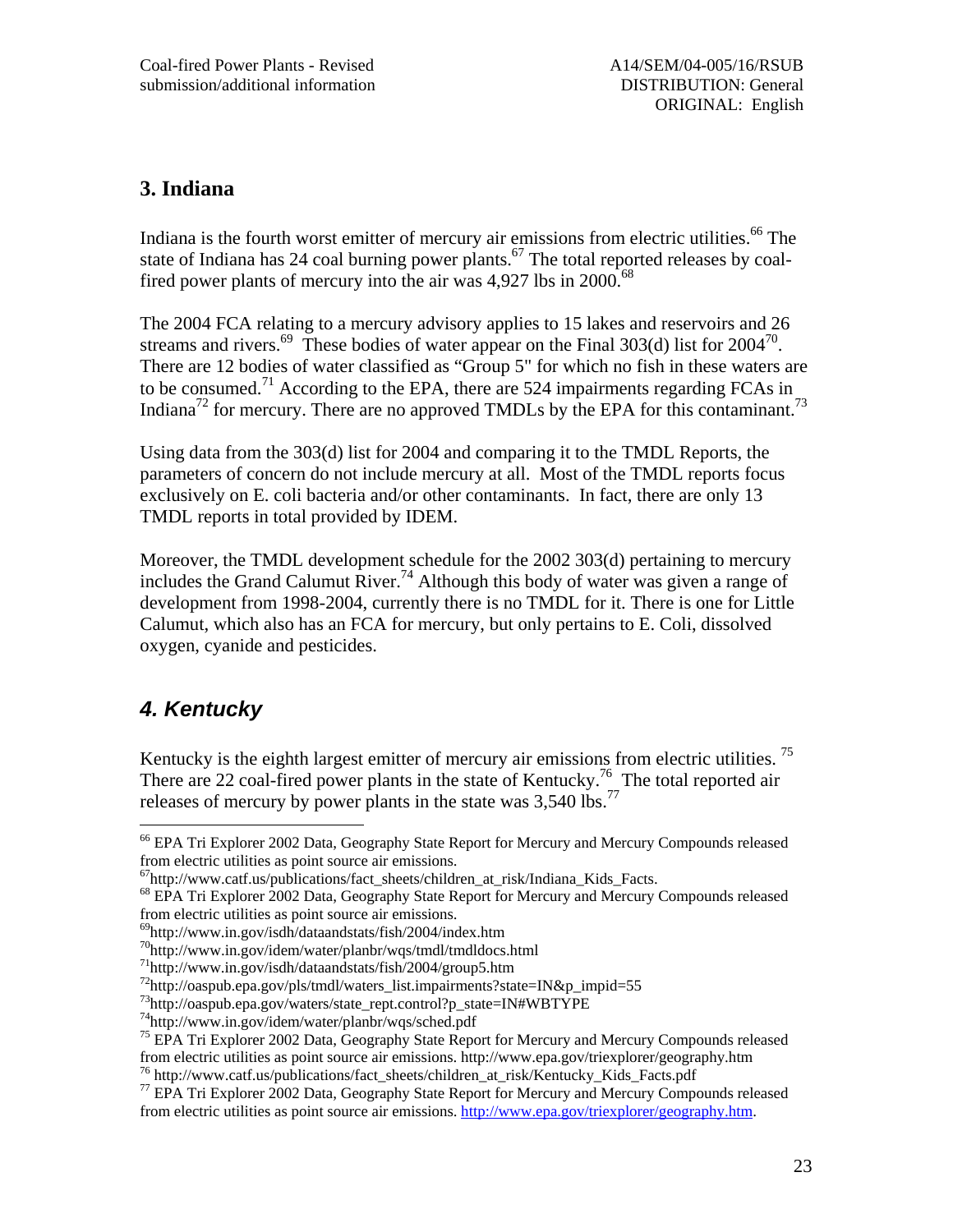On April 11, 2000, the Kentucky Division of Water issued a statewide fish consumption advisory (FCA) because of low levels of mercury (0.12 ppm) found in fish tissue sampled in Kentucky waters. The advisory recommends that women of childbearing age and children six years and younger not eat more than one meal per week of freshwater fish caught in Kentucky waters because of the presence of mercury.78Five ponds on the West Kentucky Wildlife Management Area (McCracken County) are also under a FCA because of mercury from unknown sources.<sup>79</sup>

The draft 2004 Kentucky 303d list identifies 24 different water bodies as being impaired by mercury (the Ohio River has multiple listings).<sup>80</sup> The EPA in 2001 issued a draft mercury water quality criterion expressed as a methylmercury concentration in fish tissue of 0.3 ppm. Therefore, for purposes of 305(b) and 303(d) reporting, waters were not considered impaired unless fish exhibited mercury tissue concentrations of at least 0.3 ppm.<sup>81</sup> The 303d list uses fish consumption as a category to assess the attainment of the fishable goal of the Clean Water Act.

The primary potential sources for mercury impairment were listed as either unknown or atmospheric deposition. The draft 2004 Kentucky 303d list, does attempt to describe causes and sources of the impairments based on the judgments and observations of field biologists. However, the report states that all causes may not be evident in the field, and there may be other causes contributing to use impairment that are not listed. The report then says sources are more fully identified once the impaired waters are 303(d)-listed, TMDL sampling is conducted, and a more comprehensive look is taken at activities and land uses within the watershed.<sup>82</sup> This would appear to be the main justification for not recognizing coal-fired power plant's contribution to mercury impairments of Kentucky waters.

Since the majority of mercury-impaired waters are given a second priority listing, there are no approved TMDLs or TMDLs-in-development that address the mercury contamination in any of Kentucky's waters. Two mercury impaired water bodies are in the process of having TMDLs developed for pollutants other than mercury.

680F59B67993/0/2004\_draft\_303d.pdf

<sup>81</sup> This in contrast to the FCA limits of 0.12 ppm. Draft 2004 303d list http://www.water.ky.gov/NR/rdonlyres/E7D19E45-3775-42D5-A1C9-

680F59B67993/0/2004\_draft\_303d.pdf

82 http://www.water.ky.gov/NR/rdonlyres/E7D19E45-3775-42D5-A1C9- 680F59B67993/0/2004\_draft\_303d.pdf

Different reports indicate different amounts of mercury emissions being released into the environment. For example, the Clean Air Task Force, reports that 3,746 lbs of mercury was emitted by coal fired plants in 2000. They calculated their numbers by applying mercury emissions rates to the heat input reported in the EPA Continued Emissions Monitoring System (CEMS) data for 2000.

http://www.catf.us/publications/fact\_sheets/children\_at\_risk/Kentucky\_Kids\_Facts.pdf<sup>78</sup> http://www.water.ky.gov/sw/advisories/fish.htm<br><sup>79</sup> http://www.water.ky.gov/sw/advisories/fish.htm<br><sup>79</sup> http://www.water.ky.gov/sw/ad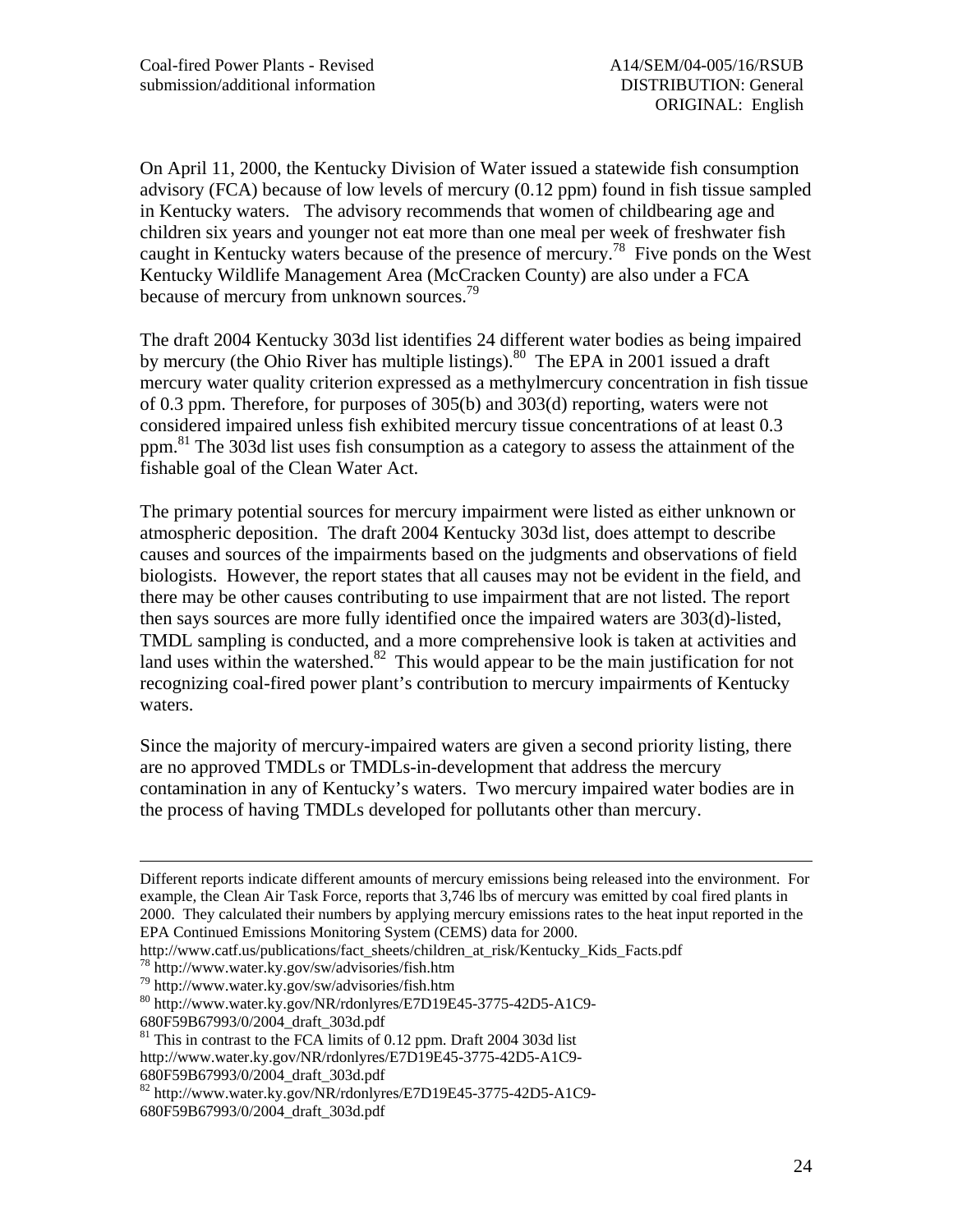Although, coal-fired power plants are the largest contributor of mercury in the environment, there is no discussion of coal-fired powers on the state website or in the 303d list.

#### **3. Michigan**

 $\overline{a}$ 

Michigan is the thirteenth highest emitter of mercury air emissions from electric power plants.<sup>83</sup> There are 20 coal-fired power plants in the state.<sup>84</sup> The total reported release of mercury into the air by the power plants totaled 2,581 lbs in 2002.<sup>85</sup>

Michigan has a Statewide FCA for mercury for its lakes as of July 2004. The 2004 Michigan Family Fish Consumption Guide, produced by the Michigan Community Health Department, specifies which lakes have FCAs. Michigan also has a Statewide FCA for mercury for its rivers as of July 2004.

As of May 2002, Michigan reported 139 river miles as mercury impaired, while reporting 887,019 lake acres as impaired.<sup>86</sup> In the Michigan TMDLs the problems that are being dealt with are mainly E coli, biota, and phosphorus.

The 2002 303(d) list does specify numerous waterbodies that require TMDLs, thus the EPA failure does not mainly relate to its approval of a 303(d) list that is deficient in identifying waterbodies that do not meet WQS. The 2002 report does note that waters that are listed as mercury FCAs are placed on the nonattainment list. The document says, in its Attachment 1,:

> 5. Waterbodies with Fish Consumption Advisories are placed on the Nonattainment List. 6. Inland lakes and impoundments with fish tissue levels averaging greater than 0.3

> mg/kg (based on at least five fish of a given species) for mercury are placed on the Nonattainment List as "Mercury Lakes."

Of the TMDLs submitted to the USEPA, only one is for mercury (Attachment 5 and Appendix 12). Of greater interest is the fact that virtually all TMDLs for mercury have been deferred to dates far off into the future. The 2002 Michigan document, in fact, says that the USEPA has offered to take the lead in preparing the TMDLs for mercury. This is why 158 TMDLs (more than the combined total of 2002-2008) are planned for

<sup>85</sup> EPA Tri Explorer 2002 Data, Geography State Report for Mercury and Mercury Compounds released from electric utilities as point source air emissions. http://www.epa.gov/triexplorer/geography.htm. Different reports indicate different amounts of mercury emissions being released into the environment. For example, the Clean Air Task Force, reports that 2,624 lbs of mercury was emitted by coal fired plants in 2000. They calculated their numbers by applying mercury emissions rates to the heat input reported in the EPA Continued Emissions Monitoring System (CEMS) data for 2000.

http://www.catf.us/publications/fact\_sheets/children\_at\_risk/Michigan\_Kids\_Facts.pdf 86 http://www.catf.us/publications/fact\_sheets/children\_at\_risk/Michigan\_Kids\_Facts.pdf

<sup>&</sup>lt;sup>83</sup>EPA Tri Explorer 2002 Data, Geography State Report for Mercury and Mercury Compounds released from electric utilities as point source air emissions. http://www.epa.gov/triexplorer/geography.htm <br><sup>84</sup> http://www.catf.us/publications/fact\_sheets/children\_at\_risk/Michigan\_Kids\_Facts.pdf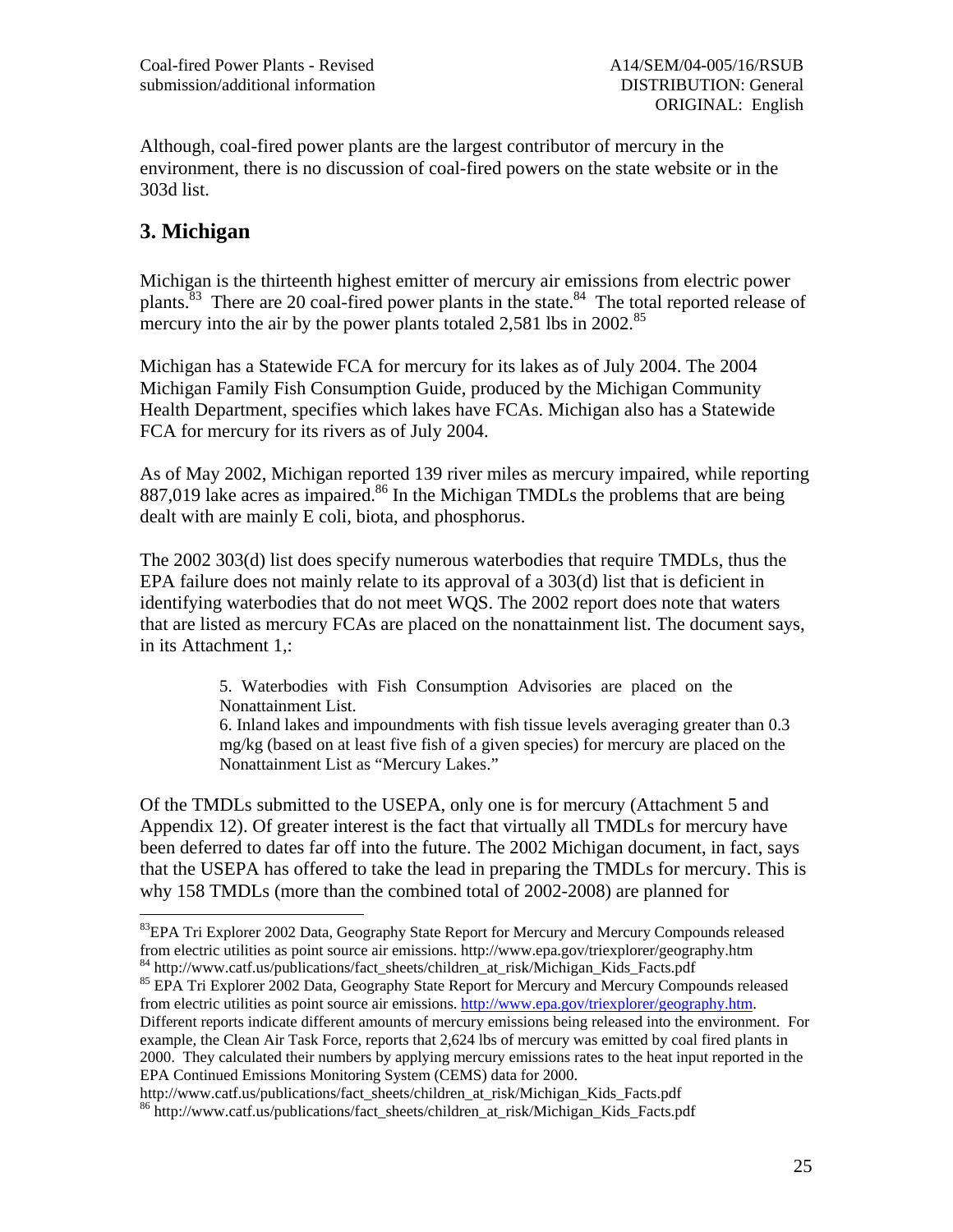·

**preparation** in 2011, presumably with a far later date for implementation. The document says:

> Most TMDLs are scheduled following Michigan's five-year rotating watershed assessment approach. There were some exceptions for the following reasons:

> The USEPA has offered to take the lead on developing the mercury TMDLs and requested that these TMDLs be scheduled at the end of the process due to the complexity of the problem. A total of 154 mercury TMDLs are scheduled in 2011.

> … TMDLs for problematic organic chemicals with primarily atmospheric sources (PCB, chlordane, DDT, and dioxin), are generally scheduled in later years (starting in 2008) to allow the collection of additional information based on low level analysis and source determination.

The 2002 report notes that six waterbodies had been delisted based on dealing with mercury contamination. In the first case, "Sediment Cleanup: Unnamed Tributary to Wolf Creek (210422A)" the problem is obviously not airborne deposition or contamination from a coal-fired plant. In the other cases, "Fish Consumption Advisory Change: Cisco Lake (221205D), Ford/Belleville Lake (061203N), Kent Lake (061206R), Portage Lake (081802B), and Portage Lake (061205J)" it appears that these problems did not deal with TMDLs related to airborne deposition. Further investigation into Portage Lake suggests the problem was a land-based source i.e. in the soil (other than coal-fired). See http://www.michigan.gov/deq/0,1607,7-135-3307\_3662-14425--,00.html In the remaining cases, given the clear evidence that mercury contamination is only scheduled to be raised in 2011, it is reasonable to assume that these TMDLs dealt with identified point sources of discharge as opposed to atmospheric deposition from coal-fired plants. Additional evidence corroborates this view.<sup>87</sup>

Although there are dozens of TMDLs, as listed below in Appendix 12E, there is only one TMDL for mercury. In that case,<sup>88</sup> (see Appendix 12E for the TMDL for Hammell Creek) the source of the mercury was known to be from an abandoned mine. Thus even though the State has a state-wide mercury advisory for both its lakes and rivers it has not, save in one case where the precise point source was known, developed any TMDLs to target mercury from airborne emissions. No cases could be found where any action was taken against coal-fired power plants, indeed no reference to coal-fired power plants could be found in the TMDL documentation.

The update to the 2002 303(d) list has only two TMDLs that mention mercury. In both those cases the status is noted as "Modified: Mercury removed from problem." Presumably, this simply means that mercury was being eliminated from the TMDL for

 $\overline{a}$  $87$  This was the import of an email communication with a Michigan Department Aquatic Biologist in the Surface Water Assessment Section. Further details are available on request. 88 See Appendix 12E for the TMDL for Hammell Creek.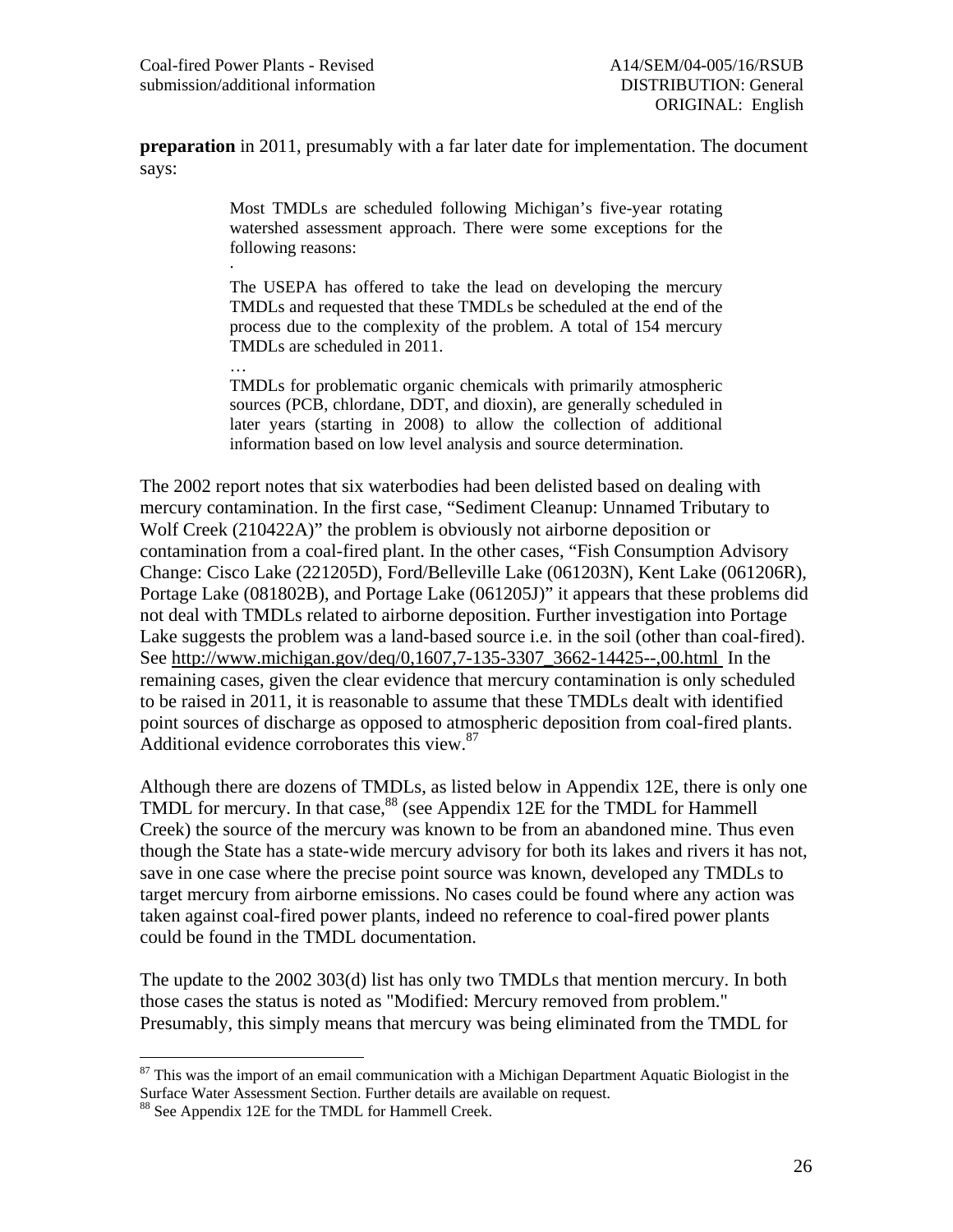reasons other than remediation given that the "current category" is still noted as "5" i.e. "WQS Nonattained and Requires TMDL." There is also a reference on the Michigan DEQ website for one of these two sites namely White Lake, which suggests that the source of the problem was sediment, as opposed to airborne deposition. See http://www.michigan.gov/deq/0,1607,7-135--55599--,00.html In the case of the other lake, Goose Lake, we could find no documents on the Michigan website.

On the Updated 2002 303(d) list (Appendix XV in that document), none of the **approved** TMDLs are for mercury. On the "Schedule for TMDL Development" (Attachment 3 to that document) only 2 waterbodies contaminated by mercury are mentioned. The first is Hammell Creek, where the source is an abandoned mine site, and the second is Carp Creek. The remaining scheduled TMDLs are for 2011.

The 2004 report only notes only approved TMDL for mercury, which related to Hammell Creek where the source was an abandoned mine site. (See: http://www.deq.state.mi.us/documents/deq-wd-swqas-intrepapp10.pdf)

We were not able to find a single existing TMDL for mercury that in any way addresses mercury from coal-fired power plants, or non-point sources in general.

#### **Sources of Information:**

*CLEAN WATER ACT SECTION 303(d) LIST, MICHIGAN SUBMITTAL FOR YEAR 2002*MICHIGAN DEPARTMENT OF ENVIRONMENTAL QUALITY SURFACE WATER QUALITY DIVISION, APRIL 2002, STAFF REPORT, see: http://www.deq.state.mi.us/documents/deq-swq-gleas-303\_d\_Rpt2002b.pdf

*Water Quality and Pollution Control in Michigan: 2004 Sections 303(d) and 305(b) Integrated Report*, Michigan Department of Environmental Quality and Water Division, Revised May 2004, see:http://www.michigan.gov/deq/0,1607,7-135-3313\_3686\_3728- 12711--,00.html

*2004 Michigan Family Fish Consumption Guide*, Michigan Department of Community Health, Environmental & Occupational Epidemiology Division, see http://www.michigan.gov/mdch/0,1607,7-132-2944\_5327-13110--,00.html

## *6. North Carolina*

 $\overline{a}$ 

North Carolina, home to 14 coal-fired power plants<sup>89</sup>, is the ninth largest emitter of mercury air emissions from electric utilities in the US.<sup>90</sup> Combined, these electric

<sup>89</sup>http://www.catf.us/publications/fact\_sheets/children\_at\_risk/North\_Carolina\_Kids\_Facts.pdf <sup>90</sup> EPA Tri Explorer 2002 Data, Geography State Report for Mercury and Mercury Compounds released from electric utilities as point source air emissions. http://www.epa.gov/triexplorer/geography.htm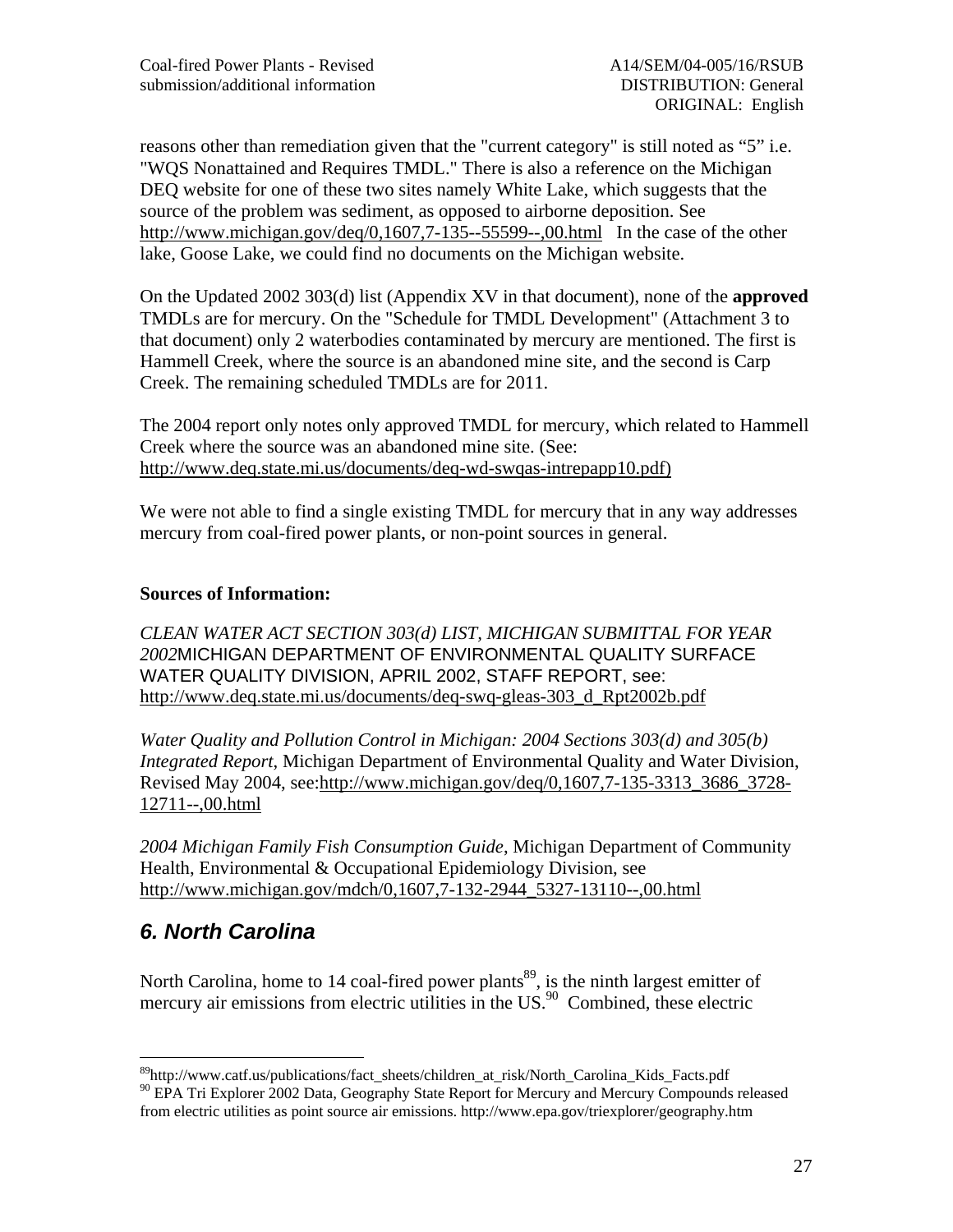utilities reportedly released 3,434 lbs of mercury into the air.<sup>91</sup> The total lake acres/river miles under mercury fish consumption advisory (FCA) is  $306,584/37,600$  respectively.<sup>92</sup>

The North Carolina Division of Public Heath has issued a statewide mercury FCA.<sup>93</sup> They advise sensitive populations to refrain from eating certain species of fish caught south and east of Interstate 85 (I85), and to eat no more than two meals of other fish per week.<sup>94</sup> The rest of the population should eat no more than one meal per week of specified fish caught south and east of I85 and to eat up to four meals per week of other fish.<sup>95</sup> The FCA mercury fact sheet acknowledges that mercury is released into the air, water and land by coal-fired power plants and that mercury released into the air can fall directly into water bodies thereby contaminating fish.  $96$ 

The 2004 North Carolina draft 303d list indicates that several watersheds suffer from mercury impaired waters.  $97$  In particular, the Cape Fear River Basin, Chowan River Basin, Lumber River Basin, Neuse River Basin, Pasquotank River Basin, Roanoke River Basin, Tar Pamilco River Basin, White Oak River Basin and Yadkin River Basin all contain water bodies that are impaired by mercury.<sup>98</sup> Approximately 27 different water bodies in these various basins are affected by mercury, including the Atlantic Ocean.<sup>99</sup> Many of these water bodies have multiple impaired water listings for mercury. These impaired water bodies are listed as category 4a or 5. Category 4a waters have a completed and EPA approved TMDL but water quality standards have not yet been achieved. The mercury impaired waters of the Lumber River Basin fall under this category.<sup>100</sup> These rest of the mercury impaired waters of the other river basins are listed as category 5, which means that they are impaired for their designated used by a pollutant and the proper technical conditions exist to require a TMDL be completed.<sup>101</sup>

The 303(d) list also includes a column that describes the potential sources of the pollutant impairing the water. For the vast majority of mercury-impaired water bodies, this column was left blank. In the case of the Chowan River and water bodies in the Roanoke River Basin, the source of the mercury contamination was listed as atmospheric deposition.<sup>102</sup>

1

<sup>&</sup>lt;sup>91</sup> EPA Tri Explorer 2002 Data, Geography State Report for Mercury and Mercury Compounds released from electric utilities as point source air emissions. http://www.epa.gov/triexplorer/geography.htm

<sup>&</sup>lt;sup>92</sup> http://www.catf.us/publications/fact\_sheets/children\_at\_risk/North\_Carolina\_Kids\_Facts.pdf

<sup>93</sup> http://www.epi.state.nc.us/epi/fish/current.html

<sup>94</sup> http://www.epi.state.nc.us/epi/fish/current.html

 $^{95}$  http://www.epi.state.nc.us/epi/fish/current.html<br> $^{96}$  http://www.epi.state.nc.us/epi/fish/mercuryhealthfacts.html

<sup>97</sup> http://h2o.enr.state.nc.us/tmdl/documents/2004IRCategories4-7.PDF

<sup>98</sup> http://h2o.enr.state.nc.us/tmdl/documents/2004IRCategories4-7.PDF (draft 303d)<br>99 http://h2o.enr.state.nc.us/tmdl/documents/2004IRCategories4-7.PDF<br>100 http://h2o.enr.state.nc.us/tmdl/documents/2004IRCategories4-7.PDF<br>h

<sup>101</sup> http://h2o.enr.state.nc.us/tmdl/documents/2004IntegratedReporttext\_001.pdf (303(d) report)<br>102 http://h2o.enr.state.nc.us/tmdl/documents/2004IRCategories4-7.PDF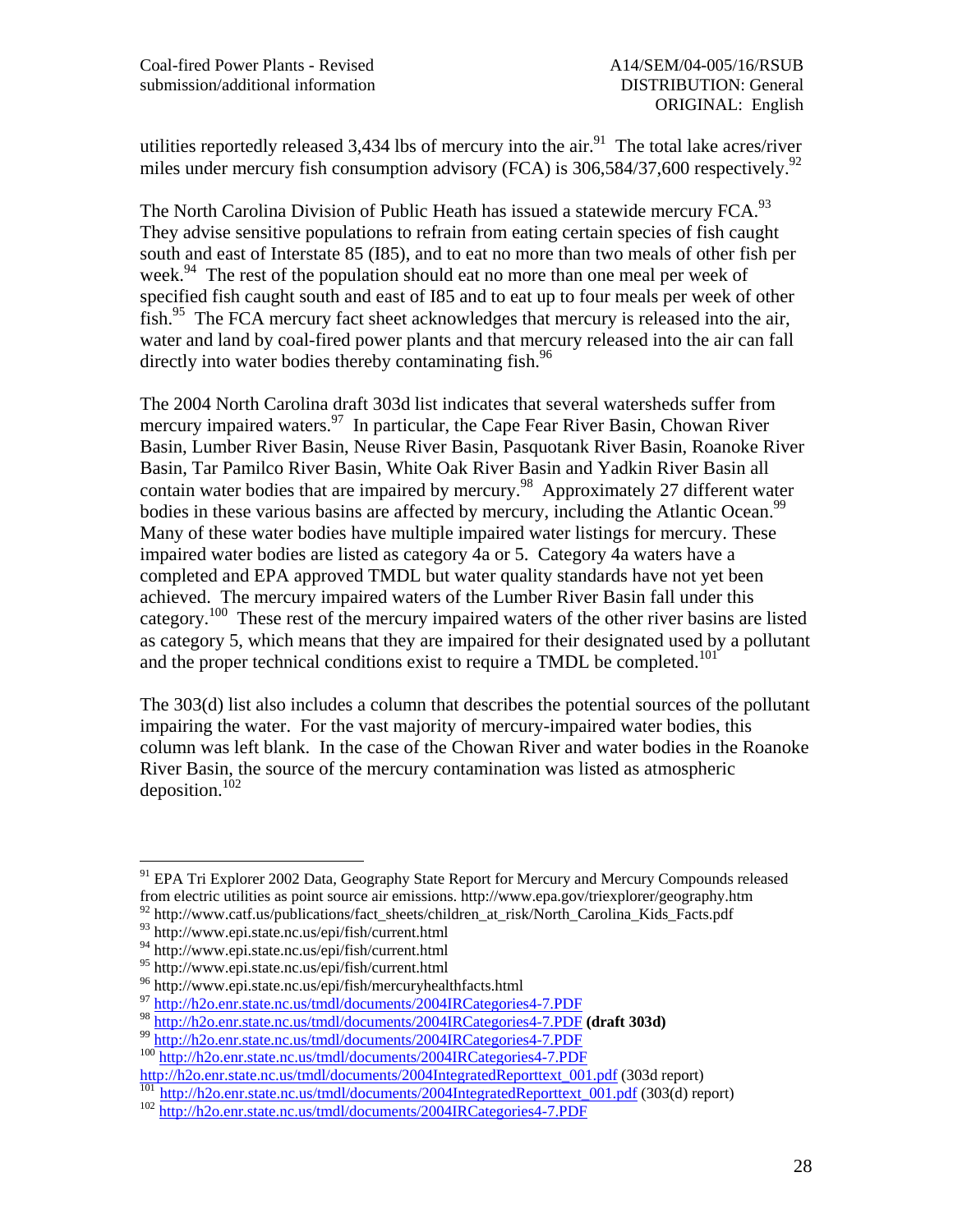North Carolina has prepared a mercury TMDL report for the Lumber River Basin (35 segments).<sup>103</sup> The EPA approved this document on October 15, 2000.<sup>104</sup> It focuses on both point and non-point sources of mercury contamination. The TMDL endpoint is determined by the concentration of mercury in fish tissue. This area has been under FCAs for mercury since 1994 when mercury levels in fish tissues exceeded federal and state levels of 1mg/kg. The TMDL report discusses mercury cycling in the environment and how mercury in the atmosphere can be deposited to land and water through wet or dry deposition. The Lumber and Waccamaw River Watershed have ideal factors for the production of methymercury.<sup>105</sup>

The TMDL report also discusses sources of mercury emissions. It talks about anthropogenic and atmospheric sources generally without discussing the specific contribution by coal-fired power plants. Atmospheric regional models estimated that in North Carolina the average annual total mercury deposition ranged from 10-30 ug/m<sup>2</sup>.<sup>106</sup> Local scale models predicted that 7-45% of locally emitted mercury would be deposited within 50 km of a hypothetical facility. The remaining mercury may be transported over great distances and be deposited in areas without local point emission sources.<sup>107</sup> Table 5 of the report lists local facilities with 1996 estimates of mercury stack emissions greater than 10 lbs/year. The list does not include coal-fired power plants although in 2000, all 14 reported releasing at least 42 lbs of mercury into the  $air$ <sup>108</sup>. Furthermore, several coalfired power plants are located in or near the counties of this river basin.

Rainwater data demonstrates that a major source of mercury into the Lumber and Waccamaw River Basins in from atmospheric deposition and there is a local source influence on atmospheric mercury vapor levels.<sup>109</sup> In determining the maximum allowable mercury loads, the Mercury Cycling Model was used, which accounts for atmospheric deposition of mercury. Maximum allowable mercury loads during summer conditions were calculated for a variety of waters in the Lumber and Waccamaw River Watersheds—these loads ranged from 0.02-6  $g/day$ <sup>110</sup> Monitoring suggests that atmospheric mercury concentrations at Waccamaw State Park can be interpreted from both a global pool and local sources of mercury.<sup>111</sup>

The report stresses that North Carolina cannot alone eliminate atmospheric deposition of mercury over surface waters especially if the sources come from outside the state.<sup>112</sup> The

1

<sup>&</sup>lt;sup>103</sup> http://h2o.enr.state.nc.us/tmdl/TMDL\_list.htm Only a draft version of the TMDL is available on the website.<br>
<sup>104</sup> http://oaspub.epa.gov/pls/tmdl/waters\_list.tmdl\_report?p\_tmdl\_id=1560

<sup>&</sup>lt;sup>105</sup> http://h2o.enr.state.nc.us/tmdl/Docs\_TMDL/mercury%20submittal%20draft.pdf They have high levels of organic carbon, low pH, in summer lower dissolved oxygen levels and higher temperatures.<br><sup>106</sup> http://h2o.enr.state.nc.us/tmdl/Docs\_TMDL/mercury%20submittal%20draft.pdf

<sup>106</sup> http://h2o.enr.state.nc.us/tmdl/Docs\_TMDL/mercury%20submittal%20draft.pdf 107 http://h2o.enr.state.nc.us/tmdl/Docs\_TMDL/mercury%20submittal%20draft.pdf 108 http://www.uspirg.org/reports/childrenatrisk5\_02/NC-052002.pdf

<sup>&</sup>lt;sup>109</sup> http://h2o.enr.state.nc.us/tmdl/Docs\_TMDL/mercury%20submittal%20draft.pdf<br><sup>110</sup> http://h2o.enr.state.nc.us/tmdl/Docs\_TMDL/mercury%20submittal%20draft.pdf<br><sup>111</sup> http://h2o.enr.state.nc.us/tmdl/Docs\_TMDL/mercury%20sub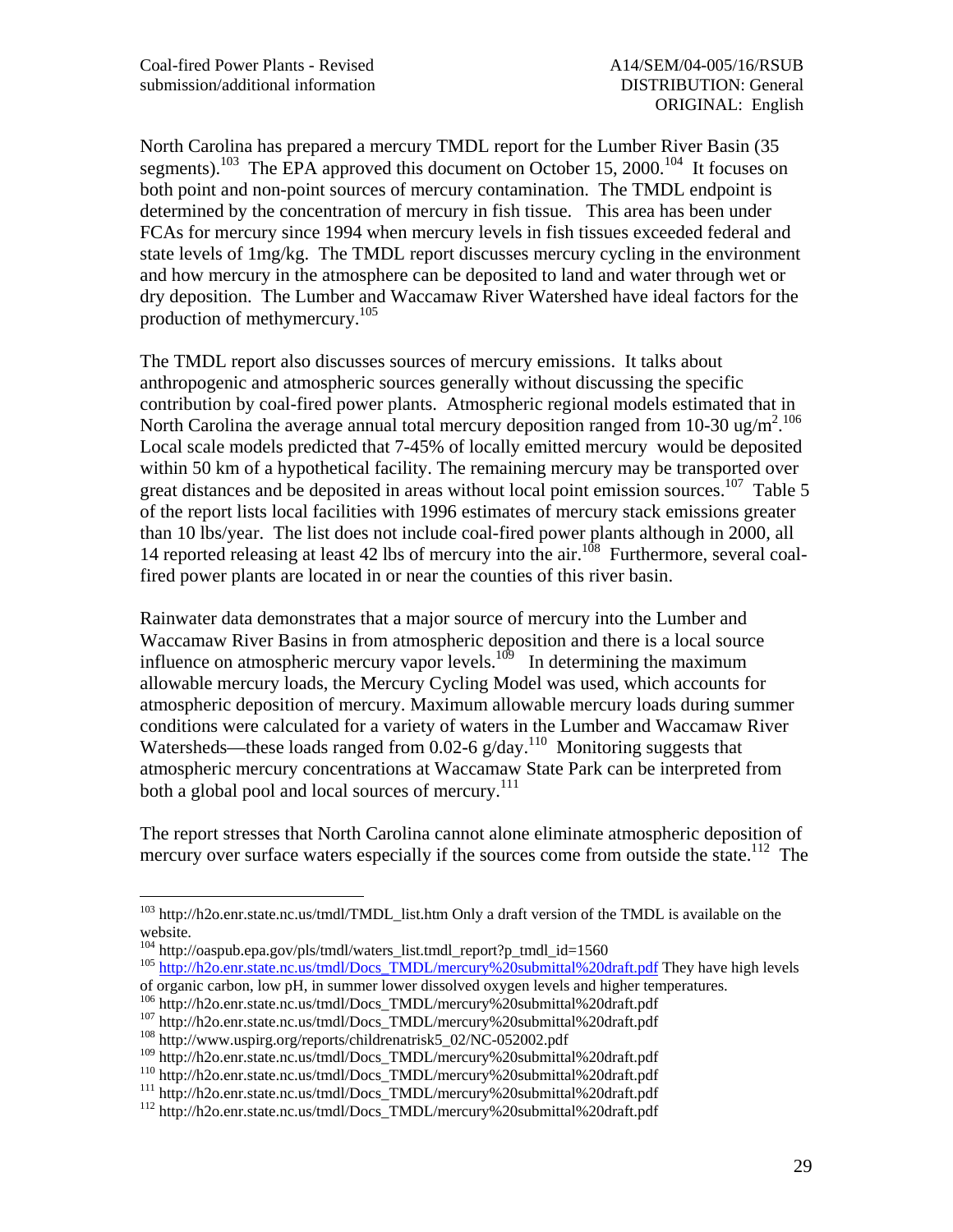report states that current and future NPDES point sources in the Lumber and Waacamaw River Watersheds should not be allowed to increase the total mercury already present in the system. During this permit cycle, limits will be issued to facilities that have detected mercury in effluent in recent years. Other facilities may be asked to monitor effluent for mercury. Sixty percent of allowable load would be allocated to nonpoint sources, including atmospheric deposition and runoff and the remaining 40% will be allocated to point sources. $113$ 

Category 5 waters, those that require a TMDL, are at different stages in the TMDL development process. The 303d report highlights waters that will have a draft TMDL prepared for 2006. North Carolina is prioritizing waters impaired due to bacteria for TMDL development. However, the schedule includes Phelps Lake in the Pasquotank River Basin, Cashie River in the Roanoke River Basin, and Ledbetter Lake in the Yadkin-Pee Dee River Basin as waters scheduled for TMDL development by early 2006.<sup>114</sup> The report does note that TMDLs for waters not listed in the schedule may also be developed during this time.

The draft mercury TMDL in the Cashie River in the Roanoke River Basin has been completed and is posted for comments.<sup>115</sup> The TMDL endpoint is the removal of the FCA (target of 0.4 mg/kg mercury tissue residue criterion in a 40 cm largemouth bass). Point sources contribute to less than 1% of mercury present in the river. The vast majority of this watershed load is a result of atmospheric deposition.<sup>116</sup> The report discusses near-field atmospheric deposition and identifies coal-fired power plants as a significant potential point sources of airborne mercury.<sup>117</sup> Table 2-5 lists facilities releasing mercury emissions within 200 miles of the Cashie River. Nine coal-fired power plants appear on this list.<sup>118</sup>

TMDL linkage analysis of atmospheric mercury loading and fish tissue residue concentration predicted that a reduction of 73% in the existing rate of mercury loading will be needed to achieve water quality and fish tissue targets for the river.<sup>119</sup> The TMDL for Cashie River is 535 g/yr with a load allocation of 431 g/yr (nonpoint sources), wasteload allocation of 8 g/yr and a margin of safety of 96 g/yr.<sup>120</sup> However, a specific load allocation was not assigned to coal-fired power plants.<sup>121</sup>

<sup>&</sup>lt;sup>113</sup> http://h2o.enr.state.nc.us/tmdl/Docs\_TMDL/mercury%20submittal%20draft.pdf<br><sup>114</sup> http://h2o.enr.state.nc.us/tmdl/documents/2004IntegratedReporttext\_001.pdf<br><sup>115</sup> http://h2o.enr.state.nc.us/tmdl/TMDL\_list.htm<br><sup>116</sup> ht

<sup>120</sup> http://h2o.enr.state.nc.us/tmdl/documents/CashieRiverTMDLV157-27-04.pdf. The existing load for the river was 1,994 g/yr.

<sup>&</sup>lt;sup>121</sup> http://h2o.enr.state.nc.us/tmdl/documents/CashieRiverTMDLV157-27-04.pdf. Loads were assigned to other uses including: water, forests/wetlands, agriculture, residential/urban, transitional, other.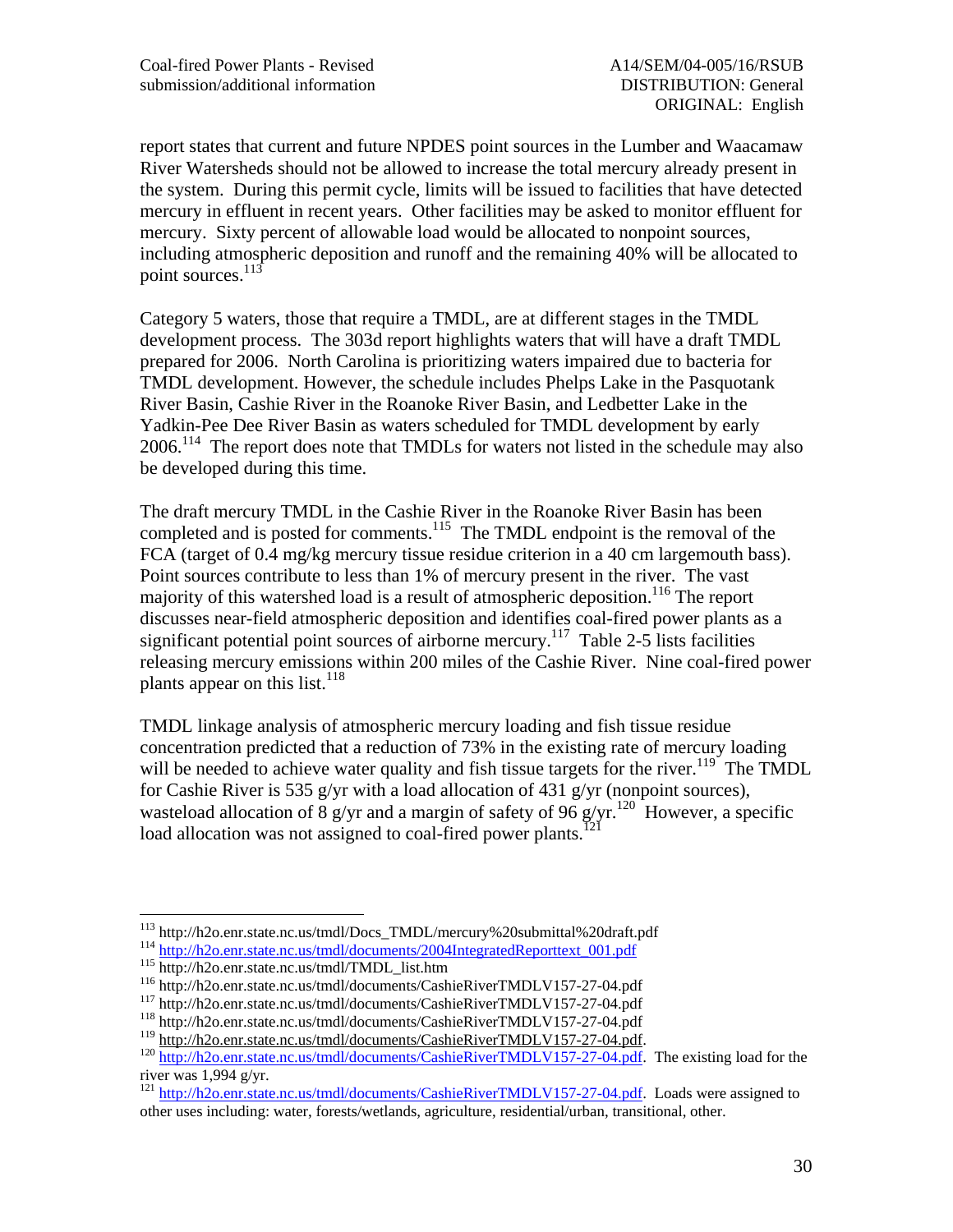The river possesses characteristic favourable for the production of methymercury. Although, reductions to atmospheric depositions of mercury will reduce the mercury in the environment, the report states that the most promising strategy to reduce mercury is to promote management practices that reduce erosion.<sup>122</sup> The report explains that reduction in atmospheric deposition will eventually reduce mercury from the environment but the response may be very slow. Education and recycling programs that reduce mercury releases may have a positive effect but not on a significant magnitude. It is not known how to reduce mercury methylation in swamp waters. Therefore, the report argues that reduction of sediment loading is the most promising option.

North Carolina also lists two special studies on mercury on their website.<sup>123</sup> The first is the 2002-2003 NC Eastern Regional Mercury Study that will attempt to answer questions that will be used for future TMDLs and water quality standards.124 The second special study is the METAALICUS: Mercury Experiment To Access Atmospheric Loading In Canada and the United States.<sup>125</sup> The report portion of the draft 2004 303d list also describes North Carolina's Nonpoint Source Management Program. This program does not address mercury emissions from coal-fired power plants.<sup>126</sup>.

# *7. Ohio*

 $\overline{a}$ 

Ohio is the second greatest emitter of mercury air emissions from electric utilities.<sup>127</sup> According to the Clean Air Task Force, there are 27 coal fire power plants in Ohio.<sup>128</sup> The total reported mercury released into the air by power plants is 7,353 lbs in  $2002$ <sup>129</sup> The total number of lake acres/river miles under a mercury fish consumption advisory  $(FCA)$  is 188,461/29,113.<sup>130</sup>

<sup>&</sup>lt;sup>122</sup> http://h2o.enr.state.nc.us/tmdl/documents/CashieRiverTMDLV157-27-04.pdf<br><sup>123</sup> http://h2o.enr.state.nc.us/tmdl/SpecialStudies.htm#Mercury<br><sup>124</sup> http://h2o.enr.state.nc.us/tmdl/Docs\_SpecialStudies/mercury%20interim%20 include: to determine levels of ambient mercury in the surface water system; to estimate site-specific total mercury:methyl mercury (THg:MeHg) translators to evaluate water quality criteria; to develop site-specific water to fish bioaccumulation factors (BAFs); and to determine levels of mercury in treatment plant effluent.

<sup>&</sup>lt;sup>125</sup> http://www.biology.ualberta.ca/old\_site/metaalicus//metaalicus.htm **METAALICUS is a wholeecosystem experiment in which mercury inputs to a headwater lake and its watershed will be**  increased experimentally to better understand atmospheric mercury deposition<br>
<sup>126</sup> http://h2o.enr.state.nc.us/tmdl/documents/2004IntegratedReporttext\_001.pdf<br>
<sup>127</sup> EPA Tri Explorer 2002 Data, Geography State Report for M

from electric utilities as point source air emissions.

<sup>128</sup> http://www.catf.us/publications/fact\_sheets/children\_at\_risk/Ohio\_Kids\_Facts.pdf

<sup>&</sup>lt;sup>129</sup> EPA Tri Explorer 2002 Data, Geography State Report for Mercury and Mercury Compounds released from electric utilities as point source air emissions. http://www.epa.gov/triexplorer/geography.htm.

Different reports indicate different amounts of mercury emissions being released into the environment. For example, the Clean Air Task Force, reports that 7,725 lbs of mercury was emitted by coal fired plants in 2000. These numbers were calculated by applying mercury emissions rates to the heat input reported in the EPA issued Emissions Monitoring System (EMS) for 2000.

<sup>/</sup>www.catf.us/publications/fact\_sheets/children\_at\_risk/Ohio\_Kids\_Facts.pdf

<sup>130</sup> http://www.catf.us/publications/fact\_sheets/children\_at\_risk/Ohio\_Kids\_Facts.pdf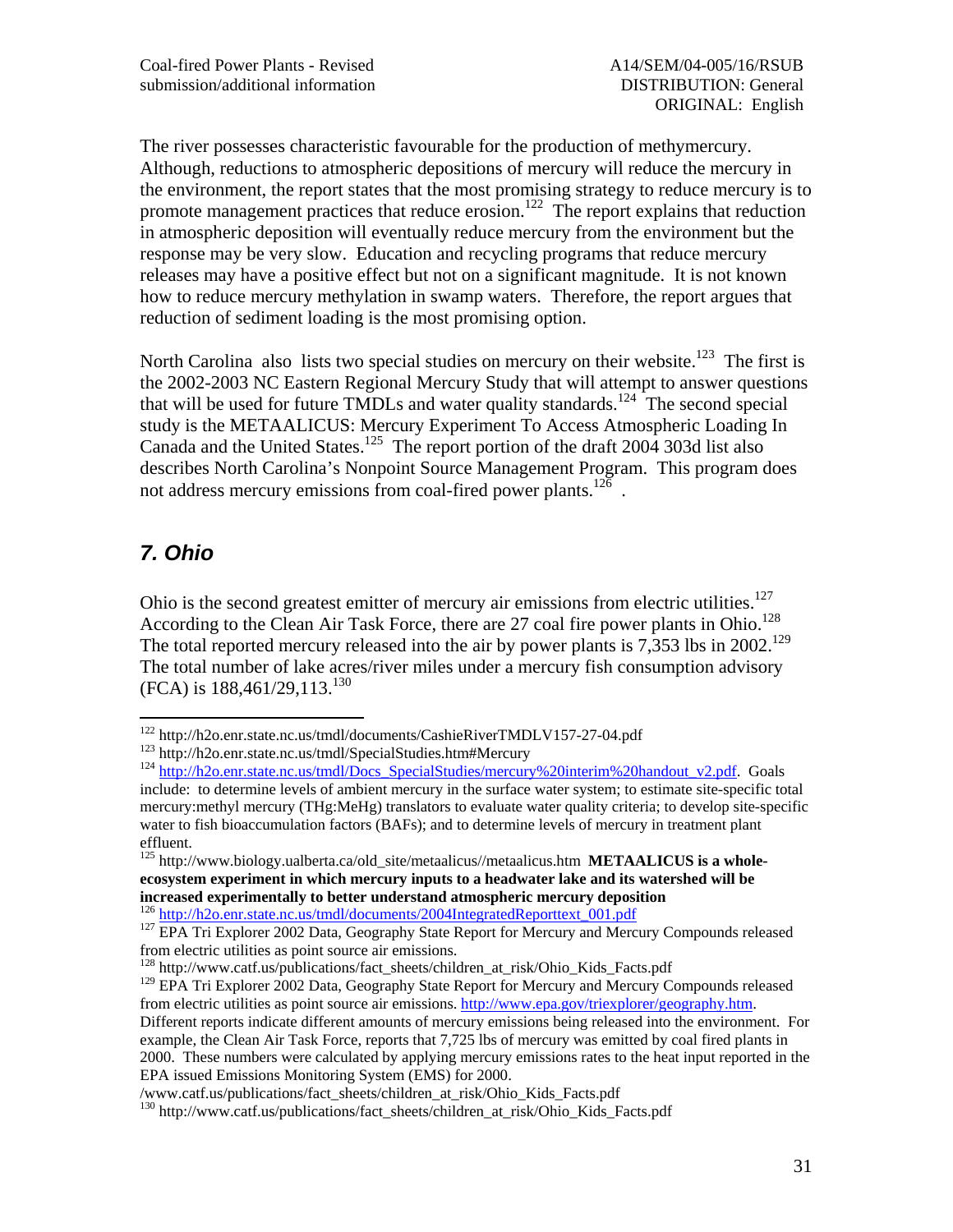Ohio has had a state-wide FCA for mercury since 1997 to protect women of child bearing age and children under the age of  $six$ <sup>131</sup>. These sensitive populations are advised not to eat more than one meal per week of any species of fish caught from any body of water in Ohio unless there is a more restrictive advisory issued. For less sensitive populations in Ohio, less strict fish advisories have been issued. In addition, The 2005 Ohio Sport Fish Consumption Advisory-Limit Meals identified 54 bodies of water in Ohio where fish are contaminated by mercury and advised to limit fish consumed from these bodies of water to one meal per month. $^{132}$ 

Many of the 54 bodies of waters identified by the FCA appear on the 2004 Ohio 303d list (approximately 37).<sup>133</sup> However, the EPA's website only identifies two bodies of water in the 303d list as being impaired by mercury—Chagrin River (headwaters to downstream Aurora Branch) and Walnut Creek<sup>134</sup> (headwaters to downstream Sycamore Creek). Neither of these water bodies have a TMDL, although Ohio's TMDL website states one is being prepared for Chagrin River.

Ohio has 15 US EPA approved TMDLs, nine are for water bodies that have a FCA for mercury although the TMDL is for impairments other than mercury.<sup>135</sup>

Only two TMDL reports mention mercury contamination in water bodies. The Sandusky River TMDL report<sup>136</sup> identifies mercury contamination as a cause of impairment in this water body. The highest level was downstream from the Bucyrus wastewater treatment plant at 0.701 mg/kg, a level which can cause aquatic life toxicity. The other source for mercury identified in the report is combined sewer overflows. The report does not identify coal-fired power plants as a potential source for the mercury pollution. Although the report urges serious commitments be made to address mercury impairment and its resulting health concerns, the report does not specifically outline a TMDL standard for the reduction of mercury.

The Little Miami River TMDL includes as an appendix the Pollutant Load Analysis for Little Beaver Creek.<sup>137</sup> This is not considered to be a formal TMDL report for Little Beaver Creek but rather an informational analysis, which includes TMDL endpoints. The Pollutant Load Analysis states the mercury is one of the greatest threats to aquatic health of the creek. The mercury is attributed to pollution from urban, industrial runoff and spills, storm water runoff and effluent from the Montgomery County Waste Water

<sup>1</sup> 

<sup>&</sup>lt;sup>131</sup> http://www.epa.state.oh.us/dsw/fishadvisory/statewide.html<br><sup>132</sup> http://www.epa.state.oh.us/dsw/fishadvisory/limitmeals.html<br><sup>132</sup> http://www.epa.state.oh.us/dsw/tmdl/2004IntReport/final\_2004IR\_appB\_2.pdf<br><sup>134</sup> http mercury contaminated fish in the Ohio FCAs. However, since it is part of the Scioto River basin it may be included in its FCA.<br><sup>135</sup> http://www.epa.state.oh.us/dsw/tmdl/#TMDL%20Projects

<sup>&</sup>lt;sup>136</sup> http://www.epa.state.oh.us/dsw/tmdl/Sandusky\_upper\_final\_Report.pdf 137 http://www.epa.state.oh.us/dsw/tmdl/LittleMiamiRiverUpperTMDL.html;

http://www.epa.state.oh.us/dsw/tmdl/ULMRAppF.pdf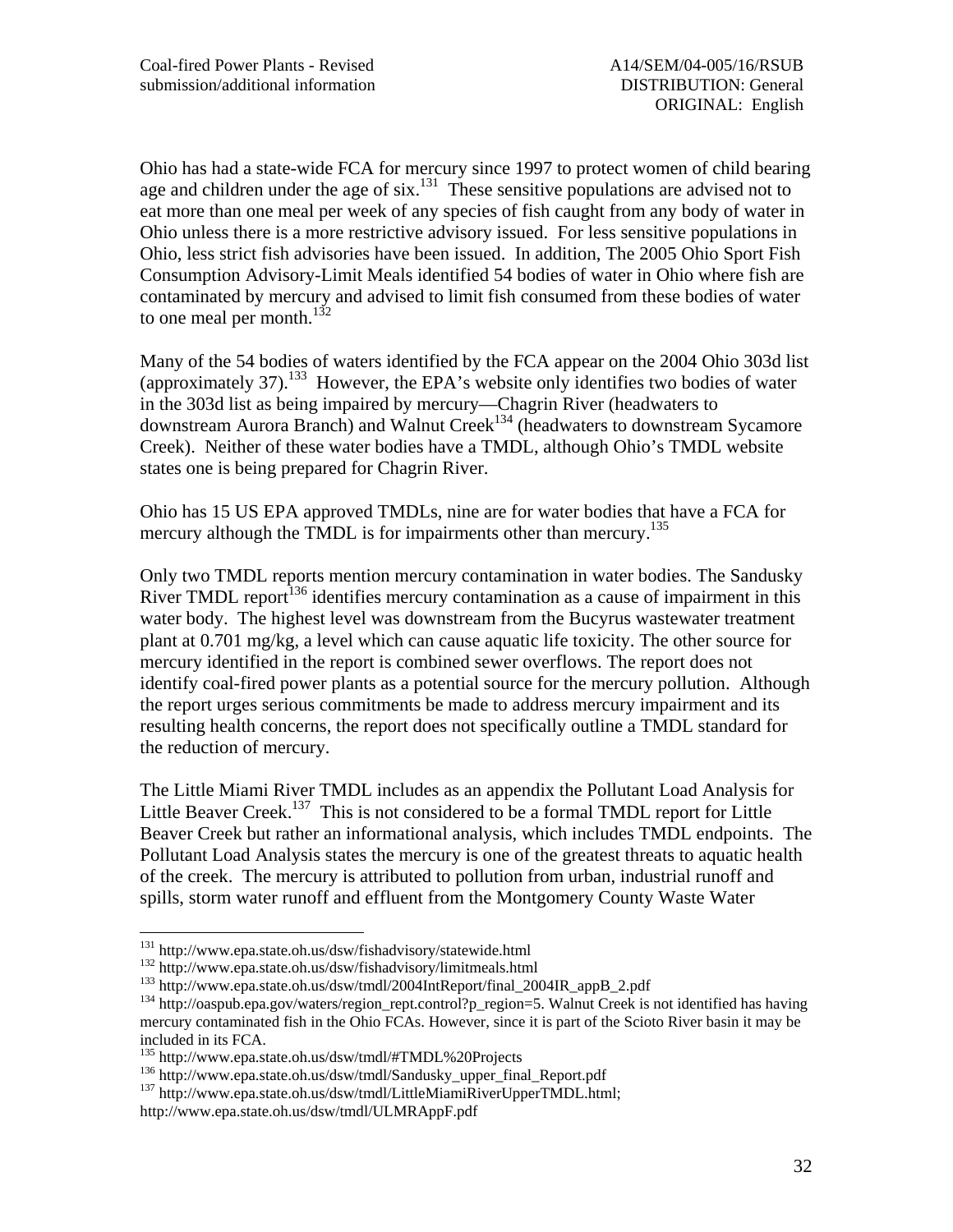Treatment Plant (MCWWTP). The TMDL endpoint for mercury is RM 4.40. The report acknowledges that mercury may occur from anthropogenic emissions (i.e. coal-fired power plants) that are released into the atmosphere and can return to land via wet and dry deposition. The report states the only location where mercury exceeded the TMDL endpoint is downstream the MCWWTP and entry point of the North Branch tributary. The mercury loads in MCWWTP effluent was 67.5 lb/yr between 1990-1995 and 0.00 lb/yr 1995-1999. There was no changes in treatment processes to account for the reduction in mercury, however, changes to dental and medical practices may account for the decrease.<sup>138</sup> Coal fired power plants are not discussed as a source of mercury contamination of this water body.

The US EPA prepared the 2004 Mahoning River TMDL report. Although, a FCA for mercury is in place for this river, there was no mention of mercury in the report.

# *8. Pennsylvania*

Pennsylvania is the third largest emitter of mercury air emissions from coal-fired power plants.<sup>139</sup> There are 23 coal-fired power plants in this state.<sup>140</sup> The total lake acres/river miles under fish consumption advisory  $\overline{(FCA)}$  is 5,537/0 respectively.<sup>141</sup> The total report release of mercury air emissions from electric utilities totaled 6,986 lbs in  $2002$ <sup>142</sup>

The *Pennsylvania Fish Guide* shows FCAs for waterbodies in the State. There is a statewide FCA. "There are a total of 1,042 miles of streams in Pennsylvania listed as having human health-related problems and 511,033 acres of lakes not attaining human health standards. The impairment in Presque Isle Bay accounts for 481,918 of those acres." Pennsylvania, has not issued FCAs for Lake Erie and Presque Isle Bay. (See http://www.dep.state.pa.us/dep/deputate/pollprev/p3erie/HowMercurygetsintofish.html)

The Department's 2002 303(d) list shows impaired water bodies. (See http://www.dep.state.pa.us/dep/deputate/watermgt/wqp/wqstandards/303-2002/303d-Report.htm) Water bodies impaired because of FCAs are listed in section 2 as "Human health uses." The 2002 report notes that,

 $\overline{a}$ <sup>138</sup> Limitations in detecting small amounts of mercury should be noted.

<sup>&</sup>lt;sup>139</sup> EPA Tri Explorer 2002 Data, Geography State Report for Mercury and Mercury Compounds released from electric utilities as point source air emissions.  $\frac{http://www.epa.gov/triexplore/geography.htm}{http://www.epa.gov/triexplore/geography.htm}$ .

<sup>&</sup>lt;sup>140</sup> http://www.catf.us/publications/fact\_sheets/children\_at\_risk/Pennsylvania\_Kids\_Facts%20.pdf<br><sup>141</sup> http://www.catf.us/publications/fact\_sheets/children\_at\_risk/Pennsylvania\_Kids\_Facts%20.pdf<br><sup>142</sup> EPA Tri Explorer 200

from electric utilities as point source air emissions. http://www.epa.gov/triexplorer/geography.htm. Different reports indicate different amounts of mercury emissions being released into the environment. For example, the Clean Air Task Force, reports that 9,130 lbs of mercury was emitted by coal fired plants in 2000. They calculated their numbers by applying mercury emissions rates to the heat input reported in the EPA Continued Emissions Monitoring System (CEMS) data for 2000.

http://www.catf.us/publications/fact\_sheets/children\_at\_risk/Pennsylvania\_Kids\_Facts%20.pdf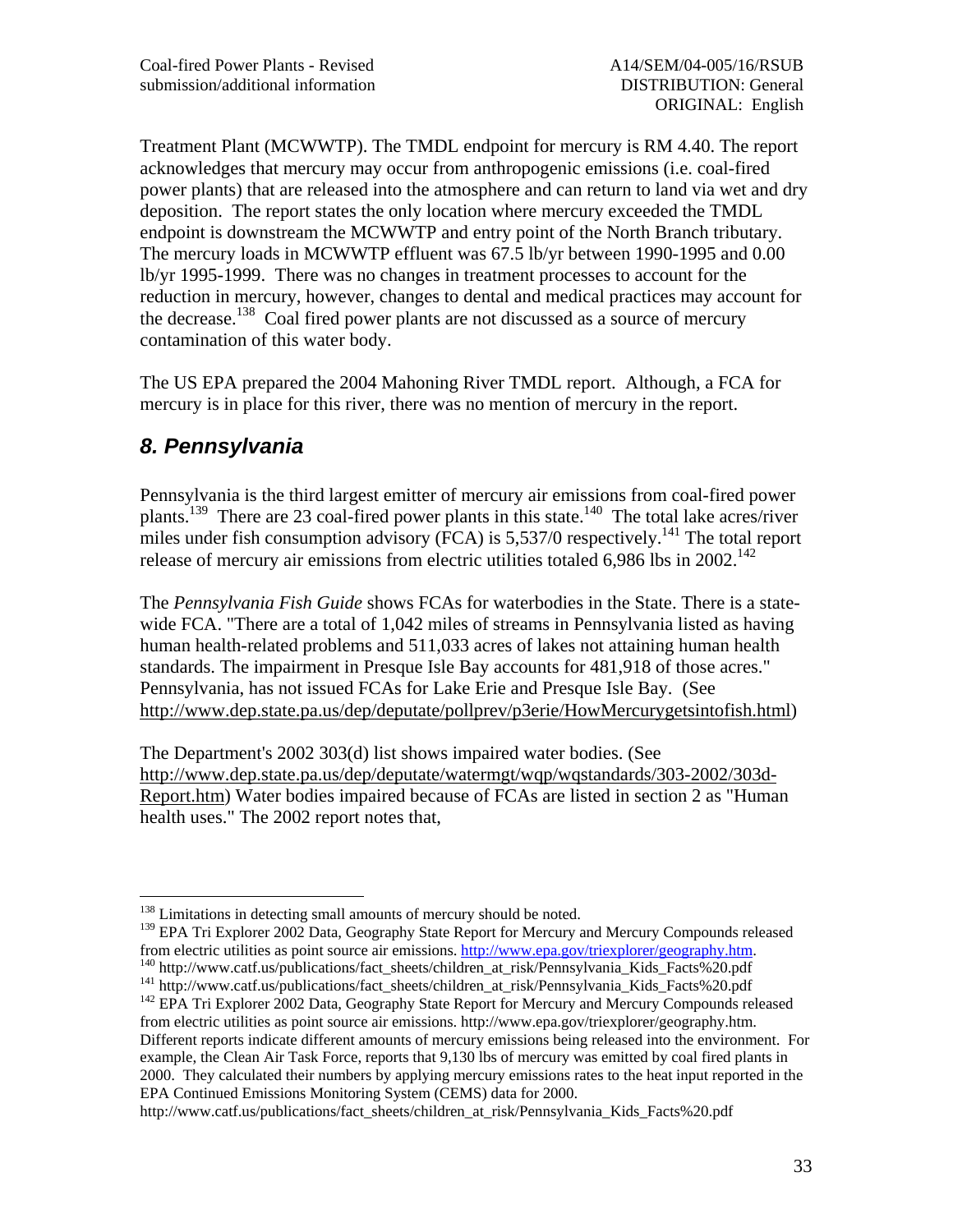In Schedule 2, part A, of the 2002 reports, list all impaired water bodies for human uses ie based on FCAs in the State. See

http://www.dep.state.pa.us/dep/deputate/watermgt/wqp/wqstandards/303-2002/pdf/303d-02\_S2A.pdf In this report, mercury is mentioned on almost 60 State Water Plans. In every case, the source of mercury is listed as unknown. The data source is fish tissue sampling. In a number of cases, the contaminant in question is PCBs. In about 10 cases the year of listing was 1996, although none of these are for mercury. In the remaining cases the year of listing was 1998 and (predominantly) 2002. **There is not a single case where any of the noted waterbodies are being targeted for a TMDL.**

#### In the 2002 report's Section 2, Part B, "**303(d) List of Streams and Source of Impairments with Approved TMDLs Human Health" (see**

http://www.dep.state.pa.us/dep/deputate/watermgt/wqp/wqstandards/303-2002/pdf/303d-02\_S2B.pdf **there is not a single approved TMDL that deals with mercury**. (The approved plans are for chlordane and PCBs. In each case the source is listed as unknown.)

Section 2, Part C, deals with impaired human uses for lakes. (See http://www.dep.state.pa.us/dep/deputate/watermgt/wqp/wqstandards/303-2002/pdf/303d-02\_S2C.pdf) In almost 30 cases or virtually all of the listings mercury is the noted contaminant. In each case, the priority is listed as high. In each mercury case the data source is noted as a FCA, while the source of the contaminant is noted as atmospheric deposition. In two cases the year listed is 1996 with the remaining cases listed in 2002.

Section 2, Part D, 2002 List of Lakes and Sources of Impairment with Approved TMDLs Human Health, (see:

http://www.dep.state.pa.us/dep/deputate/watermgt/wqp/wqstandards/303-2002/pdf/303d-02 S2D.pdf )shows that not a single TMDL has been approved for mercury (nor is there any evidence that the EPA has prepared such a TMDL.) Indeed, this section shows only a single TMDL, which is for PCBs.

A 2003 Department slide show about *Pennsylvania's TMDL Program* (see: http://www.dep.state.pa.us/dep/deputate/watermgt/wqp/wqstandards/TMDL/TMDL\_Slid es.pdf) suggests that TMDLs are being prepared based on FCAs. This document says that 100 significant lakes would be assessed within 10 years, that TMDLs for all 1996 303(d) listed waters (575 segments) would be prepared within 10 years for non-mining contaminated water bodies. In addition, TMDLs for newly listed waters (403 in 1998) would be prepared. The categories for TMDL development are shown as point source only contamination, FCAs, lakes, acid mine drainage, and non-point source impairment. The document acknowledges that not many streams are contaminated only due to point sources. Under a slide entitled "Fish Consumption Advisories" it is acknowledged that allocations are appropriately made to both point and non-point sources, however, the only contaminants that are noted are "PCBs and Chlordane." A commitment is made to produce 448 TMDLs between 1998 and 2007 for non-mining discharges. 62 TMDLs had been prepared and approved by 2001. Of the 84 TMDLs from the 1996 list that had been approved, none were prepared for mercury. (PCBs are mentioned, which suggests that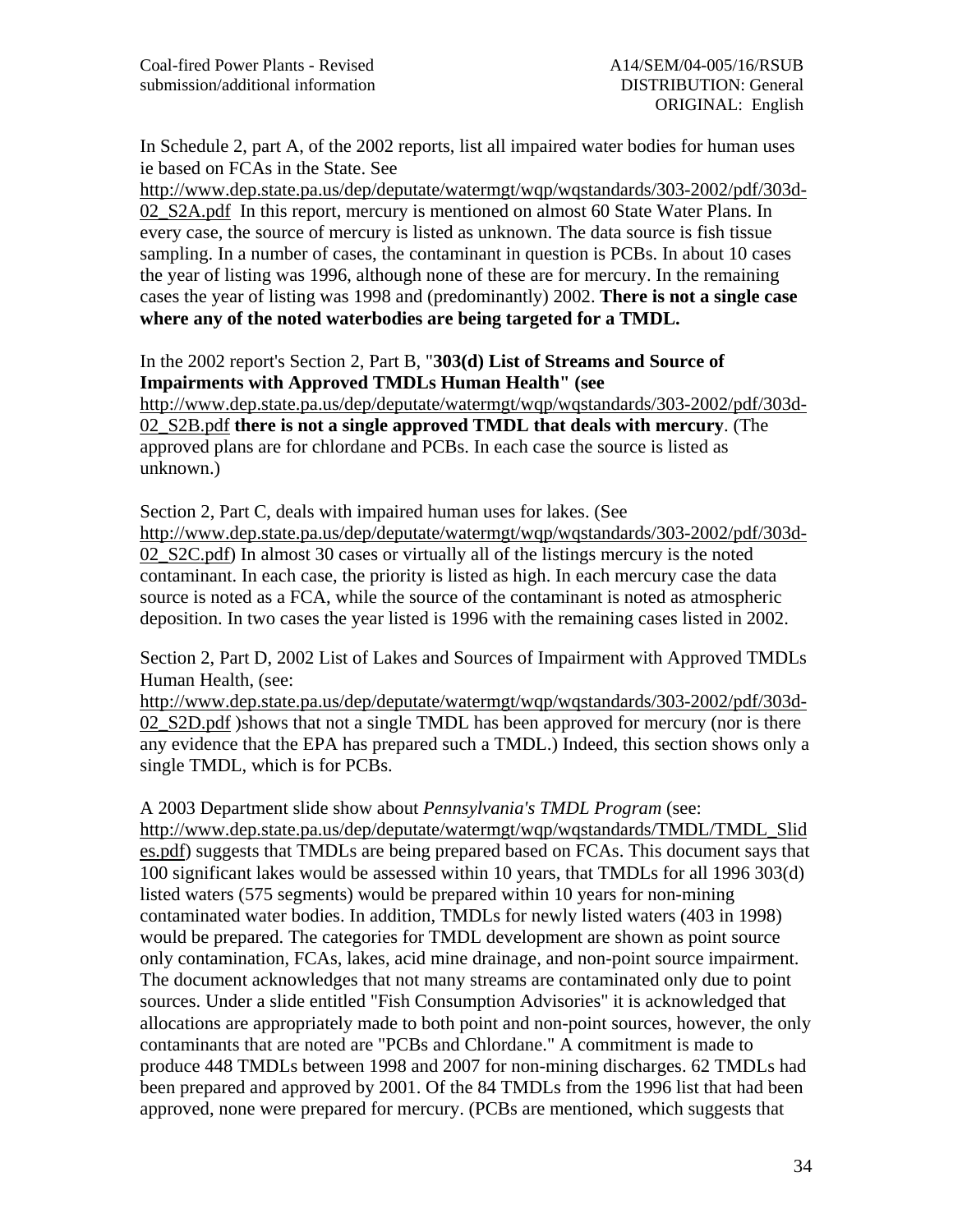mercury would similarly be mentioned had it been addressed.) Mercury is not mentioned in the slide presentation.

There is one mention of mercury in the Department's 2004 update on its six year plan for TMDLs. This is in Table 2 for proposed non-mining TMDLs for 2005 for Lake Wallenpaupack where the source is listed as "Atmospheric Deposition" and the cause is listed as Mercury. The document suggests this lake was first listed on the 1996 list. We could find no additional documentation relating to this TMDL.

Oddly, a Department Fact Sheet on *Watershed Management and TMDLs* (see: http://www.dep.state.pa.us/dep/deputate/watermgt/wqp/wqstandards/Facts/fs2248.htm) does not even mention mercury, even though there is a discussion of both FCAs and nonpoint sources. The latter discussion focuses on how nonpoint source allocations are determined. The discussion of FCAs refers only to chlordane and PCBs. "The overall goal of a **PCB/chlordane** TMDL is to achieve the fishable/swimmable goal of the Clean Water Act."

The document notes that TMDLs must be developed for several categories, including:

- point sources (permitted sewage and industrial discharges);
- nonpoint sources (agriculture and urban runoff);
- lakes;

It is unclear whether the causes listed in parentheses are exhaustive, but oddly airborne deposition --- a very significant non point source --- is not mentioned.

This document also has a useful discussion of the TMDL requirements, stating:

## **TMDL Statutory and Regulatory Requirements –**

**§ 303(d) Clean Water Act and 40 C.F.R. § 130.7** 

Clean Water Act Section 303(d) establishes the Total Maximum Daily Load (TMDL) program. The purpose of the TMDL program is to identify sources of pollution and allocate pollutant loads in places where water quality goals are not being achieved. The requirements of the TMDL program under the Act and EPA's implementing regulations at 40 C.F.R. S 130.7 are described below.

- States must develop lists of waters for which technology-based or other required pollution controls are not stringent enough to meet water quality standards.
- States must establish priority rankings for waters on the lists based on severity of pollution and uses to be made of the water bodies, such as recreation or fishing.
- States must target those waters for which TMDLs will be developed over the next two years.
- States must submit lists of waters to EPA every two years by April 1 of even numbered years.
- States must develop TMDLs. TMDLs specify a pollutant budget that must be achieved to meet state water quality standards and allocates pollutant loads among pollution sources in a watershed, e.g., point and nonpoint sources.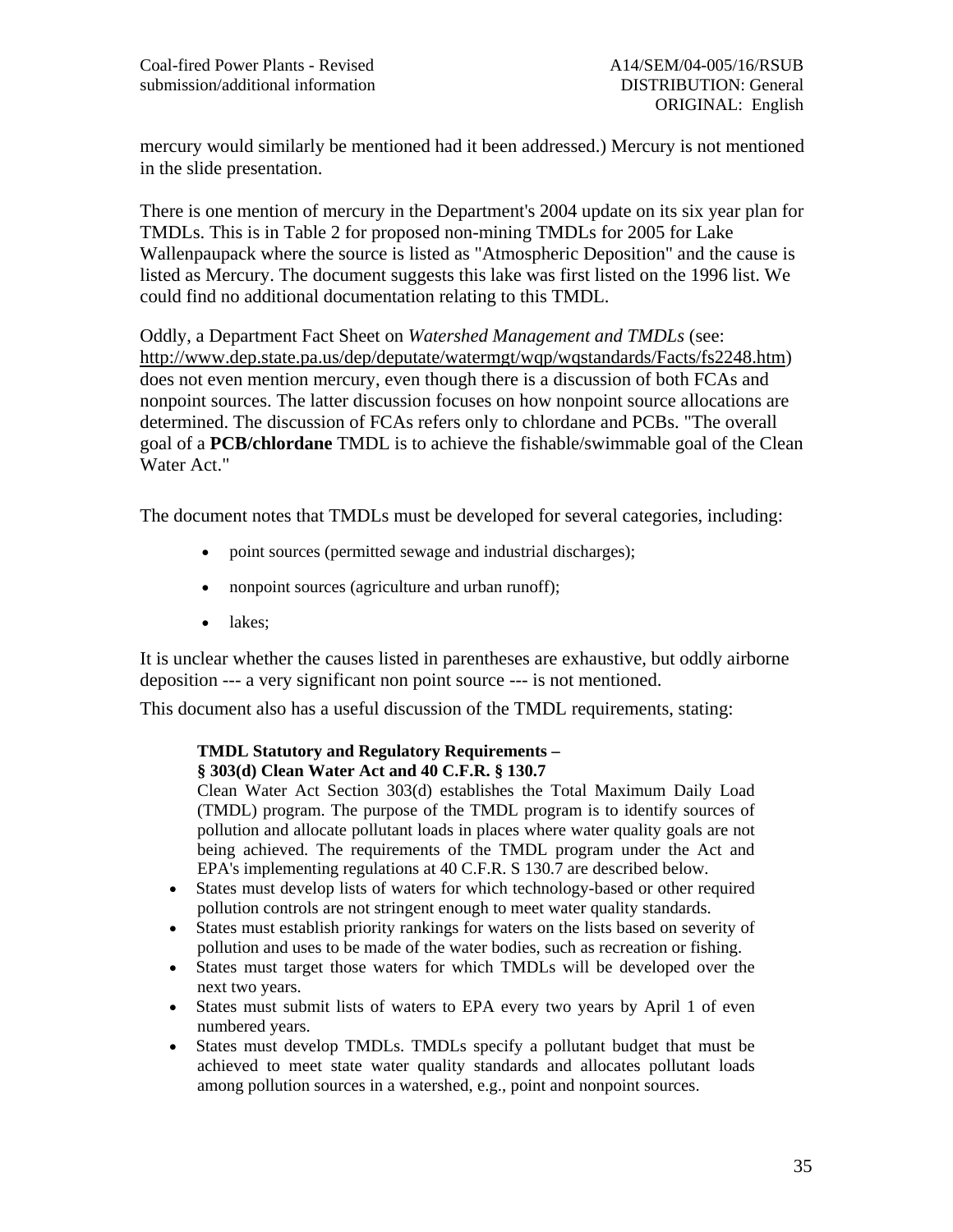• EPA must approve or disapprove State lists and TMDLs within 30 days of final submission, and EPA must establish lists of waters and TMDLs when EPA disapproves.

#### Sources:

Pennsylvania Department of Environmental Protection: *2002 Section 303(d) List of Impaired Waterbodies*, See

http://www.dep.state.pa.us/dep/deputate/watermgt/wqp/wqstandards/303-2002/303d-Report.htm

Section 2, part A of this list is all impaired water bodies for human uses ie based on FCAs in the State. See

http://www.dep.state.pa.us/dep/deputate/watermgt/wqp/wqstandards/303-2002/pdf/303d-02\_S2A.pdf

Section 2, part B, of this list is the approved TMDLs from part A. See http://www.dep.state.pa.us/dep/deputate/watermgt/wqp/wqstandards/303-2002/pdf/303d-02\_S2B.pdf

Section 2, part C, is lakes with impaired uses for humans, ie FCAs. See http://www.dep.state.pa.us/dep/deputate/watermgt/wqp/wqstandards/303-2002/pdf/303d-02\_S2C.pdf

Section 2, part D, is a list of lakes with impaired human uses for which TMDLs have been approved. See

http://www.dep.state.pa.us/dep/deputate/watermgt/wqp/wqstandards/303-2002/pdf/303d-02\_S2D.pdf

Addendum B to the 2002 document entitled, How 1996 303(d) Records **Not** Impacted By Abandoned Mine Drainage (AMD) are Listed in 2002. See http://www.dep.state.pa.us/dep/deputate/watermgt/wqp/wqstandards/303-2002/303d-Report.htm#2002\_List

Addendum C to the same document: Addendum (C) Lookup Table: How Records Appearing for the First Time on the 1998 303(d) are Listed in 2002. See http://www.dep.state.pa.us/dep/deputate/watermgt/wqp/wqstandards/303- 2002/PDF/303d-02\_AddenC.pdf

Department of Environmental Protection, Commonwealth of Pennsylvania Public Health Advisory - 2004: See: http://www.dep.state.pa.us/dep/deputate/watermgt/Wqp/WQStandards/FishAdvis/fishadv isory04.htm

TMDL summary sheet on Pennsylvania DEP website listing available documents. See: http://www.dep.state.pa.us/watermanagement\_apps/tmdl/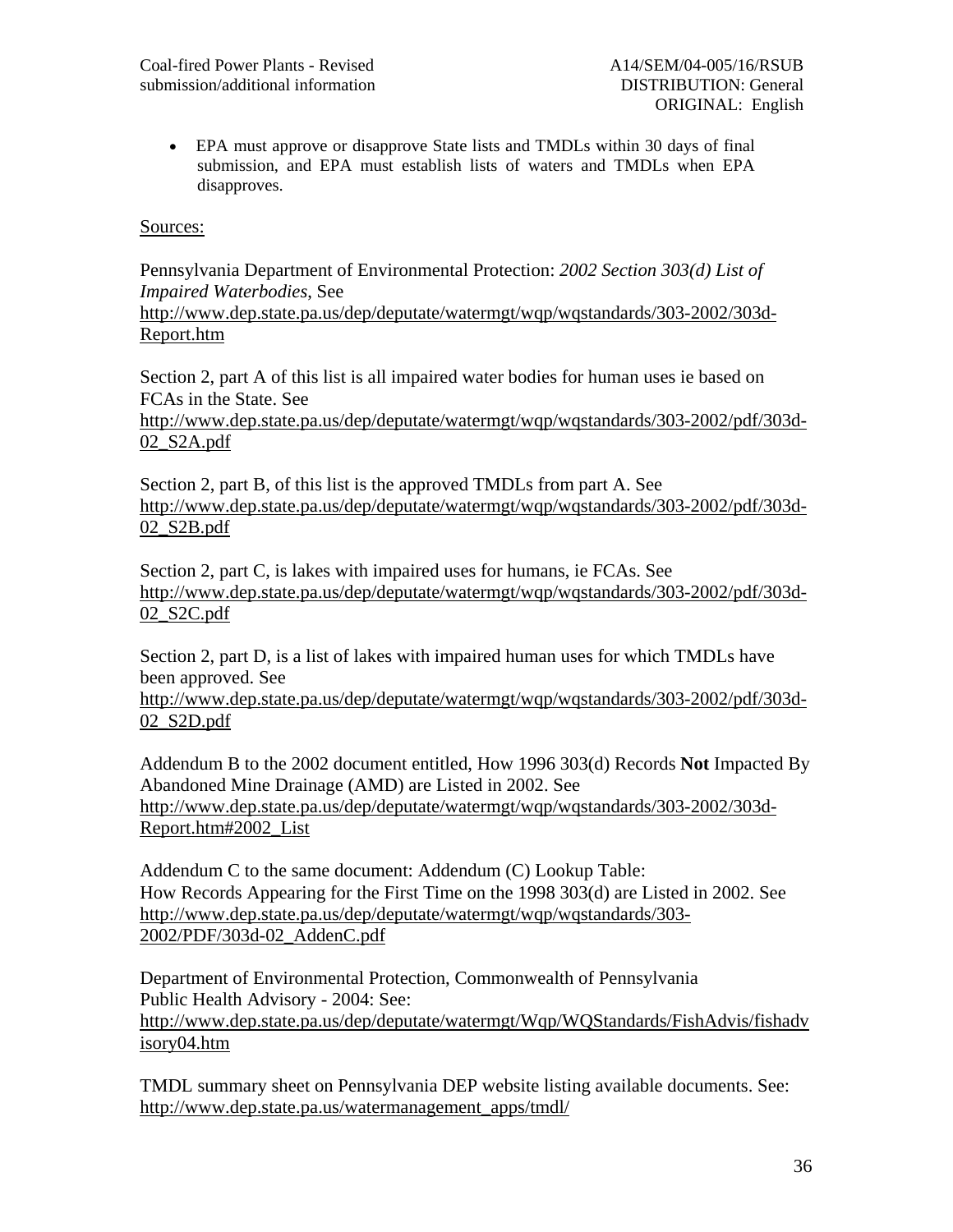Bureau of Water Supply and Wastewater Management, *Pennsyvania DEP's Six-Year Plan for TMDL Development*, Updated March 2004 See: http://www.dep.state.pa.us/dep/deputate/watermgt/wqp/wqstandards/TMDL/TMDL\_6yea rplan.

Pennsylvania DEP: *Pennsylvania's TMDL Program*, 2003, See: http://www.dep.state.pa.us/dep/deputate/watermgt/wqp/wqstandards/TMDL/TMDL\_Slid es.pdf

Pennsylvania DEP, *Watershed Management and TMDLs*, See: http://www.dep.state.pa.us/dep/deputate/watermgt/wqp/wqstandards/Facts/fs2248.htm

### *9. Texas*

 $\overline{a}$ 

Texas emits the greatest amount mercury air emissions from coal-fired power plants.<sup>143</sup> There are nineteen coal-fired power plants in the state of Texas.<sup>144</sup> The total lake acres/river miles under mercury fish consumption advisory (FCA) is 10,028/0 respectively.145 The total reported air releases of mercury by the power plants was 9,815 lbs in 2002.146

The Texas Department of Health has issued one  $ban<sup>147</sup>$  (upper Lavaca Bay) and eleven mercury FCAs for water bodies in Texas (B.A.Steinhagen Lake, Big Cypress Creek, Caddo Lake, Gulf of Mexico, Lake Daingerfield, Lake Kimball, Lake Meredith, Lake Pruitt (Black Cypress Creek), Lake Ratcliff, Sam Rayburn Reservoir (Angelina R.), Toledo Bend Reservoir) including statewide advisories for their entire coastal areas.<sup>148</sup>

All of these water bodies appear in the draft 2004 Texas 303d list as mercury impaired waters.<sup>149</sup> All the mercury impaired waters are listed as Category  $5C^{150}$  and given a rank of "D"151. This translates to mean that additional data and information is needed before a TMDL is created. There are no immediate plans to create TMDLs for mercury for any of

<sup>&</sup>lt;sup>143</sup> EPA Tri Explorer 2002 Data, Geography State Report for Mercury and Mercury Compounds, electric utilities, point source air emissions. www.epa.gov/triexplorer/geography.htm<br>
<sup>144</sup> http://www.catf.us/publications/fact\_sheets/children\_at\_risk/Texas\_Kids\_Facts.pdf<br>
<sup>145</sup> http://www.catf.us/publications/fact\_sheets/child

utilities, point source air emissions. www.epa.gov/triexplorer/geography.htm 147 http://www.tpwd.state.tx.us/publications/annual/fish/bans-advisories.phtml A ban prohibits the

possession of all species of fish and crabs. An advisory recommends limits on the amount of fish consumed for certain species.

<sup>148</sup> http://www.tpwd.state.tx.us/publications/annual/fish/bans-advisories.phtml

<sup>&</sup>lt;sup>149</sup> http://www.tnrcc.state.tx.us/water/quality/04\_twqi303d/04\_303d/04\_303d.pdf

<sup>&</sup>lt;sup>150</sup> Additional data and information will be collected before a TMDL is given for the urgency to initiate a TMDL.

<sup>&</sup>lt;sup>151</sup> For water bodies in Category 5C, a ranking of "D" has been assigned to indicate that additional data and information will be collected before a TMDL is scheduled.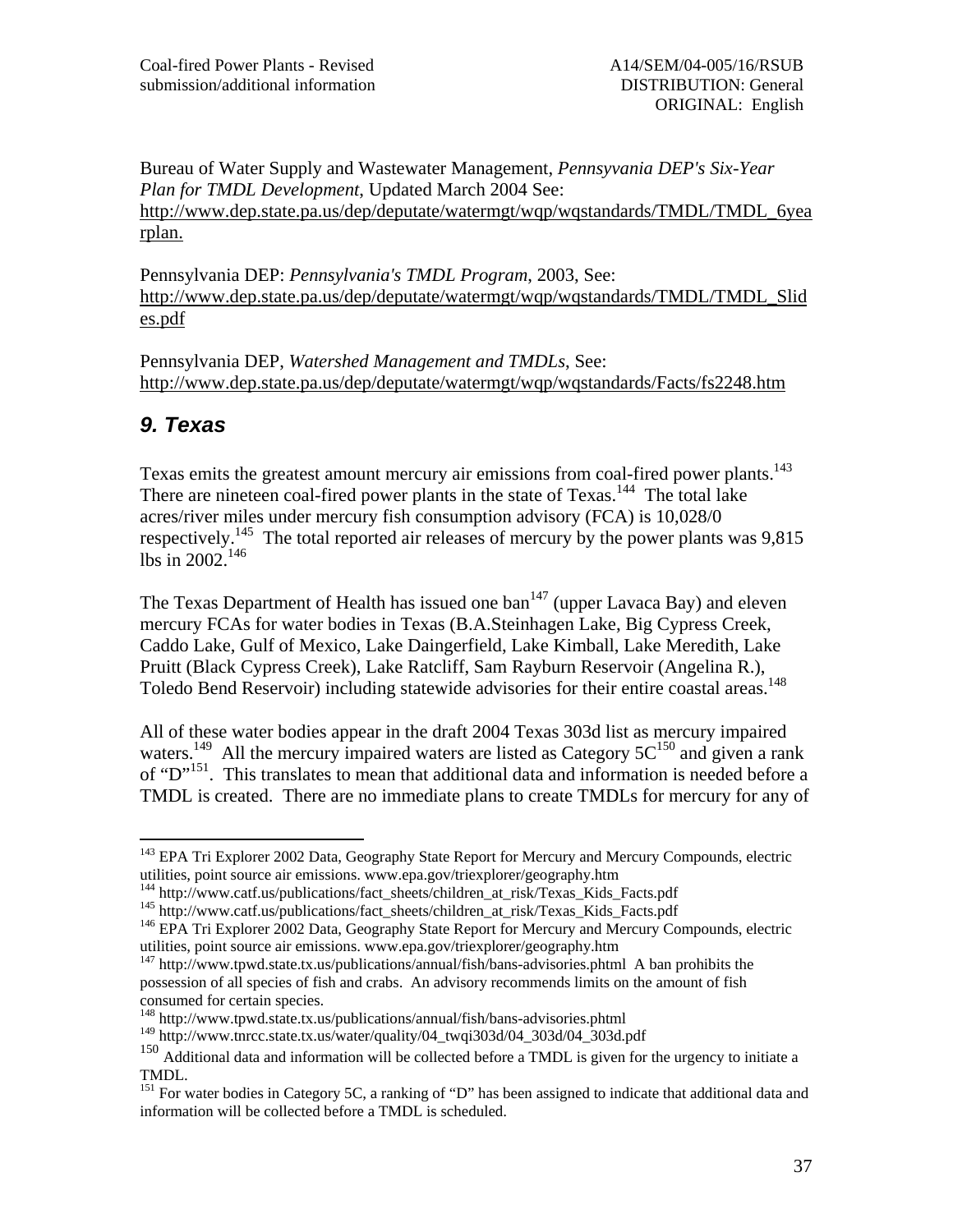the abovementioned water bodies. The draft 303d list also identifies Houston Ship Channel Tidal as mercury impaired although its FCA warns of dioxins, PCBs, and organochlorine pesticide contamination. Neither the 303d list nor the state environmental website discusses mercury contamination from coal-fired power plants as a potential source of mercury impairment to state water bodies despite the fact that Texas is the US' largest emitter of mercury from electric utilities.

The USEPA website and the Texas TMDL website show that no TMDLs have been prepared for mercury impaired waters.<sup>152</sup> One TMDL project was prepared for Lavaca Bay.<sup>153</sup> The findings from the research conducted into mercury contamination in the bay concluded that of the 70 samples taken only one marginally exceed the human health criterion for saltwater fish of 25.0 ng/l of mercury in water.<sup>154</sup> Based on these results the TCEQ will recommend de-isting mercury in water for Lavaca Bay in the 2004 Texas Water Quality Inventory and 303d list.<sup>155</sup> However, the current draft of the 303d list still has Lavaca Bay listed as mercury impaired, and the Texas Department of Health still has a fish consumption ban in place for Lavaca Bay on account of mercury contamination.

It is unclear why there is a discrepancy over the mercury content of these waters. However, it should be noted that the mercury in fish and crab tissue is being addressed by the Superfund Program.156 The Superfund project between the EPA and Alcoa sets out selected remedial actions that will be taken by Alcoa to address the major sources of mercury contamination.<sup>157</sup> This program likely explains the decrease of mercury in the water column in the bay and the decision not to issue a TMDL to address the issue of mercury currently present in fish tissue.

## *10. West Virginia*

 $\overline{a}$ 

West Virginia is the seventh largest emitter of mercury air emissions from electric utilities.<sup>158</sup> There are 14 coal-burning power plants in West Virginia.<sup>159</sup> The total reported power plant releases of mercury was  $3{,}680$  in  $2002$ <sup>160</sup>

http://www.tnrcc.state.tx.us/water/quality/tmdl/LavacaBayHgFinalReport.pdf

<sup>152</sup> http://oaspub.epa.gov/waters/state\_rept.control?p\_state=TX

http://www.tnrcc.state.tx.us/water/quality/tmdl/sumtable.html<br>
<sup>153</sup> http://www.tnrcc.state.tx.us/water/quality/tmdl/lavacabay.pdf<br>
<sup>154</sup> http://www.tnrcc.state.tx.us/water/quality/tmdl/lavacabay.pdf

http://www.tnrcc.state.tx.us/water/quality/tmdl/counties\_2.html

<sup>155</sup> http://www.tnrcc.state.tx.us/water/quality/tmdl/lavacabay.pdf 156 http://www.tnrcc.state.tx.us/water/quality/tmdl/lavacabay.pdf 157 http://www.tnrcc.state.tx.us/water/quality/tmdl/lavacabay.pdf

http://www.tnrcc.state.tx.us/permitting/remed/superfund/alcoaa.html

<sup>&</sup>lt;sup>158</sup> EPA Tri Explorer 2002 Data, Geography State Report for Mercury and Mercury Compounds, electric utilities, point source air emissions. www.epa.gov/triexplorer/geography.htm

<sup>&</sup>lt;sup>159</sup> http://www.catf.us/publications/fact\_sheets/children\_at\_risk/West\_Virginia\_Kids\_Facts.pdf provides a list of these plants.

<sup>&</sup>lt;sup>160</sup> EPA Tri Explorer 2002 Data, Geography State Report for Mercury and Mercury Compounds released from electric utilities as point source air emissions. http://www.epa.gov/triexplorer/geography.htm.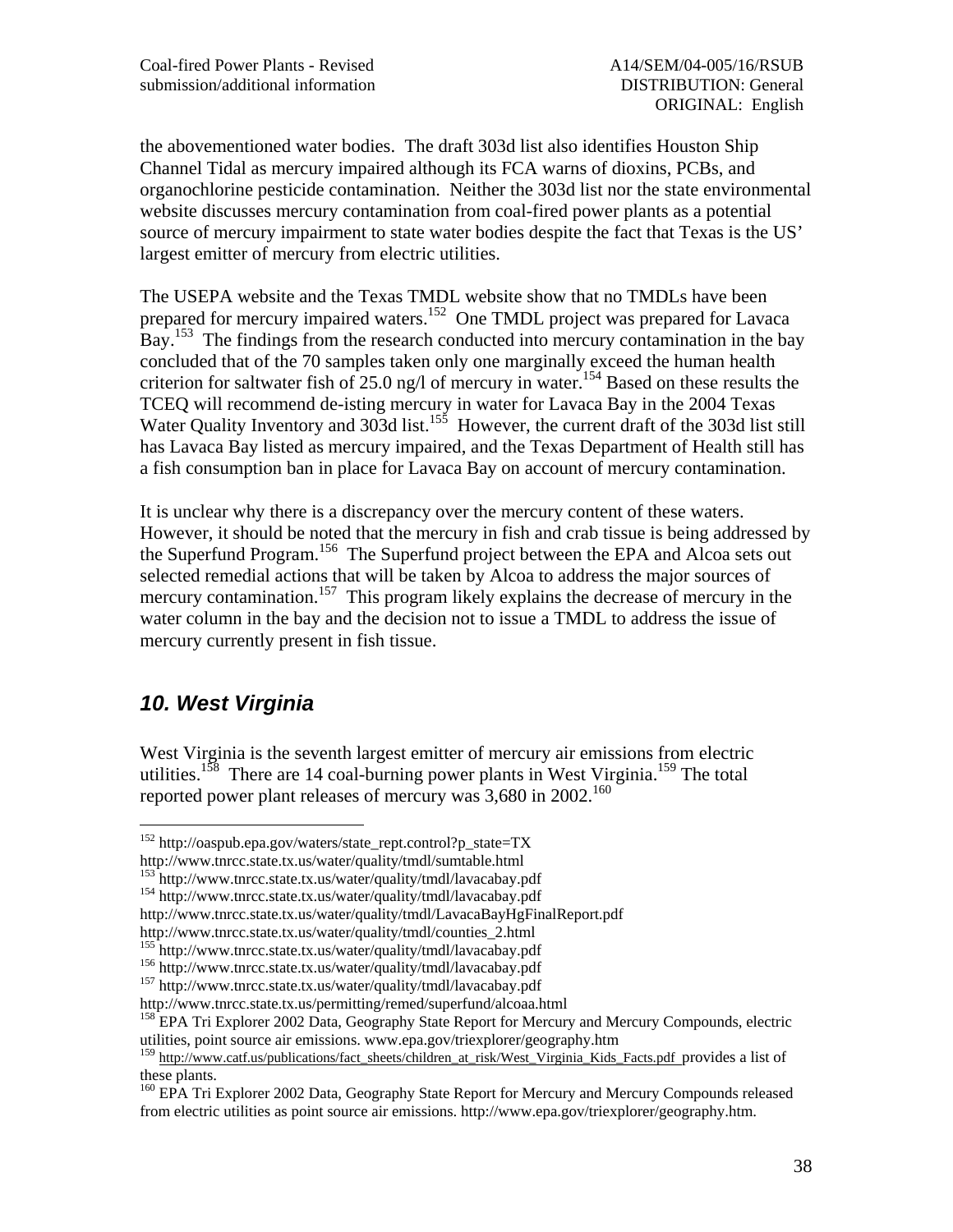The West Virginia Department of Human Health and Resources **has issued a general advisory for all West Virginia waters as a result of mercury contamination.**<sup>161</sup> **A specific advisory for the year 2005 has been issued for 11 bodies of water as a result of mercury levels in fish found in these waters.162 As a result, residents of West Virginia are cautioned to limit their consumption of locally caught fish. In some bodies of water, such as the Kanawha River, residents are advised not to consume specified species of fish.** Approximately six of the waters with a mercury FCA appear on the Final 2004 303d list as mercury impaired waters.<sup>163</sup> However, the list includes several additional water bodies that are not mentioned in the FCA. The list includes a column describing the sources of the impairment. For the water bodies identified as mercury impaired the sources of the contamination was listed as unknown.<sup>164</sup>

The 303d list also states when a TMDL for the water bodies is expected to be completed. All the mercury impaired waters are scheduled to have a TMDL between  $2014$ - $2018$ <sup> $165$ </sup> The West Virginia Department of Environmental Protection website reports the completion of 18 TMDLs for varying watersheds within West Virginia<sup>166</sup>. There are no TMDLs for mercury for any of the mercury impaired waters.<sup>167</sup>

## *Analysis of TMDL findings*

In our search of the ten States we have not found, with the exception of North Carolina, any mercury TMDL that has been prepared for a mercury impaired water body that directly addresses nonpoint releases from coal-fired power plants --- despite the large number of waterbodies under FCAs and the large number of waterbodies listed on 303(d) lists as mercury impaired. While it is true that the reason for these failures are diverse -- in the case of Pennsylvania no explanation is given and in the case of Michigan the EPA has offered to assist in preparing plans in 2011 --- the systemic nature of the failure of effective enforcement is shown by the almost total absence of action and more importantly, the concomitant failure by the EPA to take action.

 Different reports indicate different amounts of mercury emissions being released into the environment. For example, the Clean Air Task Force, reports that 4,746 lbs of mercury was emitted by coal fired plants in 2000. They calculated their numbers by applying mercury emissions rates to the heat input reported in the EPA Continued Emissions Monitoring System (CEMS) data for 2000.

http://www.catf.us/publications/fact\_sheets/children\_at\_risk/West\_Virginia\_Kids\_Facts.pdf

<sup>&</sup>lt;sup>161</sup><br>
162 **http://www.wvdhhr.org/fish/current.asp**<br>
162 **http://www.wvdhhr.org/fish/current.asp**<br>
163 http://www.wvdep.org/Docs/7707\_EPA\_Approved\_2004\_303(d)\_List\_and\_Supplements\_Only.pdf<br>
<sup>164</sup> http://www.wvdep.org/Docs/

<sup>167</sup> http://www.wvdep.org/alt.cfm?asid=46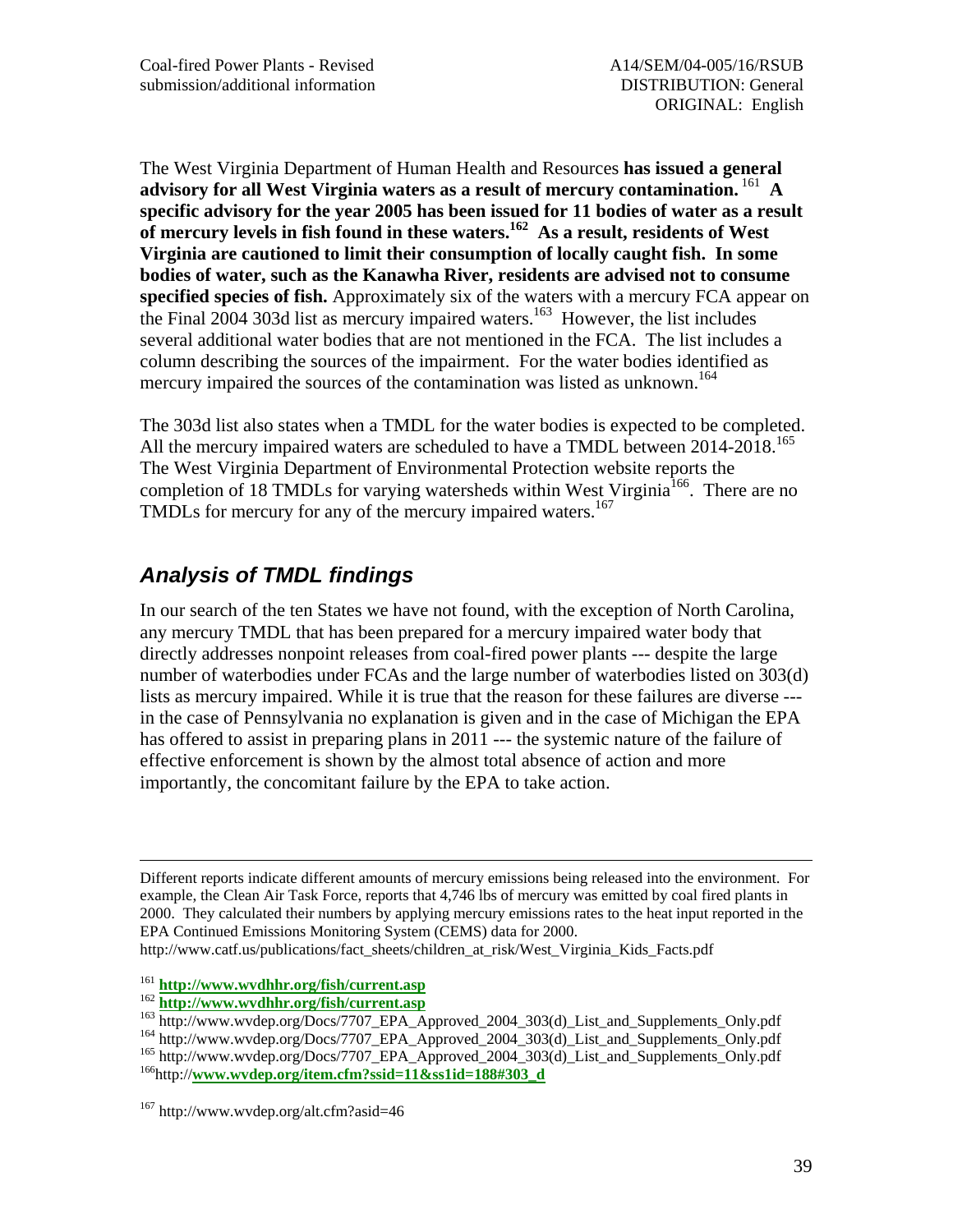In the ten states we did not find a single TMDL that has been implemented for a mercury impaired water body that directly addressed nonpoint source releases of mercury from coal-fired power plants. Although North Carolina's mercury TMDL did not address coal-fired power plants directly, this TMDL demonstrates that it is possible for states to develop a TMDL that addresses mercury from atmospheric deposition and assign a TMDL endpoint and load allocation for mercury. The absence of TMDLs for mercuryimpaired waters in the context of hundreds of mercury impaired waters is strong evidence of EPA indifference to the problem of mercury emissions from coal-fired power plants.

State action as in the case of North Carolina is not necessarily evidence of EPA enforcement action. In fact, we believe that this state action simply suggests the fact of a state following through on its statutory requirements. We note, however, that where states do not act, there is no corresponding EPA enforcement to force action. As mentioned, the absence of State action is explicable. It is known that the EPA is to regulate emissions to air of mercury from coal-fired power plants. The EPA has effectively deferred any serious attempt to regulate such emissions. States therefore need not worry about being called to account for their failure to prepare TMDLs because the EPA is in fact the source of the problem. In other words, the EPA, according to the evidence we provide, ultimately gives tacit approval for the failure of State TMDL action because it must acknowledge that States will not be able to deal seriously with the problem until the EPA regulates emissions from coal fired power plants.

An EPA news release<sup>168</sup> (Appendix 12I) reports that in "2001 and 2002 combined, more than 5,000 TMDLs were approved or established under the current TMDL rule. The number of TMDLs approved or established annually has steadily increased in the last four years jumping from 500 in 1999 to nearly 3,000 in 2002." Nonetheless we did **not find an implemented mercury TMDL that focused on coal-fired power plants as a major source of mercury contamination of state waters.** 

One TMDL in Georgia had been prepared for a mercury contaminated water body as the result of a settlement agreement in a civil action started against the EPA.

We agree that a party may be entitled to prioritize how it deals with the implementation of action on environmental issues. However, we have found no evidence of such prioritization but only a deferral of any TMDLs that might address mercury impairment and coal-fired power plants. In the case of mercury, which the EPA has recognised as a potent neuro toxin --- and one that would be expected to be given high priority given the danger to America's children --- it would be surprising if an official decision has been made across the nation to deal with this pollutant at some distant future date.

## **F. Conclusions**

 $\overline{a}$ 

<sup>&</sup>lt;sup>168</sup> Appendix 12I, EPA News Release, 03/13/2003.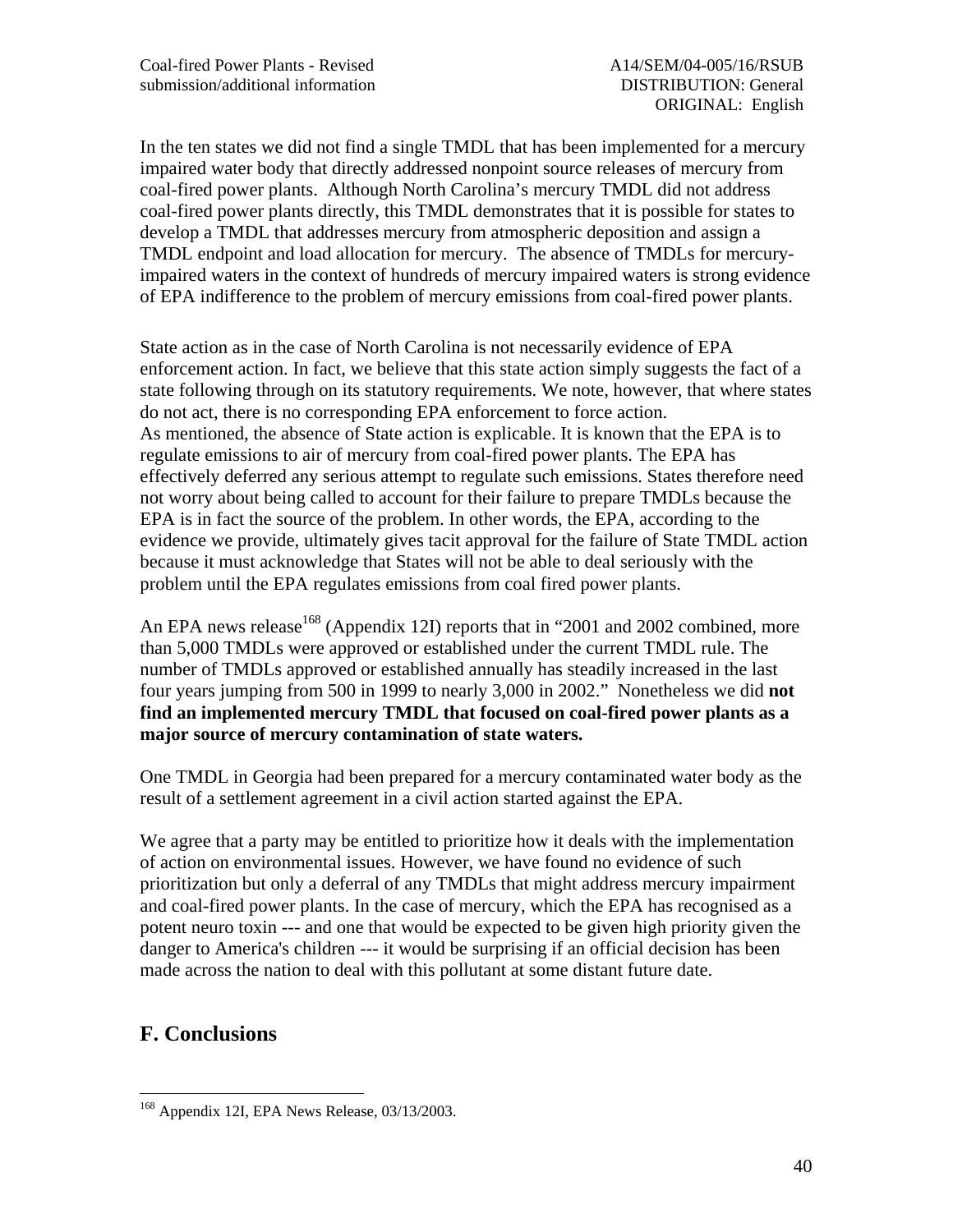$\overline{a}$ 

The U.S. has a strong legislative scheme designed to protect the waters for which Americans are so rightly proud. We assert that the EPA has failed to effectively enforce the Clean Water Act against coal-fired power plants thereby allowing the degradation of these waters.  $^{169}$ .

The evidence we present is based on failures by the EPA with respect to mercury that enters U.S. waters indirectly from the air and directly from point sources. This failure to evidenced by a lack of enforcement action respecting control measures necessary under WQS and antidegradation provisions of the CWA, improper NPDES permits for direct discharges of mercury to water, and the failure to force TMDL remediation for impaired waters.

The focus of our petition --- and the basis of any legitimate complaint to the CEC under s. 14 --- is that in cases where states have failed to act, the EPA has not exercised the enforcement power that emanates from its oversight authority against states.

We have found isolated examples of state efforts to protect or remediate its water bodies against atmospheric mercury contamination from coal-fired power plants. Such action is not necessarily evidence of EPA enforcement action since effective state action does not call for an EPA response or intervention.

We believe the evidence of non-enforcement is shown not from a failure to act in one particular area of the CWA but rather that the evidence when taken together shows a systemic failure by the U.S. to enforce laws for the protection of American waters. Each area of evidence is not to be weighed in isolation to see if it amounts to non-enforcement, rather the evidence of non-enforcement in all areas of the CWA against coal-fired power plants is to be weighed together to determine whether there is a failure of effective enforcement.

The evidence of the EPA's failure to deal directly with mercury emissions from coal-fired power plants under the CAA corroborates our other evidence of the EPA's failure to effectively enforce the CWA against coal-fired power plants. This failure under the CAA also subverts the various protection and remediation measures under the CWA. In the context of this failure under the CAA, there is arguably little state benefit from an environmental perspective to deal with coal-fired plants in circumstances where mercury emissions in neighbouring states continue unabated. This explains rather than justifies state inaction and provides the factual context for the EPA's failure to enforce.

<sup>&</sup>lt;sup>169</sup> Given the proximity of many of the US's largest coal-fired plants to Canada, it is arguable that in this case the trade advantage that is gained by the failure of effective enforcement is at partly at the expense of Canada's environment (38% of airborne deposition in the Great Lakes Area of Canada is from US sources), one of the countries which also suffers the trade disadvantage. We note that given the migration of mercury to Canada, it may be argued that the U.S. gains a trade advantage over Canada not merely by sacrificing its own environment but also that of Canada.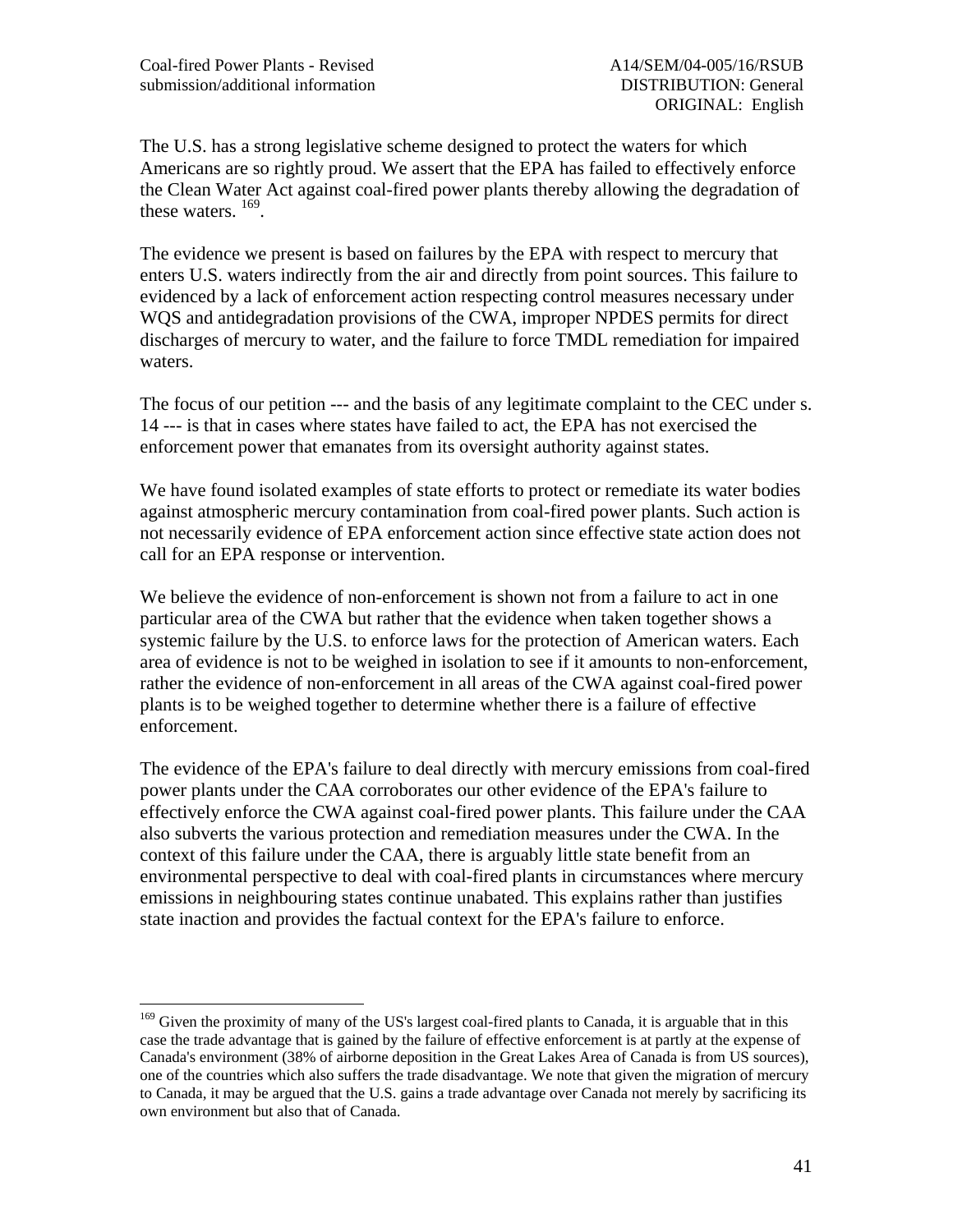$\overline{a}$ 

The evidence we did find on government action against coal-fired plants is generally future promised action. It may provide some comfort to Americans and America's trading partners that action will be taken in ten or twenty years. When the victims of mercury pollution are infants and unborn children then they sacrifice their proper development to this contaminant. One may reasonably ask whether a distant future action in fact amounts to non-enforcement. If action is promised in 2050 does this provide solace to one's trading partners who suffer a trade disadvantage for 45 years. If 2050 effectively amounts to non-enforcement then does 2018 amount to non-enforcement? And if 2018 effectively means non-enforcement then can the same be said of 2011, especially when the toxic in question causes serious health risks. $170$ 

We believe the sum of the evidence presented above provides a sufficient evidentiary basis for our assertion of a widespread failure by the U.S. EPA to effectively enforce the provisions of the CWA against coal-fired power plants. We also believe that a CEC factual record is the most effective tool to bring this failure to the attention of the NAFTA parties so that action may eventually be taken to remediate U.S. water bodies from their unfortunate degradation.

 $170$  Take for instance a case where Ontario closes its coal-fired power plants in 2007. If Ontario takes this action and its power prices rise because renewable power does not hide so-called externalities then Ontario will be at a disadvantage to US power producers for four years between 2007 and 2011. The promise of future action does not much blunt the force of a current trade disadvantage. The NAAEC does not put less value on trade disadvantages only because at some time in the future the disadvantage may be addressed.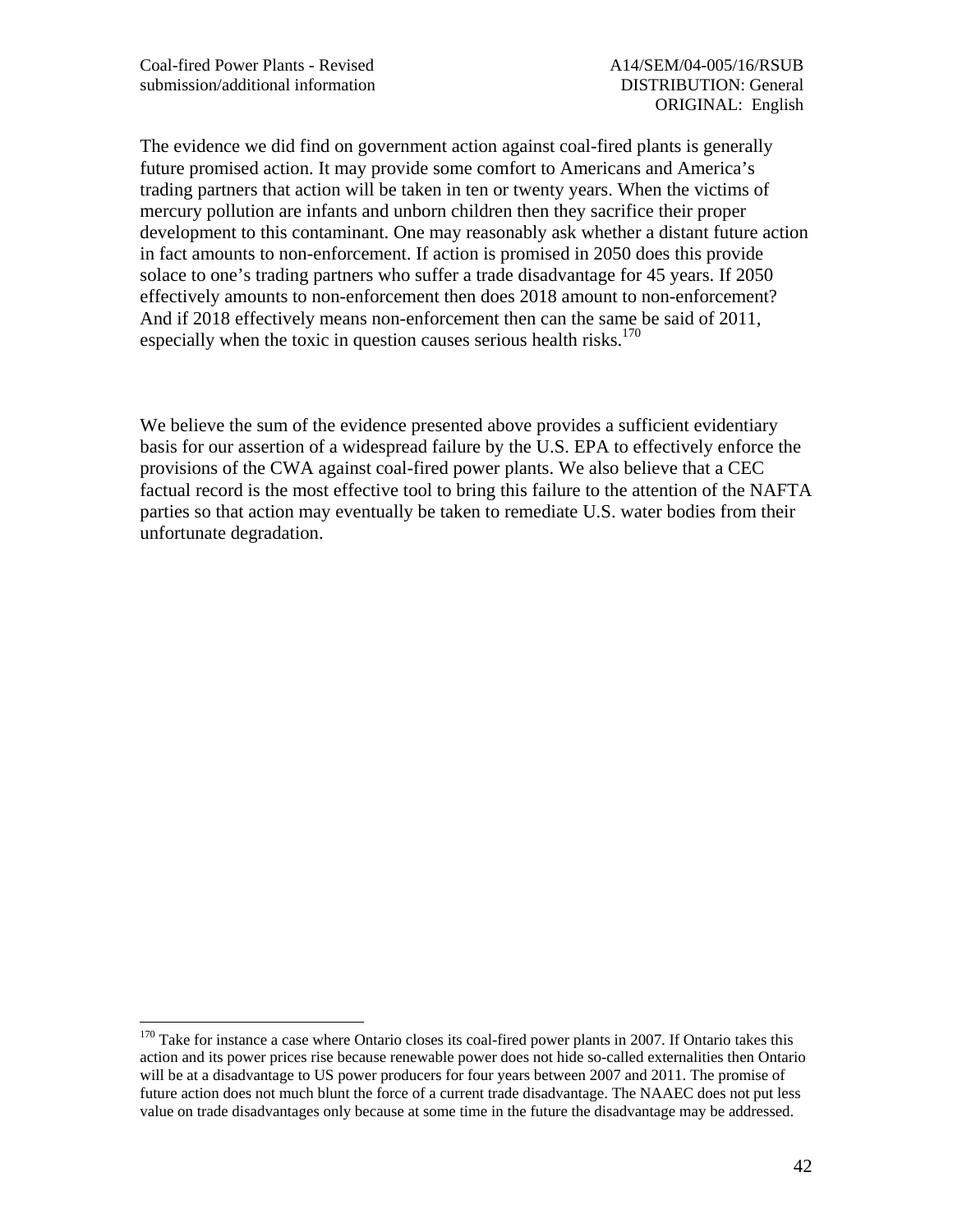### **Supporting Documents**

### **Appendix 12A: Private Remedies**

**A.1: TMDL Litigation by State (Source: http://www.epa.gov/owow/tmdl/lawsuit1.html)** 

October 1, 2004

## 23 STATES IN WHICH EPA IS UNDER COURT ORDER OR AGREED IN CONSENT DECREE TO ESTABLISH TMDLs IF STATES DO NOT ESTABLISH TMDLs

Alabama (1998; 5 yr schedule) Mississippi (1998; 10 yr schedule) Alaska (1992; no schedule) Missouri (2001; 10 yr schedule Arkansas (2000; 10 yr schedule) Montana (2000; 7 yr schedule) Calif. (LA) (1999; 13 yr schedule) Nevada (2002; one TMDL by 2005) Calif. (North Coast) (1997; 11 yr schedule) New Mexico (1997; 20 yr schedule) Delaware (1997; 10 yr schedule) Ohio (2004; 4 yr schedule) District of Columbia (2000; 7 yr schedule) Oregon (2000; 10 yr schedule) Florida (1999; 13 yr schedule) Pennsylvania (1997; 12 yr schedule) Georgia (1997; 7½ yr schedule) Tennessee (2001; 10 yr schedule) Iowa (2001; 9 yr schedule) Virginia (1999; 12 yr schedule) Kansas (1998; 10 yr schedule) Washington (1998; 15 yr schedule) Louisiana (2002; 10 yr schedule) West Virginia (1997; 10 yr schedule)

# STATES WITH A PENDING CASE IN WHICH PLAINTIFFS HAVE FILED LITIGATION SEEKING TO COMPEL EPA TO ESTABLISH TMDLs

None

# 17 STATES (15 ACTIONS) DISMISSED WITHOUT ORDERS THAT EPA ESTABLISH TMDLs (SOME CASES WERE RESOLVED WITH SETTLEMENT AGREEMENTS OR EPA COMPLETED ALL COURT-ORDERED OBLIGATIONS AND CASE DISMISSED)

Arizona (EPA completed all consent decree obligations; decree terminated July 17, 2000)

California (9th Circuit affirmed dismissal, 2002)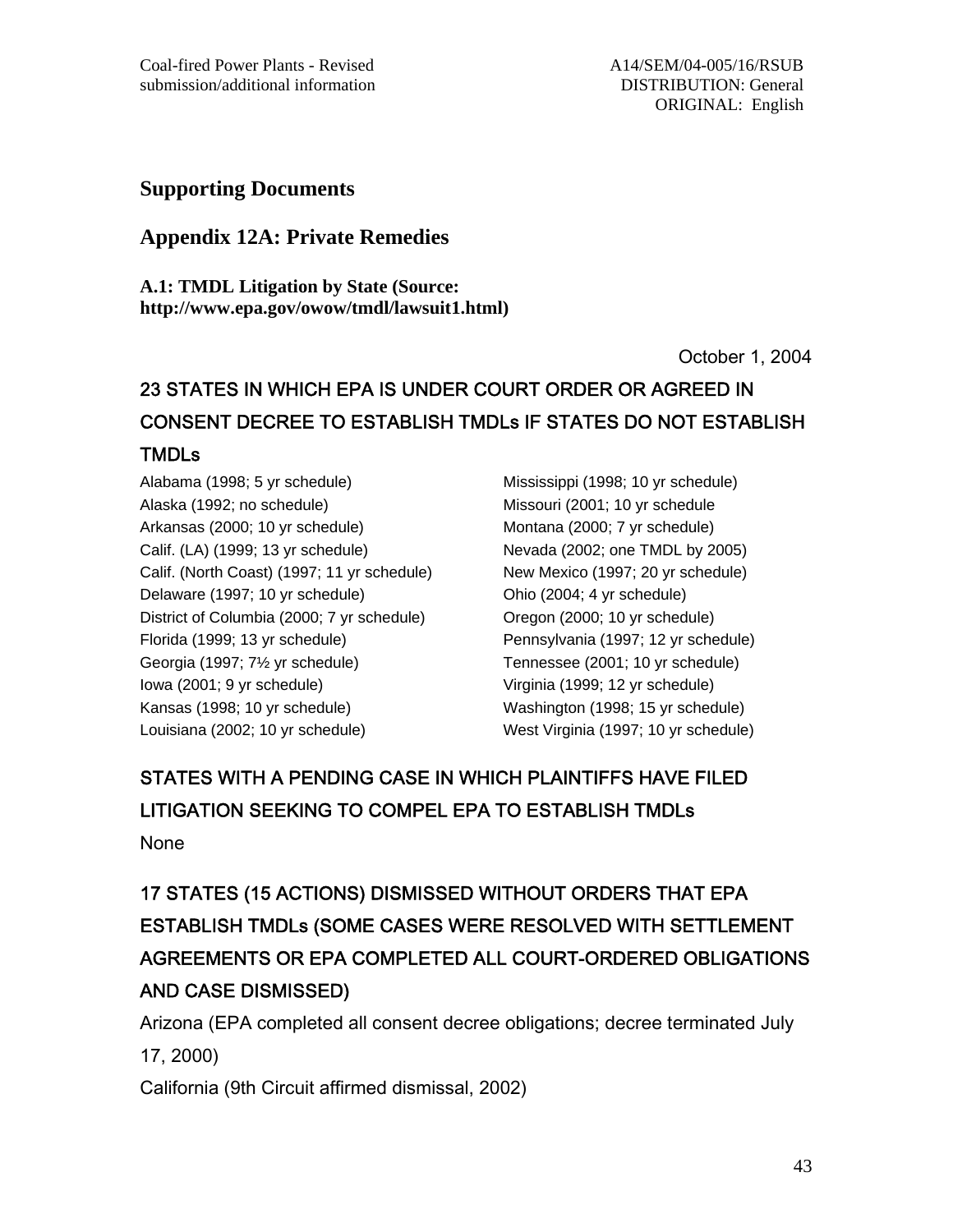California (Newport Bay) (EPA completed consent decree obligations; decree terminated 2003)

Colorado (Joint Motion for Administrative Closure filed August 24, 1999; parties signed

settlement agreement in which EPA agreed to establish TMDLs if State did not) Hawaii (EPA completed all consent decree obligations; decree terminated December 9, 2002)

Idaho (EPA Motion to Dismiss granted 1997; settlement agreement signed 2002) Lake Michigan (WI, IL, IN, MI) (Scott case -- final order 1984; related NWF case challenging EPA actions in response to Scott order -- case dismissed 1991) Minnesota (Dismissed 1993)

Maryland (Dismissed 2001)

New Jersey (Dismissed 2002)

New York (EPA Motion to Dismiss granted on all but one claim May 2, 2000) North Carolina (Joint Stipulation of Dismissal filed June 1998; EPA agreed by letter to ensure development of a TMDL for the Neuse River by date certain) Oklahoma (Tenth Circuit upheld dismissal of case on August 29, 2001) South Dakota (Dismissed without prejudice on August 27, 1999) Wyoming (Dismissed 2003)

### **A.2: Coal-Fired Power Plant Civil Judicial Complaints (Source: http:www.epa.gov/compliance/resources/cases/civil/caa/coalcp.html)**

Coal-Fired Power Plant Civil Judicial Complaints

On November 3, 1999, the Department of Justice and the Environmental Protection Agency announced the filing of civil complaints against seven electric utility companies operating coal-fired power plants in the Midwest and Southeast, charging that their plants illegally released massive amounts of air pollutants over a period of several years and contributed some of the most severe environmental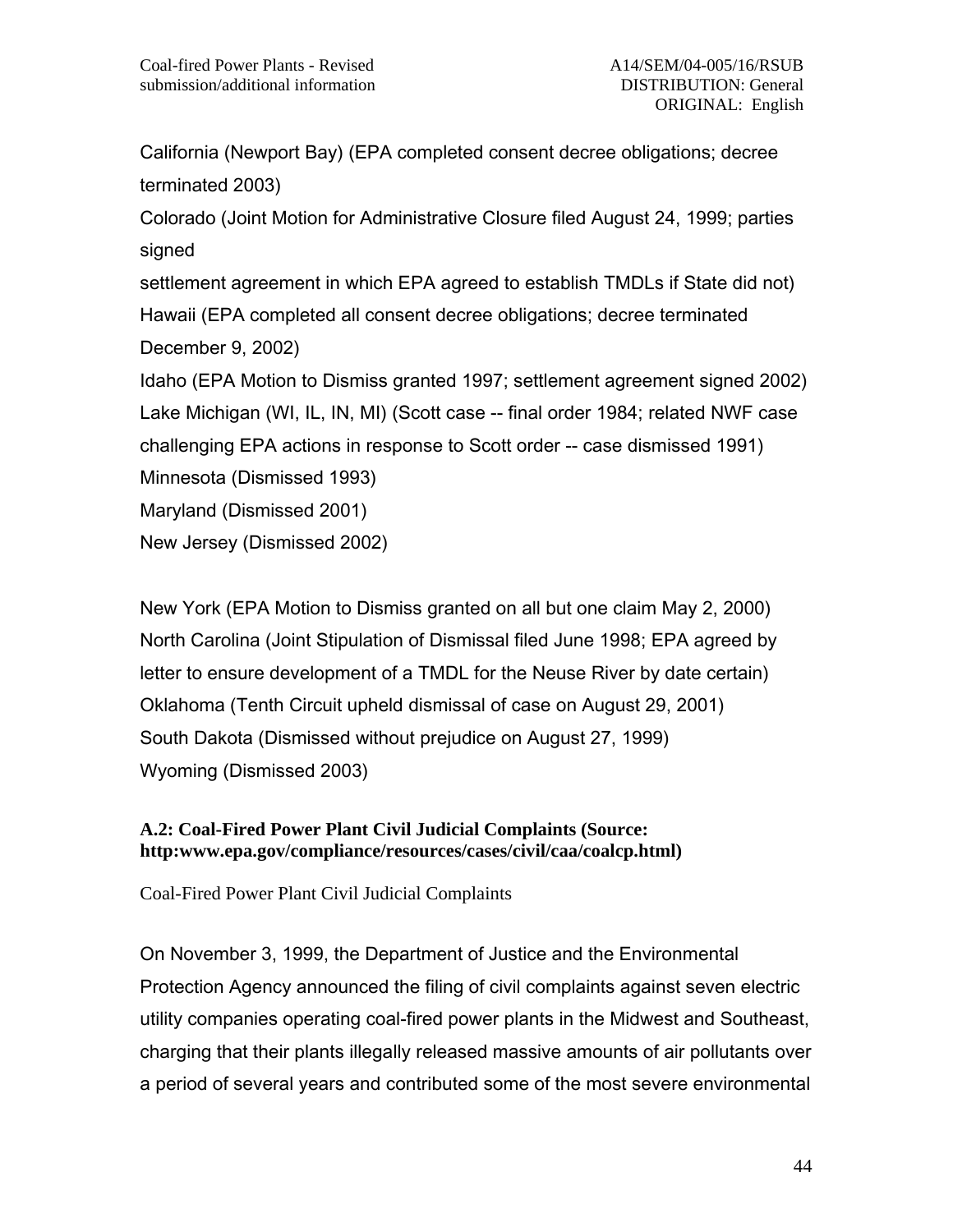problems facing the United States today. The companies involved are American Electric Power Company, Cinergy, FirstEnergy, Illinois Power, Southern Indiana Gas & Electric Company, Southern Company and Tampa Electric Company. These complaints were subsequently amended in some cases.

### **Complaints**

- Alabama Power Company; Georgia Power Company; and Southern Company Services, Inc.; subsidiaries of the Southern Company, filed in Georgia (PDF, 61 KB)
- American Electric Power Service Corp., Indiana Michigan Power Co., d/b/a; American Electric Power Ohio Power Company, d/b/a; American Electric Power Appalachian Power Company, d/b/a/; American Electric Power Cardinal Operating Company; and Central Operating Company (PDF, 62 KB)
- Cinergy Corporation; PSI Energy, Inc.; Cincinnati Gas & Electric Company (PDF, 44KB)
- **Illinois Power Company (PDF, 42KB)**
- Ohio Edison Company, Pennsylvania Power Company, subsidiaries of First Energy Corporation (PDF, 42KB)
- Southern Indiana Gas and Electric Company (PDF, 42KB)
- Tampa Electric Company (PDF, 31KB)
- Alabama Power Company, Filed in Alabama (PDF, 71KB)
- Duke Energy Corporation (PDF, 109KB)

#### Amended Complaints

 $\overline{a}$ 

- Georgia Power Company Amended Complaint (PDF, 57KB)
- Ilinois Power Company, Dynergy Midwest Generation, Inc. Amended Complaint (PDF, 53KB)
- Ohio Edison Company, Pennsylvania Power Company Amended Complaint (PDF, 53KB)
- Southern Indiana Gas and Electric Company Amended Complaint (PDF, 51KB)

#### **A.3: Summary of TMDL Litigation as of Aug.13, 1997**<sup>171</sup>

STATES WITH RESPECT TO WHICH EPA IS CURRENTLY UNDER COURT ORDER TO ESTABLISH TMDLs IF STATES DO NOT ESTABLISH TMDLs

<sup>&</sup>lt;sup>171</sup> Source: U.S. Environmental Protection Agency, Office of Water, TMDL Litigation, August 1997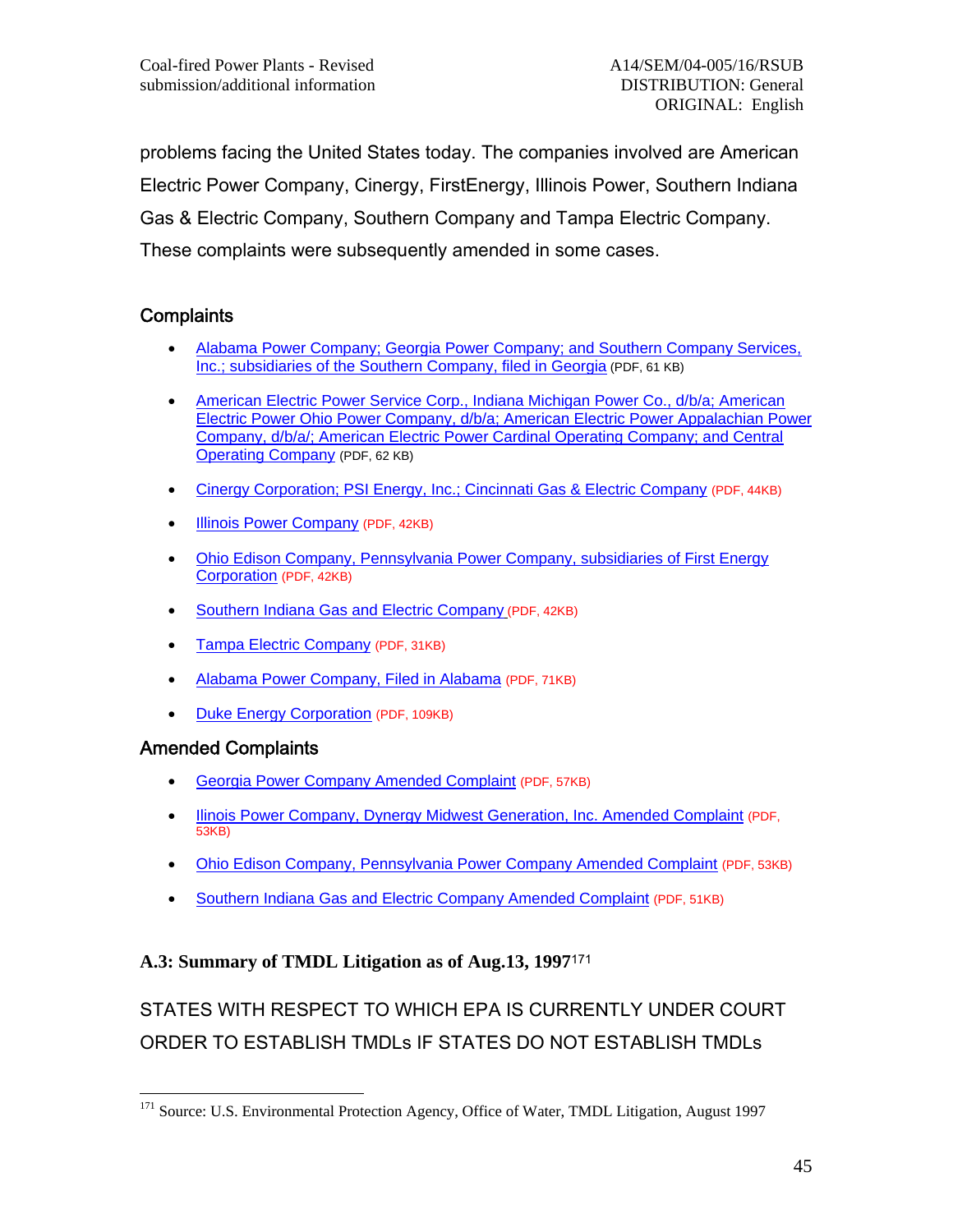Oregon (1986 consent decree) Alaska (1992 court order) Georgia (1996 court order) California (North Coast) (1997 consent decree) Pennsylvania (1997 consent decree) Arizona (1997 consent decree) New Mexico (1997 consent decree) West Virginia (1997 consent decree)

## STATES WITH RESPECT TO WHICH PLAINTIFFS HAVE FILED LITIGATION SEEKING TO COMPEL 303(d) LISTS AND/OR TMDLs

New York

New Jersey

Delaware (consent decree filed with court 8/97)

North Carolina

Alabama

Louisiana

Kansas

Montana

Wyoming

California (Newport Bay)\*

Washington

**Oregon** 

Idaho

\* Complaint voluntarily dismissed pending settlement discussions

STATES WITH RESPECT TO WHICH NOTICES OF INTENT TO SUE HAVE BEEN FILED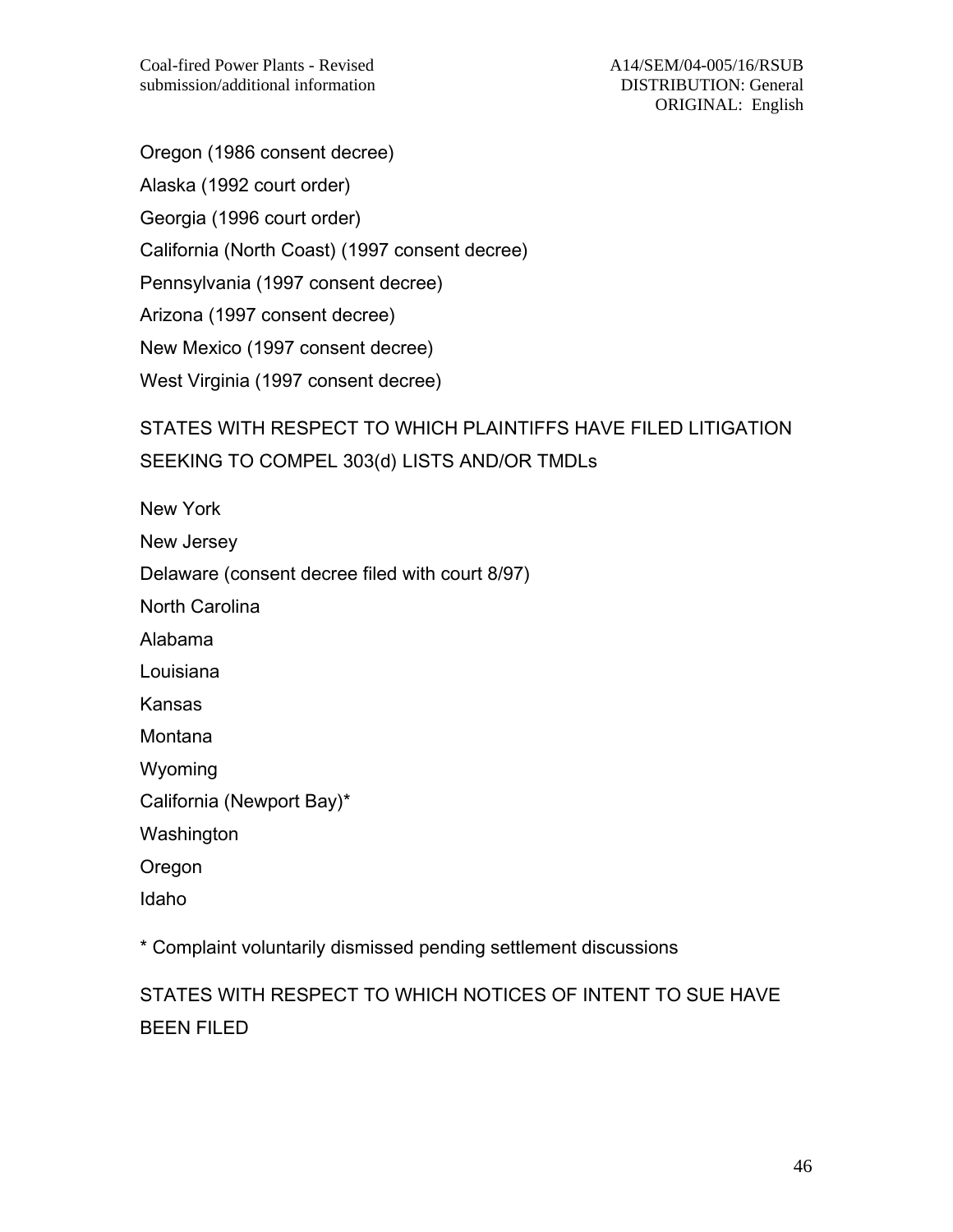Alabama (pending notices in addition to complaint *filed* 3/97)

Florida

**Mississippi** 

Colorado

Maryland

Oklahoma

EARLY TMDL CASES THAT HAVE BEEN DISMISSED

Lake Michigan I (WI, IL, IN, MI) (Scott v. City of Hammond 530 F. Supp. 288 (N..D. III. 1981)), affd in part, rev'd in part, 741 F.2d 992 ((7th Cir. 1984)))

Lake Michigan II (related case challenging EPA actions in response to Scott order, case dismissed 1991)

Minnesota (dismissed 1993)

**Appendix 12B: State by State Materials for Antidegradation and WQS Argument including in each case:** 

**Water Use Designations and Definitions, Antidegradation Designated Uses (Tiers), and Waters under FCAs and selected comparative water use designations** 

**Ranked Facilities for Mercury Air Emissions (from Environmental Defence: Scorecard) in pounds of air releases** 

**Waterbodies under Mercury FCA (from US EPA)** 

**Supporting Materials including WQS, Antidegradation Policy, Water Use Designations and Statewide Criteria, Designated Use Defined, Waters and Designated Uses, Special High Quality Waters List**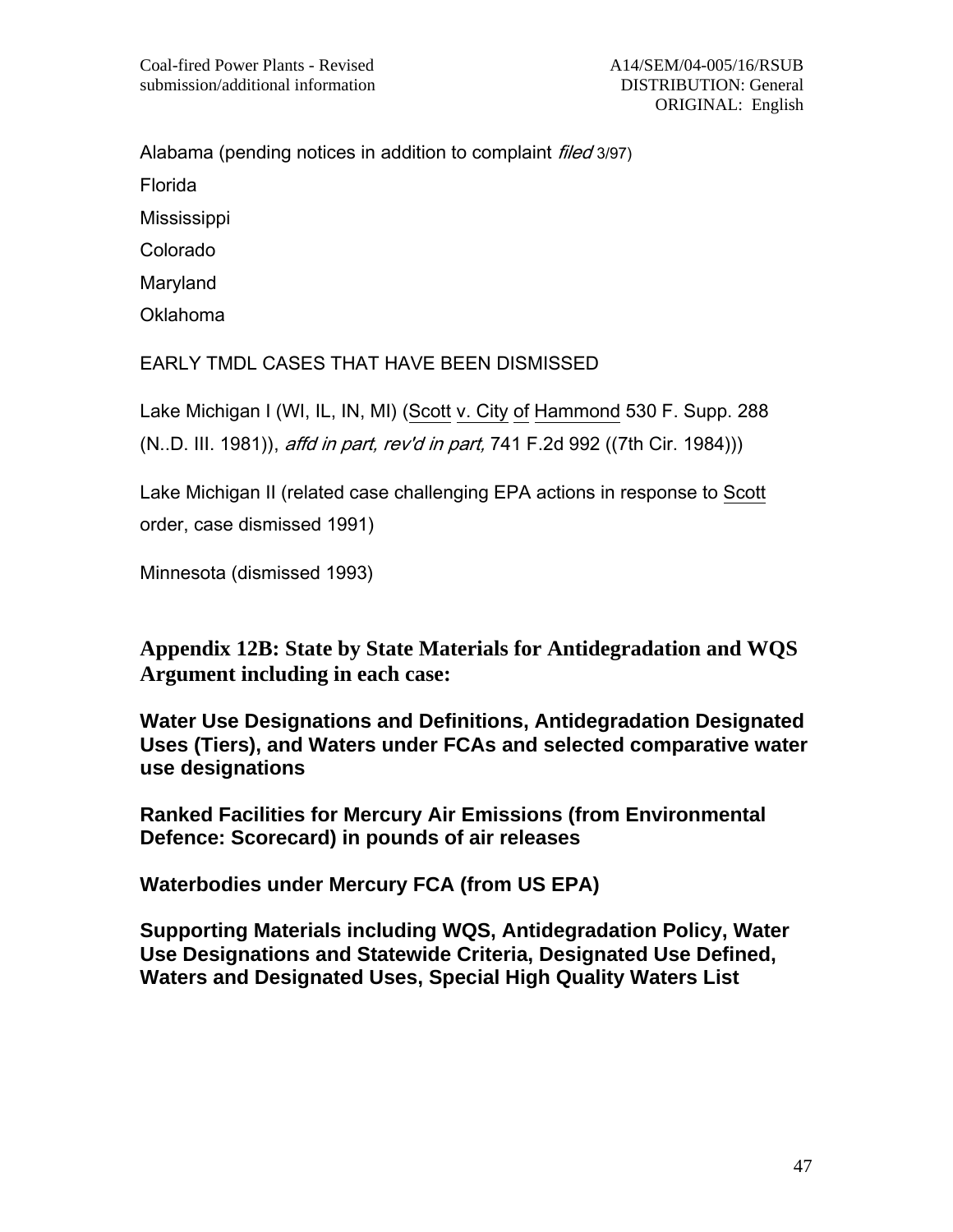L,

| <b>Alabama</b>                                                                                                                                                                                                          |                                                                                                                                                                      |                                                                                                                                                                                                                      |
|-------------------------------------------------------------------------------------------------------------------------------------------------------------------------------------------------------------------------|----------------------------------------------------------------------------------------------------------------------------------------------------------------------|----------------------------------------------------------------------------------------------------------------------------------------------------------------------------------------------------------------------|
| <b>Alabama's Water Use</b><br><b>Classifications</b><br>(Alabama<br><b>Department of</b><br>Environmental<br><b>Management, Water</b><br><b>Division, Water</b><br><b>Quality Program,</b><br><b>Chapter 335-6-10):</b> | <b>Abbreviation:</b>                                                                                                                                                 | <b>Specific Water Quality</b><br>Criteria- Best Usage of<br>Waters (335-6-10.9)                                                                                                                                      |
| Outstanding Alabama<br>Water                                                                                                                                                                                            | OAW                                                                                                                                                                  | Activities consistent with the<br>natural characteristics of the<br>waters.                                                                                                                                          |
| <b>Public Water Supply</b>                                                                                                                                                                                              | <b>PWS</b>                                                                                                                                                           | Source of water supply for<br>drinking or food-processing<br>purposes                                                                                                                                                |
| Swimming and Other<br><b>Whold Body Water</b><br><b>Contact Sports</b>                                                                                                                                                  | S                                                                                                                                                                    | swimming and other whole<br>body water contact sports                                                                                                                                                                |
| <b>Shellfish Harvesting</b>                                                                                                                                                                                             | SH                                                                                                                                                                   | propagation and harvesting<br>of shellfish for sale or use<br>as food product                                                                                                                                        |
| <b>Fish and Wildlife</b>                                                                                                                                                                                                | F&W                                                                                                                                                                  | fishing, propagation of fish,<br>aquatic life, and wildlife, and<br>any other usage except for<br>swimming and water contact<br>sports or as a source of<br>water supply for drinking or<br>food processing purposes |
| <b>Limited Warmwater</b><br><b>Fishery</b>                                                                                                                                                                              | <b>LWF</b>                                                                                                                                                           | agricultural irrigation,<br>livestock watering, industrial<br>cooling                                                                                                                                                |
| Agricultural and<br><b>Industrial Water</b><br>Supply                                                                                                                                                                   | 1&A                                                                                                                                                                  | agricultural irrigation,<br>livestock watering, industrial<br>cooling                                                                                                                                                |
| <b>IAlabama</b><br>Waterbodies under<br><b>Mercury Fish</b><br><b>Consumption</b><br><b>Advisory</b><br><b>Big Escambia Creek</b>                                                                                       | <b>Water Use</b><br><b>Classification of</b><br><b>Alabama</b><br><b>Waterbodies</b><br>under Mercury<br><b>Fish</b><br><b>Consumption</b><br><b>Advisory</b><br>F&W |                                                                                                                                                                                                                      |
| <b>Chickasaw Creek</b>                                                                                                                                                                                                  | LWF/F&W                                                                                                                                                              |                                                                                                                                                                                                                      |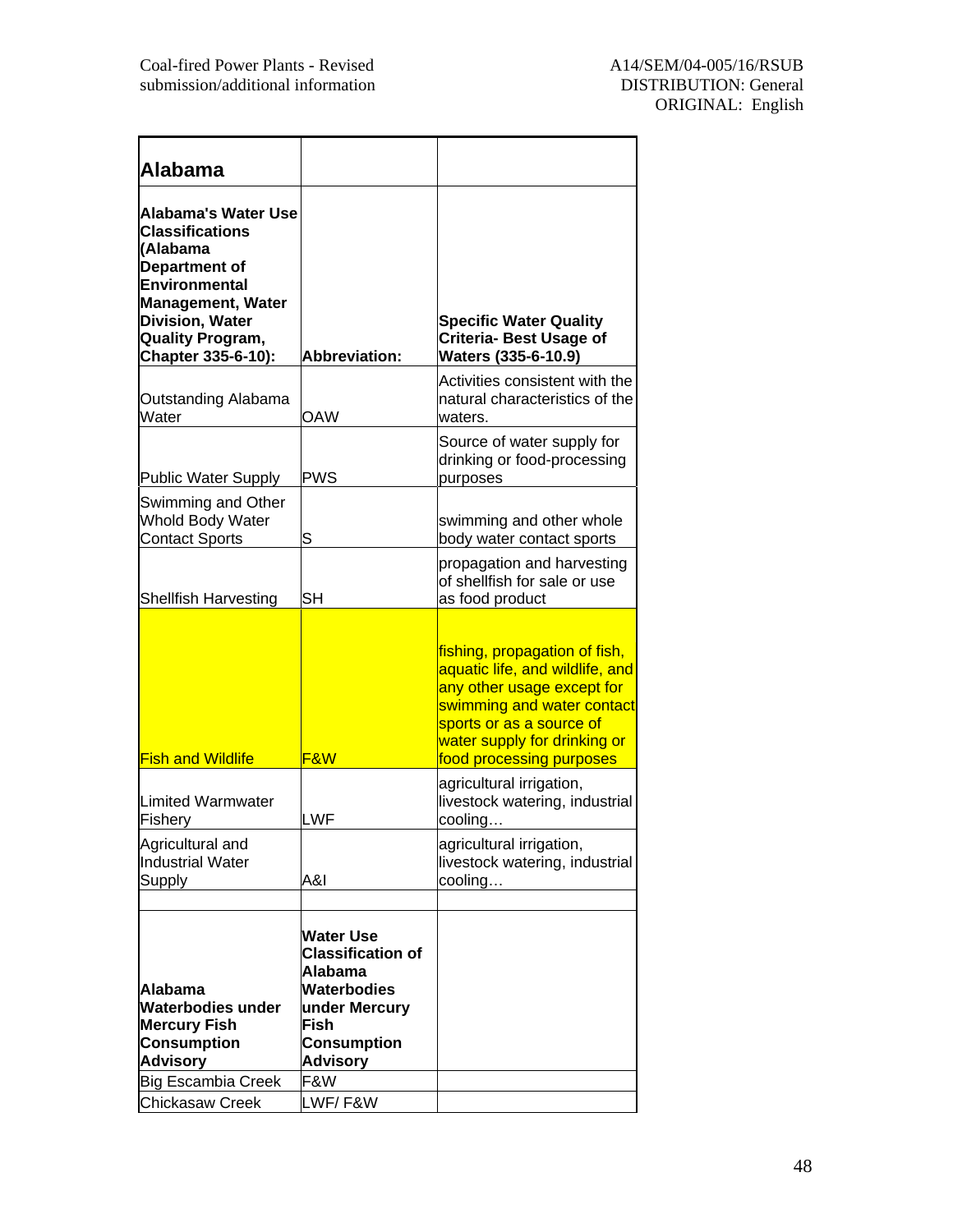| <b>Cold Creek Swamp</b> | PWS/F&W          |  |
|-------------------------|------------------|--|
| <b>Conecuh River</b>    | LWF/F&W          |  |
| <b>Escatawpa River</b>  | <b>S/F&amp;W</b> |  |
| <b>Fish River</b>       | <b>S/F&amp;W</b> |  |
| <b>Fowl River</b>       | <b>S/F&amp;W</b> |  |
| Little Escambia Creek   | <b>S/F&amp;W</b> |  |
| <b>Middle River</b>     | F&W              |  |
| <b>Mobile River</b>     | PWS/F&W/LWF      |  |
| <b>Opossum Creek</b>    | A&I              |  |
| <b>Styx River</b>       | F&W              |  |
| <b>Tensaw River</b>     | OAW/S/F&W        |  |
| <b>Tombigbee River</b>  | S/F&W            |  |
| <b>Valley Creek</b>     | <b>S/F&amp;W</b> |  |
| <b>Yellow River</b>     | F&W              |  |

| <b>Illinois</b>                                                                                                                                              |                     |                                                                                                                                                                                                           |
|--------------------------------------------------------------------------------------------------------------------------------------------------------------|---------------------|-----------------------------------------------------------------------------------------------------------------------------------------------------------------------------------------------------------|
| <b>Illinois Waterbody</b><br><b>Use Designations</b><br>(Illinois Pollution<br><b>Control Board</b><br><b>Regulation 35</b><br>III.Adm. Code Part<br>$303$ : | <b>Abbreviation</b> | <b>Definition of Use</b><br><b>Designations</b>                                                                                                                                                           |
| <b>Outstanding Resource</b><br>Waters                                                                                                                        | <b>ORW</b>          | An ORW is a surface<br>water body or water<br>body segment that is of<br>exceptional ecological or<br>recreational significance<br>and must be designated<br>by the Board. See<br>303.205 and 302.105(b). |
| <b>High Quality Water</b>                                                                                                                                    | <b>HQW</b>          | See Section 302.105(c),<br>303.205                                                                                                                                                                        |
| <b>General Use Waters</b>                                                                                                                                    |                     | All waters of the State<br>must meet the general<br>use standards of Part<br>302 B                                                                                                                        |
| <b>Public food Processing</b><br><b>Water Supplies</b>                                                                                                       |                     |                                                                                                                                                                                                           |
| <b>Underground Waters</b>                                                                                                                                    |                     |                                                                                                                                                                                                           |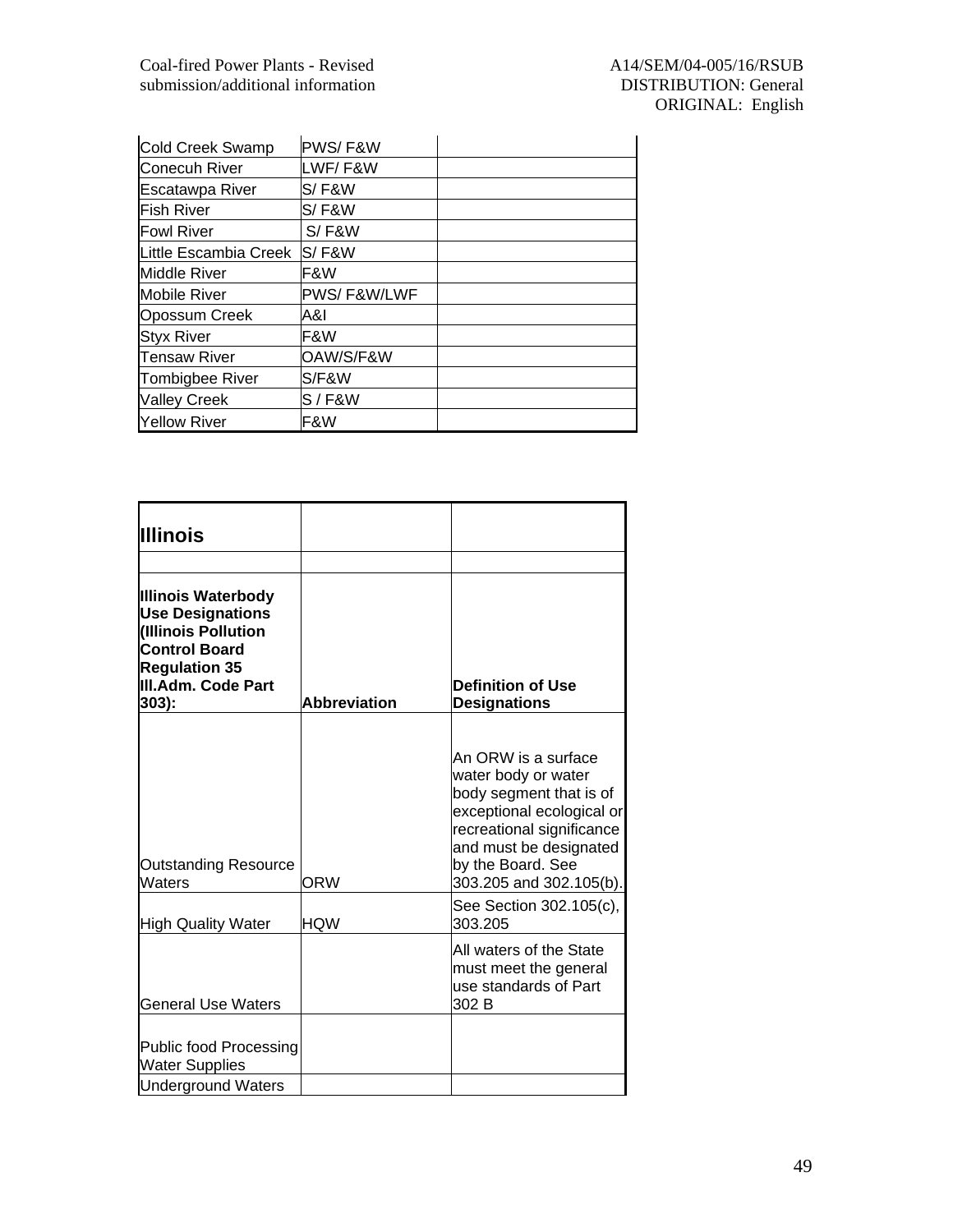| Secondary contact and<br>Indigenous Aquatic<br>Life Waters                     | Waters which are<br>required to meet the<br>secondary contact and<br>indigenous aquatic life<br>standards of Subpart D,<br>Part 302, are not<br>required to meet the<br>general use standards<br>or the public and food<br>processing water supply<br>standards of Subparts B<br>and, Part 302 |
|--------------------------------------------------------------------------------|------------------------------------------------------------------------------------------------------------------------------------------------------------------------------------------------------------------------------------------------------------------------------------------------|
|                                                                                |                                                                                                                                                                                                                                                                                                |
| Illinois Waters Under<br>Mercury Fish<br><b>Consumption</b><br><b>Advisory</b> |                                                                                                                                                                                                                                                                                                |
| Statewide- All Rivers<br>and Lakes                                             |                                                                                                                                                                                                                                                                                                |

| IIndiana                                                                                             |                                                                                                                                                      |
|------------------------------------------------------------------------------------------------------|------------------------------------------------------------------------------------------------------------------------------------------------------|
| Indiana Surface Water Use<br><b>Designations for Non-</b><br>Great Lakes (327 IAC 2-1-2 Abbreviation | <b>Best Use</b>                                                                                                                                      |
| Full Body contact<br>recreational use                                                                | Surface waters of<br>the state are<br>designated for Full<br>Body contact<br>recreational use                                                        |
| Warm water aquatic<br>community                                                                      | All waters will be<br>capable of<br>supporting a well-<br>balance warm water<br>aquatic community                                                    |
| Public or industrial water<br>supply                                                                 | All waters used for<br>public or industrial<br>water supply must<br>meet standards for<br>those uses at the<br>points were the<br>water is withdrawn |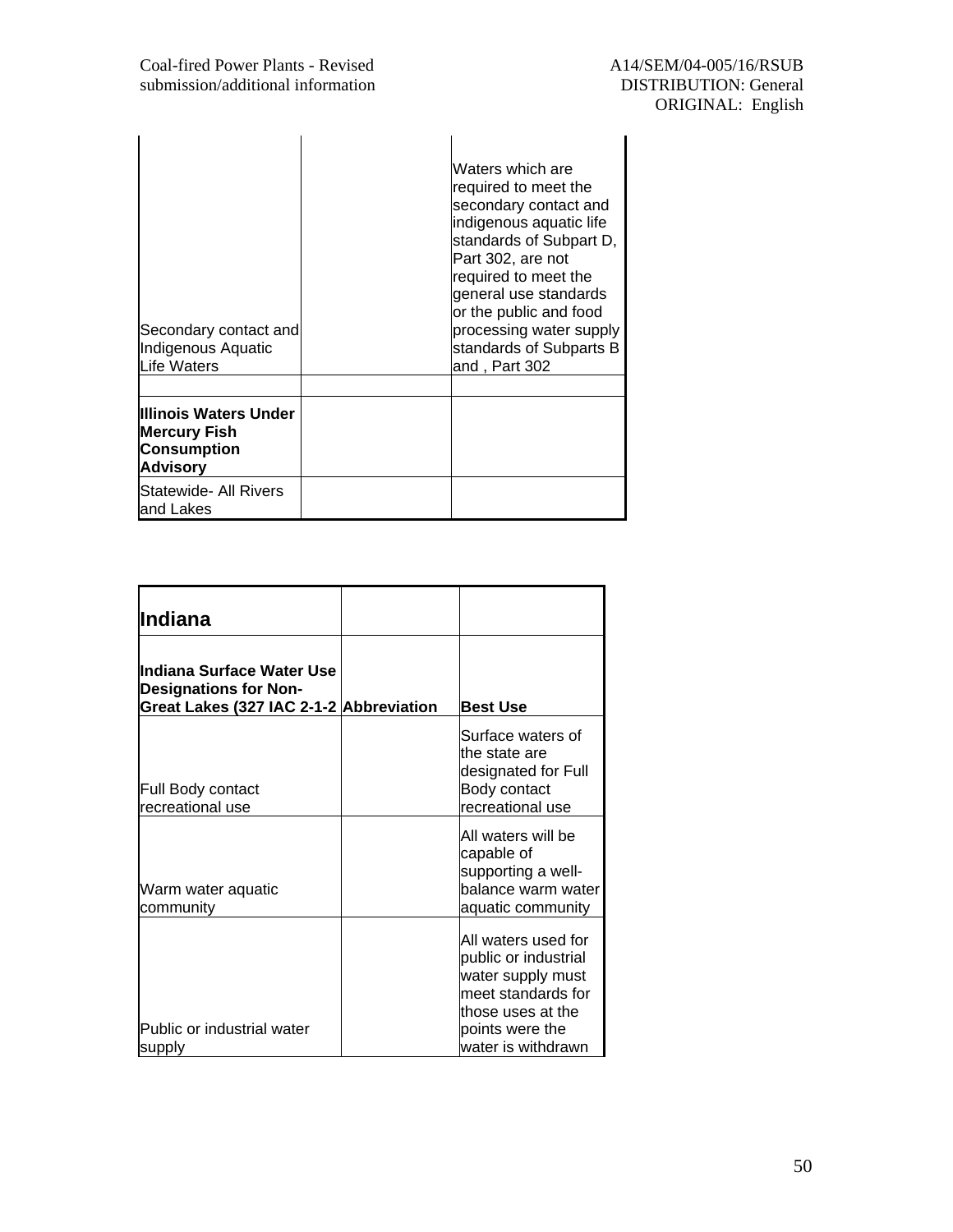| Indiana Surface Water Use<br><b>Designations (Great</b><br>Lakes) (327 IAC 2-1.5-5)                                                                 |                             | <b>Definitions</b>                                                                                                                                                                                                                                                                                     |
|-----------------------------------------------------------------------------------------------------------------------------------------------------|-----------------------------|--------------------------------------------------------------------------------------------------------------------------------------------------------------------------------------------------------------------------------------------------------------------------------------------------------|
|                                                                                                                                                     |                             |                                                                                                                                                                                                                                                                                                        |
| Lost River                                                                                                                                          | no                          |                                                                                                                                                                                                                                                                                                        |
| South Fork of Blue River                                                                                                                            | yes                         |                                                                                                                                                                                                                                                                                                        |
| <b>Blue River</b>                                                                                                                                   | yes                         |                                                                                                                                                                                                                                                                                                        |
| <b>Bear Creek tributary</b>                                                                                                                         | no                          |                                                                                                                                                                                                                                                                                                        |
| <b>Rattlesnake Creek</b>                                                                                                                            | no                          |                                                                                                                                                                                                                                                                                                        |
| <b>Bear Creek</b>                                                                                                                                   | no                          |                                                                                                                                                                                                                                                                                                        |
| <b>Clifty Creek</b>                                                                                                                                 | no<br>no                    |                                                                                                                                                                                                                                                                                                        |
| <b>Indian Creek</b>                                                                                                                                 | yes                         |                                                                                                                                                                                                                                                                                                        |
| <b>Fall Creek</b>                                                                                                                                   | no                          |                                                                                                                                                                                                                                                                                                        |
| <b>Mud Pine Creek</b>                                                                                                                               |                             |                                                                                                                                                                                                                                                                                                        |
| (327 IAC 2-1-11(b)<br><b>Big Pine Creek</b>                                                                                                         | <b>Listed on FCA</b><br>yes |                                                                                                                                                                                                                                                                                                        |
| Indiana's Designated<br><b>Exceptional Use</b><br><b>Waterbodies (Non- Great</b><br><b>Lakes) Under Mercury Fish</b><br><b>Consumption Advisory</b> |                             |                                                                                                                                                                                                                                                                                                        |
| <b>Limited Use</b>                                                                                                                                  |                             | All waters in which<br>naturally poor<br>physical<br>characteristics,<br>naturally poor<br>chemical quality or<br>irreversible man-<br>made conditions                                                                                                                                                 |
| <b>Exceptional Use</b><br><b>Agricultural Use</b>                                                                                                   |                             | <b>Exceptional Use- All</b><br>waters which<br>provide unusual<br>aquatic habitat,<br>which are an<br>integral feature of<br>an area of exception<br>al natural beauty or<br>character, or which<br>support unique<br>assemblages of<br>aquatic organisms<br>may be classified for<br>exceptional use. |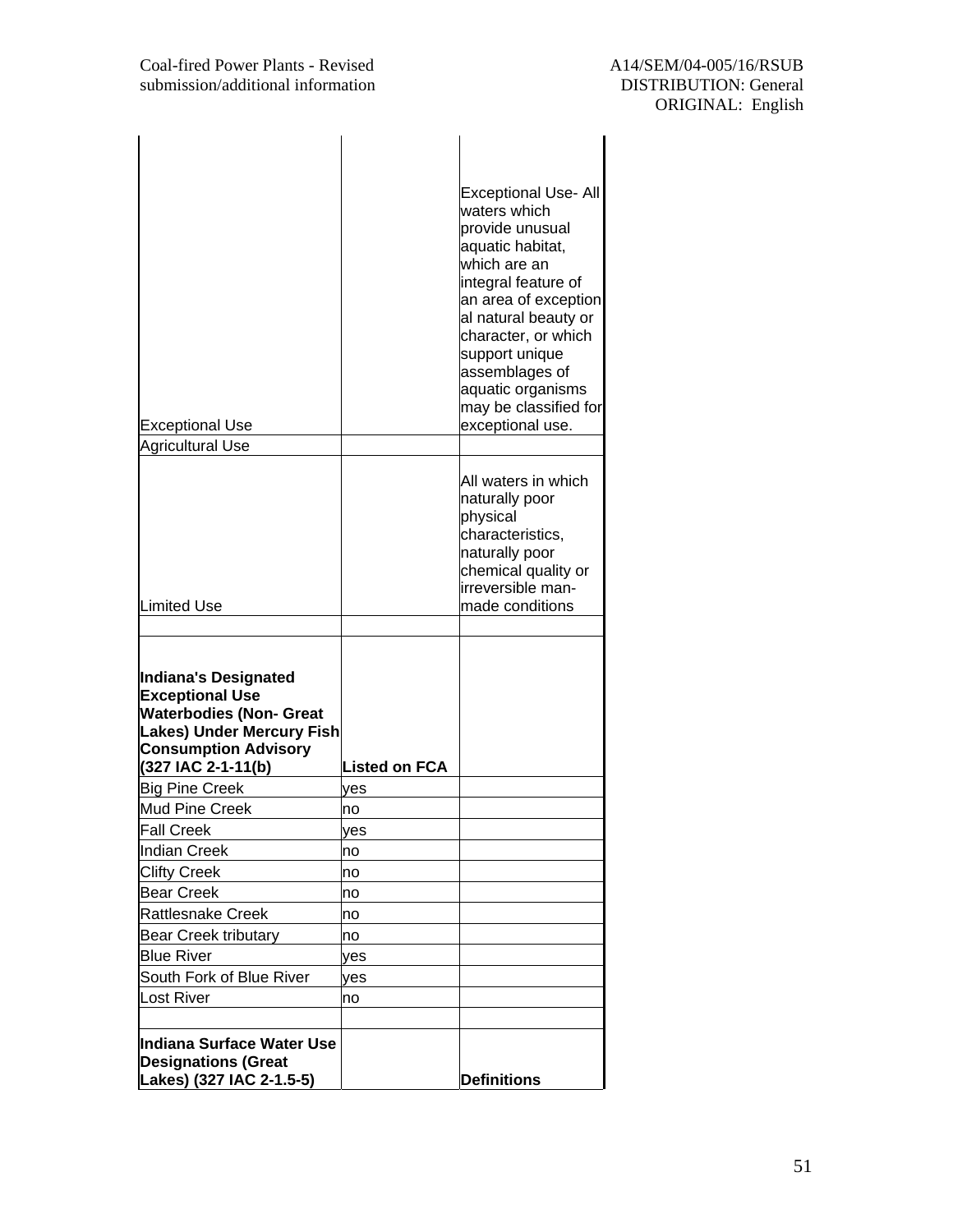| Full body contact                                                                                                                                                                        | All surface waters of<br>the state within the<br>Great Lakes are<br>designated for full<br>body contact                    |
|------------------------------------------------------------------------------------------------------------------------------------------------------------------------------------------|----------------------------------------------------------------------------------------------------------------------------|
| Warm Water aquatic fishery                                                                                                                                                               | All surface waters<br>shall be capable of<br>supporting a well-<br>balanced warm<br>water aquatic<br>fishery               |
| <b>Trout Reproduction</b>                                                                                                                                                                | All listed waters<br>shall be capable of<br>supporting natural<br>reproduction of trout<br>(where natural temp<br>permits) |
| Public Water supply                                                                                                                                                                      | All surface waters<br>used for public<br>water supply are<br>designated as a<br>public water supply                        |
| Industrial Water supply                                                                                                                                                                  | All surface waters<br>used for industrial<br>water supply are<br>designated as an<br>industrial water<br>supply            |
| Agricultural                                                                                                                                                                             | All surface waters<br>for agricultural<br>purposes are<br>designated as an<br>agricultural use<br>water                    |
| <b>Limited Use Waters</b>                                                                                                                                                                |                                                                                                                            |
| Outstanding State Water<br>Resource                                                                                                                                                      | see 327 IAC 2-1.5-<br>2(63) Definitions                                                                                    |
| <b>Indiana's Designated</b><br><b>Outstanding State</b><br><b>Resource Waters (Great</b><br><b>Lakes) Under Mercury Fish</b><br><b>Consumption Advisory</b><br>(See 327 IAC 2-1.5-19(b)) |                                                                                                                            |
| The Indiana portion of the<br>open waters of Lake<br>Michigan                                                                                                                            |                                                                                                                            |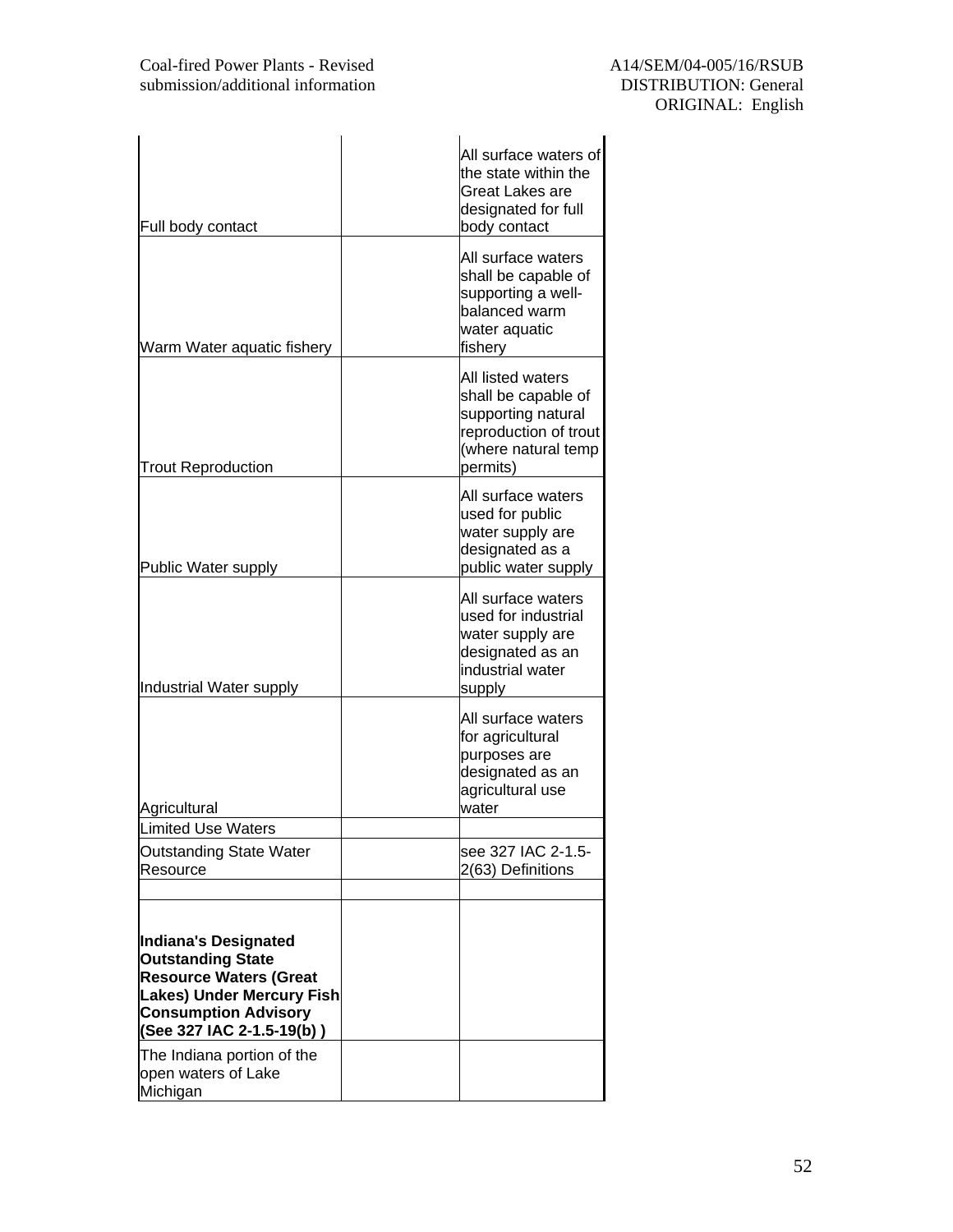J.

| Kentucky                                                                               |                      |                                                                                                                                                                                                                                         |
|----------------------------------------------------------------------------------------|----------------------|-----------------------------------------------------------------------------------------------------------------------------------------------------------------------------------------------------------------------------------------|
| <b>Kentucky Surface</b><br><b>Water Use</b><br><b>Designations (401 KAR</b><br>5:026): | <b>Abbreviation:</b> | <b>Definition</b>                                                                                                                                                                                                                       |
| <b>Outstanding State Water</b><br>Resource                                             | <b>OSRW</b>          | lif the water meets the<br>requirements for an<br>outstanding state<br>resource water as<br>provided in 401 KAR<br>5:031, Section 8, and if<br>the surface water<br>demonstrates national<br>ecological or recreational<br>significance |
| <b>Exceptional Water</b>                                                               | EW                   | see criteria at 401 KAR<br>5:30(2)                                                                                                                                                                                                      |
| Domestic water supply                                                                  | <b>DWS</b>           | means surface waters<br>that with conventional<br>treatment are suitable for<br>human consumption<br>through a public water<br>system, culinary<br>purposes, or for use in<br>any food or beverage<br>processing industry               |
| Primary contact<br>recreation                                                          | PCR                  | those waters suitable for<br>full body contact<br>recreation during the<br>recreation season of<br>May1- Oct 31 (401 KAR<br>5:002 Definitions)                                                                                          |
| secondary contact<br>recreation                                                        | <b>SCR</b>           | lthose waters suitable for<br>partial body contact<br>recreation, with minimal<br>threat to public health<br>due to water quality (401<br>KAR 5:002 Definitions)                                                                        |
| Cold Water Aquatic<br>Habitat                                                          | CAH                  |                                                                                                                                                                                                                                         |
| Warm Water Aqatic<br>Habitat                                                           | WAH                  |                                                                                                                                                                                                                                         |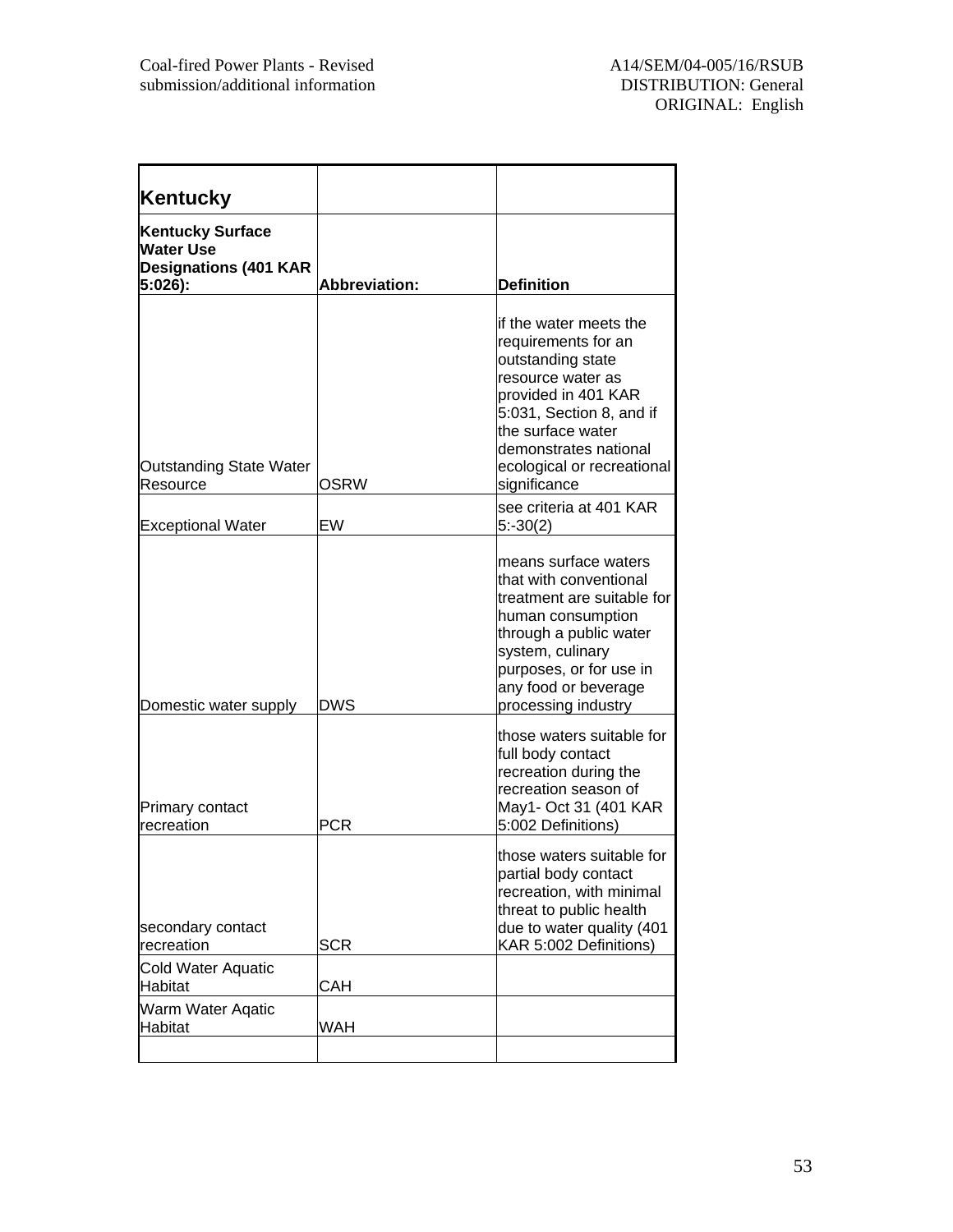| <b>Kentucky Waterbodies</b><br>under Mercury Fish<br><b>Consumption</b><br><b>Advisories</b> | <b>Surface Water Use</b><br><b>Designations for</b><br><b>Kentucky's</b><br>waterbodies under<br><b>Mercury Fish</b><br><b>Consumption Advisory</b> |  |
|----------------------------------------------------------------------------------------------|-----------------------------------------------------------------------------------------------------------------------------------------------------|--|
| <b>Ohio River</b>                                                                            | OSRW, DWS, SCR,<br>PCR, WAH                                                                                                                         |  |
| Metropolis Lake                                                                              | OSRW, SCR, PCR, WAH                                                                                                                                 |  |
| Statewide- all waters and OSRW, DWS, SCR,<br>lakes                                           | PCR, WAH, CAH, WAH                                                                                                                                  |  |

| Michigan                                                                                                                                          |                                                                                                                                                                                                                                                                                                       |
|---------------------------------------------------------------------------------------------------------------------------------------------------|-------------------------------------------------------------------------------------------------------------------------------------------------------------------------------------------------------------------------------------------------------------------------------------------------------|
| <b>Michigan's Designated</b><br>Uses (R 323.1100)                                                                                                 | <b>Definition Designated Uses</b>                                                                                                                                                                                                                                                                     |
| At minimum, all surface<br>waters of the state are<br>designated for, and shall<br>be protect for all of the<br>following uses<br>$(323, 1100)$ : |                                                                                                                                                                                                                                                                                                       |
| Agriculture                                                                                                                                       |                                                                                                                                                                                                                                                                                                       |
| Navigation                                                                                                                                        |                                                                                                                                                                                                                                                                                                       |
| <b>Industrial Water Supply</b>                                                                                                                    |                                                                                                                                                                                                                                                                                                       |
| <b>Public Water Supply</b>                                                                                                                        | "Public water supply" means a<br>surface raw water source that,<br>after conventional treatment,<br>provides a source of safe water for<br>various uses, including human<br>consumption, food processing,<br>cooking and as a liquid ingredient<br>in foods and beverages.<br>(323.1044 Definitions)  |
| Warmwater fishery                                                                                                                                 |                                                                                                                                                                                                                                                                                                       |
| Other indigenous<br>aquatic life and wildlife                                                                                                     |                                                                                                                                                                                                                                                                                                       |
| Partial Body Contact<br>Recreation                                                                                                                | "partial body contact recreation"<br>means any activities normally<br>involving direct contact of some<br>part of the body with water, but not<br>normally involving immersion of<br>the head or ingesting water,<br>including fishing, wading, hunting<br>and dry boating" (323.1044<br>Definitions) |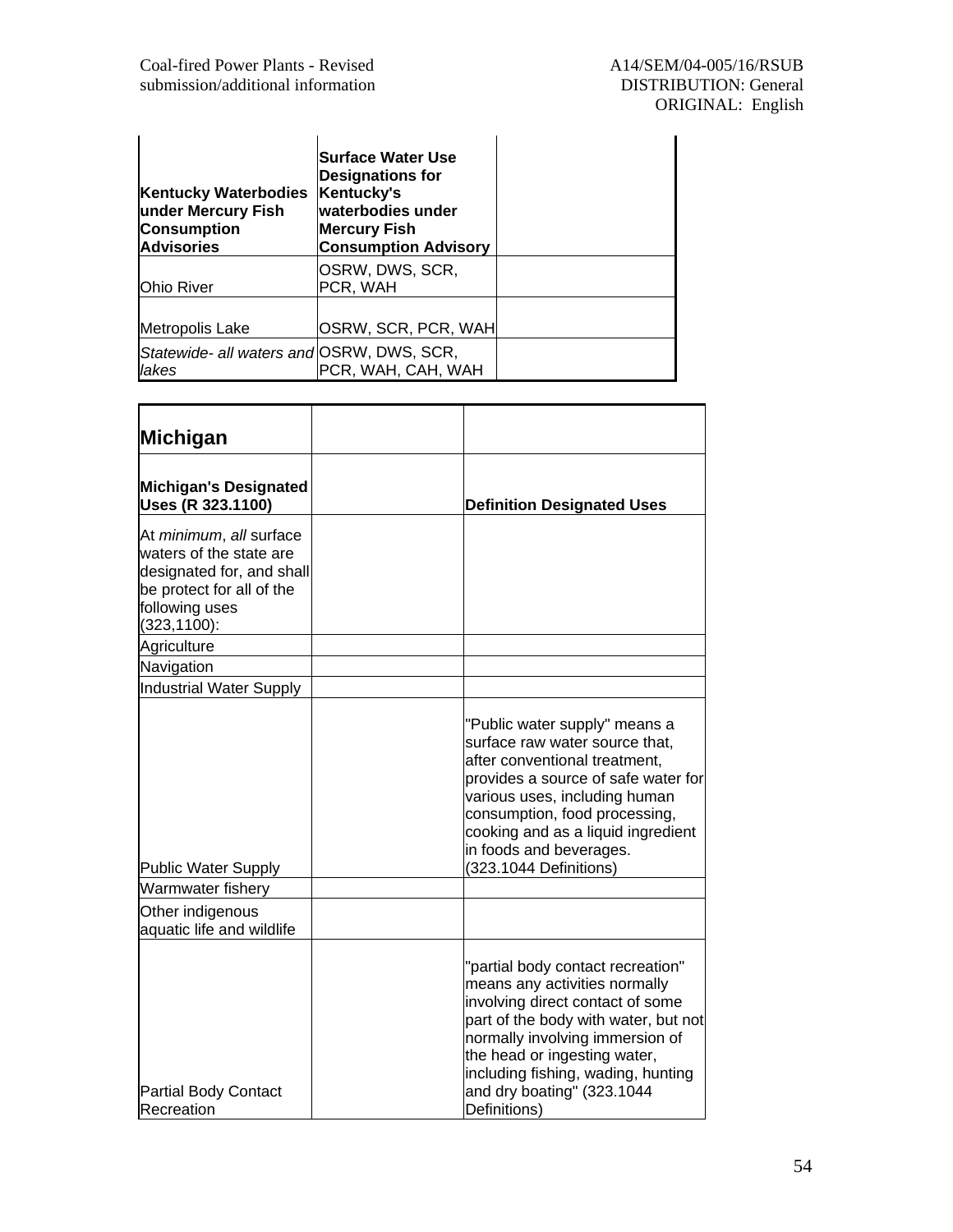| <b>Total Body Contact</b><br>Recreation                                                                                   | "Total body contact recreation"<br>means any activities normally<br>involving direct contact with water<br>to the point of complete<br>submergence, particularly<br>immersion of the head, with<br>considerable risk of ingesting<br>water, including<br>swimming"(323.1044 Definitions).<br>All surface waters of the state are<br>designated for, and shall be<br>protected for, total body contact<br>recreation from May 1- October 31<br>in accordance with the provisions<br>of R 323.1062. |
|---------------------------------------------------------------------------------------------------------------------------|---------------------------------------------------------------------------------------------------------------------------------------------------------------------------------------------------------------------------------------------------------------------------------------------------------------------------------------------------------------------------------------------------------------------------------------------------------------------------------------------------|
| <b>Michigan Waterbodies</b><br><b>Under Mercury Fish</b><br><b>Consumption</b><br><b>Advisory</b><br>Statewide: All Lakes |                                                                                                                                                                                                                                                                                                                                                                                                                                                                                                   |

| <b>North</b><br><b>Carolina</b>                                              |                     |                                                     |                                                         |
|------------------------------------------------------------------------------|---------------------|-----------------------------------------------------|---------------------------------------------------------|
|                                                                              |                     |                                                     |                                                         |
| <b>North Carolina's</b><br><b>Waterbody Use</b><br><b>Classifications</b>    |                     |                                                     |                                                         |
| (15A NCAC 02B<br>.0101)                                                      | <b>Abbreviation</b> | <b>Definitions of Use</b><br><b>Classifications</b> | <b>Best Use Criteria of</b><br><b>Classified Waters</b> |
| <b>IFreshwater</b><br><b>Classifications</b><br>(15 NCAC 02B<br>$.0101(c)$ : |                     |                                                     |                                                         |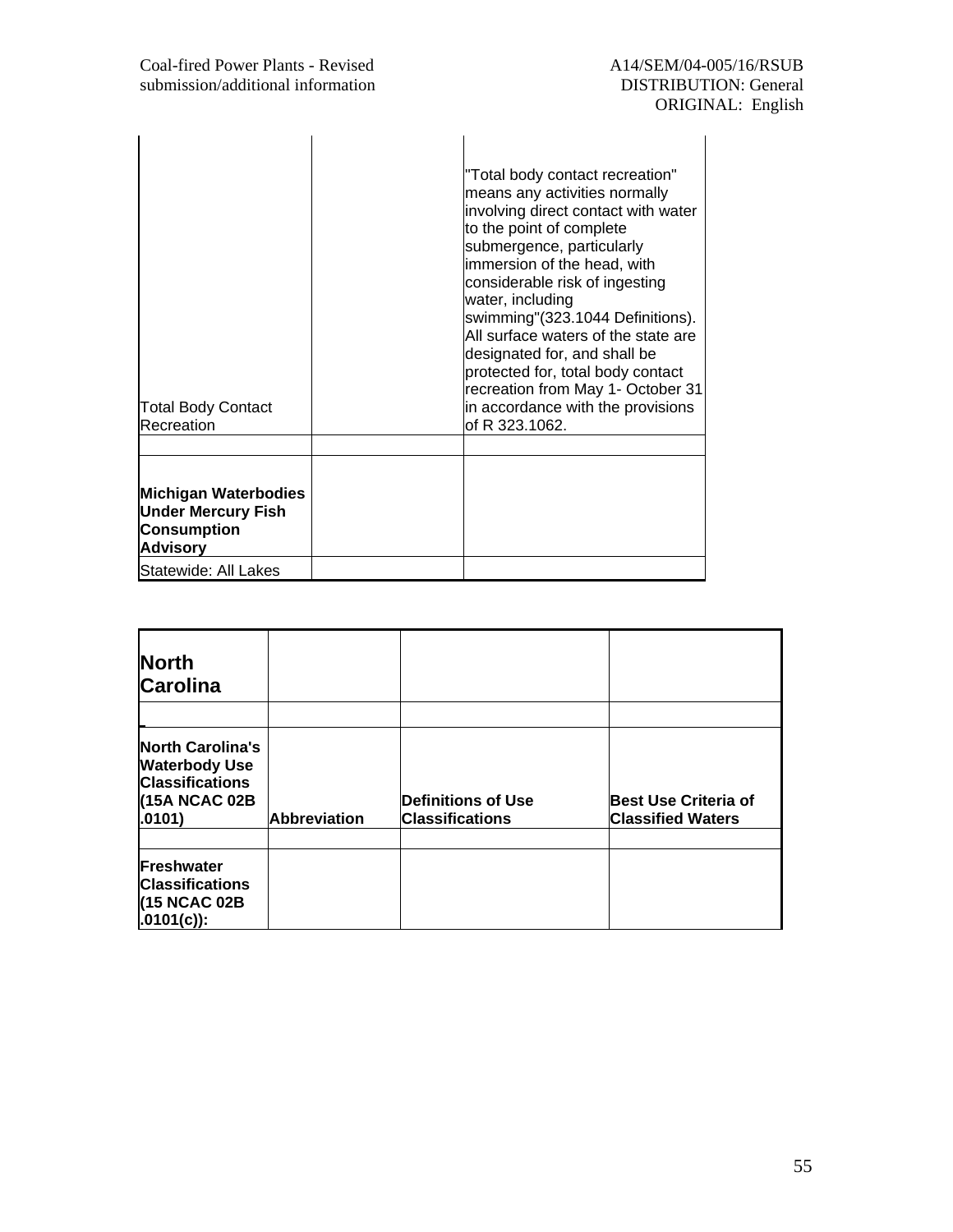| Class C-           | C     | Freshwaters protected for<br>secondary recreation, fishing,<br>aquatic life including<br>propagation and survival, and for drinking, culinary or<br>wildlife. All freshwaters shall<br>be classified to protect these<br>uses at minimum. | Aquatic life propagation<br>and maintenance of<br>biological integrity,<br>wildlife, secondary<br>recreation, agriculture<br>and any other usage<br>except for primary<br>recreation or as a<br>source of water supply<br>food processing<br>purposes.(15A NCAC<br>02B.0211)               |
|--------------------|-------|-------------------------------------------------------------------------------------------------------------------------------------------------------------------------------------------------------------------------------------------|--------------------------------------------------------------------------------------------------------------------------------------------------------------------------------------------------------------------------------------------------------------------------------------------|
| Class B-           | B     | freshwaters protected for<br>secondary recreation which<br>includes swimming on a<br>frequent or organized basis<br>and all Class C uses.                                                                                                 | Primary recreation and<br>any other best usage<br>specified by the "C"<br>classification. (02B<br>.0219)                                                                                                                                                                                   |
| <b>Class WS-I</b>  | WS-I  | public water supplies (15<br>NCAC 02B .0101)                                                                                                                                                                                              | A source of water supply<br>for drinking, culinary, or<br>located on land in public<br>ownership, and any best<br>usage specified for<br>Class C waters (02b<br>.0212)                                                                                                                     |
| <b>Class WS-II</b> | WS-II | public water supplies                                                                                                                                                                                                                     | A source of water supply<br>for drinking, culinary, or<br>food-processing<br>purposes for those<br>users desiring maximum<br>protection for their water<br>supplies where a SW-I<br>classification is not<br>feasible and any best<br>usage specified for<br>Class C waters (02B<br>.0214) |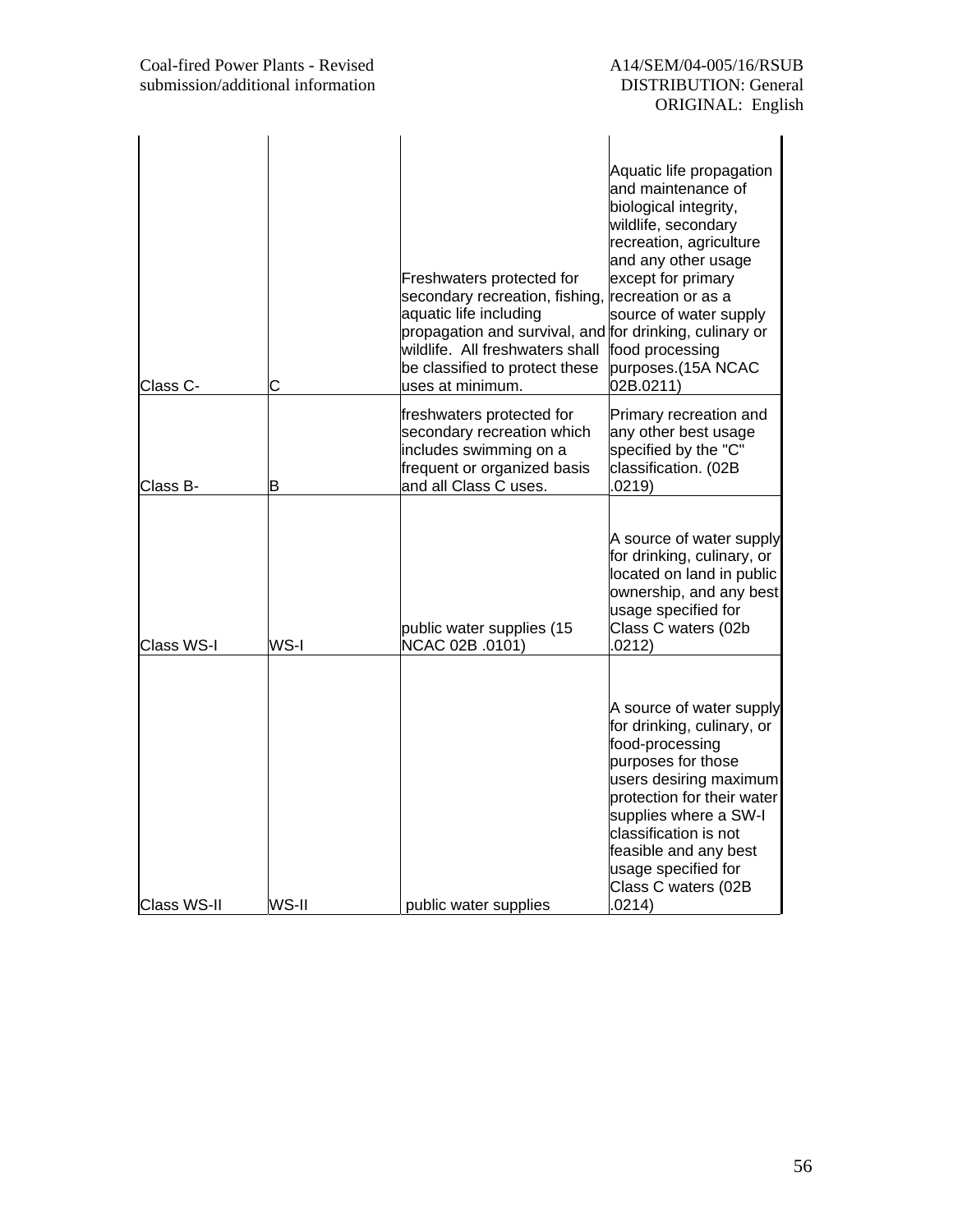| Class WS-III<br>Class WS-IV<br>Class WS-V<br>Class WL                       | WS-III<br>WS-IV<br>WS-V<br><b>WL</b> | public water supplies<br>public water supplies<br>public water supplies<br>wetlands                                            | A source of water supply<br>for drinking, culinary or<br>food-processing<br>purposes for those<br>users where a more<br>protective WS-I or WS-II<br>classification is not<br>feasible and any other<br>best usage specified for<br>Class C waters.<br>02B.0216<br>02B .0218<br>02B .0219 |
|-----------------------------------------------------------------------------|--------------------------------------|--------------------------------------------------------------------------------------------------------------------------------|------------------------------------------------------------------------------------------------------------------------------------------------------------------------------------------------------------------------------------------------------------------------------------------|
|                                                                             |                                      |                                                                                                                                |                                                                                                                                                                                                                                                                                          |
| <b>Tidal Salt Waters</b><br>(15 NCAC 02B<br>.0101(d)):                      |                                      |                                                                                                                                | Aquatic life propagation<br>and maintenance of<br>biological integrity<br>(including fishing, fish<br>and functioning PNAs)<br>wildlife, secondary<br>recreation, and any<br>other usage except<br>primary recreation or<br>shellfishing for market<br>purposes 02B .0220                |
| Class SC                                                                    | <b>SC</b>                            | Saltwaters protected for<br>secondary recreation, fishing,<br>aquatic life including<br>propagation and survival,<br>wildlife. |                                                                                                                                                                                                                                                                                          |
|                                                                             |                                      | Saltwaters protected for                                                                                                       |                                                                                                                                                                                                                                                                                          |
| Class SB                                                                    | <b>SB</b>                            | primary recreation-swimming                                                                                                    |                                                                                                                                                                                                                                                                                          |
| Class SA<br>Class SWL                                                       | SA<br><b>SWL</b>                     | Suitable for commercial<br>shellfishing and all other tidal<br>saltwater uses<br>coastal wetlands                              |                                                                                                                                                                                                                                                                                          |
|                                                                             |                                      |                                                                                                                                |                                                                                                                                                                                                                                                                                          |
| <b>Supplemental</b><br><b>Classifications</b><br>(15 NCAC 02B<br>.0101(e)): |                                      |                                                                                                                                |                                                                                                                                                                                                                                                                                          |
| Trout waters                                                                | Πr                                   | freshwaters protected for<br>natural trout propagation and<br>survival of stocked trout                                        |                                                                                                                                                                                                                                                                                          |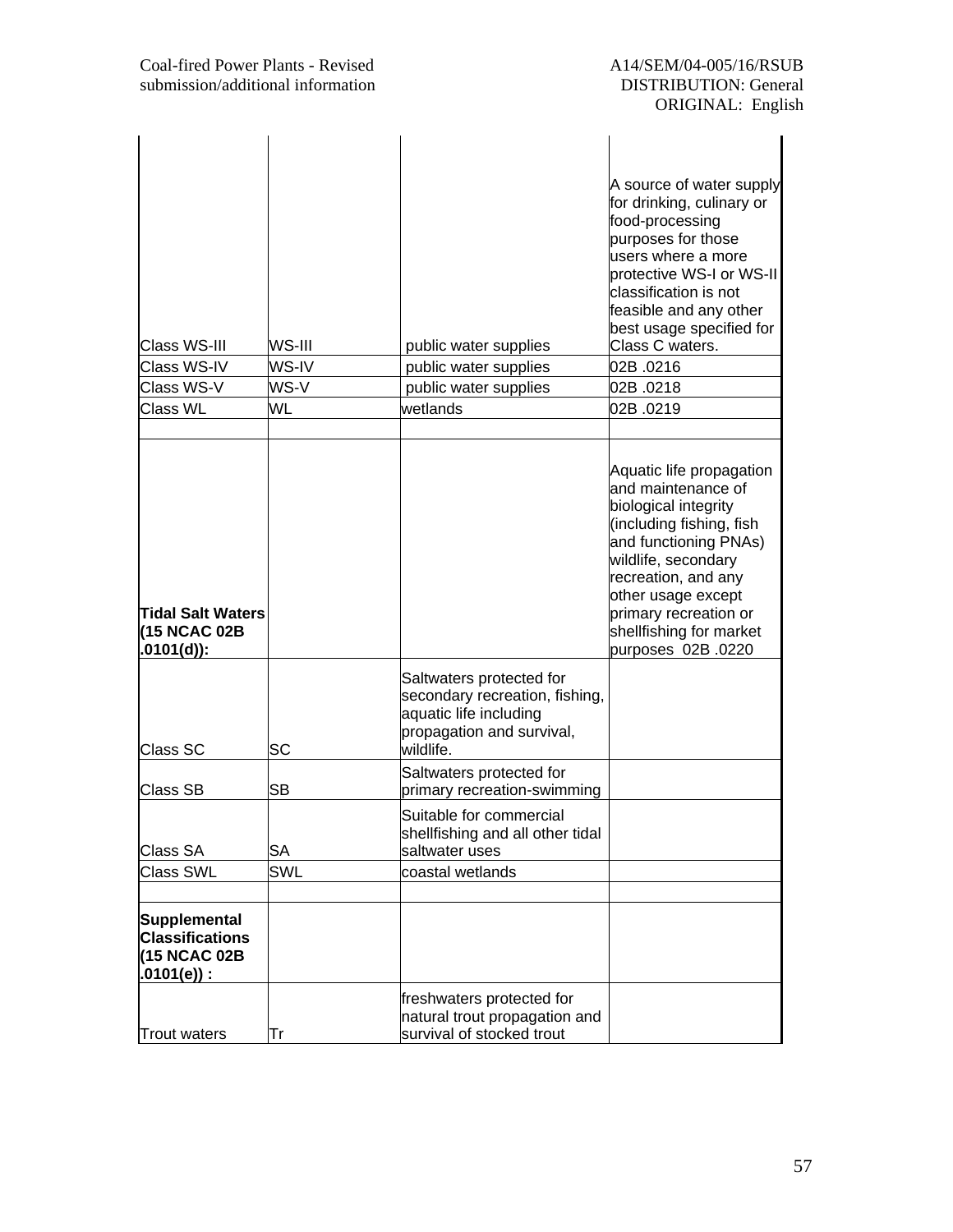| Swamp waters                                     | Sw         | lwaters which have low<br>velocities and other natural<br>characteristic which are<br>different from adjacent<br>streams                                                     |                                                                                                                                                                                                                                                                                                                                    |
|--------------------------------------------------|------------|------------------------------------------------------------------------------------------------------------------------------------------------------------------------------|------------------------------------------------------------------------------------------------------------------------------------------------------------------------------------------------------------------------------------------------------------------------------------------------------------------------------------|
| <b>Nutrient Sensitive</b><br><b>Waters</b>       | <b>NSW</b> | waters subject to growths of<br>microscopic or macroscopic<br>vegetaion requiring limitations<br>on nutrient inputs                                                          |                                                                                                                                                                                                                                                                                                                                    |
| <b>Outstanding</b><br><b>Resource Waters ORW</b> |            | Unique and special waters of<br>exceptional state or national<br>recreational or ecological<br>significance which require<br>special protection to maintain<br>existing uses | Waters are of<br>exceptional state or<br>national recreational or<br>ecological significance<br>and the water have<br>exceptional water<br>quality and meet the<br>conditions. (The waters<br>exhibit one of the listed<br>characteristics, for<br>example, there are<br>outstanding fish habitat<br>and fisheries). (02B<br>0225) |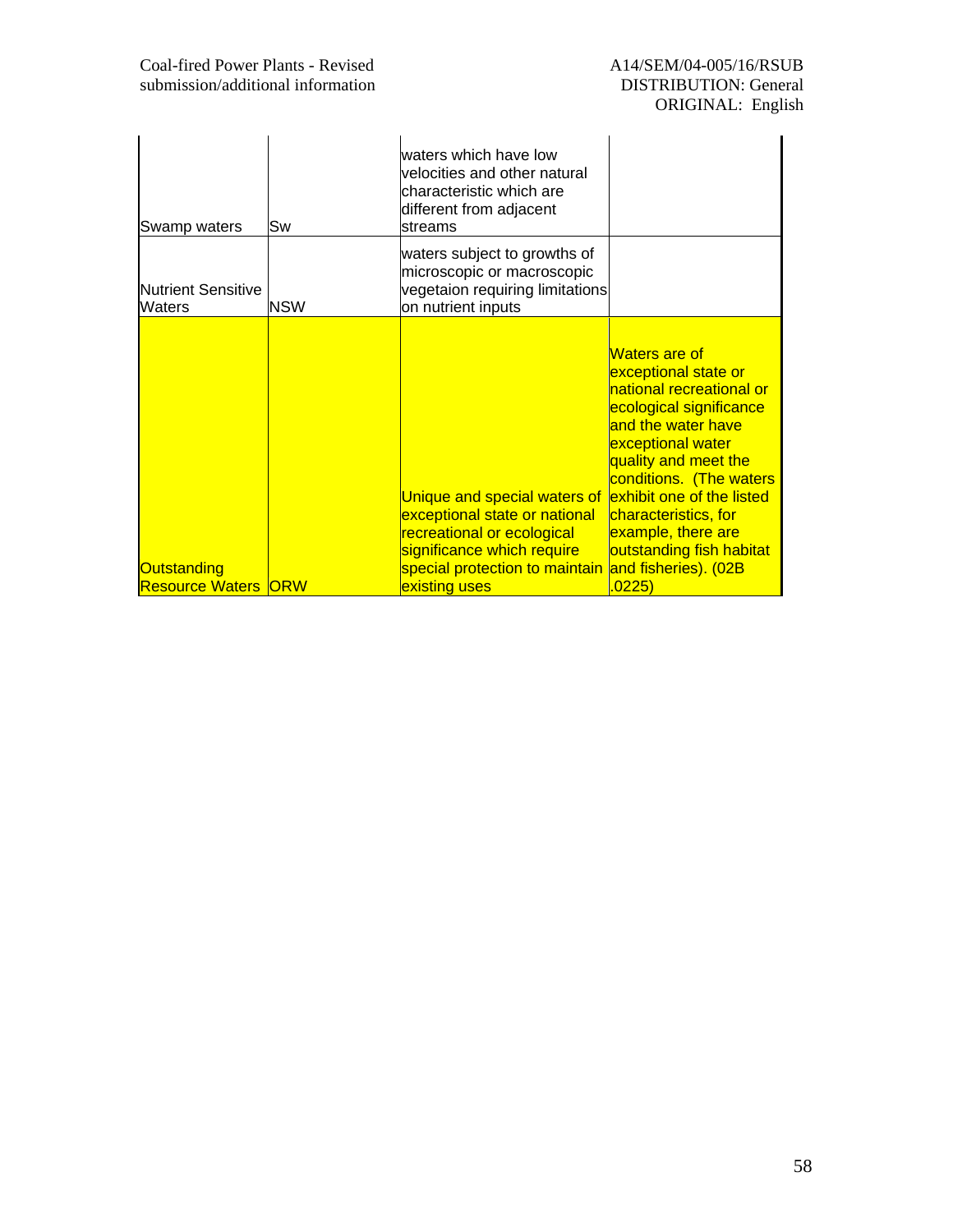| <b>North Carolina's</b><br>waterbodies<br>under Mercury<br><b>IFish</b><br><b>Consumption</b><br><b>Advisories</b> | <b>Use</b><br><b>Classifications</b><br>designated to<br><b>North Carolina's</b><br>waterbodies<br>under Mercury<br>Fish<br><b>Consumption</b><br><b>Advisories</b> |                                                                                                                                                                                                                                                                                                                                                                                                                                                                                                                                                                                                                                                                                                                                                                                                |                                                                                        |
|--------------------------------------------------------------------------------------------------------------------|---------------------------------------------------------------------------------------------------------------------------------------------------------------------|------------------------------------------------------------------------------------------------------------------------------------------------------------------------------------------------------------------------------------------------------------------------------------------------------------------------------------------------------------------------------------------------------------------------------------------------------------------------------------------------------------------------------------------------------------------------------------------------------------------------------------------------------------------------------------------------------------------------------------------------------------------------------------------------|----------------------------------------------------------------------------------------|
| Unique wetland                                                                                                     | UWL                                                                                                                                                                 | Wetlands of exceptional state<br>or national ecological<br>significance which require<br>special protection to maintain<br>existiing uses.                                                                                                                                                                                                                                                                                                                                                                                                                                                                                                                                                                                                                                                     |                                                                                        |
| <b>Future Water</b><br>Supply                                                                                      | <b>FWS</b>                                                                                                                                                          | Waters that have been<br>requested by a local<br>government and adopted by<br>the Commission as a future<br>source for drinking, culinary,<br>or food processing purposes.                                                                                                                                                                                                                                                                                                                                                                                                                                                                                                                                                                                                                     |                                                                                        |
| <b>High Quality</b><br><b>Waters</b>                                                                               | <b>HQW</b>                                                                                                                                                          | Waters which are rated as<br>excellent based on biological<br>and physical/chemical<br>characteristics through<br>Division monitoring or special<br>studies, native and special<br>native trout waters (and their<br>tributaries) designated by the<br><b>Wildlife Resources</b><br>Commission, primary nursery<br>areas (PNA) designated by<br>the Marine Fisheries<br>Commission and other<br>functional nursery areas<br>designated by the Marine<br>Fisheries Commission, all<br>water supply watersheds<br>which are either classified as<br>WS-I or WS-II or those for<br>which a formal petition for<br>reclassification as WS-I or<br>WS-II has been received from<br>the appropriate local<br>government and accepted by<br>the Division of Water Quality<br>and all Class SA waters. | IHQW are a subset of<br>waters with quality<br>higher than the<br>standards. 02B .0224 |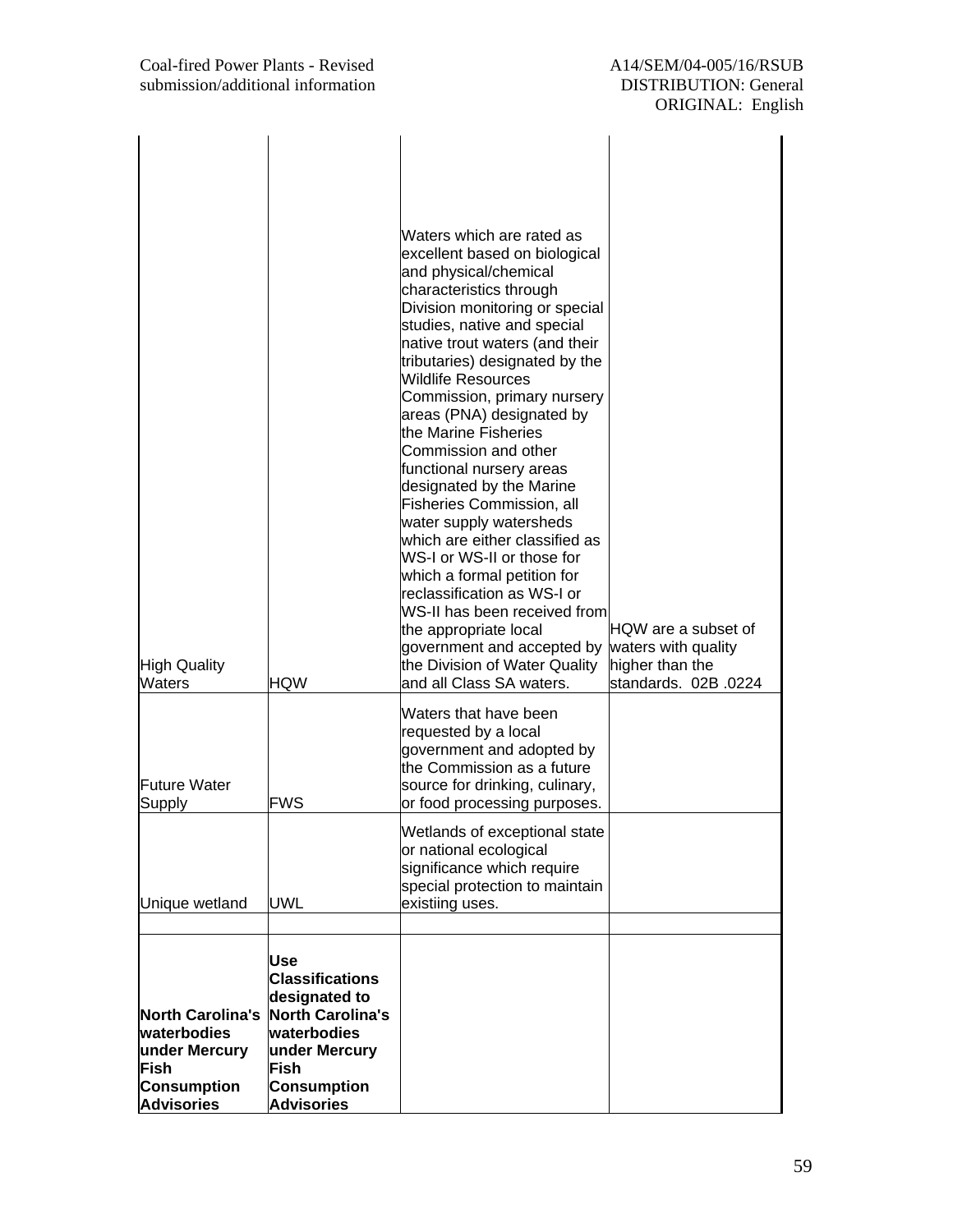| Statewide- all<br>coastal waters                               |  |  |
|----------------------------------------------------------------|--|--|
| Regional- all<br>waters south and<br>east of interstate<br>185 |  |  |

| <b>Ohio</b>                                                                                                   |                     |                                                                                                                                                                                                                                                                           |
|---------------------------------------------------------------------------------------------------------------|---------------------|---------------------------------------------------------------------------------------------------------------------------------------------------------------------------------------------------------------------------------------------------------------------------|
| <b>Ohio's Water Use</b><br><b>Designations</b><br>(3745-1-07 of the<br>Ohio<br><b>Administrative</b><br>Code) | <b>Abbreviation</b> | <b>Definition of Use</b><br><b>Designations</b>                                                                                                                                                                                                                           |
| <b>Aquatic Life</b><br>Habitat (3745-1-<br>$07(B)(1)$ :                                                       |                     |                                                                                                                                                                                                                                                                           |
| Warmwater                                                                                                     | <b>WWH</b>          | (3745-1-07(B)(1)                                                                                                                                                                                                                                                          |
| Limited warmwater                                                                                             |                     | (3745-1-07(B)(1)                                                                                                                                                                                                                                                          |
| Exceptional<br>warmwater                                                                                      | EWH                 | (3745-1-07(B)(1)                                                                                                                                                                                                                                                          |
| Modified<br>warmwater                                                                                         | <b>MWH</b>          | (3745-1-07(B)(1)                                                                                                                                                                                                                                                          |
| Seasonal salmonid                                                                                             | <b>SSH</b>          | (3745-1-07(B)(1)                                                                                                                                                                                                                                                          |
| Coldwater                                                                                                     | <b>CWH</b>          | $(3745-1-07(B)(1))$                                                                                                                                                                                                                                                       |
| Limited resource<br>water                                                                                     | LRW                 | (3745-1-07(B)(1)                                                                                                                                                                                                                                                          |
| <b>Water Supply</b><br>$(3745-1-07(B)(3)$ :                                                                   |                     |                                                                                                                                                                                                                                                                           |
| Public                                                                                                        | <b>PWS</b>          | These are waters that, with<br>conventional treatment, will<br>be suitable for human<br>intake and meet federal<br>regulations for drinking<br>water. Criteria associated<br>with this use designation<br>apply within five hundred<br>years of surface water<br>intakes. |
|                                                                                                               |                     | these are waters suitable<br>for irrigation and livestock                                                                                                                                                                                                                 |
| Agricultural                                                                                                  | <b>AWS</b>          | watering without treatment                                                                                                                                                                                                                                                |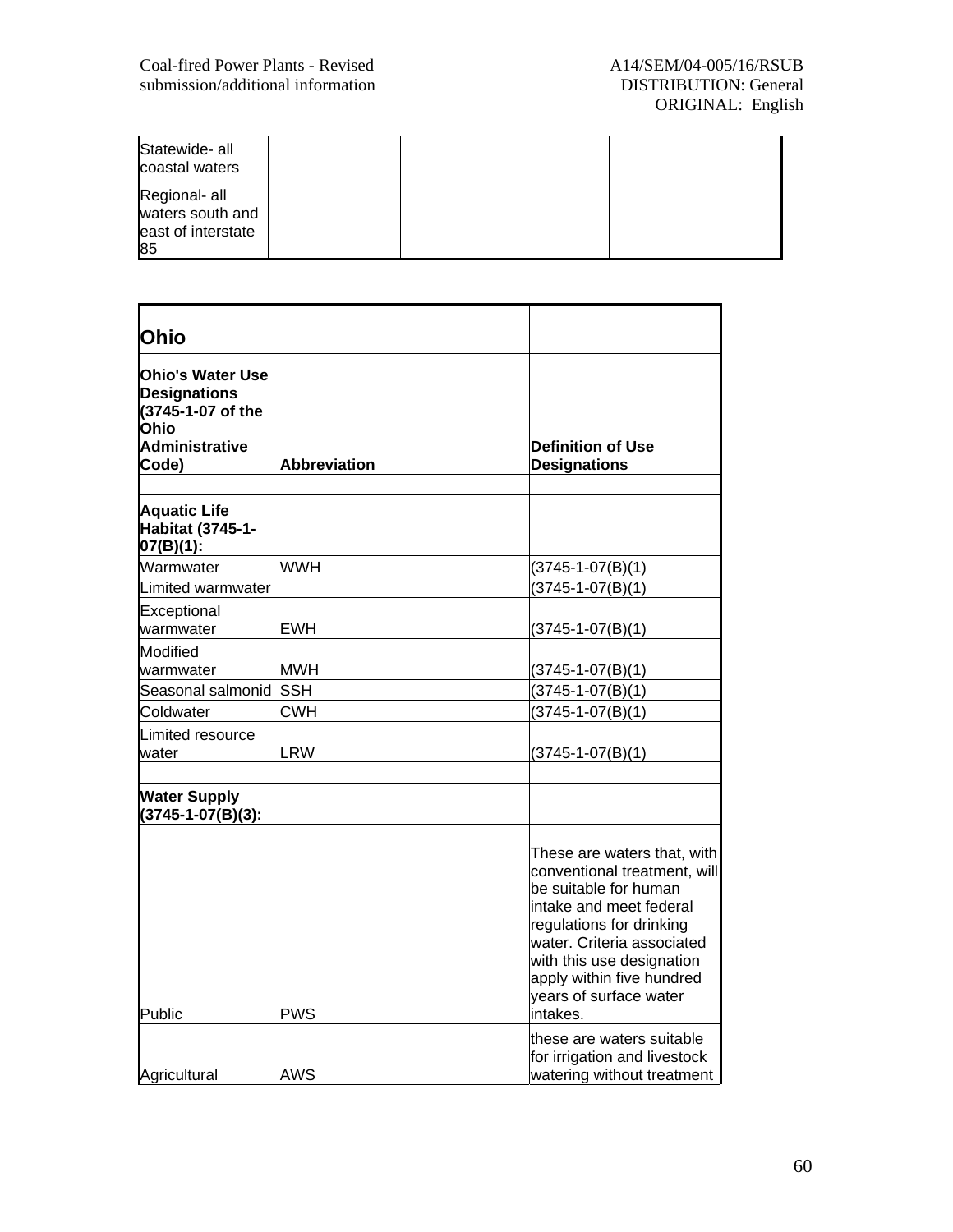| Industrial                                                                                                     | <b>IWS</b> | these are waters suitable<br>for commercial and<br>industrial uses, with or<br>without treatment                                                                                                                                                                  |
|----------------------------------------------------------------------------------------------------------------|------------|-------------------------------------------------------------------------------------------------------------------------------------------------------------------------------------------------------------------------------------------------------------------|
| <b>Recreation (3745-</b><br>$1-07(B)(4)$ :                                                                     |            |                                                                                                                                                                                                                                                                   |
| <b>Bathing waters</b>                                                                                          | <b>BW</b>  | these are waters that,<br>during the recreation<br>season, are suitable for<br>swimming where a<br>lifeguard and/or bathhouse<br>facilities are present, and<br>inlcude any additional such<br>areas where the water<br>quality is approved by the<br>director.   |
| Primary contact                                                                                                | <b>PCR</b> | these are waters that,<br>during the recreation<br>season, are suitable for<br>full-body contact<br>recreation, such as, but no<br>limited to, swimming,<br>canoeing and scuba diving<br>with minimal threat to<br>public health as a result of<br>water quality. |
| Secondary contact SCR                                                                                          |            | these are waters that,<br>during the recreation<br>season, are suitable for<br>partial body contact<br>recreation such as, but not<br>limited to, wading with<br>minimal threat to public<br>health as a result of water<br>quality.                              |
| Antidegradation<br><b>Designated Uses:</b><br>3745-1-05 of the<br><b>Ohio</b><br><b>Administrative</b><br>Code |            |                                                                                                                                                                                                                                                                   |
| <b>High Quality</b><br><b>Waters (3745-1-</b><br>05(A)(10)                                                     |            | mean all surface waters of<br>the state except limited<br>quality waters. Four<br>categories of high quality<br>waters exist:                                                                                                                                     |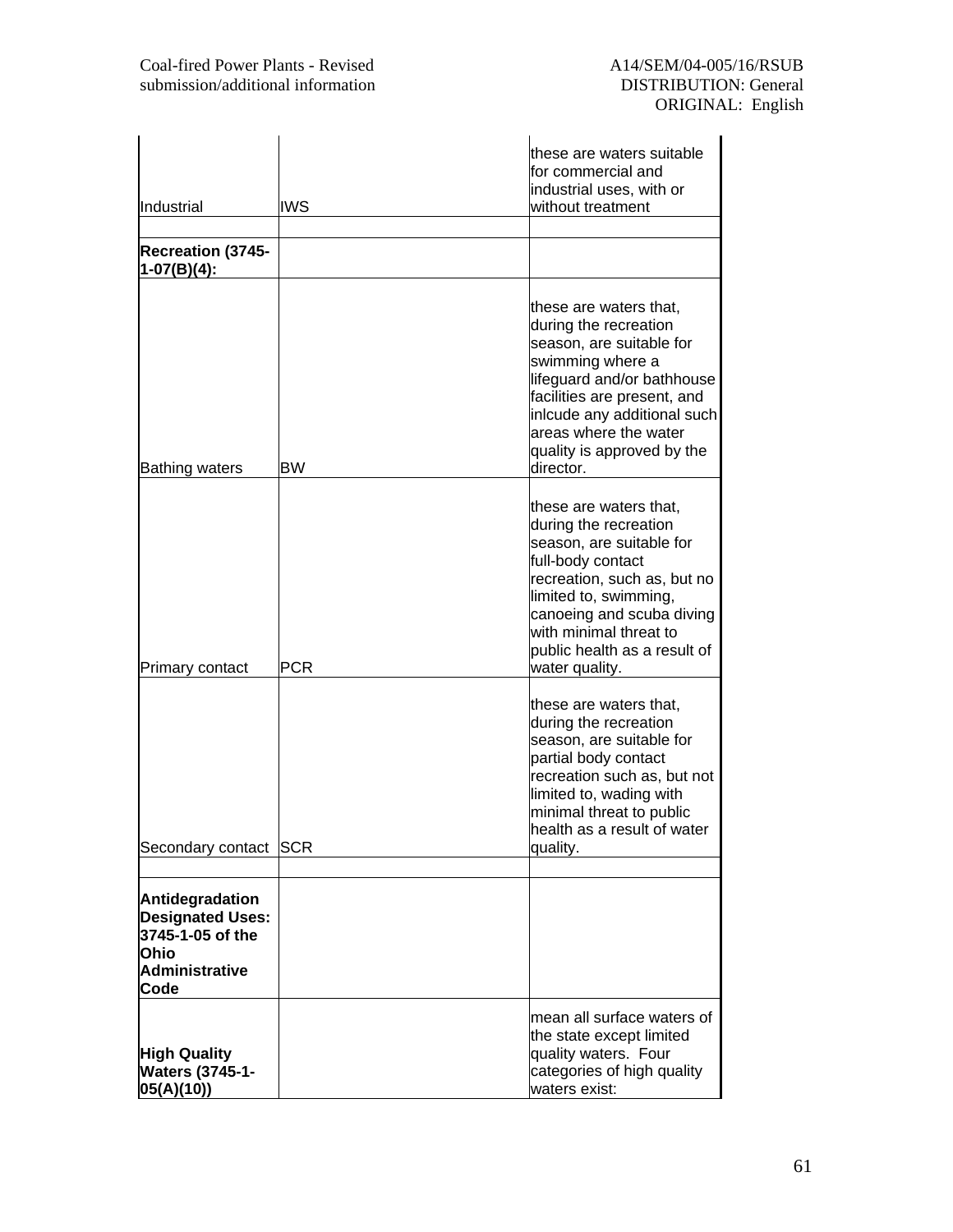| General high                                                                                  |                                  |                                                                                                                                                               |
|-----------------------------------------------------------------------------------------------|----------------------------------|---------------------------------------------------------------------------------------------------------------------------------------------------------------|
| quality waters                                                                                |                                  | Wetlands                                                                                                                                                      |
|                                                                                               |                                  | surface waters that                                                                                                                                           |
| Superior high                                                                                 |                                  | possess exceptional                                                                                                                                           |
| quality waters                                                                                | <b>SHQW</b>                      | ecological values                                                                                                                                             |
| State resource                                                                                |                                  |                                                                                                                                                               |
| waters                                                                                        |                                  |                                                                                                                                                               |
| Outstanding<br>national resource<br>waters                                                    |                                  | surface waters that have a<br>national ecological or<br>recreational significance,<br>and that have been so<br>categorized.                                   |
| Outstanding state<br>waters- based on<br>ecological values<br>;Outstanding                    |                                  | waters that have special<br>significance for the state<br>because of their<br>exceptional ecological<br>values and/or exceptional<br>recreational values, and |
| waters based on                                                                               |                                  | that have been so                                                                                                                                             |
| recreational values   OSW-E / OSW-R                                                           |                                  | categorized.                                                                                                                                                  |
| Limited quality<br>waters                                                                     |                                  |                                                                                                                                                               |
|                                                                                               |                                  |                                                                                                                                                               |
| <b>Ohio Special High</b><br><b>Quality Waters</b><br>under Mercury<br><b>Fish Consumption</b> |                                  |                                                                                                                                                               |
| <b>Advisory</b><br>Ashtabula River                                                            | Antideg. Category<br><b>SHQW</b> |                                                                                                                                                               |
|                                                                                               |                                  |                                                                                                                                                               |
| <b>Big Darby Creek</b><br>Chagrin River                                                       | OSW-E<br>OSW-E                   |                                                                                                                                                               |
|                                                                                               |                                  |                                                                                                                                                               |
| Conneaut Creek                                                                                | OSW-E                            |                                                                                                                                                               |
| Cuyahoga River<br><b>Grand River</b>                                                          | OSW-R<br>OSW-E                   |                                                                                                                                                               |
| Great Miami River                                                                             | <b>SHQW</b>                      |                                                                                                                                                               |
| Greenville Creek                                                                              | OSW-E                            |                                                                                                                                                               |
| <b>Huron River</b>                                                                            | <b>SHQW</b>                      |                                                                                                                                                               |
| Little Miami River                                                                            | OSW-E                            |                                                                                                                                                               |
| Little Muskingum                                                                              |                                  |                                                                                                                                                               |
| River                                                                                         | <b>SHQW</b>                      |                                                                                                                                                               |
| <b>Mad River</b>                                                                              | <b>SHQW</b>                      |                                                                                                                                                               |
| <b>Maumee River</b>                                                                           | OSW-R                            |                                                                                                                                                               |
| <b>Olentangy River</b>                                                                        | OSW-E                            |                                                                                                                                                               |
| <b>Paint Creek</b>                                                                            | OSW-E                            |                                                                                                                                                               |
| <b>Rocky Fork</b>                                                                             | <b>SHQW</b>                      |                                                                                                                                                               |
|                                                                                               |                                  |                                                                                                                                                               |
| Salt Creek                                                                                    | OSW-E                            |                                                                                                                                                               |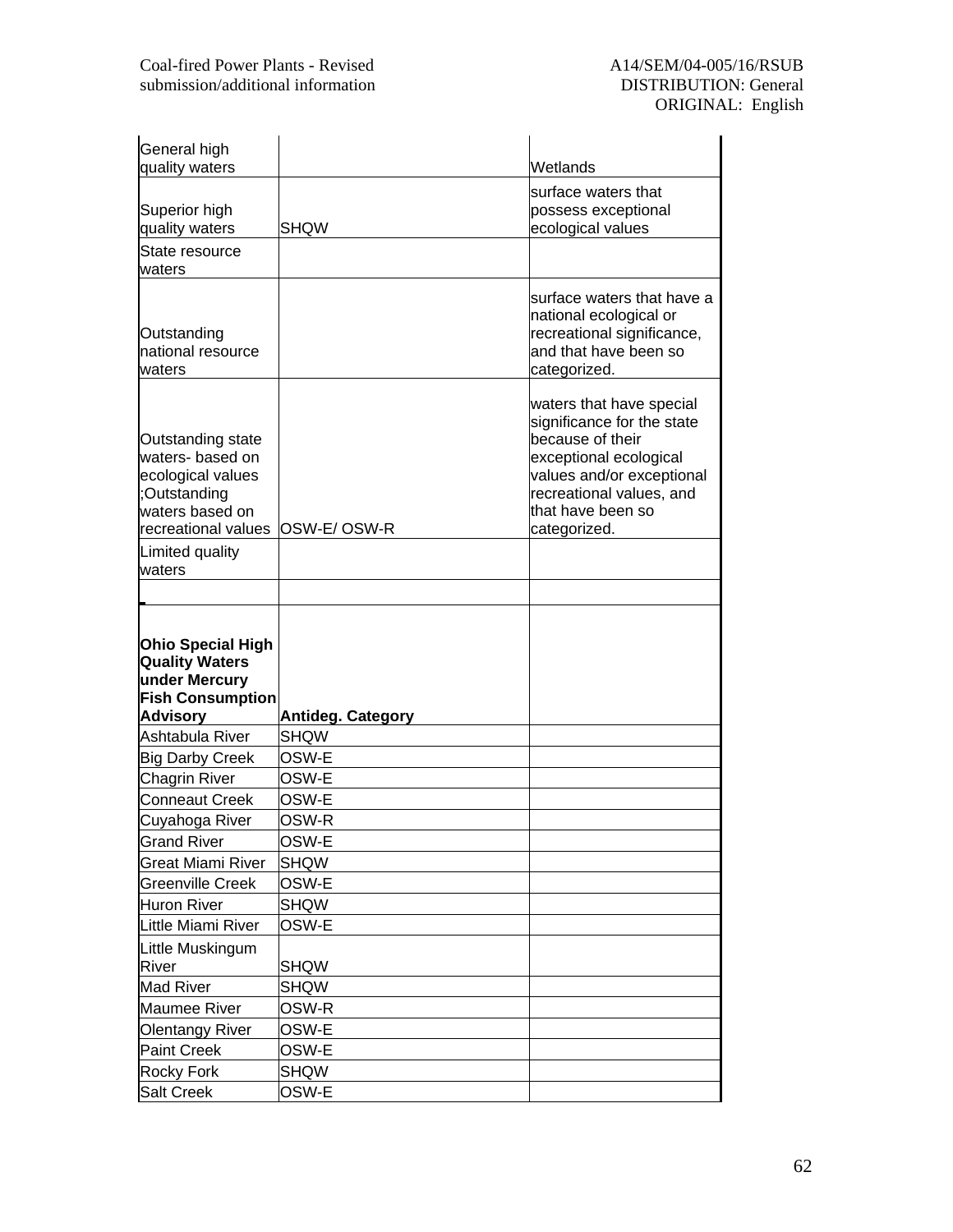| Sandusky River                                                        | OSW-E                                                                                                                                      |  |
|-----------------------------------------------------------------------|--------------------------------------------------------------------------------------------------------------------------------------------|--|
| <b>Scioto River</b>                                                   | <b>SHQW</b>                                                                                                                                |  |
| Statewide: All<br><b>Rivers and Lakes-</b><br>advisory number<br>4595 |                                                                                                                                            |  |
| <b>Stillwater River</b>                                               | OSW-E; SHQW                                                                                                                                |  |
| <b>Vermilion River</b>                                                | OSW-E                                                                                                                                      |  |
|                                                                       |                                                                                                                                            |  |
| <b>Ohio waters</b><br>under Mercury<br><b>Advisory</b>                | <b>Water Use Designations for a</b><br>Few of Ohio's waters under a<br><b>Fish Consumption mercury Fish Consumption</b><br><b>Advisory</b> |  |
| Ashtabula River                                                       | <b>PCR</b>                                                                                                                                 |  |
| <b>Chagrin River</b>                                                  | <b>PCR</b>                                                                                                                                 |  |
| <b>Conneaut Creek</b>                                                 | <b>PCR</b>                                                                                                                                 |  |
| Cuyahoga River                                                        | <b>PCR</b>                                                                                                                                 |  |
| Duck Creek                                                            | <b>PCR</b>                                                                                                                                 |  |
| <b>East Branch- Black</b><br>River                                    |                                                                                                                                            |  |
| <b>Grand River</b>                                                    |                                                                                                                                            |  |
| <b>Great Miami River</b>                                              |                                                                                                                                            |  |
| <b>Greenville Creek</b>                                               |                                                                                                                                            |  |
| <b>Huron River</b>                                                    |                                                                                                                                            |  |
| Little Miami River                                                    |                                                                                                                                            |  |
| Little Muskingum<br><b>River</b>                                      |                                                                                                                                            |  |
| <b>Little Scioto</b>                                                  |                                                                                                                                            |  |
| <b>Mad River</b>                                                      |                                                                                                                                            |  |
| <b>Mahoning River</b>                                                 |                                                                                                                                            |  |
| Maumee River                                                          |                                                                                                                                            |  |
| <b>Ohio River</b>                                                     |                                                                                                                                            |  |
| Olentangy River                                                       |                                                                                                                                            |  |
| <b>Paint Creek</b>                                                    |                                                                                                                                            |  |
| Rocky Fork- Liking<br><b>River</b>                                    |                                                                                                                                            |  |
| <b>Salt Creek</b>                                                     |                                                                                                                                            |  |
| Sandusky River                                                        |                                                                                                                                            |  |
| St. Joseph River                                                      |                                                                                                                                            |  |
| St. Mary's                                                            |                                                                                                                                            |  |
| <b>Stillwater River</b>                                               |                                                                                                                                            |  |
| <b>Symmes Creek</b>                                                   |                                                                                                                                            |  |
| <b>Tiffin River</b>                                                   |                                                                                                                                            |  |
| <b>Tymochtee Creek</b>                                                |                                                                                                                                            |  |
| <b>Vermilion River</b>                                                |                                                                                                                                            |  |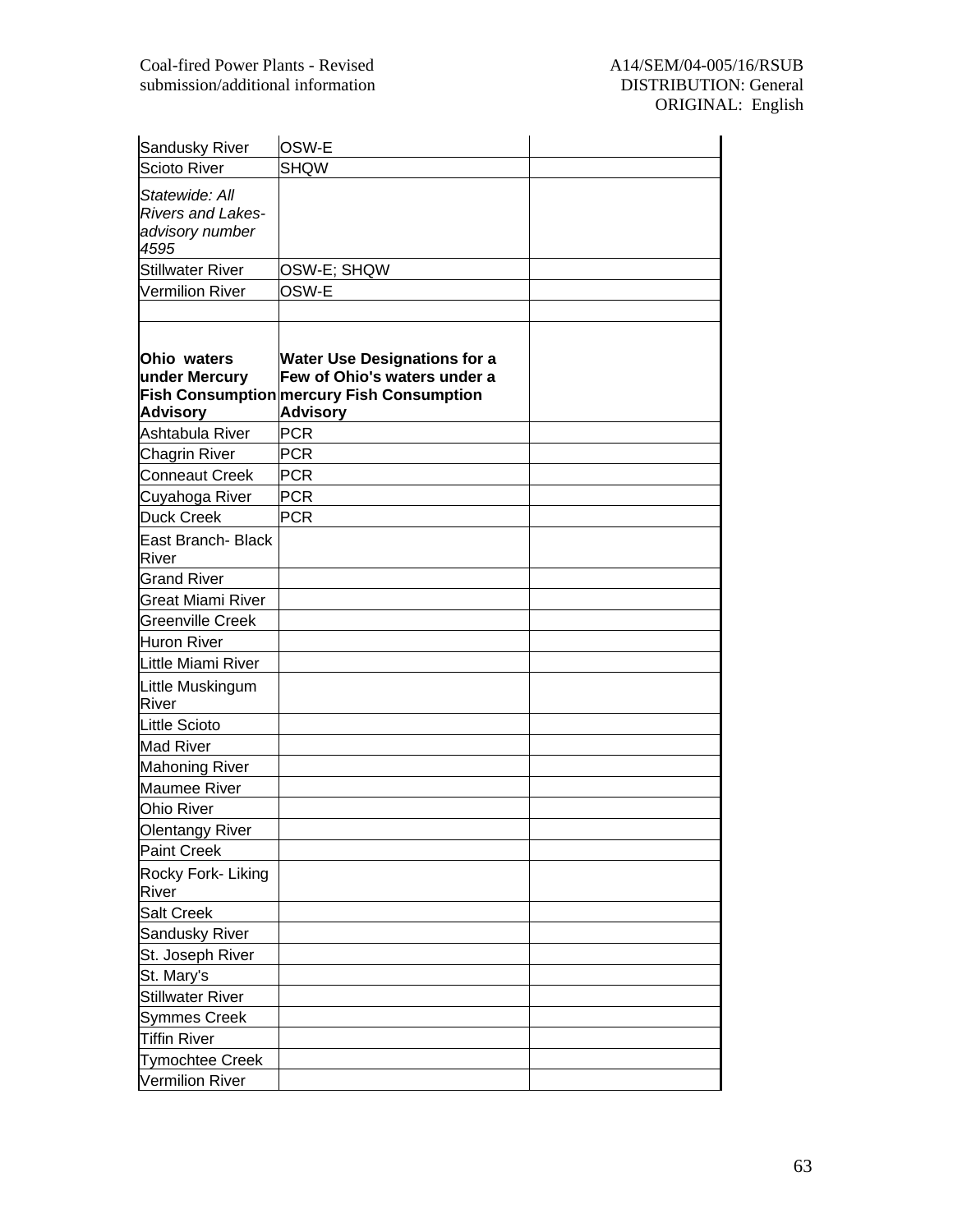| West Branch Black  <br><b>River</b> |  |
|-------------------------------------|--|
| <b>Whitewater River</b>             |  |

| Pennsylvania                                                                                                    |                                 |                                                                                                                                                                                                      |
|-----------------------------------------------------------------------------------------------------------------|---------------------------------|------------------------------------------------------------------------------------------------------------------------------------------------------------------------------------------------------|
| <b>Pennsylvania's Protected</b><br>Water Uses: (Chapter 93.<br><b>Water Quality Standards.</b><br>Section 93.3) | <b>Symbol Protected</b><br>Use: | <b>Definitions</b>                                                                                                                                                                                   |
| <b>Aquatic Life:</b>                                                                                            |                                 |                                                                                                                                                                                                      |
| <b>Cold Water Fishes</b>                                                                                        | <b>CWF</b>                      | Maintenance or propagation,<br>or both, of fish species<br>including the family<br>Salmanoidae and additional<br>flora and fauna which are<br>indigenous to a cold water<br>habitat                  |
| <b>Warm Water Fishes</b>                                                                                        | <b>WWF-Statewide</b>            | Maintenance or propagation,<br>or both, of fish species<br>including the family<br>Salmanoidae and additional<br>flora and fauna which are<br>indigenous to a warm water<br>habitat                  |
| <b>Migratory Fishes</b>                                                                                         | <b>MF</b>                       | Passage, maintenance and<br>propagation of anadromous<br>and catadromous fishes and<br>other fishes which ascend to<br>flowing waters to complete<br>their life cycle.                               |
| <b>Trout Stocking</b>                                                                                           | <b>TSF</b>                      | Maintenance of stocked<br>trout from February 15-July<br>31 and maintenance and<br>propagation of fish species<br>and additional flora and<br>fauna which are indigenous<br>to a warm water habitat. |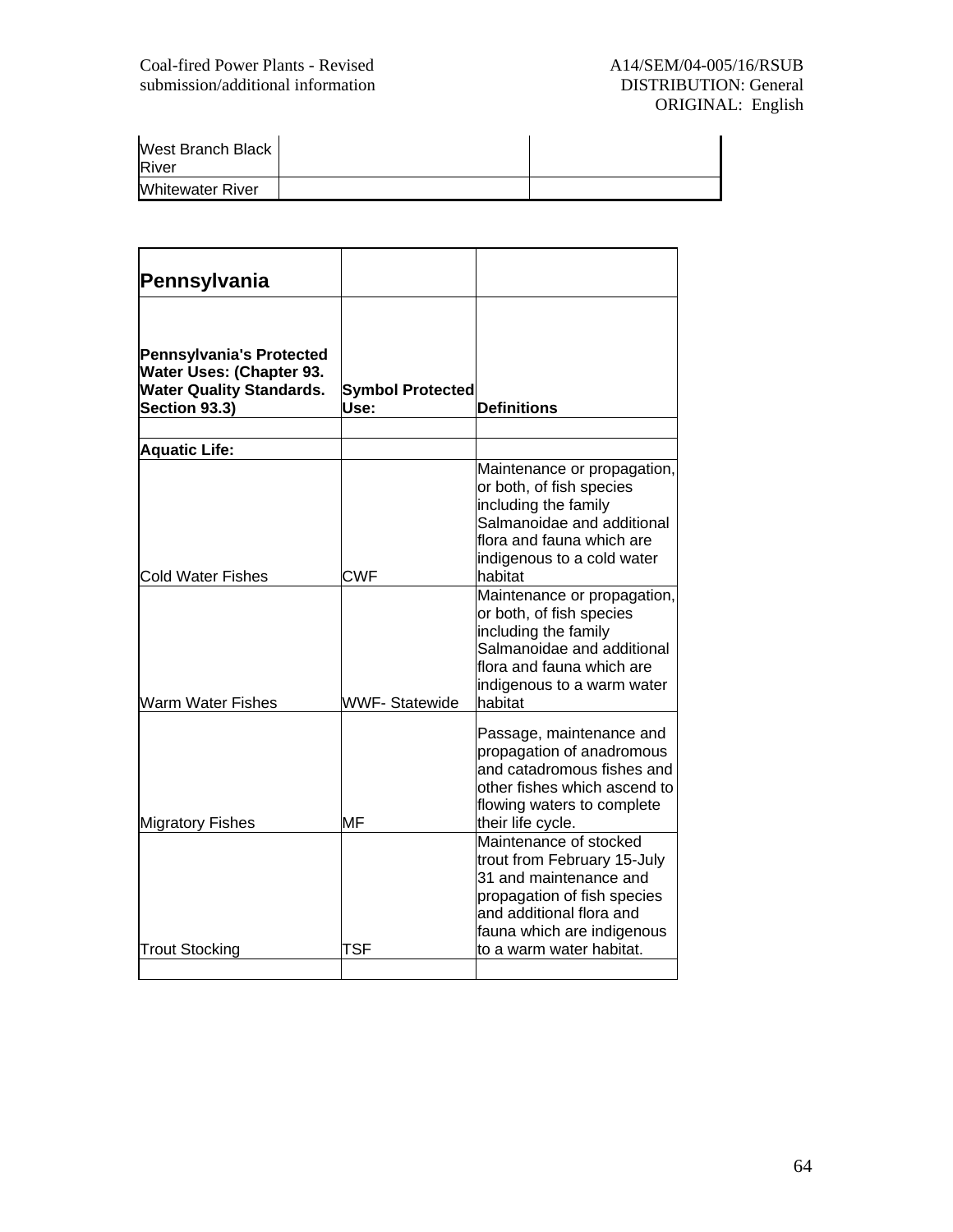| <b>Water Supply:</b>          | S          |                                                                                                                                                                                                                                                               |
|-------------------------------|------------|---------------------------------------------------------------------------------------------------------------------------------------------------------------------------------------------------------------------------------------------------------------|
|                               |            | Used by the public as<br>defined by the Federal Safe<br>Drinking Water Act, 42<br>U.S.C.A 300F, or by other<br>water users that require a<br>permit from the Department<br>under the Pennsylvania<br>Safe Drinking Water Act, or<br>the act of June 24, 1939, |
|                               |            | after conventional treatment,                                                                                                                                                                                                                                 |
|                               |            | for drinking, culinary and                                                                                                                                                                                                                                    |
|                               |            | other domestic purposes,                                                                                                                                                                                                                                      |
|                               |            | such as inclusion into foods,                                                                                                                                                                                                                                 |
| Potable Water Supply          | <b>PWS</b> | either directly or indirectly.<br>Used by industry for                                                                                                                                                                                                        |
|                               |            | inclusion into nonfood                                                                                                                                                                                                                                        |
|                               |            | products, processing and                                                                                                                                                                                                                                      |
| Industrial Water Supply       | <b>IWS</b> | cooling.                                                                                                                                                                                                                                                      |
|                               |            | Use by livestock and poultry                                                                                                                                                                                                                                  |
| <b>Livestock Water Supply</b> | <b>LWS</b> | for drinking and cleansing                                                                                                                                                                                                                                    |
|                               |            | Use for waterfowl habitat                                                                                                                                                                                                                                     |
|                               |            | and for drinking and                                                                                                                                                                                                                                          |
| Wildlife Water Supply         | AWS        | cleansing by wildlife.                                                                                                                                                                                                                                        |
|                               |            | Used to supplement                                                                                                                                                                                                                                            |
|                               |            | precipitation for growing                                                                                                                                                                                                                                     |
| Irrigation                    | <b>IRS</b> | crops.                                                                                                                                                                                                                                                        |
|                               |            |                                                                                                                                                                                                                                                               |
| <b>Recreation:</b>            |            |                                                                                                                                                                                                                                                               |
| Boating                       | В          | Use of the water for power<br>boating, sail boating,<br>canoeing and rowing for<br>recreational purposes when<br>surface water flow or<br>impoundment conditions<br>allow.                                                                                    |
|                               |            |                                                                                                                                                                                                                                                               |
|                               |            | Use of the water for the<br>legal taking of fish. For                                                                                                                                                                                                         |
| <b>Fishing</b>                | F          | recreation or consumption                                                                                                                                                                                                                                     |
|                               |            | Use of the water for                                                                                                                                                                                                                                          |
|                               |            | swimming and related                                                                                                                                                                                                                                          |
| <b>Water Contact Sports</b>   | <b>WC</b>  | activities                                                                                                                                                                                                                                                    |
|                               |            | Use of the water as an                                                                                                                                                                                                                                        |
| <b>Esthetics</b>              | E          | esthetic setting to                                                                                                                                                                                                                                           |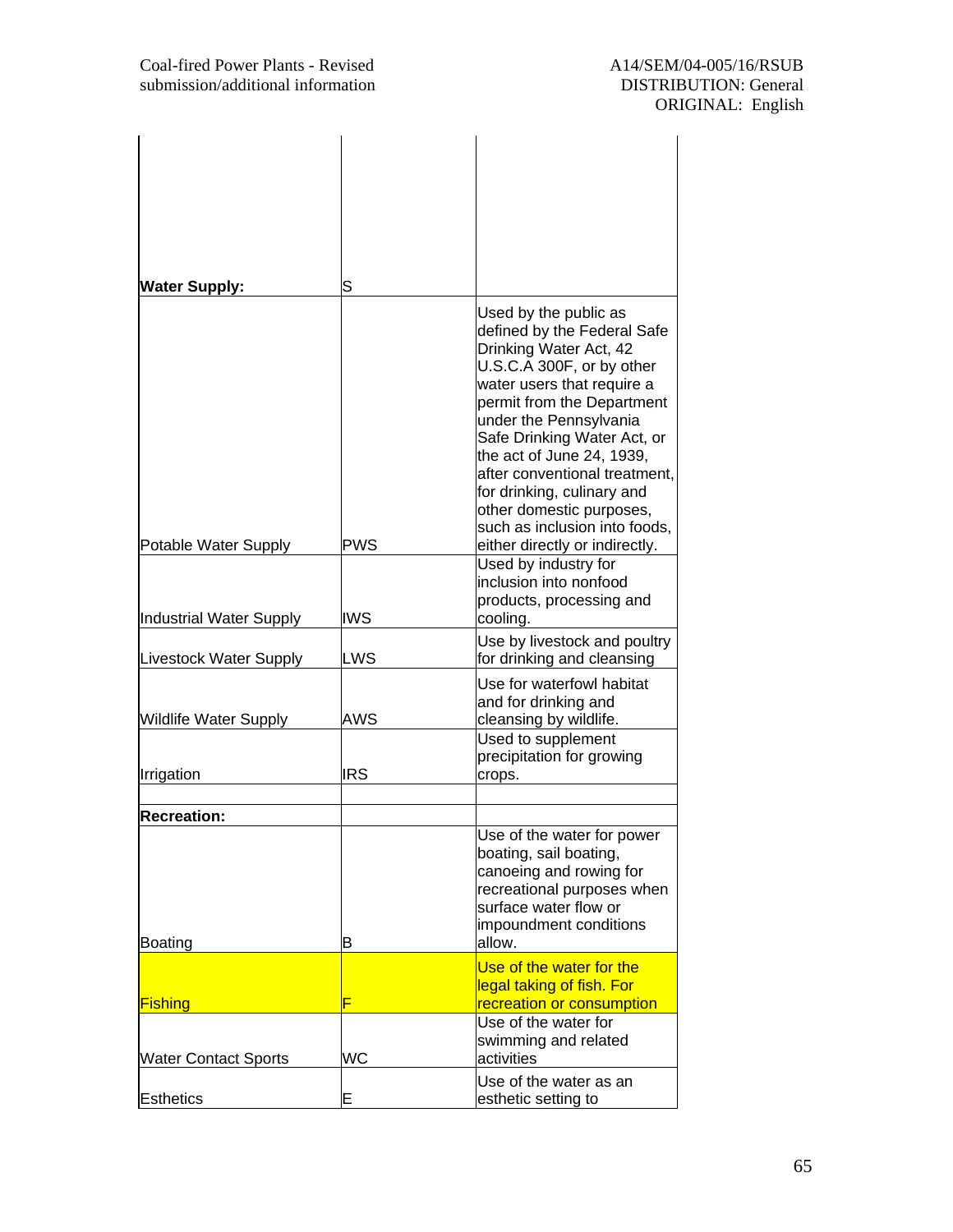|                                                                                    |                                                                                                                                           | recreational pursuits                                                                                                                                                                                     |
|------------------------------------------------------------------------------------|-------------------------------------------------------------------------------------------------------------------------------------------|-----------------------------------------------------------------------------------------------------------------------------------------------------------------------------------------------------------|
|                                                                                    |                                                                                                                                           |                                                                                                                                                                                                           |
| <b>Special Protection:</b>                                                         |                                                                                                                                           |                                                                                                                                                                                                           |
|                                                                                    |                                                                                                                                           | Surface waters having<br>quality which exceeds levels<br>necessary to support<br>propagation of fish, shellfish,<br>and wildlife and recreation in<br>and on the water by<br>satisfying Section 93.4b(a). |
| <b>High Quality Waters</b>                                                         | <b>HQW</b>                                                                                                                                | (Section 93.1 Definitions)<br>Surface waters of high                                                                                                                                                      |
| <b>Exceptional Value Waters</b>                                                    | EV                                                                                                                                        | quality which satisfy Section<br>93.4b(b) relating to<br>antidegradation. (Section<br>93.1 Definitions)                                                                                                   |
| Other:                                                                             |                                                                                                                                           |                                                                                                                                                                                                           |
| Navigation                                                                         | N                                                                                                                                         | Use of the of the water for<br>the commercial transfer and<br>transport of persons,<br>animals and goods                                                                                                  |
| Pennsylvania Waterbodies Fish<br>under Mercury Fish<br><b>Consumption Advisory</b> | <b>Water Uses</b><br><b>Designated to</b><br>Pennsylvania<br><b>Waterbodies</b><br>under Mercury<br><b>Consumption</b><br><b>Advisory</b> |                                                                                                                                                                                                           |
| <b>Statewide- all freshwaters</b>                                                  |                                                                                                                                           |                                                                                                                                                                                                           |
| <b>Allegheny River</b>                                                             | <b>WWF</b>                                                                                                                                |                                                                                                                                                                                                           |
| <b>Aughwick Creek</b>                                                              | TSF                                                                                                                                       |                                                                                                                                                                                                           |
| <b>Big Elk Creek</b>                                                               | HQ-TSF; MF                                                                                                                                |                                                                                                                                                                                                           |
| <b>Brokenstraw Creek</b>                                                           | <b>CWF</b>                                                                                                                                |                                                                                                                                                                                                           |
| Chemung River                                                                      | <b>WWF</b>                                                                                                                                |                                                                                                                                                                                                           |
| <b>Clarion River</b>                                                               | <b>HQ-CWF</b>                                                                                                                             |                                                                                                                                                                                                           |
| Conestoga River                                                                    | <b>WWF</b>                                                                                                                                |                                                                                                                                                                                                           |
| Conewango Creek                                                                    | WWF; CWF                                                                                                                                  |                                                                                                                                                                                                           |
| Conneaut Creek                                                                     | WWF; MF                                                                                                                                   |                                                                                                                                                                                                           |
| Cowanesque River                                                                   | CWF;WWF                                                                                                                                   |                                                                                                                                                                                                           |
| <b>Dunkard Creek</b>                                                               | <b>WWF</b>                                                                                                                                |                                                                                                                                                                                                           |
| <b>East Branch Clarion River</b>                                                   | <b>HQ-CWF</b>                                                                                                                             |                                                                                                                                                                                                           |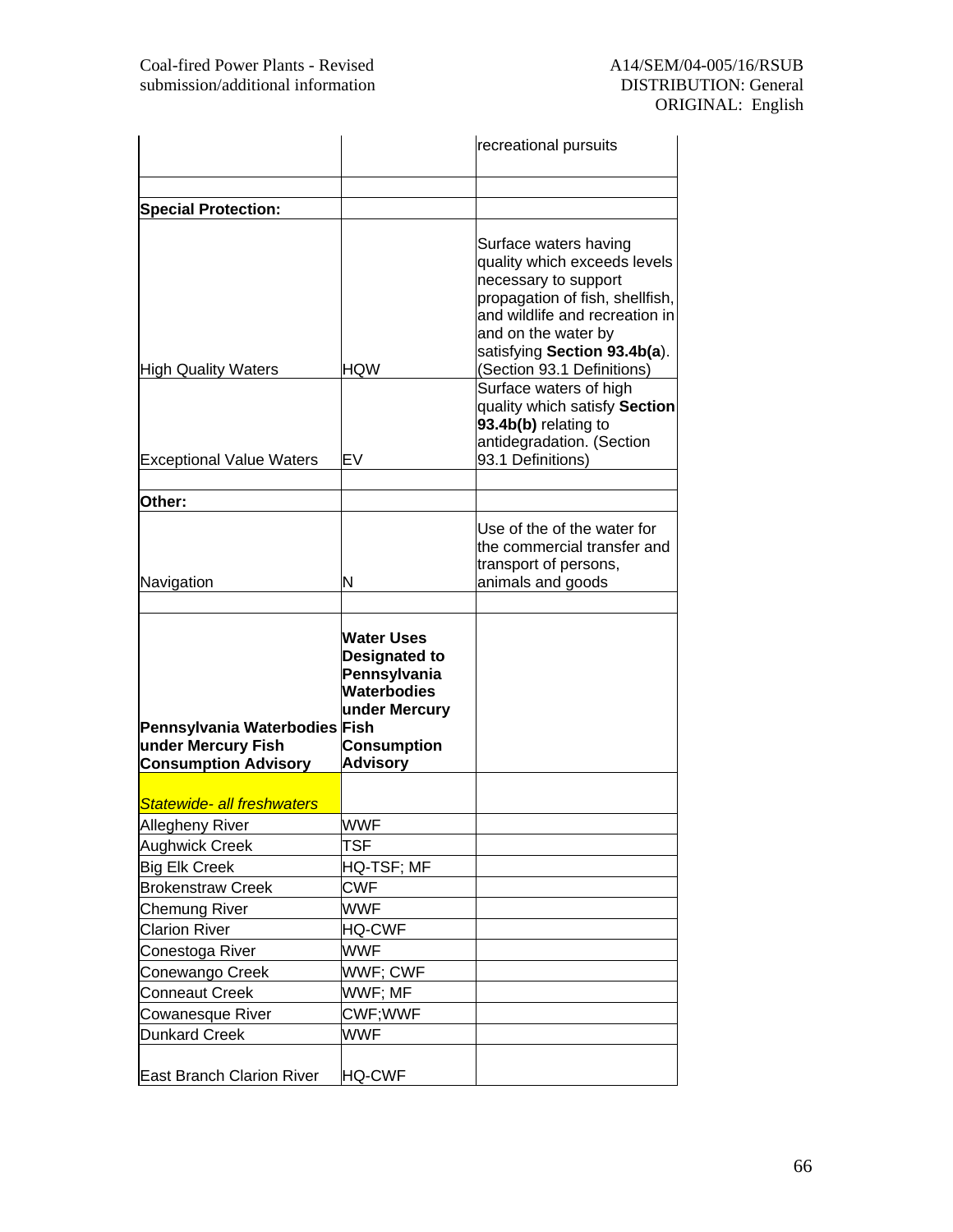| First Fork Sinnemahoning               |               |  |
|----------------------------------------|---------------|--|
| Creek                                  | <b>HQ-CWF</b> |  |
| <b>Fishing Creek</b>                   | <b>HQ-CWF</b> |  |
| <b>French Creek</b>                    | <b>WWF</b>    |  |
| <b>Kettle Creek</b>                    | EV            |  |
| <b>Lake Erie</b>                       | WWF; CWF      |  |
| <b>Lake Pleasant</b>                   | <b>HQ-CWF</b> |  |
| <b>Licking Creek</b>                   | <b>TSF</b>    |  |
| Loyalsock Creek                        | <b>CWF</b>    |  |
| Middle Creek                           | WWF; TSF      |  |
| <b>Oil Creek</b>                       | WWF: CWF      |  |
| Penns Creek                            | <b>CWF</b>    |  |
| <b>Pine Creek</b>                      | EV; HQ-CWF    |  |
| Raystown Branch Juniata<br><b>Rive</b> | CWF; TSF      |  |
| Sinnemahoning Creek                    | <b>CWF</b>    |  |
| <b>Sugar Creek</b>                     | <b>HQ-CWF</b> |  |
| Susquehanna River                      | <b>WWF</b>    |  |
| <b>Thorn Creek</b>                     | HQ-WWF; CWF   |  |
| Tioga River                            | CWF; WWF      |  |
| <b>Tionesta Creek</b>                  | <b>HQ-CWF</b> |  |
| Tobyhanna Creek                        | <b>HQ-CWF</b> |  |
| <b>Towanda Creek</b>                   | CWF; TSF      |  |
| <b>Traverse Creek</b>                  | HQ-CWF; TSF   |  |
| <b>Tunungwant Creek</b>                | WWF; HQ-CWF   |  |
| <b>Tuscarora Creek</b>                 | <b>CWF</b>    |  |
| West Branch Delaware River CWF, MF     |               |  |
| <b>West Conewago Creek</b>             | <b>HQ-CWF</b> |  |
| <b>White Deer Creek</b>                | <b>HQ-CWF</b> |  |
| <b>Wyalusing Creek</b>                 | <b>CWF</b>    |  |
| Youghiogheny River                     | <b>HQ-CWF</b> |  |

| <b>Texas</b>                                                                                                                |                     |                   |
|-----------------------------------------------------------------------------------------------------------------------------|---------------------|-------------------|
| <b>Texas's Appropriate</b><br><b>Use Designations</b><br>(Chapter 307: Texas<br><b>Surface Water Quality</b><br>Standards): |                     |                   |
| <b>Recreation:</b>                                                                                                          | <b>Abbreviation</b> | <b>Definition</b> |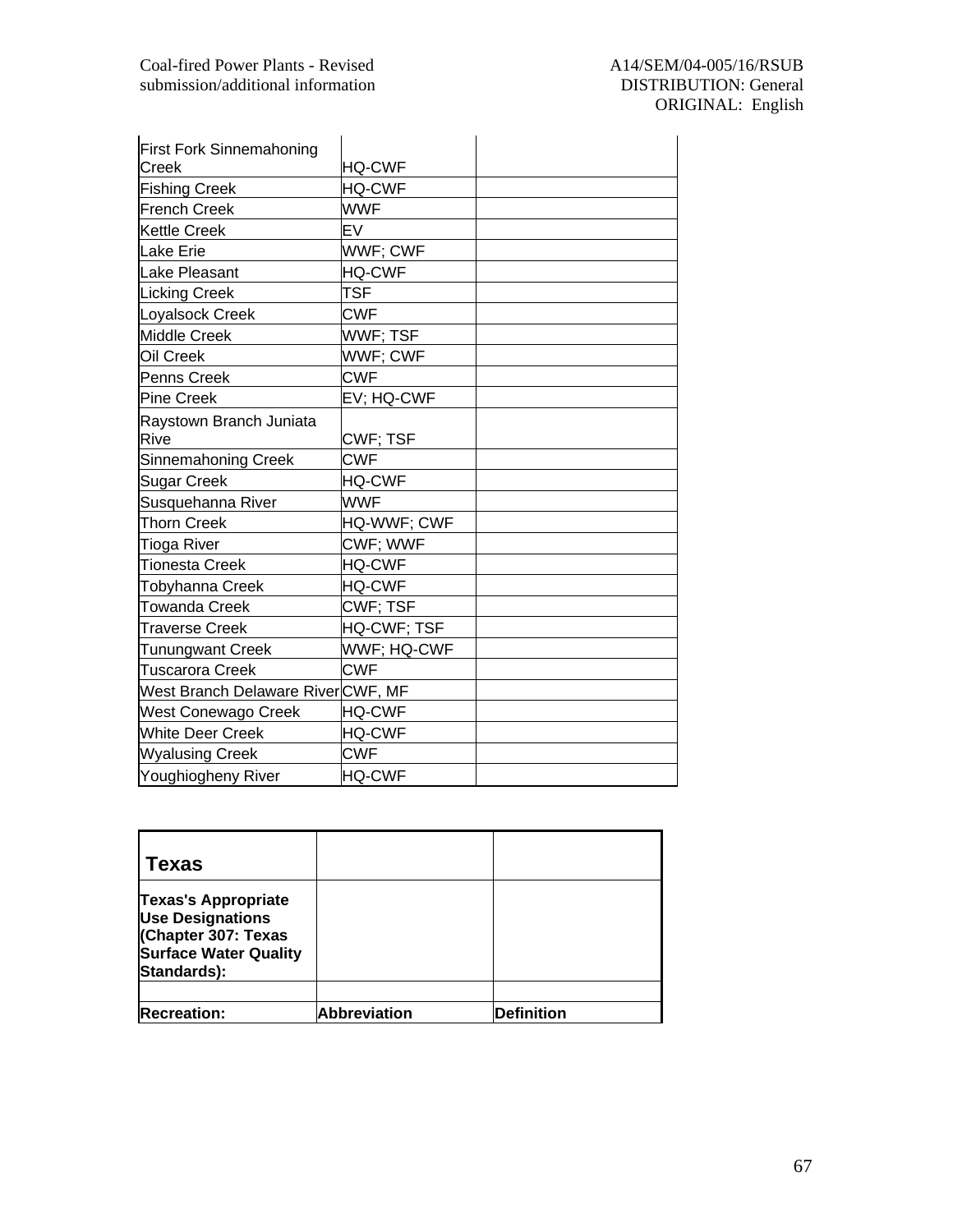| <b>Contact Recreation</b>                                              | CR                                                                                                                      | recreational activities<br>involving a significant<br>risk of ingestion of<br>water, including wading<br>by children, swimming,<br>water skiing, diving and<br>surfing (Section 307.3<br>Definitions) |
|------------------------------------------------------------------------|-------------------------------------------------------------------------------------------------------------------------|-------------------------------------------------------------------------------------------------------------------------------------------------------------------------------------------------------|
| Noncontact Recreation                                                  | <b>NCR</b>                                                                                                              |                                                                                                                                                                                                       |
|                                                                        |                                                                                                                         |                                                                                                                                                                                                       |
| <b>Domestic Water</b><br>Supply:                                       |                                                                                                                         |                                                                                                                                                                                                       |
| <b>Public Water Supply</b>                                             | PWS                                                                                                                     |                                                                                                                                                                                                       |
| <b>Aquifer Protection</b>                                              | AP                                                                                                                      |                                                                                                                                                                                                       |
| Aquatic life                                                           | H/I                                                                                                                     |                                                                                                                                                                                                       |
|                                                                        |                                                                                                                         |                                                                                                                                                                                                       |
| Texas waterbodies<br>under Mercury Fish<br><b>Consumption Advisory</b> | <b>Appropriate Uses of</b><br><b>Texas Waterbodies</b><br>under Mercury Fish<br><b>Consumption</b><br><b>Advisories</b> |                                                                                                                                                                                                       |
| <b>B.A.</b> Steinhagen<br>Reservoir                                    |                                                                                                                         |                                                                                                                                                                                                       |
| <b>Big Cypress Creek</b><br>(Bayou)                                    | CR/H/PS                                                                                                                 |                                                                                                                                                                                                       |
| Caddo Lake                                                             | CR/H/PS                                                                                                                 |                                                                                                                                                                                                       |
| Lake Daigerfield                                                       |                                                                                                                         |                                                                                                                                                                                                       |
| Lake Kimball                                                           |                                                                                                                         |                                                                                                                                                                                                       |
| Lake Meredith                                                          | CR/E/PS                                                                                                                 |                                                                                                                                                                                                       |
| <b>Pruitt Lake (Black</b><br>Cypress Bayou)                            |                                                                                                                         |                                                                                                                                                                                                       |
| <b>Pruitt Lake (Black</b><br>Cypress Bayou)                            |                                                                                                                         |                                                                                                                                                                                                       |
| <b>Ratcliff Lake</b>                                                   |                                                                                                                         |                                                                                                                                                                                                       |
| Sam Rayburn Reservoir                                                  |                                                                                                                         |                                                                                                                                                                                                       |
| Statewide- Gulf of<br>Mexico                                           | CR                                                                                                                      |                                                                                                                                                                                                       |
| Toledo Bend Reservoir                                                  | CR/H/PS                                                                                                                 |                                                                                                                                                                                                       |
| Upper Lavaca Bay                                                       |                                                                                                                         |                                                                                                                                                                                                       |

| <b>West Virginia</b> |  |
|----------------------|--|
|                      |  |
|                      |  |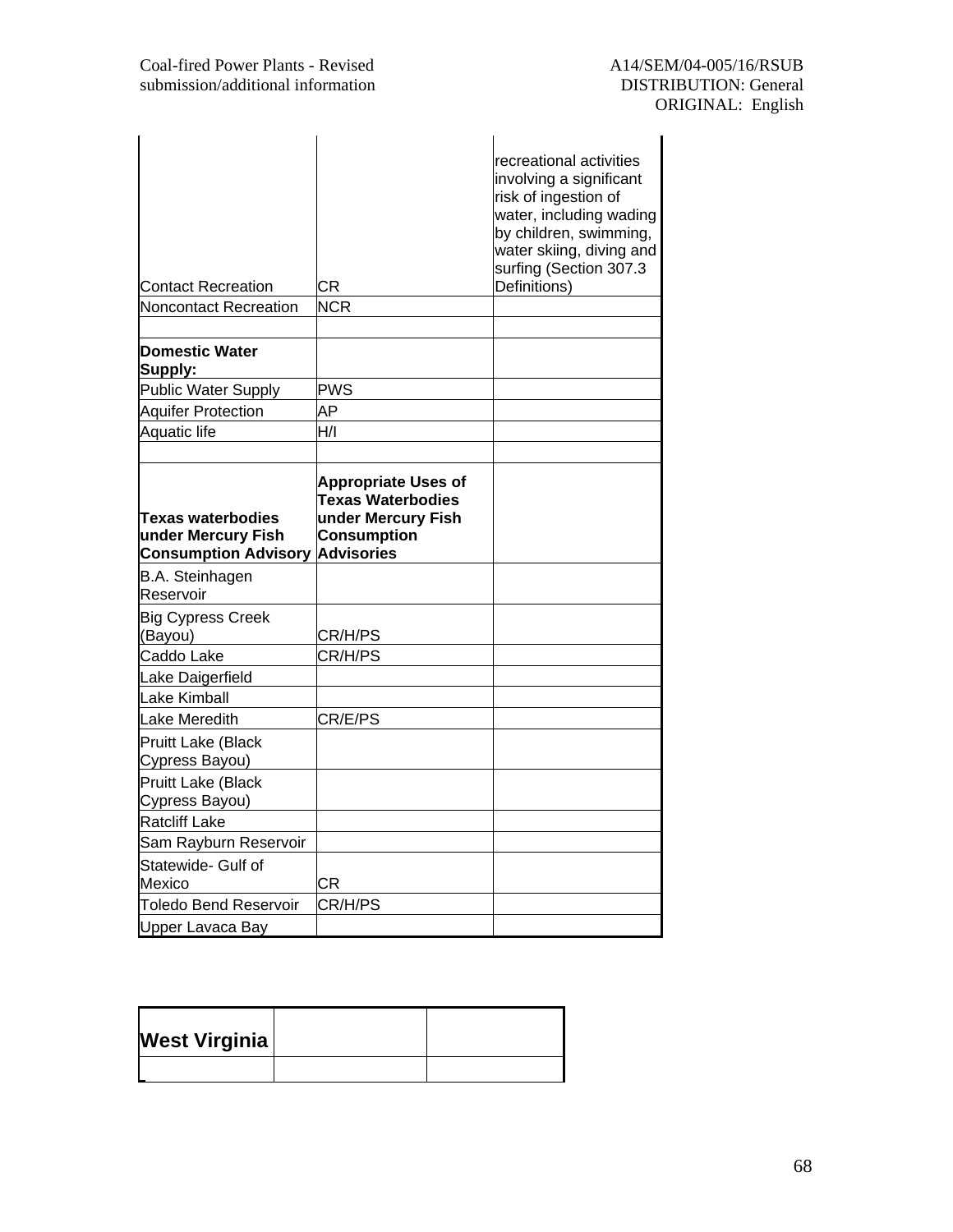| <b>West Virginia</b><br><b>Water Use</b><br><b>Categories (Title</b><br>46, Section 46-1-<br>6)             | <b>Abbreviation</b>                                                                                                                  | <b>Definition of</b><br><b>Water Use</b><br><b>Categories</b>                                                                                                       |
|-------------------------------------------------------------------------------------------------------------|--------------------------------------------------------------------------------------------------------------------------------------|---------------------------------------------------------------------------------------------------------------------------------------------------------------------|
| Category A -<br><b>Public Water</b><br>Supply - (Section<br>6.2)                                            | Α                                                                                                                                    | This category is<br>used to describe<br>waters which, after<br>conventional<br>treatment, are<br>used for human<br>consumption.                                     |
| Category B -<br>Propagation and<br>Maintenance of<br><b>Fish and Other</b><br>Aquatic<br>Life(Section 6.3)  | в                                                                                                                                    | Includes warm<br>water fishery<br>streams, trout<br>waters, wetlands.                                                                                               |
| <b>Category C- Water</b><br>Contact<br><b>Recreation-</b><br>(Section 6.4)                                  | С                                                                                                                                    | Includes<br>swimming, fishing<br>water skiing and<br>certain types of<br>pleasure boating<br>such as sailing in<br>very small craft<br>and outboard<br>motor boats. |
| Category D-<br>Agriculture and<br>wildlife use<br>(Section 6.5)                                             | D                                                                                                                                    | Irrigation, livestock<br>watering, wildlife                                                                                                                         |
| Category E-<br>Industrial uses                                                                              | E                                                                                                                                    | water transport,<br>cooling water,<br>power production,<br>industrial.                                                                                              |
| <b>West Virginia</b><br><b>Waters Under</b><br><b>Mercury Fish</b><br><b>Consumption</b><br><b>Advisory</b> | <b>Water Use Category</b><br>of West Virginia<br><b>Waters Under</b><br><b>Mercury Fish</b><br><b>Consumption</b><br><b>Advisory</b> |                                                                                                                                                                     |
| All West Virginia<br><b>Waters</b>                                                                          |                                                                                                                                      |                                                                                                                                                                     |

# **Appendix 12B.1: Methodology for creating charts**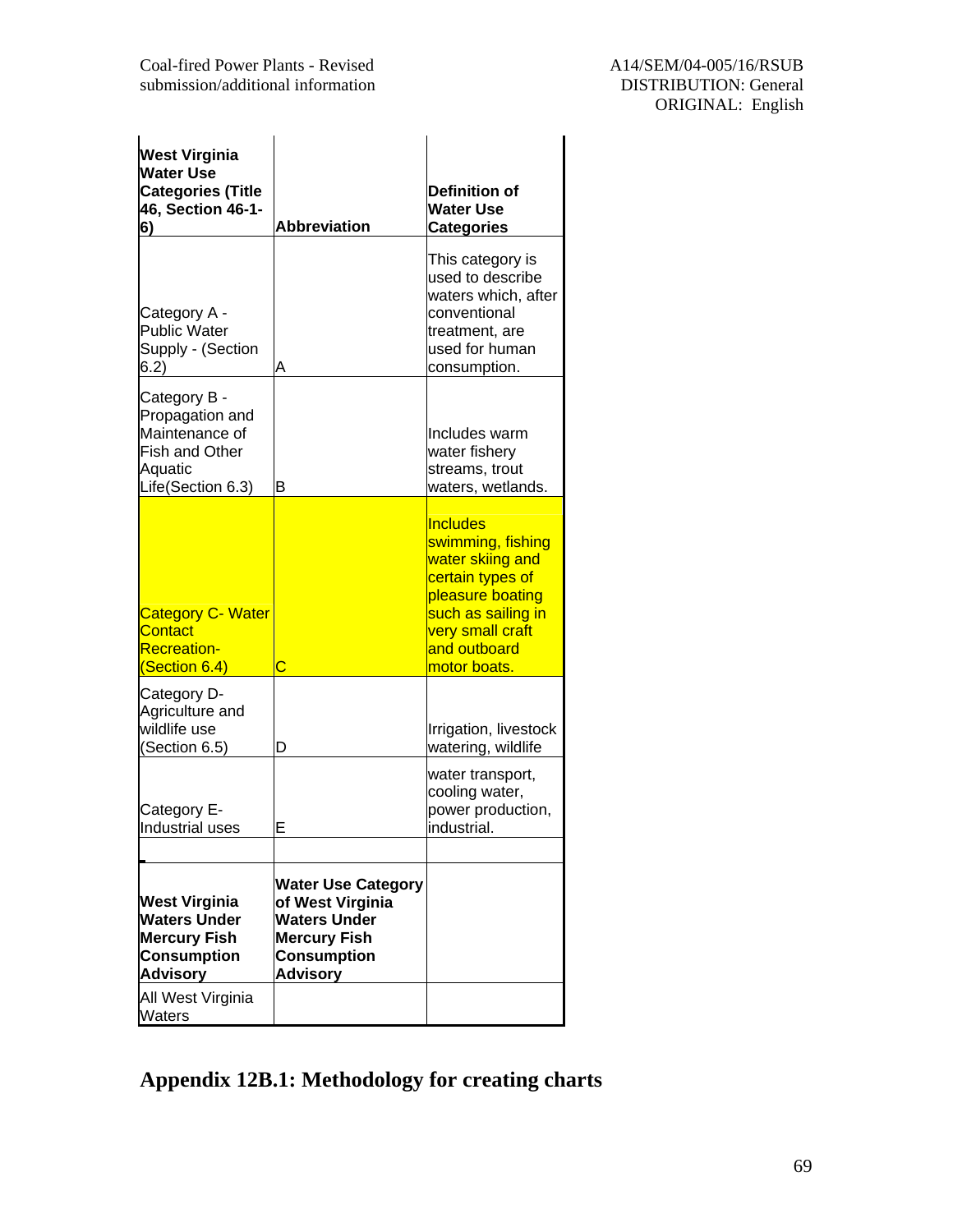A chart included with each state's materials correlates designated uses of state waterways with mercury fish consumption advisories (FCA's). Each chart lists the use designations for each state (also called "Waterbody Use Classifications" in North Carolina and Alabama, "Protected Water Uses" in Pennsylvania, "Water Use Categories" in West Virginia, "Appropriate Use Designations" in Texas, "Water Use Designations" in Ohio, Kentucky, and Indiana, "Waterbody Use Designations" in Illinois, and "Designated Uses" in Michigan), along with the particular section of the state regulations where these designated uses can be located. The charts also list the equivalent abbreviations of these designated uses and the definitions of each state's designated uses. Next, the charts list for each state the specific waterbodies under mercury FCA's and the correlating designated uses assigned to that particular waterbody.

For example, one of Pennsylvania's Protected Water Uses is "Fishing" or "F" which is defined in the chart as the "use of the water for the legal taking of fish, for recreation or consumption." The chart specifies that Section 93.4 designates all surface waters as "Statewide Water Uses", thus, all of the Pennsylvania waterbodies under a mercury FCA have been designated as a waterbody suitable for fishing.

Some of the charts do not individually list all of the waterbodies under FCA's because that list would be too extensive to include in a chart. Instead, if that state has issued a statewide FCA advisory, it is so indicated. In the charts for Texas and Ohio, all of the waterbodies under FCA's are listed, but the correlating designated use for each of these waterbodies is not. This is due to the chaotic manner in which those states listed their waterbodies with corresponding designated uses. In those instances, a few examples are listed.

## **Appendix 12C: Title V Permits for Michigan and Ohio**

## **Appendix 12D: Top 15 State by State emitters sorted by 2002 emissions to air with corresponding discharges to water (CEC/EPA data)**

**Source:** CEC Report (See: http://www.cec.org/files/PDF/POLLUTANTS/PowerPlant\_AirEmission\_en.pdf)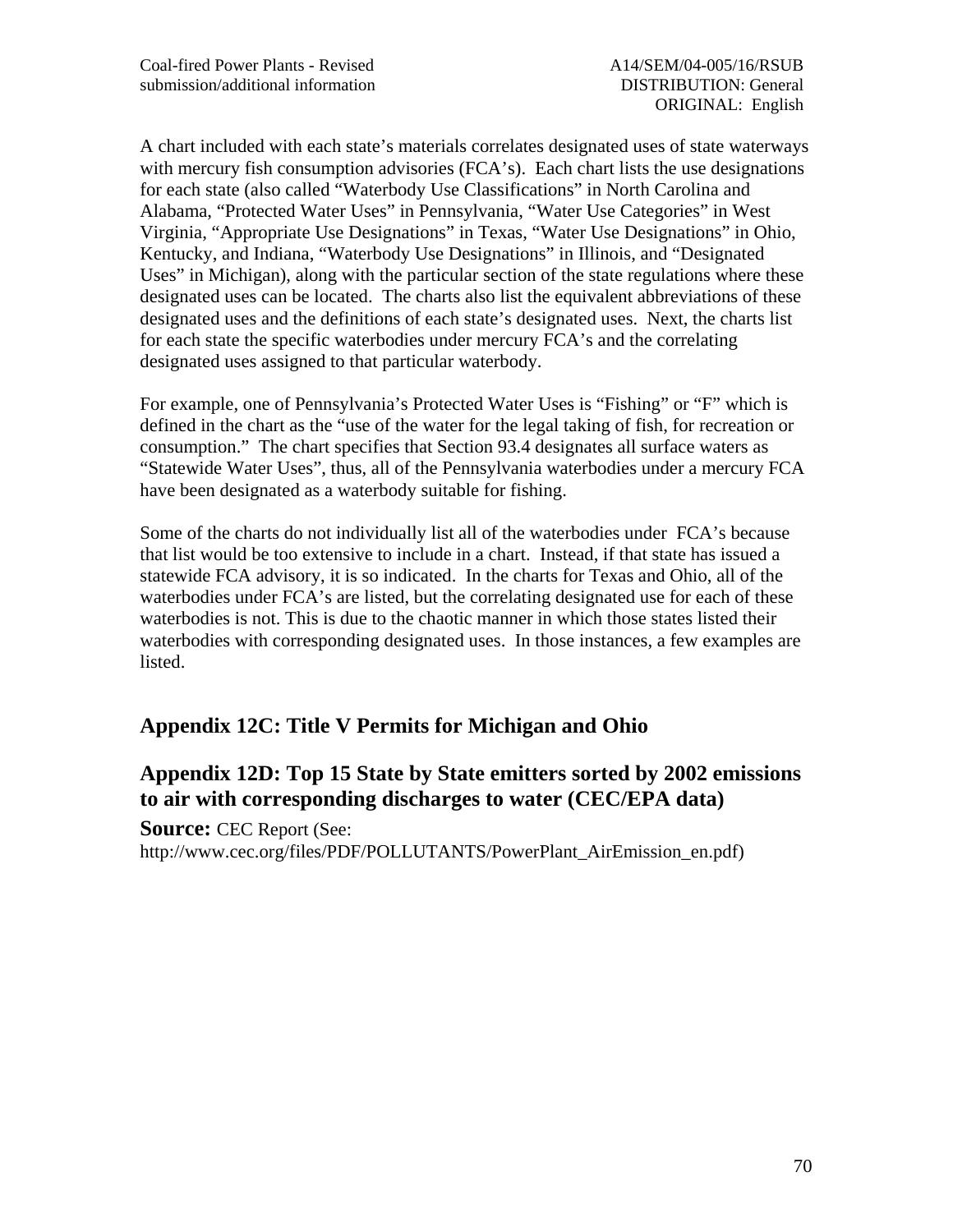┑

|                | <b>ALABAMA</b>        |                                          |                                                    |                                        |                                                                                |  |  |
|----------------|-----------------------|------------------------------------------|----------------------------------------------------|----------------------------------------|--------------------------------------------------------------------------------|--|--|
| No.            | Plant                 | Electricity<br>Generation,<br><b>MWh</b> | Mercury<br>Emissions to<br>Air <sup>172</sup> , kg | Mercury<br>Emission<br>Rate,<br>kg/GWh | Mercury and<br>Mercury<br>Compounds<br>Discharged<br>to Water $^{173}$ ,<br>kg |  |  |
| $\mathbf{1}$   | James H Miller<br>Jr, | 18,592,131                               | 717                                                | 0.039                                  | 0                                                                              |  |  |
| $\overline{2}$ | E C Gaston            | 12,639,541                               | 417                                                | 0.033                                  | 0                                                                              |  |  |
| 3              | Gorgas                | 7,216,594                                | 374                                                | 0.052                                  | $\mathbf 0$                                                                    |  |  |
| $\overline{4}$ | <b>Barry</b>          | 16,718,579                               | 213                                                | 0.013                                  | 0                                                                              |  |  |
| 5              | <b>Widows Creek</b>   | 8,868,307                                | 181                                                | 0.02                                   | 0.4                                                                            |  |  |
| 6              | <b>Greene County</b>  | 3,892,941                                | 100                                                | 0.026                                  | 0                                                                              |  |  |
| $\overline{7}$ | Colbert               | 6,305,034                                | 98                                                 | 0.016                                  | Unknown                                                                        |  |  |
| 8              | Charles R<br>Lowman   | 3,472,719                                | 72                                                 | 0.021                                  | 0.4                                                                            |  |  |
| 9              | Gadsden               | 484,718                                  | 48                                                 | 0.1                                    | 0                                                                              |  |  |

| <b>ILLINOIS</b> |           |                                          |                                          |                                        |                                                                                |  |  |
|-----------------|-----------|------------------------------------------|------------------------------------------|----------------------------------------|--------------------------------------------------------------------------------|--|--|
| No.             | Plant     | Electricity<br>Generation,<br><b>MWh</b> | Mercury<br>Emissions to<br>$Air174$ , kg | Mercury<br>Emission<br>Rate,<br>kg/GWh | Mercury and<br>Mercury<br>Compounds<br>Discharged<br>to Water $^{175}$ ,<br>kg |  |  |
|                 | Powerton  | 7,858,082                                | 584                                      | 0.074                                  | 1.4                                                                            |  |  |
| 2               | Joliet 29 | 5,411,689                                | 364                                      | 0.067                                  | 0.9                                                                            |  |  |

 $\overline{a}$ 

<sup>&</sup>lt;sup>172</sup> CEC. 2005. <u>North American Power Plant Air Emissions</u>. Table 3.9.<br><sup>173</sup>United States Environmental Protection Agency. 2002. Toxic Release Inventory (TRI) reports.<br><sup>174</sup> CEC. 2005. <u>North American Power Plant Air Emis</u>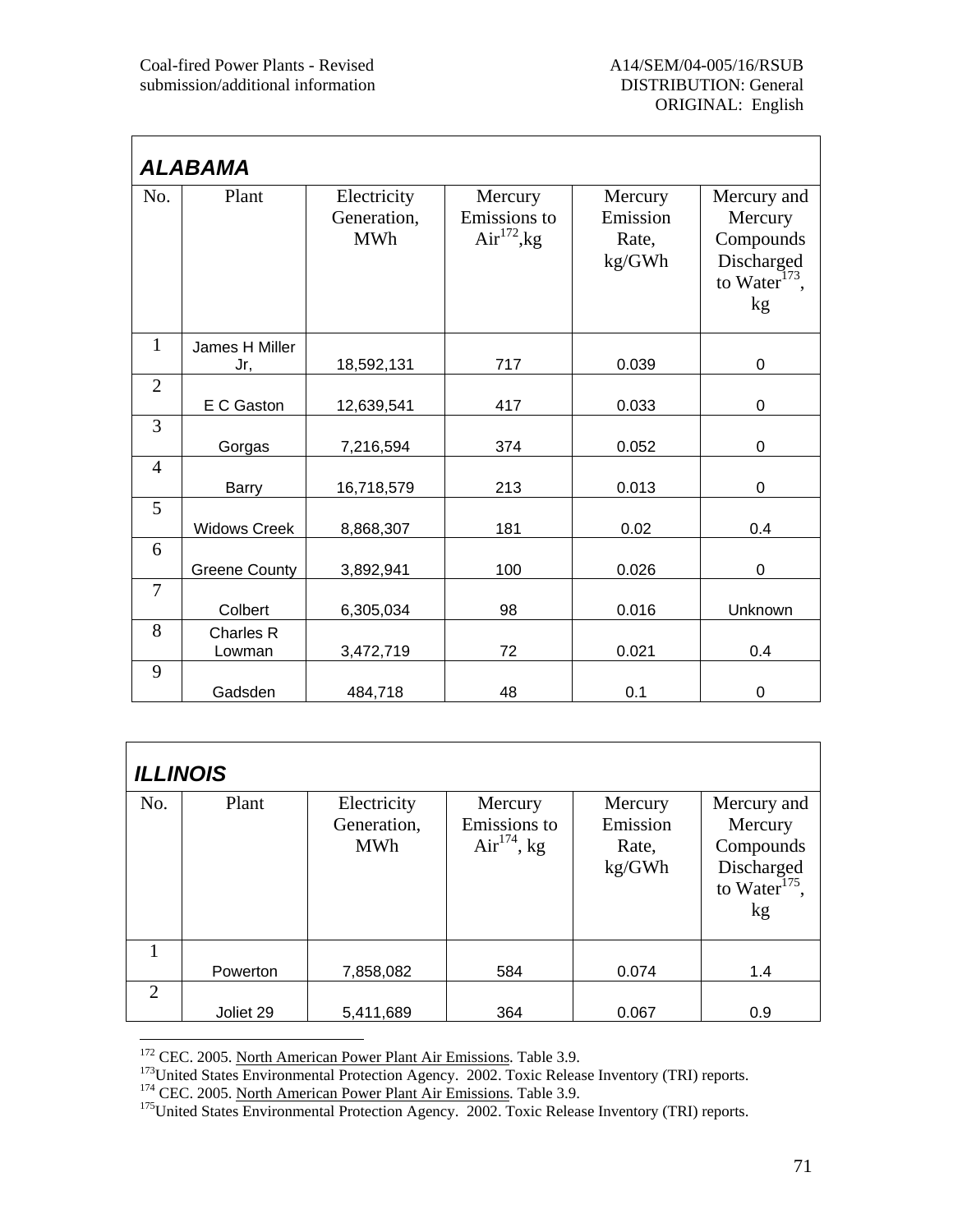#### Coal-fired Power Plants - Revised submission/additional information

#### A14/SEM/04-005/16/RSUB DISTRIBUTION: General ORIGINAL: English

| 3              |                    |            |     |       |                          |
|----------------|--------------------|------------|-----|-------|--------------------------|
|                | <b>Will County</b> | 5,419,706  | 348 | 0.064 | $\pmb{0}$                |
| $\overline{4}$ |                    |            |     |       |                          |
|                | Waukegan           | 4,230,118  | 317 | 0.075 | 0.9                      |
| 5              |                    |            |     |       |                          |
|                | Joppa Steam        | 8,075,552  | 262 | 0.032 | Unknown                  |
| 6              |                    |            |     |       |                          |
|                | <b>Baldwin</b>     | 12,454,874 | 223 | 0.018 | 0                        |
| 7              |                    |            |     |       |                          |
|                | Newton             | 7,886,447  | 168 | 0.021 | Unknown                  |
| 8              |                    |            |     |       |                          |
|                | Kincaid            | 3,888,878  | 166 | 0.043 | 0.4                      |
| 9              |                    |            |     |       |                          |
|                | Crawford           | 2,575,482  | 162 | 0.063 | 0                        |
| 10             |                    |            |     |       |                          |
|                | Coffeen            | 5,257,211  | 97  | 0.019 | 0                        |
| 11             |                    |            |     |       | (reported with           |
|                | Joliet 9           | 1,292,531  | 89  | 0.069 | Joliet 29)               |
| 12             |                    |            |     |       |                          |
|                | Fisk               | 1,299,559  | 84  | 0.064 | 0                        |
| 13             | Edwards            |            |     |       | Not                      |
|                | Station            | 3,536,593  | 66  | 0.019 | available <sup>176</sup> |
| 14             |                    |            |     |       |                          |
|                | Hennepin           | 2,045,489  | 45  | 0.022 | 0                        |
| 15             |                    |            |     |       |                          |
|                | <b>Wood River</b>  | 2,205,841  | 42  | 0.019 | 0                        |

| <b>INDIANA</b> |                     |                                          |                                          |                                        |                                                                                |  |
|----------------|---------------------|------------------------------------------|------------------------------------------|----------------------------------------|--------------------------------------------------------------------------------|--|
| No.            | Plant               | Electricity<br>Generation,<br><b>MWh</b> | Mercury<br>Emissions to<br>$Air177$ , kg | Mercury<br>Emission<br>Rate,<br>kg/GWh | Mercury and<br>Mercury<br>Compounds<br>Discharged<br>to Water $^{178}$ ,<br>kg |  |
| 1              | Rockport            | 16,643.32                                | 467                                      | 0.028                                  | 0                                                                              |  |
| 2              | <b>Clifty Creek</b> | 7,838,812                                | 221                                      | 0.028                                  | 0                                                                              |  |
| 3              | R M Schahfer        | 8,756,429                                | 167                                      | 0.019                                  | 0.9                                                                            |  |

 $\overline{a}$ 

<sup>&</sup>lt;sup>176</sup> Facility not listed in TRI report.<br><sup>177</sup> CEC. 2005. <u>North American Power Plant Air Emissions</u>. Table 3.9.<br><sup>178</sup>United States Environmental Protection Agency. 2002. Toxic Release Inventory (TRI) reports.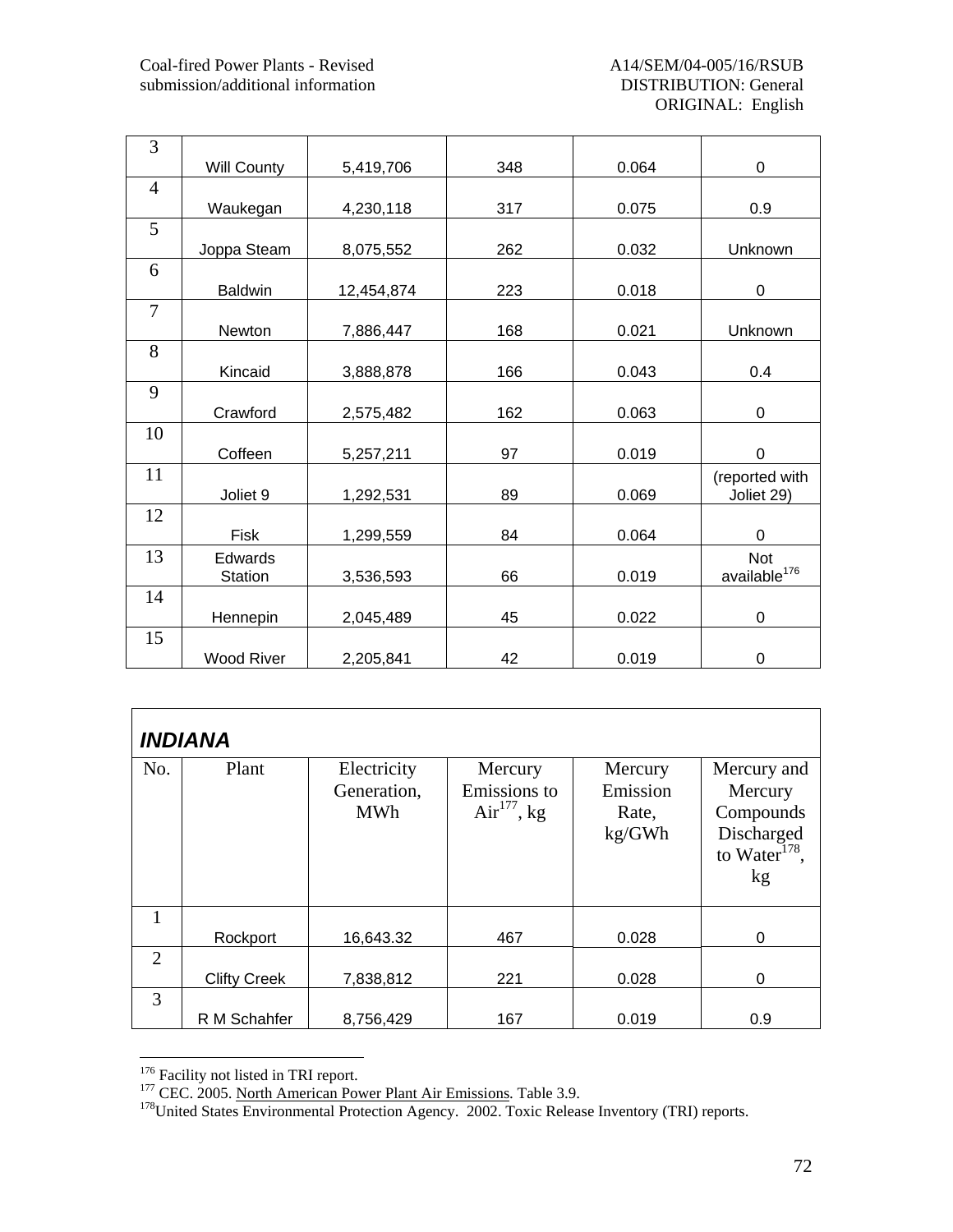#### A14/SEM/04-005/16/RSUB DISTRIBUTION: General ORIGINAL: English

| $\overline{4}$ |                   |            |     |       |             |
|----------------|-------------------|------------|-----|-------|-------------|
|                | Petersburg        | 11,641,137 | 104 | 0.009 | Unknown     |
| 5              |                   |            |     |       |             |
|                | Warrick           | 1,044,762  | 96  | 0.092 | $\mathbf 0$ |
| 6              |                   |            |     |       |             |
|                | R Gallagher       | 2,253,862  | 96  | 0.042 | 0           |
| $\overline{7}$ |                   |            |     |       |             |
|                | Cayuga            | 5,930,084  | 92  | 0.015 | 0           |
| 8              |                   |            |     |       |             |
|                | Wabash River      | 5,744,472  | 88  | 0.015 | 0           |
| 9              |                   |            |     |       |             |
|                | Michigan City     | 2,487,472  | 56  | 0.023 | Unknown     |
| 10             |                   |            |     |       |             |
|                | Merom             | 6,643,503  | 52  | 0.008 | Unknown     |
| 11             | <b>State Line</b> |            |     |       |             |
|                | Generating        | 1,599,873  | 51  | 0.032 | 0           |
| 12             |                   |            |     |       |             |
|                | Frank E Ratss     | 1,517,924  | 31  | 0.02  | Unknown     |
| 13             |                   |            |     |       |             |
|                | <b>Bailly</b>     | 2,831,251  | 29  | 0.01  | Unknown     |
| 14             | Eagle Valley (H   |            |     |       |             |
|                | T Pritchard)      | 1,332,751  | 26  | 0.02  | Unknown     |
| 15             |                   |            |     |       |             |
|                | F B Culley        | 2,417,245  | 22  | 0.009 | 0           |

|                | <b>KENTUCKY</b>  |                                          |                                          |                                        |                                                                                      |  |  |  |  |
|----------------|------------------|------------------------------------------|------------------------------------------|----------------------------------------|--------------------------------------------------------------------------------------|--|--|--|--|
| No.            | Plant            | Electricity<br>Generation,<br><b>MWh</b> | Mercury<br>Emissions to<br>$Air179$ , kg | Mercury<br>Emission<br>Rate,<br>kg/GWh | Mercury and<br>Mercury<br>Compounds<br>Discharged<br>to Water <sup>180</sup> .<br>kg |  |  |  |  |
| $\mathbf{1}$   | Paradise         | 14,130,150                               | 296                                      | 0.021                                  | 0                                                                                    |  |  |  |  |
| $\overline{2}$ | Ghent            | 11,533,151                               | 203                                      | 0.018                                  | 0                                                                                    |  |  |  |  |
| 3              | <b>Big Sandy</b> | 5,752,379                                | 189                                      | 0.033                                  | 0                                                                                    |  |  |  |  |
| $\overline{4}$ | H L Spurlock     | 6,080,970                                | 152                                      | 0.025                                  | 1.8                                                                                  |  |  |  |  |

<sup>&</sup>lt;sup>179</sup> CEC. 2005. <u>North American Power Plant Air Emissions</u>. Table 3.9.<br><sup>180</sup>United States Environmental Protection Agency. 2002. Toxic Release Inventory (TRI) reports.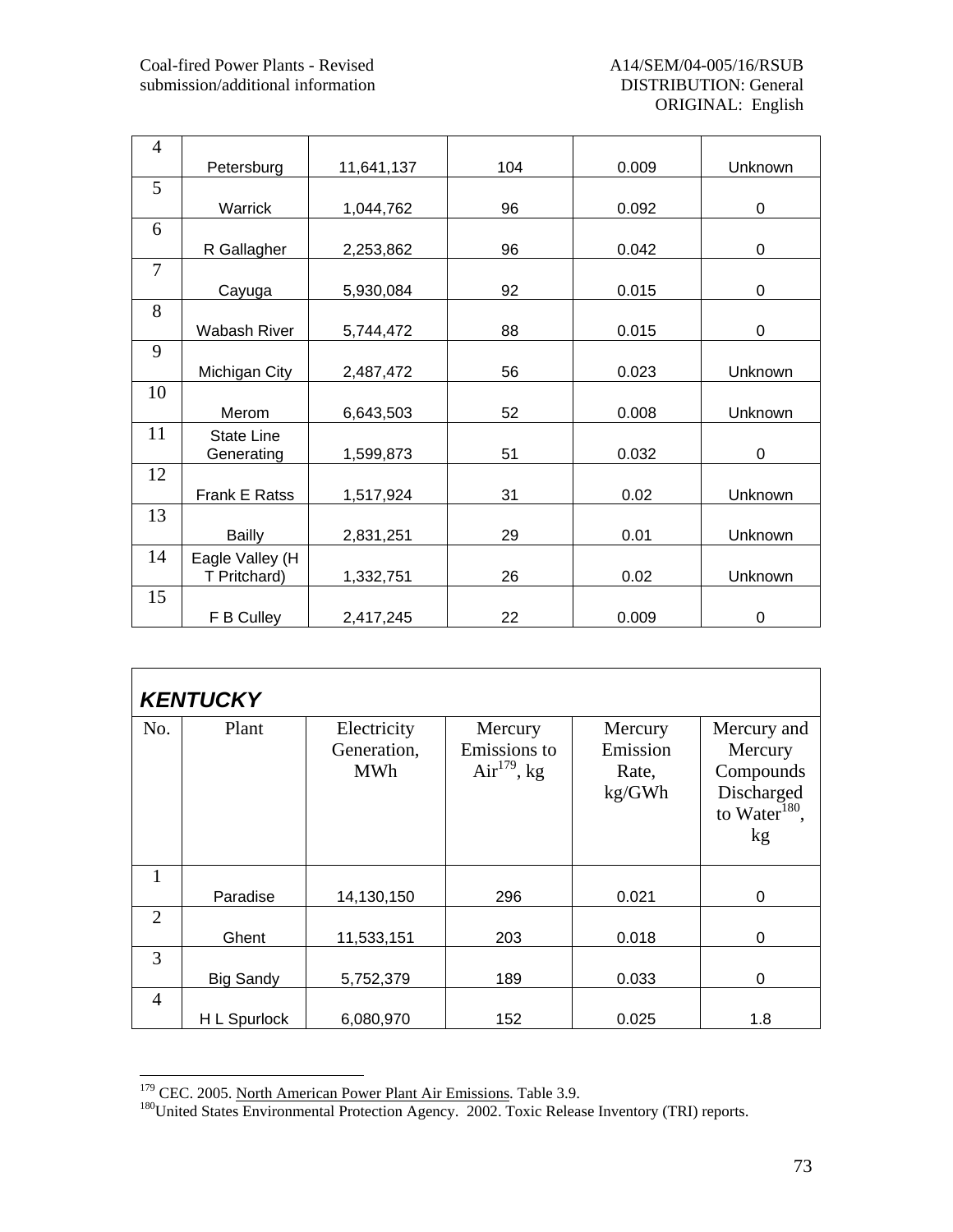#### A14/SEM/04-005/16/RSUB DISTRIBUTION: General ORIGINAL: English

| 5              |                       |           |     |       |             |
|----------------|-----------------------|-----------|-----|-------|-------------|
|                | Coleman               | 2,864,421 | 119 | 0.042 | Unknown     |
| 6              |                       |           |     |       |             |
|                | E W Brown             | 3,992,354 | 97  | 0.024 | $\mathbf 0$ |
| $\overline{7}$ |                       |           |     |       |             |
|                | Mill Creek            | 9,075,622 | 89  | 0.01  | 2.3         |
| 8              |                       |           |     |       |             |
|                | East Bend             | 2,941,427 | 81  | 0.027 | 0           |
| 9              |                       |           |     |       |             |
|                | John S Cooper         | 2,100,208 | 70  | 0.033 | 0           |
| 10             |                       |           |     |       |             |
|                | <b>Trimble County</b> | 3,929,027 | 42  | 0.011 | Unknown     |
| 11             |                       |           |     |       |             |
|                | Shawnee               | 8,826,178 | 32  | 0.004 | Unknown     |
| 12             |                       |           |     |       |             |
|                | <b>Elmer Smith</b>    | 2,185,345 | 30  | 0.014 | 25          |
| 13             |                       |           |     |       |             |
|                | R D Green             | 3,501,986 | 26  | 0.008 | 0.4         |
| 14             |                       |           |     |       |             |
|                | <b>Green River</b>    | 719,410   | 20  | 0.028 | 0           |
| 15             |                       |           |     |       |             |
|                | D B Wilson            | 2,849,550 | 19  | 0.007 | 0           |

|     | <b>MICHIGAN</b> |                                          |                                          |                                        |                                                                                      |  |  |  |  |
|-----|-----------------|------------------------------------------|------------------------------------------|----------------------------------------|--------------------------------------------------------------------------------------|--|--|--|--|
| No. | Plant           | Electricity<br>Generation,<br><b>MWh</b> | Mercury<br>Emissions to<br>$Air181$ , kg | Mercury<br>Emission<br>Rate,<br>kg/GWh | Mercury and<br>Mercury<br>Compounds<br>Discharged<br>to Water <sup>182</sup> ,<br>kg |  |  |  |  |
| 1   |                 |                                          |                                          |                                        |                                                                                      |  |  |  |  |
|     | Monroe          | 16,720,823                               | 344                                      | 0.021                                  | 0                                                                                    |  |  |  |  |
| 2   |                 |                                          |                                          |                                        |                                                                                      |  |  |  |  |
|     | J H Campbell    | 9,269,258                                | 248                                      | 0.027                                  | Unknown                                                                              |  |  |  |  |
| 3   |                 |                                          |                                          |                                        |                                                                                      |  |  |  |  |
|     | Dan E Karn      | 4,474,257                                | 116                                      | 0.026                                  | 0.4                                                                                  |  |  |  |  |

<sup>&</sup>lt;sup>181</sup> CEC. 2005. <u>North American Power Plant Air Emissions</u>. Table 3.9.<br><sup>182</sup>United States Environmental Protection Agency. 2002. Toxic Release Inventory (TRI) reports.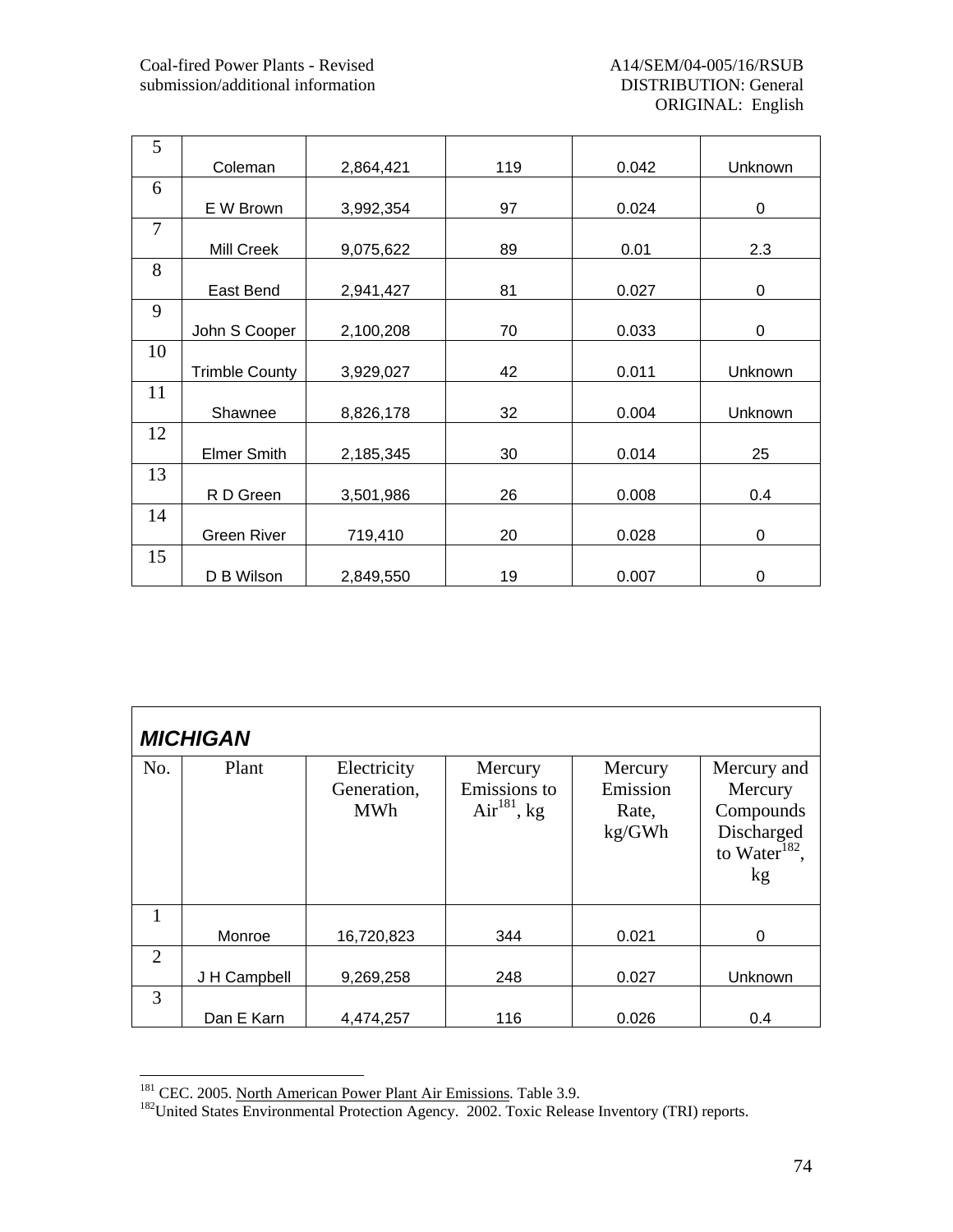#### A14/SEM/04-005/16/RSUB DISTRIBUTION: General ORIGINAL: English

| $\overline{4}$ |                       |           |    |       |     |
|----------------|-----------------------|-----------|----|-------|-----|
|                | <b>Belle River</b>    | 7,716,451 | 98 | 0.013 | 3.2 |
| 5              |                       |           |    |       |     |
|                | St. Clair             | 6,965,047 | 97 | 0.014 | 3.6 |
| 6              |                       |           |    |       |     |
|                | <b>Eckert Station</b> | 1,540,404 | 90 | 0.058 | 0   |
| $\overline{7}$ | Trenton               |           |    |       |     |
|                | Channel               | 4,339,844 | 70 | 0.016 | 0   |
| 8              |                       |           |    |       |     |
|                | J R Whiting           | 2,262,790 | 70 | 0.031 | 0   |
| 9              |                       |           |    |       |     |
|                | <b>B C Cobb</b>       | 2,188,545 | 59 | 0.027 | 0.9 |
| 10             |                       |           |    |       |     |
|                | J C Weadock           | 2,205,966 | 59 | 0.027 | 0.4 |
| 11             |                       |           |    |       |     |
|                | <b>River Rouge</b>    | 3,401,765 | 52 | 0.015 | 0   |
| 12             |                       |           |    |       |     |
|                | Presque Isle          | 3,140,761 | 40 | 0.013 | 0   |
| 13             |                       |           |    |       |     |
|                | Erickson              | 809,058   | 21 | 0.026 | 0   |

|                | <b>NORTH CAROLINA</b> |                                          |                                          |                                        |                                                                                      |  |  |  |
|----------------|-----------------------|------------------------------------------|------------------------------------------|----------------------------------------|--------------------------------------------------------------------------------------|--|--|--|
| No.            | Plant                 | Electricity<br>Generation,<br><b>MWh</b> | Mercury<br>Emissions to<br>$Air183$ , kg | Mercury<br>Emission<br>Rate,<br>kg/GWh | Mercury and<br>Mercury<br>Compounds<br>Discharged<br>to Water <sup>184</sup> ,<br>kg |  |  |  |
| 1              | Roxboro               | 14,281,069                               | 352                                      | 0.025                                  | 0.9                                                                                  |  |  |  |
| $\overline{2}$ | <b>Belews Creek</b>   | 16,912,850                               | 269                                      | 0.016                                  | 0.4                                                                                  |  |  |  |
| 3              | Marshall              | 14,498,223                               | 243                                      | 0.017                                  | 0.4                                                                                  |  |  |  |
| $\overline{4}$ | G G Allen             | 5,071,389                                | 98                                       | 0.019                                  | 1.4                                                                                  |  |  |  |
| 5              | L V Sutton            | 2,622,440                                | 78                                       | 0.03                                   | 0.9                                                                                  |  |  |  |

<sup>&</sup>lt;sup>183</sup> CEC. 2005. <u>North American Power Plant Air Emissions</u>. Table 3.9.<br><sup>184</sup>United States Environmental Protection Agency. 2002. Toxic Release Inventory (TRI) reports.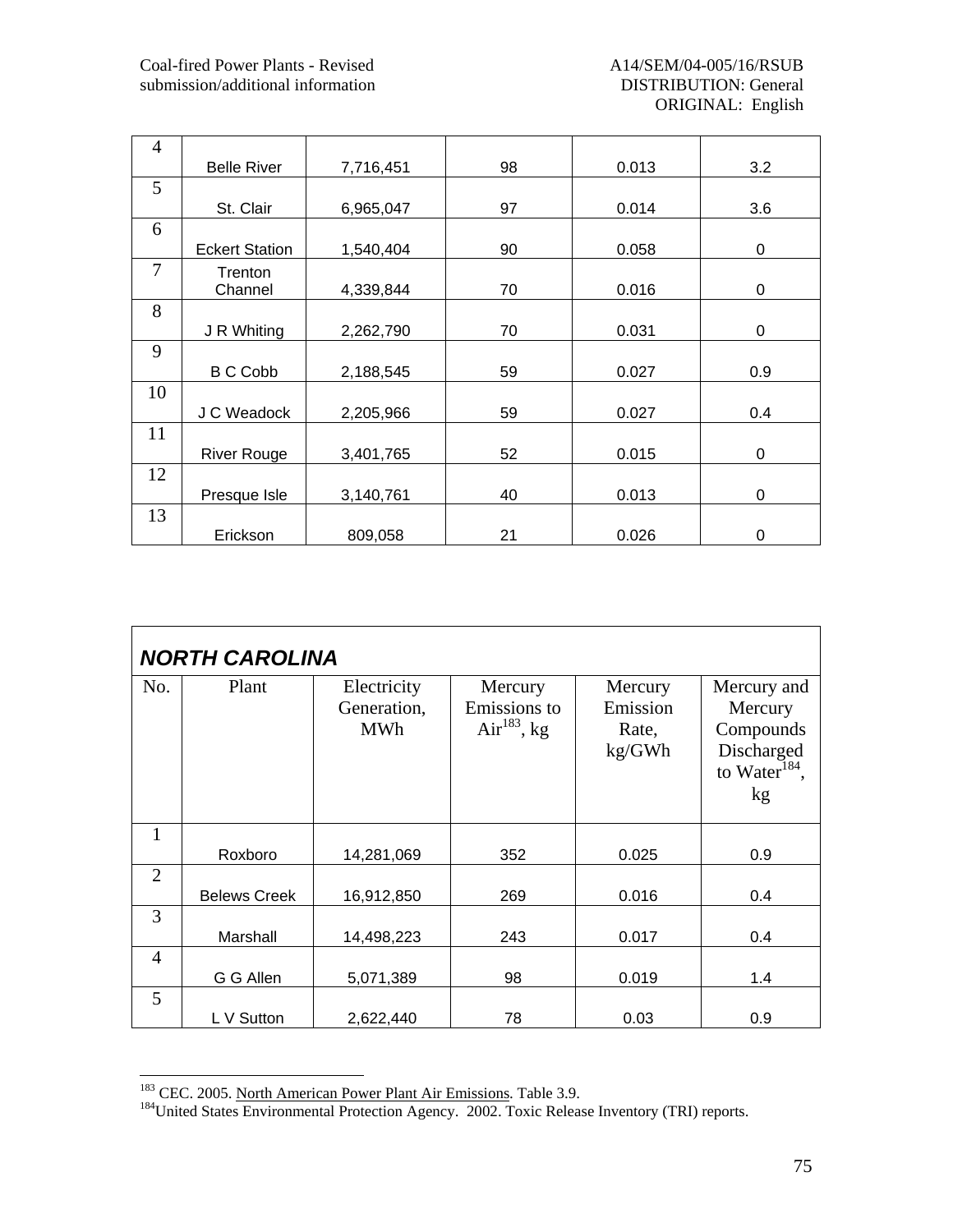#### A14/SEM/04-005/16/RSUB DISTRIBUTION: General ORIGINAL: English

| 6  |              |           |    |       |         |
|----|--------------|-----------|----|-------|---------|
|    | Asheville    | 2,628,074 | 64 | 0.025 | 0.4     |
| 7  |              |           |    |       |         |
|    | Lee          | 1,969,494 | 55 | 0.08  | 0.4     |
| 8  |              |           |    |       |         |
|    | Cape Fear    | 1,857,910 | 45 | 0.024 | 0       |
| 9  |              |           |    |       |         |
|    | Riverbend    | 1,660,438 | 40 | 0.024 | 0.4     |
| 10 |              |           |    |       |         |
|    | Cliffside    | 2,723,353 | 35 | 0.013 | 0.4     |
| 11 |              |           |    |       |         |
|    | <b>Buck</b>  | 1,249,807 | 35 | 0.028 | 0       |
| 12 | W H          |           |    |       |         |
|    | Weatherspoon | 794,816   | 20 | 0.025 | Unknown |

| <b>OHIO</b>    |                    |                                          |                                          |                                        |                                                                                      |  |  |
|----------------|--------------------|------------------------------------------|------------------------------------------|----------------------------------------|--------------------------------------------------------------------------------------|--|--|
| No.            | Plant              | Electricity<br>Generation,<br><b>MWh</b> | Mercury<br>Emissions to<br>$Air185$ , kg | Mercury<br>Emission<br>Rate,<br>kg/GWh | Mercury and<br>Mercury<br>Compounds<br>Discharged<br>to Water <sup>186</sup> ,<br>kg |  |  |
| $\mathbf{1}$   | Conesville         | 10,158,928                               | 451                                      | 0.044                                  | $\pmb{0}$                                                                            |  |  |
| $\overline{2}$ | Eastlake           | 6,724,187                                | 381                                      | 0.057                                  | 0                                                                                    |  |  |
| 3              | J M Stuart         | 15,351,286                               | 318                                      | 0.021                                  | 0                                                                                    |  |  |
| $\overline{4}$ | Cardinal           | 8,555,500                                | 266                                      | 0.031                                  | 0                                                                                    |  |  |
| 5              | W H Sammis         | 15,521,117                               | 263                                      | 0.017                                  | 0                                                                                    |  |  |
| 6              | Gen J M Gavin      | 15,617,077                               | 238                                      | 0.015                                  | 1.4                                                                                  |  |  |
| $\overline{7}$ | Avon Lake          | 4,169,683                                | 228                                      | 0.055                                  | 0                                                                                    |  |  |
| 8              | Kyger Creek        | 6,852,119                                | 209                                      | 0.03                                   | 0                                                                                    |  |  |
| 9              | Muskingum<br>River | 8,359,764                                | 198                                      | 0.024                                  | $\mathbf 0$                                                                          |  |  |

<sup>&</sup>lt;sup>185</sup> CEC. 2005. <u>North American Power Plant Air Emissions</u>. Table 3.9.<br><sup>186</sup>United States Environmental Protection Agency. 2002. Toxic Release Inventory (TRI) reports.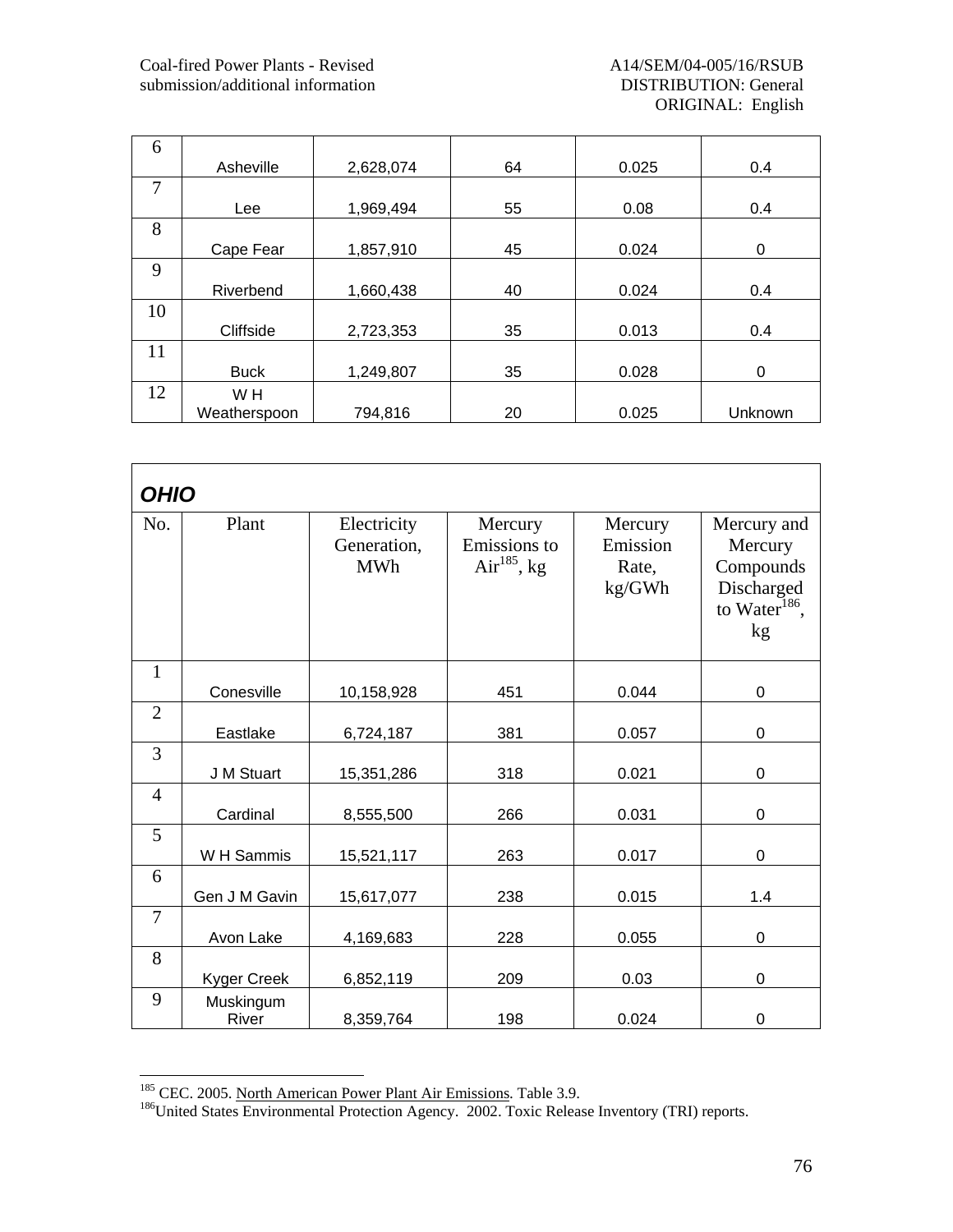#### A14/SEM/04-005/16/RSUB DISTRIBUTION: General ORIGINAL: English

| 10 | Walter C              |           |     |       |     |
|----|-----------------------|-----------|-----|-------|-----|
|    | Beckjord              | 6,756,632 | 178 | 0.026 | 0   |
| 11 |                       |           |     |       |     |
|    | Miami Fort            | 7,587,241 | 160 | 0.021 | 0   |
| 12 |                       |           |     |       |     |
|    | <b>Bay Shore</b>      | 3,538,463 | 103 | 0.029 | 0   |
| 13 |                       |           |     |       |     |
|    | W H Zimmer            | 9,734,563 | 90  | 0.009 | 0.4 |
| 14 |                       |           |     |       |     |
|    | Ashtabula             | 1,236,725 | 79  | 0.064 | 0   |
| 15 |                       |           |     |       |     |
|    | <b>Killen Station</b> | 3,612,949 | 71  | 0.02  | 0   |

|                | <b>PENNSYLVANIA</b>       |                                          |                                          |                                        |                                                                                |  |  |  |
|----------------|---------------------------|------------------------------------------|------------------------------------------|----------------------------------------|--------------------------------------------------------------------------------|--|--|--|
| No.            | Plant                     | Electricity<br>Generation,<br><b>MWh</b> | Mercury<br>Emissions to<br>$Air187$ , kg | Mercury<br>Emission<br>Rate,<br>kg/GWh | Mercury and<br>Mercury<br>Compounds<br>Discharged<br>to Water $^{188}$ ,<br>kg |  |  |  |
| $\mathbf{1}$   | Keystone                  | 11,790,991                               | 787                                      | 0.067                                  | 0.4                                                                            |  |  |  |
| $\overline{2}$ | <b>Homer City</b>         | 10,938,699                               | 743                                      | 0.068                                  | 1.4                                                                            |  |  |  |
| 3              | Montour                   | 9,263,444                                | 634                                      | 0.068                                  | Unknown                                                                        |  |  |  |
| $\overline{4}$ | <b>Bruce</b><br>Mansfield | 15,974,911                               | 528                                      | 0.033                                  | 26                                                                             |  |  |  |
| 5              | Shawville                 | 2,991,436                                | 377                                      | 0.126                                  | $\mathbf 0$                                                                    |  |  |  |
| 6              | <b>Brunner Island</b>     | 9,994,684                                | 235                                      | 0.024                                  | Unknown                                                                        |  |  |  |
| $\overline{7}$ | Hatfield's Ferry          | 9,753,564                                | 227                                      | 0.023                                  | Unknown                                                                        |  |  |  |
| 8              | Conemaugh                 | 12,584,027                               | 224                                      | 0.018                                  | 0.9                                                                            |  |  |  |
| 9              | Armstrong                 | 2,140,768                                | 154                                      | 0.072                                  | 0.4                                                                            |  |  |  |
| 10             | Sunbury                   | 1,714,652                                | 135                                      | 0.079                                  | 0                                                                              |  |  |  |

<sup>&</sup>lt;sup>187</sup> CEC. 2005. <u>North American Power Plant Air Emissions</u>. Table 3.9.<br><sup>188</sup>United States Environmental Protection Agency. 2002. Toxic Release Inventory (TRI) reports.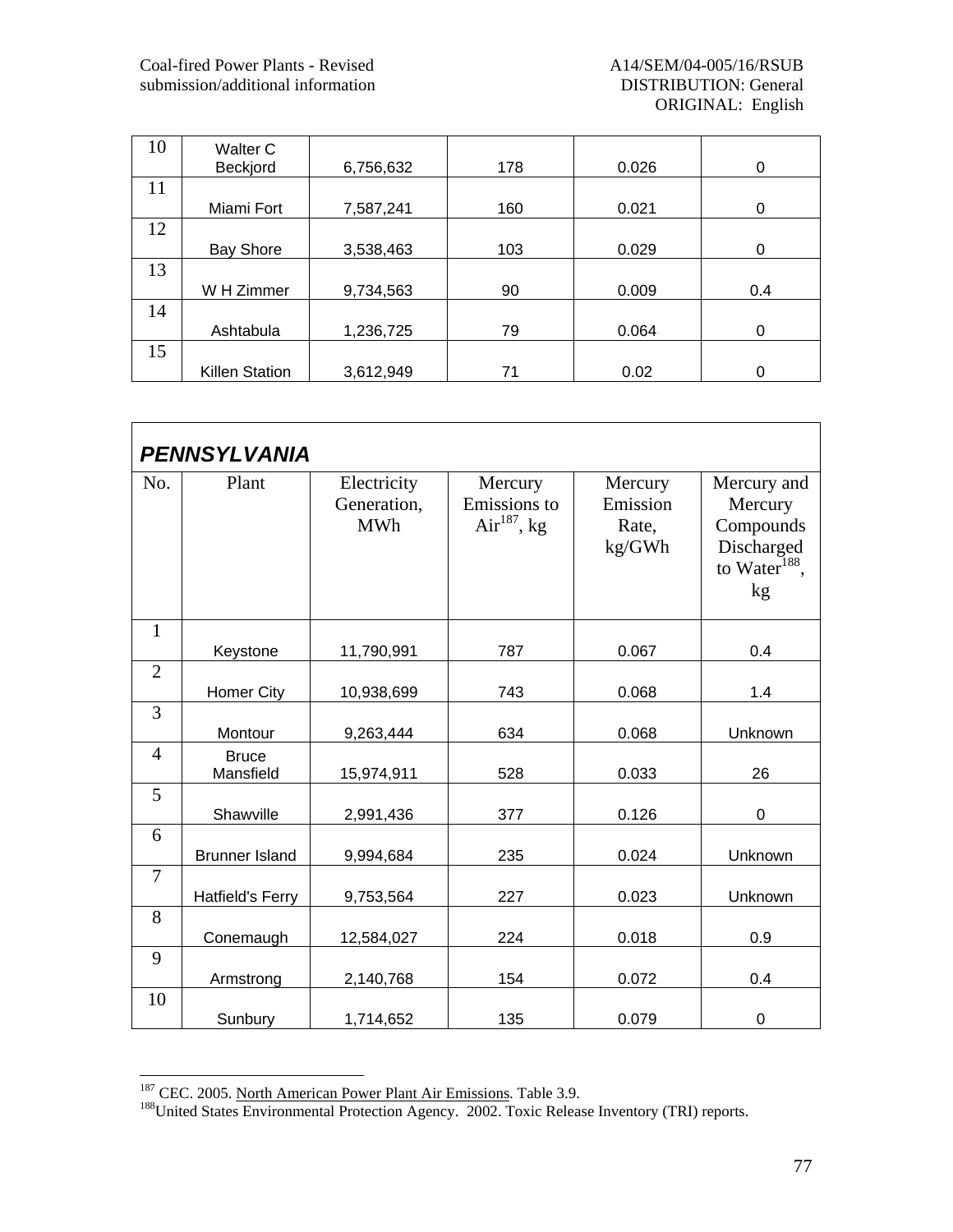#### A14/SEM/04-005/16/RSUB DISTRIBUTION: General ORIGINAL: English

| 11 |                      |           |     |       |         |
|----|----------------------|-----------|-----|-------|---------|
|    | Cheswick             | 3,021,295 | 105 | 0.035 | 0       |
| 12 |                      |           |     |       |         |
|    | New Castle           | 1,577,573 | 105 | 0.066 | 0       |
| 13 |                      |           |     |       |         |
|    | Portland             | 1,915,994 | 57  | 0.03  | 0       |
| 14 |                      |           |     |       |         |
|    | <b>Martins Creek</b> | 2,402,706 | 33  | 0.014 | Unknown |
| 15 |                      |           |     |       |         |
|    | Elrama               | 2,321,405 | 31  | 0.013 | 0       |

|                | <b>TEXAS</b>                |                                          |                                          |                                        |                                                                                      |  |  |  |  |
|----------------|-----------------------------|------------------------------------------|------------------------------------------|----------------------------------------|--------------------------------------------------------------------------------------|--|--|--|--|
| No.            | Plant                       | Electricity<br>Generation,<br><b>MWh</b> | Mercury<br>Emissions to<br>$Air189$ , kg | Mercury<br>Emission<br>Rate,<br>kg/GWh | Mercury and<br>Mercury<br>Compounds<br>Discharged<br>to Water <sup>190</sup> ,<br>kg |  |  |  |  |
| $\mathbf{1}$   | Monticello                  | 13,127,881                               | 849                                      | 0.065                                  | 0                                                                                    |  |  |  |  |
| $\overline{2}$ | <b>Martin Lake</b>          | 14,825,001                               | 547                                      | 0.037                                  | 0                                                                                    |  |  |  |  |
| 3              | <b>Big Brown</b>            | 7,920,848                                | 473                                      | 0.06                                   | 0                                                                                    |  |  |  |  |
| $\overline{4}$ | Limestone                   | 11,385,520                               | 407                                      | 0.036                                  | 0                                                                                    |  |  |  |  |
| 5              | H W Pirkey                  | 4,504,102                                | 382                                      | 0.085                                  | 3.2                                                                                  |  |  |  |  |
| 6              | Sam Seymour                 | 11,749,703                               | 361                                      | 0.031                                  | <b>Not</b><br>available <sup>191</sup>                                               |  |  |  |  |
| $\overline{7}$ | W A Parish                  | 20,026,008                               | 240                                      | 0.012                                  | 0                                                                                    |  |  |  |  |
| 8              | <b>Welsh Power</b><br>Plant | 11,000,083                               | 217                                      | 0.02                                   | 1.8                                                                                  |  |  |  |  |

<sup>&</sup>lt;sup>189</sup> CEC. 2005. North American Power Plant Air Emissions. Table 3.9.

<sup>&</sup>lt;sup>190</sup>United States Environmental Protection Agency. 2002. Toxic Release Inventory (TRI) reports.

<sup>&</sup>lt;sup>191</sup> Facility not listed in TRI report.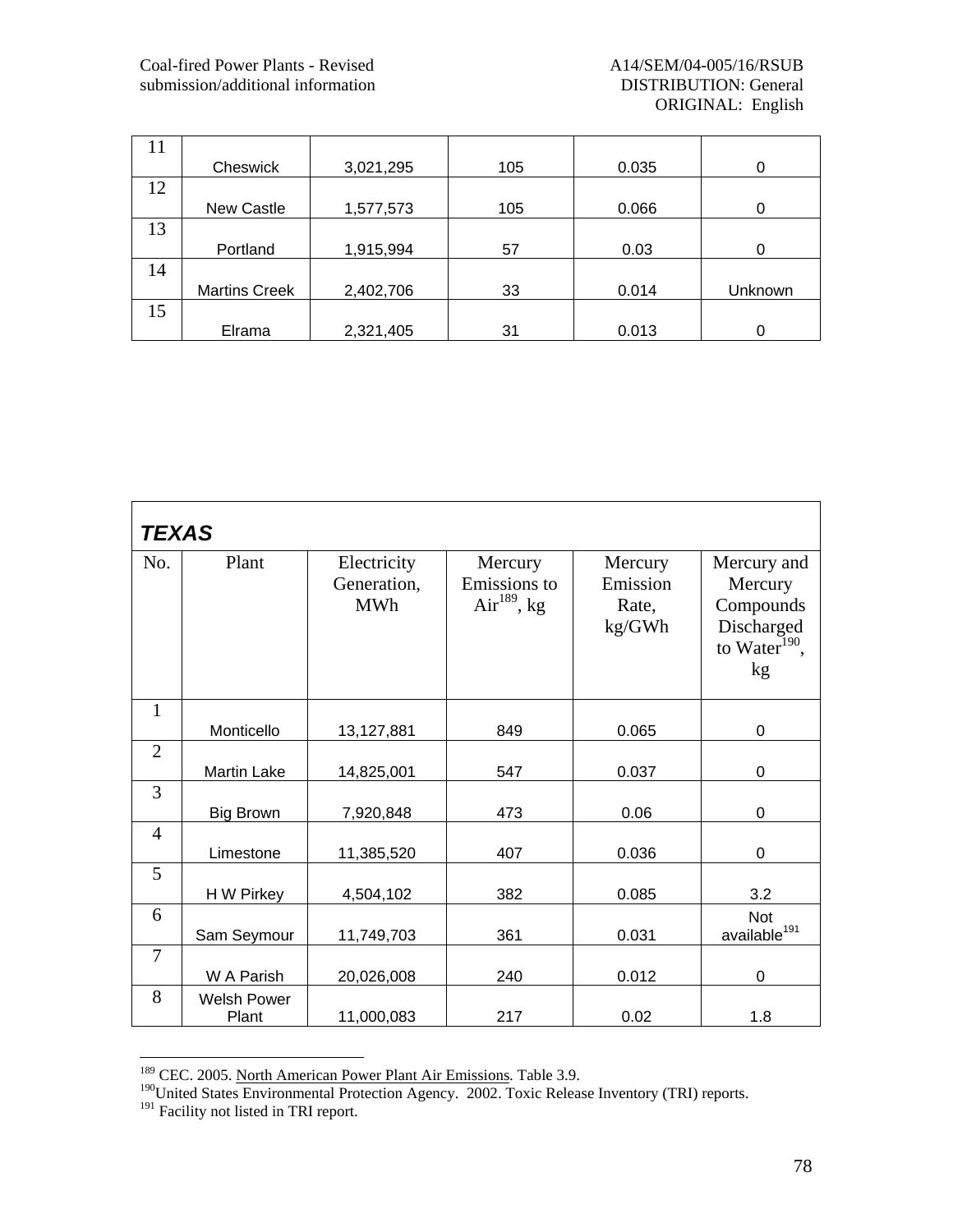#### A14/SEM/04-005/16/RSUB DISTRIBUTION: General ORIGINAL: English

| 9  | Harrington          |           |     |       |                        |
|----|---------------------|-----------|-----|-------|------------------------|
|    | Station             | 7,831,512 | 130 | 0.017 | Unknown <sup>192</sup> |
| 10 |                     |           |     |       |                        |
|    | Gibbons Creek       | 3,230,078 | 122 | 0.038 | Unknown                |
| 11 |                     |           |     |       |                        |
|    | Sandow              | 3,943,323 | 116 | 0.029 | Unknown                |
| 12 |                     |           |     |       |                        |
|    | J K Spruce          | 4,135,806 | 114 | 0.028 | 0                      |
| 13 |                     |           |     |       |                        |
|    | Oklaunion           | 4,264,449 | 78  | 0.018 | Unknown                |
| 14 |                     |           |     |       |                        |
|    | <b>Tolk Station</b> | 7,662,008 | 69  | 0.009 | Unknown                |
| 15 |                     |           |     |       |                        |
|    | San Miguel          | 2,855,097 | 60  | 0.021 | Unknown                |

| <b>WEST VIRGINIA</b> |                    |                                          |                                          |                                        |                                                                                      |  |  |
|----------------------|--------------------|------------------------------------------|------------------------------------------|----------------------------------------|--------------------------------------------------------------------------------------|--|--|
| No.                  | Plant              | Electricity<br>Generation,<br><b>MWh</b> | Mercury<br>Emissions to<br>$Air193$ , kg | Mercury<br>Emission<br>Rate,<br>kg/GWh | Mercury and<br>Mercury<br>Compounds<br>Discharged<br>to Water <sup>194</sup> .<br>kg |  |  |
| $\mathbf{1}$         | Mount Storm        | 11,671,736                               | 521                                      | 0.045                                  | 2.3                                                                                  |  |  |
| $\overline{2}$       | John E Amos        | 17,995,089                               | 450                                      | 0.025                                  | 0                                                                                    |  |  |
| 3                    | Phil Sporn         | 5,361,190                                | 230                                      | 0.043                                  | 0                                                                                    |  |  |
| $\overline{4}$       | Mountaineer        | 8,985,024                                | 211                                      | 0.023                                  | $\pmb{0}$                                                                            |  |  |
| 5                    | Mitchell           | 9,231,567                                | 204                                      | 0.022                                  | $\Omega$                                                                             |  |  |
| 6                    | <b>Fort Martin</b> | 7,855,193                                | 195                                      | 0.025                                  | Unknown                                                                              |  |  |
| $\overline{7}$       | Harrison           | 12,927,422                               | 133                                      | 0.01                                   | Unknown                                                                              |  |  |
| 8                    | Kammer             | 4,029,061                                | 117                                      | 0.029                                  | 0                                                                                    |  |  |

 $\overline{a}$  $192$  Reported as "." in TRI data which indicates that the facility left that cell blank in its submission. <sup>193</sup> CEC. 2005. North American Power Plant Air Emissions. Table 3.9.

<sup>&</sup>lt;sup>194</sup>United States Environmental Protection Agency. 2002. Toxic Release Inventory (TRI) reports.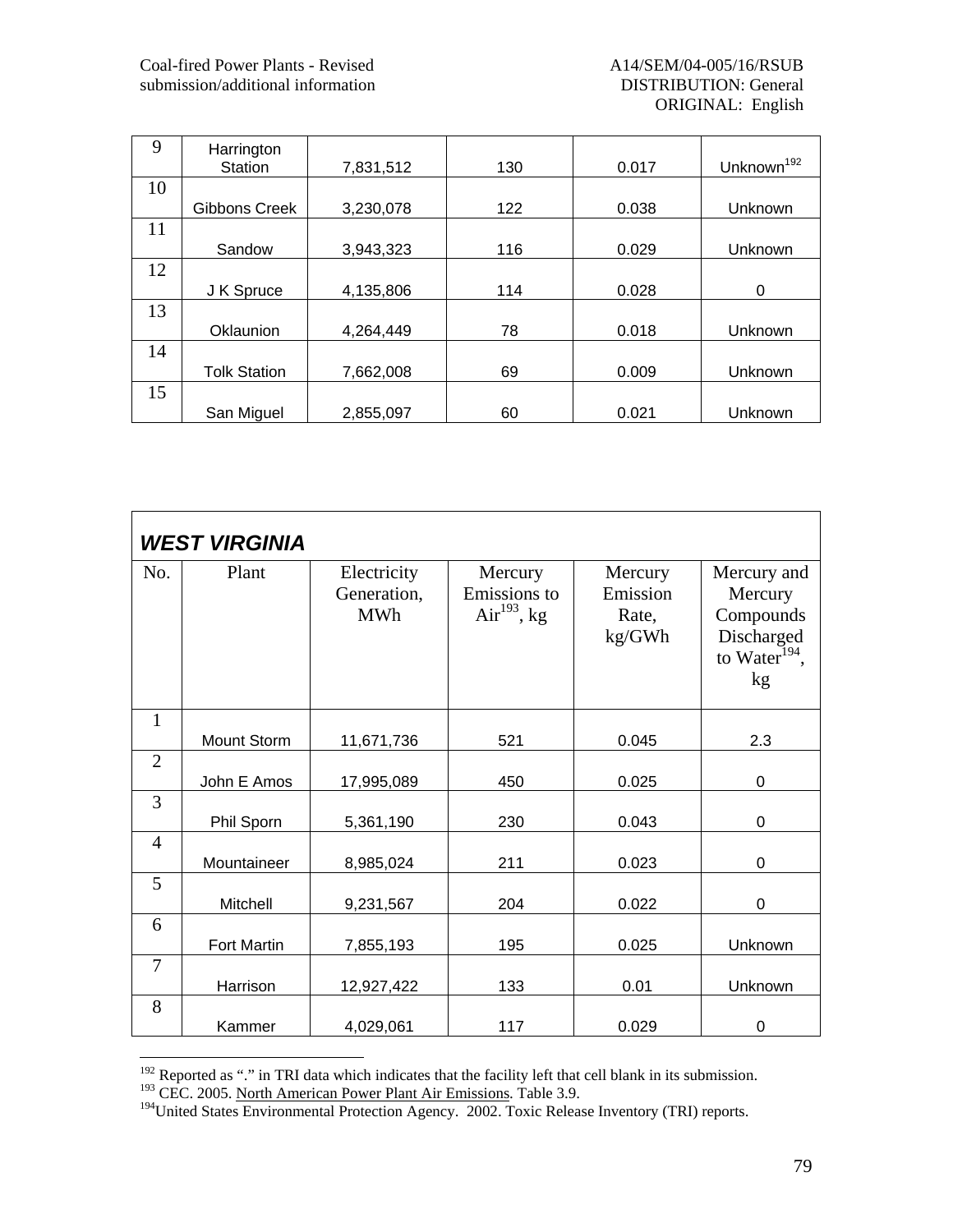| 9  |               |           |    |       |                |
|----|---------------|-----------|----|-------|----------------|
|    | Kanawha River | 2,571,055 | 70 | 0.027 | 0              |
| 10 |               |           |    |       |                |
|    | Albright      | 1,374,335 | 64 | 0.025 | <b>Unknown</b> |
| 11 |               |           |    |       |                |
|    | Pleasants     | 7,629,209 | 56 | 0.007 | Unknown        |
| 12 |               |           |    |       |                |
|    | Willow Island | 1,151,588 | 37 | 0.032 | <b>Unknown</b> |
| 13 |               |           |    |       |                |
|    | Rivesville    | 386,259   | 20 | 0.051 | <b>Unknown</b> |

## **Appendix 12D.1: Methodology for creating TRI reports**

To generate the TRI reports using the TRI explorer first go to: http://www.epa.gov/triexplorer/

Under "Reports", which allows the user to select the type of report, we selected "Facility".

Then under "Geographic Location" we selected the State being researched (ie the ten states subject to our inquiry).

Then under "Chemical Released" we selected "Select specific chemical(s)". This produced a list of TRI chemicals. We scrolled through the list of chemicals and selected both " Mercury" and "Mercury Compounds".

Then under "Industry" we selected "SIC 4911,4931, 4939 - - Electric Utilities".

Finally, under "Year of Data" we selected the most recent year for which data is available "2002".

Next to all those selections is a column that defines the report columns to include in the final report.

Since our interest is in On Site releases we selected "Total On Site Disposal or Other Releases" and the two "Details" boxes below that. We also selected "Total On and Off Site Disposal and Other Releases", although that was not necessary to obtain the information we required.

Once all of that is done we selected the "Generate Report" button.

Once this report was generated we sorted the information in descending order according to the column titled "Surface Water Discharges" by selecting the downward arrow under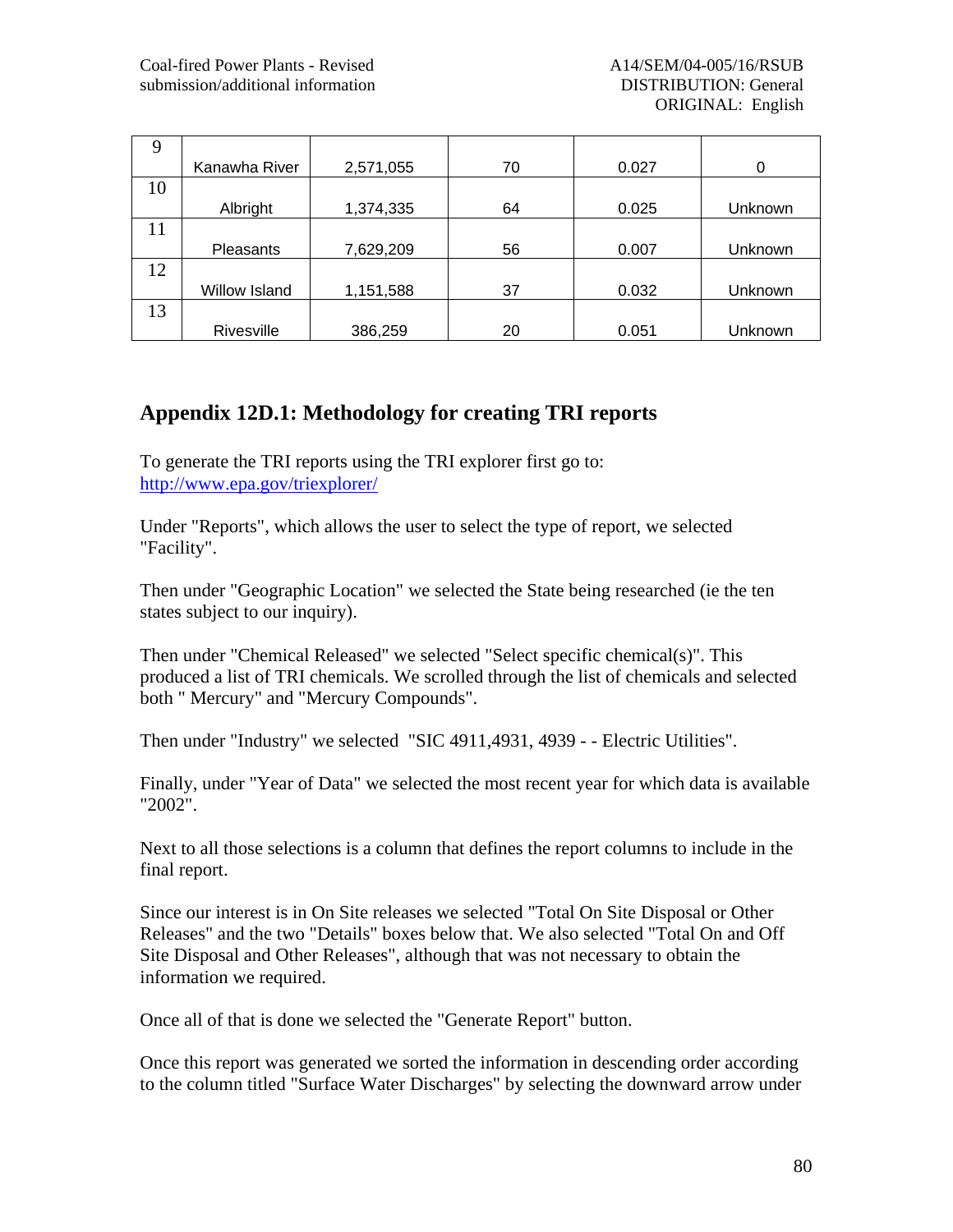the column heading. This sorted the list of plants in order from greatest to least in terms of quantity of Mercury and Mercury Compounds released to surface water.

We then printed the reports and downloaded and saved the data in Microsoft Excel.

## **Appendix 12E: TMDLs: Example State Documents**

## **Michigan**

**Mercury Information Sheet 2004** *Michigan Family Fish Consumption Guide* **Michigan Land Use Institute:** *What's the Wait on Mercury*

**Michigan Environmental Council: Press Release: Deer Lake has most mercurypolluted fish in Michigan; Other worst-off Water Bodies also highlighted Michigan DEQ: Staff Report: CWA s. 202(d) list, Michigan Submittal for Year 2002, April 2002 Michigan DEQ, Surface Water Quality Division, August 2002:** *Total Maximum Daily Load for Mercury for Hammell Creek***, Houghton County Appendix XV: Updates to 303(d) 2002 TMDL List 2004 Report Michigan DEQ: Water Quality and Pollution Control in Michigan: 2004 ss. 303(d) and 305(b) Integrated Report, Revised May 2004 Letter dated May 14, 2004 from US EPA to Michigan DEQ approving 2004 303(d) list Letter dated June 29, 2004 from EPA to Michigan DEQ re Appendix I: Administrative Rules Appendix X: USEPA Approved List for Water Bodies (Category 4a) Appendix XI: WQS Nonattainment List for Water Bodies with other Control Mechanisms (Category 4(b) Appendix XIII: WQS Nonattainment List for Waterbodies Requiring TMDLs (Category 5) Appendix XIV: Schedule for TMDL Development - 2004 Appendix XV: Updates to TMDL List Appendix XVI: Comments and Responses Regarding the Draft 2004 Federal CWA s. 303(d) Report Review**  Environmental Working Group: Michigan estimated mercury emissions from coal-b

## **Approved TMDLs in Michigan**

Waterbody: Bean Creek WBID#: 060102A County: Hillsdale and Lenawee HUC: 4100006 Size: 2 M Location: Vicinity of Hudson. Problem: Untreated sewage discharge; pathogens (Rule 100). TMDL Type: Pathogen TMDL **Submittal Date: 03/2003 Approval Date: 04/2003**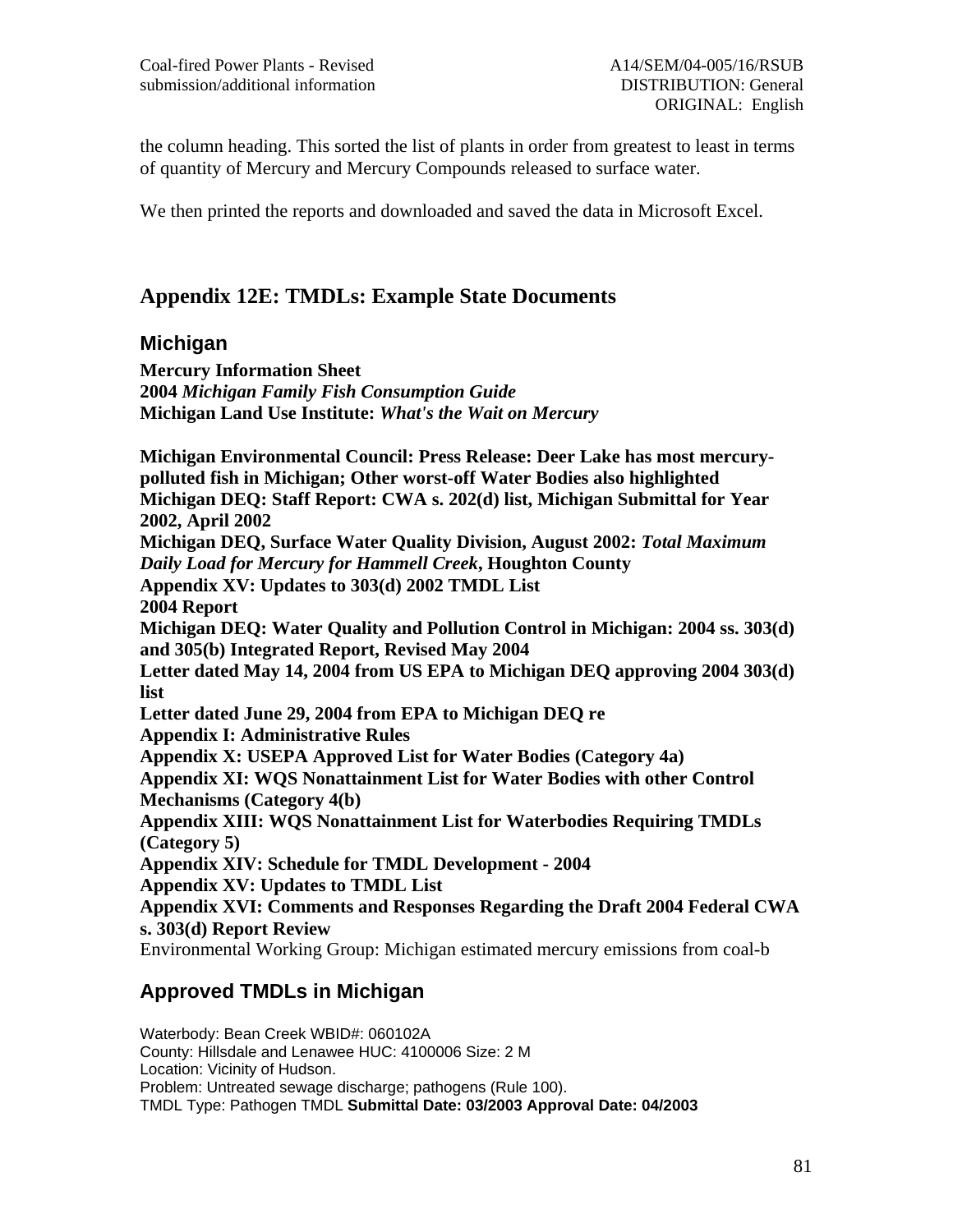Waterbody: Bear Creek WBID#: 082805E County: Kent HUC: 4050006 Size: 3 M Location: From W. Cannonsburg Road upstream to cattle access site 100 yards upstream of Warren Townsend Park. Problem: Threatened biota. TMDL Type: Sediment TMDL **Submittal Date: 08/1997 Approval Date: Inform. TMDL** 

Waterbody: Belleville Lake WBID#: 061203K County: Wayne HUC: 4090005 Size: 1270 A Location: Vicinity of Belleville. Problem: Nuisance algal growths, phosphorus. TMDL Type: Nutrient TMDL **Submittal Date: 09/2004 Approval Date: 11/2004** 

Waterbody: Black Creek WBID#: 082701J County: Muskegon HUC: 4060101 Size: 13 M Location: Tributary to Mona Lake. Problem: FCA-PCBs; Fish community rated poor. TMDL Type: Biota TMDL **Submittal Date: 08/2003 Approval Date: 10/2003** 

Waterbody: Brighton Lake WBID#: 061205O County: Livingston HUC: 4090005 Size: 158 A Location: An impoundment on south Ore Creek just downstream from the city of Brighton. Problem: Nutrient enrichment. TMDL Type: Phosphorus TMDL **Submittal Date: 12/1999 Approval Date: 02/2000** 

Waterbody: Carrier Creek WBID#: 082812D County: Eaton HUC: 4050004 Size: 4 M Location: Grand River confluence upstream to I-496. Problem: Macroinvertebrate community rated fair. TMDL Type: Biota TMDL **Submittal Date: 05/2002 Approval Date: 07/2002** 

Waterbody: Cedar River WBID#: 210429A County: Gladwin HUC: 4080201 Size: 9 M Location: Vicinity of Gladwin; M-61 d/s to Howard Oil Field Road. Problem: CSO, pathogens (Rule 100). TMDL Type: E. coli TMDL **Submittal Date: 11/2003 Approval Date: 05/2004** 

Waterbody: Coldwater River WBID#: 210424B County: Isabella HUC: 4080202 Size: 3 M Location: Vernon Rd. crossing upstream to Outlet Lake (Littlefield Lake area). Problem: Biological community threatened. TMDL Type: Biota TMDL **Submittal Date: 06/2001 Approval Date: 09/2001** 

Waterbody: Crapaud Creek WBID#: 061409E County: Macomb HUC: 4090002 Size: 2 M Location: Downtown New Baltimore at Hamer Street upstream. Problem: Pathogens (Rule 100). TMDL Type: E. coli TMDL **Submittal Date: 02/2002 Approval Date: 03/2002** 

Waterbody: Deer Creek WBID#: 083301D County: Berrien HUC: 4040001 Size: 7 M Location: S. Br. Galien River confluence u/s to the headwaters in vicinity of Three Oaks.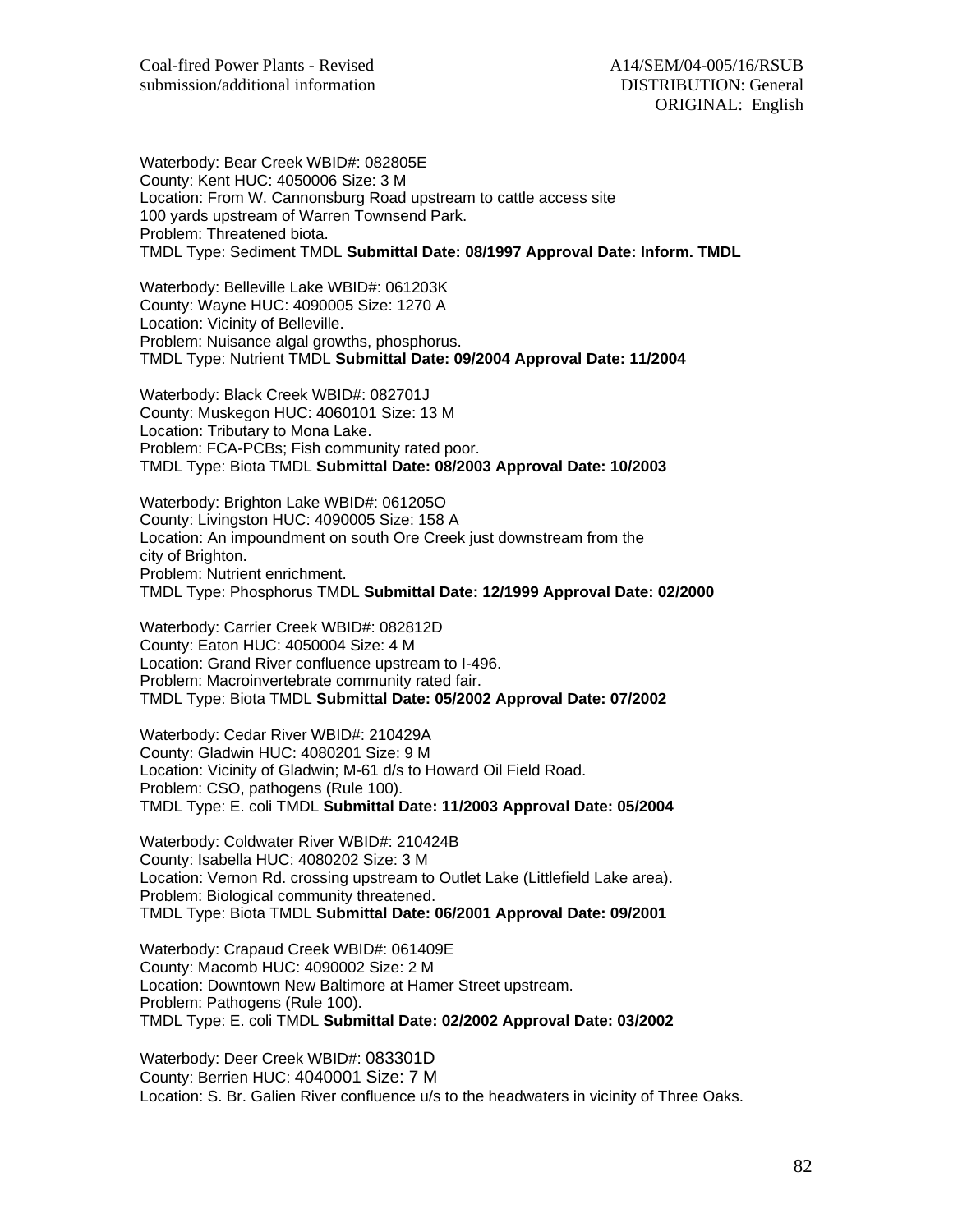Problem: Untreated sewage discharge, pathogens (Rule 100); macroinvertebrate community rated poor; nuisance algae. TMDL Type: E. coli TMDL **Submittal Date: 08/2002 Approval Date: 09/2002** 

Waterbody: Duff Creek WBID#: 210406A County: Sanilac HUC: 4080205 Size: 6 M Location: S. Br. Cass River u/s to vicinity of Marlette. Problem: Untreated sewage discharge, pathogens (Rule 100); macroinvertebrate community. TMDL Type: E. coli TMDL **Submittal Date: 07/2004 Approval Date: 08/2004** 

Waterbody: Ecorse River WBID#: 061301I County: Wayne HUC: 4090004 Size: 25 M Location: Detroit River confluence u/s (so as to include Ecorse Creek and La Blanc) Problem: Macroinvertebrate community rated poor; untreated sewage discharges, pathogens (Rule 100). TMDL Type: Biota TMDL **Submittal Date: 07/2003 Approval Date: 09/2003** 

Waterbody: Ford Lake WBID#: 061203F County: Washtenaw HUC: 4090005 Size: 975 A Location: Ypsilanti, upstream of Belleville Lake. Problem: Nuisance algal growths, phosphorus. TMDL Type: Nutrient TMDL **Submittal Date: 9/2004 Approval Date: 11/2004** 

Waterbody: Ford Lake/Belleville Lake (Huron River Imp.) WBID#: 061203N County: Wayne HUC: 4090005 Size: 2245 A Location: Vicinity of Belleville. Problem: Nutrient enrichment; nuisance algal growths. TMDL Type: Phosphorus TMDL **Submittal Date: 12/1996 Approval Date: 03/2000** 

Waterbody: Galien River WBID#: 083301A County: Berrien HUC: 4040001 Size: 2 M Location: Galien River in the vicinity of New Troy (Flynn Rd. upstream to Elm Valley Rd.). Problem: Water quality standard exceedances for E. coli; pathogens (Rule 100). TMDL Type: E. coli TMDL **Submittal Date: 03/2002 Approval Date: 05/2002** 

Waterbody: Geddes Pond (Huron River) WBID#: 061203B County: Washtenaw HUC: 4090005 Size: 2 M Location: Geddes Pond Dam upstream to Geddes Avenue (vicinity of Ann Arbor). Problem: Pathogens (Rule 100). TMDL Type: E. coli TMDL **Submittal Date: 08/2001 Approval Date: 09/2001** 

Waterbody: Grand River WBID#: 082816H County: Jackson HUC: 4050004 Size: 25 M Location: Grand River from Tompkins Road upstream to the city of Jackson and Portage River from the Grand River confluence upstream to Wooster Road. Problem: Untreated sewage discharge, pathogens (Rule 100); WQS exceedances for DO; Macroinvertebrate and fish communities rated poor. TMDL Type: Biota TMDL **Submittal Date: 06/2003 Approval Date: 09/2003** 

Waterbody: Grand River WBID#: 082816H County: Jackson HUC: 4050004 Size: 25 M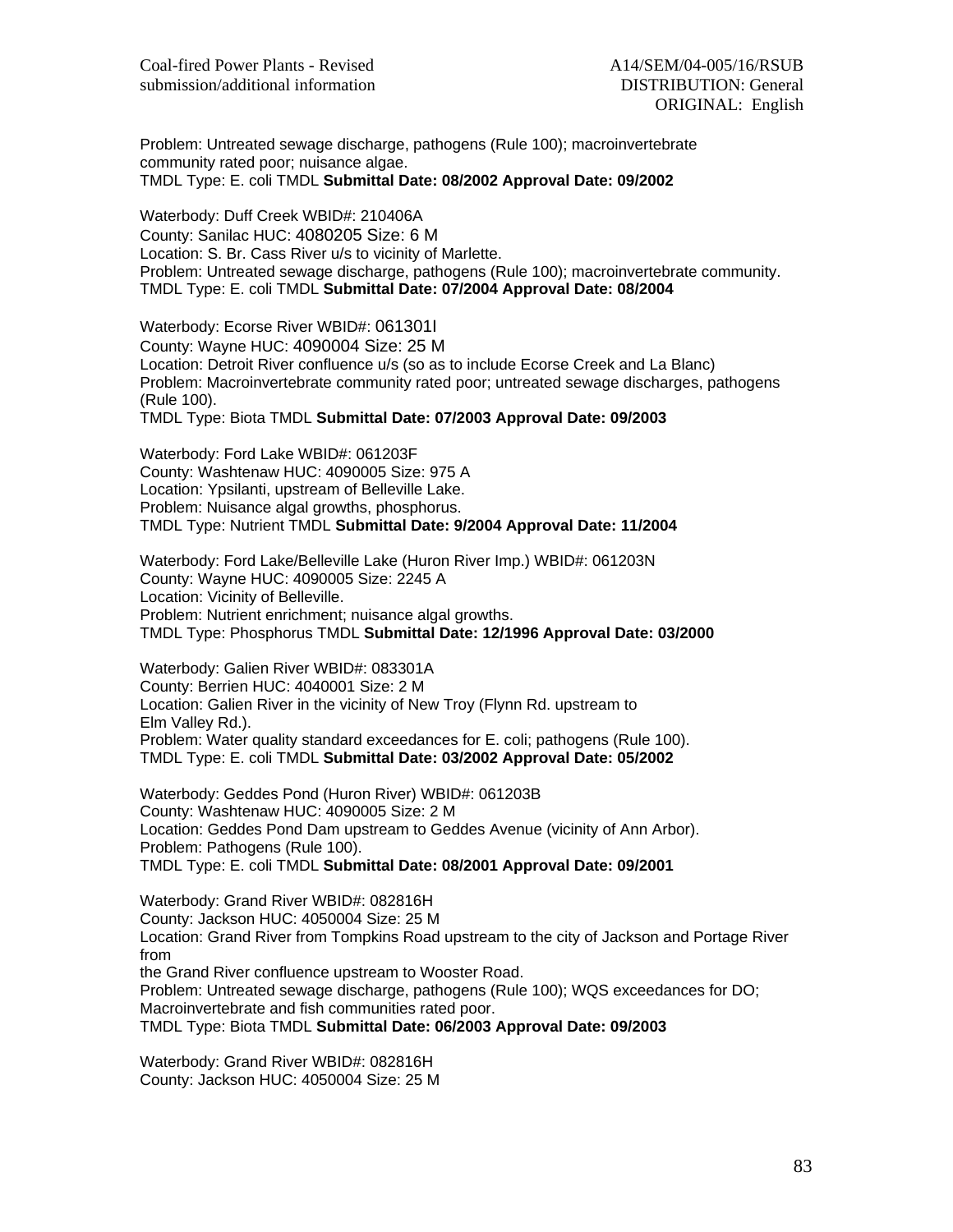Location: Grand River from Tompkins Road upstream to the city of Jackson and Portage River from the Grand River confluence upstream to Wooster Road. Problem: Untreated sewage discharge, pathogens (Rule 100); WQS exceedances for DO; Macroinvertebrate and fish communities rated poor. TMDL Type: DO TMDL **Submittal Date: 06/2003 Approval Date: 09/2003** 

Waterbody: Grand River WBID#: 082816H County: Jackson HUC: 4050004 Size: 25 M Location: Grand River from Tompkins Road upstream to the city of Jackson and Portage River from the Grand River confluence upstream to Wooster Road. Problem: Untreated sewage discharge, pathogens (Rule 100); WQS exceedances for DO; Macroinvertebrate and fish communities rated poor. TMDL Type: E. coli TMDL **Submittal Date: 06/2003 Approval Date: 08/2003** 

Waterbody: Great Bear Lake Proper WBID#: 083102L County: Van Buren HUC: 4050002 Size: 150 Acres Location: Great Bear Lake Problem: Nuisance algal growths, phosphorus TMDL Type: Phosphorus TMDL **Submittal Date: 09/2004 Approval Date: 11/2004** 

Waterbody: Hammell Creek WBID#: 221001O County: Houghton HUC: 4020103 Size: 5 M Location: Trapp Rock River confluence upstream. Problem: Mercury. TMDL Type: Mercury TMDL **Submittal Date: 08/2002 Approval Date: 09/2002** 

Waterbody: Kawkawlin River WBID#: 210501F County: Bay HUC: 4080102 Size: 5 M Location: Saginaw Bay confluence u/s to the N. Br. Kawkawlin River confluence. Problem: PCBs. TMDL Type: PCB TMDL **Submittal Date: 08/2002 Approval Date: 09/2002** 

Waterbody: Kent Lake WBID#: 061206D County: Oakland HUC: 4090005 Size: 1000 A Location: An impoundment on the main stem of the Huron River. Its upstream boundary is Dawson Rd. and downstream is the Kent Lake spillway at I-96. Problem: Nutrient enrichment. TMDL Type: Phosphorus TMDL **Submittal Date: 12/1999 Approval Date: 03/2000** 

Waterbody: Kintz Creek and Hunter's Creek (Metamora) WBID#: 210413I County: Lapeer HUC: 4080204 Size: 1 M Location: All of Metamora drains eventually flow to the south branch Flint River. Problem: Untreated sewage discharge, pathogens (Rule 100). TMDL Type: E. coli TMDL **Submittal Date: 1/2004 Approval Date: 02/2004** 

Waterbody: Lake Allegan (Kalamazoo River Imp.) WBID#: 083005G County: Allegan HUC: 4050003 Size: 1587 A Location: Located west of Allegan in Alley and Allegan Twps. Problem: Nutrient enrichment; nuisance algal growths. TMDL Type: Phosphorus TMDL **Submittal Date: 03/2001 Approval Date: 04/2001** 

Waterbody: Lake Macatawa (Watershed) WBID#: 082901D County: Ottawa HUC: 4050002 Size: 1780 A Location: Vicinity of Holland (Park and Holland Twps.). Problem: Nutrient enrichment; nuisance algal blooms.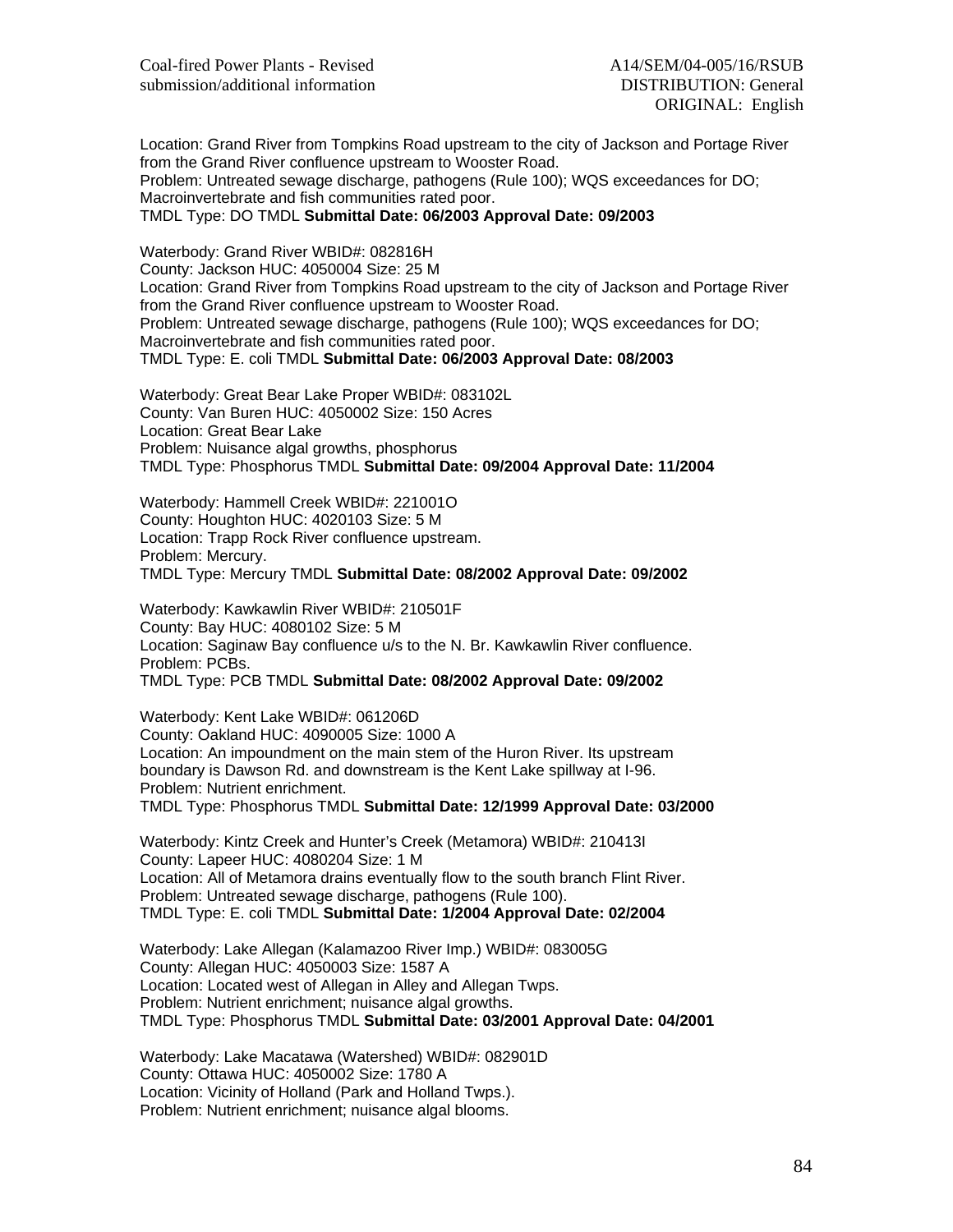#### TMDL Type: Phosphorus TMDL **Submittal Date: 01/1999 Approval Date: 04/2000**

Waterbody: Lenawee County Drain No. 70 WBID#: 061103H County: Lenawee HUC: 4100002 Size: 1 M Location: Tributary to Big Meadow Creek, Palmyra Twp. from Manor Farms and Humphrey Hwy. downstream to west of Palmyra. Problem: Untreated sewage discharge; pathogens (Rule 100). TMDL Type: E. coli TMDL **Submittal Date: 04/2002 Approval Date: 06/2002** 

Waterbody: Little Black Creek WBID#: 082701T County: Muskegon HUC: 4060101 Size: 7 M Location: Mona Lake inlet upstream. Problem: Fish and macroinvertebrate communities rated poor. TMDL Type: Biota TMDL **Submittal Date: 07/2003 Approval Date: 09/2003** 

Waterbody: Malletts Creek WBID# 061203I County: Washtenaw HUC: 4090005 Size: 2 M Location: Huron River confluence u/s to Packard Road. Problem: Fish and macroinvertebrate communities rated poor. TMDL Type: Biota TMDL **Submittal Date: 08/2004 Approval Date: 09/2004** 

Waterbody: Mickles Creek (Shiawassee River) WBID# 210415B County: Saginaw HUC: 4080203 Size: 0.5 M Location: Vicinity of Oakley d/s. Problem: Untreated sewage discharge; pathogens (Rule 100). TMDL Type: E. coli TMDL **Submittal Date: 04/2003 Approval Date: 05/2003** 

Waterbody: Mill Creek WBID# 061503A County: St. Clair HUC: 4090001 Size: 1 M Location: Vicinity of Yale, T7N, R14E, Sec. 1. Problem: Untreated sewage discharge; pathogens (Rule 100). TMDL Type: E. coli TMDL **Submittal Date: 02/2004 Approval Date: 03/2004** 

Waterbody: Ore Lake WBID#: 061205S County: Livingston HUC: 4090005 Size: 192 A Location: Downstream of Brighton Lake. Problem: Nutrient enrichment. TMDL Type: Phosphorus TMDL **Submittal Date: 12/1999 Approval Date: 02/2000** 

Waterbody: Plaster Creek WBID#: 082806H County: Kent HUC: 4050006 Size: 12 M Location: Grand River confluence upstream to Dutton Park (Hanna Lake Avenue and 76th Street). Problem: Fish and macroinvertebrate communities rated poor; pathogens (Rule 100). TMDL Type: E. coli TMDL **Submittal Date: 08/2002 Approval Date: 09/2002** 

Waterbody: Plaster Creek WBID#: 082806H County: Kent HUC: 4050006 Size: 12 M Location: Grand River confluence upstream to Dutton Park (Hanna Lake Avenue and 76th Street). Problem: Fish and macroinvertebrate communities rated poor; pathogens (Rule 100). TMDL Type: Biota TMDL **Submittal Date: 07/2002 Approval Date: 08/2002** 

Waterbody: Prattville Drain and Lime Lake WBID#: 060102B County: Hillsdale HUC: 4100006 Size: 0.5 M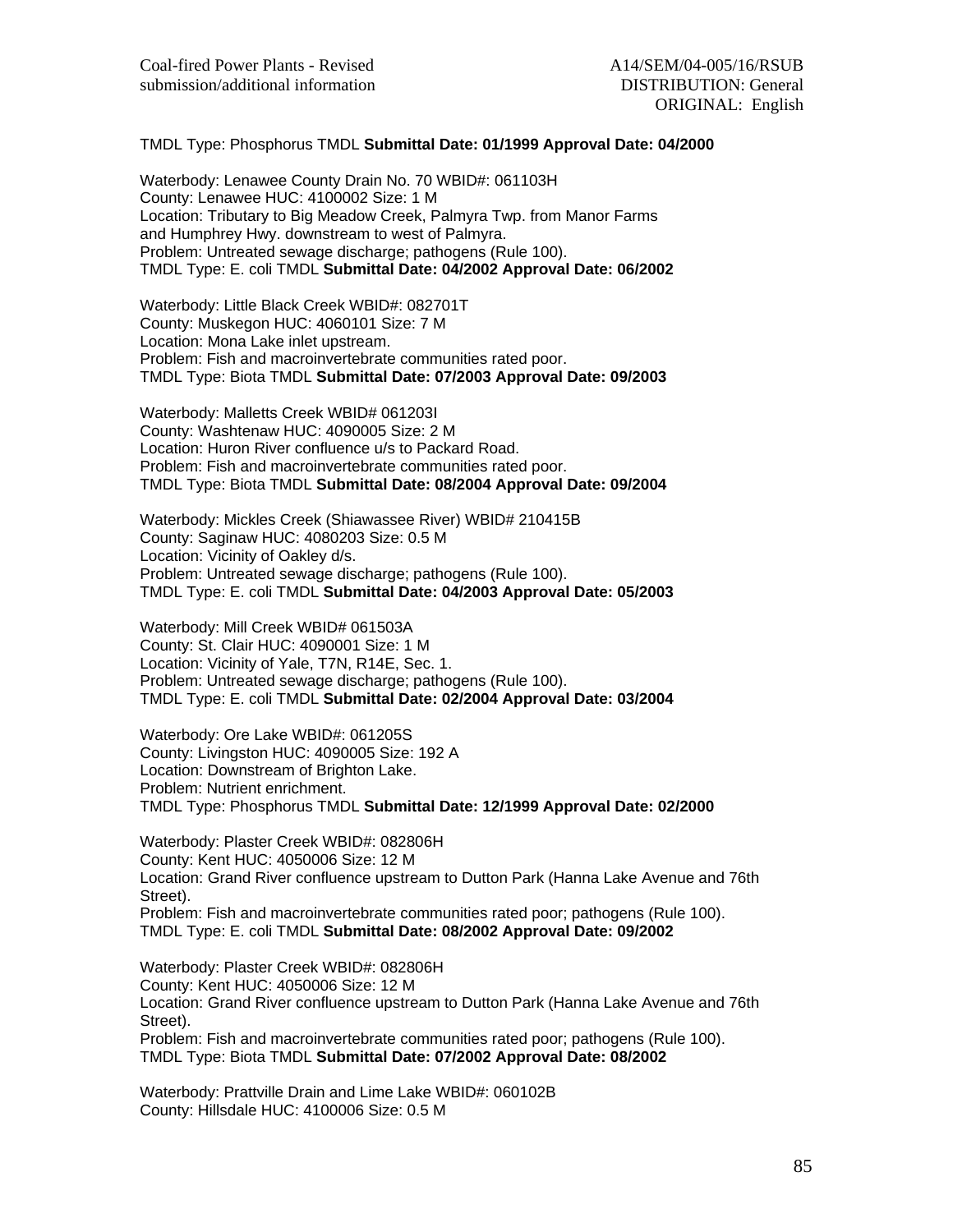Location: Wright Township Problem: Untreated sewage discharge; pathogens (Rule 100). TMDL Type: E. coli TMDL **Submittal Date: 02/2003 Approval Date: 03/2003** 

Waterbody: Rio Grande Creek WBID#: 082803F County: Ottawa HUC: 4050006 Size: 0.5 M Location: Crockery Creeek confluence u/s to Chester Twp. Problem: Untreated sewage discharge, pathogens (Rule 100). TMDL Type: E. coli TMDL **Submittal Date: 01/2003 Approval Date: 02/2003** 

Waterbody: River Raisin WBID#: 061101P County: Lenawee HUC: 4100002 Size: 8 M Location: City of Tecumseh upstream to the vicinity of the city of Clinton. Problem: Untreated sewage discharge; pathogens (Rule 100). TMDL Type: E. coli TMDL **Submittal Date: 09/2002 Approval Date: 11/2002** 

Waterbody: Saline River WBID#: 061104A County: Washtenaw HUC: 4100002 Size: 1 M Location: Near Mooreville, Section 28, York Township. Problem: Untreated sewage discharge; pathogens (Rule 100). TMDL Type: E. coli TMDL **Submittal Date: 10/2002 Approval Date: 11/2002** 

Waterbody: Small Creek and Hunter's Lake WBID#: 210806B County: Alcona HUC: 4070007 Size: .5 M Location: Vicinity of Curtis Twp. (Glennie). Problem: Untreated sewage discharge, pathogens (Rule 100). TMDL Type: E. coli TMDL **Submittal Date: 07/2004 Approval Date: 09/2004** 

Waterbody: St. Joseph River WBID#: 083204G County: Berrien HUC: 4050001 Size: 32 M Location: Lake Michigan confluence in Morrison Channel u/s to Michigan/Indiana state line. Problem: CSO, pathogens (Rule 100). TMDL Type: E. coli TMDL **Submittal Date: 09/2003 Approval Date: 06/2004** 

Waterbody: Strawberry Lake WBID#: 061205U County: Livingston HUC: 4090005 Size: 247 A Location: A lake on the Huron River just downstream of M-36 in Livingston County. Problem: Nutrient enrichment. TMDL Type: Phosphorus TMDL **Submittal Date: 12/1999 Approval Date: 08/2000** 

Waterbody: Sycamore Creek (Watershed)# WBID#: 082817D County: Ingham HUC: 4050004 Size: 87 M Location: Grand River confluence upstream to headwaters and to include Mud Creek, Talmadge Creek, Willow Creek, and Havens Drain. Problem: Water quality standard exceedance for D.O. TMDL Type: D.O. TMDL **Submittal Date: 08/1996 Approval Date: Inform. TMDL** 

Waterbody: Wagner-Pink Drain WBID#: 061203J County: Monroe HUC: 4090005 Size: 0.5 M Location: Huron River confluence upstream to South Huron River Drive. Problem: Macroinvertebrate community rated poor; Pathogens (Rule 100). TMDL Type: E. coli **Submittal Date: 04/2003 Approval Date: 05/2003**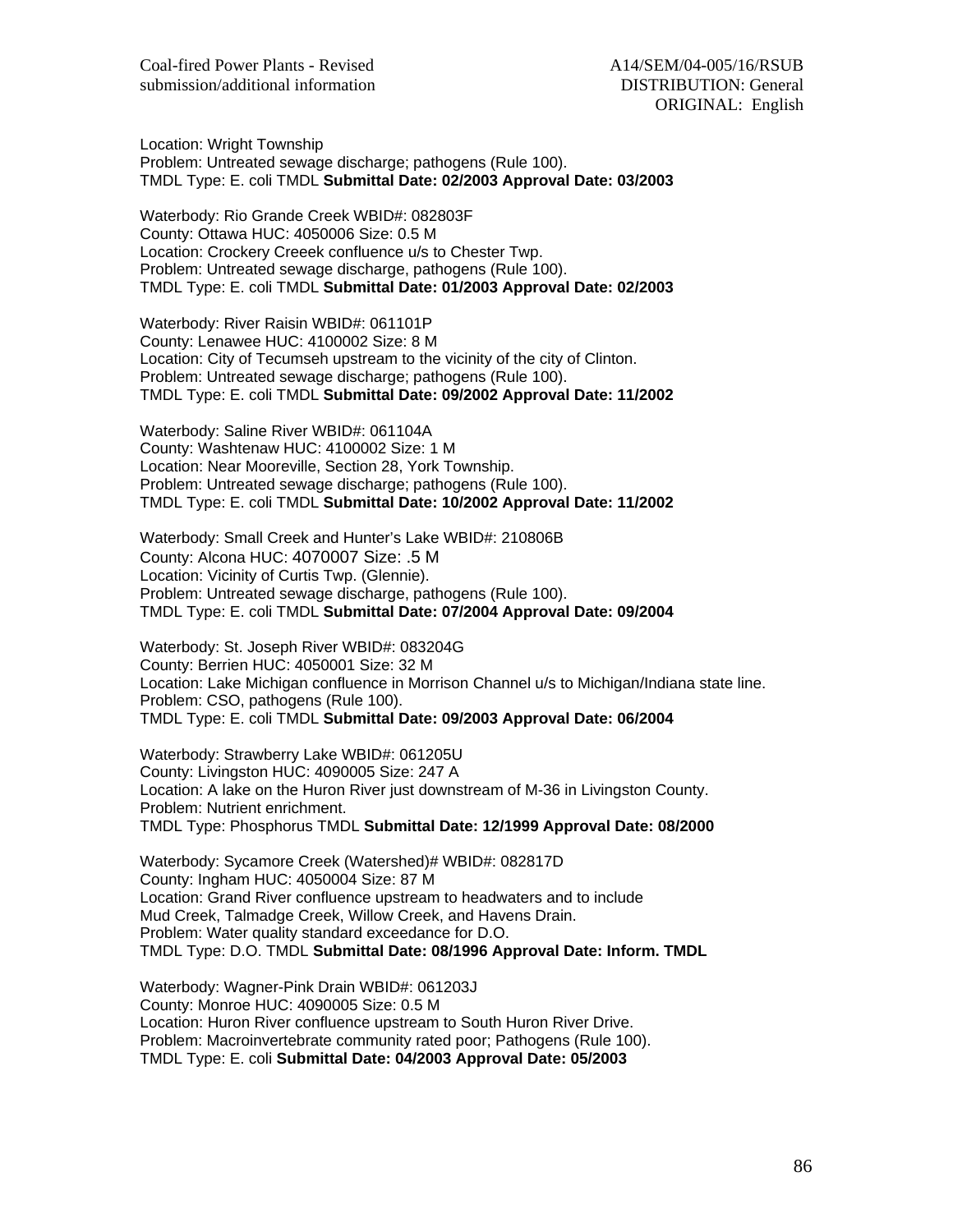## **Appendix 12E.1: Example of TMDL Development Document (summarised from Michigan Department of Environmental Quality)**

Typically TMDLs contain an introduction which sets out the statutory basis of TMDLs and its requirements. For instance, the document will say:

> The TMDL process establishes the allowable levels of pollutants for a waterbody based on the relationship between pollution sources and instream water quality conditions. TMDLs provide states a basis for determining the pollutant reductions necessary from both point and nonpoint sources to restore then maintain the quality of their water resources.

The document then goes on to elaborate a statement of the problem including the affected area of the water body in question, including the type of use that is impaired, and the contaminant in issue. Particular exceedances of WQS, if this is the problem, may also be set out. Sampling histories are documented.

Numeric targets are then outlined. For instance, it may be that the WQS requires that the water body be protected for total body contact recreation for a specified period of the year. Numeric levels to protect such a use would then be set out. In such a case, the rule in the WQS says:

> Rule 62. (1) All waters of the state protected for total body contact recreation shall not contain more than 130 *Escherichia coli (E. coli)* per 100 milliliters, as a 30-day geometric mean. .. At no time shall the waters of the state protected for total body contact recreation contain more than a maximum of 300 *E. coli* per 100 milliliters.

> Sanitary wastewater discharges are considered in compliance with the WQS of 130 *E. coli* per 100 ml if their National Pollutant Discharge Elimination System (NPDES) permit limit of 200 fecal coliform per 100 ml as a monthly average is met.

The document may then go on to evaluate the sources of contaminants in the water body, which may include both point and non point sources (including illicit discharges). The document will also review NPDES permits for their allowed discharge numbers.

There is then a LINKAGE ANALYSIS, which looks at the link between the contaminant concentration in the water body and the potential sources. This is the basis for the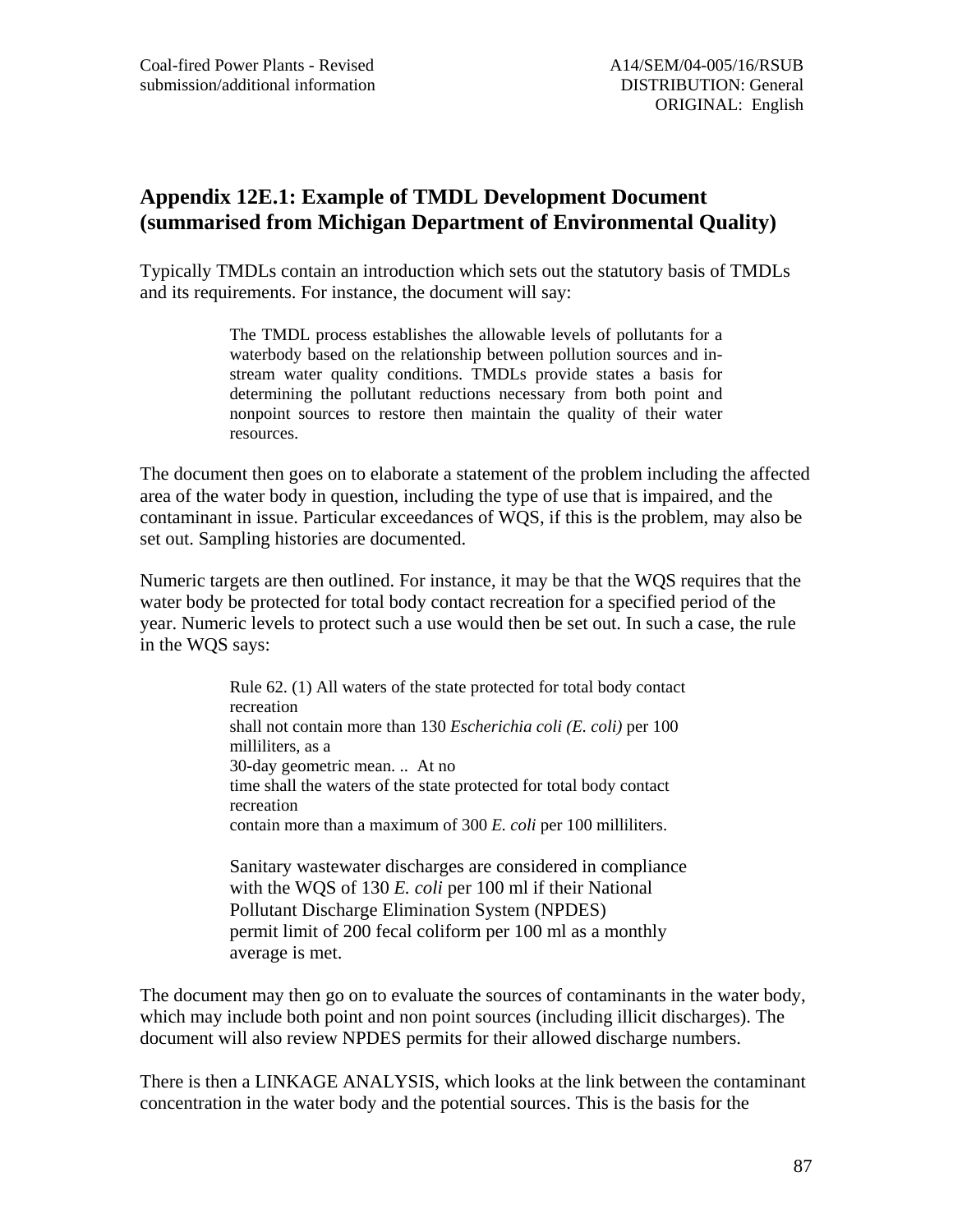development of the TMDL. The linkage is defined as the cause and effect relationship between the selected indicators and the sources. This provides the basis for estimating the total assimilative capacity of the creek and any needed load reductions. A determination is then made of what the major input sources are and how they can be controlled to revive the lost use, for example, total body recreation contact.

Thus, the TMDL DEVELOPMENT represents the maximum loading that can be assimilated by the waterbody while still achieving WQS. As indicated in the Numeric Targets section, the target for this pathogen TMDL

For most pollutants, TMDLs are expressed on a mass loading basis (e.g., pounds per day).

#### **Allocations**

TMDLs are comprised of the sum of individual wasteload allocations (WLAs) for point sources and load allocations (LAs) for nonpoint sources and natural background levels. In addition, the TMDL must include a Margin of Safety (MOS), either implicitly or explicitly, that accounts for uncertainty in the relation between pollutant loads and the quality of the receiving waterbody.

The term TMDL represents the maximum loading that can be assimilated by the receiving water while still achieving WQS. The overall loading capacity is subsequently allocated into the TMDL components of WLAs for point sources, LAs for nonpoint sources, and the MOS. This TMDL is concentration-based. The MOS accounts for any uncertainty or lack of knowledge concerning the relationship between pollutant loading and water quality. The MOS can be either implicit (i.e., incorporated into the TMDL analysis thorough conservative assumptions) or explicit (i.e., expressed in the TMDL as a portion of the loadings).

#### **How is a TMDL developed?**

A TMDL is developed by determining the maximum daily load of a pollutant that a waterbody can assimilate and meet WQS. This load is then allocated to point source discharges, nonpoint source discharges, and a margin of safety reserve (to account for technical uncertainties).

## **What happens once a TMDL is developed?**

Following development of a draft, a TMDL is noticed for public comment. After making any appropriate modifications in response to the public comment, the TMDL is sent to the United States Environmental Protection Agency for approval. Once approved, the state is required to implement the TMDL so the waterbody will meet WQS. The TMDL is implemented through existing programs, such as NPDES permits for point source discharges and **nonpoint source control programs**, to achieve the necessary pollutant reductions. (our emphasis)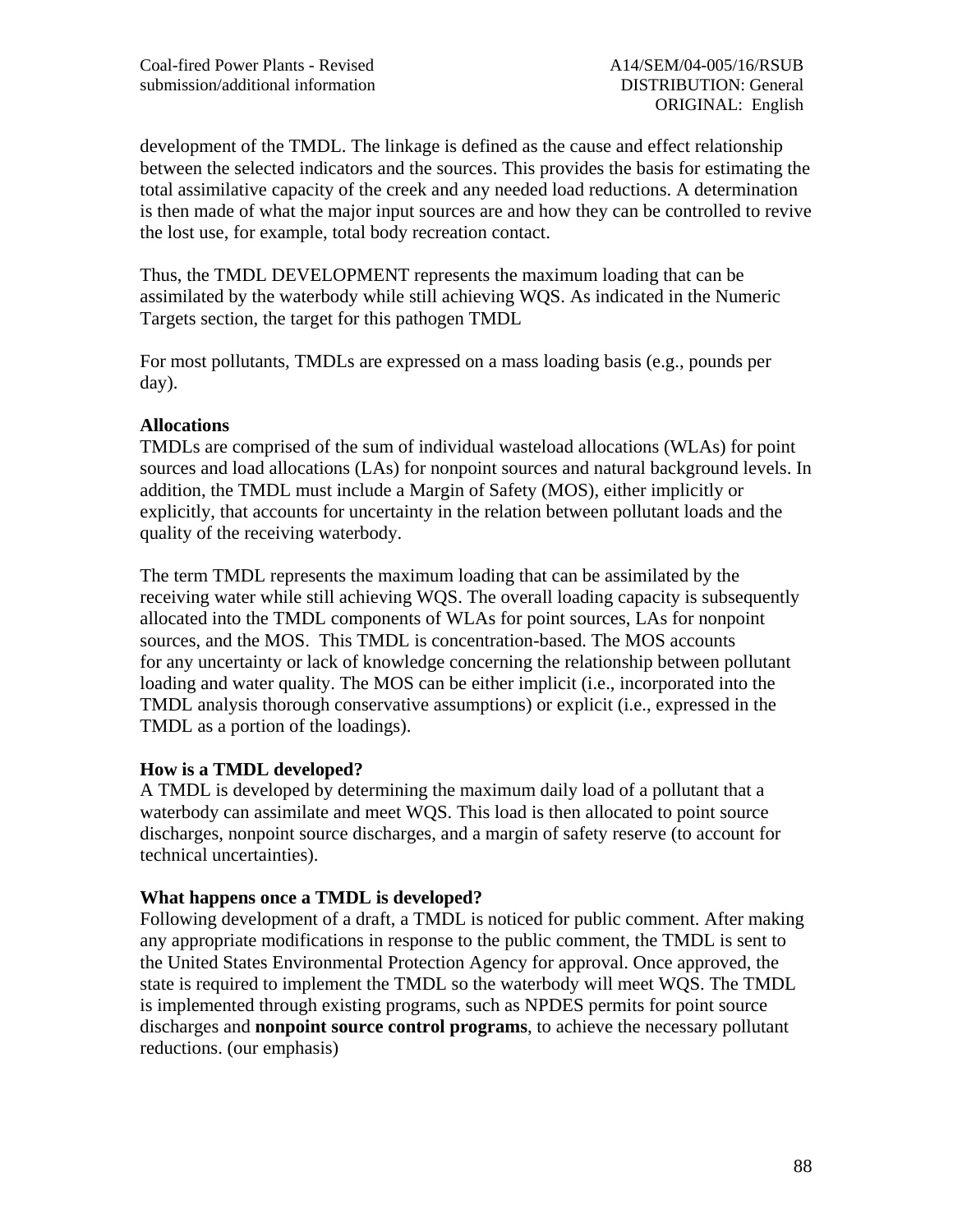Source: http://www.michigan.gov/deq/0,1607,%207-135-3313\_3686\_3728-12464-- ,00.html

## **Appendix 12F: Florida Dept of Environmental Protection, Executive Summary, Integrating Atmospheric Mercury Deposition with Aquatic Cycling in South Florida**, October 2002 (Revised November 2003)

# EXECUTIVE SUMMARY

## **Integrating Atmospheric Mercury Deposition with Aquatic Cycling in South Florida:**

**An approach for conducting a Total Maximum Daily Load analysis for an atmospherically derived pollutant** 

Florida Department of Environmental Protection October, 2002 Revised November, 2003

## Purpose:

The purpose of this project was to demonstrate the technical feasibility of conducting a Total

Maximum Daily Load (TMDL) analysis for a system where the contaminant of interest is derived principally from atmospheric sources. Depending on the type of aquatic system, a number of contaminants may be categorized as significantly atmospheric in origin, including mercury, fixed nitrogen, PCB's, and others. This study focuses on mercury, and incorporates extensive field data into a framework combining atmospheric mercury deposition and aquatic mercury cycling models to demonstrate the feasibility of the approach. The goal was to understand and simulate how changes in local atmospheric mercury emissions in south Florida would influence mercury concentrations in top predator fish, thus demonstrating the potential of combining air and water modeling approaches in TMDLs involving air deposition of mercury.

About 2 million acres of the south Florida Everglades ecosystem are currently under fish consumption advisories because of mercury contamination. The Clean Water Act requires that states list as impaired all waterbodies that do not meet water quality standards when the designated uses are not being met or because water quality criteria are being exceeded.

Mercury-contamination fish consumption advisories represent an exceedance of water quality standards because a designated use for the Florida Everglades ecosystem is not being met. Once a waterbody such as the Everglades is placed on the Clean Water Act 303(d) list, a TMDL study is conducted to determine how much the pollutant (i.e.,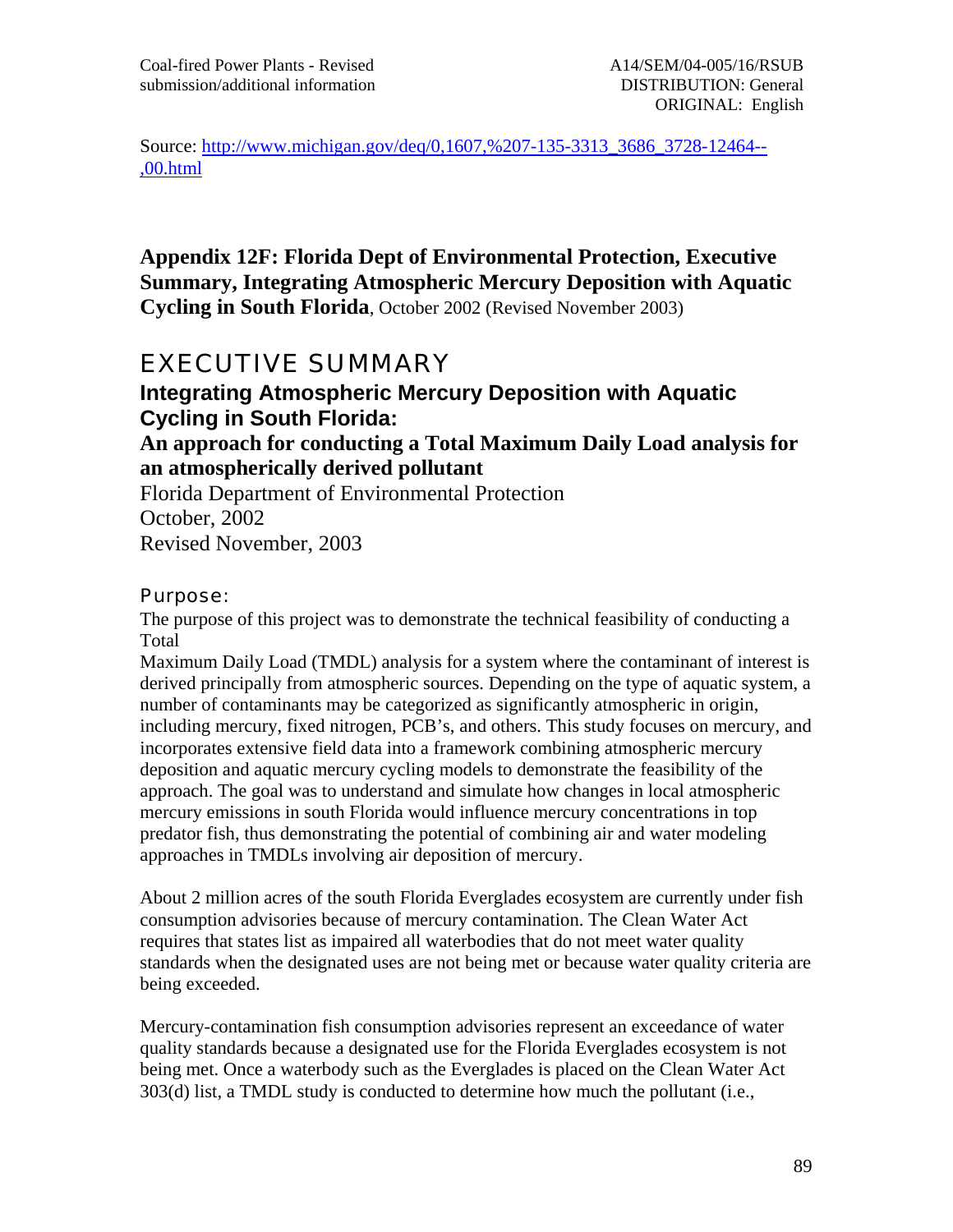mercury) loading must be reduced, and from what sources, to meet the water quality standards and designated use for the waterbody. A TMDL establishes the maximum amount of a given pollutant that a particular waterbody can assimilate without exceeding surface water quality standards.

TMDL-type analyses for determining needed reductions in atmospherically derived pollutants have rarely been done due to the data needs and technical complexity of developing and linking atmospheric and aquatic cycling models.

Mercury is both a naturally occurring element and a pollutant that cycles, in a variety of chemical forms, through air, water and soil. Some forms of mercury are transported around the world through the air, others tend to deposit from the atmosphere at local or regional scales. Extensive monitoring of the Florida Everglades ecosystem has shown that the primary source of mercury loading is atmospheric deposition – over 95% of the mercury load to the Everglades each year comes from atmospheric deposition. Because some atmospheric mercury is transported into Florida from both local and distant sources, a difficulty in producing a TMDL is determining the relative contribution of these sources. To conduct a TMDL analysis for mercury, atmospheric models are needed to simulate the transport of local mercury emissions and deposition onto the Everglades water surface. In addition, once the mercury deposition is estimated using atmospheric models, this deposition must be used as input to an aquatic ecosystem model that will simulate mercury cycling in the Everglades and uptake through the food chain to top predator fish, such as largemouth bass.

To that end, this modeling project was sponsored by the Florida Department of Environmental Protection and US Environmental Protection Agency to combine atmospheric mercury deposition models with an aquatic mercury cycling model. The mercury deposition output from the atmospheric models was used as input to an aquatic mercury cycling model.

The aquatic mercury cycling model was used to predict the change in largemouth bass mercury concentrations that might occur if mercury emissions were reduced. The goal is to provide data and models that can be used to conduct a Total Maximum Daily Load study for mercury in the Everglades. 1

## Results and Conclusions

The following results were obtained from using output of the atmospheric model as input to the aquatic ecosystem model:

1. The E-MCM model predicts a linear relationship between atmospheric mercury deposition and mercury concentrations in largemouth bass, with a small residual mercury concentration in fish at zero atmospheric mercury deposition (Figure 9). In other words, for any reduction in mercury inputs to the Everglades a slightly lesser

1 For additional information about the Florida DEP Mercury Program, access the web address given below: http://www.floridadep.org/labs/mercury/index.htm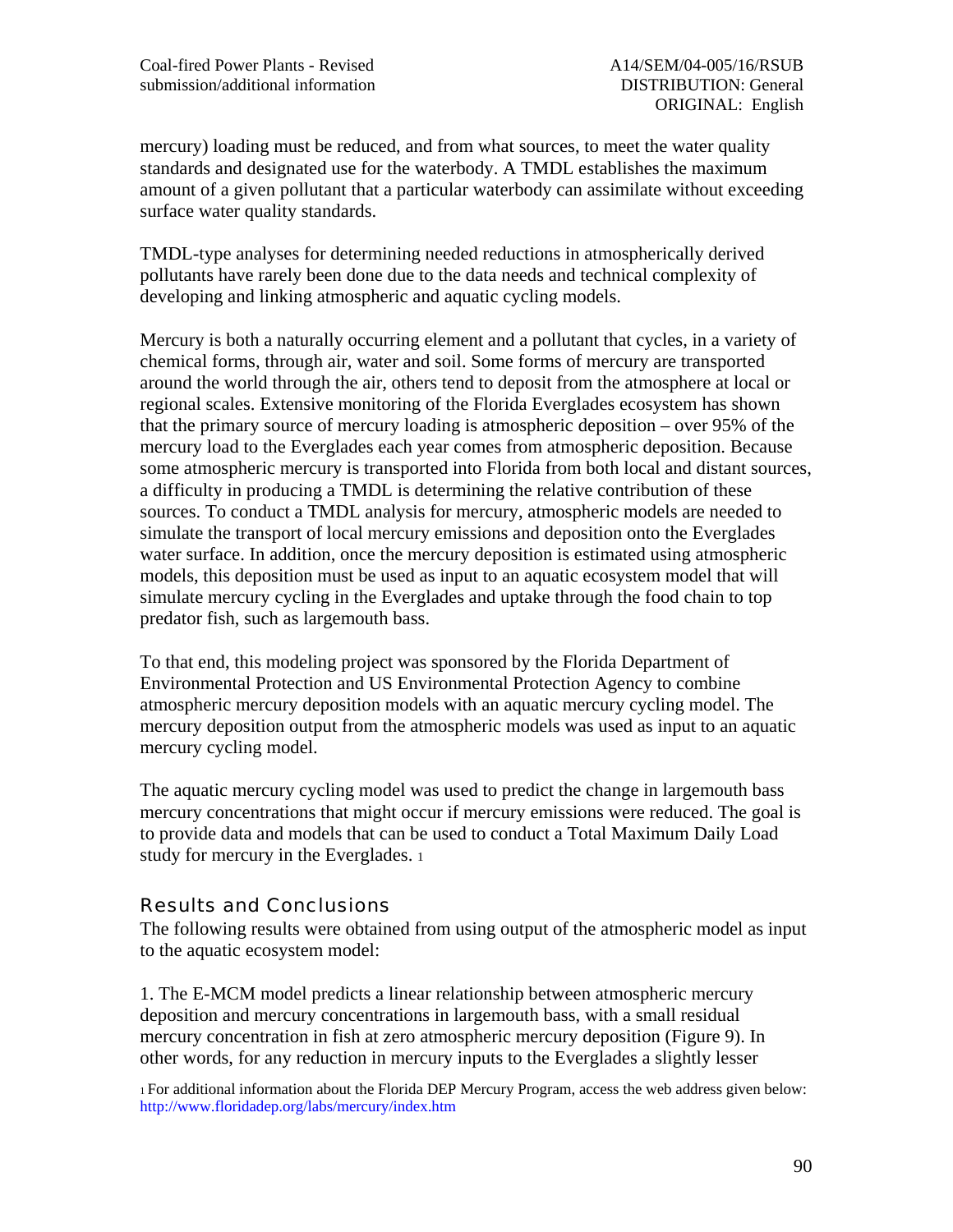reduction in fish mercury concentrations may be anticipated. Furthermore, error analysis shows that the E-MCM predicts near equivalence between the percent decrease in atmospheric mercury deposition rate and the percent decrease in largemouth bass mercury concentration over the likely range for current estimates of atmospheric deposition of mercury. The slight offset from a 1:1 relationship results from slow mobilization of historically deposited mercury from deeper sediment layers to the water column. Until buried below the active zone, this mercury can continue to cycle through the system. In addition, because mercury is a naturally occurring element, fish tissue mercury concentrations can never be reduced to zero.

2. In the absence of changes to the system other than mercury loading (e.g. changes in sulfur cycling, nutrient cycling, or hydrology), a reduction of about 80% of current total annual mercury atmospheric deposition rates would be needed for the mercury concentrations in a 3-year old largemouth bass at WCA 3A-15 to be reduced to less than Florida's present fish consumption advisory action level of 0.5 mg/kg (parts per million).

3. Mercury concentrations in three-year-old largemouth bass are predicted to achieve 50% of their long-term, steady state response following sustained mercury load reductions within approximately 10 years and 90% within 30 years (Figure 10).

4. Despite the uncertainties identified, the progress represented in these demonstrations of a unique combination of atmospheric and aquatic cycling models is remarkable. There is every reason to believe that, with modest additional effort, the remaining uncertainties can be reduced to levels that will allow reliable, confident allocation of mercury emissions to protect the designated uses of the Everglades.

5. It is also evident that there is further potential for combining such air and water modeling approaches for TMDLs involving air deposition of mercury for other aquatic ecosystems. We believe the approaches presented here can be applied to other geographic areas and in other studies of air – water chemical interactions.

## Combining Atmospheric and Aquatic Models

The atmospheric modeling approach used in this study was developed by the University of Michigan Air Quality Laboratory to simulate the atmospheric transport of mercury from local emission point sources in southern Florida to its deposition onto the Everglades. The aquatic model, the Everglades Mercury Cycling Model (E-MCM), was used to simulate how mercury was cycled in the Everglades and accumulated through the Everglades food chain to top-level predator fish (e.g., largemouth bass, a popular sport fish).

The Florida Everglades ecosystem extends over 3,000 square miles, thus it was not realistic to simulate the entire ecosystem. However, extensive monitoring studies in the Everglades by USEPA (1998) revealed a mercury "hot spot" in central Water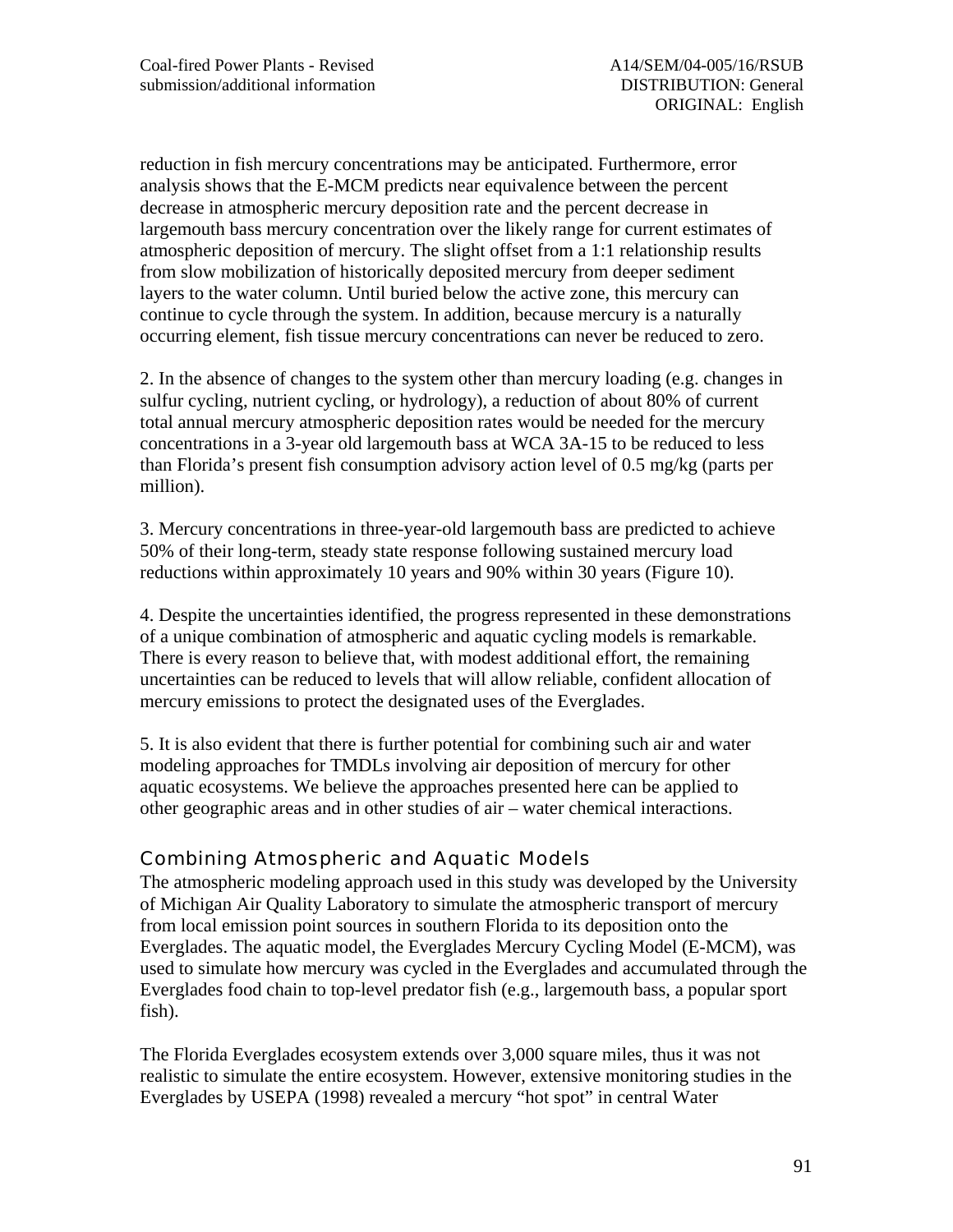Conservation Area 3. The US Geological Survey subsequently conducted several years of intensive field study at this 'hot spot' (WCA 3A-15). Data from this site were used to calibrate the E-MCM model.

Deposition and aquatic cycling data were available for 1995-1996; as a result, this period (22 June 1995 to 21 June 1996) was selected as the period of study. Atmospheric deposition rate for 1995-1996 is referred to as "current" deposition rate in this report. Because of limited information and tools available to support modeling of a global transport domain, source-receptor modeling relied primarily on local sources to estimate deposition to the Everglades. As discussed in detail in Section 5.4.5 of the report, several lines of evidence suggest that local sources were the predominant contributor to mercury deposition on south Florida.

We acknowledge the global-scale cycling of some forms of mercury, but paucity of data or models to quantify or simulate this potential source to Florida puts this phenomenon beyond the reach of this analysis. An analysis by the principals of the FAMS project, independent of this work, examined rainfall mercury deposition in relation to trace element signatures of common sources of air pollution. They concluded that most mercury deposited at long-term south Florida deposition collection sites did not originate from local sources. Further field measurements and modeling analyses are underway to resolve this seeming paradox.

To estimate the deposition load to WCA 3A-15 measured wet deposition at multiple FAMS sites was combined with modeled dry deposition in this analysis. Estimating total deposition to the TMDL study site required analysis of historical weather patterns in south Florida and selecting representative wind direction and rainfall patterns to use in estimating both wet and dry mercury deposition over the area based on local point source mercury emissions. The atmospheric model was calibrated to 1995-96 mercury deposition rates (both dry and wet deposition). Different mercury deposition reduction scenarios were simulated (75, 50, 30, and 15% of current levels) and provided as input to the aquatic mercury cycling model.

The aquatic mercury cycling model was run using the projected estimates of mercury deposition onto the marsh water surface at WCA 3A-15. The E-MCM model was run for 200 years so that steady-state conditions would be reached between atmospheric mercury deposition and largemouth bass mercury concentrations at current deposition rates. A relationship between atmospheric mercury deposition and largemouth bass mercury concentration was developed using the results from each of the different mercury emission/deposition scenarios. In addition, the time required for largemouth bass mercury concentrations to decrease to 50% and 90% of their long term, steady state mercury concentrations based on the reduced mercury deposition scenarios was estimated to be 10 and 30 years, respectively.

## Assumptions and Cautions

This analysis demonstrates that atmospheric and aquatic mercury cycling models can be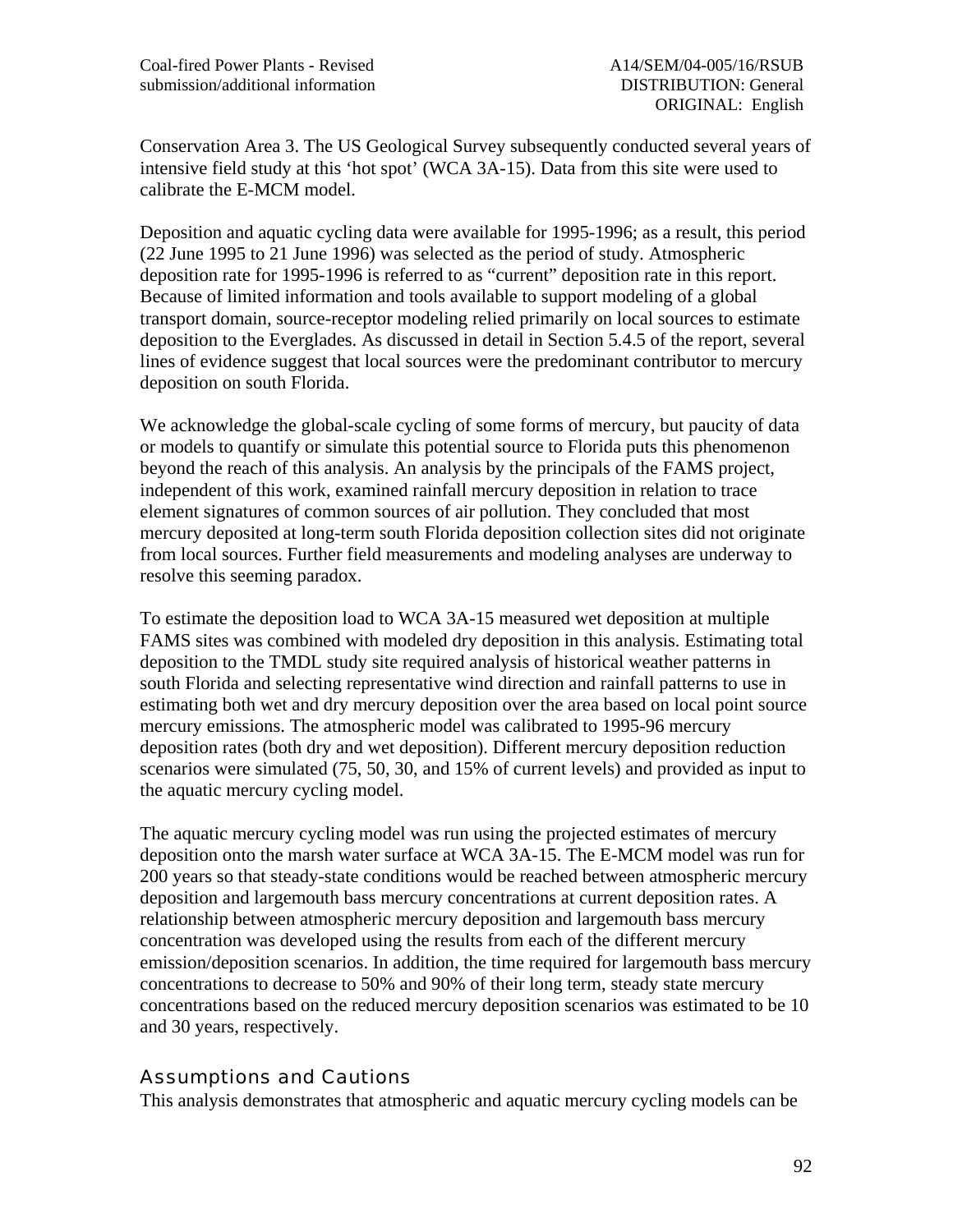combined and used to estimate the reduction in fish mercury concentration associated with reduced mercury deposition. However, several assumptions and cautions must be considered when interpreting these results:

*v*  1. This report is not a fully formed mercury TMDL intended for implementation; that was not the goal of the present analysis. However, this report does demonstrate the technical feasibility of a combined modeling analysis to encompass the multi-media aspects of an air-water-biota pollutant problem. It establishes a method that furthers the goal of conducting a mercury TMDL study for the Florida Everglades.

2. The contribution of global mercury emissions to current atmospheric mercury deposition in southern Florida is poorly understood. After model testing and evaluation to assess the strengths of the assumption, the final model analysis of the relationship between mercury emissions and atmospheric deposition assumed that most of the mercury in deposition was from local sources. Although the comparison between observed and predicted wet deposition rates based on this assumption was good, this remains an area of scientific debate.

3. The processes affecting the transformation of mercury in the atmosphere were poorly understood or quantified at the time of this report. Therefore, the atmospheric modeling may not accurately reflect the properties of the actual mercury species that are being deposited onto the Everglades.

4. Not all the aquatic cycling processes affecting the transformation of inorganic mercury to methylmercury (which is the toxic mercury species that accumulates in fish) are represented in detail in the Everglades Mercury Cycling Model. For example, sulfate reduction is an important to the process of transforming inorganic to methylmercury. Some of the byproducts of sulfate reduction bind inorganic and methylmercury, making them less available for biological uptake. The details of these processes are not yet understood, thus cannot be modeled. Until the model is progressively refined and parameterized these limitations might affect the results reported here.

5. Although the measurement set is drawn from extensive, quantitative research, uncertainties remain in all field measurements, but this uncertainty is not included in the modeled output. The magnitude of the uncertainty is unknown, but it can affect the interpretation and conclusions drawn from the results.

6. Natural year-to-year variation in mercury deposition can be relatively large. This natural variability has not been included in the minimum loading calculations (although the effects of this variability were examined over long time-frames through Monte Carlo analysis). The 1995-1996 period was used as the basis for this analysis because it is the 12 month period for which extensive field monitoring and modeling data were available. It was not, however, a typical year as 1995 and 1996 were relatively wet years in southern Florida.

7. Only one area of the Everglades was considered in the simulation - WCA 3A-15. Other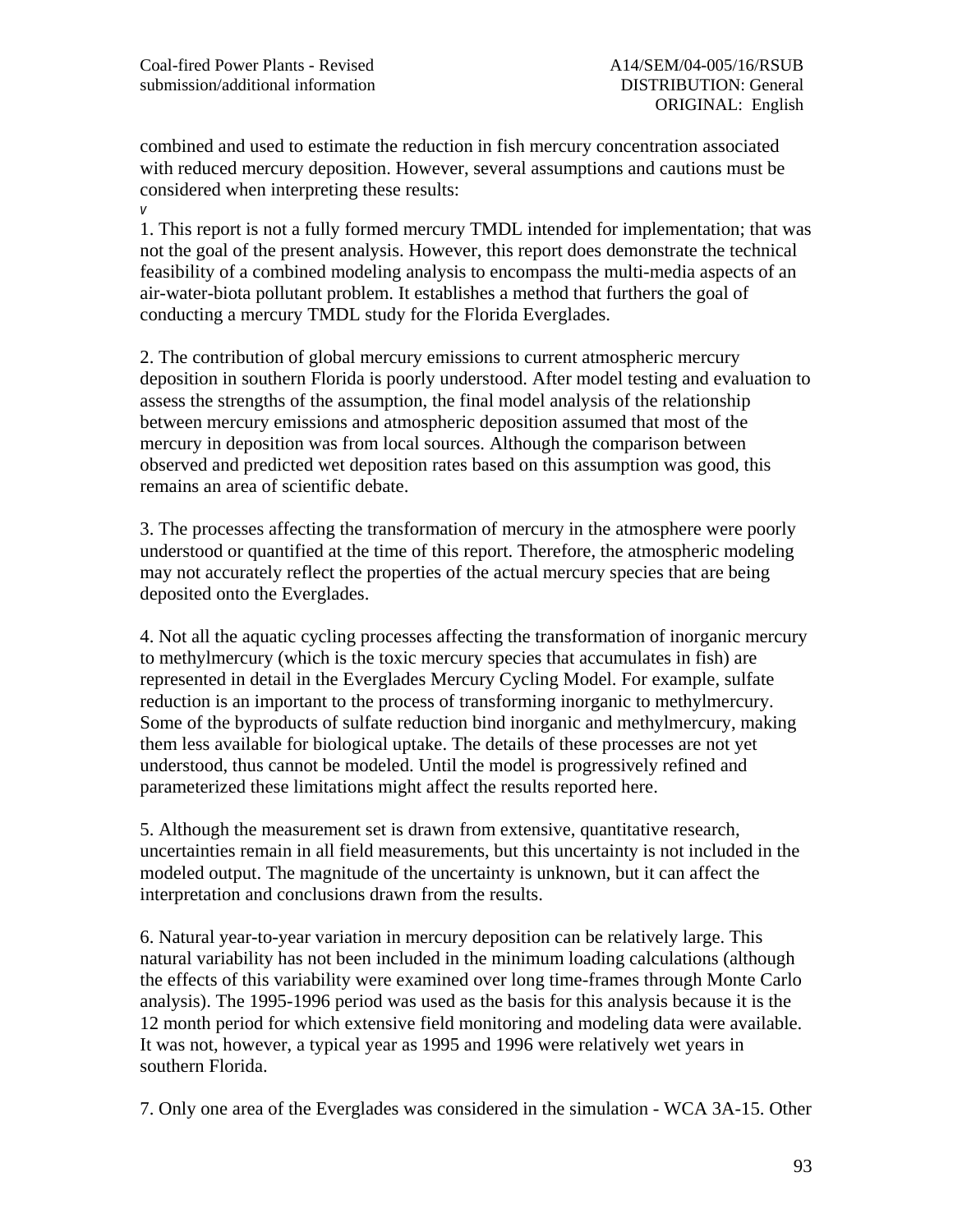areas in the Everglades might not respond similarly because of different habitat, food web dynamics and water quality.

## Recommendations

The following actions are recommended in order to allow a formal TMDL to be conducted for the Florida Everglades:

1. Obtain better estimates of local vs. regional and global mercury contributions to south Florida. This is critical because estimates of regional plus global sources by various workers range from ca. 25 to >60% of the mercury deposition over southern Florida.

2. Incorporate the aquatic chemistry and cycling of sulfur into the Everglades Mercury Cycling Model. Sulfate is an important influence on the production of methylmercury, affecting not only mercury transformations, but also the biological availability of mercury for uptake. There is a strong sulfate gradient decreasing from north to south in the Everglades Protection Area that is an important cofactor controlling the severity of the mercury problem at any given site.

3. Apply the atmospheric and aquatic models to other areas of the Florida Everglades to see if similar changes occur in largemouth bass mercury concentrations following reduced atmospheric deposition of mercury.

4. Improve mercury emissions inventories and better describe mercury species' transformations in the atmosphere. These are critical information needs to improve mercury transport and fate modeling.

5. Obtain better estimates of the uncertainty in the study. Uncertainty can affect the interpretation and conclusions drawn. Uncertainties that potentially affect decisions regarding controlling local mercury emission sources should receive highest priority.

## **Appendix 12G: EPA: Total Maximum Load (TMDL) Development for Total Mercury in the Ocklockonee Watershed, February 28, 2002.**

See:

http://www.epa.gov/Region4/water/tmdl/georgia/ochlockonee/final\_tmdls/OchlockoneeH gFinalTMDL.pdf

## **Appendix 12H: Department of Energy: Potential Implications of TMDL/NPDES Initiatives on Coal-Based Power Systems**

(See: http://www.netl.doe.gov/publications/proceedings/00/app-rvr00/FEELYPNL.PDF), Appalachian Rivers Conference, October 4-5, 2000 (Powerpoint presentation)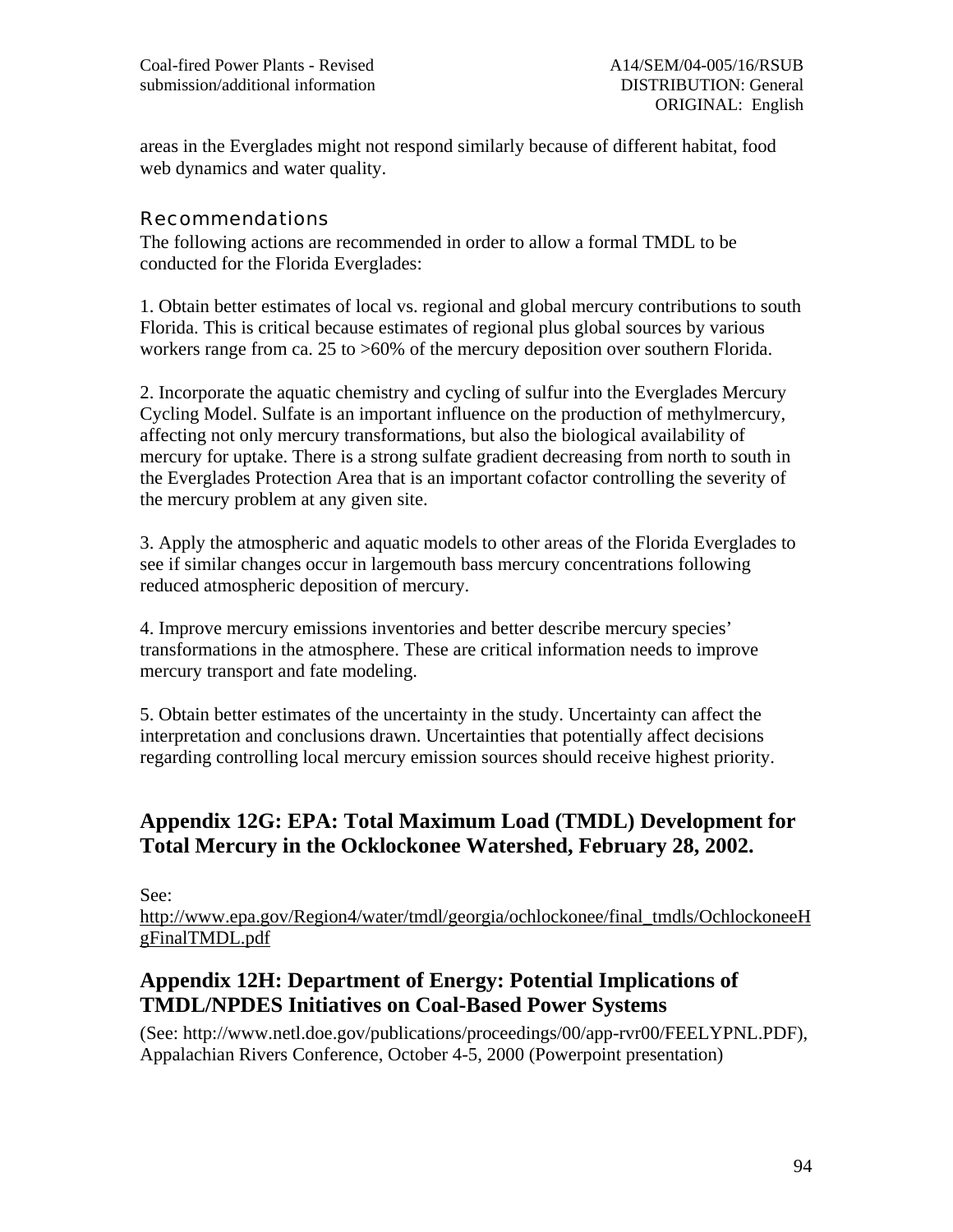## **Appendix 12I: Final Withdrawal of 2000 TMDL Rule**

#### **FINAL WITHDRAWAL OF 2000 TMDL RULE TAKES EFFECT; EXISTING RULES MAKE PROGRESS CLEANING UP IMPAIRED WATERS**

Environmental News

John Millett 202-564-7842/millett.john@epa.gov

In an action strongly supported by agriculture, forestry, states, industry, and the U.S. Congress, EPA Administrator Christie Whitman today withdrew a controversial rule that would have revised EPA's program for cleaning up impaired waters - the July 2000 final Total Maximum Daily Load (TMDL) rule. The 2000 rule was determined to be unworkable based on reasons described by more than 34,000 comments and was challenged in court by some two dozen parties. Congress stopped the rule's implementation, and the National Academy of Sciences' National Research Council (NRC) found numerous drawbacks with the July 2000 rule.

"In order to ensure that this nation's bodies of water are cleaned up, we need an effective national program that involves the active participation and support of all levels of government and local communities," EPA Administrator Christie Whitman said. "Unfortunately, the 2000 rule, designed to implement the TMDL program, fell short of that goal and others. We have an existing TMDL program, and this action will not stop ongoing implementation of that program, development of water quality standards, issuance of permits to control discharges, or enforcement against violators. EPA and states will continue to cooperate to identify impaired waters and set protective standards for those waters. EPA will continue to work diligently on ways to improve this program to ensure that we meet our goal of purer water."

An overwhelming majority of comments (more than 90 percent) supported EPA=s proposed action to withdraw the July 2000 rule. These comments came from a broad cross-section of stakeholders, including agricultural and forestry groups, business and industry entities and trade associations, state agencies, professional associations, academic groups and private citizens.

The Clean Water Act requires states to identify waters not meeting water quality standards and to develop plans for cleaning them up. The Total Maximum Daily Load (TMDL) program provides a process for determining pollution budgets for the nation's waters that, once implemented, will assure that Clean Water Act goals will be met.

EPA is continuing efforts to improve the TMDL program in order to further enhance the quality of the nation's waters. In 2001 and 2002 combined, more than 5,000 TMDLs were approved or established under the current TMDL rule. The number of TMDLs approved or established annually has steadily increased in the last four years jumping from 500 in 1999 to nearly 3,000 in 2002. EPA has been working steadily to identify options to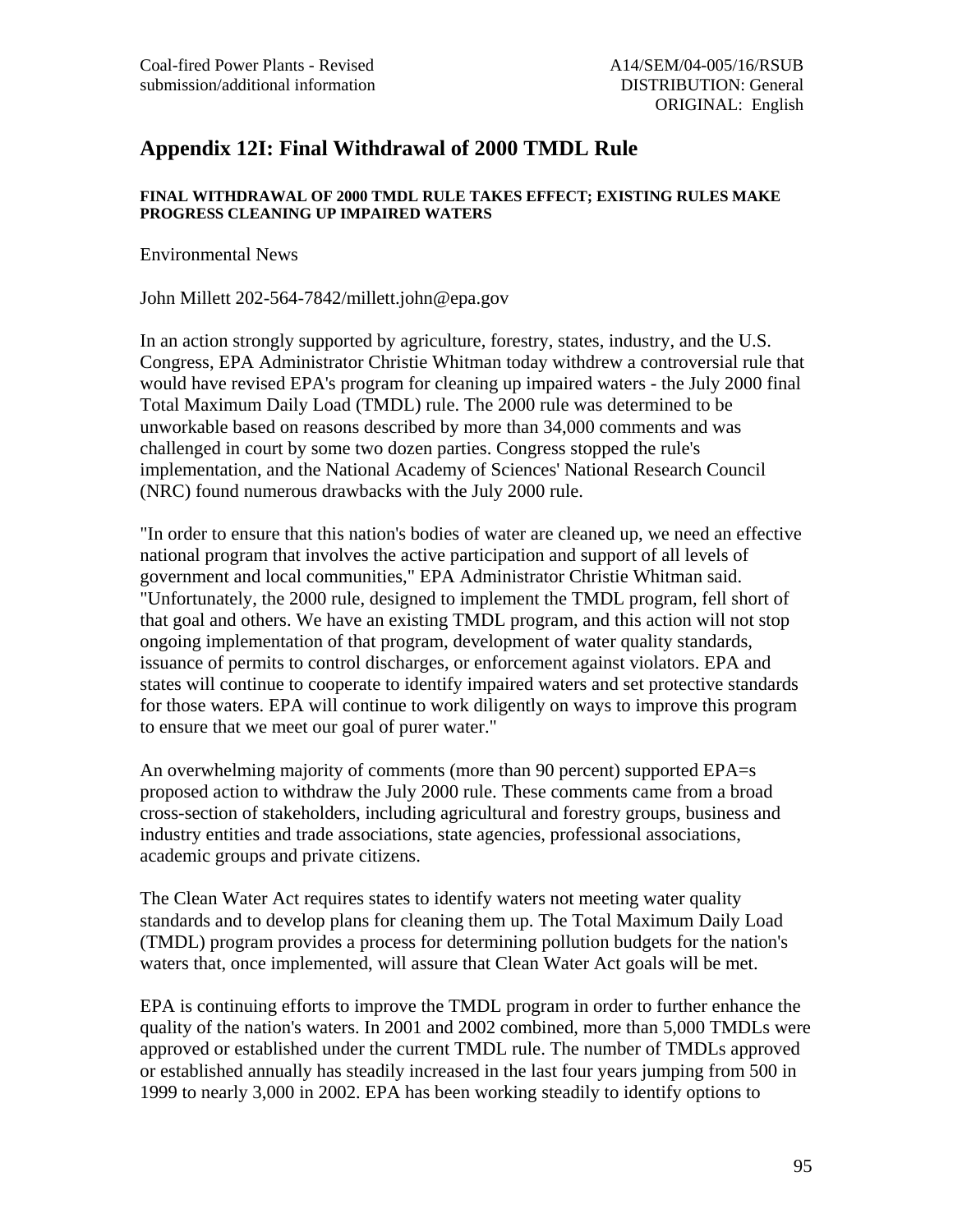improve the TMDL program, including addressing problems reported by the National Academy of Sciences. The agency has conducted several public meetings and is reviewing its ongoing implementation of the existing program with a view toward continuous improvement and regulatory changes in light of stakeholder input and the NRC recommendations.

R-068 # # # Release date:03/13/2003 Receive our News Releases Automatically by Email

Source: http://frwebgate.access.gpo.gov/cgi-bin/getdoc.cgi?dbname=2003\_register&docid=fr19mr03- 20.pdf

## **Appendix 12J: Press Reports identifying EPA's permissive attitude toward coal-fired mercury pollution**

## **A Perfect Storm: Mercury and the Bush Administration, Part II**

#### **AUTHOR:** Lisa Heinzerling and Rena I. Steinzor

Lisa Heinzerling is a professor at the Georgetown Law Center. The first part of this Article was published at 34 ELR 10297 (Apr. 2004).

#### **TEXT:**

#### **The Storm Continues**

In December 2003, the U.S. Environmental Protection Agency (EPA) proposed a rule to control mercury emissions from power plants and issued a final rule for mercury from chlor--alkali facilities. For power plants, EPA offered a melange of proposals, while making clear that it strongly prefers to allow commercial trading in this toxic substance, imposing only minimal, long--delayed additional controls for mercury…

**…** 

#### **Conclusion**

For those who have watched the development of environmental policy since the early 1970s, the mercury debate cannot help but instill a strong sense of deja vu. Twenty years ago, EPA banned lead in gasoline, rescuing millions of children from irreversible neurological problems. The decision, which was controversial at the time, is widely regarded as one of the most important successes EPA has ever achieved. Not only were the doomsayers proved wrong and the costs of the ban dwarfed by the value of its benefits, the science on lead now provides definitive justification for its elimination from the marketplace. Mercury is lead's evil twin, and there are startling similarities between the arguments made against the momentous decision to ban lead and the arguments now being made in defense of mercury. At the moment, the debate is stalemated, with the government holding back action but facing a crescendo of public criticism. We can only hope that the forward momentum of the law, and the enormous and obvious flaws in the arguments of those who flout it, will overcome that stalemate, setting the stage for another victory on behalf of our generation and those that follow.

## **Washington Post, "Panel: Plan Lowers Clean-Air Standards"**

The Washington Post Fri 14 Jan 2005 By Juliet Eilperin The Bush administration's bill to curb air pollution from power plants would reduce air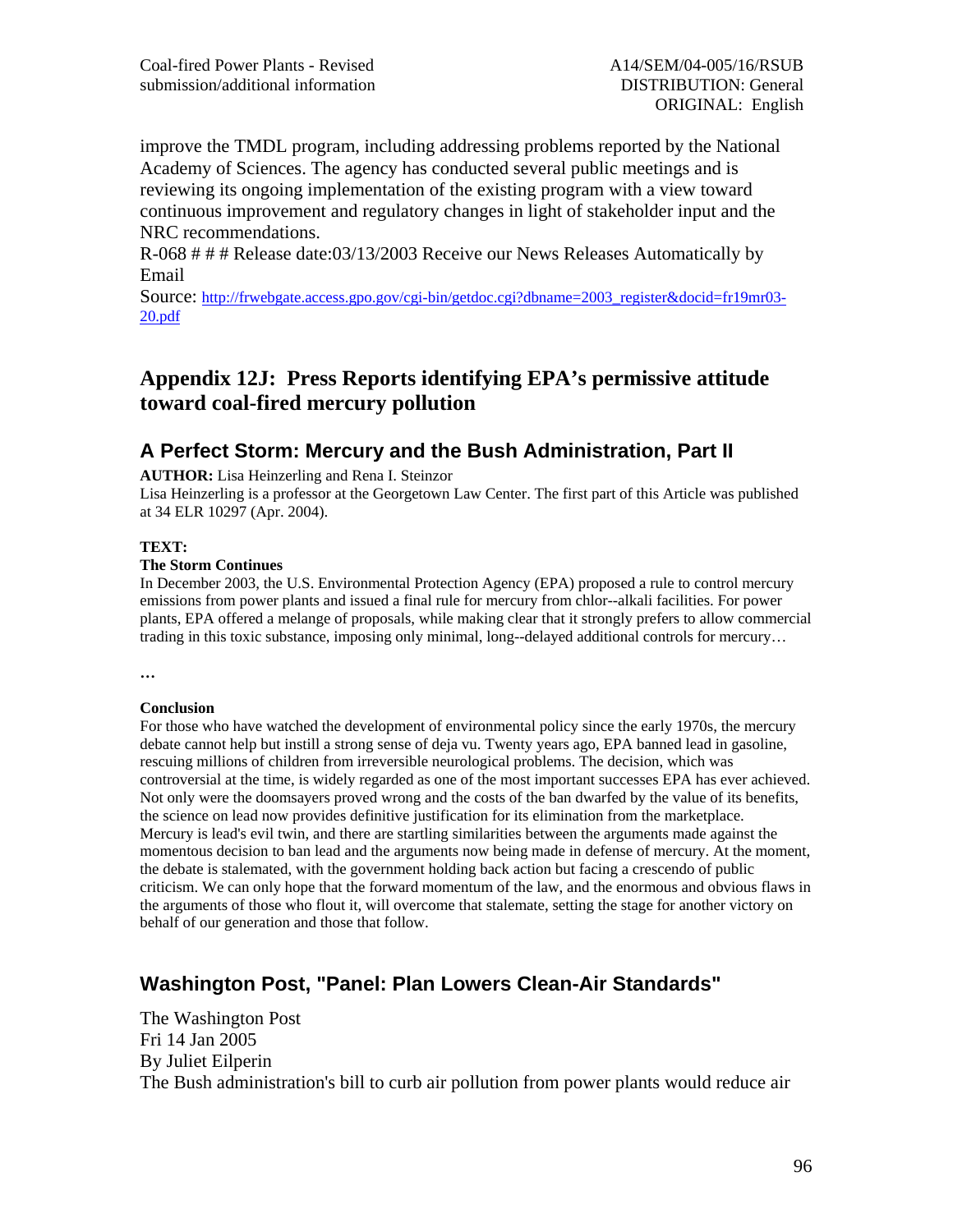pollution less than the current Clean Air Act rules, according to a preliminary report by the National Academy of Sciences released yesterday.

The 18-member panel's initial assessment of proposals to regulate aging coal-fired power plants represents the latest salvo in the ongoing battle over how best to clean up the nation's air. The president's "Clear Skies" bill would set up a cap-and-trade program that aims to cut sulfur dioxide, nitrogen oxide and mercury pollution from utilities by 70 percent after 2018; the Senate will conduct hearings on the plan in two weeks.

The administration has also retooled federal "New Source Review" (NSR) rules, which require plants to install costly emissions controls if they increase pollution when modifying the facilities. The administration's revised rules, which have been blocked by a federal judge since late 2003, would require new controls only when the modifications equal 20 percent of a plant's replacement cost.

The academy report, commissioned by Congress in 2003 after Democrats tried to stall the administration's revision of NSR regulations, said it is difficult to gauge the effects of that plan because data are scarce.

But the committee, which consists largely of academics, said in its 160-page report that it is "unlikely that Clear Skies would result in emission limits at individual sources that are tighter than those achieved when NSR is triggered at the same sources. . . . In general, NSR provides more stringent emission limits for new and modified major sources than" Clear Skies. The panel will issue a final report by the end of the year.

The NSR rule triggered dozens of state and federal suits against more than 50 power plants during the 1990s and forced some to install new pollution controls. The administration argues that this approach costs jobs and keeps plants from running at full capacity.

Sen. James M. Jeffords (I-Vt.), the ranking minority member on the Environment and Public Works Committee, said the report "provides further proof that the Bush administration has been recklessly tinkering with the Clean Air Act for several years and wants to go even further. They want to replace existing programs, like New Source Review, that have documented benefits, with a proposal that is weaker and slower when it comes to reducing emissions and protecting health and the environment."

But Environmental Protection Agency officials and Senate Republicans questioned the academy's assessment. They said it ignores the success of cap-and-trade programs such as the one for acid rain, which has cut sulfur dioxide and nitrogen oxide emissions about a third since 1990, and that new plants would have incentives to reduce emissions because they would get no pollution allowances, unlike older plants.

"It's the same argument we've had before," said Will Hart, spokesman for Environment and Public Works Committee Chairman James M. Inhofe (R-Okla.). "Overall, Clear Skies is more protective of human health because we know we're going to get early and guaranteed reductions from it. New Source Review is a piecemeal approach, while Clear Skies is certain."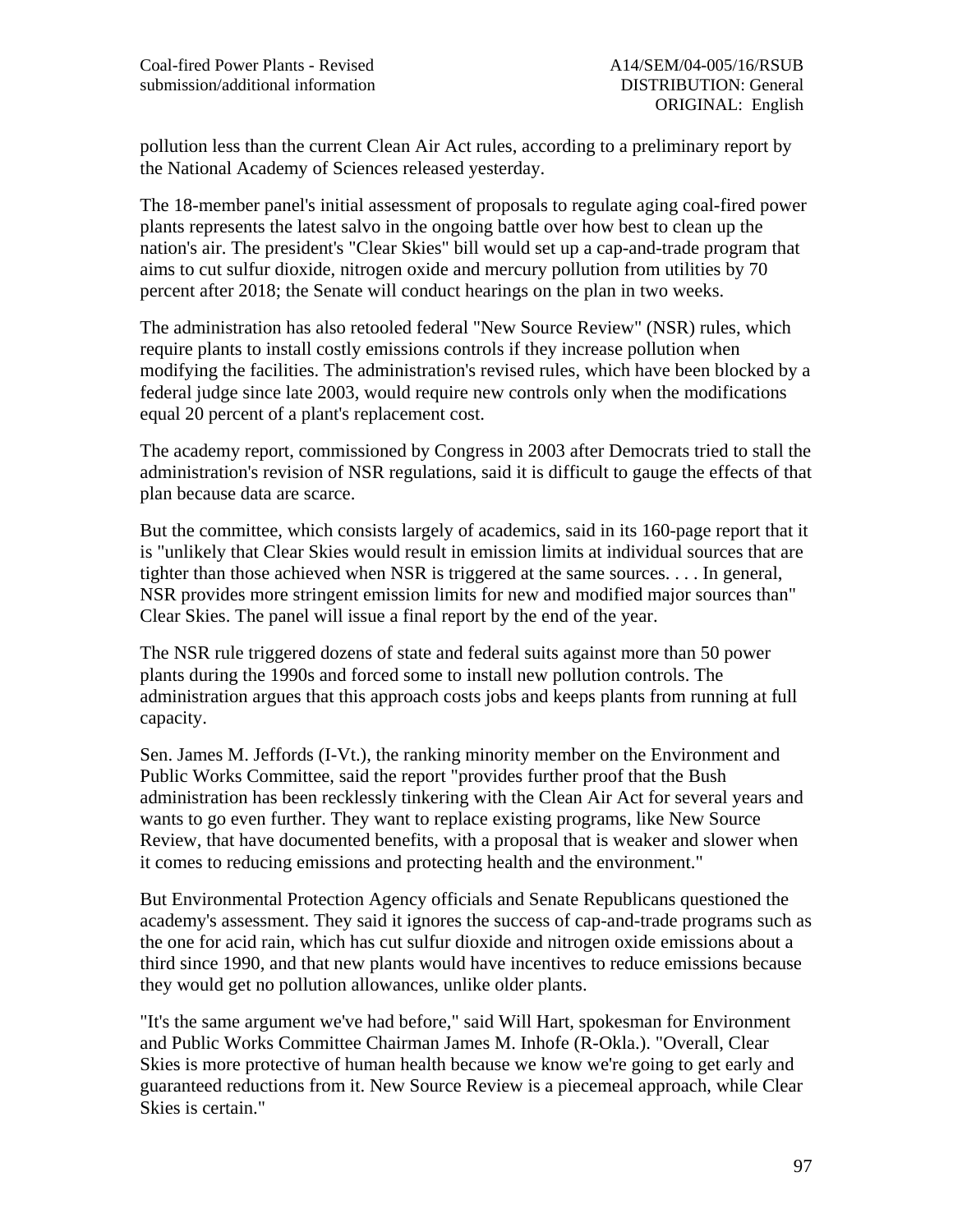# The Gazette

Coal-fired plants need pollution curbs: premiers, governors: Meeting sends tough motion on upholding clean air pact to Bush administration

The Gazette (Montreal) Wed 10 Sep 2003 Page: A11 Section: News Byline: KEVIN DOUGHERTY Source: The Gazette

Their annual gathering is sometimes dismissed as a "clambake," but the New England governors and eastern Canadian premiers wrapped up their 28th conference yesterday with a toughworded resolution calling on the Bush administration to restore requirements that coal-fired electricity-generating plants install anti-pollution equipment.

"Some people thought the battle of acid rain had been won," Quebec Premier Jean Charest said, while proposing an amendment to make the wording even tougher.

"Well, look again."

Charest said the decision Aug. 28, in the wake of the massive power blackout that affected 50 million people in Ontario and the United States, undoes the 1990 Clean Air Agreement between Canada and the United States to reduce emissions of sulphur dioxide, a gas that produces acid rain, killing life in Canadian lakes and causing property damage downwind in the United States.

Charest said that if there are no pollution controls in the U.S. Midwest, New England and eastern Canada will be "the tailpipe of the Midwest," receiving pollution that is carried eastward by prevailing winds.

"It is extremely important to us," he said.

Connecticut Gov. John Rowland said that if New England got rid of all its cars and shut down all its power plants, the region's air quality would still violate the U.S. Environmental Protection Agency guidelines, because of acid rain and other pollution originating in coal-fired power plants of the Midwest.

"We want the other states in the Midwest to live by the same rules as we live by," he said.

Rowland is a Republican and a crony of U.S. President George Bush. He said he did not know how the decision was made or whether Bush was aware, but he intends to use his contacts with the president to bring up dissatisfaction on both sides of the border with the EPA decision.

Rowland said the issue could also go to the courts, but when a reporter observed that he did not seem too excited about the pollution issue, he answered, "This is New England. This is as excited as we get."

Two Canadian premiers, Pat Binns of Prince Edward Island, who is on the election trail, and Newfoundland's Roger Grimes, who is believed to be close to calling an election, did not attend the annual meeting.

New Brunswick's Bernard Lord sat in for Grimes as co-chairman, and Nova Scotia's John Hamm, recently re-elected, also attended.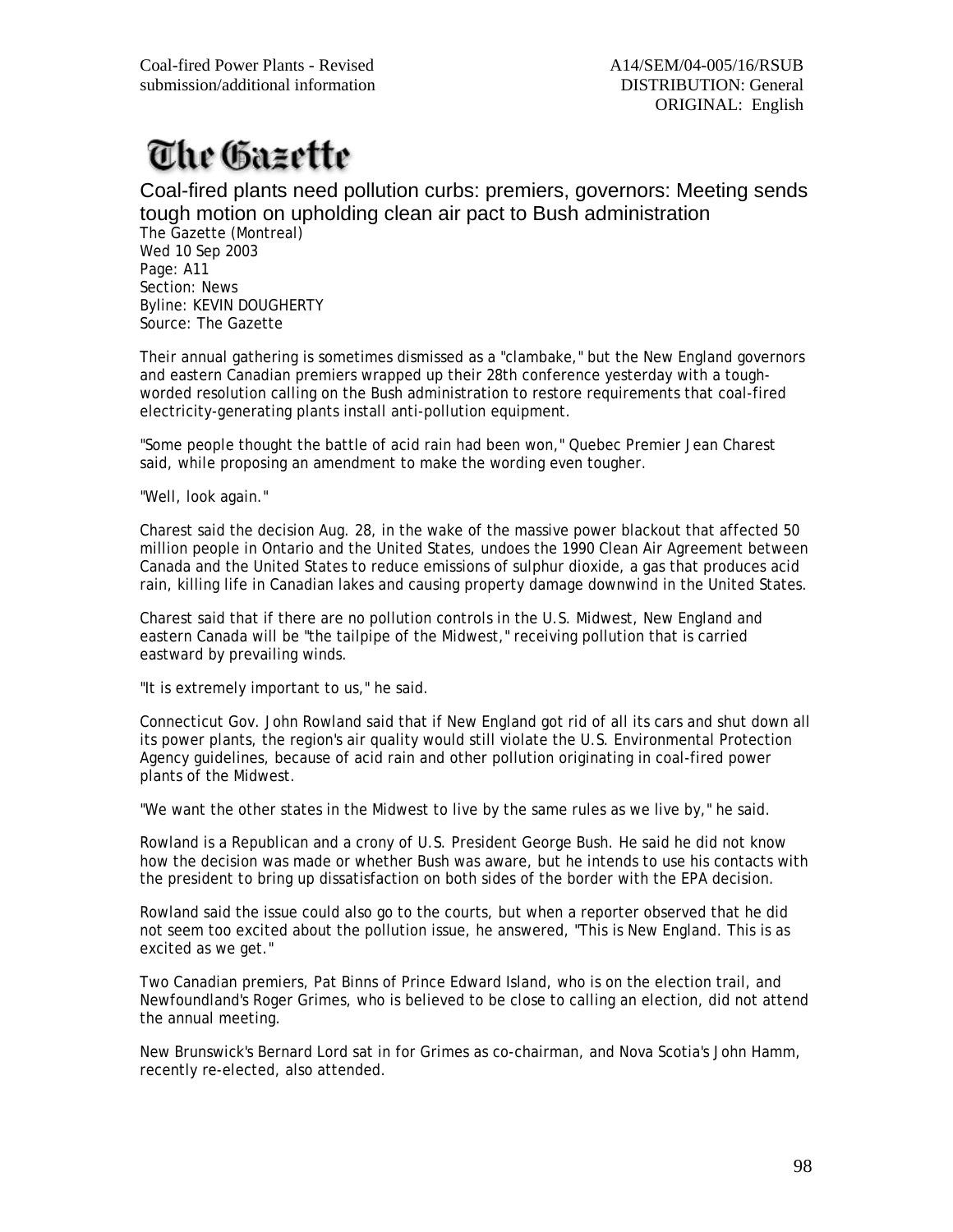Hamm noted that since the Sept. 11 terror attacks that destroyed New York's World Trade Centre, security considerations have changed the relationship between the two countries, but he reminded his U.S. counterparts that Canada was also affected.

"Those of us who live in eastern Canada were much closer to the Sept. 11 terrorist attack than many people in the United States," he said.

"We were just as affected by Sept. 11 as you were."

He said good trade relations between Canada and the U.S. must be maintained for the benefit of people in both countries.

"We cannot ignore the economy on our side of the border and you cannot ignore the economy on your side of the border," Hamm said.

"There is far much more that bonds us together."

The governors and premiers will meet again next year in Newfoundland.

kdougherty@thegazette.canwest.com

Edition: Final Length: 533 words

## Charlottetown Guardian

Governors, premiers attack Washington on emissions: Leaders agree on resolution telling the Bush administration not to ease restrictions on United States' most polluting industries. The Guardian (Charlottetown) Wed 10 Sep 2003 Page: A1 / Front Section: News Source: Canadian Press

GROTON, Conn. (CP) -- The New England governors and eastern Canadian premiers blasted the U.S. government Tuesday for backing down on air pollution controls.

The six governors and the premiers of Quebec, New Brunswick and Nova Scotia unanimously endorsed a resolution calling on the Bush administration to reconsider new regulations easing restrictions on the nation's most polluting industries.

Quebec Premier Jean Charest accused the U.S. government and its Environmental Protection Agency of backing away from commitments the United States made more than 10 years ago when it signed a clean air treaty with Canada at the height of the acid rain scare.

"Some people thought the battle over acid rain had been won," Charest told the governors and premiers at their annual meeting, which ended Tuesday.

"Well, look again. The battle still rages."

The premiers and governors said their region is the nation's tailpipe through which all the worst pollutants pass.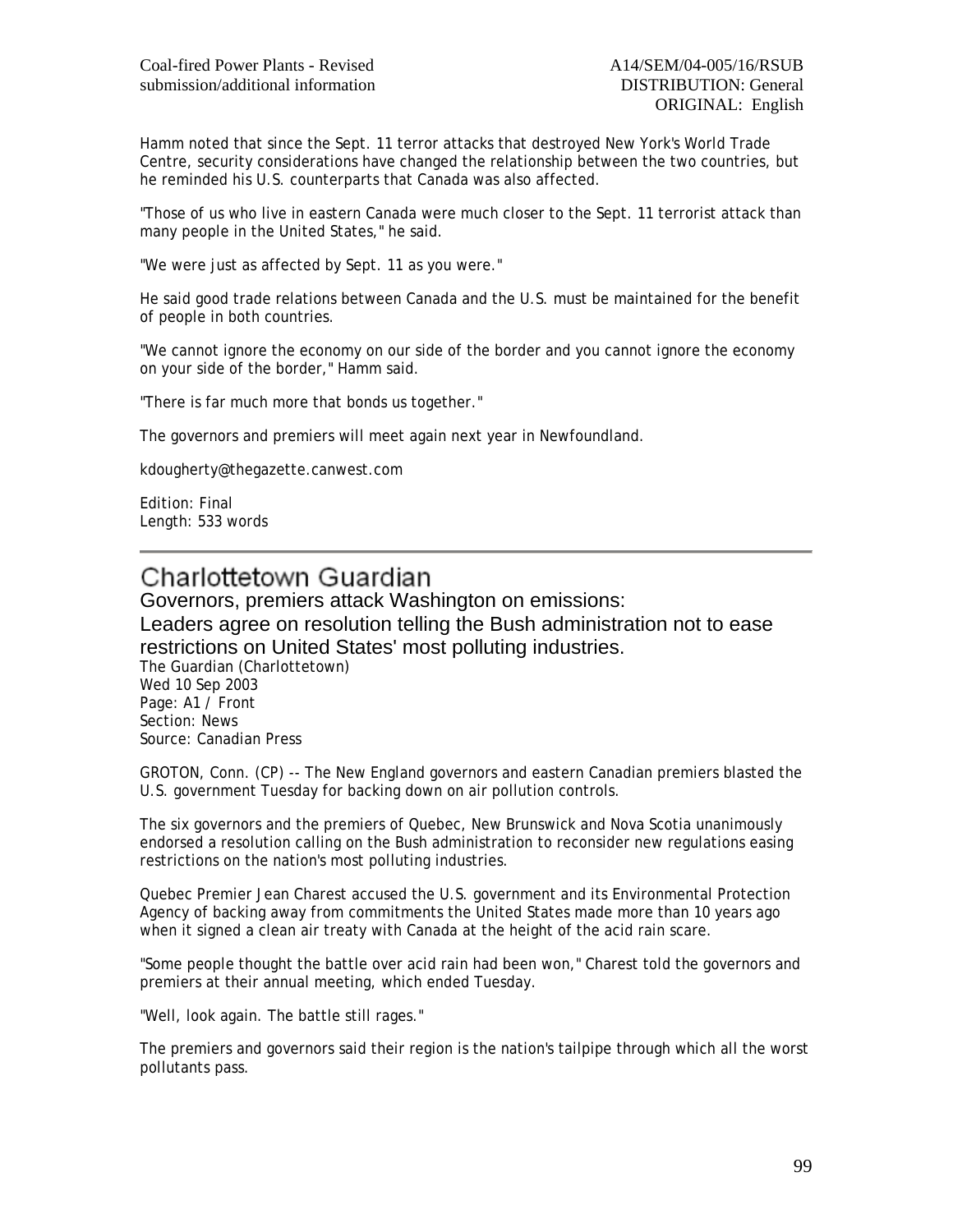For years, the New England states and eastern Canadian provinces have been taking steps to clean up their own pollution problems, but nothing can compensate for the load of sulphurous, contaminated air that blows across the region from the heavily industrialized Midwestern states.

"We want the other states in the Midwest to live by the same rules we do," said Connecticut Gov. John Rowland, host of the two-day meeting.

The EPA eased pollution-control requirements for U.S. utilities, oil companies and factories in December. Last month, the agency announced more changes that allow many of the nation's dirtiest coal-burning power plants and other industrial facilities to claim most upgrades as "routine maintenance" that do not require new emissions-cutting devices.

Charest, who called the measures a "regrettable retreat," said the rollback will create more environmental and health problems as pollution from Midwestern plants drifts east.

New Brunswick Premier Bernard Lord, who was earlier criticized by environmentalists for considering a new coal-fired power plant for his province, endorsed the call for tough action against coal-burning plants in states such as Ohio.

Illustration:

• Color Photo: Canadian Press / Prince Edward Island Provincial Treasurer Pat Mella, left, shares a light moment with Connecticut Governor John Rowland at the final session of the annual meeting of Eastern Canadian premiers and New England governors in Groton, Conn., Tuesday.

Edition: Final Story Type: News Length: 329 words

## **A New Twist in the Mercury Controversy**

**WASHINGTON, DC,** April 29, 2004 (ENS) - The Natural Resources Defense Council (NRDC) formally notified the U.S. Environmental Protection Agency (EPA) on Tuesday that it intends to extend the deadline for adopting a final rule to regulate hazardous pollution - including mercury from power plants to March 15, 2005.

The extension is in response to EPA Administrator Michael Leavitt's claim that the agency could not extend the period for public comment on the rule because of its settlement agreement with NRDC.

NRDC and EPA are parties to a legal settlement agreement requiring the agency to adopt Clean Air Act rules to control mercury emissions from electric power plants by December 15, 2004.

Mercury emissions from power plants are currently unregulated - these facilities emit some 48 tons of mercury each year, accounting for about 40 percent of the nation's mercury pollution.

The administration's proposal to use a cap and trade program to reduce emissions of mercury has drawn widespread criticism from environmentalists, scientists, Democrats and state pollution control officers.

Ten state attorneys general have formally opposed the proposal, which they argue favors industry over public health and the environment.

Critics note that the EPA's mercury contained 12 paragraphs almost verbatim from an industry proposal and contend that the cap and trade system it proposes is an inappropriate form of regulation for mercury.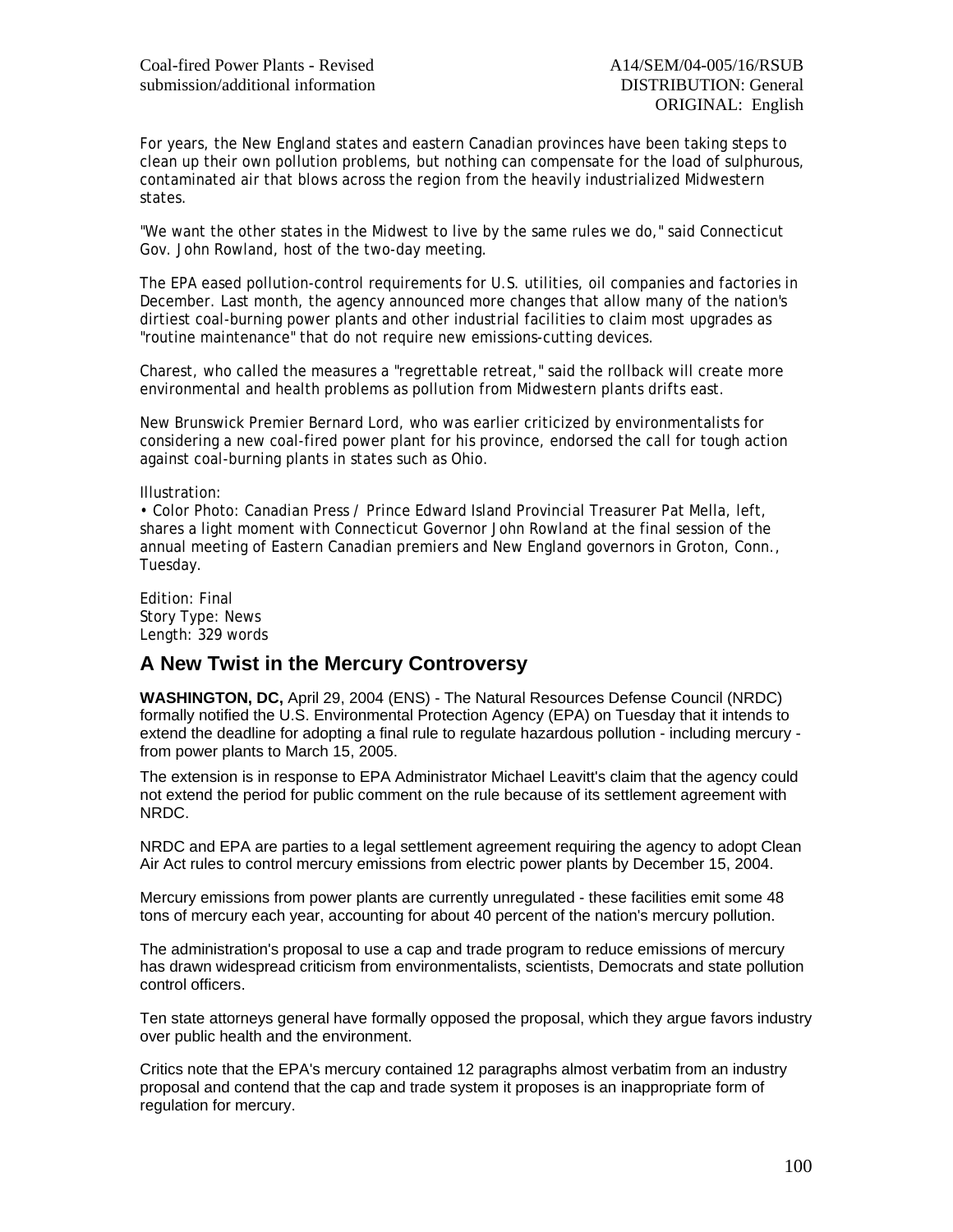Scientists have shown that mercury can cause brain and nerve damage and studies indicate children and women of childbearing age are at a disproportionate risk.

The agency is accepting public comment on its proposal until Friday, April 30 - many critics have called on the administration to extend that comment period, but Leavitt said in an April 14 speech that the court order prevented such extension.

NRDC says it had contacted EPA on April 12, notifying the agency that NRDC would agree to extend the December 15 deadline to March 15, 2005, to allow the agency to undertake additional analysis and extend the public comment period.

The New York based environmental organization says that since then - despite repeated inquiries - EPA has not responded to the proposal.

This has prompted NRDC to formally notified EPA that it would regard EPA to be in compliance with the settlement agreement if the agency takes the final action required by the agreement by March 15, 2005. NRDC also is alerting the court of this notification to EPA.

Federal officials have yet to issue a response to the notification.

## **THE NATION**

## **A Plea to Scrap Mercury Emission Plan**

A bipartisan group says the Bush proposal is slanted toward industry and is too weak to protect public health. By Alan C. Miller and Tom Hamburger, Times Staff Writers 3/17/04

WASHINGTON — A bipartisan group of senators, a former head of the Environmental Protection Agency and health, labor and religious groups urged the Bush administration Tuesday to withdraw its controversial proposal to curb mercury emissions from power plants.

They said that the plan was too weak to protect public health and that the internal process that produced it was so slanted toward industry that the final rule would not survive legal challenge.

In a letter to EPA Administrator Michael O. Leavitt, Sen. James M. Jeffords (I-Vt.), the ranking minority member of the Environment and Public Works Committee, said the EPA had violated requirements calling for agencies to review alternatives and disclose their analysis when proposing a major regulation.

Jeffords also referred to the proposal's "gross inadequacies in controlling mercury." He called on Leavitt to request an investigation by the agency's inspector general "into the allegations of undue industry influence in the rule-making process." He said it appeared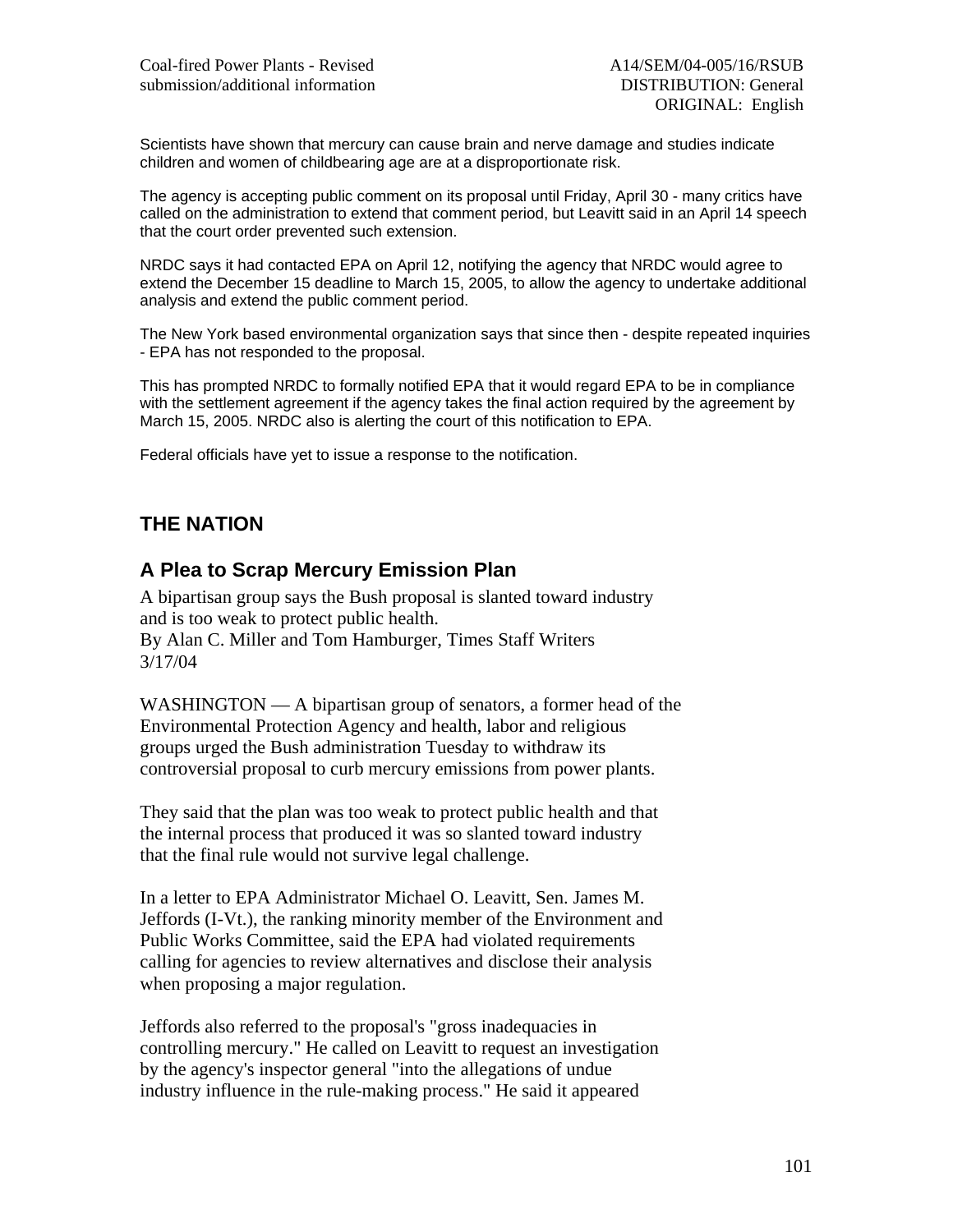that EPA political appointees and White House officials had worked "to skirt, if not directly violate, the law and rules of ethical behavior."

But an agency spokeswoman said Tuesday that work on the mercury rule was ongoing and that no judgment "should be made until the rule is finalized in December."

EPA officials said, at this point, they stand by their "cap-and-trade" approach to regulating mercury, which creates market-oriented incentives for coal-fired utilities to either clean their emissions or buy "credits" from those that do.

"Our goal and our commitment remains the same: to reduce mercury emissions by 70%," said Cynthia Bergman, the spokeswoman. Leavitt said this week that he was directing his staff to undertake additional studies and analysis of the mercury proposal, which was announced in December, shortly after he took office. He said he considered this part of the "normal process," which he suggested could result in changes to the proposal.

He emphasized that the administration was the first to propose regulations that would limit mercury emissions from power plants. President Clinton's EPA administrator, Carol Browner, said the Bush proposal "is fundamentally flawed. It can't withstand a legal test, and it must be withdrawn."

Speaking at a news conference hosted by Physicians for Social Responsibility, she said Bush administration officials "decided where they wanted to go before they completed the analysis and then they cooked the analysis to get to where the industry was willing to be. That is not the way a regulatory process should operate."

Jeffords and Browner said they were largely responding to a Los Angeles Times report Tuesday that disclosed that EPA political appointees had bypassed agency professional staff and a federal advisory committee last year to develop a mercury emissions rule preferred by the White House and industry.

The Times also reported that EPA staffers said they were told not to undertake routine economic and technical studies called for under an executive order and requested by the advisory panel. Significant language from utility lobbyists was included verbatim in the proposal.

Also Tuesday, Sens. Patrick J. Leahy (D-Vt.) and Olympia J. Snowe (RMaine) reiterated an earlier plea to scrap the EPA's proposed rule.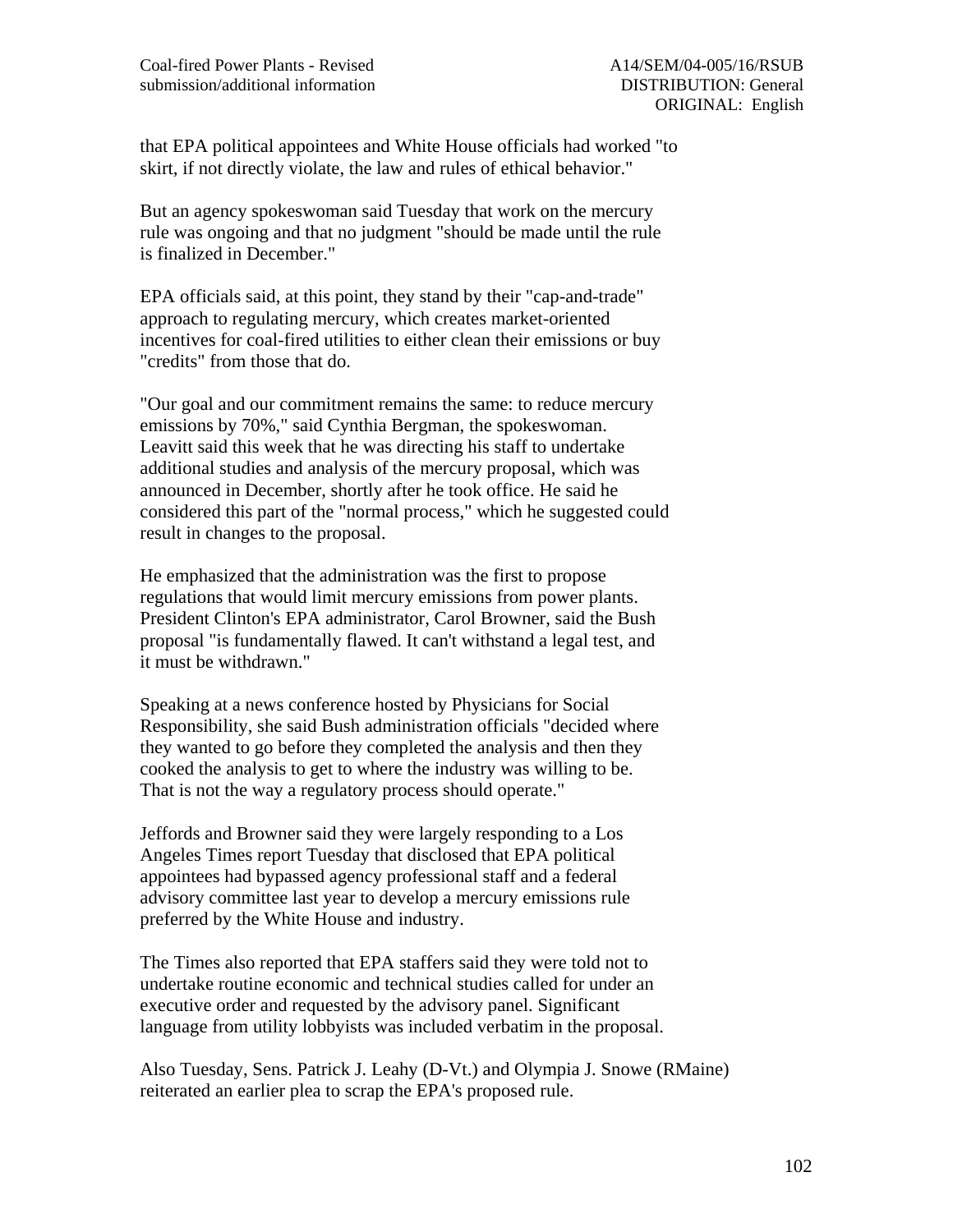They have collected nearly three dozen signatures on a letter urging Leavitt to submit a new proposal.

Critics say the EPA should regulate mercury under the provisions of the Clean Air Act, which call for much steeper and earlier emissions reductions than the agency has proposed.

Christie Whitman, who headed the agency last spring — when EPA staffers say they were told to forgo the normal analysis of the mercury proposal — said Tuesday that she supported Leavitt's decision to order new studies. He has the option of publishing the findings before the deadline for public comment and well before the final rule is enacted, she said.

Still, Whitman said, "ideally you have the underlying analysis when you go out with a rule." She reiterated that she never requested that her staff not produce its normal analysis or skew the data and, had she known that was happening, "I would have stepped in."

Further support for Leavitt's approach came from a powerful Senate ally.

Sen. James M. Inhofe (R-Okla.), chairman of the Environment and Public Works Committee, believes that "this controversy is testament to the length environmentalists will go to politicize the normal workings of government," said a spokesman for Inhofe. He also said the plan had undergone extensive review, "so it is a stretch to say it has not been analyzed."

A recent study found that about 60,000 children a year could suffer learning disabilities from being exposed to mercury while in the womb. That can happen when pregnant women eat fish from waters contaminated by the mercury emitted from power plants.

But coal and utility executives warn that overly aggressive regulation of the nation's 1,100 coal-fired plants could seriously damage those industries as well as the nation's economy.

A spokesman for coal-fired utility companies said Tuesday that withdrawing the current mercury proposal would create unnecessary delay and undercut the spirit of the proposal's public-comment period that allows for more research and study.

Scott Segal of the Electric Reliability Coordinating Council suggested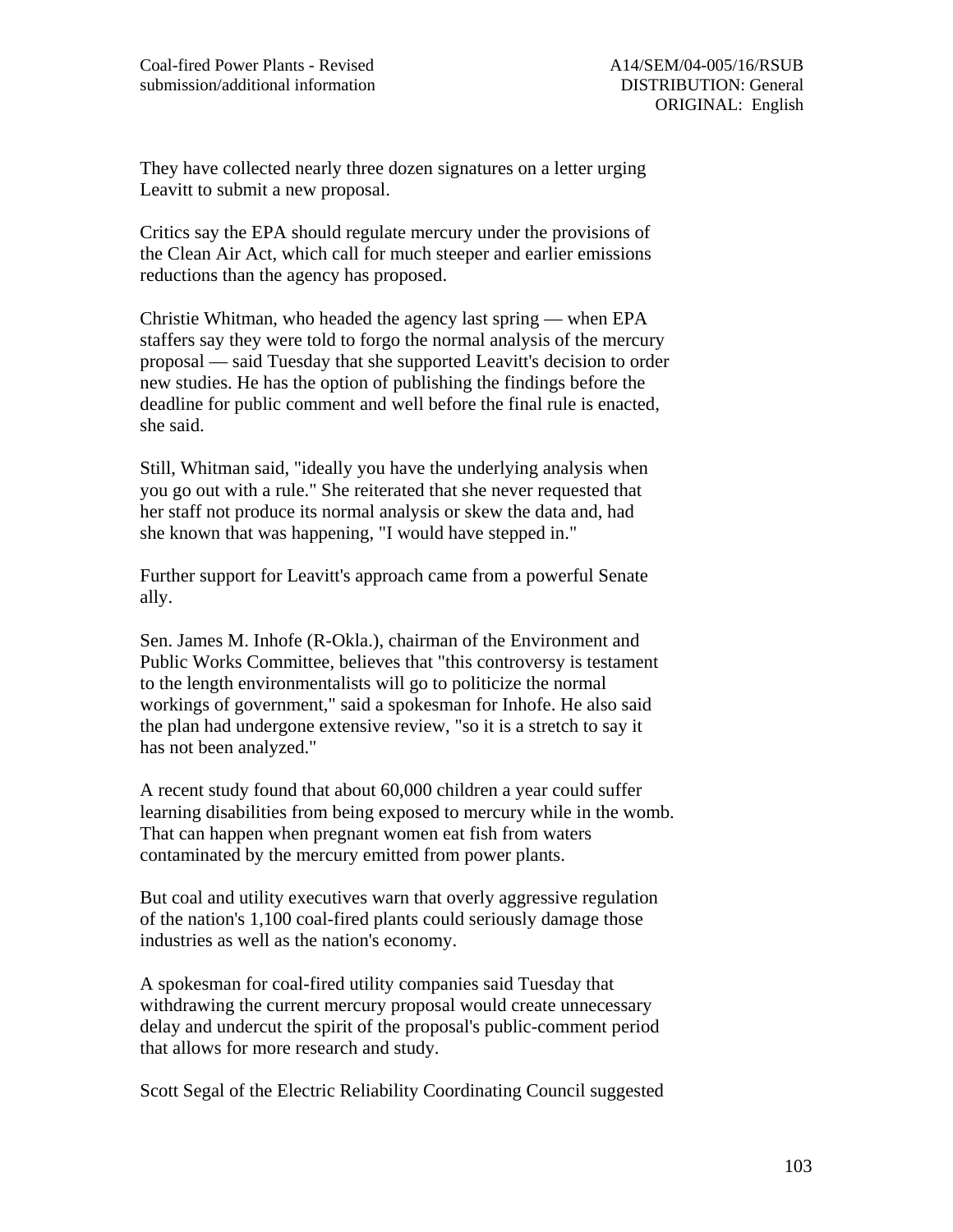that Browner's criticism of the administration was unwarranted, particularly because her record on regulating mercury from power plants was marked by delay.

#### **Proposed Mercury Rules Bear Industry Mark EPA Language Similar to That in Memos From Law Firm Representing Utilities**

By: Eric Pianin The Washington Post January 31, 2004

The Bush administration proposed new rules yesterday regulating power plants' mercury pollution, and some of the language is similar to recommendations from two memos sent to federal officials by a law firm representing the utility industry.

The three approaches that the administration published for public comment would for the first time regulate airborne emissions of toxic mercury, which can enter the food chain and cause developmental damage to infants whose mothers eat mercury-tainted fish. A side-by-side comparison of one of the three proposed rules and the memorandums prepared by Latham & Watkins -- one of Washington's premier corporate environmental law firms -- shows that at least a dozen paragraphs were lifted, sometimes verbatim, from the industry suggestions.

Environmental Protection Agency officials dismissed the matter as largely an interagency mix-up that had little to do with shaping the administration's centerpiece proposal for forcing power plants to reduce mercury emissions 70 percent by 2018. They said the law firm language that turned up in the proposed rule published in the Federal Register was related to an alternative proposal that the administration does not support.

"That's not typically the way we do things, borrowing language from other people," said Jeffrey Holmstead, head of the EPA's air policy office. "But it came to us through the interagency process."

Latham & Watkins was among the law firms and utility industry groups that lobbied the administration last year during deliberations over mercury rules in the Clean Air Act. The firm represents Cinergy Inc. and other major utilities and energy companies with a major interest in the outcome of the rule-making. Holmstead, an assistant EPA administrator, and his chief counsel, Bill Wehrum, worked for Latham & Watkins before joining the EPA.

There is nothing unusual about industry groups peppering government agencies with position papers and recommendations. Indeed, lawyers for Latham & Watkins served on an EPA mercury advisory group and submitted two detailed memos -- one dated March 8, 2002, that dealt with the challenges of regulating different grades of coal, and another, dated Sept. 4, that outlined a number of regulatory legal theories. However, some former EPA officials said it is rare for the agency to simply insert large chunks of an industry analysis into a proposed rule.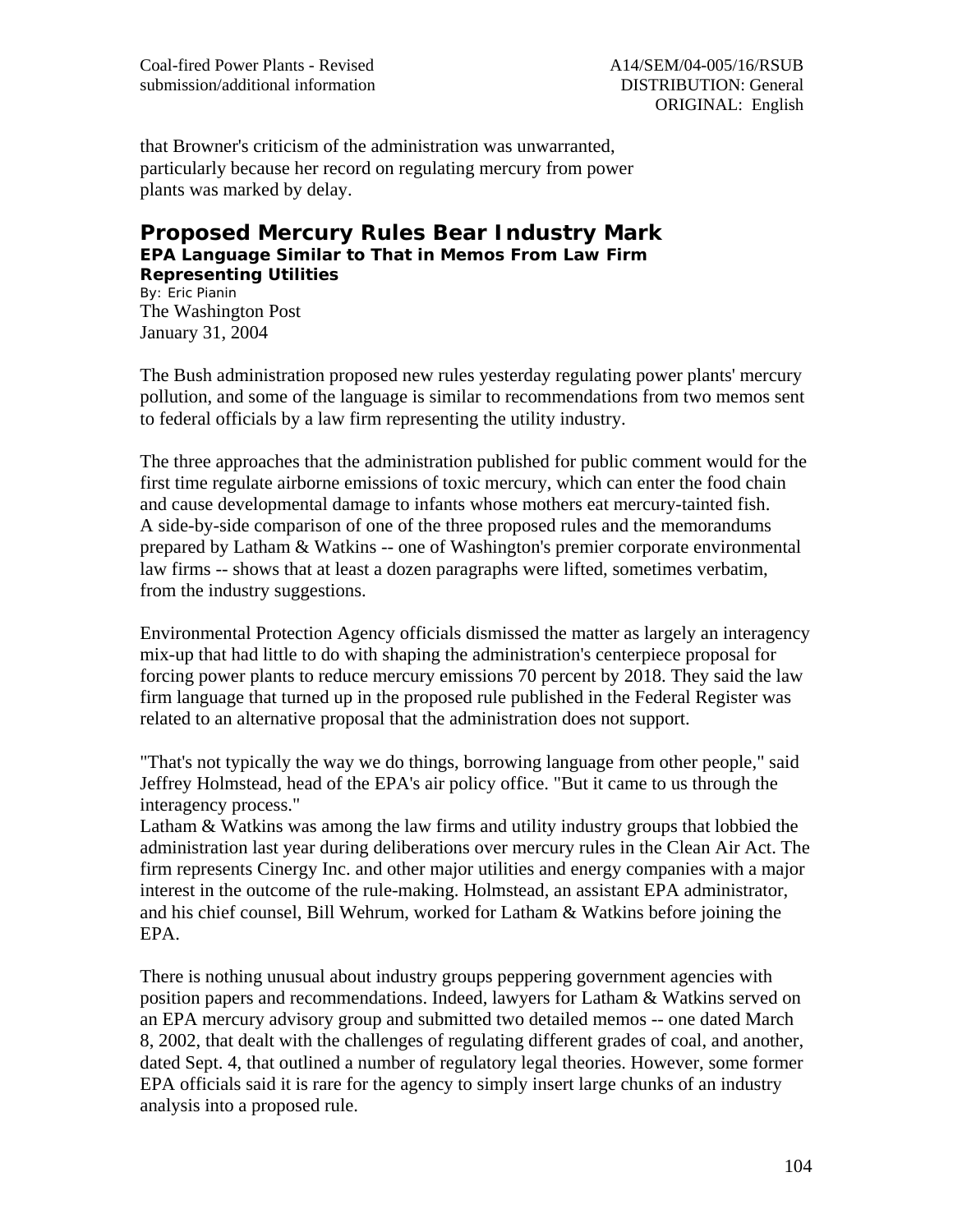"The regulations are supposed to be drafted by the staff -- the people in the science program and regulatory branches," said Robert Perciasepe, who headed the EPA air policy office during the Clinton administration. "I think it would be inappropriate" for the agency to borrow heavily from an industry memorandum, he said, "unless it was from a government contractor."

Martha Keating, a toxics scientist with the Clean Air Task Force and a former EPA employee, was the first to discover the similarities between some of the proposed rules and the law firm's memos. "It just illustrates the inside track the industry groups and some of these law firms have with the administration," she said.

Claudia M. O'Brien, lead writer of the Latham & Watkins memos, said it was "gratifying" that the EPA found the firms' analysis persuasive, but that "we didn't ask EPA to cut and paste our analysis into their [rule-making] preamble."

"It was a long rule-making process, and it's a big document done under a tight time frame," she said. "If they found an analysis persuasive, they adopted the analysis." Until recently, the EPA appeared on track to issue new rules requiring the nation's 1,100 coal- and oil-fired power plants to meet a maximum achievable control technology (MACT) standard to sharply reduce mercury pollutants within three years. That approach met strong resistance from industry groups, which say the regulations would be excessively costly and would be impossible to meet with existing technology.

Instead, the administration has embraced a mandatory "cap-and-trade" program, similar to the program used to combat acid rain, begun in 1990. The new program, intended to reduce mercury emissions by nearly 70 percent by 2018, would allow utilities to buy emissions "credits" from cleaner-operating plants to meet an overall industry target without having to install new scrubbers in every plant.

To comply with a consent agreement, the EPA also proposed a modest MACT standard to reduce mercury emissions by 29 percent by the end of 2007 -- although Holmstead said that is not the administration's preference.

A third proposal would use a more novel legal interpretation of the Clean Air Act to launch a cap-and-trade program. In describing this alternative, the EPA borrowed heavily from one of the Latham & Watkins memos. According to Holmstead, the law firm's language was part of the public record and was passed along to the EPA by the White House budget office and the Energy Department.

The EPA used the other memo to describe at length plans to rank and regulate coal in "subcategories" based on the amount of mercury pollution they emit. "Neither Bill [Wehrum] nor I had any idea this language came from Latham & Watkins," Holmstead said. "Our technical folks who did subcategorization used it."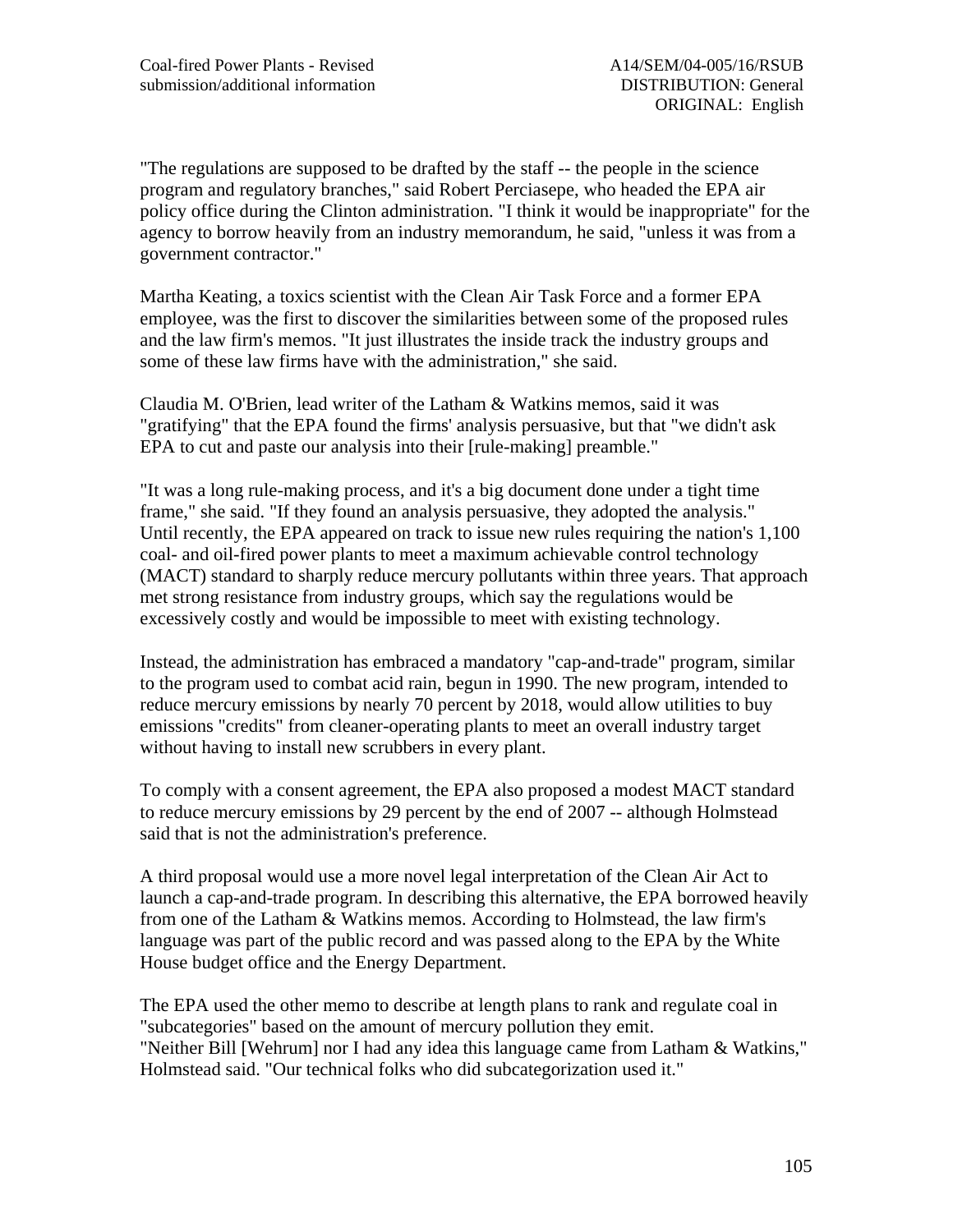## **Appendix 12K: Canadian submission to US EPA on proposed mercury rule.**

EPA Docket Center, Room B-108 U.S. EPA West United States Environmental Protection Agency 1301 Constitution Avenue N.W. Washington DC 20460 Attn: Docket ID No. OAR-2003-0056

Proposed National Emission Standards for Hazardous Air Pollutants; and, in the Alternative, Proposed Standards of Performance for New and Existing Stationary Sources: Electric Utility Steam Generating Units

Submission filed by Environment Canada on March 30, 2004

**Contents** Executive Summary **Introduction** Environment Canada's Concerns What Canada is Doing to Reduce Mercury Releases Current and Emerging Control Technology Impact of the Proposed U.S. Mercury Rule on Canada **Conclusion References** 

Executive Summary

Environment Canada is pleased to submit comments to the United States Environmental Protection Agency (EPA) in response to the *Federal Register* notice of January 30, 2004. Environment Canada commends EPA action to reduce mercury emissions from coal fired power plants and nickel emissions from oil fired boilers. Our comments are confined to mercury only.

Mercury is a toxic, persistent, bioaccumulative substance. Human exposure to mercury — primarily by eating contaminated fish — may cause neurological and developmental damage, particularly in fetal and adult nervous systems. Thousands of Canadian lakes currently have fish consumption advisories, primarily due to mercury. This is a particular concern for subsistence fishers and Aboriginal people in the far North who consume large quantities of fish as part of their traditional lifestyles. In some northern communities, mercury levels in blood are greater than the Health Canada acceptable level.

Environment Canada supports the efforts being made by the EPA to limit emissions of mercury. Our modelling indicates that 10% of the mercury that is deposited in Canada each year comes from U.S. sources, with that figure climbing to 38% in the Great Lakes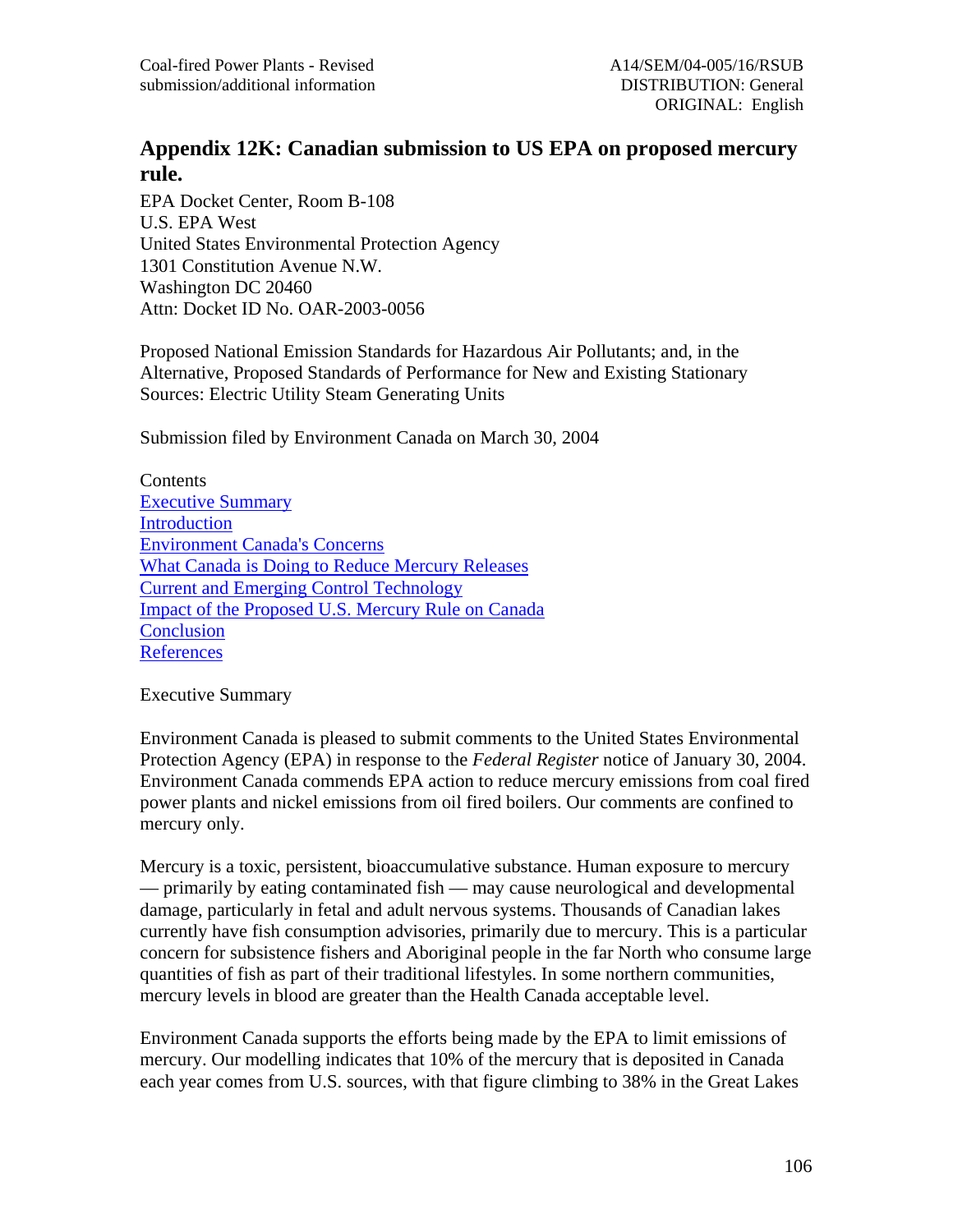Region, home to more than nine million Canadians. As a result, mercury reductions in the U.S. are needed to help protect the environment and human health in Canada. At the same time, Environment Canada is concerned that both the Maximum Achievable Control Technology (MACT) proposal and Phase I of the cap-and-trade proposal fall short of the emissions reductions that are achievable with current and emerging control technologies.

The Canadian view is based on:

- a review of current literature, which suggests that capture of mercury from bituminous and sub-bituminous coal-fired power plants (and possibly lignite-fired plants) on the order of 60-90% is achievable;
- consensus agreement among all Canadian provinces, territories and the federal government to set, by 2005, a Canada-wide Standard for mercury emissions from coal-fired power plants that will target "the national capture of mercury from coal burned in the range of 60-90%," by 2010; and
- a recommended mercury standard for Alberta power plants based on activated carbon injection and fabric filters, by 2009.

Specifically, Environment Canada recommends and urges the U.S. EPA to:

- consider a more stringent MACT standard for mercury that would result in the national capture of mercury from coal burned in the range of 60-90%, or
- $\bullet$  set a lower Phase I cap (for 2010) in the cap-and-trade option that would result in the national capture of mercury from coal burned in the range of 60-90%.
- This would be comparable to the mercury Canada-wide Standard for coal-fired power plants that is being developed by the Canadian Council of Ministers of the Environment.

## **Introduction**

Environment Canada is pleased to respond to the request of the United States Environmental Protection Agency (EPA), in the *Federal Register* notice of January 30, 2004, for comments on the proposals to regulate mercury emissions from power plants under the U.S. *Clean Air Act*.

Environment Canada strongly welcomes the EPA's efforts to reduce mercury emissions from the coal-fired electric power generation sector. Canada and its provincial and territorial governments have already determined that a mercury standard for this sector is needed in Canada as well.

This document describes Environment Canada's concerns regarding mercury, and Canadian actions to reduce mercury releases. It also includes a high level review of mercury control technology, and outlines why Environment Canada believes that the EPA could go further to set a more aggressive mercury standard. Finally, the document describes the impact of the mercury proposal on Canada, and shows that a more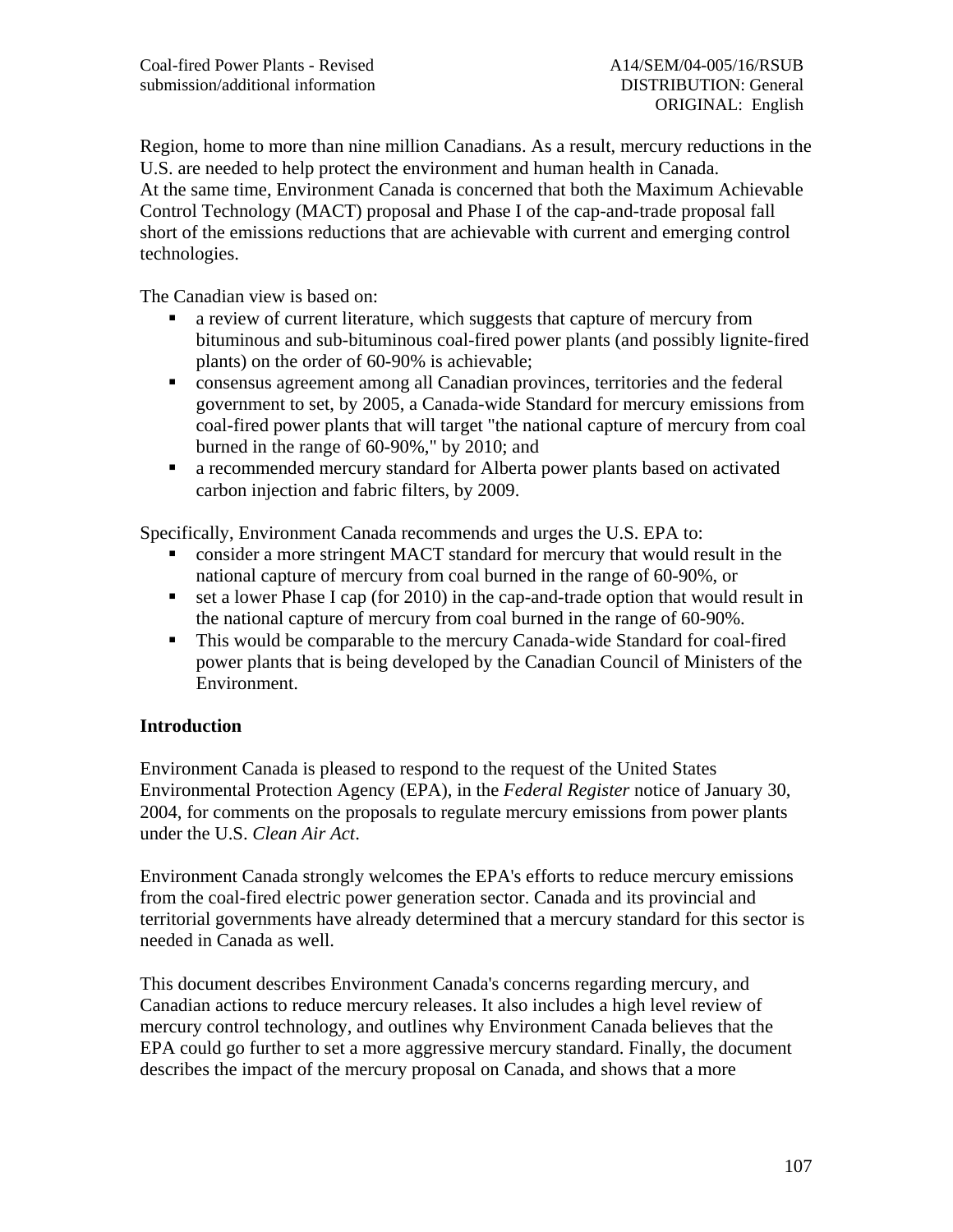aggressive standard would reduce transboundary flows and thus be more protective of the Canadian and American environment.

#### **Environment Canada's Concerns**

#### Health and environment

Mercury is a toxic, persistent, bioaccumulative substance. Biological processes, such as bacterial activity in plants and sediments on lake bottoms, in rivers and oceans, can transform elemental mercury to methyl mercury, one of the most bioaccumulative and toxic forms. Levels of methyl mercury in animals increase as it moves up the food chain, from plankton to large fish, birds and mammals, including humans.

Human exposure to mercury — primarily by eating contaminated fish — may cause neurological and developmental damage, particularly to fetal and adult nervous systems. Methyl mercury ingested by a pregnant woman, or metallic mercury that may enter her body from breathing contaminated air, can be passed from the maternal blood to the developing fetus by crossing the placental barrier. Methyl mercury can also accumulate in an unborn baby's blood to a concentration higher than the concentration in the mother, with possible greater adverse health effects to the developing systems in the fetus.

Although levels of total mercury have begun to decline in Aboriginal blood and hair in Canada's North, there is still significant variability between different communities, depending on a number of factors. These include: location, lifestyle, proportion of traditional foods in the diet, and genetic factors. Of the Native populations in Canada's North, Caucasians, Dene, Métis and others are registering total mercury blood levels below the Health Canada "acceptable" level of <20 µg/kg bw/day. However, the Inuit population in Baffin Island and in other regions of the North display significantly higher levels of total blood mercury than their northern counterparts. Total blood mercury levels recorded in Nunavik (northern Quebec), for example, were observed at up to 16% greater than the Health Canada "acceptable" level.

In contrast to the Health Canada total blood mercury guidelines, a recent re-evaluation of mercury in the U.S. concluded that a benchmark dose of 5.8 µg/L maternal blood (10X) safety factor) is considered adequate to protect the population. When using this value rather than the Health Canada level of <20 µg/kg bw/day, 79% of the highest exposed population in Nunavik exceeded the U.S. standard, which is considerably higher than the value of 16% identified using the Health Canada standard. As well, proportionally higher levels were seen in Inuit populations in Baffin, Inuvik, Kitikmeot and Kivalliq than calculated under the Health Canada guideline.

Mercury's effect on wildlife is also harmful. Fish-eating predators such as loons, merganser ducks, osprey, eagles, herons and kingfishers can have very high concentrations of mercury. Mercury has been detected in Common Loons from Alaska to Atlantic Canada, and blood concentrations have been correlated with levels in prey fish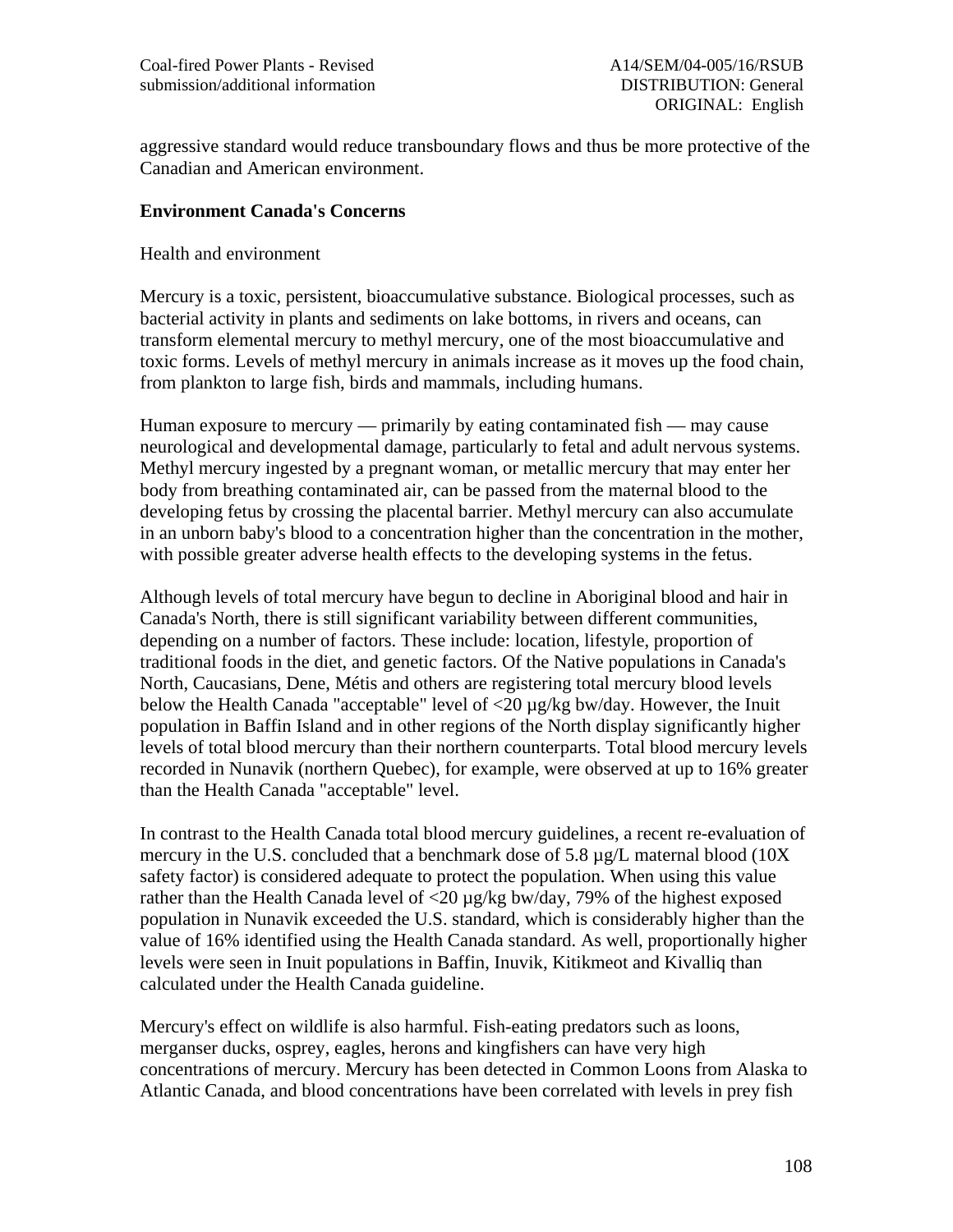species. A survey of mercury in loons from five regions across the U.S. and Canada has shown that blood mercury concentrations increased from west to east, with the highest levels in southeast Canada. High levels of mercury are suspected of impairing the loon's reproductive success as well as causing growth-related problems. These problems inevitably lead to an increased death rate and a decreased birth rate, resulting in a reduction in the abundance of natural populations.

In addition, mercury has been found in predatory mammals such as otters from south central Ontario. It is thought that elevated mercury levels in otters may cause early mortality due to toxicity and behavioural changes. While the reproduction and behaviour of bird species is generally affected by exposure to methyl mercury, mammals most often suffer neurological effects. The severity of the toxic effects will depend on the degree of exposure, and may range from a slight impairment to reproductive failure or death.

In Canada, federal, provincial and territorial agencies have issued fish consumption advisories limiting consumption of specific fish species from certain lakes. Thousands of advisories on fish species from individual water bodies are put in place every year due to mercury contamination of fish. Province wide advisories are in effect in New Brunswick and Nova Scotia, while other provinces have advisories for specific lakes and/or species. Over 90% of fish consumption advisories are due to mercury, which is a particular concern for subsistence fishers who consume large quantities of fish as part of their traditional lifestyles. This is particularly true in the far North, where mercury cools, condenses and settles in the colder Arctic ecosystem, resulting in its biocentration in organisms higher in the food chain, including humans.

#### Mercury from foreign sources

Unlike some pollutants, mercury emissions may remain in the atmosphere anywhere from hours to years. As a result, a cloud of mercury, known as the global pool, has been building up over the years. Furthermore, mercury that was deposited many years ago may volatilize and re-enter the atmosphere. These emissions can end up in ecosystems far from their point of origin, such as in Canada's Arctic, where there are no local point sources.

Global atmospheric emissions of mercury from *major* anthropogenic sources are estimated to be over 2 200 metric tonnes per year. In 1999, Canada's share was about 8 tonnes and the U.S. share was 106 metric tonnes (or 117.3 U.S. short tons). The largest source of atmospheric mercury in both Canada and the U.S. is coal-fired power plants, with 1999 emissions of approximately 2 metric tonnes and 43.5 metric tonnes (or 48 U.S. short tons), respectively.

Canada is a net receiver of mercury, with some 10% of the 138 tonnes we receive annually coming from the U.S., based on the 1995 global emissions inventory. In the Great Lakes region, that figure climbs to 38% of total mercury deposition coming from U.S. sources.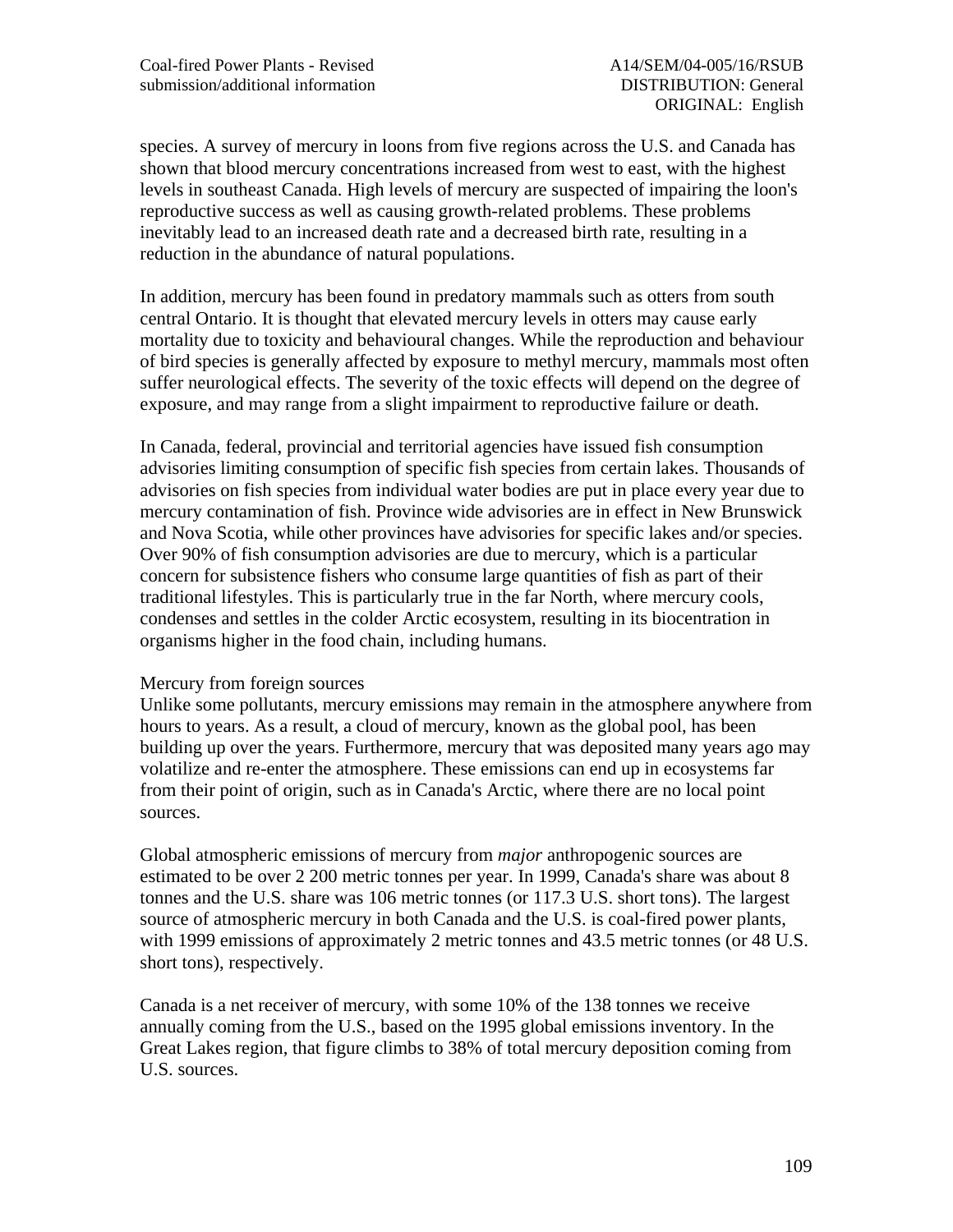Since most of the mercury that is deposited in Canada each year comes from foreign and natural sources, Canada cannot solve its mercury problem on its own. In addition to reducing its domestic sources of mercury, Canada needs other countries, including the U.S., to do the same.

#### **What Canada is Doing to Reduce Mercury Releases**

#### Federal government

Canada has taken action for over thirty years to reduce mercury releases to the environment. In 1972, the federal government issued a regulation under the *Fisheries Act* to limit the discharge of mercury in effluents from mercury-cell chlor-alkali plants. In 1978, the federal government passed another regulation, under the *Canadian Environmental Protection Act*, to limit mercury releases to the air from mercury-cell chlor-alkali plants. These regulations have since been updated. As a result of these regulations, coupled with provincial regulations and a shift away from chlorine bleaching at pulp and paper mills, mercury releases from this sector alone have fallen from 70 tonnes in the 1970s to 47 kilograms in 2001.

The federal government also participates in a number of activities with other countries, including the U.S., to reduce mercury:

- $\blacksquare$  the Great Lakes Bi-national Toxics Strategy;
- the North American Regional Action Plan on Mercury, under the Commission for Environmental Cooperation;
- the Arctic Council Action Plan mercury project;
- the United Nations Economic Commission for Europe Heavy Metals Protocol;
- **the United Nations Environment Programme Global Mercury Programme;**
- the New England Governors/Eastern Canadian Premiers Mercury Action Plan.
- Canadian Council of Ministers of the Environment

In 1998, the Canadian Council of Ministers of the Environment (CCME) — which comprises the 14 Environment Ministers of the federal, provincial and territorial governments — agreed to set mercury Canada-wide Standards for the remaining large uncontrolled sources. As a result, between 2000 and 2002, the CCME endorsed a series of mercury Canada-wide Standards for base metal smelters, waste incinerators, mercurycontaining lamps, and dental amalgam waste. These Canada-wide Standards are to be met by 2010 or earlier, depending on the standard.

The CCME has also committed to develop a Canada-wide Standard by 2005, to reduce mercury emissions from the coal-fired electric power generation sector by 2010 and "to explore the national capture of mercury from coal burned in the range of 60-90%." The CCME has agreed that "provincial application of the national target or standard may vary, with some provinces doing more and some less, depending on the control technologies for the different coal types (especially lignite). Alternatively, the standard may vary depending on the coal type or other relevant factors." The CCME has also agreed that "the capture of mercury includes all efforts to reduce mercury releases and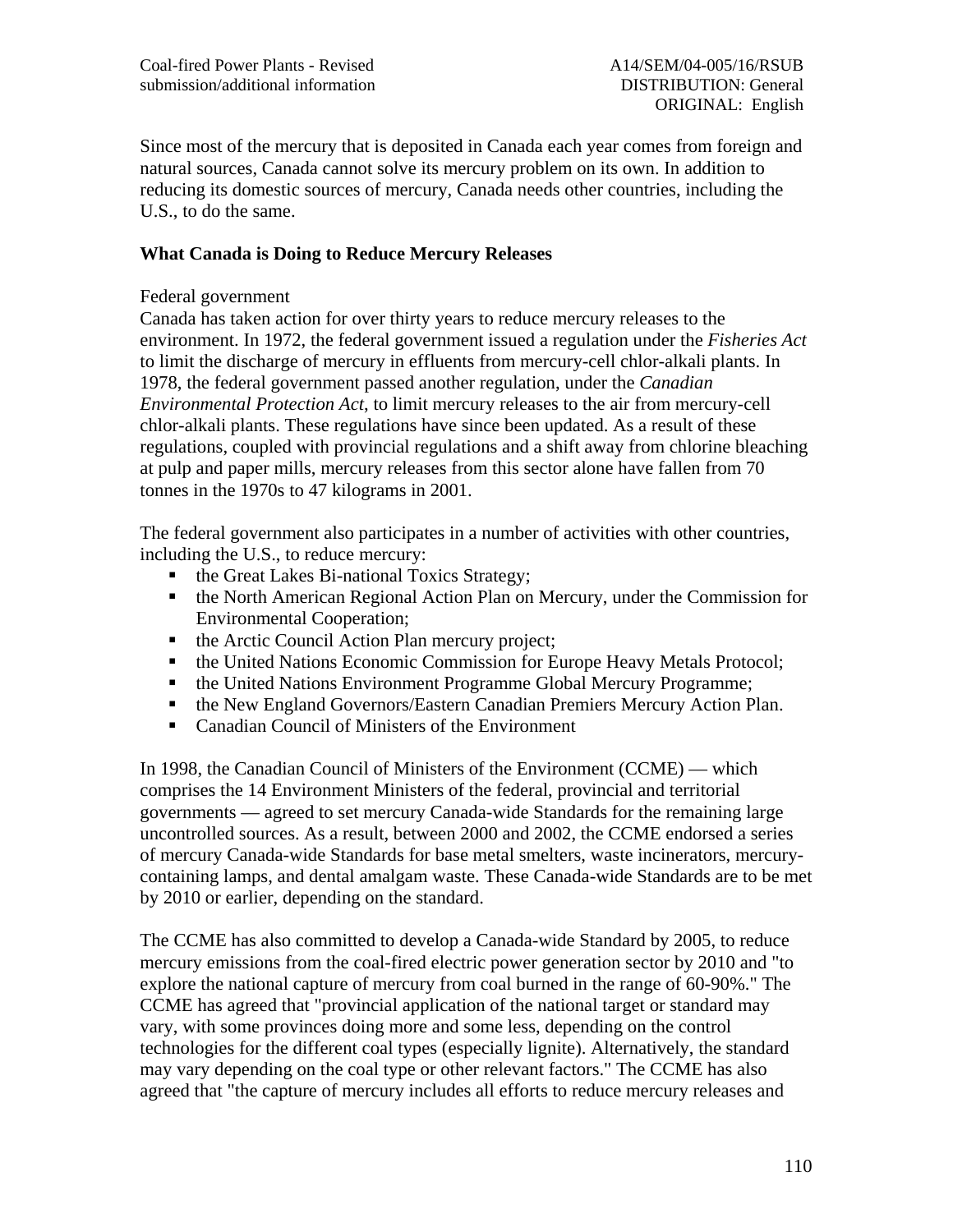may be achieved through a continuum of actions, from pollution prevention through emissions controls."

The federal, provincial and territorial governments are working together at the CCME toward setting this Canada-wide Standard. The focus at present is to analyze mercury data from Canadian coal-fired power plants (e.g., the mercury content in coal and ash, and mercury stack emissions, and the resulting mass balance) and review current and emerging control technology.

#### Alberta

In June 2002, the Alberta Minister of Environment asked the Clean Air Strategic Alliance (CASA) to develop an approach for managing emissions from the electricity sector in Alberta. CASA is a multi stakeholder, not-for-profit organization. The members include representatives from industry, health and environmental groups, and the provincial and federal governments.

In December 2003, and by consensus, CASA tabled its report with the Alberta Minister of Environment. On March 4, 2004, the Government of Alberta announced that it was accepting and adopting the CASA recommendations.

CASA based its recommended emission standards for sulphur dioxide, nitrogen oxides and particulate matter on *Best Available Control Technology Economically Achievable* (BATEA) levels, but did not set a specific capture limit for mercury, because there was no established BATEA level for mercury at the time. Instead, the key CASA recommendations for mercury are:

In a multi-stakeholder setting, review the latest BATEA in 2005, and set a standard based on BATEA that existing coal-fired units must meet by the end of 2009. The regulations or standards will be established under Alberta's *Environmental Protection and Enhancement Act*.

If a BATEA level is not identified in 2005, then, by 2009, existing coal units must make a financial level of effort equivalent to installing fabric filters and activated carbon at an injection rate to be determined as part of the 2005 review.

New or transitional units that have fabric filters would only be expected to meet the activated carbon component of this level of effort commitment by 2009. For those units designated to shut down in the 2012-2017 time frames, no mercury controls are required.

As a result of these recommendations, CASA predicts that emissions from coal fired power plants in Alberta would drop by 400 kg — a 50% reduction — by 2009.

Current and Emerging Control Technology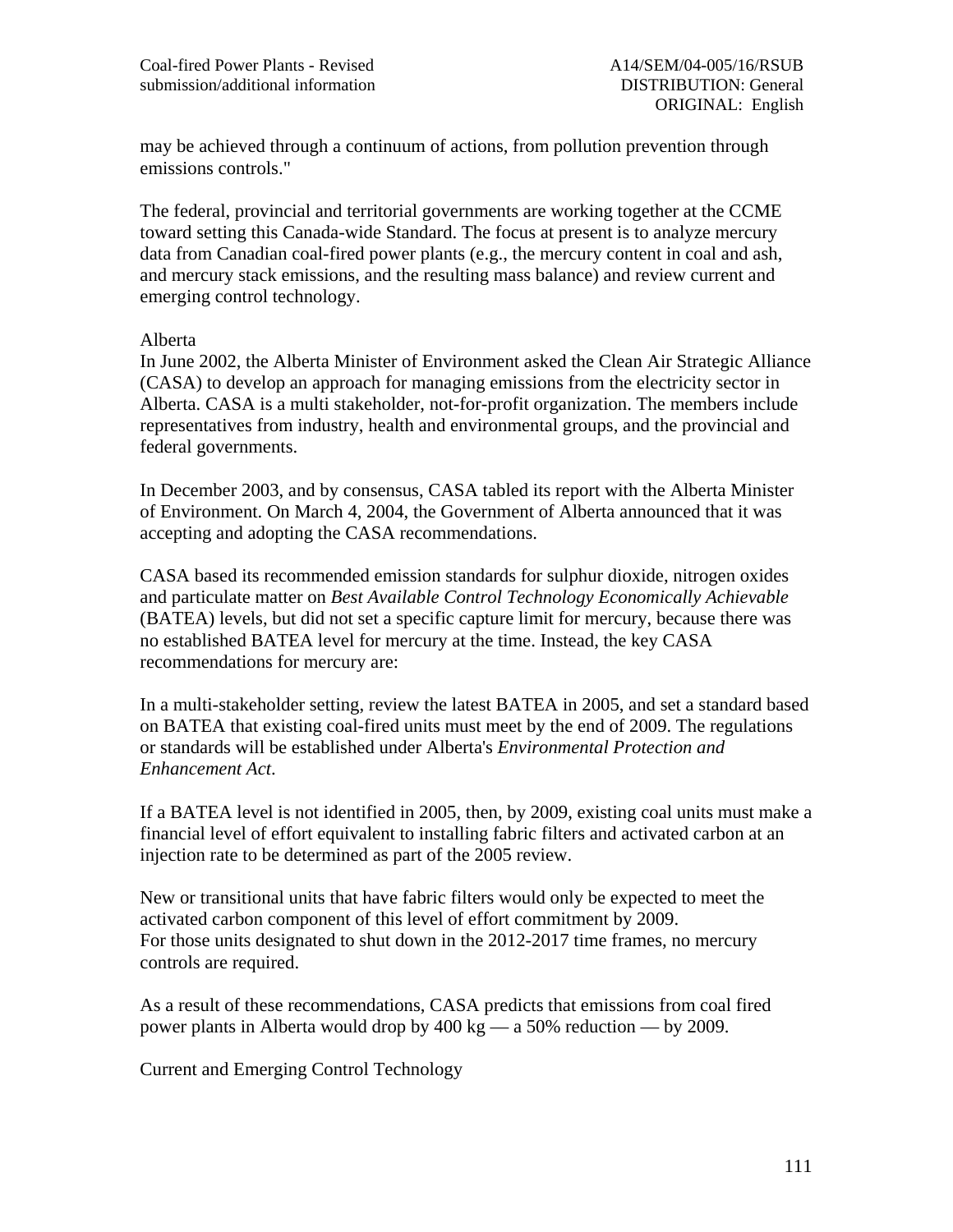The Government of Canada has been following the work in the U.S. to determine methods to capture mercury from coal-fired power plants using various control technologies. Canada appreciates the significant resources put forth by the U.S. Government and industry in looking at the mercury control issue. We offer the following comments on the work that has been conducted to date. Current technology

The EPA's Information Collection Request (for mercury emissions data from coal-fired power plants) has revealed that some of the controls used to address acid rain and smog also capture mercury in varying degrees. Generally, mercury removal rates are higher in units fired with bituminous coal, followed by units fired with sub-bituminous, and lower for units fired with lignite coal. In the U.S., more than 90% of the coal combusted for power generation is bituminous and sub-bituminous.

The following list provides examples of pollution controls that also capture mercury:

**Coal washing**: Coal washing is widely used to remove sulphur and ash from coal before it is burned. Mercury removals from near zero to about 60% were reported for the washing methods that are used in the U.S.

**Electrostatic precipitators (ESPs)**: ESPs are designed to capture particulate matter, a component of smog. Mercury removals across cold-side ESPs averaged 27%, compared to 4% for hot-side ESPs.

**Fabric filters**: Fabric filters are also designed to capture particulate matter. Removals for fabric filters were higher than ESPs, averaging 58%.

**Flue gas desulfurization (FGD)**: FGDs are often known as scrubbers, and are designed to control sulphur dioxide, a gas that causes acid rain. Both wet and dry flue gas FGD systems removed 80-90% of the gaseous mercury, but elemental mercury was not affected.

**Fluidized-bed combustors with fabric filters**: Designed to control sulphur, these systems showed high levels of mercury removals, averaging 86%.

**Selective catalytic reduction (SCR) and selective non-catalytic reduction (SNCR)**: SCRs and SNCRs are used to control nitrogen oxides, a gas that may form ozone. Test results on mercury control via SCRs and SNCRs were inconclusive; additional full-scale tests are in progress.

Equipment vendors have also recommended that a mercury MACT rule be set at 90% mercury removal for bituminous coal-fired units and 70% removal for sub-bituminousfired units.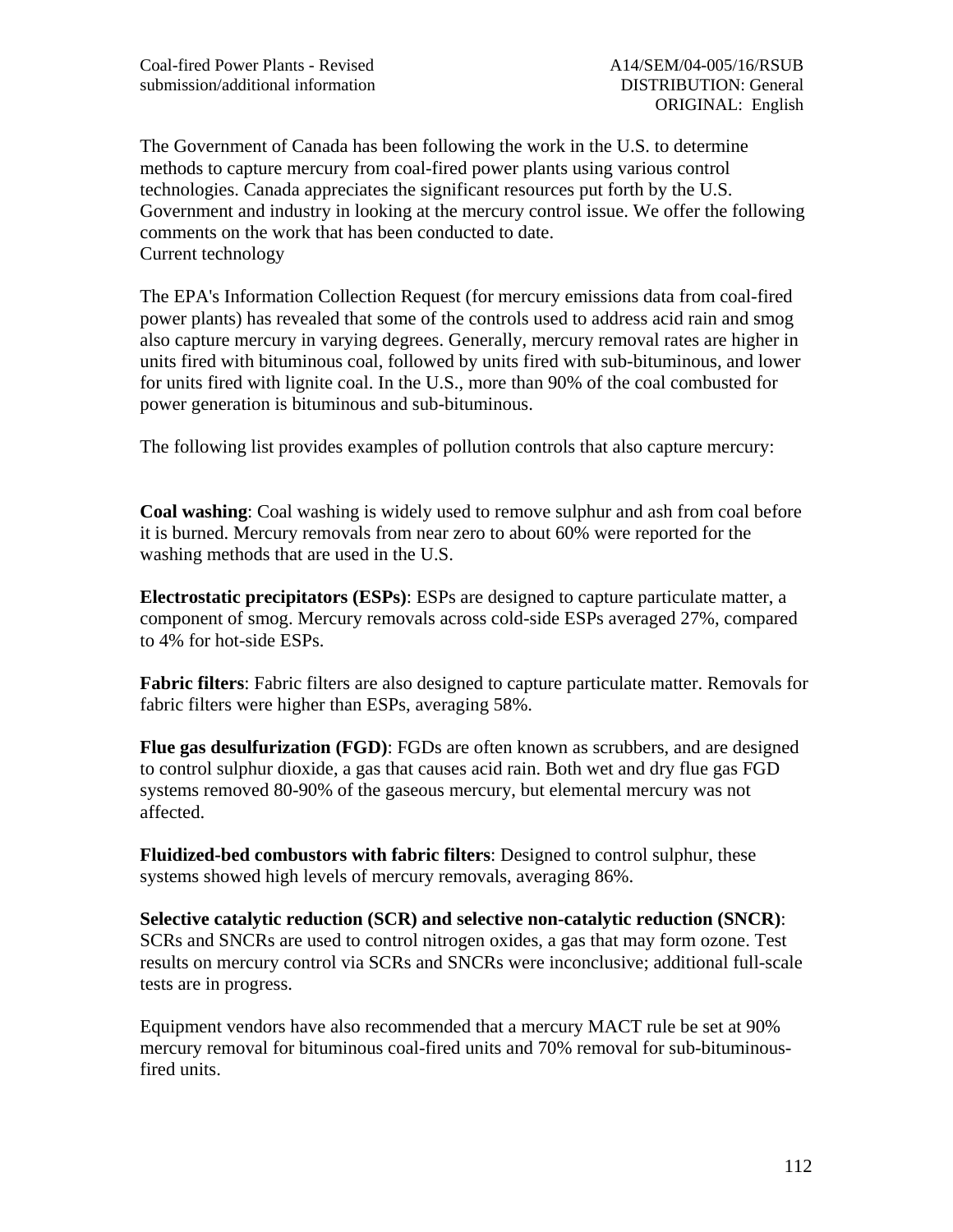#### Emerging technology

The U.S. Department of Energy (DOE) continues to fund emerging mercury control technology for coal-fired power plants. In 2001, DOE's Office of Fossil Energy issued a press release saying: "The department wants to develop a wider array of mercury control options for power plants that can reliably reduce emissions by 50 to 70 percent by 2005 and 90 percent by 2010." To that end, a number of technologies have been tested.

The following list is incomplete, but serves to illustrate some of the promising new controls for mercury:

**Sorbent injection**: Sorbent injection is the mercury control technology closest to commercialization for power plants. It involves directly injecting activated carbon, or some other sorbent, into the flue gas stream of a utility boiler. The mercury in the flue gas is adsorbed onto the sorbent, and the sorbent is then collected in downstream particulate control equipment. Mercury removal depends on many factors; preliminary results show removal levels greater than 90% for boilers burning bituminous coals.

**Carbon filter beds**: Carbon filter beds are capable of removing high mercury concentrations from waste incinerators. The Eastman Chemical Company's coal gasification plant in Kingsport, Tennessee, achieves 90%+ mercury removal in a carbon absorbent bed. However, carbon filter beds have not been tested for mercury removal at pulverized coal-fired power plants.

**In Situ**: *In situ* sorbent removal captures mercury in the flue gas by using thermally activated sorbent produced *in situ*. The sorbent consists of semi-combusted coal, which is extracted from the furnace, injected into the flue gas downstream of the air pre-heater, and then captured in a particulate control device. Pilot-scale tests indicate that mercury removal efficiencies of up to 90% are achievable.

While acknowledging the variability in the data from the Information Collection Request, Environment Canada observes that current and emerging pollution controls are able to capture mercury in ranges that are considerably higher than those proposed by the EPA. Although the cost of emerging, commercial-scale mercury control technologies remains a question, the U.S. experience has shown that actual costs of meeting air pollution regulations are often much lower than anticipated.

The above findings suggest that the EPA could set a more aggressive mercury standard by:

- setting a MACT standard based on current *as well as* emerging mercury control technology; or
- Example 1 establishing a Phase I cap (for 2010) that is lower than the proposed cap, based on the co-benefits of reducing sulphur dioxide and nitrogen oxides emissions as required to meet the proposed *Interstate Air Quality Rule*. The Phase I cap should be set at a level that could be met with current *as well as* emerging mercury control technology.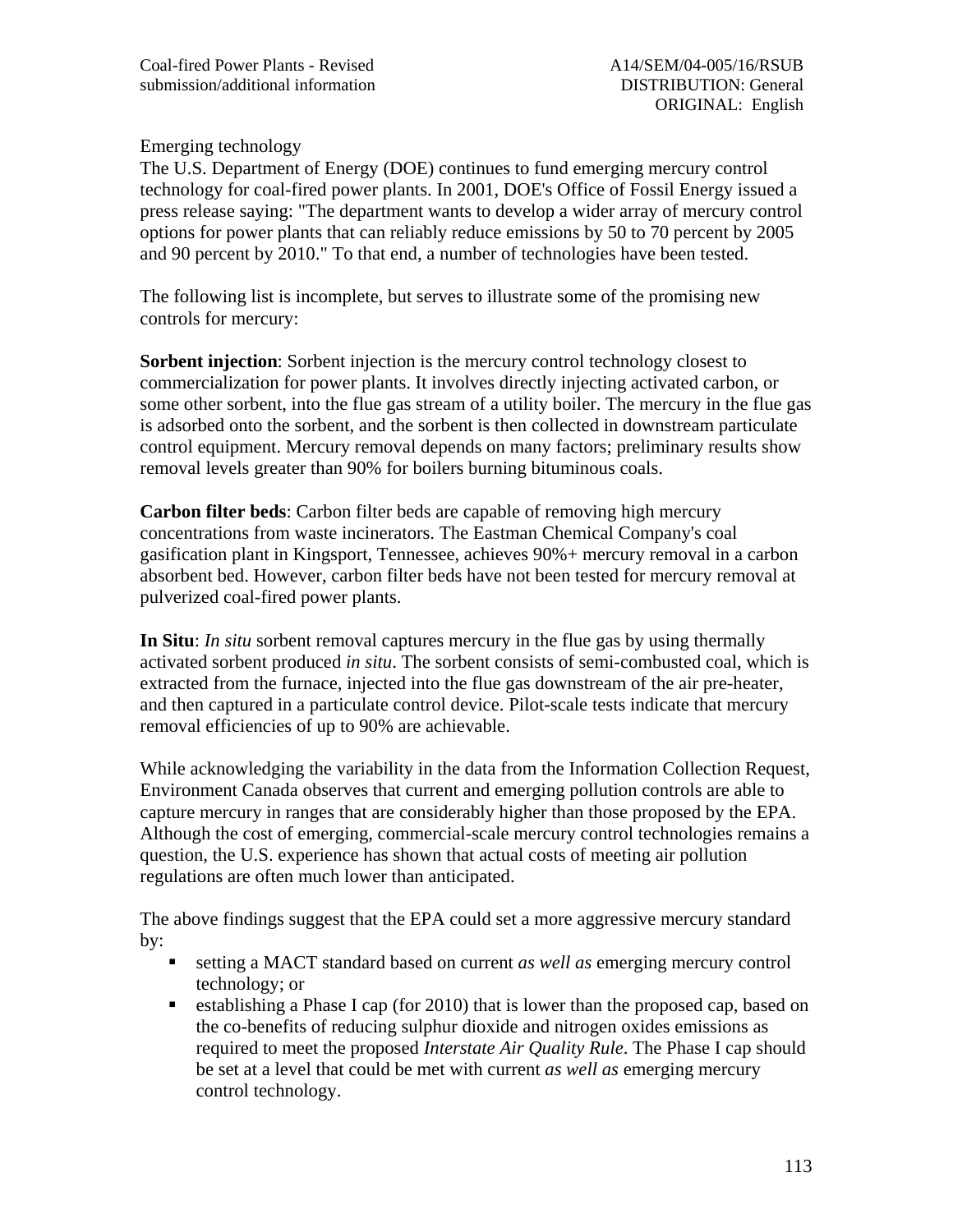#### **Impact of the Proposed U.S. Mercury Rule on Canada**

Environment Canada was not able to model the impact on Canada of the proposed mercury rule within the 60-day comment period. However, Environment Canada has been able to calculate a *very approximate estimation* of the positive impact — i.e., a reduction in mercury deposition in Canada — of the MACT option and the cap-and-trade option. It must be stressed that these estimations are very rough, as they:

- are based on Canada's modelling work with the 1995 global emissions inventory;
- assume that the spatial distribution of reduced coal-fired power plant emissions is the same as total U.S. emissions; and
- assume a linear relationship between emissions reductions in the U.S. and its impact on the deposition in Canada and the Great Lakes Region.

Since Environment Canada believes that the U.S. mercury rule could be more stringent, Environment Canada also did an approximate estimation of the benefits of a 50% emissions reduction from U.S. coal-fired power plants by 2010, and compared that to the impact of the current proposals.

#### Regional impact

The impact of U.S. emissions over Canada has a significant spatial distribution; it is higher over eastern Canada and decreases toward northern Canada, where the impact of European and Asian sources is large. Due to this regional distribution, Environment Canada did a very approximate estimation of the impact of the EPA's proposed mercury rules on the Great Lakes Region, where roughly 38% of annual mercury deposition is from U.S. sources. More than nine million Canadians live in the Great Lakes Region. Both the MACT option and Phase I of the cap-and-trade option would reduce total mercury deposition by roughly 4% in the Great Lakes Region. That figure climbs to roughly 7% with a more aggressive rule that cuts emissions in half (see Table 1). By 2018, Phase II of the cap-and-trade option would reduce total mercury deposition by about 10% in the Great Lakes Region.

|                                                                                  | MACT<br>option              | <b>Phase I of</b><br> cap-and-<br>trade option | Hypothetical<br>option         | <b>Phase II of</b><br> cap-and-<br>trade option |
|----------------------------------------------------------------------------------|-----------------------------|------------------------------------------------|--------------------------------|-------------------------------------------------|
| Resulting mercury<br>$\mathbf{lem}$ issions                                      | $34$ tons* by<br>2007/08/09 | $34$ tons by<br>  2010                         | $\ 24 \text{ tons by}$<br>2010 | $\parallel$ 15 tons by<br> 2018                 |
| Decrease in mercury<br>emissions (from 48 tons in $\parallel$ 14 tons<br>  1999) |                             | 14 tons                                        | $24 \text{ tons}$              | $ 33 \text{ tons} $                             |
| Sector % emission<br>reduction (from 48 tons in $\parallel 30\%$<br>  1999)      |                             | 30 %                                           | 50 %                           | 70 %                                            |
| National % emission                                                              | 12 %                        | 12 %                                           | 20 %                           | 28 %                                            |

|  | Table 1: Estimated reduction in mercury deposition in the Great Lakes Region |  |  |  |  |  |
|--|------------------------------------------------------------------------------|--|--|--|--|--|
|  |                                                                              |  |  |  |  |  |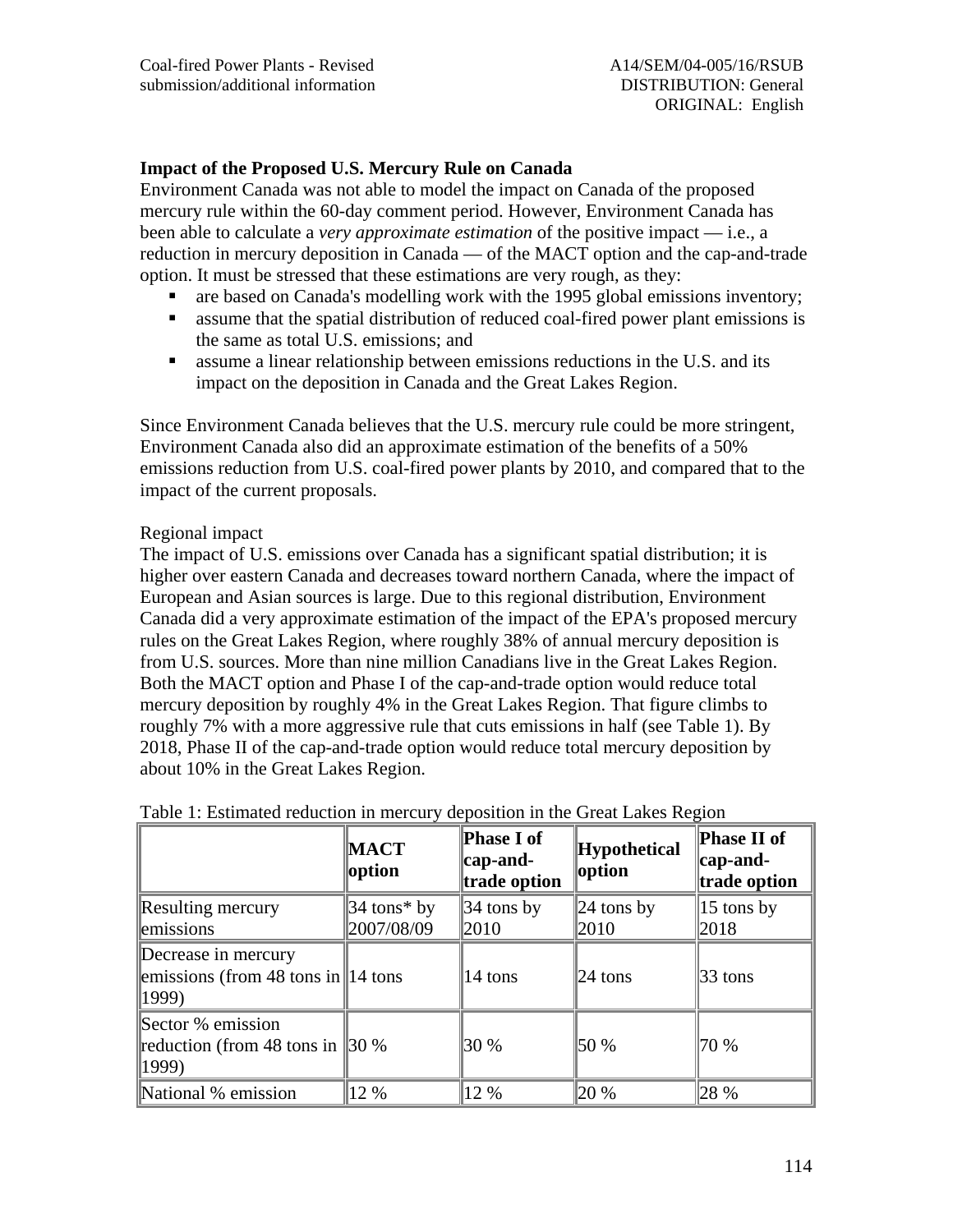| $\ $ reduction (from 117.3 tons $\ $<br>$\ln 1999$ |      |               |      |
|----------------------------------------------------|------|---------------|------|
| $\frac{1}{2}$ reduction in total                   |      |               |      |
| mercury deposition in the $\ 4\%$                  | $\%$ | $\frac{1}{6}$ | 10 % |
| Great Lakes Region                                 |      |               |      |

\* U.S. short tons. One short ton equals 0.907 tonne.

#### **Conclusion**

Environment Canada commends the U.S. for proposing mercury regulations for coalfired power plants.

The CCME is currently developing a Canada-wide Standard for mercury emissions from Canadian coal-fired power plants, and is exploring the national capture of mercury from coal burned in the range of 60-90%.

Based on the CCME goal, and Canada's determination to reduce mercury deposition as a result of foreign emissions, Environment Canada urges the U.S. EPA to: consider a more stringent MACT standard for mercury that would result in the national capture of mercury from coal burned in the range of 60-90%, or set a lower Phase I cap (for 2010) in the cap-and-trade option that would result in the national capture of mercury from coal burned in the range of 60-90%, which would be consistent with the mercury Canada-wide Standard for coal-fired power plants that is being developed by the CCME.

#### **All information requests should be directed to:**

Barry Stemshorn Assistant Deputy Minister Environmental Protection Service Environment Canada 351 St. Joseph Boulevard Gatineau QC K1A 0H3 Canada

References

Environmental effects Environment Canada - Atlantic Region. 1998. *Mercury in Atlantic Canada: A Progress Report*. Sackville. Environment Canada. 2003. *Mercury, Fishing for Answers*. Hull. Wren, C.D., P.M. Stokes, and K.L. Fischer. 1986. Mercury levels in Ontario mink and otter relative to food levels and environmental acidification. *Can. J. Zool.* 64: 2854-2859.

Health effects Health Canada Mercury Issues Task Group. 2003. *Mercury: Your Health and the Environment: A Resource Tool*. Ottawa.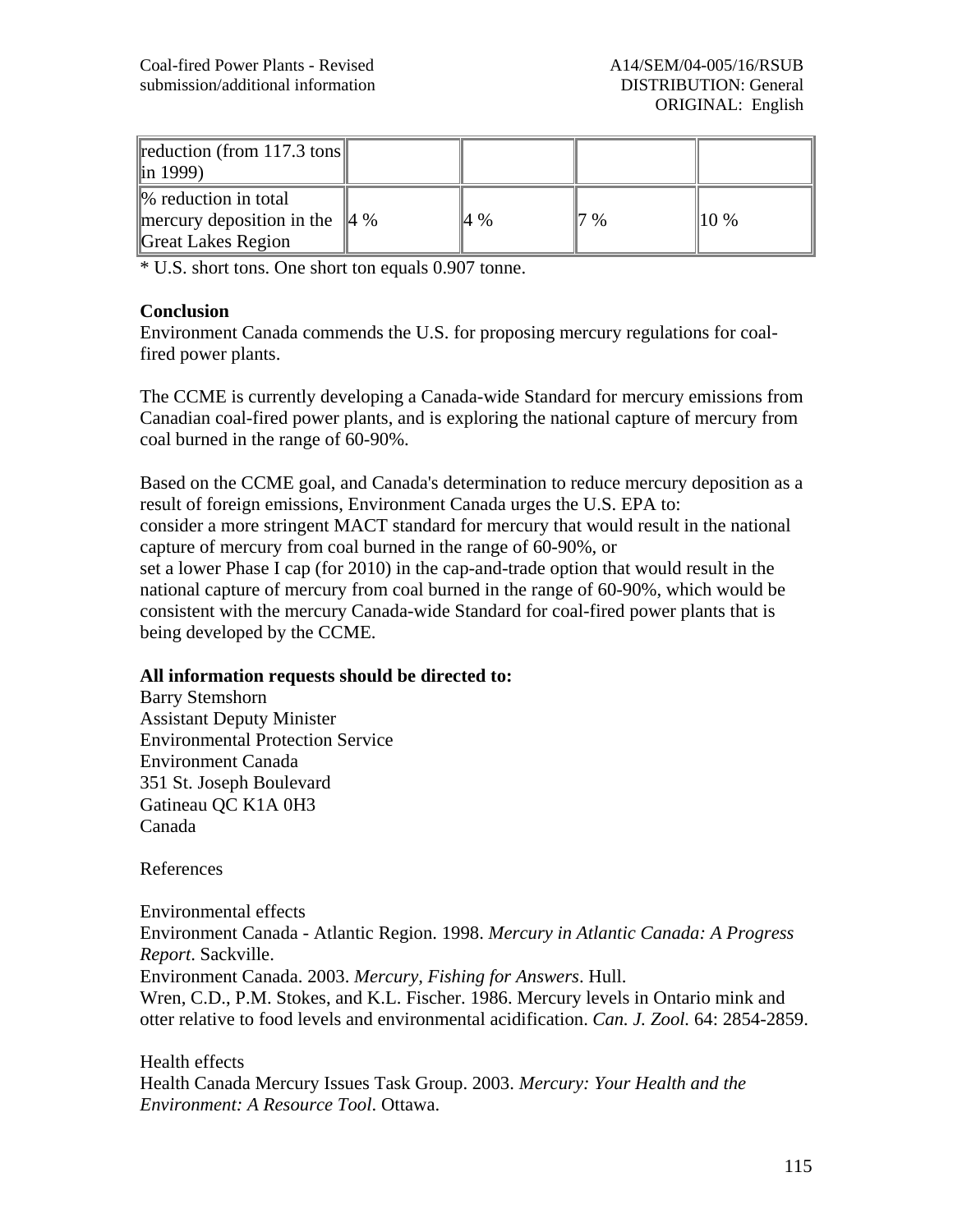Indian and Northern Affairs Canada. 2003. Northern Contaminants Program *Canadian Arctic Contaminants Assessment Report II — Human Health*, pp. 21-24, 64-66, 103. Ottawa.

Emissions, deposition and modelling

Dastoor, Ashu P., and Yvan Larocque. 2004. Global circulation of atmospheric mercury: a modelling study. *Atmospheric Environment* 38: 147-161.

Environment Canada. 1999, 2000, 2001. *National Pollutant Release Inventory*.

Pacyna, E.G., and J.M. Pacyna. 2002. Global emissions of mercury from anthropogenic sources in 1995. *WASP* 137 (1): 149-165.

United Nations Environment Programme, Chemicals. 2002. *Global Mercury Assessment*. Geneva.

#### What Canada is doing

Canadian Council of Ministers of the Environment. 2003. *Notice on a Canada wide Standard for Mercury Emissions from Coal-fired Power Plants*. Clean Air Strategic Alliance. 2003. *An Emissions Management Framework for the Alberta Electricity Sector: Report to Stakeholders*. Edmonton.

Control technology

Environmental Working Group. 1999. *Mercury Falling, An Analysis of Mercury Pollution from Coal-Burning Power Plants*. Washington, D.C.

Feeley, Thomas J., James T. Murphy, Jeffrey W. Hoffman, Evan J. Granite, Scott A. Renninger. 2003. "DOE/NETL's Mercury Control Technology Research Program for Coal-Fired Power Plants," *EM* (October 2003), pp. 16-23.

Massachusetts Department of Environmental Protection. 2002. *Evaluation of the Technological and Economic Feasibility of Controlling and Eliminating Mercury Emissions from the Combustion of Solid Fossil Fuel*. Boston.

Pavish, John H.<sup>a</sup>, Everett A. Sondreal<sup>a</sup>, Michael D. Mann<sup>b</sup>, Edwin S. Olson<sup>a</sup>, Kevin C. Galbreath<sup>a</sup>, Dennis L. Laudal<sup>a</sup>, Steven A. Benson<sup>a</sup>. 2003. Status review of mercury control options for coal-fired power plants. *Fuel Process. Technol*. 82 (2-3): 89-165. ( a Energy & Environmental Research Center, University of North Dakota, 15 North 23rd Street, P.O. Box 9018, Grand Forks ND 58202-9018. <sup>b</sup>University of North Dakota, Chemical Engineering Department, P.O. Box 7101, Grand Forks ND 58202-7101.)

United States Department of Energy, Office of Fossil Energy. 2001. "Meeting Mercury Standards: DOE Selects 6 Projects to Develop Cost-Saving Technologies for Curbing Mercury Emissions from Coal Power Plants." Techline (News), June 2001.

United States Environmental Protection Agency. 1999. *Progress Report on the EPA Acid Rain Program*. Washington, D.C.

Working Group for the Utility MACT Formed Under the Clean Air Act Advisory Committee, Subcommittee for Permits/New Source Review/Toxics. 2002.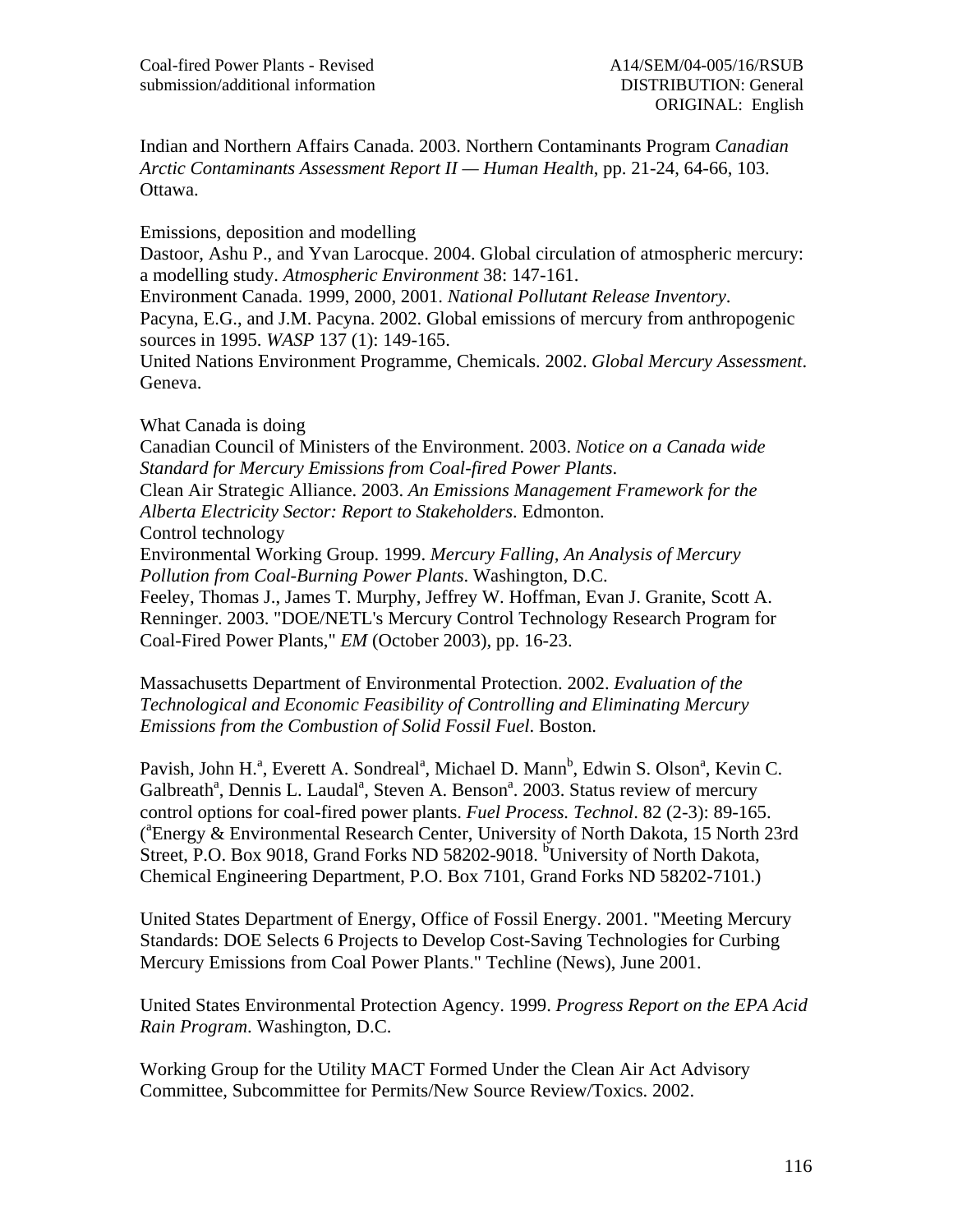*Recommendations for the Utility Air Toxics MACT: Final Working Group Report*. Washington, D.C.

**Also see:** 

News Release: Environment Canada Calls for Faster Reductions in Air Pollutants from U.S. Power Plants Environment Canada position on U.S. EPA regulatory proposal for air quality

## **Appendix 12L: Guido A. Pronsolino, et al., v. Felicia Marcus, et al.,**

*U.S. District Court, Northern District of California, Motion for Summary Judgement, March 23, 2000 (see: http://www.epa.gov/owow/tmdl/pronsolino.html)*

Motion for Summary Judgment in Pronsolino v. Marcus LOIS J. SCHIFFER Assistant Attorney General Environment & Natural Resources Division United States Department of Justice S. RANDALL HUMM United States Department of Justice Environment & Natural Resources Division Environmental Defense Section P.O. Box 23986 Washington, D.C. 20026-3986 (202) 514-3097 FAX (202) 514-8865 Attorneys for the United States of America Attorneys for all Defendants (see signature page for complete list of

Defendants' attorneys)

IN THE UNITED STATES DISTRICT COURT FOR THE NORTHERN DISTRICT OF CALIFORNIA SAN FRANCISCO HEADQUARTERS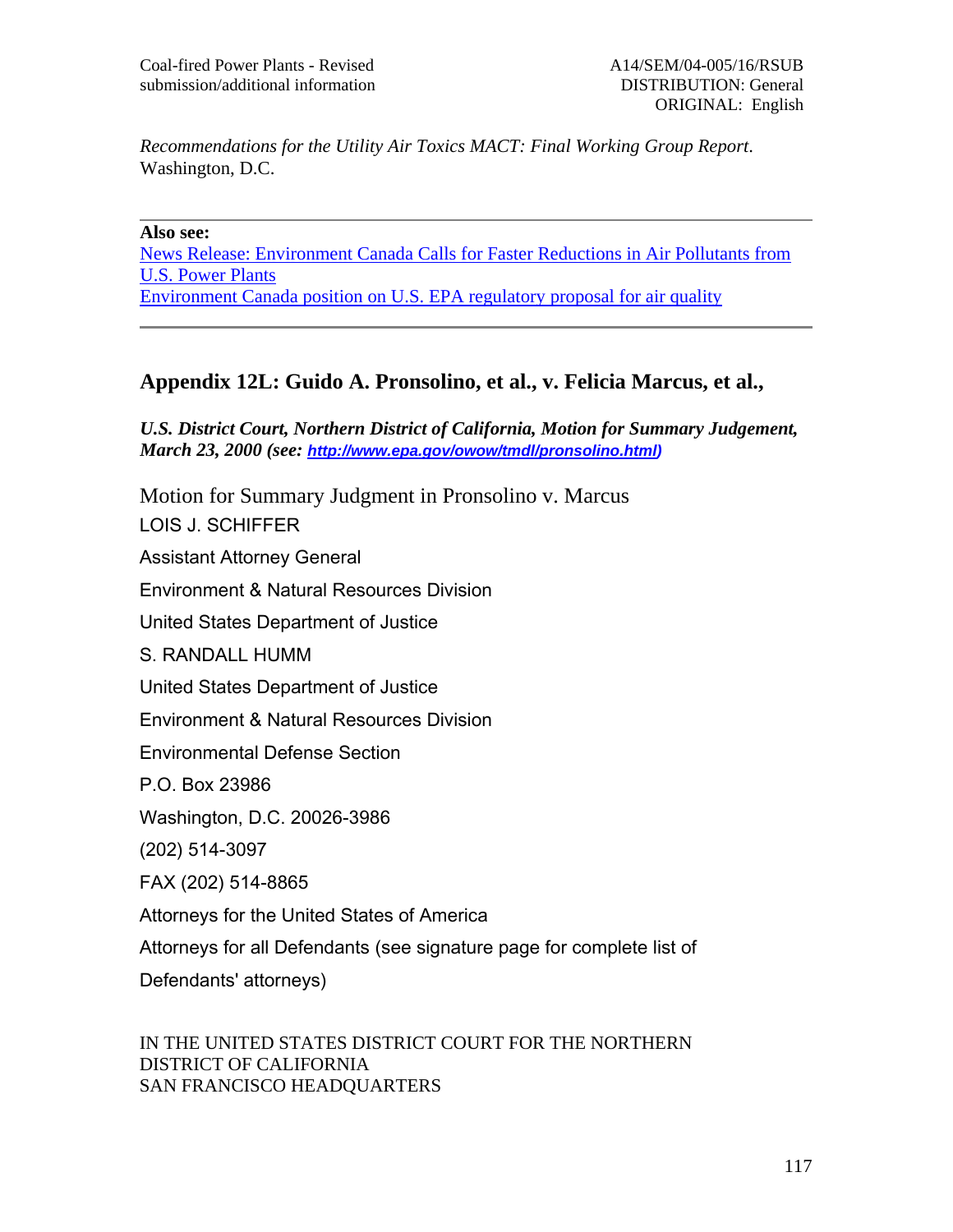No. C 99-1828 WHA

NOTICE OF MOTION AND MOTION FOR SUMMARY JUDGMENT; DEFENDANTS' MEMORANDUM IN SUPPORT OF MOTION FOR SUMMARY JUDGMENT and RESPONSE TO PLAINTIFFS' MOTION FOR SUMMARY JUDGMENT DATE: March 23, 2000 TIME: 8:00 A.M. PLACE: COURTROOM OF THE HONORABLE WILLIAM ALSUP, COURTROOM 9 450 GOLDEN GATE AVENUE SAN FRANCISCO, CA (JOINT STATEMENT OF UNDISPUTED FACTS and DECLARATION OF S. RANDALL HUMM FILED SIMULTANEOUSLY) GUIDO A. PRONSOLINO, et al., Plaintiffs, v. FELICIA MARCUS, et al., Defendants. and PACIFIC COAST FEDERATION OF FISHERMEN'S ASSOCIATIONS, et al.;

and ASSOCIATION OF METROPOLITAN SEWERAGE AGENCIES;

Defendant-Intervenors,

and

AMERICAN FOREST AND PAPER ASSOCIATION and CALIFORNIA

FORESTRY ASSOCIATION,

Plaintiff-Intervenors.

## TABLE OF CONTENTS

INTRODUCTION

**BACKGROUND** 

I. Statutory And Regulatory Background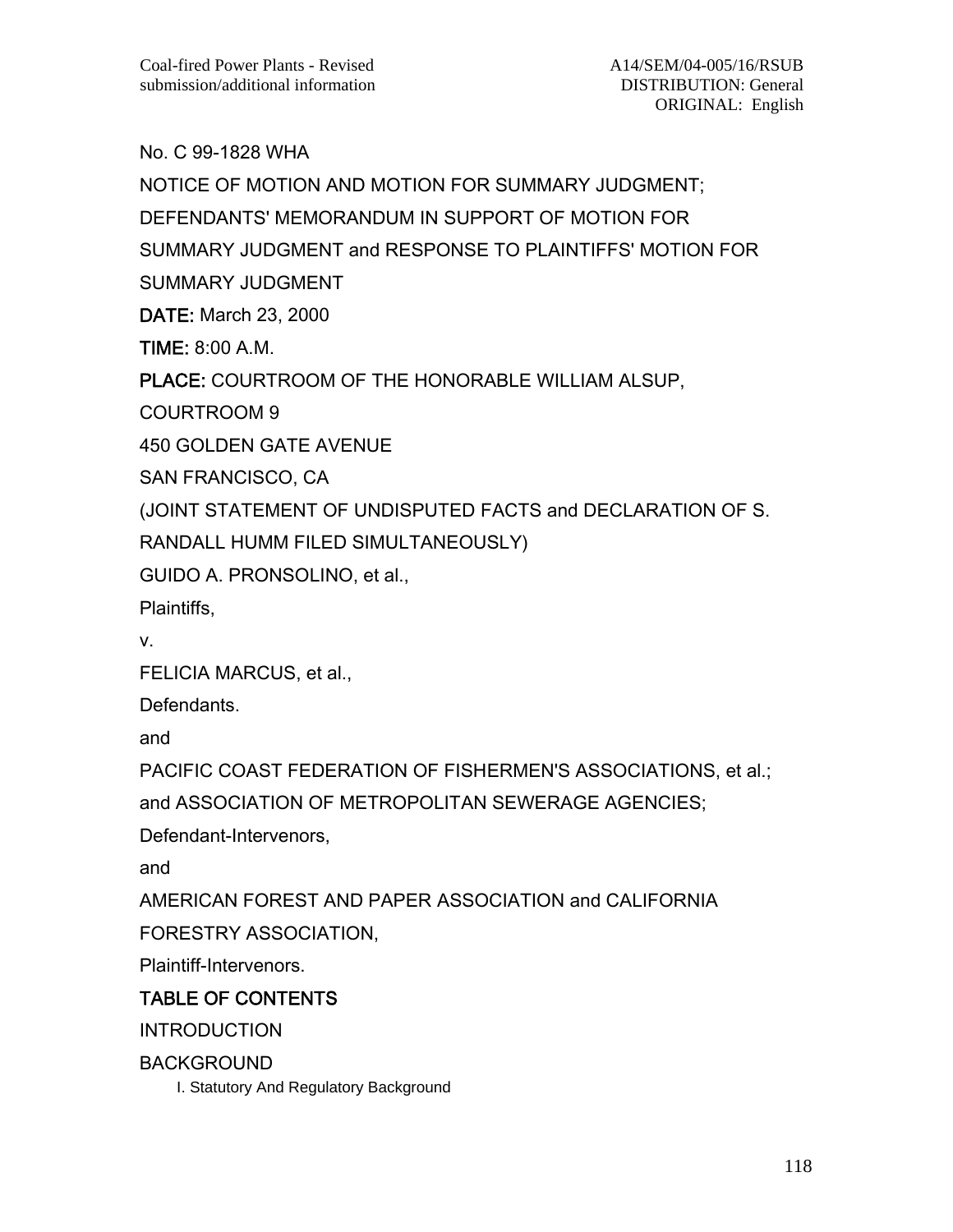A. Strategies to Achieve the CWA's Objective: The "Source Neutral" Water Quality-Based Approach and the "Point-Source Targeted" Technology-Based Approach

B. Section 303: Water Quality Standards, TMDLs, and the

Continuing Planning Process (CPP)

1. Water Quality Standards

- 2. The TMDL Process: 303(d) Lists and TMDL Development
- 3. Section 303(e) and the Continuing Planning Process (CPP)

C. The CWA's Implementation Tools

II. Factual Background

#### STANDARD OF REVIEW

#### ARGUMENT

I. THE COURT SHOULD UPHOLD EPA'S INTERPRETATION THAT SECTION 303(d) INCLUDES NONPOINT SOURCES IN THE TMDL PROCESS

A. Section 303(d) Clearly Provides that TMDLs Must Account for Nonpoint **Sources** 

1. Congress' Placement of the TMDL Provisions of the 1972 Amendments in Section 303 Demonstrates That TMDLs Are An Integral Part of a Water Quality-Based Approach That by Its Nature Accounts for All Sources of **Pollutants** 

2. The Elements of a TMDL Must Account for Loads from

Nonpoint Sources Because Congress Directed That TMDL

Calculations Be Performed For All Waters

3. Sections 303(d)(1)(C) and 303(d)(2) Require That TMDLs Be

Established "To Implement the Applicable Water Quality

Standards," Which Is Not Always Possible Without Accounting

for Impairments Caused By Nonpoint Sources

B. The Structure of the Act and the Plain Language of Section

303(d) Demonstrate That Congress Did Not Intend to Exclude

Waters Impaired by Nonpoint Sources From the Section 303(d) List

C. EPA's Interpretation that Congress Intended the Listing of Waters

Pursuant to Section 303(d)(1) Without Regard to the Source of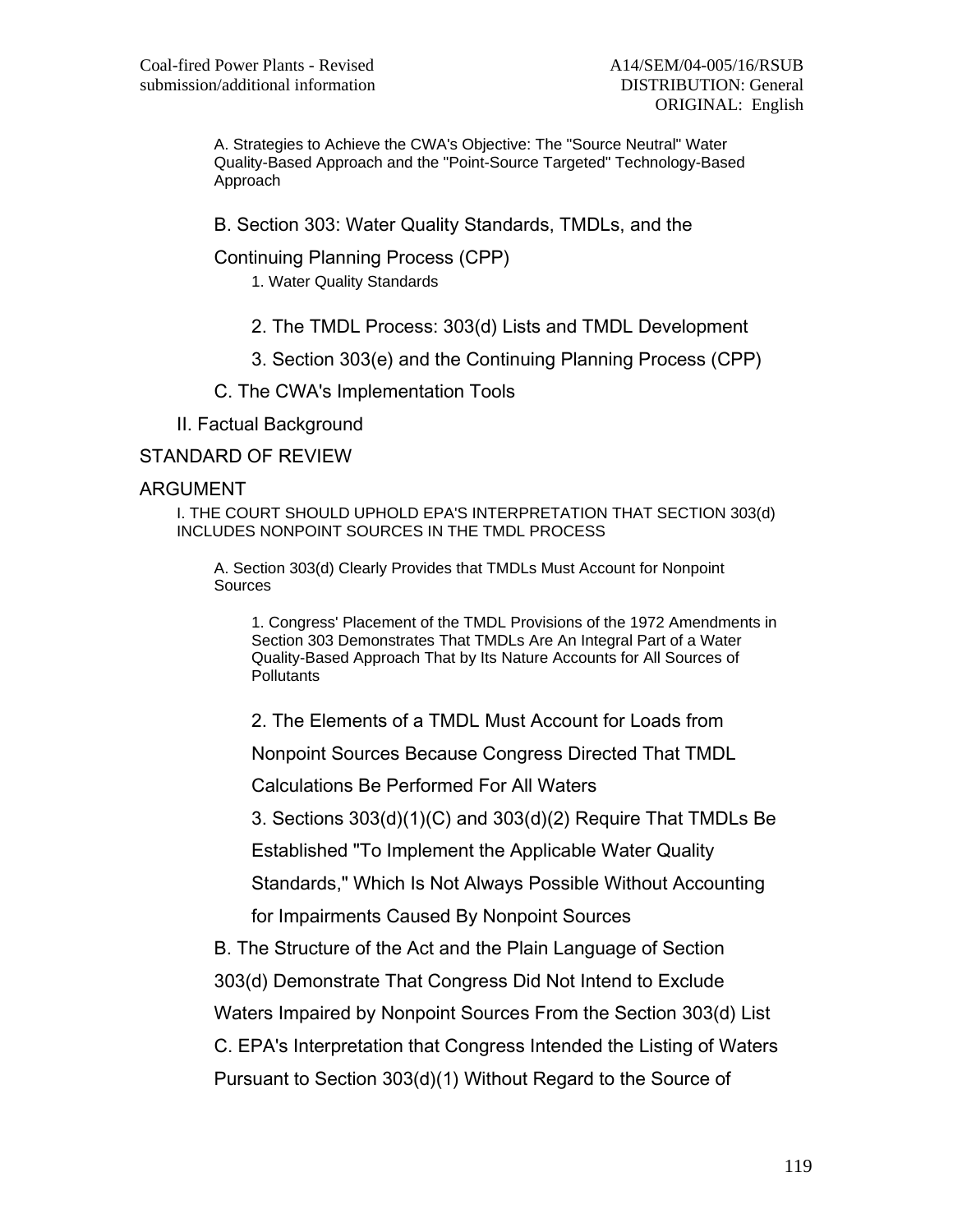Impairment and Establishment of TMDLs for Those Water Is

Reasonable and Entitled to Deference

II. PLAINTIFFS HAVE FAILED TO DEMONSTRATE THAT EPA'S

INTERPRETATION OF SECTION 303(d) IS CLEARLY CONTRARY TO

### THE INTENT OF CONGRESS

A. Plaintiffs' Arguments Respond to an Interpretation of Section 303(d) That EPA Has Not Adopted

B. Plaintiffs Have Failed to Articulate an Interpretation of Section

303(d) That Allows EPA and the States to Account for Nonpoint

Source Contributions in Order to Establish Equitable Allocations for

Point Sources

C. Plaintiffs' Reliance on Section 319 to Interpret the Scope of

Section 303(d) Is Misplaced

D. Plaintiffs' "Plain Language" Argument Ignores the Language,

Structure, and Strategy Behind Section 303(d)

1. Congress' Use of the Term "Effluent Limitations" in Section 303(d) Does Not Limit That Section to Point Sources

2. TMDLs Are Not Limited to Pollutants That Are Delivered to

Waters on a Uniform Daily Basis

**CONCLUSION** 

## TABLE OF AUTHORITIES

## CASES

Alaska Center for the Environment v. Browner, 20 F.3d 981 (9th Cir. 1994)

Alaska Center for the Environment v. Reilly, 762 F. Supp.1422 (W.D.

Wash.1991)

American Canoe Association Inc. v. U.S. EPA, 54 F. Supp. 2d 621 (E.D. Va.

1999)

Almendarez-Torres v. United States, 523 U.S. 224 (1998)

Blattner & Sons, Inc. v. Secretary of Labor, 152 F.3d 1102 (9th Cir. 1998)

Celotex Corp. v. Catrett, 477 U.S. 317 (1986)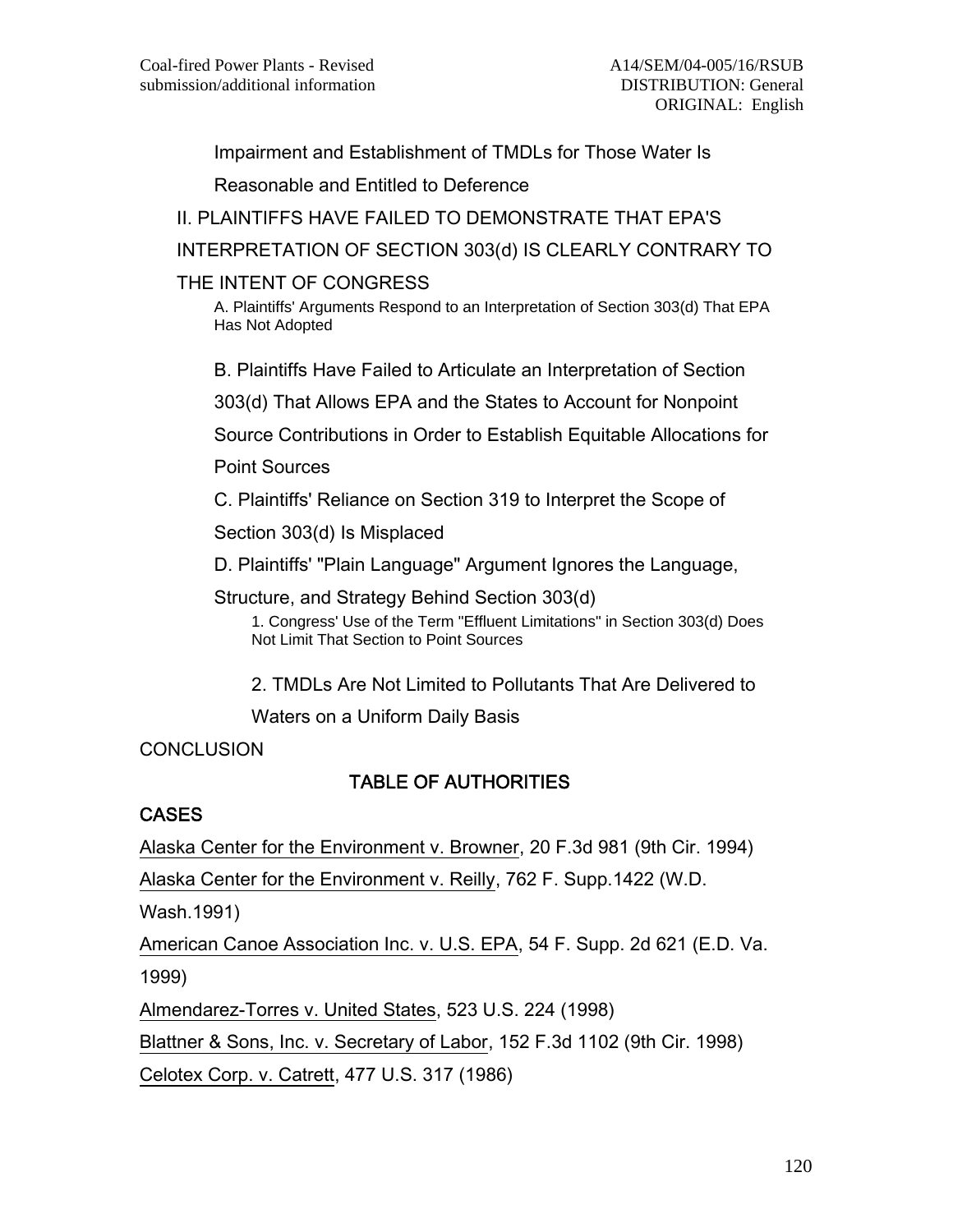Chemical Manufacturers Association v. NRDC, 470 U.S. 116 (1985)

Chevron, U.S.A., Inc. v. NRDC, 467 U.S. 837 (1984)

Commissioner v. Lundy, 516 U.S. 235

Dioxin/Organochlorine Center v. Clarke, 57 F.3d 1517 (9th Cir. 1995)

Dioxin/Organochlorine Center v. Rasmussen, 1993 WL 484888 (W.D. Wash.,

Aug. 10, 1993)

E.I. du Pont de Nemours & Co. v. Train, 430 U.S. 112 (1977)

EPA v. California ex rel. State Water Resources Control Board, 426 U.S. 200 (1976) 3, 9, 22

Friends of the Wild Swan v. EPA, No. 97-35-M-DWM (D. Mont. Nov. 5, 1999)

In re Glacier Bay, 944 F.2d 577 (9th Cir. 1991)

Idaho Sportsmen's Coalition v. Browner, 951 F. Supp. 962 (W.D.Wash. 1996)

Inter-Modal Rail Employees Association v. Atchison, T&SF Railway Co., 117

S. Ct. 1513 (1997)

K Mart Corp. V. Cartier, Inc., 486 U.S. 281 (1988)

NRDC v. Costle, 568 F.2d 1369 (D.C.Cir. 1977)

NRDC v. EPA, 915 F.2d 1314 (9th Cir. 1990)

NRDC v. Fox, 909 F. Supp. 153 (S.D.N.Y. 1995)

O'Gilvie v. United States, 519 U.S. 79

Oregon Natural Desert Ass'n v. Dombeck, ("ONDA") 172 F.3d 1092 (9th Cir.

1998)

Radzanower v. Touche Ross & Co., 426 U.S. 148 (1976)

Sierra Club v. EPA, 99 F.3d 1555 (10<sup>th</sup> Cir. 1996)

Sierra Club v. Browner, 843 F. Supp. 1304 (D. Minn. 1993)

Sierra Club v. Hankinson, 939 F. Supp. 865 (N.D. Ga. 1996)

Sullivan v. Stroop, 496 U.S. 478 (1990)

Trafficante v. Mtropolitan Life Ins. Co., 409 U.S. 205 (1972)

Trustees for Alaska v. EPA, 749 F.2d 549 (9th Cir. 1984)

United States v. Estate of Romani, 523 U.S. 517 (1998)

United States v. Granderson, 511 U.S. 39 (1994)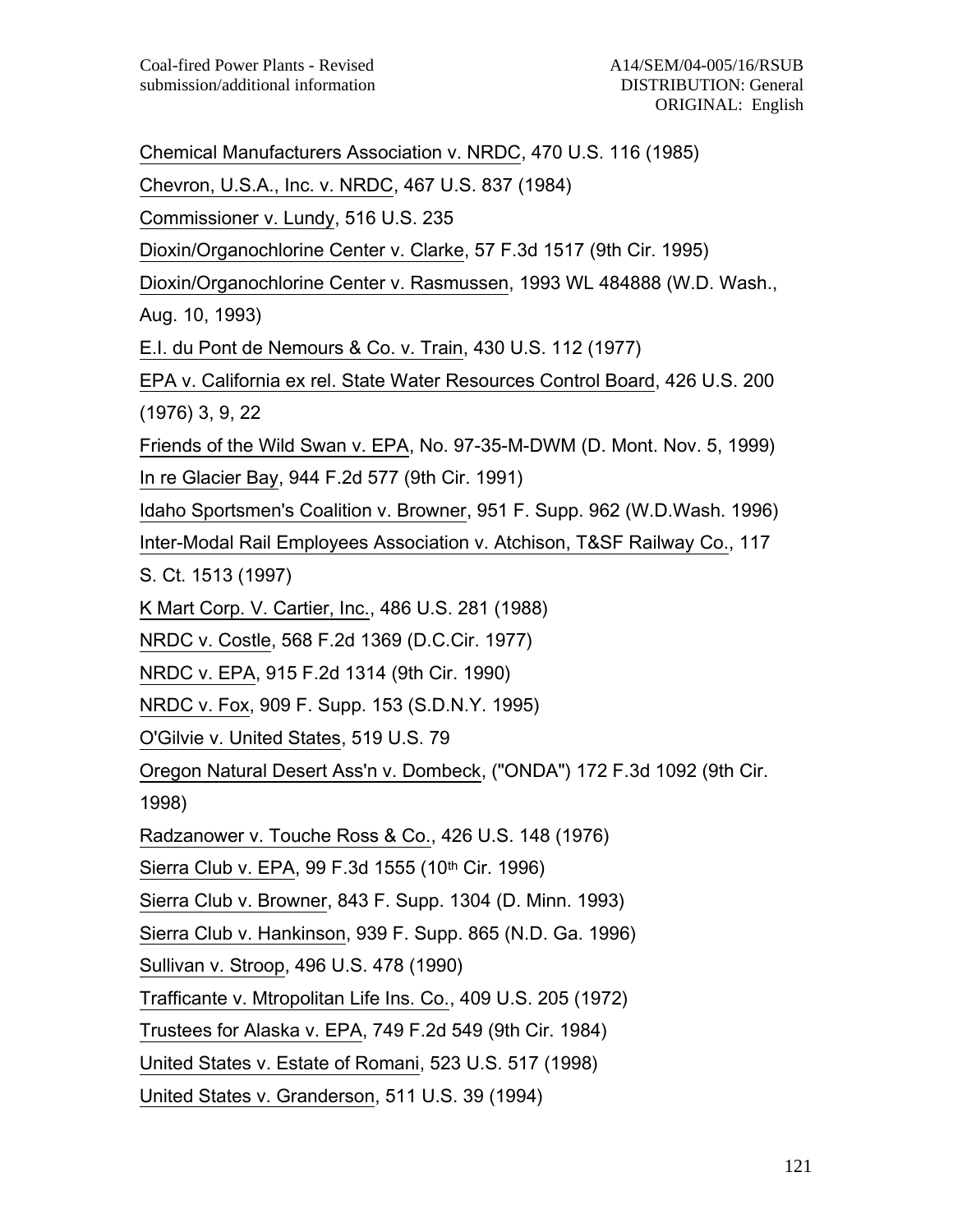United States v. Price, 361 U.S. 304 (1960)

United States v. Riverside Bayview Homes, 474 U.S. 121 (1985)

Wyandotte Transportation Co. v. United States, 389 U.S. 191 (1967)

## FEDERAL STATUTES

```
33 U.S.C. §1251(a) 
33 U.S.C. §1251(a)(1) 
33 U.S.C. § 1288(b)(2)(F) 
33 U.S.C. § 1288(j) 
33 U.S.C. § 1311(a) 
33 U.S.C. § 1311(b)(1)(A),(B), (b)(2) 
33 U.S.C. § 1311(b)(1)(C) 
33 U.S.C. § 1313(a)-(c) 
33 U.S.C. § 1313(c)(2)(A) 
33 U.S.C. § 1313(d) 
33 U.S.C. § 1313(d)(1)(A) 
33 U.S.C. § 1313(d)(1)(B) 
33 U.S.C. § 1313(d)(1)(C) 
33 U.S.C. § 1313(d)(1)(D) 
33 U.S.C. § 1313(d)(2) 
33 U.S.C. § 1313(d)(3) 
33 U.S.C. § 1313(e)(2) 
33 U.S.C. § 1313(e)(3) 
33 U.S.C. § 1313(e)(3)(C) 
33 U.S.C. § 1313(e)(3)(F) 
33 U.S.C. §§ 1314(b), 1316(b)(1)(B) 
33 U.S.C. § 1329 
33 U.S.C. § 1329(a)(1) 
33 U.S.C. § 1329(b)(2)(A) 
33 U.S.C. § 1329(h) 
33 U.S.C. §§ 1342(a)(1), 1311(b)(1)(C)
```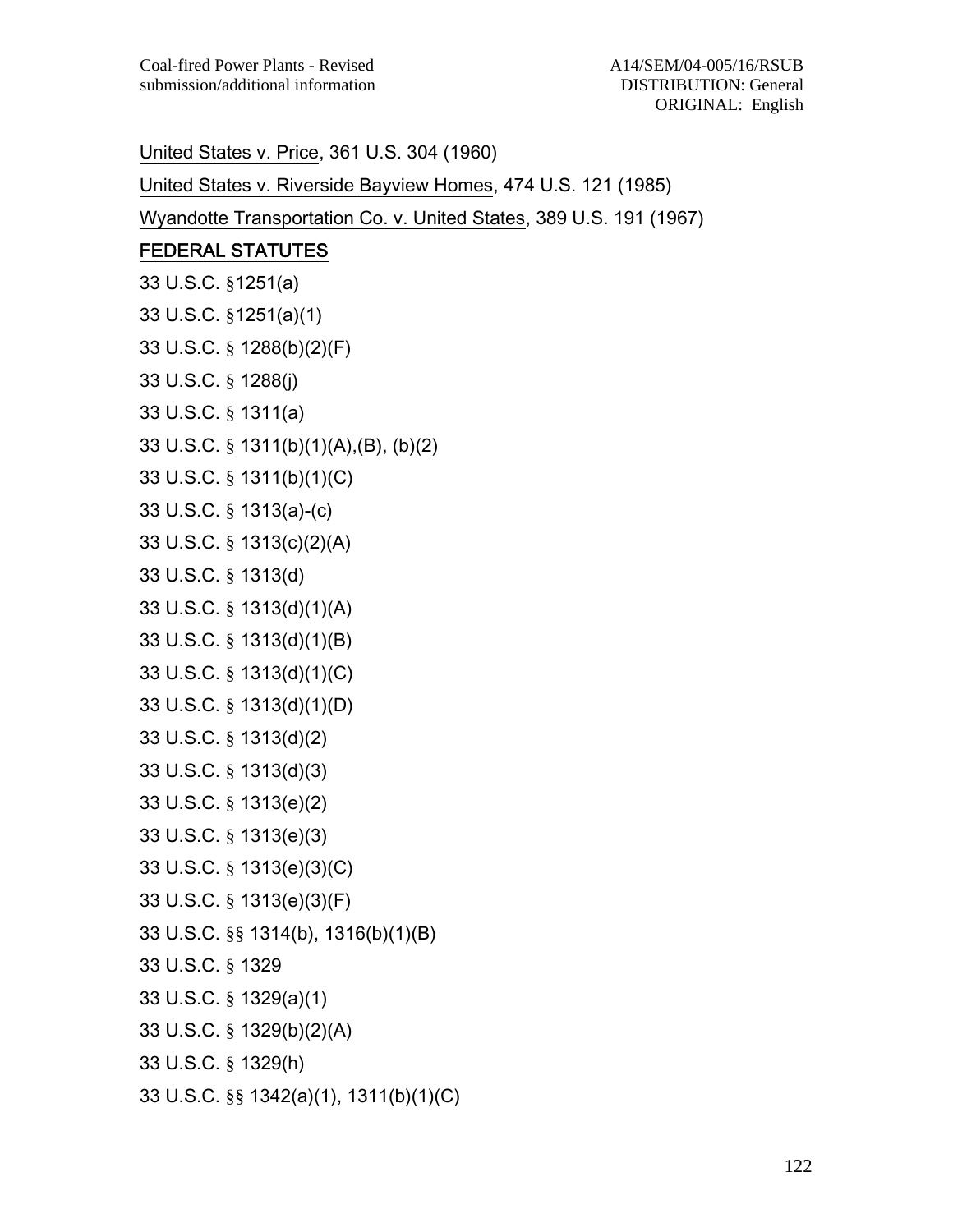- 33 U.S.C. § 1342(p)
- 33 U.S.C. § 1362(6)
- 33 U.S.C. § 1362(12)
- 33 U.S.C. § 1362 (14)

Water Quality Act of 1965, Pub. L. No. 89-234, 79 Stat. 903

### CODE OF FEDERAL REGULATIONS

- 40 C.F.R. 122.1(b)(2)(iv), 122.26
- 40 C.F.R. § 122.44(a), (d)(1)
- 40 C.F.R. § 122.44(d)(1)(vii)(B)
- 40 C.F.R. § 130.2
- 40 C.F.R. § 130.2(i)
- 40 C.F.R. § 130.7(b)
- 40 C.F.R. §§130.7(c)(1)(ii)
- 40 C.F.R. 130.7(d)(1)
- 40 C.F.R.§§ 131.3(b), 131.6(c), 131.11
- 40 C.F.R. § 131.3(f), 131.6(a), 131.10
- 40 C.F.R. § 131.11(b)

## FEDERAL REGISTER

43 Fed. Reg. 60664, 60665 (Dec. 28, 1978) 50 Fed. Reg. 1774, 1779 (Jan. 11, 1985) 54 Fed. Reg. 1300, 1314 (Jan. 12, 1989) 57 Fed. Reg. 33040, 33044 (Jul. 24, 1992) 64 Fed. Reg. 46012, 46034 (August 23, 1999) 64 Fed. Reg. 46020

## FEDERAL RULES

Fed. R. Civ. P. 56(c)

## LEGISLATIVE MATERIAL

H.R. Rep. No. 92-911 (1972)

S. Rep. No. 92-414 (1971)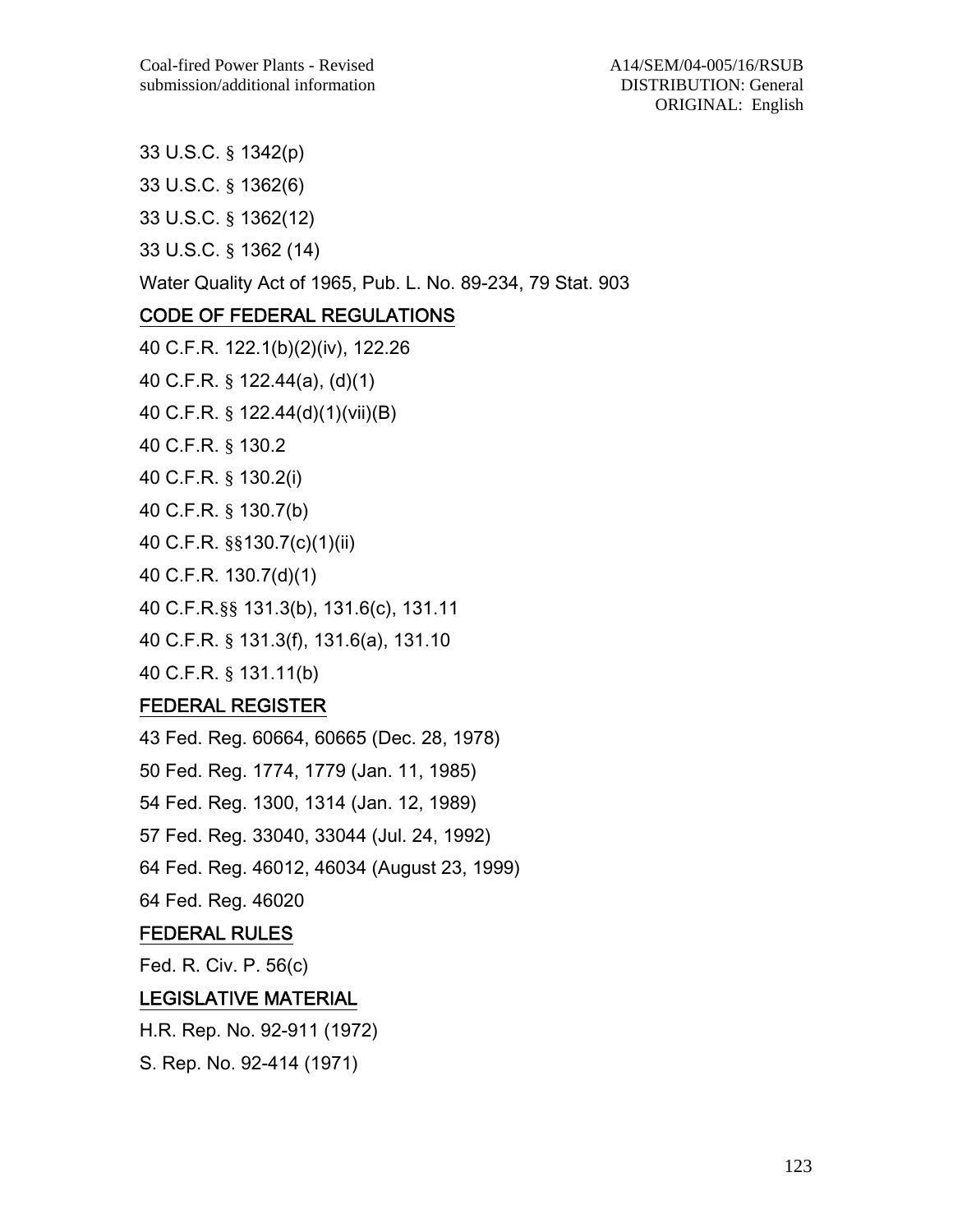## LIST OF ATTACHMENTS

#### Attachment No.

1 Garcia River Sediment Total Maximum Daily Load

2 William H. Rodgers, Jr., Environmental Law (2d ed. 1994)

3 Comm. On Public Works, 93d Cong., 1<sup>st</sup> Sess., 1 A Legislative History of

the Water Pollution Control Act Amendments of 1972 (Comm. Print 1973)

4 EPA's Water Quality Standards Handbook, 2d ed., (EPA 1994)

5 43 Fed. Reg. 60664, 60665 (Dec. 28, 1978)

6 64 Fed. Reg. 46012, 46034 (August 23, 1999)

7 EPA, New Policies for Establishing and Implementing Total Maximum Daily Loads (TMDLs) (August 8, 1997)

8 See, e.g., Friends of the Wild Swan et al. v. USEPA et al. (unpublished, CV 97-35-M-DWM (D.Mont. 1999)

9 Oliver A. Houck, TMDLs, Are We There Yet?: The Long Road Toward

Water Quality-Based Regulation Under the Clean Water Act, 27 ELR 10391,

10400 (August, 1997)

10 Oliver A. Houck, TMDLs: The Resurrection of Water Quality Standards-Based Regulation Under the Clean Water Act, 27 Envtl. L. Rep. 10329

11 Dioxin/Organochlorine Center v. Rasmussen, 1993 WL 484888 (W.D.

Wash., August 10, 1993)

12 S. Rep. No. 92-414, at 39 (1971)

13 50 Fed. Reg. 1774, 1779 (Jan. 11, 1985)

14 54 Fed. Reg. 1300, 1314 (Jan. 12, 1989)

15 57 Fed. Reg. 33040, 33044 (Jul. 24, 1992)

16 Guidance for Water Quality-based Decisions: The TMDL Process ( April 1991)

17 Supplemental Guidance on Section 303(d) Implementation, August 13,

1992

18 Guidance for 1994 Section 303(d) Lists, November 26, 1993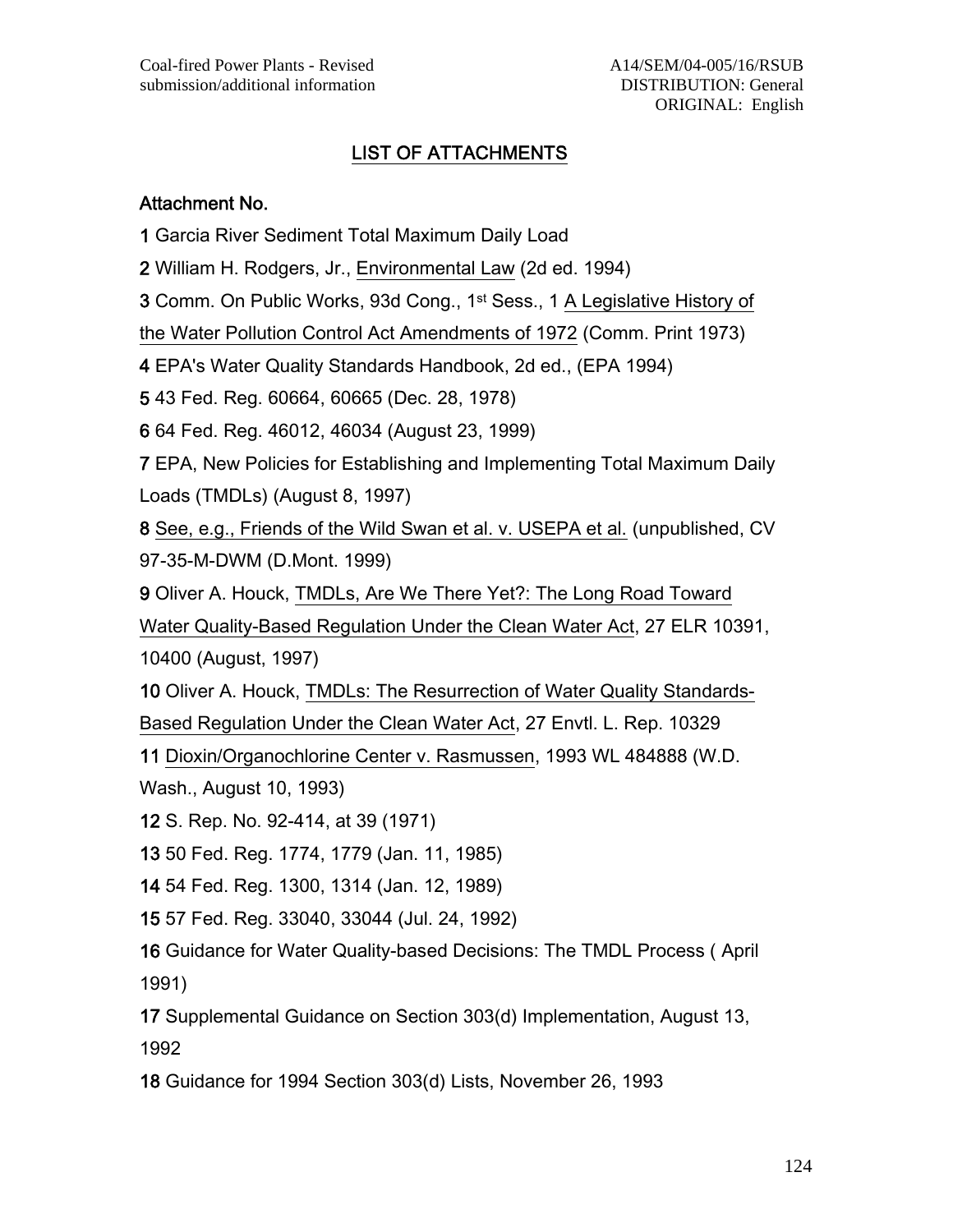19 EPA Action on 1996 Lists, Priority Rankings and TMDL Targeting Plans Submitted by States Under Section 303(d) of the Clean Water Act 20 National Clarifying Guidance For 1998 State and Territory Section 303(d) Listing, Aug. 27, 1997 21 New Policies for Establishing and Implementing Total Maximum Daily Loads (TMDLs), August 8, 1997 22 1996 National Water Quality Inventory "305(b) Report" 23 Joint Statement of Undisputed Facts for Defendants' Motion for Summary **Judgment** 24 EPA TMDL in Upper Birch Creek, Alaska 25 EPA TMDL for Appoquinimink River, Delaware 26 EPA TMDL for Jewel Lake, Alaska Please take notice that on March 23, 2000 at 8:00 a.m. or as soon thereafter as the matter may be heard, Defendants will move for summary judgment pursuant to Federal Rule of Civil Procedure 56.

## **INTRODUCTION**

At issue in this case is the authority of the United States Environmental Protection Agency ("EPA" or "Agency") under Section 303(d) of the Clean Water Act ("CWA" or "Act") to identify polluted waters and to develop pollutant reduction plans -- known as "total maximum daily loads" or "TMDLs" -- for waters that are impaired by pollutants that originate from "nonpoint sources." $(1)$  A TMDL identifies the sources polluting a water and expresses the amount of a pollutant that can be introduced from those sources without causing the water to exceed a State's water quality standards. In this case, timber harvesters and a variety of agricultural and timber trade associations challenge EPA's authority under Section 303(d) to include the Garcia River in Northern California in the TMDL process.<sup>(2)</sup> Plaintiffs object to EPA's inclusion and approval of the Garcia River on California's list of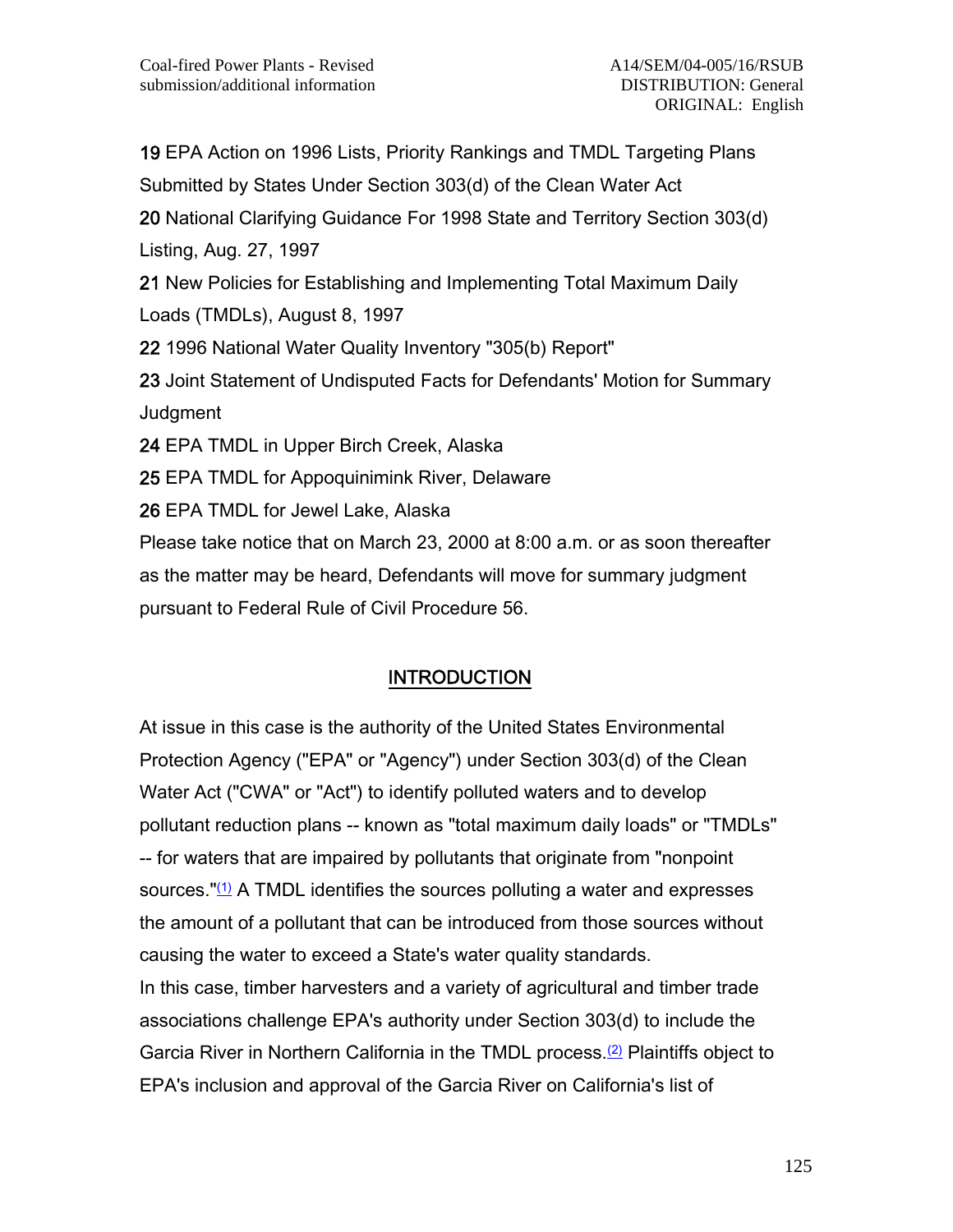impaired waters and the establishment of a TMDL that identifies, but does not require as a matter of Federal law, the reductions in sediment from categories of nonpoint sources that are necessary for the River's recovery. Excessive sedimentation from nonpoint sources, such as timber harvesting sites, has caused the River to exceed California's water quality standards, which designate the River as a spawning ground and habitat for salmon and other cold water fish. See Att. 1 at 5, 9, 29. Plaintiffs contend that Section 303(d) is limited solely to point sources of pollution, and that Congress intended that nonpoint source impaired waters such as the Garcia be exempted from the listing and TMDL calculation requirements of Section 303(d).

As EPA has pointed out from the outset of this case, Plaintiffs' arguments challenge an interpretation of Section 303(d) that is not asserted by EPA - that the Agency has the authority to require reductions from nonpoint sources through establishment of TMDLs (i.e., to "regulate" nonpoint sources of pollution). Plaintiffs' statement of the issue that the Court must resolve therefore is in error, see Plaintiffs' Brief ("Pl. Br.") at 10, and their lengthy arguments challenging a position that EPA does not advance are beside the point.

Plaintiffs' narrow reading of Section 303(d) as applying only to point sources is colored heavily by their misconception of the Agency's position and, if accepted by the Court, would lead to absurd results that Congress never intended. Their arguments contradict (i) the text, structure, legislative history, and goals of the Act, (ii) EPA's TMDL regulations, and (iii) the Ninth Circuit Court of Appeals' descriptions of Section 303(d) as applying to both point and nonpoint sources. See Alaska Ctr for the Env't v. Browner, 20 F.3d 981, 985 (9th Cir. 1994)("Congress and the EPA have already determined that establishing TMDLs is an effective tool for achieving water quality standards in waters impacted by nonpoint source pollution."); Dioxin/Organochlorine Ctr v. Clarke, 57 F.3d 1517, 1520 (9th Cir. 1995)("[A] TMDL represents the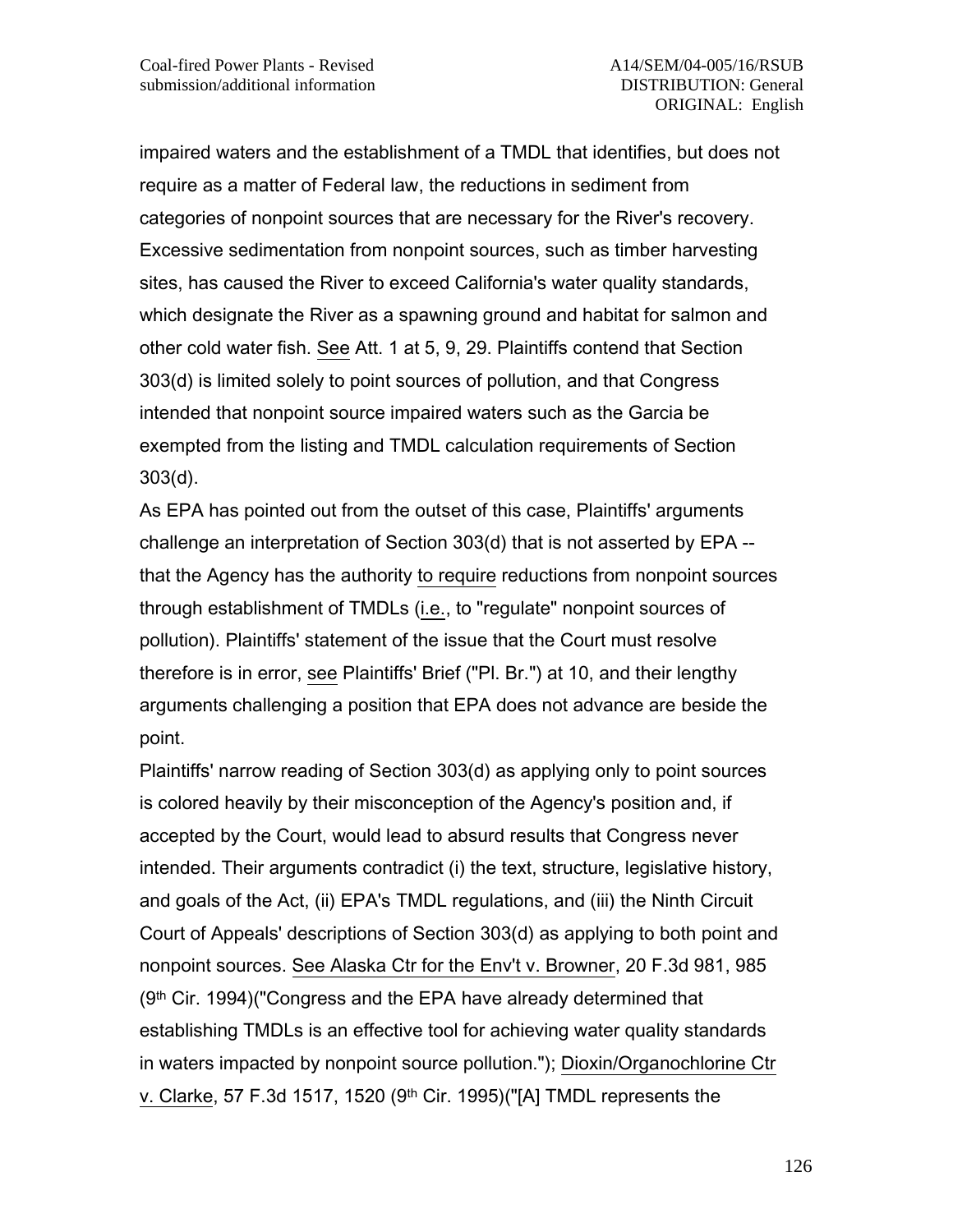cumulative total of all . . . loading attributed to nonpoint sources, natural background sources, and . . . the total load allocated to individual point sources."). Consistent with the "source-neutral" water quality-based approach to pollution control that is reflected in Section 303 generally, Congress intended Section 303(d) to require States and EPA, when appropriate, to list impaired waters and to establish TMDLs for those waters irrespective of the source of the pollution. Under principles of statutory construction set forth in Chevron, U.S.A., Inc. v. NRDC, 467 U.S. 837 (1984), the Court should affirm EPA's interpretation of Section 303(d) as consistent with a plain reading of the CWA. Alternatively, the Court should uphold EPA's actions because they are reasonable and not clearly contrary to the intent of Congress. See Dioxin, 57 F.3d at 1525, citing Chevron ("A court should accept the 'reasonable' interpretation of a statute chosen by an administrative agency except when it is clearly contrary to the intent of Congress."), 467 U.S. at 842-44 (emphasis added). Accordingly, Defendants' motion for summary judgment should be granted and Plaintiffs' motion should be denied.

## BACKGROUND

## I. Statutory And Regulatory Background

Section 303(d) of the CWA is one component of an integrated and complex water pollution control regime established over the course of decades in order to "to restore and maintain the chemical, physical, and biological integrity of the Nation's waters." 33 U.S.C. § 1251(a). Section 303(d)'s contribution toward achieving the Act's stated objective can best be understood in the context of the overall pollution control framework that Congress created in the CWA, the evolution of that framework, and the strategies supporting it.

A. Strategies to Achieve the CWA's Objective: The "Source Neutral" Water Quality-Based Approach and the "Point-Source Targeted" Technology-Based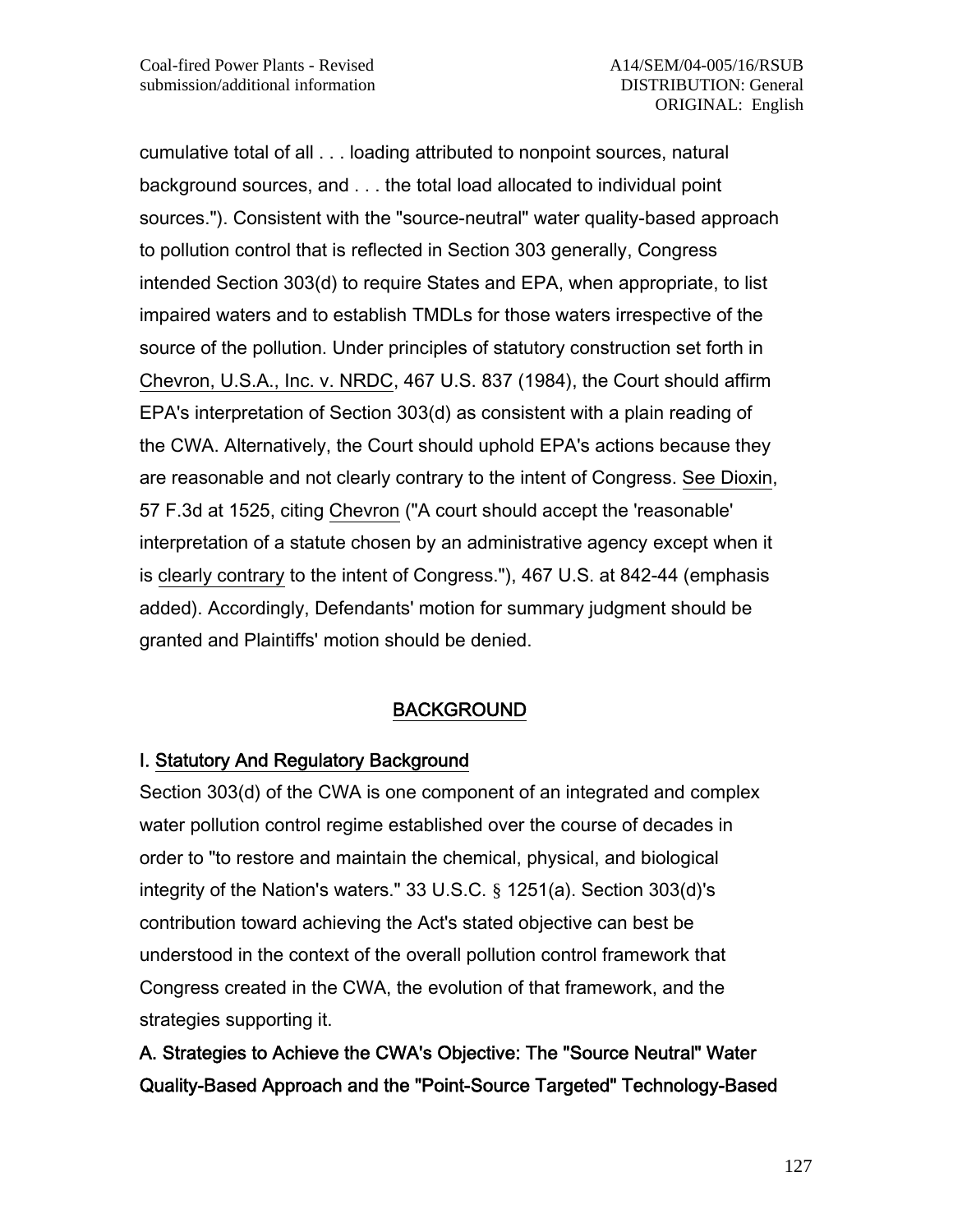## Approach

The CWA seeks to control water pollution by means of two different overarching strategies: (1) a water quality-based approach that is based on in-stream water quality standards $(3)$  and  $(2)$  a technology-based approach that applies exclusively to point sources and generally relies on federally promulgated technology regulations. $(4)$  As courts and commentators have recognized, water quality standards and technology-based strategies derive from different statutory origins and reflect fundamentally different regulatory philosophies. See, e.g., William H. Rodgers, Jr., Environmental Law 252, 259-62 (2d ed. 1994) [hereinafter Rodgers], Att. 2; see also EPA v. California, 426 U.S. 200, 202-05 (1976). As discussed below, Congress combined these two different pollution control strategies in the 1972 amendments to the CWA. See H.R. Rep. No. 92-911, at 124 (1972), reprinted in Comm. on Public Works, 93d Cong., 1st Sess., 1 A Legislative History of the Water Pollution Control Act Amendments of 1972 at 811 (Comm. Print 1973) (noting that the two approaches "needed to be consolidated and not left each to go in its own direction"), Att. 3.

The water quality-based approach to pollution control originated in the Water Quality Act of 1965, Pub. L. No. 89-234, 79 Stat. 903. Rodgers at 252-53. The water quality-based approach was premised on the view that waste disposal is a legitimate use of the receiving waters and that dischargers should be allowed to dispose of waste up to some legally defined point of unreasonableness. Rodgers at 260. The water quality-based approach is "source neutral," i.e., it examines the combined impact of all contributing sources of pollution on the in-stream quality of the receiving water rather than on the control of particular sources. Once a waterbody is identified as not meeting the applicable standards, States, or EPA, identify all contributing sources of pollution and take appropriate steps to limit those sources. As explained by the Ninth Circuit, under the water quality-based approach EPA and the States "work backward from an overpolluted body of water and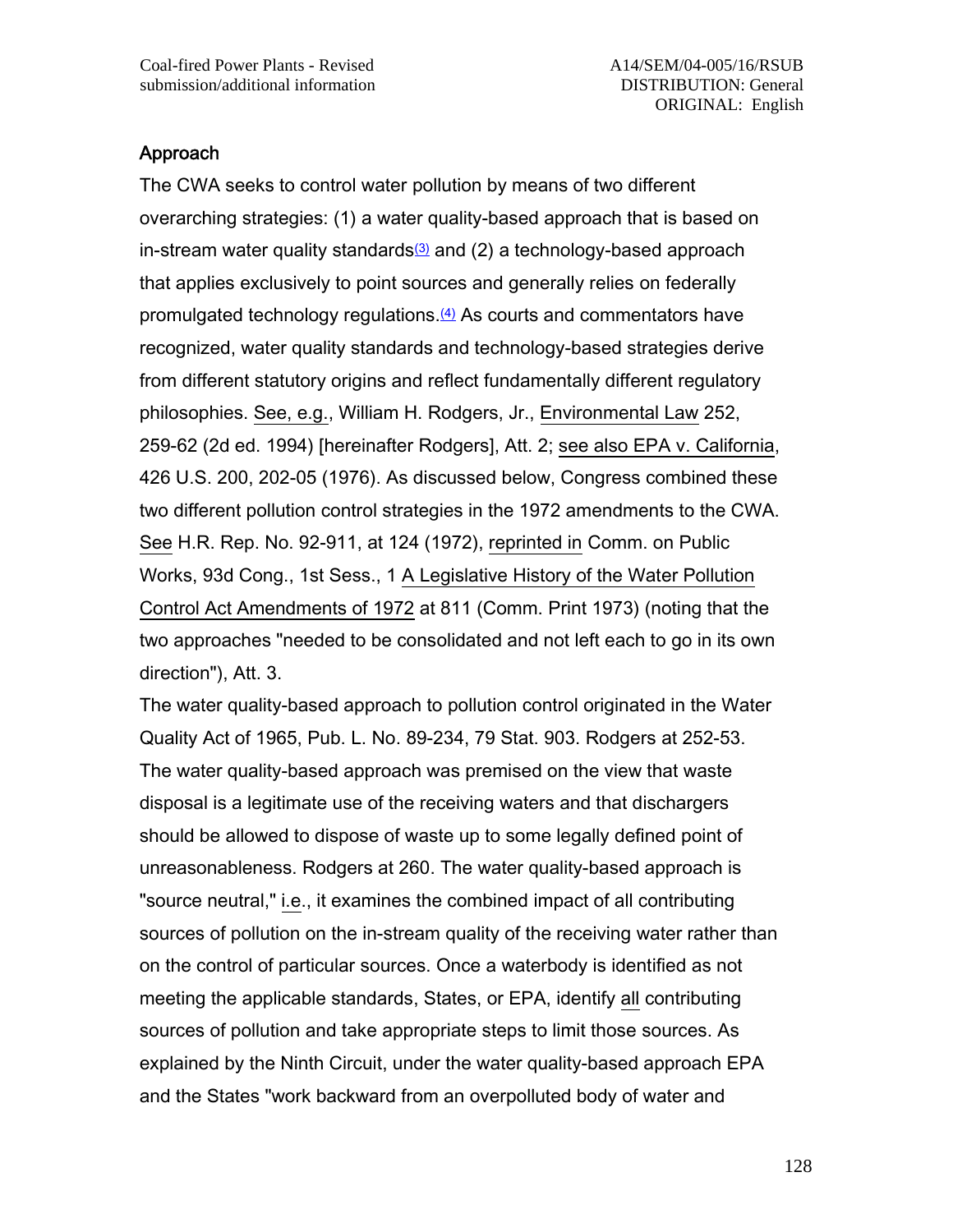determine which entities were responsible."<sup>(5)</sup> NRDC v. EPA, 915 F.2d 1314, 1316 (9th Cir. 1990). Under federal law, the resulting controls on sources consist of enforceable permit limits on point sources, and voluntary pollution management measures adopted by landowners to reduce nonpoint source pollution. Regulation of nonpoint sources is left to the discretion of the States. By the early 1970s, a slim majority of the States had adopted federally approved water quality standards under the 1965 Water Quality Act. Rodgers at 253. It proved very difficult, however, to translate these ambient standards into "standards to govern the conduct of individual polluters." EPA v. California, 426 U.S. at 202-03. Due to the nature of the standards and their cumbersome enforcement procedures, progress in ameliorating water pollution was slow. In 1972, Congress decided to overhaul the statute. Id. The 1972 amendments to the Act introduced a radically different approach. Rather than focusing merely on the quality of the receiving waters, Congress prohibited the discharge of any pollutants from point sources except as specifically allowed by statute or by permit. 33 U.S.C. § 1311(a).<sup>(6)</sup> As one aspect of the new CWA permit requirements, EPA was authorized to establish technology-based effluent limitation guidelines by issuing regulations that incorporate increasingly stringent levels of pollution control technology over time on point source dischargers. Id. § 1311(b)(1)(A),(B), (b)(2); see E. I. du Pont de Nemours & Co. v. Train, 430 U.S. 112 (1977). As a backstop to this new technology-based approach, the 1972 amendments preserved an important role for water quality standards, "extend[ing] and expand[ing] the water quality standards procedure initiated in the Water Quality Act of 1965." Att. 3 at 171. Subsections 303(a), (b) and (c) of the CWA direct the States, with federal approval and oversight, to adopt and maintain water quality standards for intra- as well as interstate waters. 33 U.S.C. § 1313(a)-(c). By their nature, these standards are not identified with particular categories or sources of pollution but rather express a desired condition of the receiving water. By retaining water quality standards in the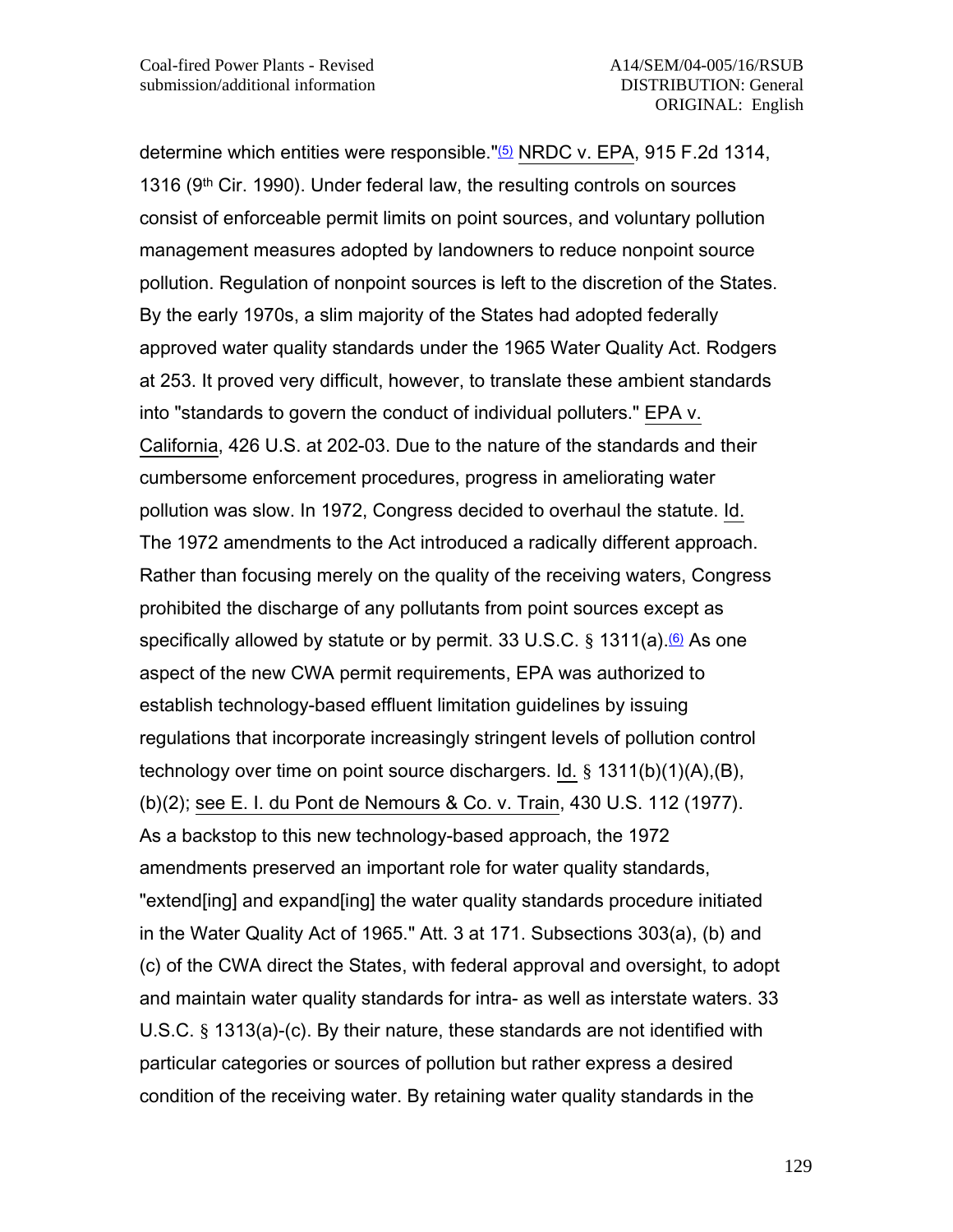Act, Congress intended the water quality-based approach to serve as a safety net to ensure that standards would be achieved. In addition to technology-based effluent limitations, permits for point source dischargers must also incorporate any more stringent effluent limitations necessary to meet these water quality standards. 33 U.S.C. § 1311(b)(1)(C). $\frac{7}{2}$ 

## B. Section 303: Water Quality Standards, TMDLs, and the Continuing Planning Process (CPP)

## 1. Water Quality Standards

In adopting a water quality standard, a State defines the water quality goals of a particular body of water by designating the uses intended for the water. 33 U.S.C. § 1313(c)(2)(A); 40 C.F.R. §§ 131.3(f), 131.6(a), 131.10. Such uses include, among others, drinking water, recreation, navigation and -- in the case of the Garcia River -- cold water fishery (i.e., salmon spawning and habitat). In addition, the State adopts criteria specifying the amounts of various pollutants that may be present in its waters without impairing the designated uses. 33 U.S.C. § 1313(c)(2)(A); 40 C.F.R.§§ 131.3(b), 131.6(c), 131.11. These may be numerical or narrative criteria. 40 C.F.R. § 131.11(b); see generally, Standards Handbook, Att. 4; NRDC, 915 F.2d at 1317 (describing elements of water quality standards). For the Garcia River, California has established narrative criteria for sediment and settleable material which provide that such pollutants shall not cause "nuisance or adversely affect beneficial uses" like salmon spawning. Att. 1 at 9.

## 2. The TMDL Process: 303(d) Lists and TMDL Development

Section 303(d) requires each State to identify and prioritize waters where

technology-based controls are inadequate to attain water quality standards:

Each State shall identify those waters within its boundaries for which the effluent limitations required by section  $1311(b)(1)(A)$  and section  $1311(b)(1)(B)$  of this title are not stringent enough to implement any water quality standard applicable to such waters. The State shall establish a priority ranking of such waters, taking into account the severity of the pollution and the uses to be made of such waters.

33 U.S.C. § 1313(d)(1)(A). The State's identification of such waters, which are known as "water quality limited segments" (or "WQLSs"), constitutes the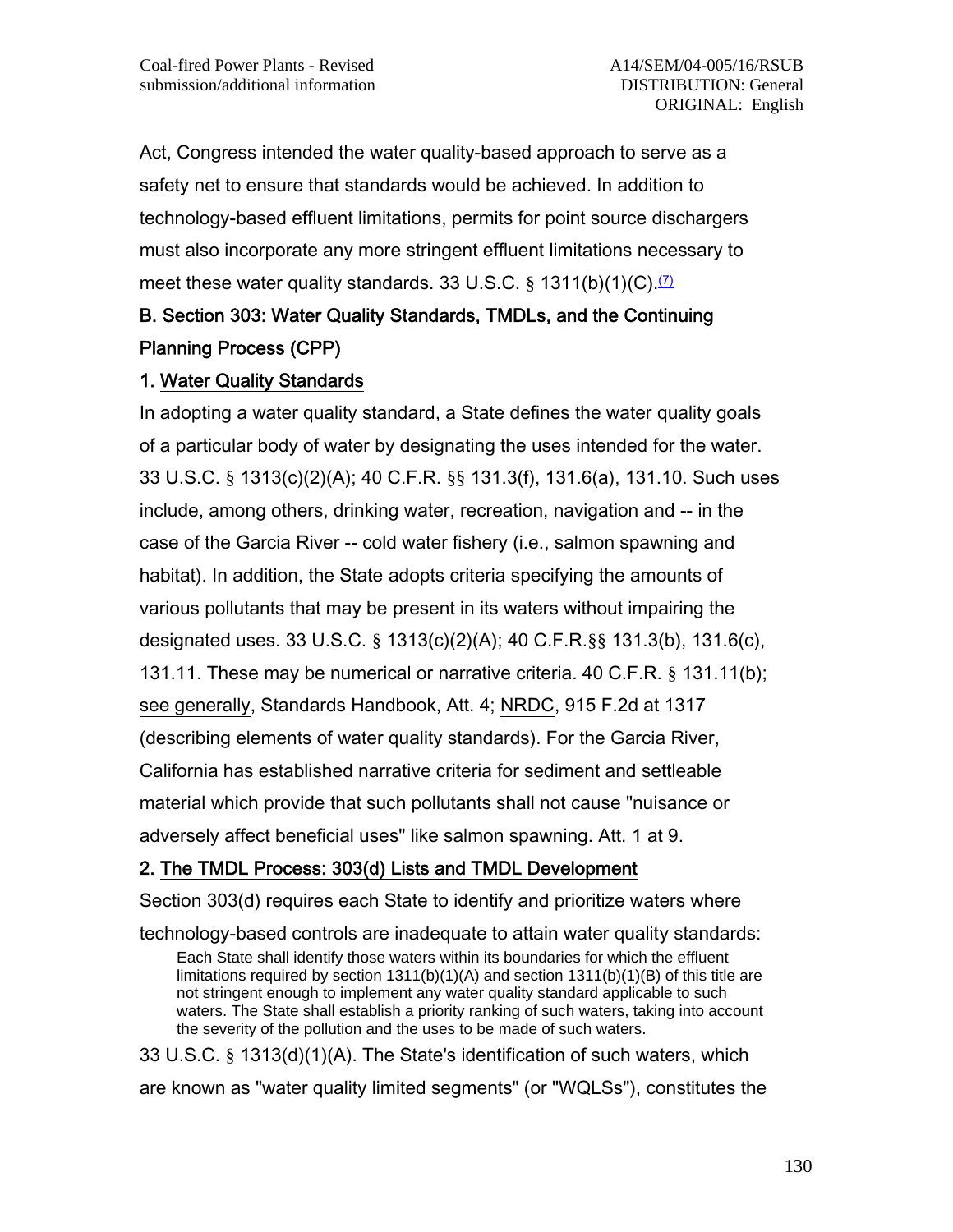"303(d) List." See 40 C.F.R. § 130.7(b). Pursuant to EPA's regulations, States must establish and submit their 303(d) Lists to EPA for review every two years. 40 C.F.R. 130.7(d)(1). If EPA disapproves a State's List, EPA must establish a List for the State. 33 U.S.C. § 1313(d)(2) For all waters identified under Section 303(d)(1)(A) as exceeding water

quality standards, the Act provides:

Each State shall establish for the waters identified in paragraph (1)(A) of this subsection, and in accordance with the priority ranking, the total maximum daily load, for those pollutants which the Administrator identifies under section  $1314(a)(2)$  of this title as suitable for such calculation. $\frac{(8)}{8}$  Such load shall be established at a level necessary to implement the applicable water quality standards with seasonal variations and a margin of safety which takes into account any lack of knowledge concerning the relationship between effluent limitations and water quality.

33 U.S.C. § 1313(d)(1)(C)(footnote added). The term "total maximum daily load" is not expressly defined in the CWA. In its 1985 implementing regulations, EPA defined a TMDL for a pollutant, e.g., sediment, as the sum of the "wasteload allocations" assigned to point sources, the "load allocations"assigned to nonpoint sources or "natural background," and a margin of safety. 40 C.F.R. § 130.2(i). Therefore, a TMDL identifies the maximum amount of a pollutant that can be added to a waterbody ("its loading capacity") without exceeding water quality standards.<sup>(9)</sup> States must establish TMDLs for waters where pollutants are "preventing or expected to prevent attainment of water quality standards." 33 U.S.C. § 1313(d)(1)(C); 40 C.F.R. § 130.7(c)(1)(ii). Under Section 303(d)(2), EPA is required to review and approve or disapprove TMDLs established by States for listed waters. 33 U.S.C. § 1313(d)(2). If EPA disapproves a State TMDL submission, it must establish the TMDL. 33 U.S.C. § 1313(d)(2). For all waters other than those identified on the 303(d) List (i.e., all remaining waters in a State), Section 303(d)(3) provides:

For the specific purpose of developing information, each State shall identify all waters within its boundaries which it has not identified under paragraph (1)(A) and (1)(B) of this subsection and estimate for such waters the total maximum daily load . . . .

33 U.S.C. § 1313(d)(3)(emphasis added). Thus, under Section 303(d)(3),

States are to identify and estimate TMDLs for all waters not previously listed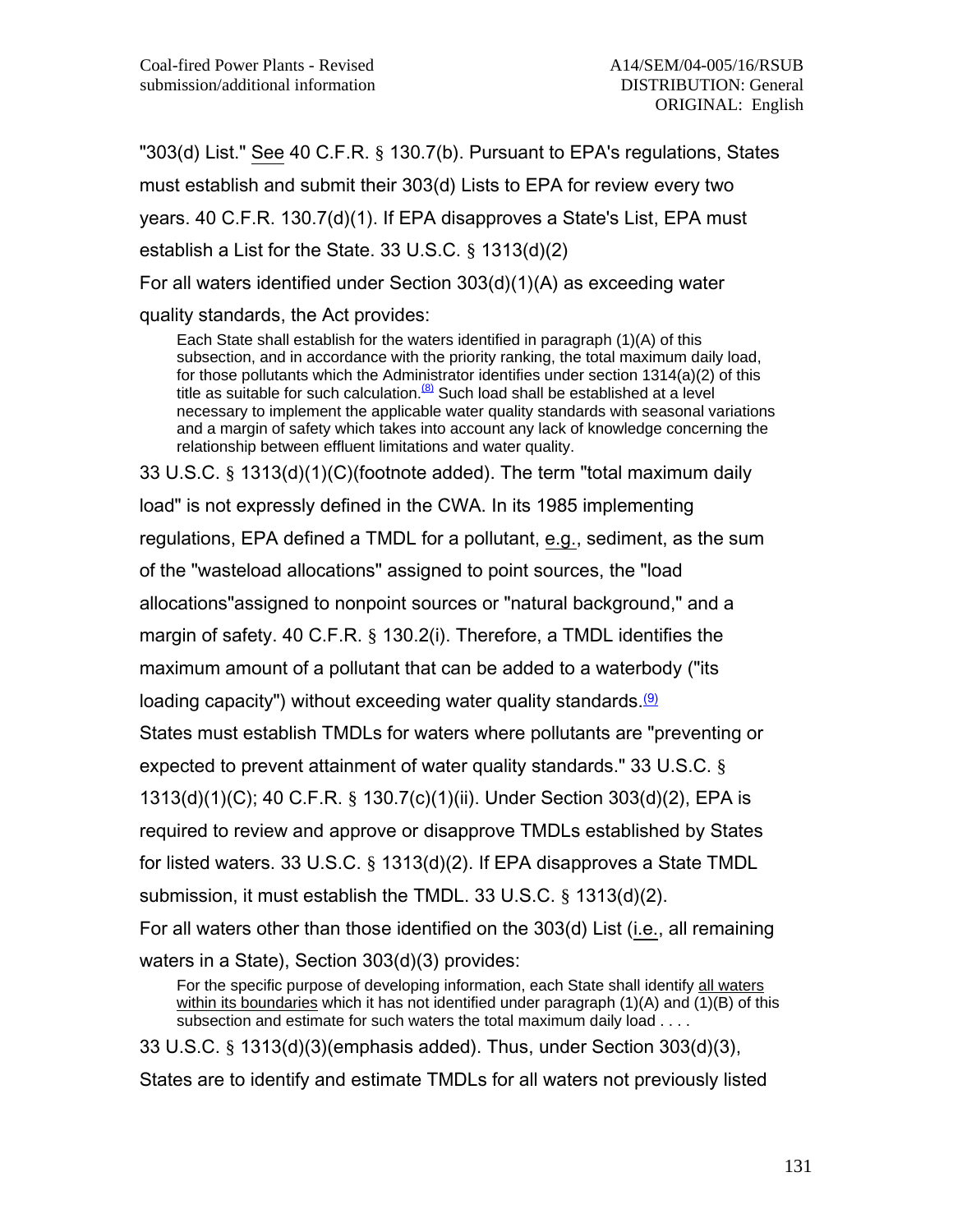pursuant to paragraphs(d)(1)(A) and (d)(1)(B). While Section 303(d)(1) requires States to identify and establish TMDLs for waters not meeting water quality standards, Section 303(d)(3) requires States to identify and estimate TMDLs for waters meeting water quality standards. Unlike TMDLs calculated under Section 303(d)(1), States are not required to submit TMDLs estimated pursuant to Section 303(d)(3) to EPA. Instead the Act directs States to estimate these TMDLs for the "purpose of developing information." 33 U.S.C. § 1313(d)(3). Such information may be used to protect waters to ensure they continue to meet water quality standards.

TMDLs established pursuant to Section 303(d)(1) for impaired waters are not self-executing.<sup>(10)</sup> Limitations in loadings identified for point sources (i.e., "waste load allocations") are enforced through permits issued pursuant to Section 402 of the Act. 40 C.F.R. § 122.44(d)(1)(vii)(B); NRDC, 915 F.2d at 1316. Limitations in loadings identified for nonpoint sources (i.e., "load allocations"), on the other hand, are not subject to a federal nonpoint source permitting program and therefore any resulting reductions may be "required" from those responsible for the nonpoint source pollution only to the extent that a State opts to make such reductions a regulatory requirement pursuant to a state authority.<sup> $(11)$ </sup> As explained below, Section 303(e) calls for implementation of State water management plans, which must include TMDLs, but how that implementation is achieved is at a State's discretion and need not be "required" from landowners based on a command and control regulatory system.

## 3. Section 303(e) and the Continuing Planning Process (CPP)

In Section 303(e), Congress required each State to develop a "continuing planning process" ("CPP") that would result in plans for all waters within the State. See 33 U.S.C. § 1313(e)(3). These plans are required to include TMDLs, see 33 U.S.C. § 1313(e)(3)(C), and "adequate implementation" for new and revised water quality standards. See 33 U.S.C. § 1313(e)(3)(F). Congress, however, did not specify the method that States are to use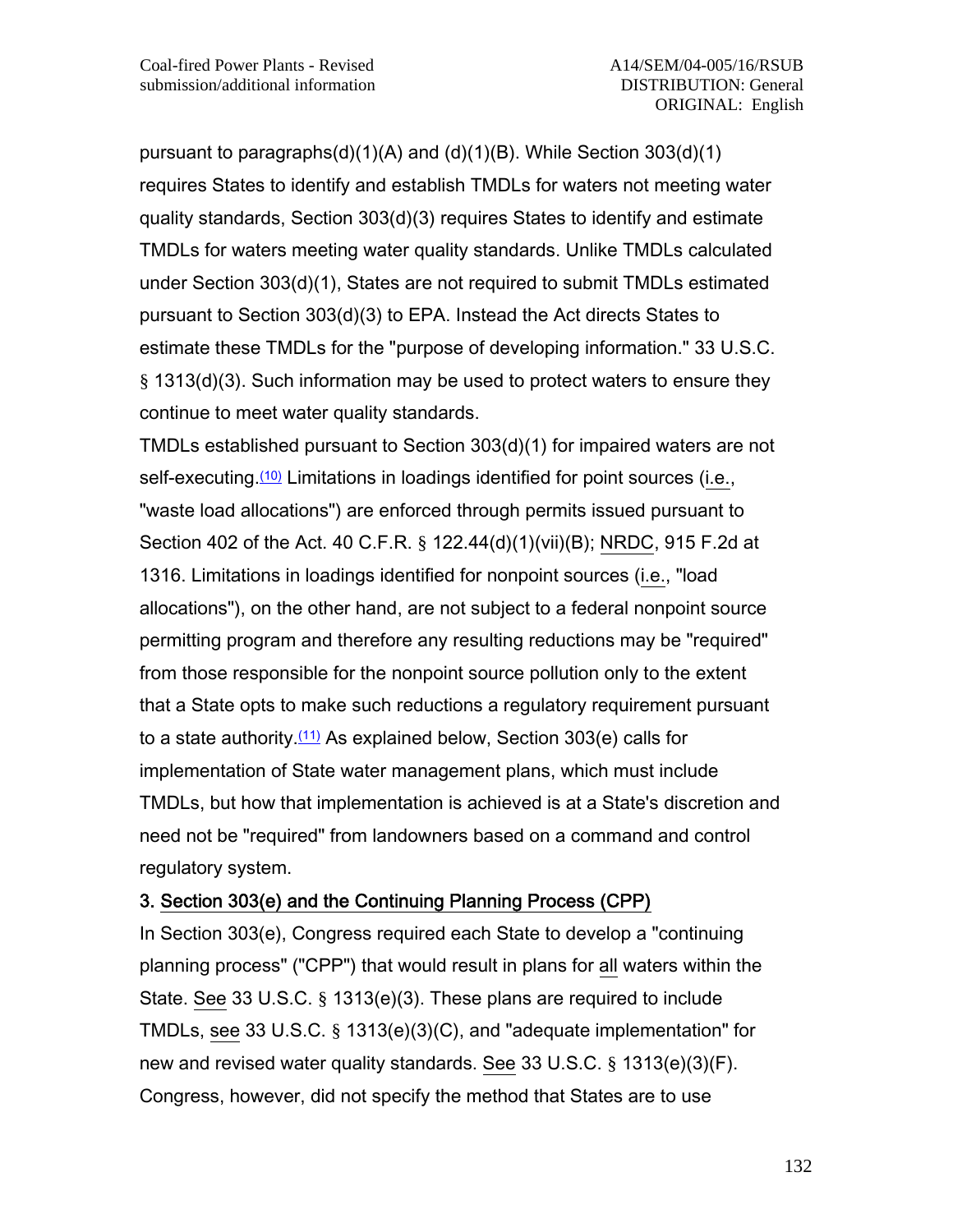(regulatory vs. non-regulatory) to carry out their plans, leaving this decision to the discretion of the states. $(12)$  States are required to submit their CPPs to EPA for review and approval. 33 U.S.C  $\S$  1313(e)(2).

## C. The CWA's Implementation Tools

The National Pollution Discharge Elimination System (NPDES) permit program under Section 402 was established by the 1972 amendments as the regulatory implementing mechanism for point sources for both technologybased regulations and water quality standards. Id. §§ 1342(a)(1), 1311(b)(1)(C); 40 C.F.R. § 122.44(a), (d)(1). An NPDES permit transforms the generally applicable technology-based regulations and water quality standards into specific limits applicable to the individual discharger. EPA v. California, 426 U.S. at 205. Discharges of pollutants from any point source into the waters of the United States are prohibited unless in compliance with the discharge limits and other requirements of an NPDES or other permit. 33 U.S.C. §§ 1311(a), 1362(12), (14). TMDL allocations to point sources are required to be implemented through NPDES permits. 40 C.F.R. § 122.44(d)(1)(vii)(B).

By contrast, there is no federal regulatory authority under the Act to control pollutants emanating from nonpoint sources. Instead, nonpoint source pollution is addressed by the States through, inter alia., areawide waste treatment management (CWA § 208) and source management programs (CWA § 319). Section 208 directs the States to draft waste treatment plans that include procedures for identifying nonpoint source pollution from various sources, and to establish best management practices to control such pollution. 33 U.S.C. § 1288(b)(2)(F). Section 208 also provides financial incentives for farmers and other nonpoint source polluters to adopt these management practices, but does not penalize nonpoint source polluters for failing to adopt them. NRDC, 915 F.2d at 1316 n.3; 33 U.S.C. § 1288(j). In 1987 Congress added Section 319 to the CWA, a provision which assigns the States primary responsibility for controlling nonpoint source pollution. The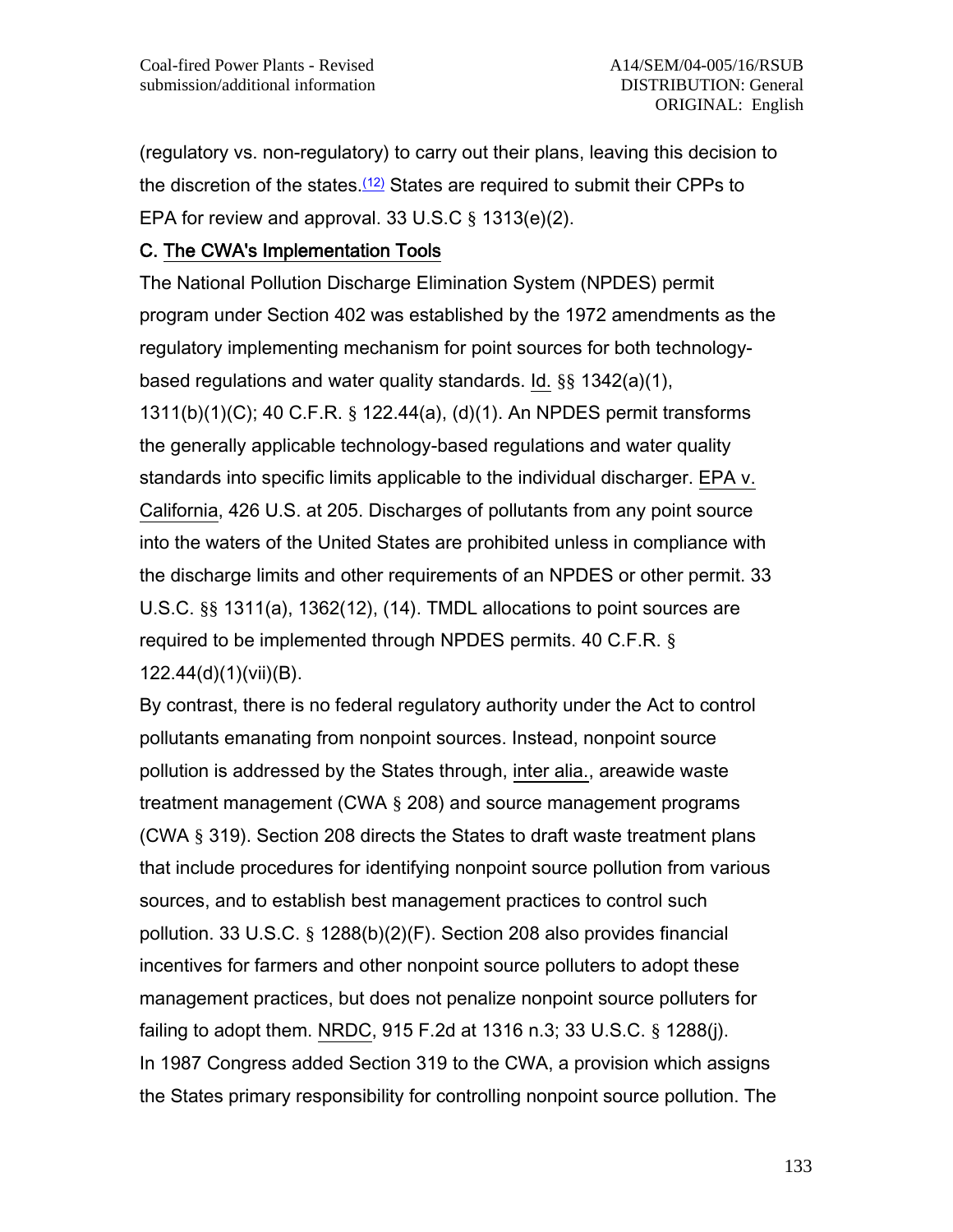hallmark of Section 319 is its grant program by which EPA disburses funding to the States to assist them with implementation of nonpoint source management programs. 33 U.S.C. § 1329(h). Congress required, inter alia, that these programs identify and implement best management practices to reduce pollutant loadings. 33 U.S.C. § 1329(b)(2)(A); NRDC, 915 F.2d at 1318. As a condition to receipt of grant funds, a State must prepare and submit a management program, as well as a one-time assessment report which identifies: (1) navigable waters which cannot be expected to achieve or maintain water quality standards because of nonpoint source pollution; (2) nonpoint sources responsible for impairing the identified waters; and (3) existing programs for controlling and abating pollution added from nonpoint sources. 33 U.S.C. § 1329(a)(1). Like Section 208, Section 319 does not establish any federal regulatory authority. NRDC, 915 F.2d at 1318. Therefore, the Clean Water Act provides no regulatory mechanism to control nonpoint source pollution, but rather uses federal grants to the States to accomplish this task. Id.

## II. Factual Background

EPA incorporates by reference statement of fact numbers 1-5, 8-9,11-12, and 16 in the Joint Statement of Undisputed Facts in Support of Plaintiffs' Motion for Summary Judgment.

## STANDARD OF REVIEW

Summary judgment is appropriate if the moving party demonstrates "that there is no genuine issue of material fact and that the moving party is entitled to judgment as a matter of law." Fed. R. Civ. P. 56(c); Celotex Corp. v. Catrett, 477 U.S. 317, 322-23 (1986).

Where issues of statutory interpretation are raised, Chevron, U.S.A., Inc. v. NRDC, 467 U.S. 837, 842-45 (1984), sets forth a two-step test for analyzing an agency's interpretation of a statute that it administers. Under the first step of the Chevron analysis, the reviewing court must determine "whether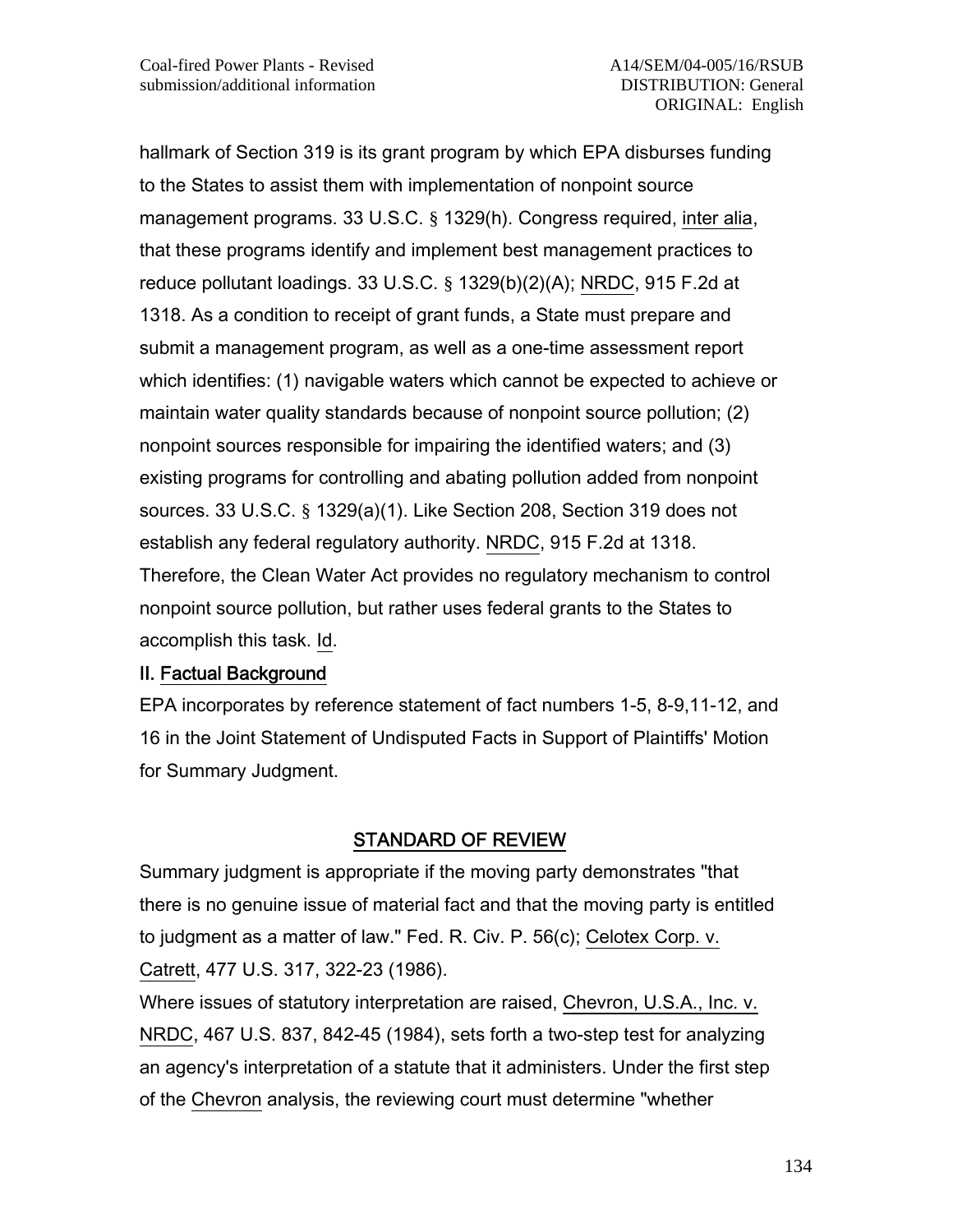Congress has directly spoken to the precise question at issue." Id. at 842. This inquiry focuses on the language of the provision "as well as the language and design of the statute as a whole." K Mart Corp. V. Cartier, Inc., 486 U.S. 281, 291 (1988). If Congress' intent is clear from the statutory language, the inquiry ends. Chevron, 467 U.S. at 842-43. If, however, the statute is silent or ambiguous with respect to the specific issue, the court moves to the second step of the Chevron analysis and decides whether the agency's interpretation is based on a permissible construction of the statute. Id. at 843. To uphold EPA's interpretation of Section 303(d), the court need not find that EPA's interpretation is the only permissible construction that EPA might have adopted, or even the reading the court would have reached, but only that EPA's interpretation is reasonable. Chevron, 467 U.S. 843, 844 n. 11; Chemical Mfrs. Ass'n v. NRDC, 470 U.S. 116, 125 (1985); Sierra Club v. EPA, 99 F.3d 1551, 1555  $(10<sup>th</sup>$  Cir. 1996).. When the interpretation involves reconciling conflicting policies committed by the statute to an agency's expertise, deference is particularly appropriate. Chevron, 467 U.S. at 844-45. As explained by the Ninth Circuit, "[a] court should accept the 'reasonable' interpretation of a statute chosen by an administrative agency except when it is clearly contrary to the intent of Congress." Dioxin, 57 F.3d at 1525 (emphasis added).

## ARGUMENT

# II. THE COURT SHOULD UPHOLD EPA'S INTERPRETATION THAT SECTION 303(d) INCLUDES NONPOINT SOURCES IN THE TMDL PROCESS

Plaintiffs have failed to establish that EPA's interpretation of Section 303(d) is clearly contrary to Congress' intent, and therefore judgment must be entered against them. As explained above, the first step in the Chevron framework for analyzing an agency's interpretation of a statute that it administers is to ascertain whether Congress clearly expressed its intent in the statute. It is clear from a plain reading of Section 303 that Congress gave States and EPA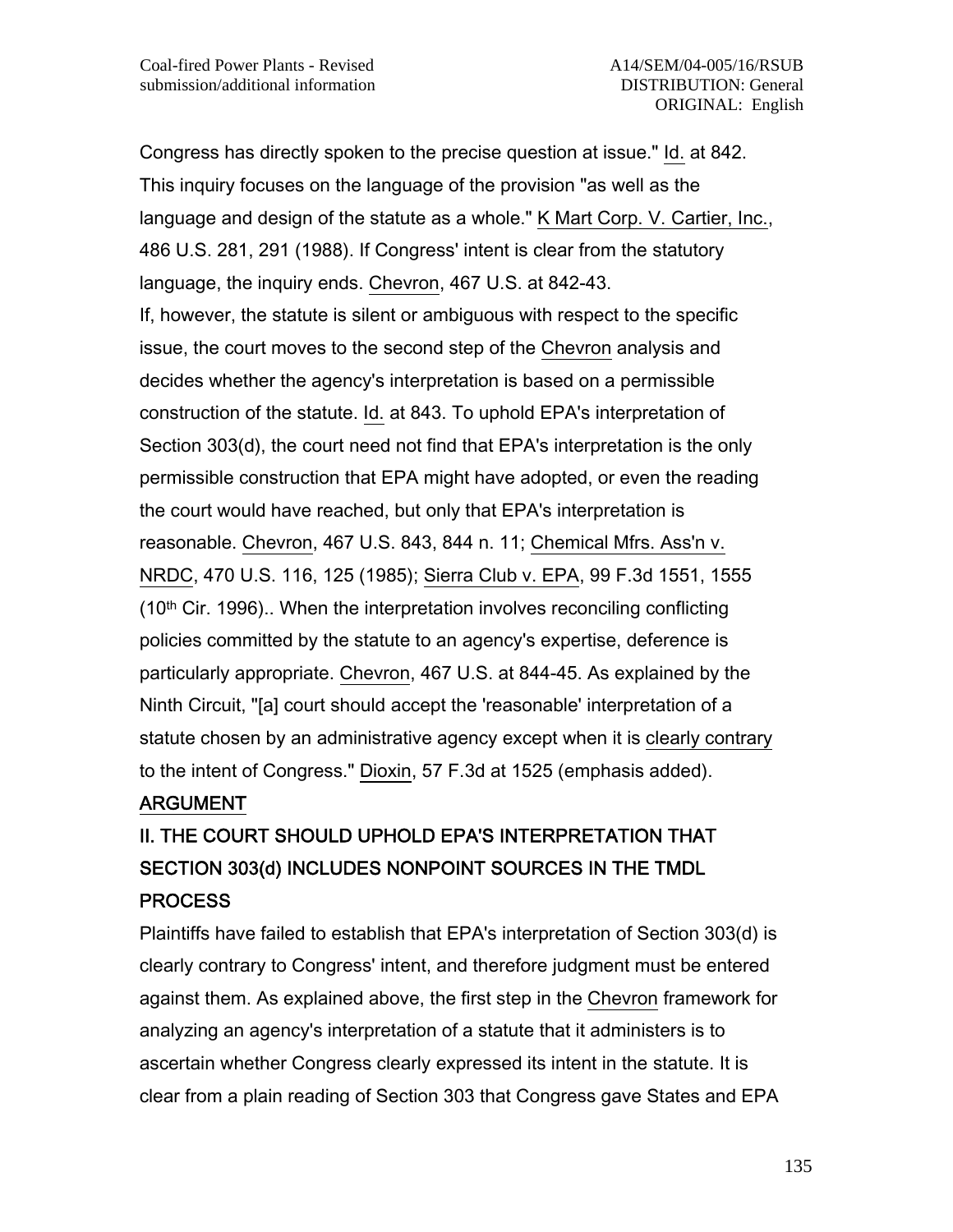authority to identify and establish TMDLs for waters where technology-based controls are inadequate to implement water quality standards and to identify all sources of impairment in calculating TMDLs. Congress used the term "point sources" repeatedly throughout the CWA and could have limited Section 303(d)'s application to point sources if it so chose, but it did not. Moreover, it is clear from the structure of the Act and Section 303(d)'s placement within Section 303 that Congress intended that TMDL calculations be performed for all waters and did not intend to exclude nonpoint source impaired waters from the 303(d) List. EPA's interpretation reflects this plain reading of the Act.

Plaintiffs nevertheless contend that Congress' use of the terms "effluent limitations" and "daily load" evinces a clear intent to exclude nonpoint sources from Section 303(d). See Pls. Br. at 14-16. However, such a parsed reading is wholly inconsistent with the design of the CWA, and is thus contrary to basic tenets of statutory construction. Plaintiffs' interpretation breaks apart the integrated structure of the Act, relegates to Section 303(d) a role inconsistent with the water quality-based approach, and is destined to achieve little in accomplishing the goals and objectives of the CWA. The Defendants' arguments are based on both Chevron step one and step two. As demonstrated below, it is clear from the face of Section 303(d), and Section 303's role as part of a water quality-based approach, that Congress intended TMDL calculations to be performed for all waters, irrespective of the source of pollution. It also is clear that Congress did not intend to exclude nonpoint source impaired waters from the Section 303(d) List. Moreover, even if the Court perceives an ambiguity in Section 303(d) regarding these issues, EPA's interpretation that waters impaired by nonpoint sources can be included on the 303(d) List and that TMDL calculations account for contributions from nonpoint sources is permissible given the statutory language, legislative history, Section 303(d)'s integral role in a water qualitybased approach, and the objectives of the Act. Under a Chevron step two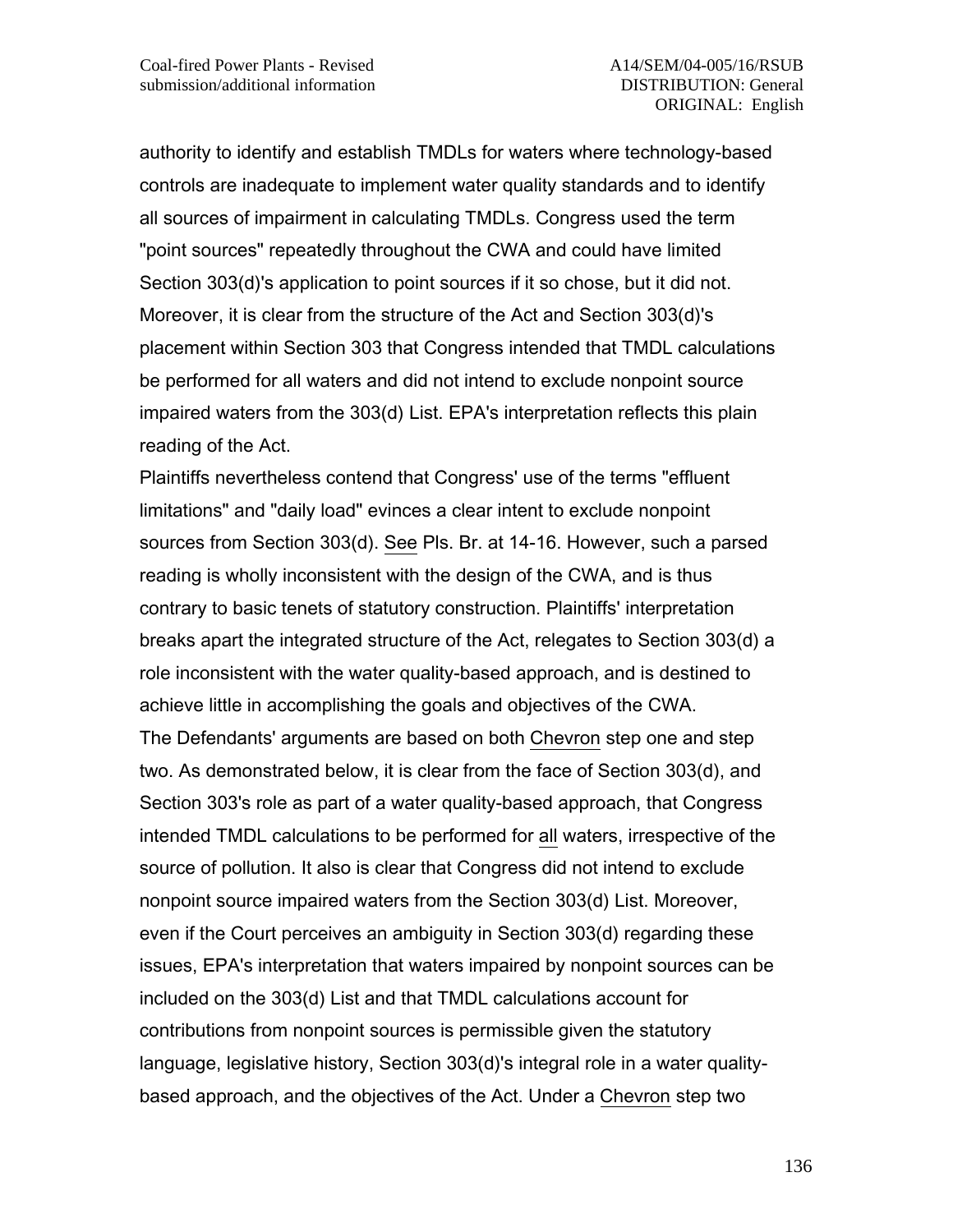analysis, EPA's interpretation is reasonable and consistent with Congress' intent. Accordingly, the Court must uphold EPA's actions in this case and enter judgment in favor of the Defendants.

## A. Section 303(d) Clearly Provides that TMDLs Must Account for Nonpoint **Sources**

1. Congress' Placement of the TMDL Provisions of the 1972 Amendments in Section 303 Demonstrates That TMDLs Are An Integral Part of a Water Quality-Based Approach That by Its Nature Accounts for All Sources of **Pollutants** 

Section 303 of the Act is entitled: "Water Quality Standards and Implementation Plans." Congress' decision to place the TMDL-related provisions of the 1972 Amendments in Section 303 plainly demonstrates that Congress intended TMDLs to be part of a water quality-based approach that, by its nature, is not limited to particular sources. As the Ninth Circuit explained, under the water quality-based approach EPA and the States "work backward from an overpolluted body of water and determine which entities were responsible." NRDC, 915 F.2d at 1316. As a component of the water quality-based approach, the TMDL process must account for both point and nonpoint sources of pollution. As explained in EPA's Standards Handbook: "The TMDL process is a rational method for weighing the competing pollution concerns and developing an integrated pollution reduction strategy for point and nonpoint sources. The TMDL process allows States to take a holistic view of their water quality problems from the perspective of instream conditions." Att. 4 at 7-7. Numerous courts have examined the language of Section 303(d) and recognized the integrated characteristics of the TMDL process as part of a water quality-based approach.<sup>(13)</sup>

As one court within the Ninth Circuit explained:

EPA's regulatory program for water protection focuses on two potential sources of pollution: point sources and nonpoint sources. Point source pollution was addressed in the 1972 amendments to the Act, where Congress prohibited the discharge of any pollutant from any point source into certain waters unless that discharge complies with the Act's specific requirements. Secs. 301(a) and 502(12), 33 U.S.C. §§ 1311(a) and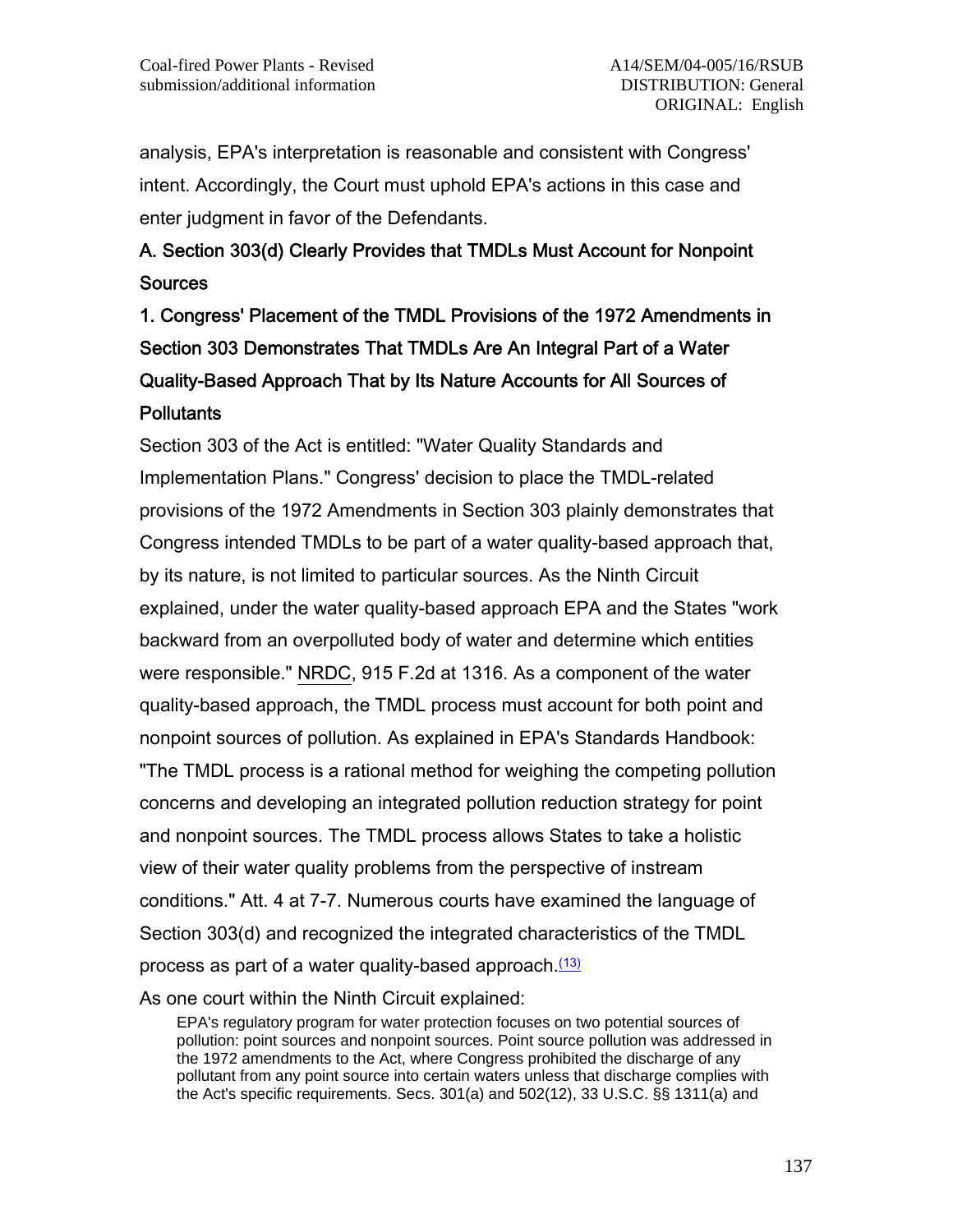1362(12). Under this approach, compliance is focused on technology-based controls for limiting the discharge of pollutants through the National Pollution Discharge Elimination System ("NPDES") permit process.

When these requirements are found insufficient to clean up certain

rivers, streams or smaller water segments, the Act requires use of a

water-quality based approach. States are required to identify such

waters and designate them as "water quality limited." The states are then

to establish a priority ranking for these waters, and in accordance with

that ranking, to establish more stringent pollution limits called "total

maximum daily loads" or "TMDLs." 33 U.S.C. §§ 1313(d)(1)(A), (C).

TMDLs are the greatest amount of a pollutant the water body can

receive daily without violating a state's water quality standard.

The TMDL calculations help ensure that the cumulative impacts of multiple point source discharges are accounted for, and are evaluated in conjunction with pollution from other nonpoint sources. States are then required to take whatever additional cleanup actions are necessary, which can include further controls on both point and nonpoint pollution sources. As a recent GAO report concluded, the TMDL process:

provides a comprehensive approach to identifying and resolving water pollution problems regardless of the sources of pollution. If implemented, the TMDL process can provide EPA and the states with a complete listing of key water pollutants, the source of the pollutants, information on the amount of pollutants that need to be reduced, options between point and/or nonpoint approaches, costs to clean up, and situations where it may not be feasible to meet water quality standards.

Alaska Ctr. for the Env't v. Reilly, 762 F.Supp. 1422, 1424 (W.D.Wash. 1991)(emphasis added)(footnote omitted). On appeal, the Ninth Circuit recognized this interpretation and explained that "Congress and the EPA have already determined that establishing TMDLs is an effective tool for achieving water quality standards in waters impacted by nonpoint source pollution." Alaska Ctr. for the Env't v. Browner, 20 F.3d at 985; accord Dioxin, 57 F.3d at 1520 ("[A] TMDL represents the cumulative total of all . . . loading attributed to nonpoint sources, natural background sources, and . . . the total load allocated to individual point sources.). $(14)$ 

## 2. The Elements of a TMDL Must Account for Loads from Nonpoint Sources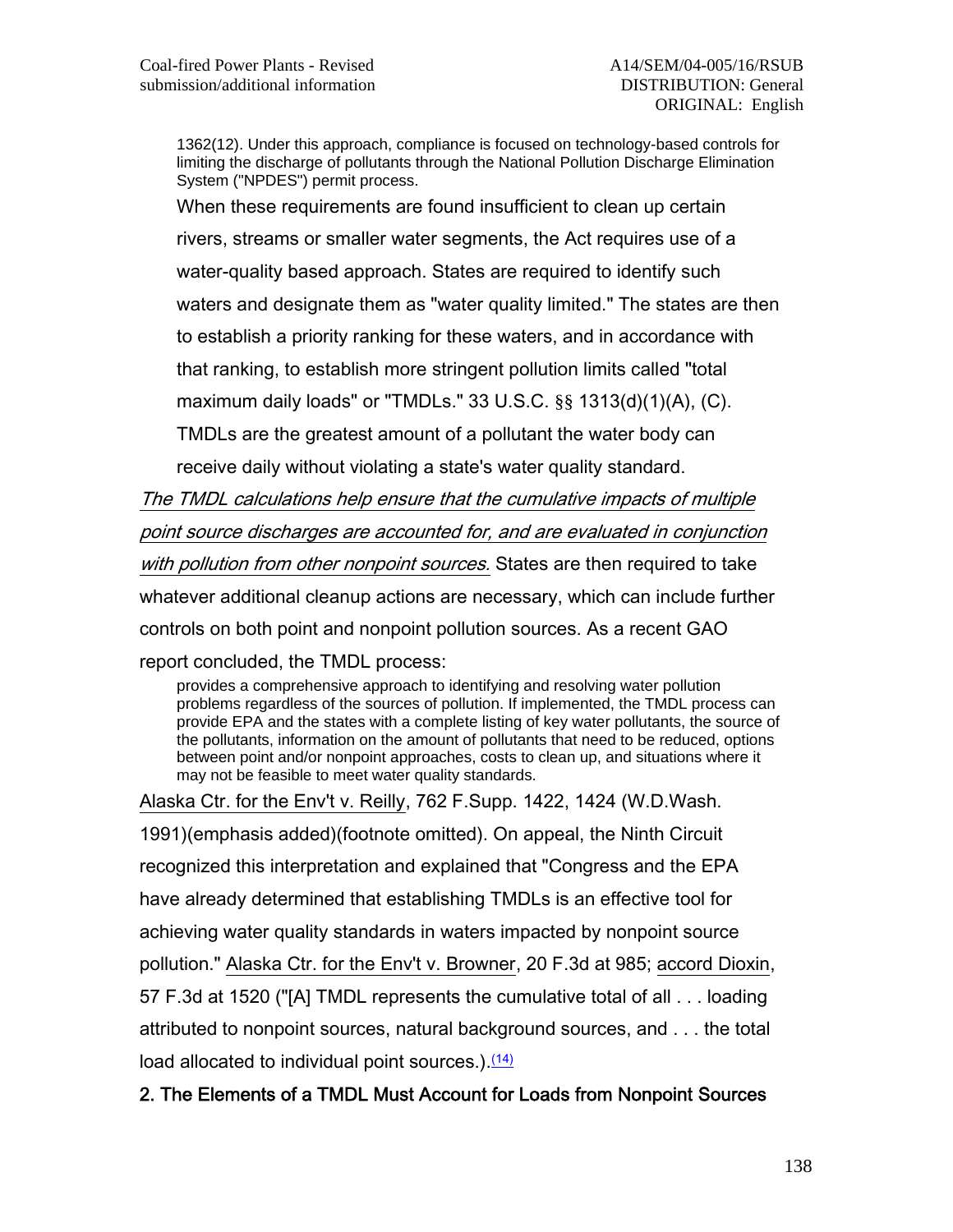## Because Congress Directed That TMDL Calculations Be Performed For All **Waters**

In addition to the structure of the Act, Congress' intent that TMDLs account for nonpoint sources is clear from its use of the term "total maximum daily load" in Section 303. It is a maxim of statutory construction "that identical words used in different parts of the same act are intended to have the same meaning." Commissioner v. Lundy, 516 U.S. 235, 250 (1996) (quoting Sullivan v. Stroop, 496 U.S. 478, 484 (1990)). Congress used the term "total maximum daily load" several times throughout Section 303(d). In Section 303(d)(1)(C), Congress required "[e]ach State [to] establish for [listed] waters .... the *total maximum daily load* ...." 33 U.S.C.  $\S$  1313(d)(1)(C)(italics added). In Section 303(d)(3), Congress addressed all remaining waters not on the 303(d) List: "For the specific purpose of developing information, each State shall identify all waters within its boundaries which it has not identified under paragraph (1)(A) and (1)(B) of this subsection and estimate for such waters the *total maximum daily load* . . . . " 33 U.S.C. § 1313(d)(3)(emphasis added). When the waters on the 303(d) List are added to the waters identified under subsection (d)(3), every water in a state is accounted for, and therefore Sections (d)(1) and (d)(3) together require TMDL calculations for all waters. Given that "all waters" obviously include those impaired by nonpoint sources, even those impaired exclusively by nonpoint sources, Congress unambiguously intended for "total maximum daily loads" to account for nonpoint source impairments. Accordingly, TMDLs established under Section 303(d)(1)(C), such as the Garcia River TMDL, must account for nonpoint source impairments.

3. Sections 303(d)(1)(C) and 303(d)(2) Require That TMDLs Be Established "To Implement the Applicable Water Quality Standards," Which Is Not Always Possible Without Accounting for Impairments Caused By Nonpoint Sources The legislative history to Section 303(d) also plainly supports the notion that TMDLs must account for nonpoint sources of pollution. In both Sections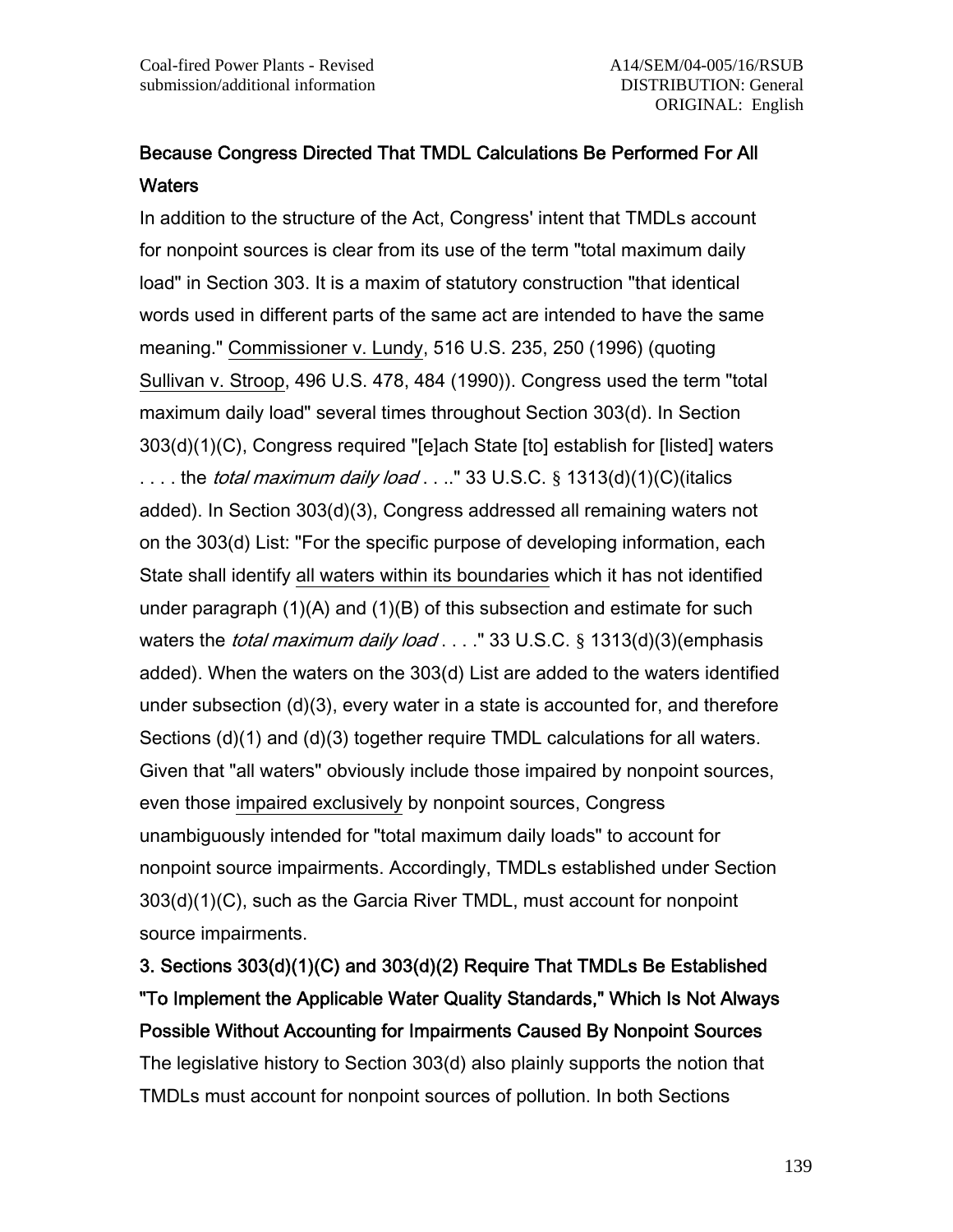303(d)(1)(C) and 303(d)(2), Congress expressly stated that "loads" (i.e.,

TMDLs) must be established to implement the applicable water quality

standard. Section 303(d)(1)(C) provides in pertinent part:

Each State shall establish for the waters identified in paragraph (1)(A) of this subsection, and in accordance with the priority ranking, the total maximum daily load, for those pollutants which the Administrator identifies under section 1314(a)(2) of this title as suitable for such calculation. Such load shall be established at a level necessary to implement the applicable water quality standards with seasonal variations and a margin of safety which takes into account any lack of knowledge concerning the relationship between effluent limitations and water quality.

33 U.S.C. § 1313(d)(1)(C)(emphasis added). In addition, Section 303(d)(2)

states:

If the Administrator [of EPA] disapproves such identification and load, he shall not later than thirty days after the date of such disapproval identify such waters in such State and establish such loads for such waters as he determines necessary to implement the water quality standards applicable to such waters and upon such identification and establishment the State shall incorporate them into its current plan under subsection (e) of this section.

33 U.S.C. § 1313(d)(2)(emphasis added). The House Committee Report on

the bill that introduced Section 303(d) into the 1972 Amendments plainly

states, however, that point source controls alone are inadequate to

implement applicable water quality standards:

Any required more stringent effluent limitations will be set on the basis of that reduction in the quantity and quality of the discharge of pollutants which would be required to make the total discharge load in the receiving waters from municipal and industrial sources consistent with water quality standards. This should not be interpreted to mean that such more stringent industrial and municipal effluent limitations will, in themselves, bring about a meeting of water quality standards for receiving waters. The Committee clearly recognizes that non-point sources of pollution are a major contributor to water quality problems.

H.R. Rep. No. 92-911, at 105-06 (emphasis added), Att. 3 at 792-93. Thus,

while in Sections 303(d)(1)(C) and (d)(2) Congress directed that TMDLs must

be established to implement the applicable water quality standard for a water,

in the accompanying Committee Report, Congress made plain that point

source controls were inadequate to this task and expressly recognized that

"non-point sources of pollution are a major contributor to water quality

problems." As Professor Houck correctly explains:

It is logical that the committee report describes only municipal and industrial sources as needing additional "emissions limitations" because these are the only sources directly subject to emissions limitations under the Act. The committee goes on to recognize, however, that water quality standards were also violated by nonpoint sources in a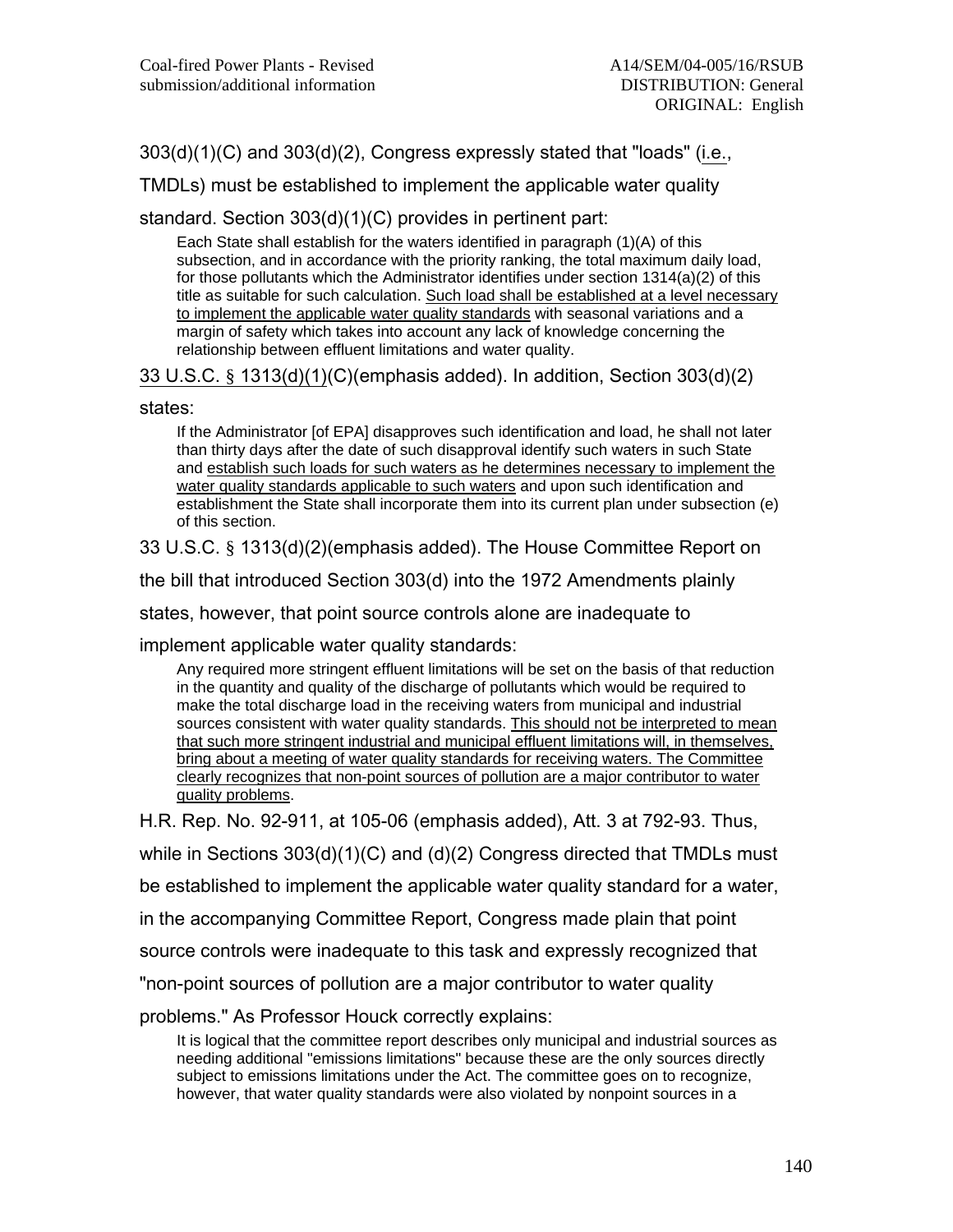"major" way. This sentence implies the obvious: there is no way to determine the appropriate contributions from, and limitations on, municipal and industrial point sources without considering these nonpoint sources as well. How a state would choose to allocate its limits among point and nonpoint source contributors would, at least in the first instance, be up to states to decide. But the only logical sources were a big fact of life in achieving water quality standards, and they would have to be included in the assessments of polluted waters and their TMDL allocations. Were they not included, a process to ensure that municipal and industrial limits were "consistent with water quality standards" would make no sense; it literally could not be done.

Oliver A. Houck, TMDLs: The Resurrection of Water Quality Standards-

Based Regulation Under the Clean Water Act, 27 Envtl. L. Rep. 10329,

10337 n.100 (1997)(emphasis added), Att. 10. It is clear then that Congress intended TMDLs to account for nonpoint sources.

## B. The Structure of the Act and the Plain Language of Section 303(d) Demonstrate That Congress Did Not Intend to Exclude Waters Impaired by Nonpoint Sources From the Section 303(d) List

Section 303(d)(1)(A) sets forth the criteria for the Section 303(d) List: Each State shall identify those waters within its boundaries for which the effluent limitations required by section 1311(b)(1)(A) and section 1311(b)(1)(B) of this title are not stringent enough to implement any water quality standard applicable to such waters. 33 U.S.C. § 1313(d)(1)(A)(emphasis added). On its face, this provision does not exclude from the 303(d) List waters impaired by nonpoint sources. Any water (whether impacted by point sources, nonpoint sources, or both) may fail to meet applicable water quality standards because the effluent limitations identified in Section  $303(d)(1)(A)$  alone are inadequate to the task. Indeed, the Ninth Circuit already has upheld EPA's interpretation that the effluent limitations referred to in Section 303(d)(1)(A) do not limit listing under Section 303(d) to waters where those controls have been applied and found not to be stringent enough to achieve water quality standards. In Dioxin, the Ninth Circuit upheld a TMDL for the Columbia River upon challenge by pulp mills and environmental groups. As do Plaintiffs here, the pulp mills attempted to persuade the Court that Section 303(d)(1)(A) had a plain meaning contrary to EPA's interpretation: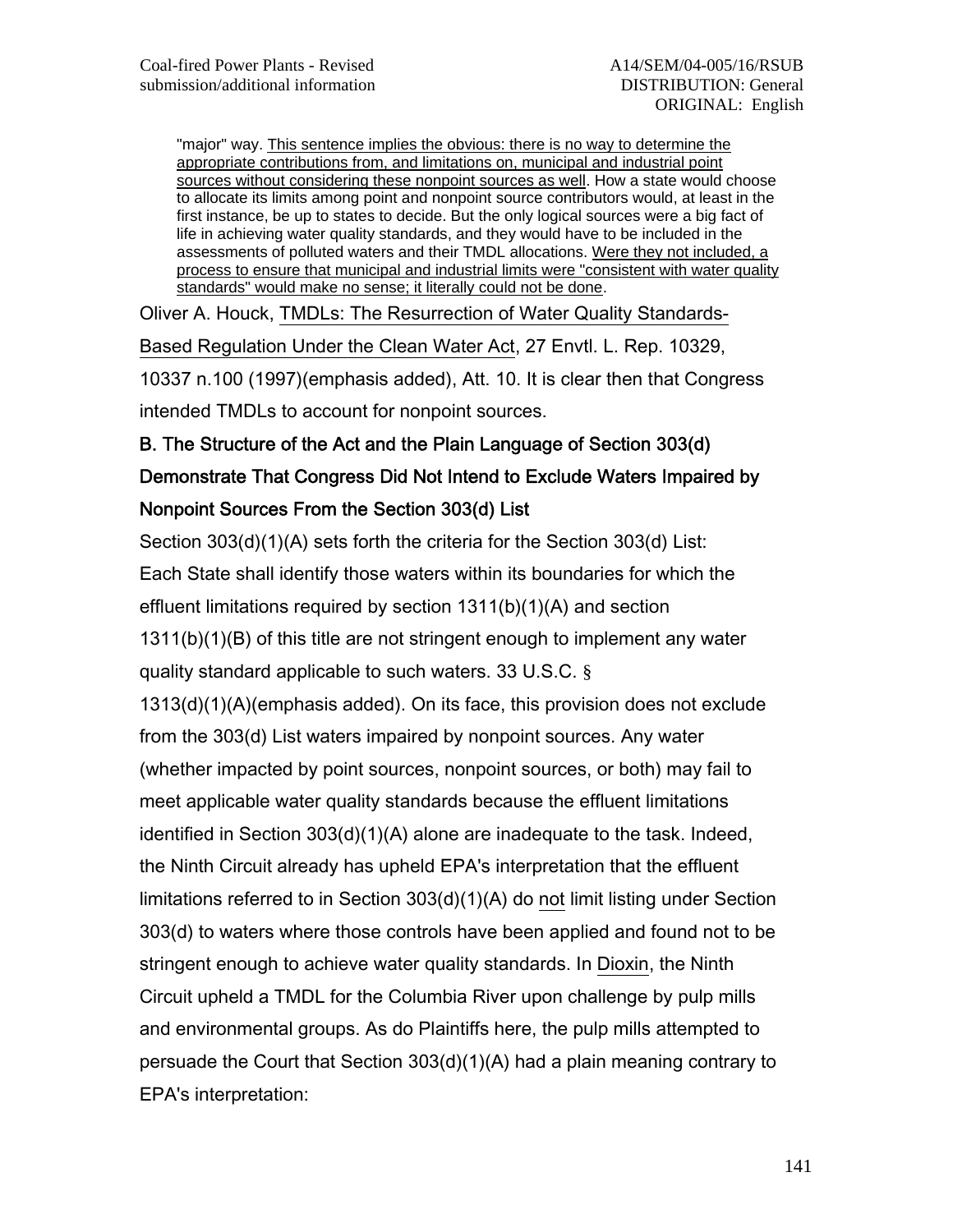The Mills focus particular attention on the present tense language of  $\S$  1313(d)(1)(A), *i.e.*, "the effluent limitations of § 1311 . . . *are not stringent enough* to implement any water quality standard applicable to such waters . . . . " The Mills argue that the "plain language" of the provision prohibits EPA from developing TMDLs prior to the proven failure of technology-based limitations.

57 F.3d at 1526 (emphasis in original). The Ninth Circuit flatly rejected the Mills' argument because it found that "EPA's interpretation is reasonable and

not contrary to congressional intent." Id. at 1527. The Court held:

[the technology limitations identified in Section  $303(d)(1)(A)$ ] are not required by § 1313(d) for dioxin because the limitations required by the provisions of § 1311, as a matter of law, "are not stringent enough" to achieve established water quality standards. Nowhere does the Act prohibit the EPA from listing waters as impaired and implementing TMDLs for toxic pollutants pursuant to § 1313(d).

Id. at 1528 (emphasis added). $(15)$  In the same way, nowhere does the Act prohibit EPA from listing waters as impaired and establishing TMDLs for nonpoint source impaired waters pursuant to Section 303(d). Therefore, as the Ninth Circuit has held, the application of the technology-based limitations identified in Section 303(d)(1)(A) is not a condition precedent to 303(d) listing. Like the TMDL at issue in Dioxin, TMDLs for waters with nonpoint sources are not prohibited based on the absence of applicable technology-based requirements. All that is necessary for 303(d) listing is that the technologybased limitations identified in Section 303(d) be inadequate to achieve water quality standards. As the District Court in Dioxin held, those limitations function as a "minimum level" for the 303(d) List and not a restriction as the Plaintiffs in this case contend.<sup>(16)</sup>

In addition, the structure of the Act makes clear that waters impacted by nonpoint sources should not be excluded from the 303(d) List. It is no surprise that Congress chose to condition Section 303(d) listing on the insufficiency of effluent limitations because the water quality-based approach is to be invoked when the technology-based approach fails to achieve standards. See NRDC, 915 F.2d at 1317 ("Congress supplemented the "technology-based" limitations with "water-quality-based" limitations. See CWA §§ 302, 303, 33 U.S.C. §§ 1312, 1313."). The 303(d) List therefore identifies the waters where a technology-based approach will not achieve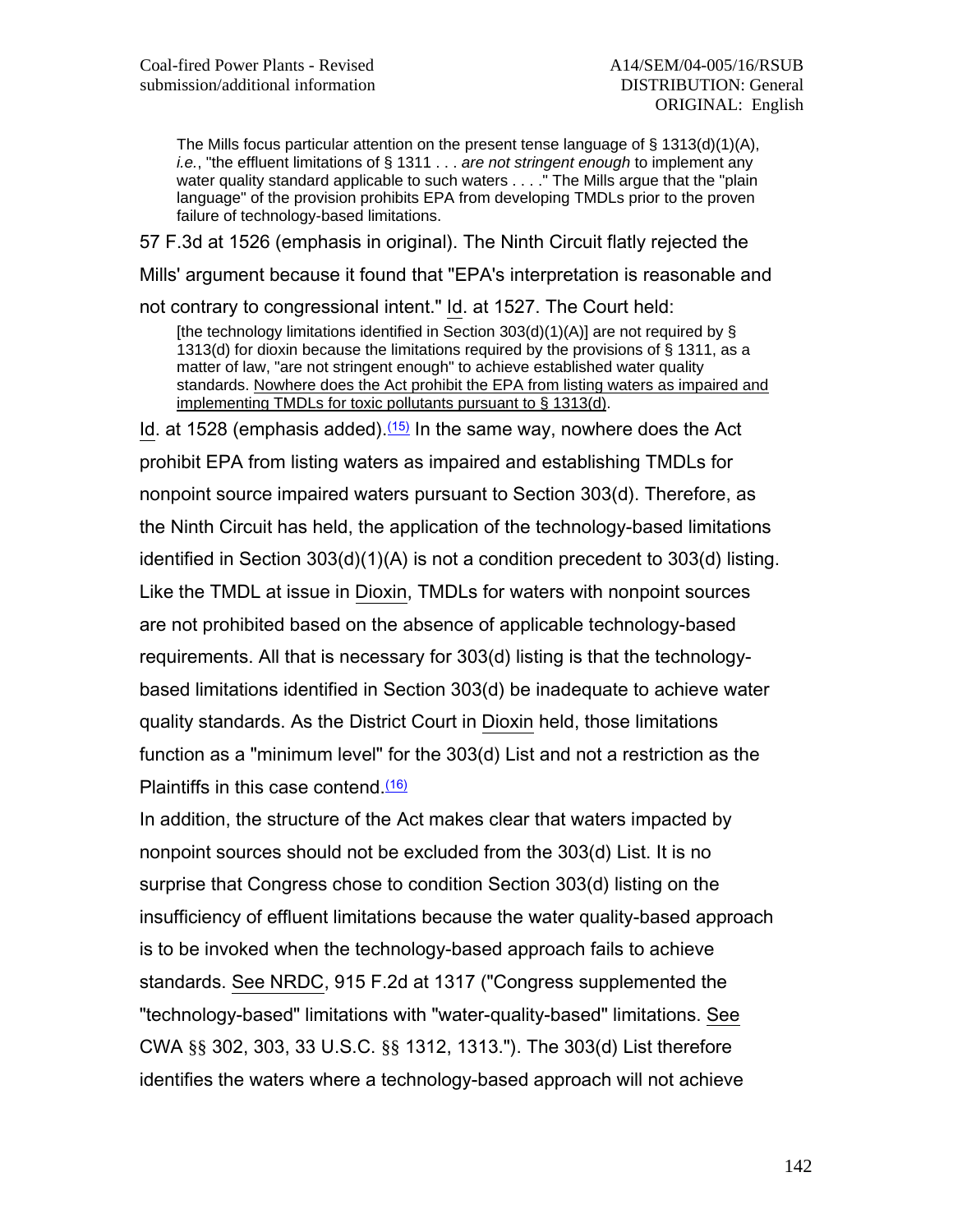standards and where resort to a water quality-based approach is necessary, a structure which mirrors the compromise that Congress struck in the 1972 Amendments between the technology-based and water quality-based strategies with passage of Section 303. The purpose of Section 303 and its place within the Act as part of the source neutral, water quality-based approach therefore establishes that Congress could not have intended the 303(d) List to exclude nonpoint source impaired waters.

# C. EPA's Interpretation that Congress Intended the Listing of Waters Pursuant to Section 303(d)(1) Without Regard to the Source of Impairment and Establishment of TMDLs for Those Water Is Reasonable and Entitled to **Deference**

As demonstrated above, it is clear from the language, structure, and legislative history of the Act that Congress plainly intended that TMDL calculations account for nonpoint source contributions and did not expressly exclude waters impaired by nonpoint sources from the Section 303(d) List. Moreover, a restrictive reading of Section 303(d), such as the one Plaintiffs advance, is disfavored because the Act is intended to protect public health and safety.<sup>(17)</sup> In any event, even if the Court finds that Congress' intent is not clear from the statute, EPA's interpretation that waters impaired by nonpoint sources can be included on the Section 303(d) List and that TMDL calculations can account for nonpoint source contributions is entitled to deference from the Court because it is based on a reasonable reading of the language, structure, and legislative history of the Act. Chevron, 467 U.S. at 842-4. According to the Supreme Court, "[t]he court need not conclude that the agency construction was the only one it permissibly could have adopted to uphold the construction, or even the reading the court would have reached if the question initially had arisen in a judicial proceeding." Chevron, 467 U.S. at 843, n. 11. Rather, as the Ninth Circuit stated, "[a] court should accept the 'reasonable' interpretation of a statute chosen by an administrative agency except when it is clearly contrary to the intent of Congress." Dioxin, 57 F.3d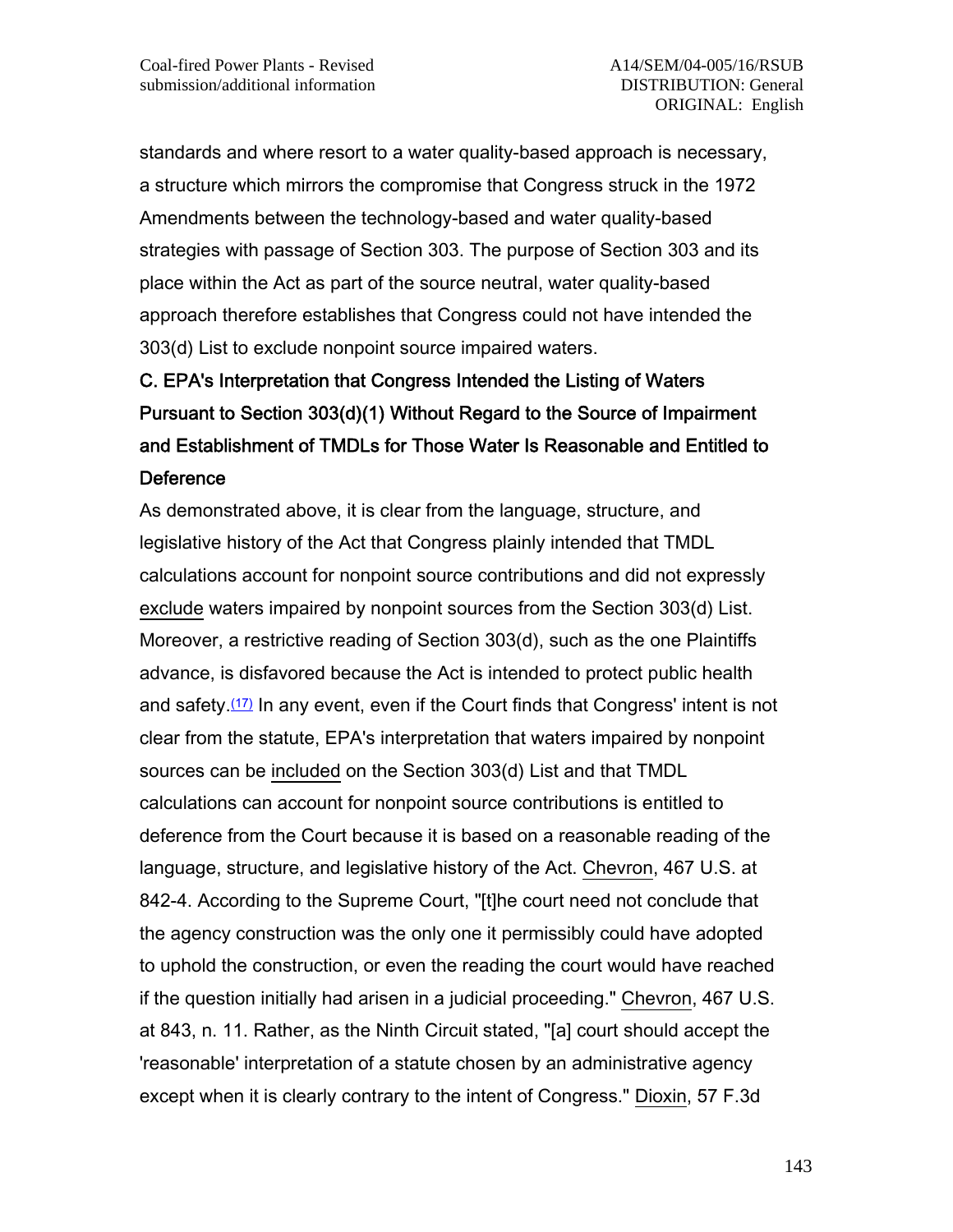at 1525(citing Chevron, 467 U.S. at 842-44). Deference to the agency's interpretation is especially warranted where, as here, the agency charged with administering the CWA is required to exercise its "ecological judgment" and "technical expertise" about how best to achieve Congress' objectives of protecting aquatic ecosystems. United States v. Riverside Bayview Homes, Inc., 474 U.S. 121, 134 (1985). Thus, even if this Court were to conclude that it is possible to read the statute in the manner suggested by Plaintiffs, EPA's interpretation is reasonable and not contrary to Congress' intent, and the Court should uphold it under Chevron.

EPA's interpretation of Section 303(d) is entitled to deference because, as explained in detail above, it is consistent with the structure, language, legislative history, and attainment of the overarching goals of the Clean Water Act. Nonpoint source impaired waters can satisfy the criteria for 303(d) listing (i.e., the technology-based limitations identified in Section 303(d) are inadequate to achieve water quality standards), and therefore EPA's interpretation that such waters can be included on the 303(d) List is reasonable. Congress also did not expressly exclude nonpoint source contributions from TMDL calculations. To the contrary, the language of Section 303(d) demonstrates that Congress clearly intended that TMDL calculations be performed for all waters, a position that is consistent with the structure of the Act and the legislative history for Section 303(d). EPA's interpretation also fulfills the goals of the Act. The stated objective of the Clean Water Act "is to restore and maintain the chemical, physical, and biological integrity of the Nation's waters." 33 U.S.C. § 1251(a)(1). The legislative history to Section 303(d) emphasized "that non-point sources of pollution are a major contributor to water quality problems," see Att. 3 at 792- 93 (emphasis added), and in hearings leading up to Section 303(d)'s enactment, the Senate expressed its fear that nonpoint sources of pollution would prevent attainment of the Act's goal:

One of the most significant aspects of this year's hearings on the pending legislation was the information presented on the degree to which nonpoint sources contribute to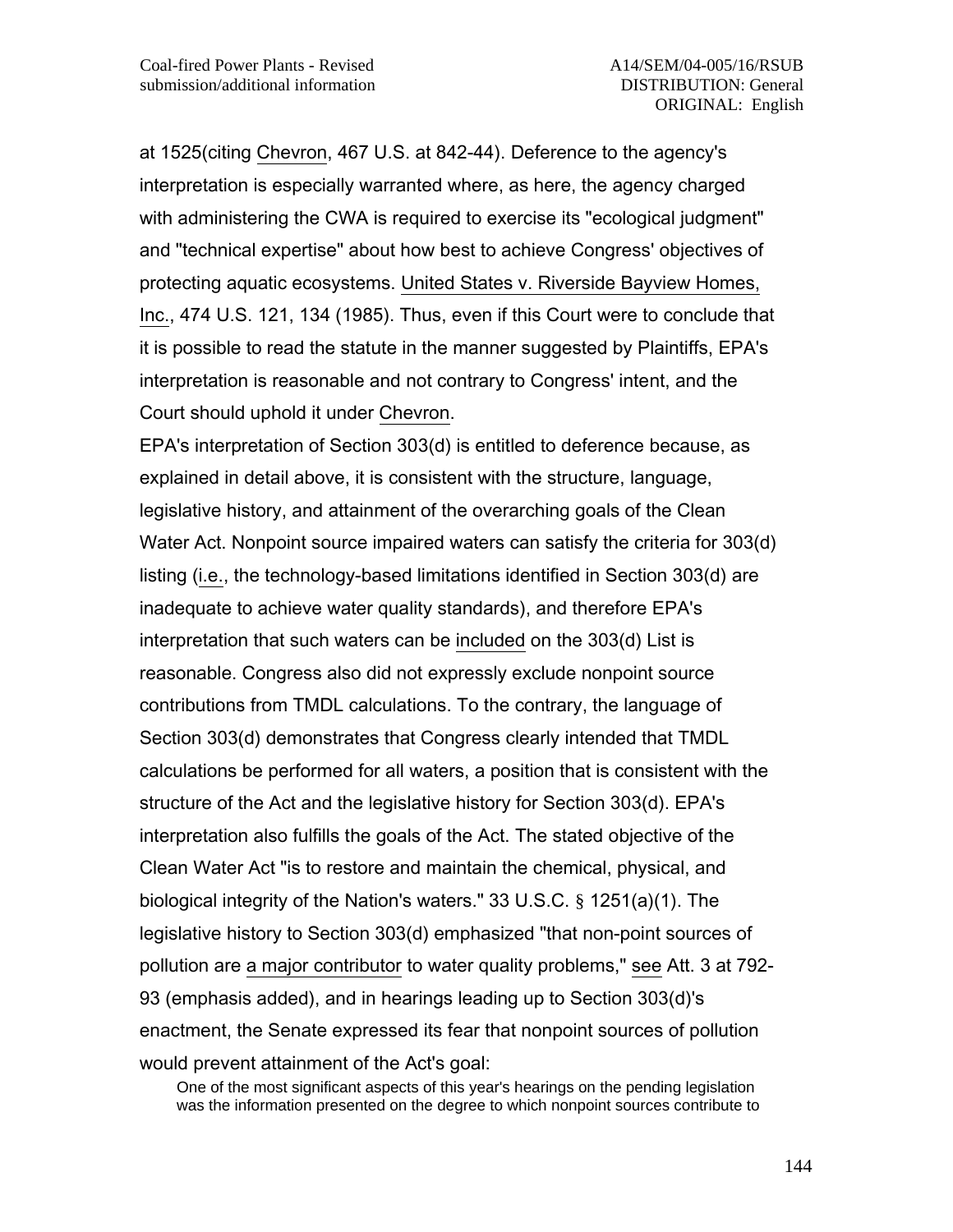water pollution. Agricultural runoff, animal wastes, soil erosion, fertilizers, pesticides and other farm chemicals that are a part of runoff, construction runoff and siltation from mines and acid mine drainage are major contributors to the Nation's water pollution problem. Little has been done to control this major source of pollution.

It has become clearly established that the waters of the Nation cannot be restored and their quality maintained unless the very complex and difficult problem of nonpoint sources is addressed.

S. Rep. No. 92-414, at 39 (1971), reprinted in 1972 USCCAN 3668, 3705 (emphasis added), Att. 12. Thus, Congress recognized that the primary goals and objectives of the CWA cannot be realized without an effective means to identify and address nonpoint sources of pollution. When viewed in this light, EPA's interpretation that waters impaired by nonpoint sources can be included on the Section 303(d) List and that TMDL calculations can account for nonpoint source contributions is not only reasonable, it is necessary to achieve the stated objectives of the Act.

Furthermore, EPA's consistent interpretation of the scope of Section 303(d) entitles it to deference from this Court. See, e.g., Trafficante v. Metropolitan Life Ins. Co., 409 U.S. 205, 210 (1972)(finding that consistent administrative construction is entitled to "great weight"). Plaintiffs erroneously contend that "[s]ince the early 1990s, however, as a result of settlements in a series of lawsuits brought by environmental groups, EPA has changed its interpretation and has sought to expand its Section 303(d) authority into control of nonpoint sources, such as agriculture and forestry." To the contrary, EPA consistently has interpreted Section 303(d) to encompass nonpoint sources.<sup>(18)</sup> Pls. Br. at 3-4. EPA's adoption of its TMDL regulations predate the "settlements" cited by Plaintiffs and establish that EPA has not "changed" its interpretation of Section 303(d) because of the extensive TMDL litigation. See, e.g., Sierra Club v. Hankinson, 939 F. Supp. 865, 867 (N.D. Ga. 1996); Idaho Sportsmen's Coalition v. Browner, 951 F. Supp. 962, 965 (W.D. Wash. 1996); American Canoe Ass'n Inc. v. U.S. EPA, 54 F. Supp. 2d 621, 27 n.14 (E.D. Va. 1999).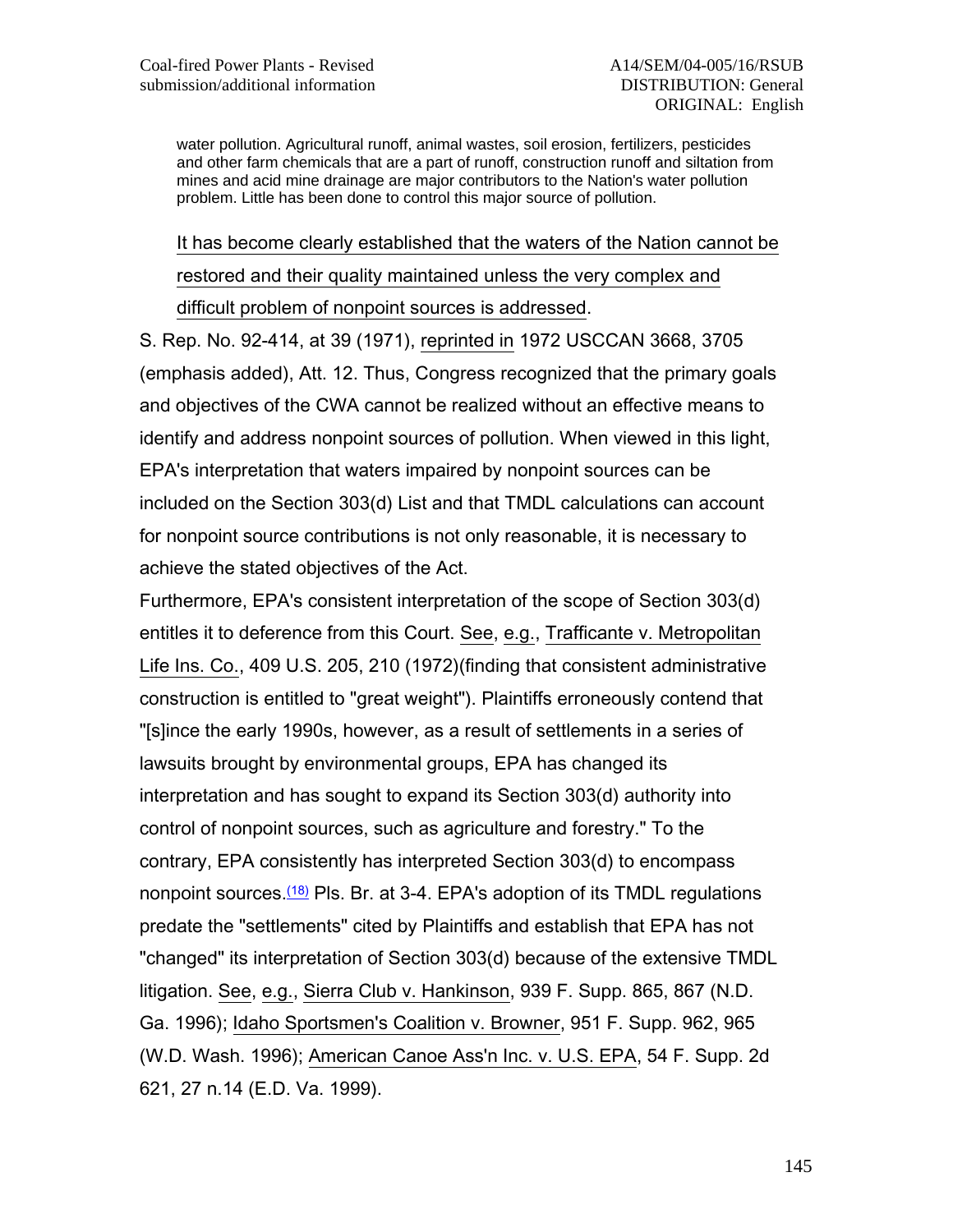# II. PLAINTIFFS HAVE FAILED TO DEMONSTRATE THAT EPA'S INTERPRETATION OF SECTION 303(d) IS CLEARLY CONTRARY TO THE INTENT OF CONGRESS

### A. Plaintiffs' Arguments Respond to an Interpretation of Section 303(d) That

#### EPA Has Not Adopted

#### Plaintiffs contend that:

The sole question before the Court on summary judgment is one of statutory interpretation: whether Section 303(d) of the Clean Water Act authorizes the *regulation* of nonpoint sources through the listing/approval of nonpoint source impaired waters and the issuance of TMDLs that allocate loads to nonpoint sources that *require reductions* in nonpoint source contributions to water segments.

Pls. Br. at 10 (emphasis added). This cannot possibly be the issue for the Court because EPA agrees that the Agency cannot regulate nonpoint sources pursuant to Section 303(d) by requiring load reductions from nonpoint sources. If any load reductions on a nonpoint source are required by a regulatory control, such as a permit, it is because a State has chosen to make the load allocation identified in a TMDL mandatory.  $(19)$  Section 303(d) does not create any new implementation authority for EPA or the States. Att. 21, at 4. Moreover, Plaintiffs' arguments are off-base because they contradict the strategies underlying the Act and equate the water quality-based approach solely with a regulatory control function.<sup>(20)</sup> As the Ninth Circuit has recognized, water quality standards are about more than regulating point sources. See Oregon Natural Desert Ass'n v. Dombeck, 172 F.3d 1092, 1097 (9th Cir. 1998)(Section 303 "does not itself regulate nonpoint source pollution. Water quality standards are established *in part* to regulate point source pollution.")(emphasis added). Section 303(d) merely affords EPA and the States the authority to identify all impairments of those standards (point source and nonpoint source) and to devise comprehensive water quality standards implementation plans (e.g., TMDLs) that guide water quality standards attainment, but it does not require the regulation of nonpoint sources.

#### B. Plaintiffs Have Failed to Articulate an Interpretation of Section 303(d) That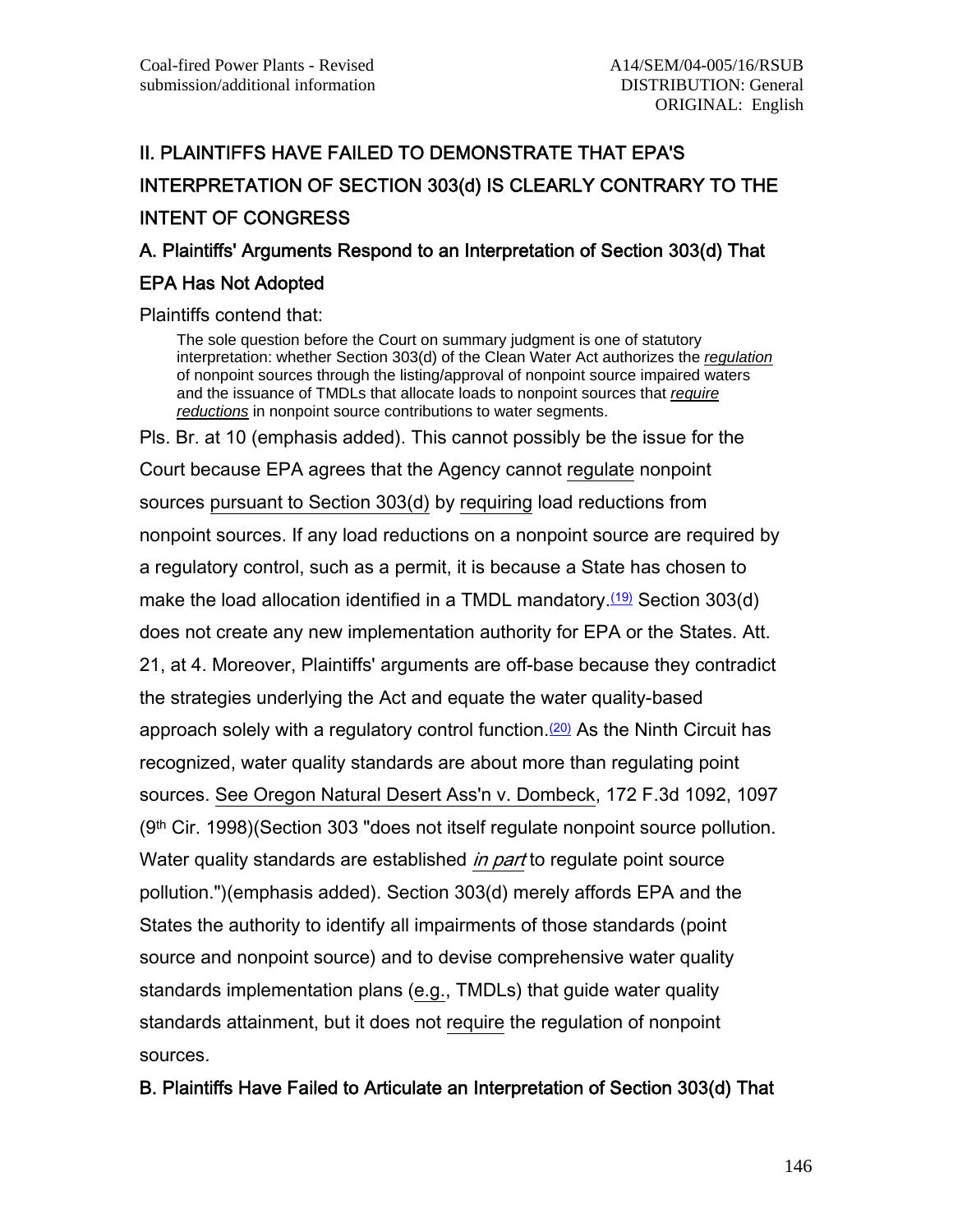### Allows EPA and the States to Account for Nonpoint Source Contributions in Order to Establish Equitable Allocations for Point Sources

As crafted by Congress and implemented by EPA, Section 303(d) plays a pivotal role in achieving the objectives of the CWA by shedding light on all sources of water quality problems and identifying reasonable, equitable solutions to those problems. Plaintiffs' narrow, abstract, and compartmentalized interpretation of the Act would sever Section 303(d) from the CWA's integrated framework by limiting its scope to point sources. In so doing, EPA and the States would be compelled to exclude evidence of nonpoint source contributions from TMDL development, and they would be denied the opportunity to distribute the burdens of improving the quality of impaired waters to all contributing sources. $(21)$ 

Moreover, it is unreasonable to think that Congress did not want the States or EPA to take into account one of the leading causes of water impairment in developing TMDLs. As explained above, the legislative history of Section 303 plainly demonstrates that Congress recognized the seriousness of the nonpoint source pollution problem.<sup>(22)</sup> The TMDL process has further highlighted the problems caused by nonpoint sources. For example, according to EPA's analysis of California's most recent Section 303(d) List, 54% of the State's waterbodies on the List are impaired by nonpoint sources only; 45% are impaired by a combination of point and nonpoint sources; and 1% are impaired by point sources only. See Att. 18 at 2. The Plaintiffs would prevent EPA and the States from considering impairments caused by nonpoint sources in the development of TMDLs under Section 303(d) with predictable consequences for water quality.

## C. Plaintiffs' Reliance on Section 319 to Interpret the Scope of Section 303(d) Is Misplaced

Throughout their briefs, Plaintiffs attempt to persuade the Court that it should ascertain Congress' intent in passing Section 303(d) by looking to Section 319, a section of the Act that was passed 15 years later. As the Supreme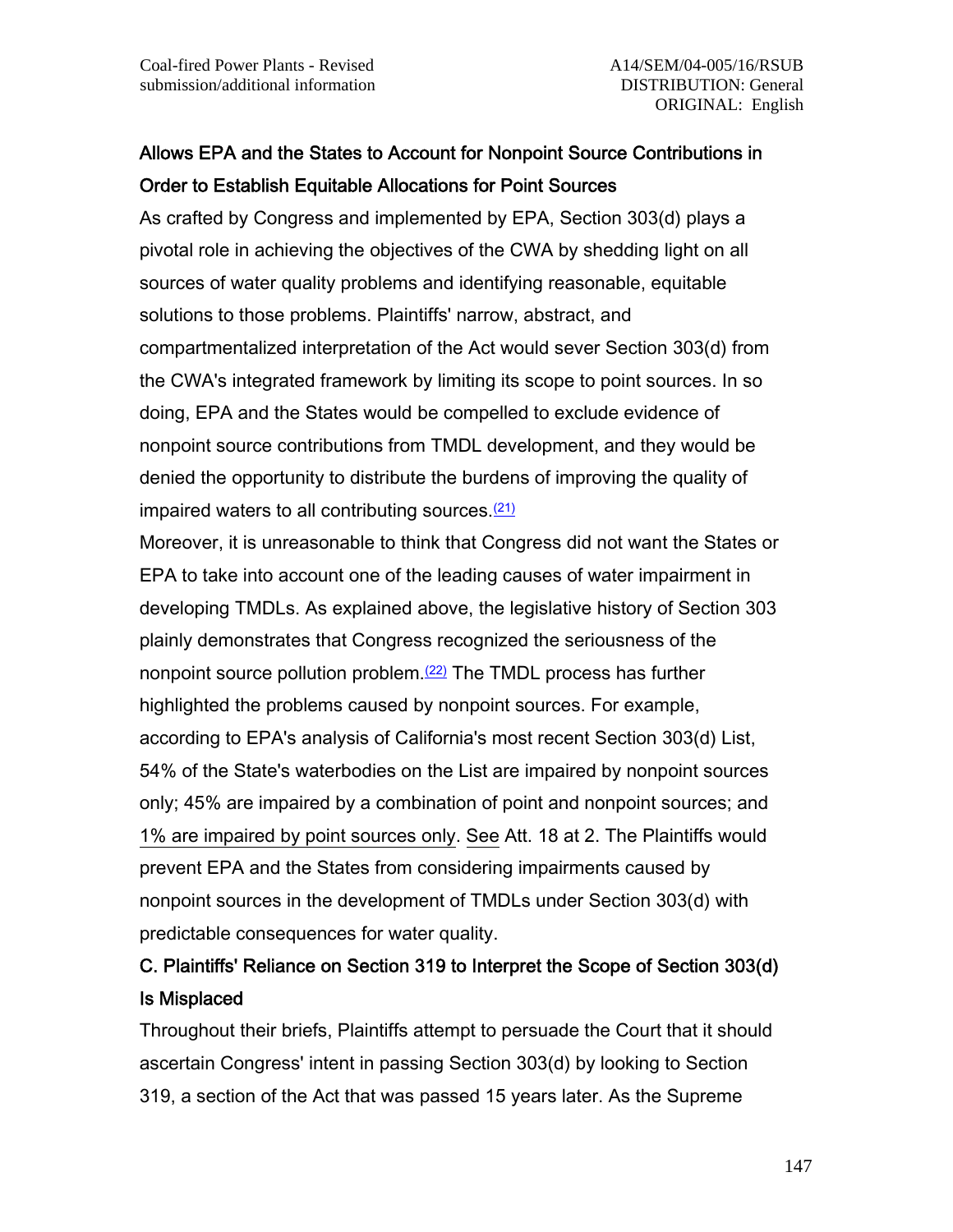Court has emphasized, however, it is a peculiar form of statutory interpretation that looks to the views of a subsequent Congress to determine what the earlier one intended: "The will of a later Congress that a law enacted by an earlier Congress should bear a particular meaning is of no effect whatever. The Constitution puts Congress in the business of writing new laws, not interpreting old ones. '[L]ater-enacted laws . . . do not declare the meaning of earlier law.'" United States v. Estate of Romani, 523 U.S. 517, 536 (Scalia, J. concurring in part and concurring in the judgment) (quoting Almendarez-Torres v. United States, 523 U.S. 224, 237 (1998)); see also O'Gilvie v. United States, 519 U.S. 79, 90 (1996), citing United States v. Price, 361 U.S. 304, 313 (1960); Higgins v. Smith, 308 U.S. 473, 479-80 (1940)("[T]he view of a later Congress cannot control the interpretation of an earlier enacted statute.").<sup>(23)</sup> Therefore, to determine Congress' intent in passing Section 303(d), the Court should look to the intent of the 92nd Congress that passed Section  $303(d)(1)-(3)$ , and not to the intent of the 100<sup>th</sup> Congress that passed Section 319.

## D. Plaintiffs' "Plain Language" Argument Ignores the Language, Structure, and Strategy Behind Section 303(d)

Plaintiffs contend that Congress' use of the terms "effluent limitations," and "daily load" in "total maximum daily load," plainly limit the application of Section 303(d) to point sources. See Pls. Br. at 14-16. Not only do Plaintiffs misconstrue the Act, their "plain language" argument is undermined by the fact that numerous courts, including the Ninth Circuit, have read the terms "effluent limitations" and "daily load" in Section 303(d) and consistently reached a conclusion exactly opposite to the one Plaintiffs urge the Court to  $accept.$  ( $24$ ) See cases cited in note 13, supra. Under such circumstances, it is hard to imagine that the Act in fact has the plain and obvious meaning on its face that Plaintiffs advance. Moreover, even if the Court accepts that Plaintiffs' interpretation of Congress' use of the terms "effluent limitation" and "daily load" is plausible or even a better interpretation than EPA's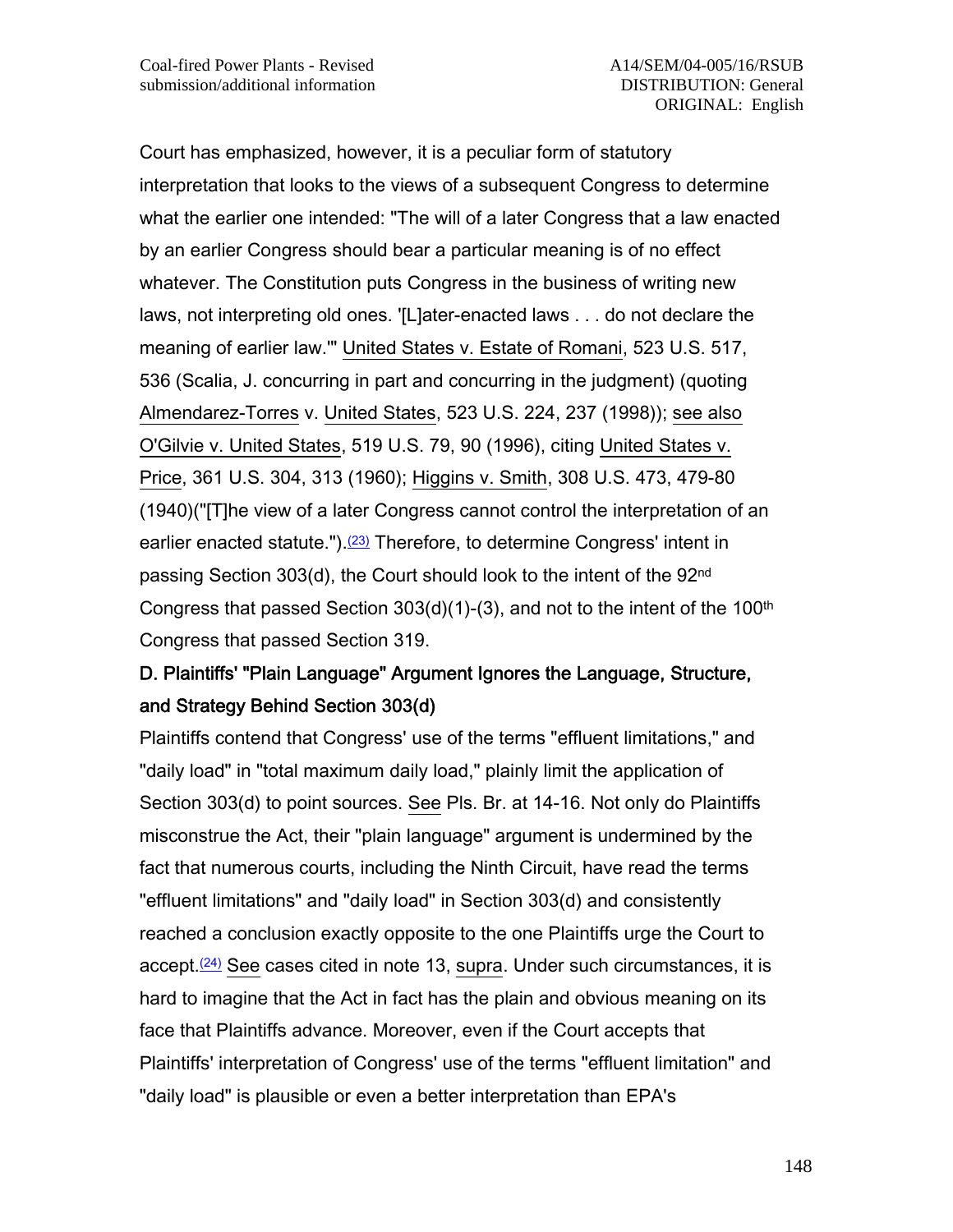interpretation, this does not entitle Plaintiffs to prevail. Rather, Plaintiffs must establish that EPA's interpretation is unreasonable and contrary to Congress' intent. For the reasons set forth below, Plaintiffs' have failed to make this showing.

## 1. Congress' Use of the Term "Effluent Limitations" in Section 303(d) Does Not Limit That Section to Point Sources

Plaintiffs argue that the appearance of the term "effluent limitations" in Section 303(d)(1)(A), which addresses the 303(d) List, and in Section 303(d)(1)(C), which addresses TMDL establishment, demonstrates that Section 303(d) applies only to point sources. This view is in error because it fails to take into account the purpose of Section 303, and makes the applicability or proven failure of the technology-based limitations identified in Section 303(d) to point sources a condition precedent to 303(d) listing -neither of which Congress intended.

As explained above, Congress' decision to include on the 303(d) List waterbodies where effluent limitations are not stringent enough to implement water quality standards reflects the approach adopted in the 1972 Amendments that effluent limitations occupy the first line of attack in cleaning up the Nation's waters, and when that effort is inadequate the State must turn to the safety net of a water quality-based approach. Given that it is the insufficiency of technology-based effluent limitations that triggers the need for a TMDL, it is hardly surprising to find a reference to "effluent limitations"in the listing provision in Section 303(d).

Moreover, as explained supra, the Ninth Circuit has held that the applicability or proven failure of the technology-based limitations identified in Section 303(d) is not a condition precedent to 303(d) listing. See Dioxin, 57 F.3d at 1527-28. Contrary to Plaintiffs' contention that the effluent limitations identified in Section 303(d)(1)(A) limit listing under Section 303(d) to waters where controls are subject to those effluent limitations, by its plain terms, all that Section 303(d)(1)(A) requires for listing is that the technology-based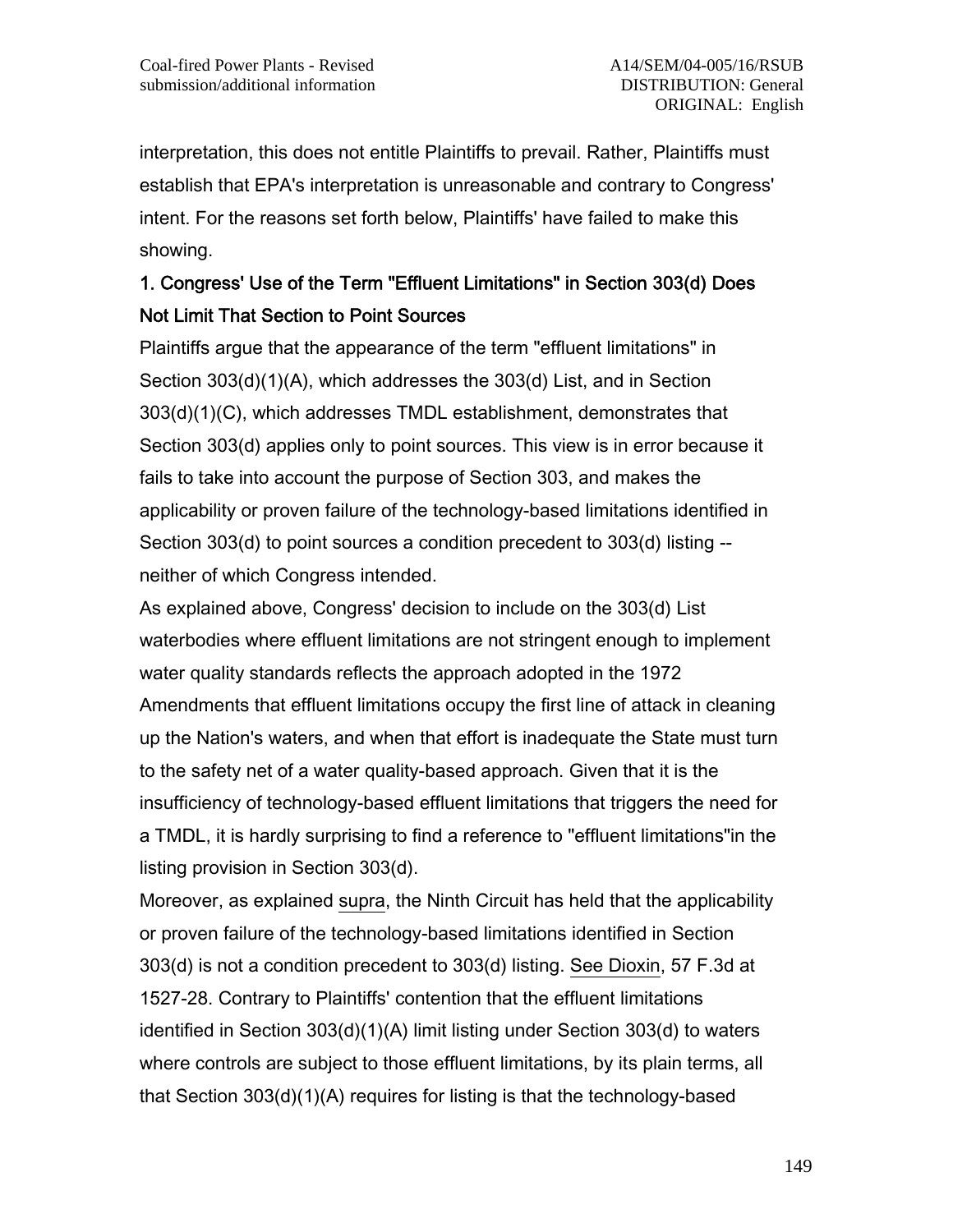limitations identified in Section 303(d) be inadequate to achieve water quality standards. Id; see discussion supra.

Plaintiffs also direct the Court's attention to Section 303(d)(1)(C), which requires that TMDLs include "a margin of safety which takes into account any lack of knowledge concerning the relationship between effluent limitations and water quality." In light of the Act's structure and the surrounding language in Section 303(d), Congress' reference to "effluent limitations" as part of the margin of safety is understandable given that any federal regulatory control resulting from the TMDL would be linked to point sources. The instruction to TMDL writers to "take into account any lack of knowledge concerning the relationship between effluent limitations and water quality" ensures that the sources subject to federal control, which as a practical matter also are the easiest to regulate, account for any uncertainties associated with the development of effluent limitations. In this way, the reductions in loadings necessary to obtain water quality standards are more likely to be stringent enough and, most importantly, readily obtainable - even if it results in increased burdens on dischargers.

In addition, contrary to Plaintiffs' argument, Congress' description of the margin of safety on its face does not exclude nonpoint sources from TMDL calculations or restrict consideration of other complicating factors. Indeed, the term "nonpoint source" does not even appear in Section 303(d). Accordingly, whether Congress intended to exclude nonpoint sources from the TMDL process based on its description of the "margin of safety" is a matter of interpretation. Because EPA's interpretation is consistent with the structure, language and goals of the Act, and does not contradict Section 303(d), the Court should uphold it.

## 2. TMDLs Are Not Limited to Pollutants That Are Delivered to Waters on a Uniform Daily Basis

Plaintiffs further argue that TMDLs for waters impaired by pollutants from nonpoint sources are not appropriate because the allocations in a TMDL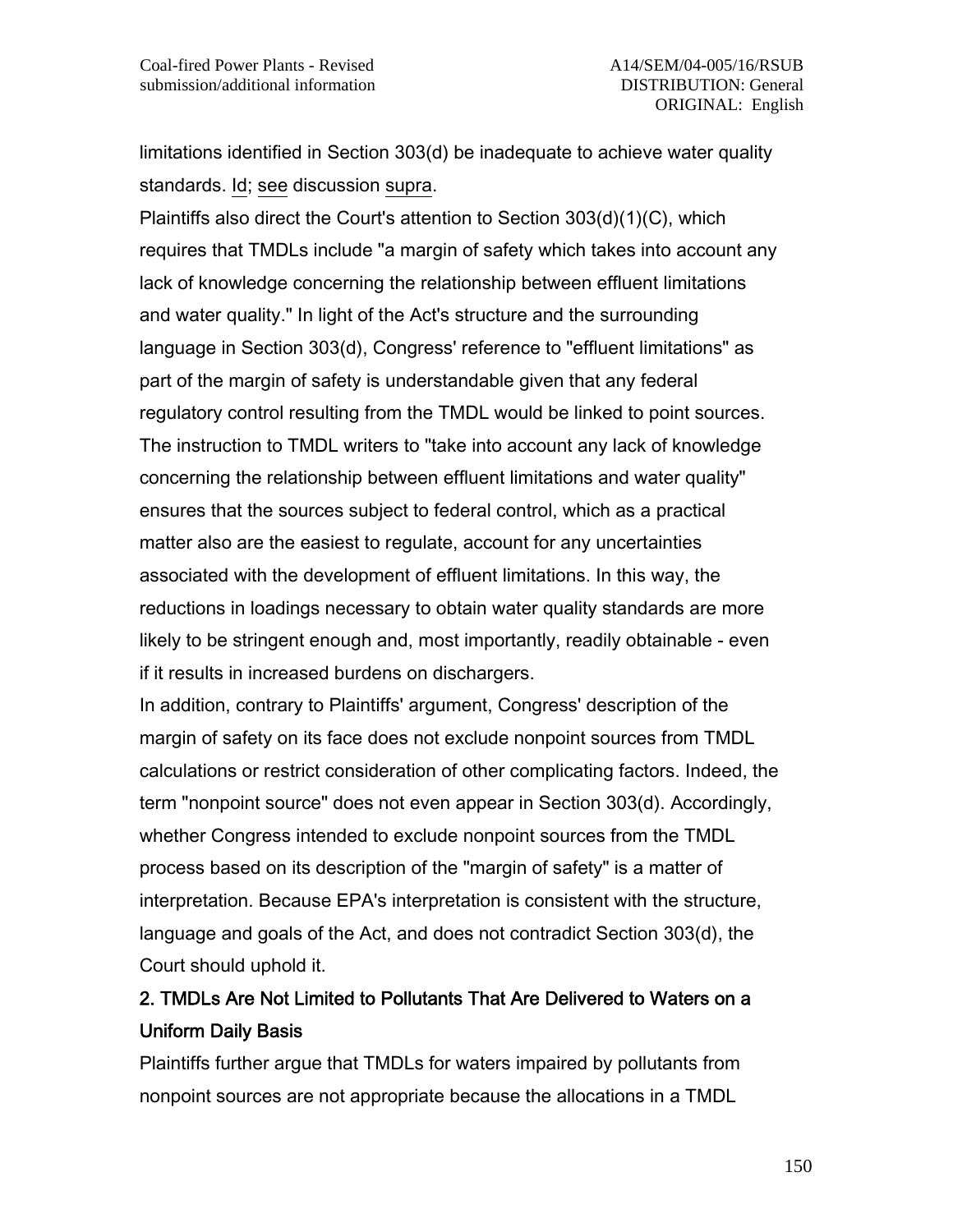should apply to "discharges out of the end of a pipe ... which can be sampled and measured to determine compliance relatively easily," whereas nonpoint source pollution, such as sediment, is primarily "the result of runoff after rainfall," and "neither rainfall nor runoff occurs with the predictability and precision that is inherent in the concept of a quantitative total maximum daily load." Pls. Br. at 15. They further criticize the Garcia River TMDL because EPA opted to express that TMDL as an annual rather than daily load. Apart from the fact that Congress directed that TMDL calculations be performed for all waters, see discussion supra, Plaintiffs' argument is flawed for several reasons. First, nothing on the face of the term "daily load" restricts TMDLs to point sources, and indeed the only case that Plaintiffs cite in support of their argument, Hankinson, 939 F.Supp. 865 (N.D.Ga. 1996), found that a TMDL "includes best estimates of pollution from nonpoint sources and natural background sources." Id. at 867, 871. Furthermore, Plaintiffs' argument is undercut by the fact that EPA and the States have on numerous occasions established TMDLs for nonpoint source impaired waters and opted in the first instance to express the load on a daily basis, including TMDLs for sediment.<sup>(25)</sup> This demonstrates, contrary to Plaintiffs' assertion, that TMDLs for nonpoint source impaired waters can be expressed as "daily loads" and that doing so can make technical sense from EPA's view. Second, the issue that Plaintiffs raise regarding the alleged incongruity of "daily loads" and the episodic nature of nonpoint source pollution is not one that Congress intended to address by ignoring nonpoint sources in the TMDL process. To the contrary, Congress required that TMDLs account for "seasonal variations," see 33 U.S.C. § 1313(d)(1)(C), precisely because seasonal factors like rainfall events can greatly influence pollutant delivery and whether a water attains water quality standards.

Third, Plaintiffs' arguments are based on a false dichotomy between point source and nonpoint source pollution that is present neither in the Clean Water Act nor the real world. According to Plaintiffs, point source pollution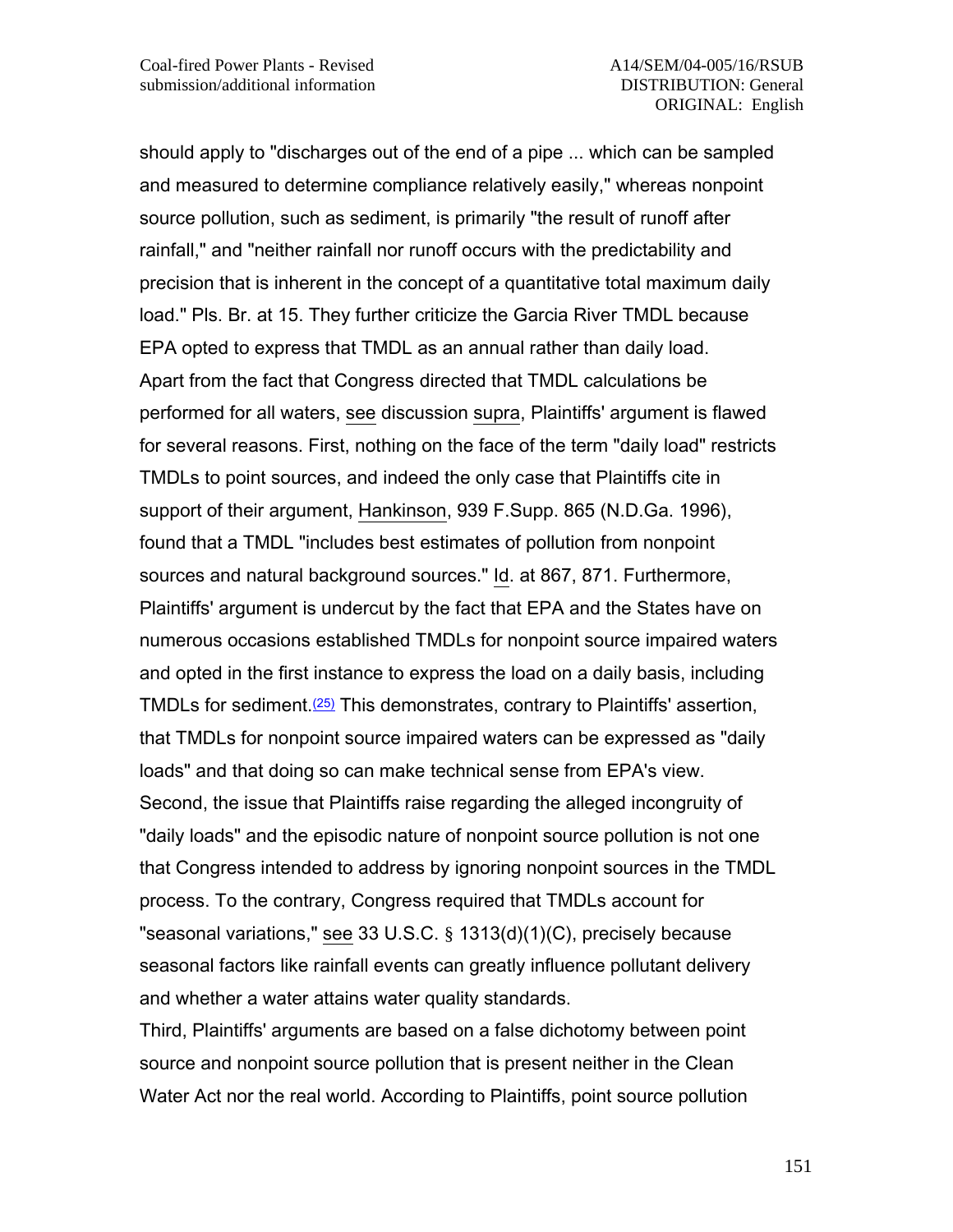"discharges out of the end of a pipe" and can be measured with "predictability and precision" on a daily basis. Pls. Br. at 15. Point sources, however, are defined to include such things as ditches, channels, and fissures, which are hardly susceptible to the kind of controlled analysis that Plaintiffs demand as a prerequisite to TMDL calculation. See 33 U.S.C. § 1362 (14). Point source discharges also are not nearly so regular and precise as Plaintiffs describe. For example, Congress required EPA to regulate storm water as point source pollution, which is based on the same irregular rainfall that Plaintiffs contend renders TMDL calculation for nonpoint sources illogical, 33 U.S.C. § 1342(p); 40 C.F.R. 122.1(b)(2)(iv), 122.26. Furthermore, point source controls frequently are not numeric. Storm water discharges, for example, generally are not regulated through numeric limitations at all but through narrative best management practices like those that Plaintiffs associate with nonpoint source pollution. Thus, unless Plaintiffs contend that the plain meaning of Section 303(d) establishes that Congress wanted to exclude many point sources from the TMDL process, their arguments regarding the "predictability and precision that is inherent in the concept of a quantitative total maximum daily load" greatly overstates the requirements of a TMDL as envisioned by Congress. See Pls. Br. at 15. If the former, they advance a position that has been rejected by the courts,<sup>(26)</sup> and have cut their arguments loose from the language of Section 303(d), which does not even mention the term "point source" let alone articulate a standard to distinguish between classes of the same.

Fourth, the Garcia River TMDL can be expressed as a daily load by simple division. Although expressing the TMDL in this way would provide less implementation flexibility, it would satisfy the letter of Section 303(d) as Plaintiffs interpret it. As explained in the TMDL: "This annual TMDL could be converted into daily loads, but expressing the TMDL as an annual average yield better reflects the dynamic nature of sediment movement throughout a watershed over time." Att. 1 at 39. In choosing to express the Garcia TMDL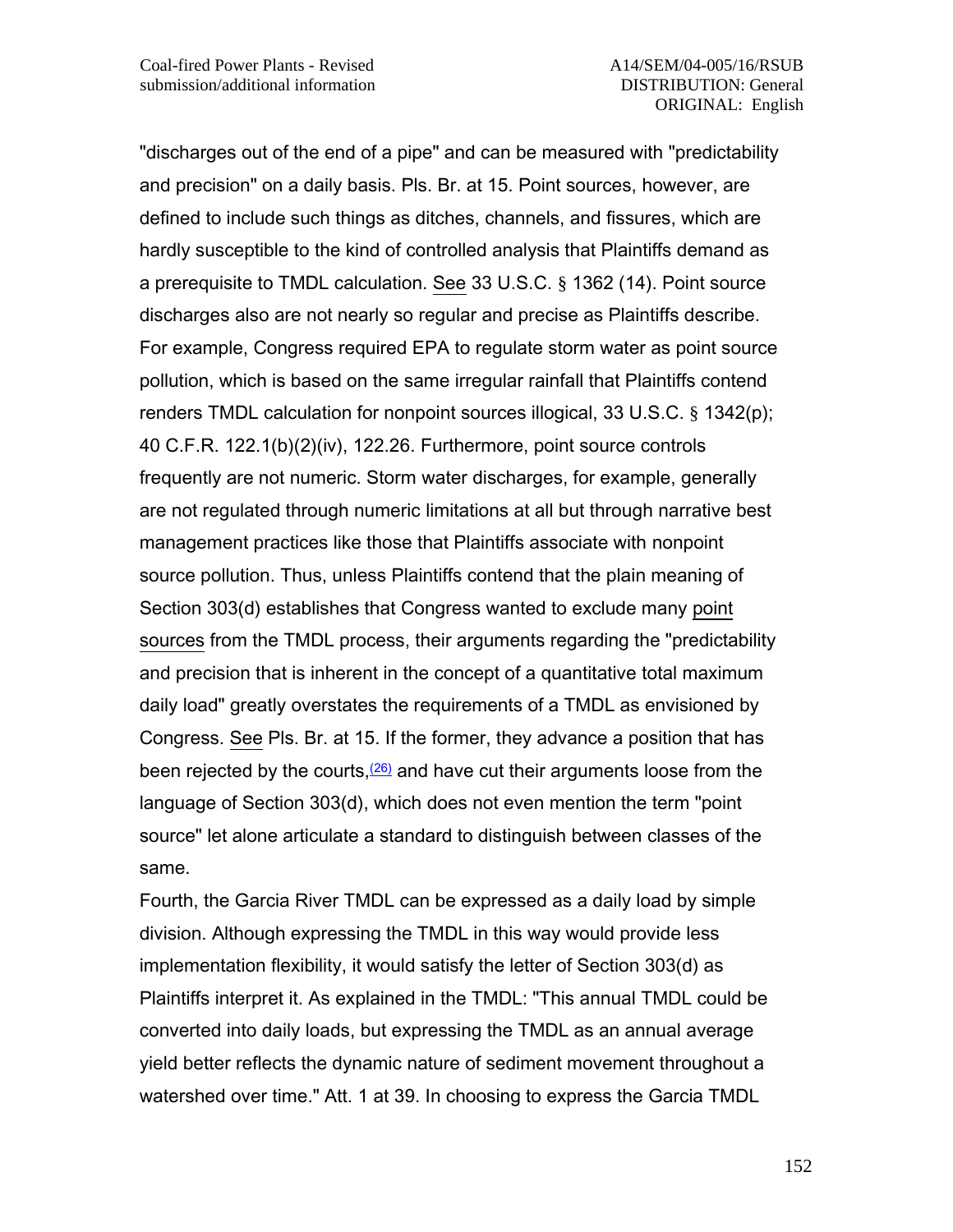as an annual load, EPA exercised its discretion and correctly applied its regulations which recognize the practical reality that pollution, including pointsource pollution, does not always arrive in our Nation's waters in pipes that can be evaluated under precise clinical conditions: "TMDLs can be expressed in terms of either mass per time, toxicity or other appropriate measures." 40 C.F.R.130.2. Plaintiffs' pleadings do not challenge the validity of 40 C.F.R.130.2.

Finally, the sweeping remedy that Plaintiffs seek -- a declaration that Section 303(d) does not account for nonpoint sources at all -- goes far beyond the relief necessary to cure any violation of the Act caused by EPA's decision not to express the Garcia River TMDL as a "daily" load. That EPA, in the exercise of its technical judgment, opted in this one TMDL to express the load as an annual rather than daily load says little or nothing about whether Congress intended to exclude nonpoint sources from the TMDL process altogether or that nonpoint source contributions in general are not appropriate for daily loads. The Court therefore should reject Plaintiffs' invitation to make sweeping generalizations about the scope of Section 303(d) based on specific technical judgments that EPA made concerning one TMDL. Moreover, Plaintiffs' pleadings do not challenge the technical sufficiency or substance of the Garcia River TMDL by alleging, for example, that it was arbitrary and capricious for EPA not to develop a TMDL that better accounts for seasonal factors such as rainfall. Rather, their position is that the Garcia River TMDL should not exist, and Plaintiffs therefore should not be heard in this case on matters other than EPA's authority under Section 303(d) as alleged in their respective complaints.

### **CONCLUSION**

The Court should grant Defendants' motion for summary judgment and deny Plaintiffs' motion for summary judgment.

Respectfully Submitted,

LOIS J. SCHIFFER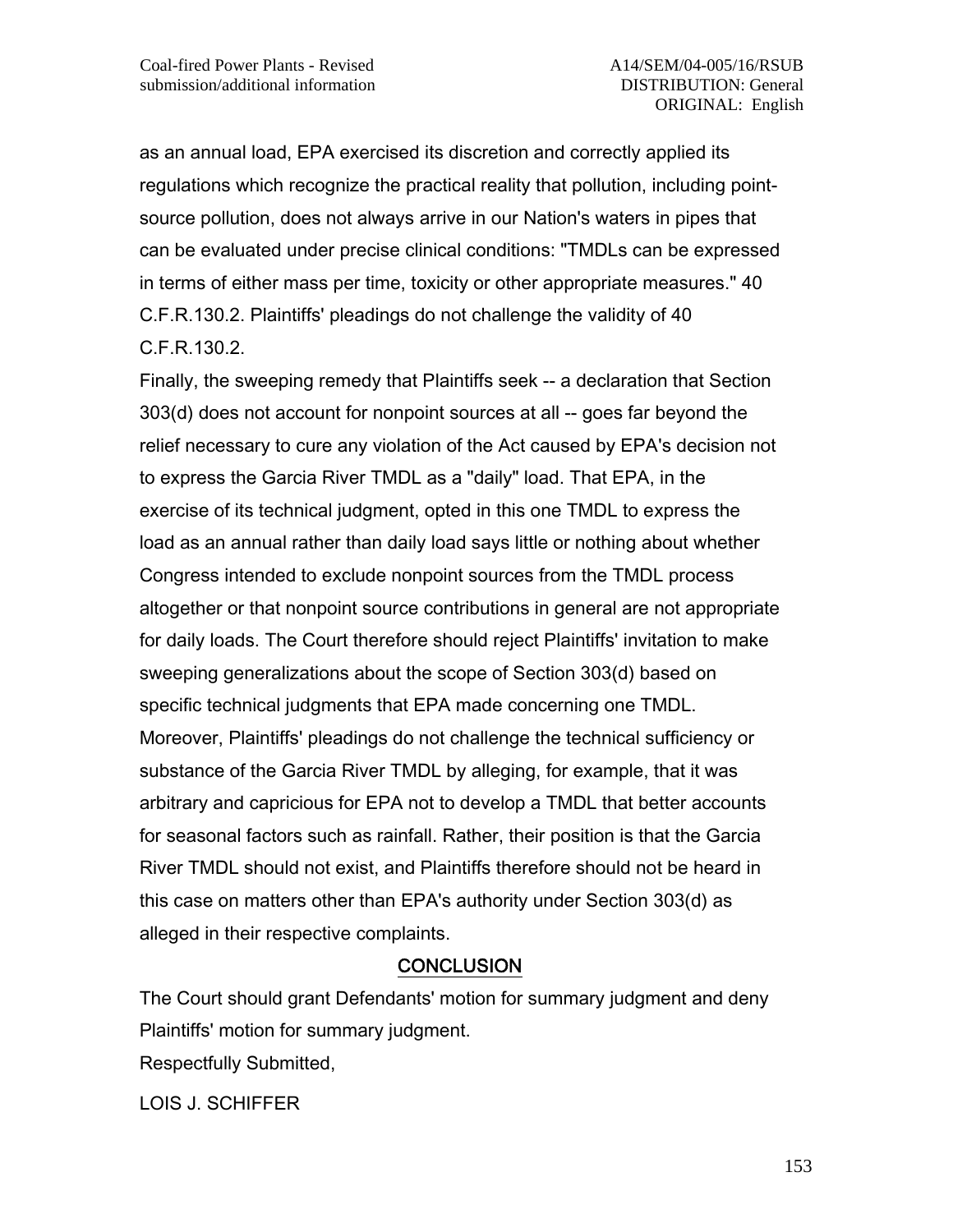Coal-fired Power Plants - Revised submission/additional information

#### Assistant Attorney General

Environmental and Natural Resources Division

### S. RANDALL HUMM

Attorney

United States Department of Justice

Environment & Natural Resources Division

Environmental Defense Section

P.O. Box 23986

Washington, D.C. 20026-3986

(202) 514-3097

FAX (202) 514-8865

Attorney for the United States of America

JOSEPH J. BRECHER 1970 Broadway, 12th Floor Oakland, California 94612 (510) 496-0600 FAX (510) 496-1366 Attorney for Intervenors Pacific Coast Federation of Fisherman's Associations, et

LAJUANA S. WILCHER LeBoeuf, Lamb, Greene & MacRae, L.L.P. 1875 Connecticut Ave. N.W., Suite 1200 Washington, D.C. 20009-5728 (202) 986-8040 FAX (202) 986-8102 Attorney for Intervenor Association of Metropolitan Sewerage Agencies

### OF COUNSEL: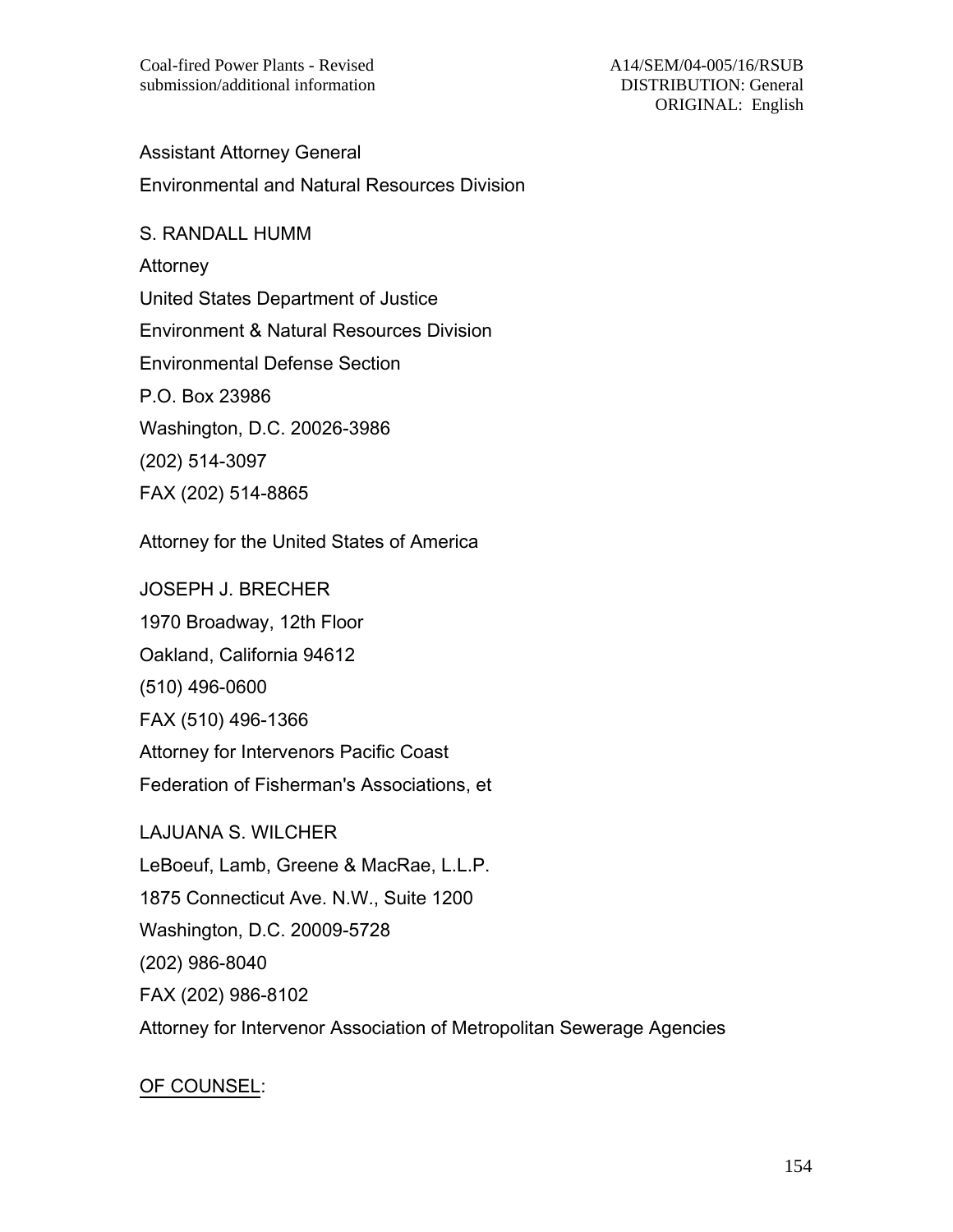JAMES H. CURTIN

Office of General Counsel

United States Attorney for the U.S. Environmental Protection Agency

Ariel Rios Building

1200 Pennsylvania Avenue N.W..

Washington, D.C. 20004

(202) 564-5482

FAX (202) 564-5477

SUZETTE LEITH

Assistant Regional Counsel

United States Environmental Protection - Region IX

75 Hawthorne Street

San Francisco, California 94105

(415) 744-1373

FAX (415) 744-1041

ROBERT S. MUELLER III United States Attorney for the Northern District of California

CHARLES M. O'CONNOR Assistant United States Attorney 450 Golden Gate Avenue P.O. Box 36055 San Francisco, CA 94102 (415) 436-7180 FAX (415) 436-6748

Attorneys for the United States of America

Date: February 17, 2000

CERTIFICATE OF SERVICE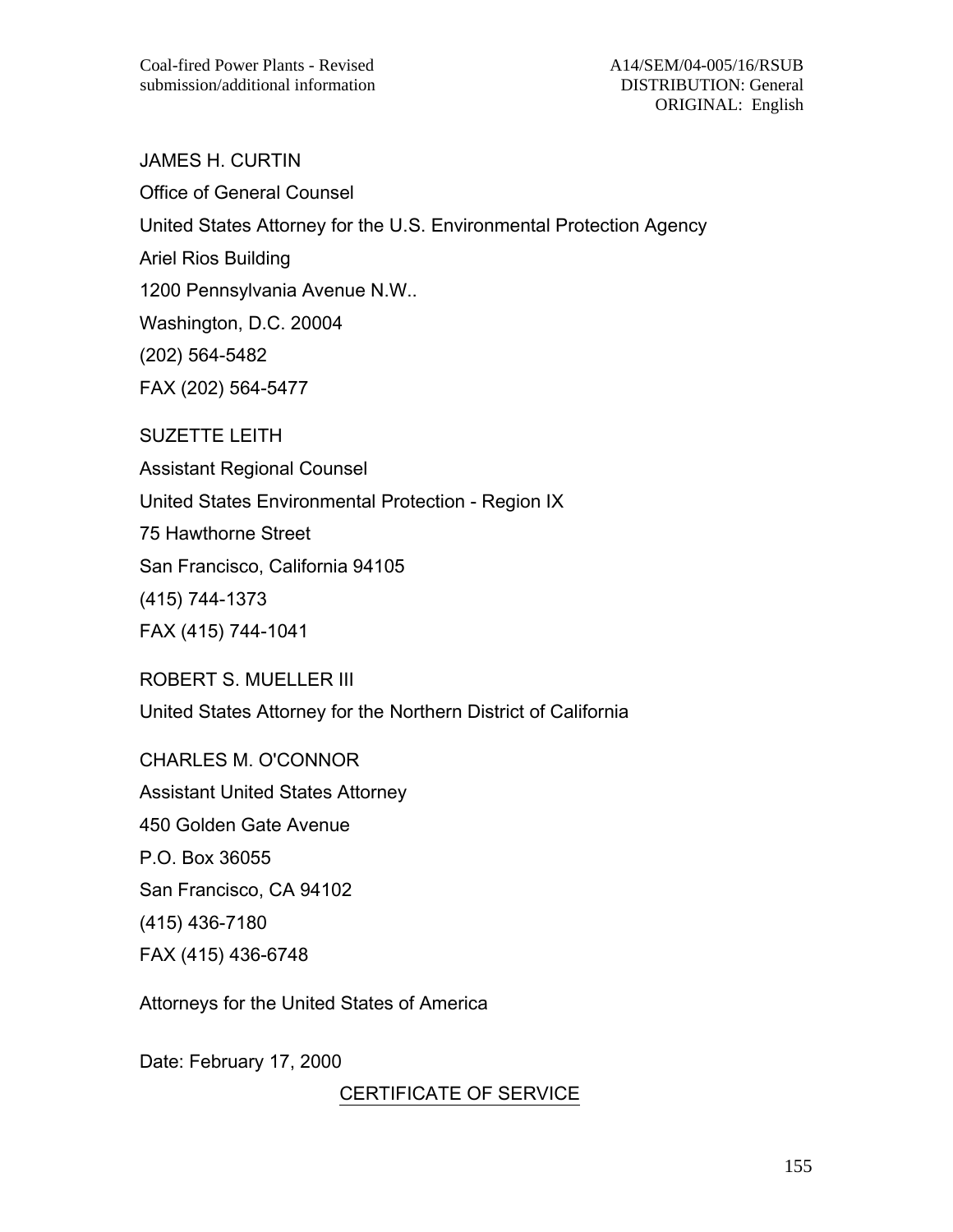I hereby certify that on this 17th day of February, 2000, I caused the foregoing NOTICE OF MOTION, MOTION FOR SUMMARY JUDGMENT, DEFENDANTS' MEMORANDUM IN SUPPORT OF MOTION FOR SUMMARY JUDGMENT and RESPONSE TO PLAINTIFFS' MOTION FOR SUMMARY JUDGMENT; JOINT STATEMENT OF UNDISPUTED FACTS; and DECLARATION OF S. RANDALL HUMM, to be served by overnight mail, post-prepaid, upon the following: Russell R. Eggert Susan E. Brice Mayer, Brown & Platt 190 South LaSalle Street Chicago, Illinois 60603 Fredrick S. Levin David Bolstad Mayer, Brown & Platt 350 S. Grand Avenue, 25th Floor Los Angeles, California 90071-1503 J. Michael Klise Steven P. Quarles John A. Macleod Ellen Steen Crowell & Moring 1001 Pennsylvania Ave., N.W. Washington, D.C. 20004 Peter B. Ackerman Crowell & Moring LLP 2010 Main Street, Suite 1200 Irvine, California 94102 In addition, I certify that on this 17th day of February, 2000, I caused the

foregoing NOTICE OF MOTION, MOTION FOR SUMMARY JUDGMENT,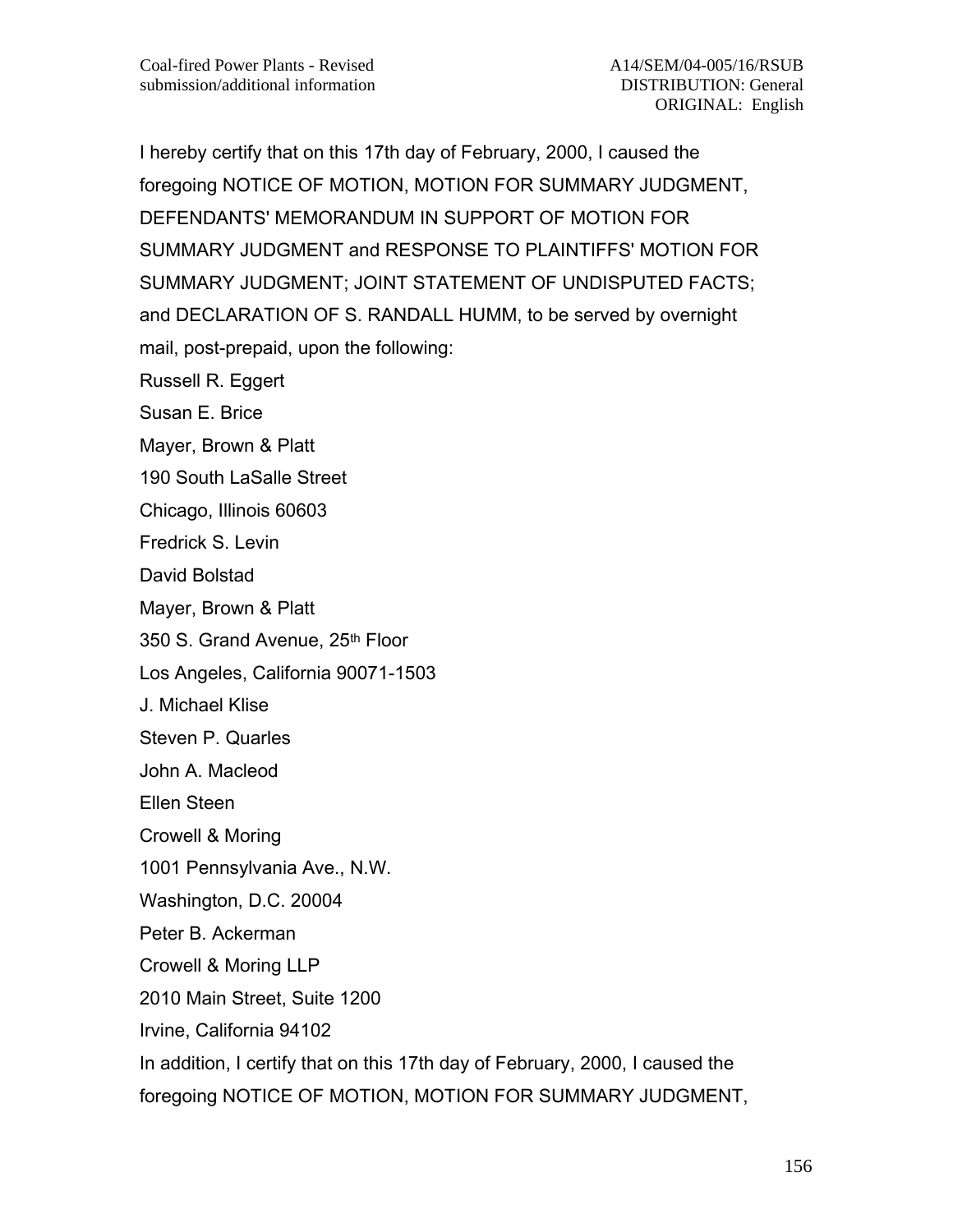DEFENDANTS' MEMORANDUM IN SUPPORT OF MOTION FOR SUMMARY JUDGMENT and RESPONSE TO PLAINTIFFS' MOTION FOR SUMMARY JUDGMENT, excluding attachments, to be served by facsimile on each of the following: Russell R. Eggert Mayer, Brown & Platt 190 South LaSalle Street Chicago, Illinois 60603 J. Michael Klise Crowell & Moring 1001 Pennsylvania Ave., N.W. Washington, D.C. 20004 S. RANDALL HUMM Attorney United States Department of Justice

#### **Footnotes**

1. A nonpoint source is any non-discrete source, such as runoff from agriculture. See, e.g., Trustees for Alaska v. EPA, 749 F.2d 549, 558 (9th Cir. 1984). A point source is "any discernable, confined and discrete conveyance . . . from which pollutants are or may be discharged." 33 U.S.C. § 1362(14). 2. As used in this brief the term "TMDL process" refers collectively to the listing of impaired waters, the calculation of TMDLs, and, as appropriate, the establishment of TMDLs as identified in Section 303(d). 33 U.S.C. § 1313(d). 3. A water quality standard indicates the level of pollution that may be present in a defined body of water irrespective of the source of pollution.

4. Technology-based regulations specify the quantities of pollutants that point sources can legally discharge. EPA identifies technology-based restrictions on specific categories of point sources through rules known as effluent limitations guidelines. 33 U.S.C. §§ 1314(b), 1316(b)(1)(B). In establishing these regulations, EPA identifies the wastestreams to be regulated in a particular category, as well as a technology (or technologies) that represents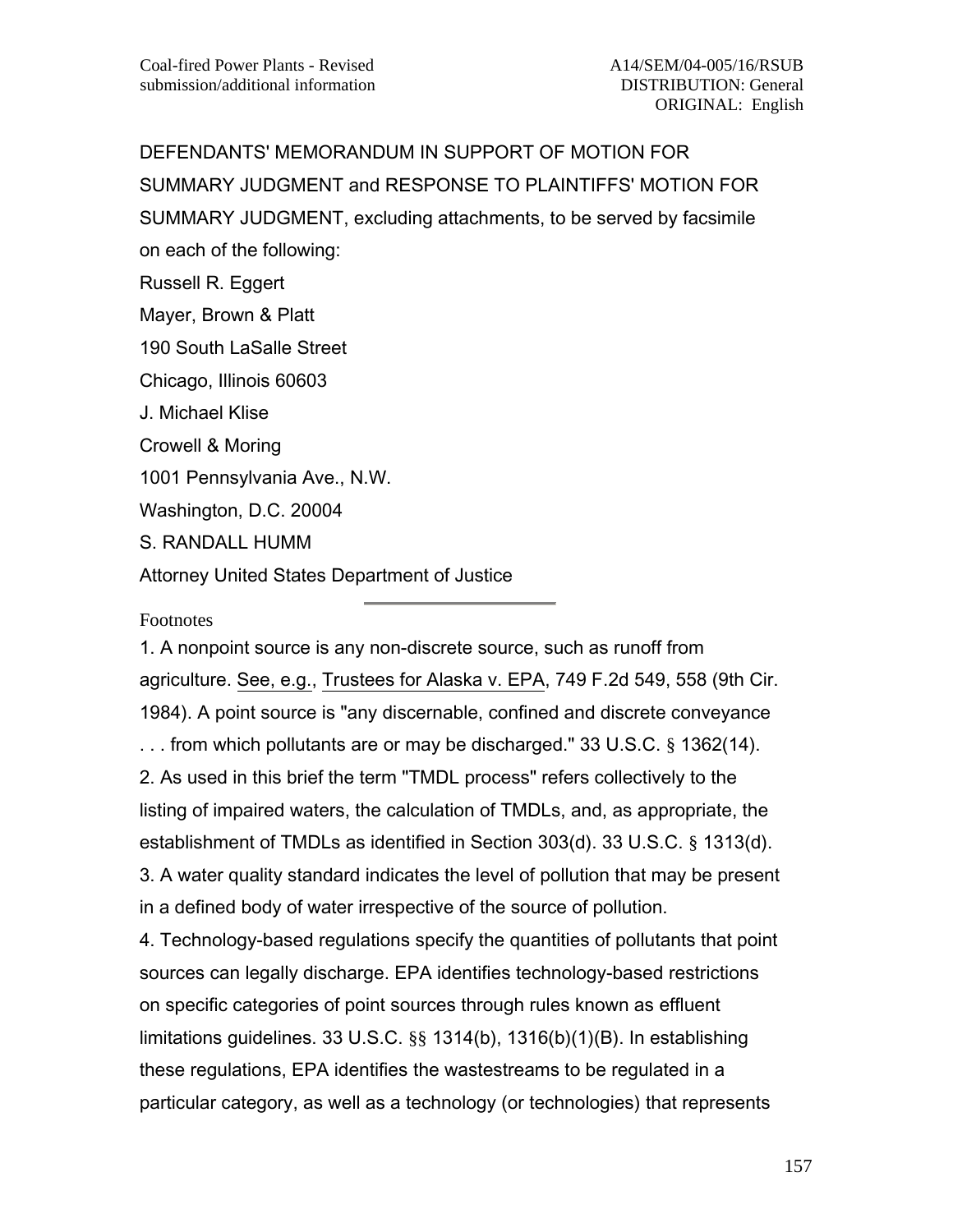the statutorily prescribed level of control for each wastestream (e.g., "best practicable control technology"). The Agency then identifies the specific discharge limitations that correspond to application of the identified technology. See generally E.I. du Pont de Nemours & Co. v. Train, 430 U.S. 112, 130-31 (1977). In the absence of promulgated effluent limitations guidelines, a permit writer uses best professional judgment to establish technology-based controls for point sources.

5. For an excellent description of the water quality-based approach and the role of TMDLs in that approach, see Chapter 7 of EPA's Water Quality Standards Handbook 2d ed. (EPA 1994)("Standards Handbook"), Att. 4. 6. Section 301 makes it unlawful for any person to discharge any pollutant into waters of the United States except in conformity with the effluent limitations required by Section 301 and permits required by other sections, most notably section 402. 33 U.S.C § 1311(a). The Act defines "discharge of a pollutant" as the addition of a pollutant from a point source. 33 U.S.C § 1362(12).

7. According to the Ninth Circuit: "Congress recognized that even if all the firms discharging pollutants into a certain stream segment were using the best available technology, the stream still might not be clean enough to meet the water quality standards set by the states. To deal with this problem, Congress supplemented the 'technology-based' limitations with 'water-qualitybased' limitations. See CWA §§ 302, 303, 33 U.S.C. §§ 1312, 1313." NRDC, 915 F.2d at 1317.

8. In a December 28, 1978 Federal Register Notice, EPA identified all pollutants, under proper technical conditions, as suitable for TMDL calculations. See Att. 5.

9. Sections 303(d)(1)(B) and (D), not at issue in this case, address waters affected by thermal discharges. 33 U.S.C. § 1313(d)(1)(B) and (D).

10. The preamble statement to EPA's proposed revisions to its TMDL regulation references Sections 319 and 504 of the Act and states that: "EPA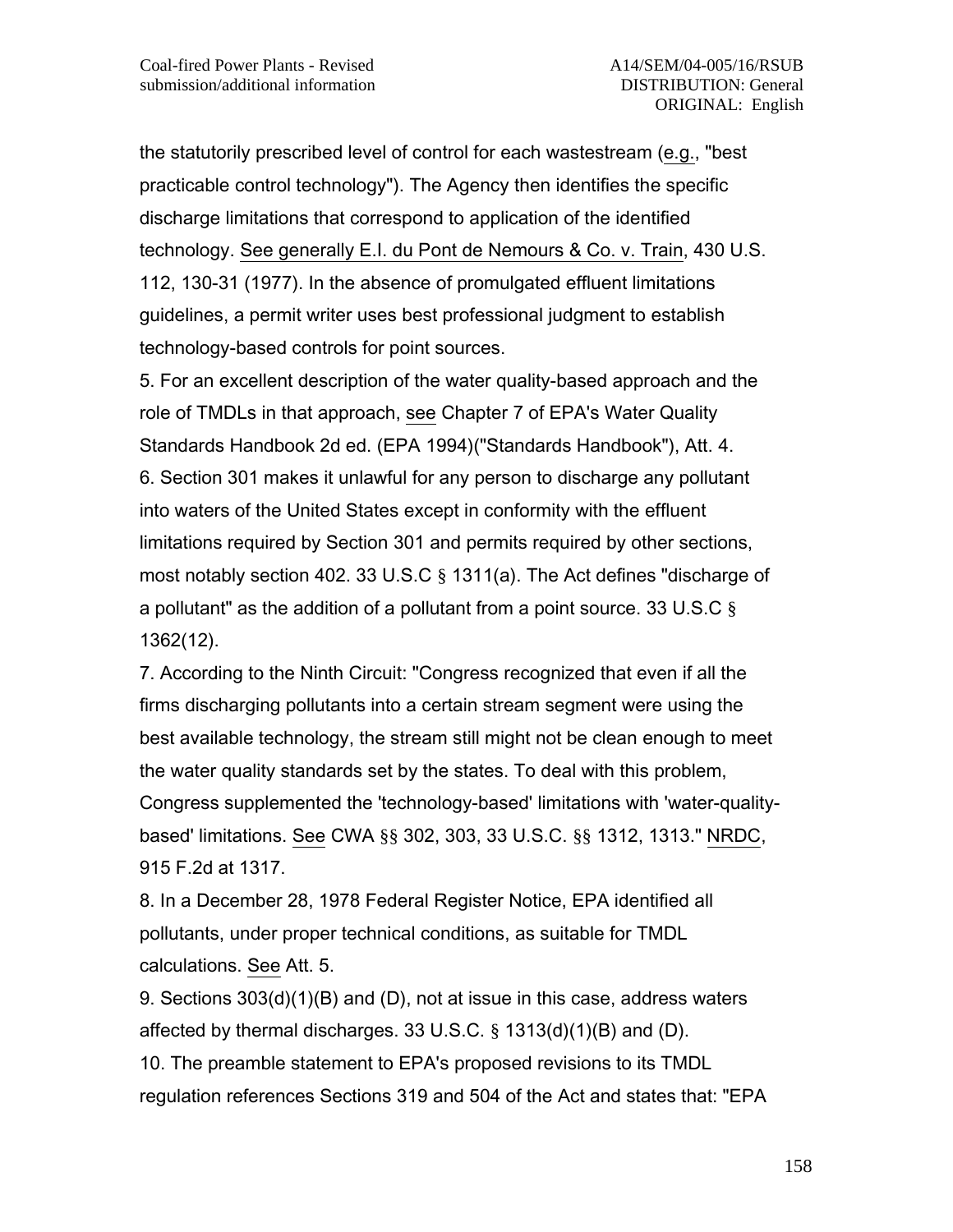has strong and diverse authorities to implement controls over nonpoint sources . . . ." 64 Fed. Reg. 46012, 46034 (August 23, 1999), Att. 6. Under Section 319, EPA may condition grant funds to the States "as the Administrator considers appropriate," 33 U.S.C. 1329(h), and under Section 504, EPA may seek a court order to abate an imminent and substantial endangerment to the health or welfare of persons, which can include emergency controls on nonpoint sources. However, as explained above, Section 303(d) adds no new federal enforcement authorities, and EPA cannot impose mandatory controls on nonpoint sources in the absence of a court order abating an imminent and substantial endangerment.

11. As explained by the Ninth Circuit, the Act "ban[s] only discharges from point sources. The discharge of pollutants from nonpoint sources -- for example, the runoff of pesticides from farmlands -- was not directly prohibited. The Act focused on point source polluters presumably because they could be identified and regulated more easily than nonpoint source polluters." NRDC, 915 F.2d at 1316 (footnote omitted).

12. According to EPA guidance, state plans for implementing TMDLs for waters impaired by nonpoint sources should include "[r]easonable assurances that the nonpoint source load allocations established in TMDLs will in fact be achieved. These assurances may be non-regulatory, regulatory, or incentive-based, consistent with applicable laws and programs." Att. 7 at 6. 13. See, e.g., Friends of the Wild Swan v. EPA (unpublished, CV 97-35-M-DWM, slip. op. at \*4 (D.Mont. Nov. 5, 1999)) (explaining that "[s]ection 303(d) utilizes a water-quality based approach to insure that appropriate standards are in place for every impaired waterbody by establishing pollution limits that account for both point source and nonpoint source pollution"), Att. 8; NRDC et al. v. Fox et al., 909 F.Supp. 153, 156 (S.D.N.Y. 1995) ("The congressional scheme is not met merely by establishing effluent limits for specific sources, because Congress mandated a comprehensive approach to each body of water's quality standard. Without an understanding of the Total Maximum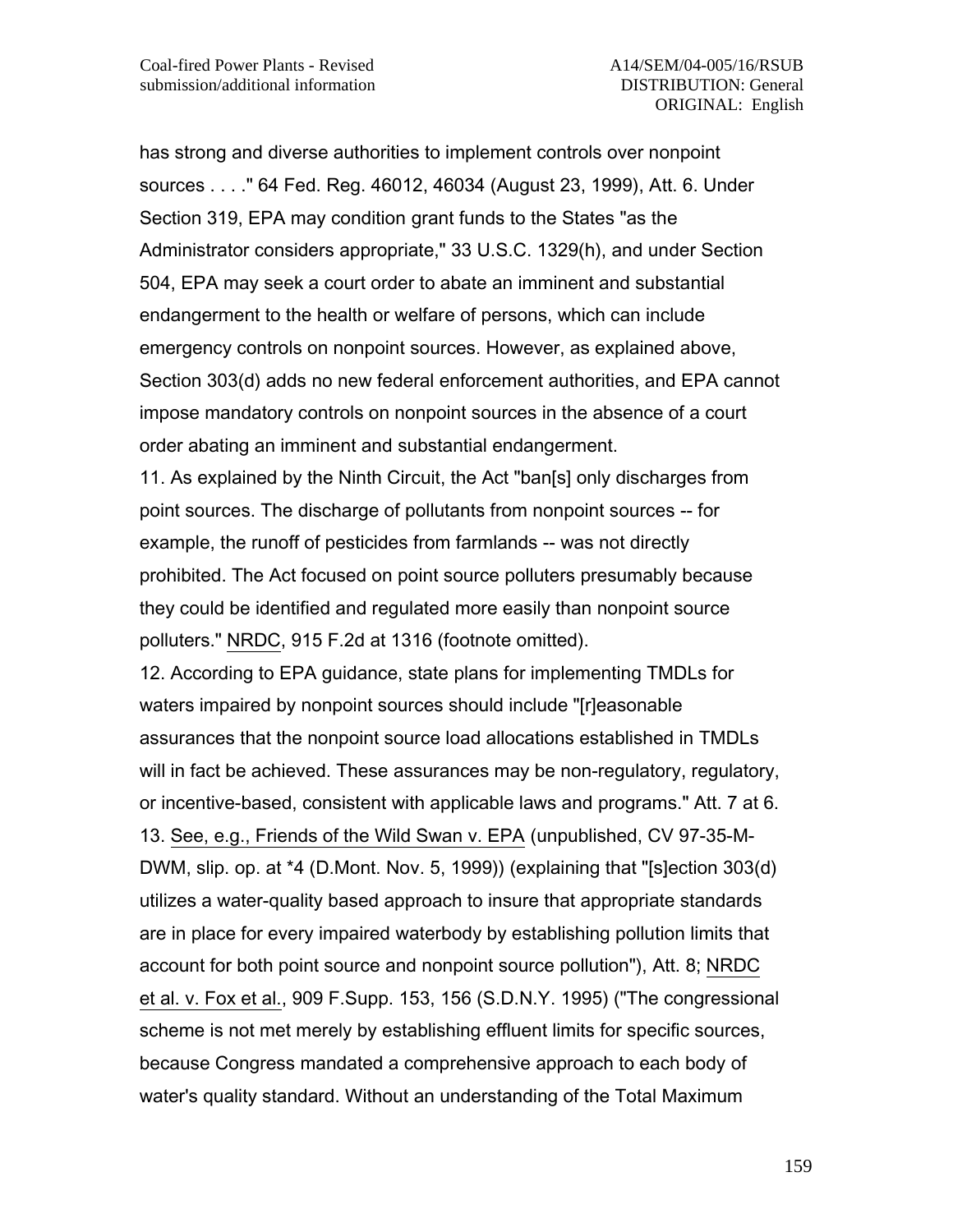Daily Load, and the various sources which lower a body of water's quality, there is little chance that the pollution is most efficiently controlled."); Sierra Club v. Browner, 843 F. Supp. 1304, 1311 (D.Minn. 1993) (finding that "[s]ection 303(d) requires the Administrator to oversee a comprehensive evaluation of each State's waters and development of TMDLs to improve water quality in WQLSs. Even water affected solely by nonpoint source pollution would be improved if TMDLs were developed and integrated into Minnesota's water quality program."); Idaho Sportsmen's Coalition v. Browner, 951 F.Supp. 962, 966 (W.D.Wa. 1996) (explaining that "the TMDL process provides '[a] rational method for weighing the competing pollution concerns and developing an integrated pollution reduction strategy for point and nonpoint sources'").

14. The inherent inconsistency between the water quality-based approach, of which TMDLs are a part, and the exclusion of nonpoint sources from the TMDL process as advocated by Plaintiffs has been noted by a scholar of the Act: "TMDLs for point sources alone make no pollution control sense at all. . . . In enacting § 303(d), Congress, at best, said nothing about whether nonpoint sources were in or out, and would have had to have been insane to, on the one hand, spell out the TMDL process, and on the other, exclude those nonpoint sources it recognized at the time were so much the cause of the problem." Oliver A. Houck, TMDLs, Are We There Yet?: The Long Road Toward Water Quality-Based Regulation Under the Clean Water Act, 27 ELR 10391, 10400 (Aug. 1997), Att. 9.

15. Toxic pollutants can be delivered to waters from nonpoint sources.

16. According to the District Court:

A reading of the Clean Water Act discloses no explicit mandate that technology-based restrictions be imposed as a prerequisite to water quality based limitations such as a TMDL. Such a restriction could be inferred through the Mill's overly narrow, and mechanistic reading of the Act, but such an interpretation conflicts with the overall statutory scheme and goals embodied in the Clean Water Act.

The Clean Water Act sets a minimum level at which the states in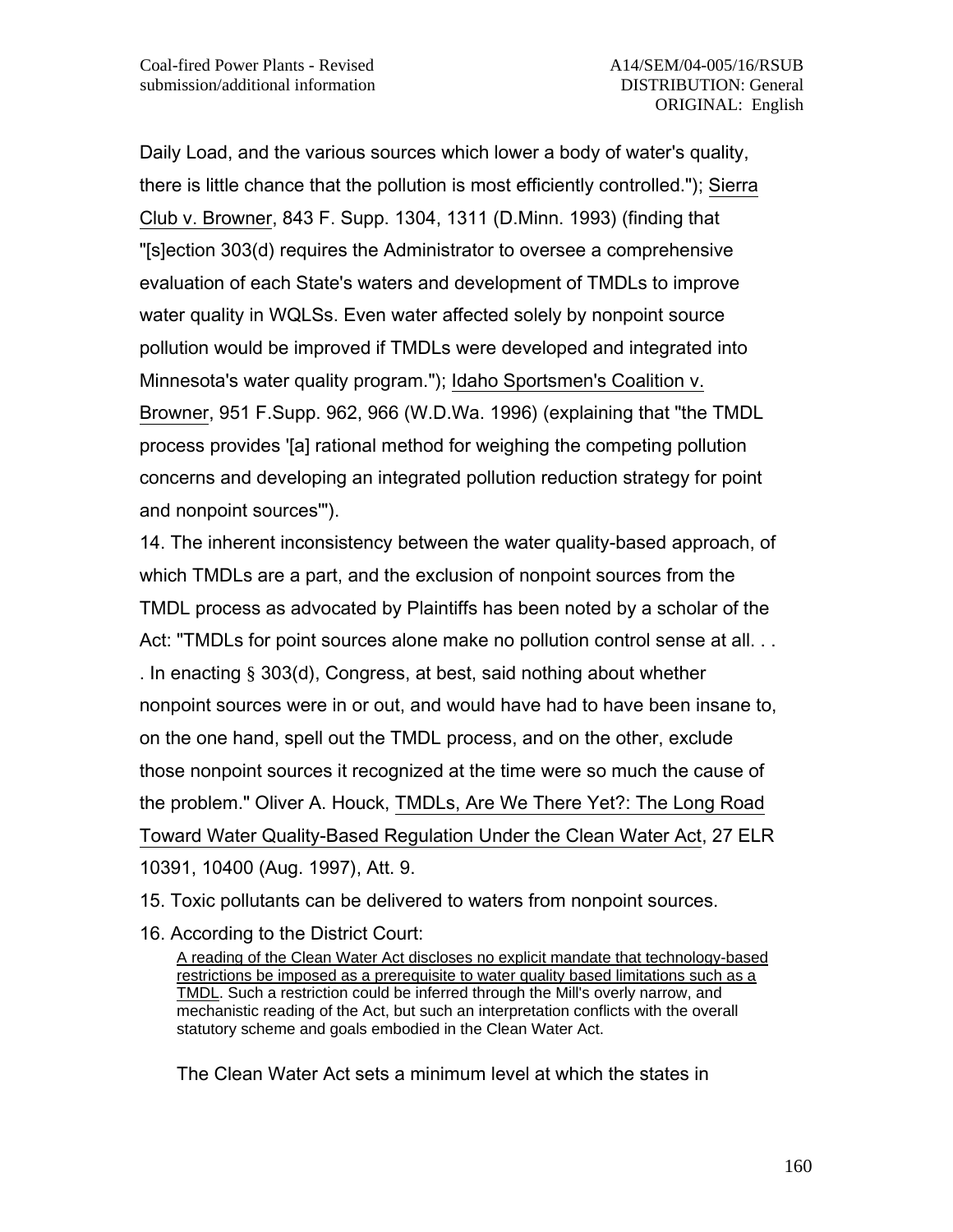cooperation with the EPA must set a TMDL. A state "shall" identify waters "for which the effluent limitations required [by the Act] . . . . are not stringent enough to implement any water quality standard applicable to such waters." 33 U.S.C. 1313(d)(1)(A). Congress did not write that a state "shall only" identify waters as requiring a TMDL if technology-based effluent limitations are not stringent enough, and the Court will not read into this section such a prohibition. Dioxin/Organochlorine Ctr. v. Rasmussen, No. C93-330, 1993 WL 484888 \*3 (W.D. Wash., August 10, 1993), (emphasis added), Att. 11.

17. The Supreme Court has given statutes intended to protect the waters of the United States generous interpretations to effect their purposes. See Wyandotte Transp. Co. v. United States, 389 U.S. 191, 199-201, 204-06 (1967); see also Blattner & Sons, Inc. v. Secretary of Labor, 152 F.3d 1102, 1105 (9th Cir. 1998)(finding that courts "are bound to interpret statutes and regulations that are intended to protect health and safety in a broad manner so that these goals will be actually achieved.").

18. Beginning in 1978, EPA determined that the application of Section 303(d) should not depend upon the class of sources causing a water body to be impaired. In deciding which pollutants are suitable for TMDLs, EPA stated: "[a]ll pollutants, under the proper technical conditions, are suitable for the calculation of total maximum daily loads." 43 Fed. Reg. 60664, 60665 (Dec. 28, 1978), Att. 5. Furthermore, in 1985, EPA promulgated TMDL regulations that directed States to identify load allocations for nonpoint sources. See 50 Fed. Reg. 1774, 1779-80 (Jan. 11, 1985), Att. 13 ; 40 C.F.R. 130.7. Revisions to these regulations, proposed in 1989 and adopted in 1992, also restated EPA's interpretation that Section 303(d) applies to nonpoint sources. See 54 Fed. Reg. 1300, 1314-15 (Jan. 12, 1989), Att. 14; 57 Fed. Reg. 33040, 33044 (Jul. 24, 1992), Att. 15. EPA again employed its interpretation that nonpoint sources are included in the TMDL process in a series of administrative guidance documents published between 1991 and 1997. See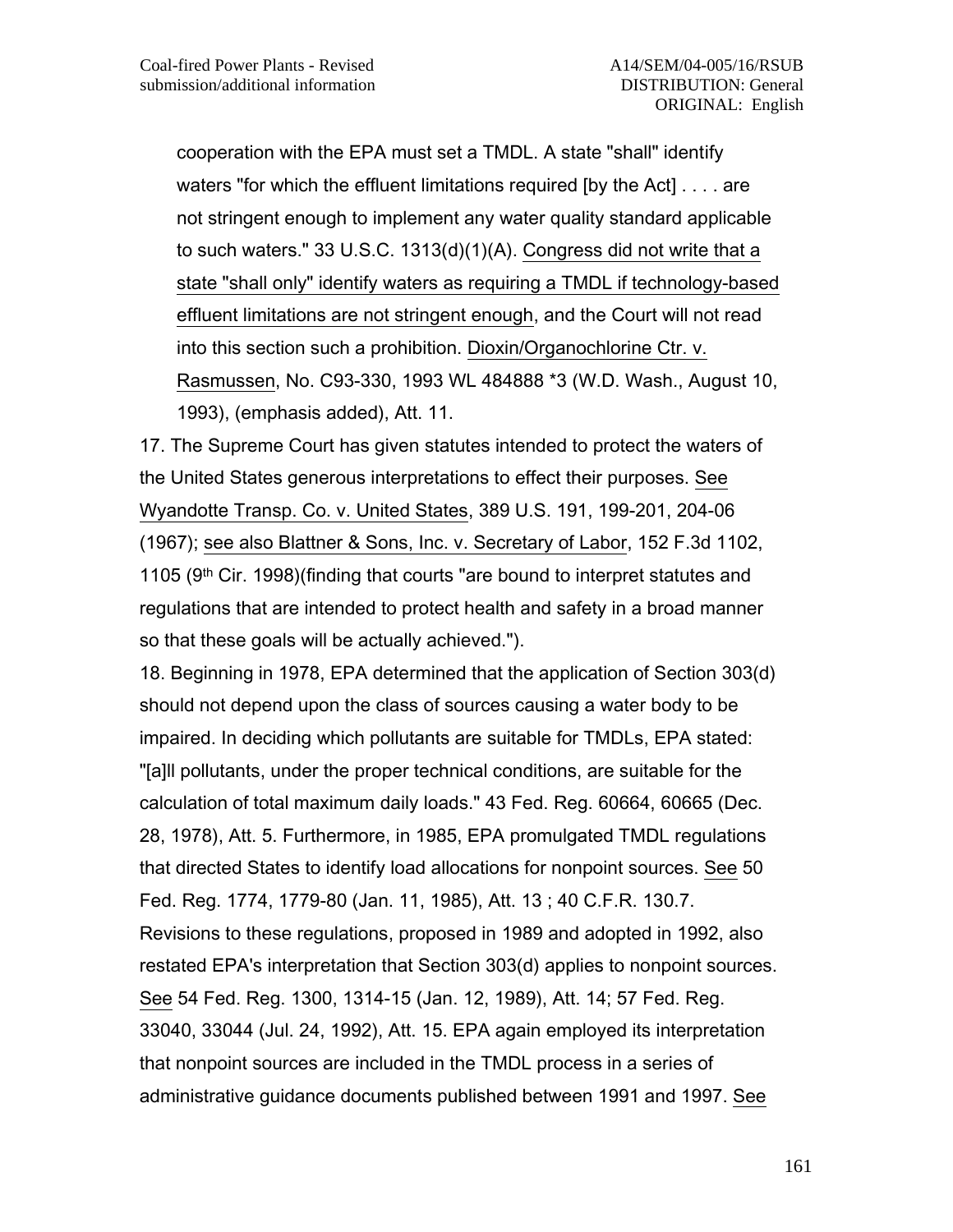Att. 16. The Administrator also recently reaffirmed EPA's longstanding interpretation. 64 Fed.Reg. at 46020, Att. 6. Moreover, EPA has consistently applied these policies and regulations in many listing decisions under Section 303(d)(1)(A), as well as the approval of nonpoint source load allocations in numerous TMDLs including the decisions and calculations that gave rise to Plaintiffs' claims in this case.

19. Indeed, EPA's TMDL for the Garcia River contains no site specific prescriptions at all. Instead, it merely identifies broad categories of controllable sediment sources (e.g., mass wasting from roads in general) and establishes for each source a sediment allocation and target reduction. See Att. 1 at 36.

20. Plaintiffs fail to recognize that implementing regulatory controls pursuant to the Act is distinct from identifying the causes and extent of water impairments. EPA acknowledges that the CWA's regulatory controls are limited to point sources. As concerns such regulatory controls, water quality standards supplement effluent limitations "so that numerous point sources, despite individual compliance with [technology-based] effluent limitations, may be further regulated to prevent water quality from falling below acceptable levels." EPA v. California, 426 U.S. at 205 n. 12. Plaintiffs, however, incorrectly equate the entirety of the water quality-based approach with only one of its component parts: establishing regulatory source controls. See Pls. Br. at 11-12 (describing Section 303 as "the statutory link between point source-limiting effluent limitations and water quality standards."). This interpretation is overly restrictive. See NRDC v. Fox, 909 F.Supp. 153, 156 (S.D.N.Y. 1995) ("The congressional scheme is not met merely by establishing effluent limits for specific sources, because Congress mandated a comprehensive approach to each body of water's quality standard. Without an understanding of the Total Maximum Daily Load, and the various sources which lower a body of water's quality, there is little chance that the pollution is most efficiently controlled.") The water quality-based approach identified in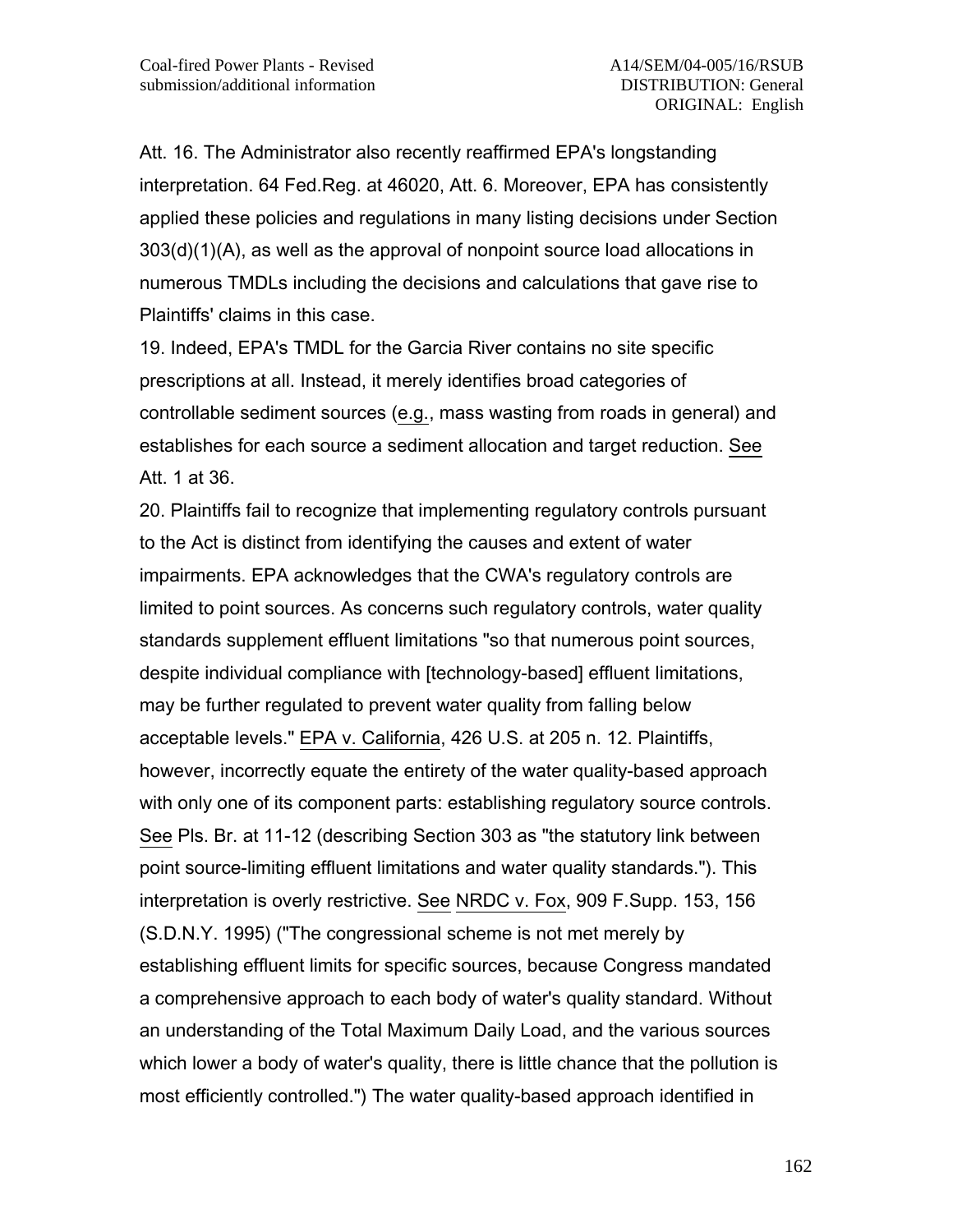the Act includes many other elements besides establishing regulatory controls, including identifying impaired waters and identifying or allocating loads to the responsible sources. See Standards Handbook at at 7-1 to 7-2 (describing elements of water quality-based approach), Att. 4. 21. This flaw in Plaintiffs' approach is illustrated by considering a common circumstance where several point sources are located on a water near several nonpoint sources and both the point sources and nonpoint sources are introducing the same pollutant into the water that is causing the water to exceed water quality standards. If effluent limitations under Section 301 are not sufficient to bring the water into compliance with water quality standards, a TMDL must be written to identify the water's loading capacity and the allocations among contributing sources of the pollutant that will allow the water to achieve standards. Assume that the State has collected information that indicates that significant reductions of pollutant loading will occur from the nonpoint sources in the near future. Under Plaintiffs' interpretation of the Act, the TMDL writer would be prevented from taking into account these desired reductions from the nonpoint sources in the TMDL calculations and would have to allocate the entire load reduction to the point sources. Neither the Act nor its legislative history indicates that Congress intended for Section 303(d) to function in a way that would lead to such a fundamentally unfair result, and the Court therefore should reject Plaintiffs' interpretation. See, e.g., Inter-Modal Rail Employees Ass'n v. Atchison, T&SF Ry. Co., 520 U.S. 510, 511,516 (1997)(finding that "absurd or glaringly unjust result" would even "warrant departure from the plain language of" the statute); accord United States v. Granderson, 511 U.S. 39, 77 n.5 (1994).

22. Plaintiffs attempt to downplay the adverse impacts from nonpoint sources by noting that EPA's TMDL for the Garcia River states that the River has shown improvement since the mid-1970s. Plaintiffs fail to acknowledge, however, that the TMDL also explains that the River is far from supporting its beneficial use as a cold water fishery and that even with a TMDL water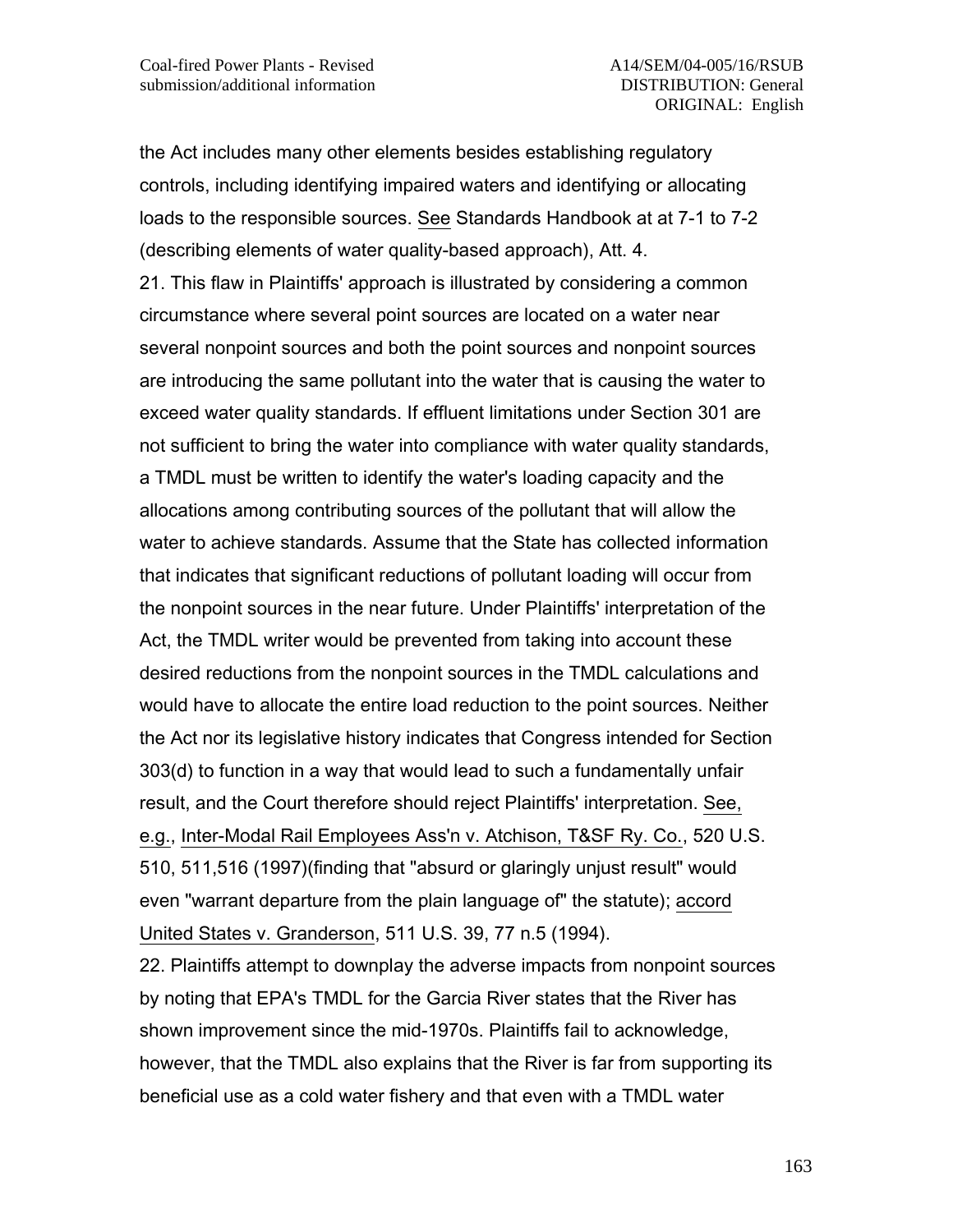quality standards will not be attained until 2048. See Att. 1 at 29, 44. Moreover, the import of Plaintiffs' argument contradicts the findings of state surveys as compiled by EPA pursuant to Section 305(b) that identify nonpoint sources as major contributors of pollutants to the Nation's rivers. Att. 22 at 33.

23. Plaintiffs further argue that Section 319 is "obviously parallel" to Section 303(d) and renders Section 319 mere "surplusage." Pls. Br. at 16-17. In support, Plaintiffs point out that Section 303(d) does not refer to Section 319. Id. at 18. However, in 1972, Section 319 did not exist, so Congress obviously would not have referred to it in Section 303(d). To the extent that Plaintiffs are attempting to show that Congress somehow impliedly repealed Section 303(d) by passing Section 319, their arguments again are in error. Implied repeals occur only where (1) the two provisions are in irreconcilable conflict or (2) the later enactment covers the whole subject of the former and the intent to substitute is clearly expressed. See In re Glacier Bay, 944 F.2d 577, 581 (9<sup>th</sup> Cir. 1991)(quoting Radzanower v. Touche Ross & Co, 426 U.S. 148, 154 (1976). As Plaintiffs correctly note, Section 319 does not refer to Section 303(d), and Section 319 cannot cover the whole subject of Section 303(d) because Section 319 is silent as concerns load identification. Pls. Br. at 16, 18. Given that load identification is not even mentioned in Section 319, the two provisions are not in irreconcilable conflict. Moreover, the goal of a State's management program under Section 319 is "to reduce pollutant loadings" from nonpoint sources, 33 U.S.C. §1329 (b)(2)(A), while the goal of a TMDL under Section 303(d) is to "implement applicable water quality standards" in particular waterbodies, 33 U.S.C. § 1313(d)(1)(C). These are distinguishable and mutually supporting goals.

24. The Court should be aware of another defined term in Section 303(d) that erroneously can be construed to support Plaintiffs' argument. TMDLs are calculated for "pollutants," the definition of which includes the term "discharge." See 33 U.S.C. § 1362(6). The Ninth Circuit has held that the